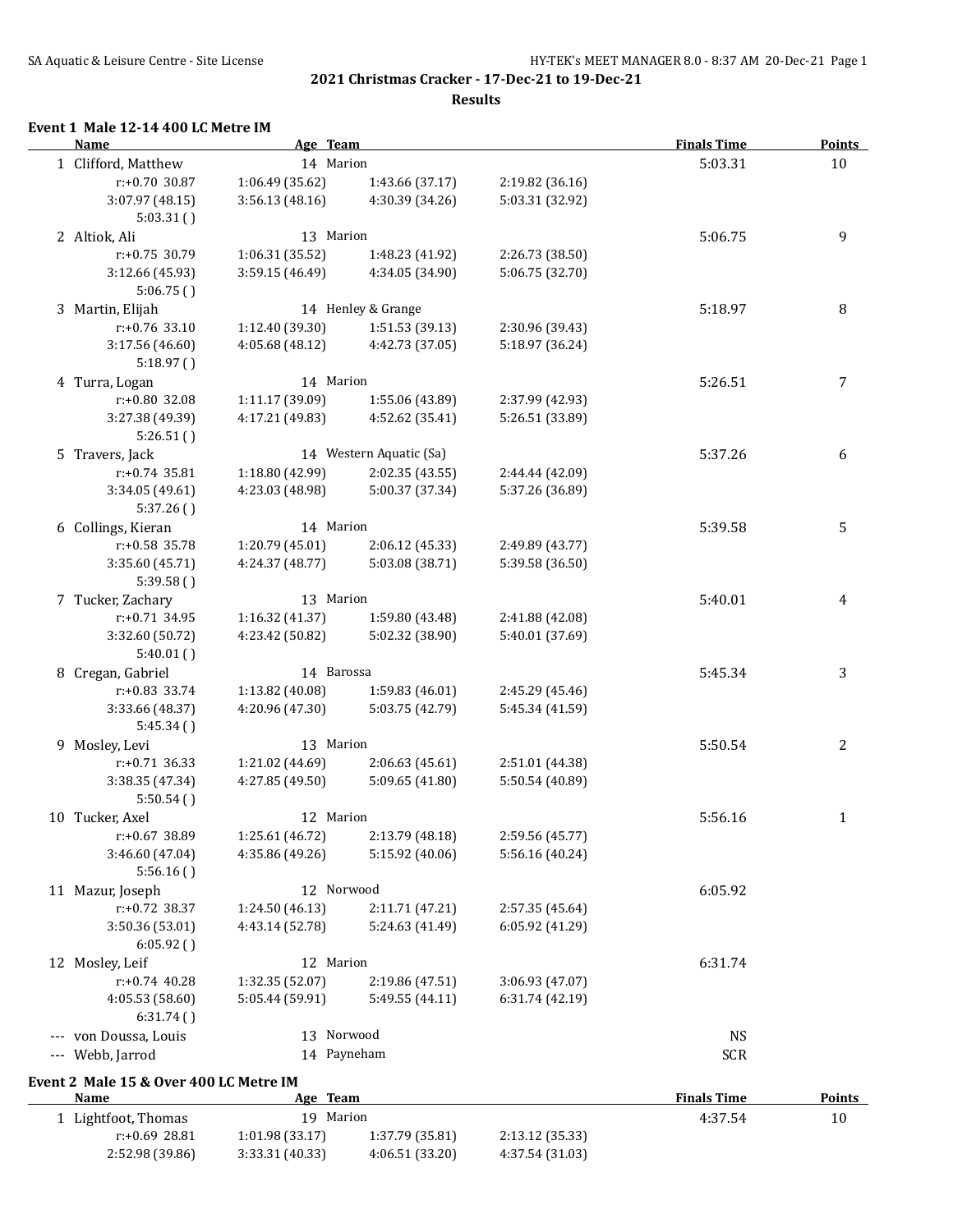#### **Results**

## **(Event 2 Male 15 & Over 400 LC Metre IM)**

| <b>Name</b>                | Age Team        |                         |                 | <b>Finals Time</b> | <b>Points</b>  |
|----------------------------|-----------------|-------------------------|-----------------|--------------------|----------------|
| 2 Biddell, Harrison        | 17 Norwood      |                         |                 | 4:37.80            | 9              |
| $r: +0.70$ 29.25           | 1:03.47 (34.22) | 1:41.57 (38.10)         | 2:18.53 (36.96) |                    |                |
| 2:56.20 (37.67)            | 3:34.63 (38.43) | 4:07.84 (33.21)         | 4:37.80 (29.96) |                    |                |
| 3 Powell, Corben           | 15 Marion       |                         |                 | 4:49.65            | 8              |
| r:+0.70 29.43              | 1:03.35(33.92)  | 1:43.10 (39.75)         | 2:21.04 (37.94) |                    |                |
| 3:04.18 (43.14)            | 3:46.96 (42.78) | 4:19.01 (32.05)         | 4:49.65 (30.64) |                    |                |
| 4 Macie, Patrick           | 17 Barossa      |                         |                 | 4:51.41            | 7              |
| $r: +0.79$ 28.78           | 1:02.69(33.91)  | 1:39.01 (36.32)         | 2:16.23 (37.22) |                    |                |
| 2:59.19 (42.96)            | 3:43.72 (44.53) | 4:17.91 (34.19)         | 4:51.41 (33.50) |                    |                |
| 5 Yip, James               | 23 Norwood      |                         |                 | 5:02.68            | 6              |
| r:+0.80 30.88              | 1:07.70 (36.82) | 1:47.89 (40.19)         | 2:27.83 (39.94) |                    |                |
| 3:11.30(43.47)             | 3:55.48(44.18)  | 4:30.33 (34.85)         | 5:02.68 (32.35) |                    |                |
| 6 Nicoll, Craig            |                 | 30 Southern Performance |                 | 5:03.49            | 5              |
| r:+0.74 29.27              | 1:04.35 (35.08) | 1:45.46 (41.11)         | 2:25.17 (39.71) |                    |                |
| 3:08.03 (42.86)            | 3:51.78(43.75)  | 4:28.31 (36.53)         | 5:03.49 (35.18) |                    |                |
| 7 Watkinson, Myles         |                 | 18 Western Aquatic (Sa) |                 | 5:04.06            | 4              |
| r:+0.73 29.91              | 1:05.95(36.04)  | 1:44.19 (38.24)         | 2:22.64 (38.45) |                    |                |
| 3:08.60 (45.96)            | 3:55.80 (47.20) | 4:30.47 (34.67)         | 5:04.06 (33.59) |                    |                |
| 8 Brink, Connor            | 15 Marion       |                         |                 | 5:09.98            | 3              |
| $r: +0.74$ 32.07           | 1:10.64(38.57)  | 1:50.58 (39.94)         | 2:29.27 (38.69) |                    |                |
| 3:13.83 (44.56)            | 3:58.46 (44.63) | 4:35.24 (36.78)         | 5:09.98 (34.74) |                    |                |
| 9 Martin, Jordy            |                 | 15 Onkaparinga          |                 | 5:17.53            | $\overline{c}$ |
| $r: +0.71$ 30.27           | 1:07.89 (37.62) | 1:48.72 (40.83)         | 2:28.66 (39.94) |                    |                |
| 3:17.91 (49.25)            | 4:08.37(50.46)  | 4:42.80 (34.43)         | 5:17.53 (34.73) |                    |                |
| 10 Broniecki, Andre        | 18 Marion       |                         |                 | 5:21.94            | 1              |
| $r: +0.75$ 31.94           | 1:10.89(38.95)  | 1:52.09 (41.20)         | 2:31.69 (39.60) |                    |                |
| 3:16.80(45.11)             | 4:03.06(46.26)  | 4:41.63 (38.57)         | 5:21.94 (40.31) |                    |                |
| 11 Charles, Jake           | 15 Marion       |                         |                 | 5:22.32            |                |
| r:+0.75 32.50              | 1:12.83 (40.33) | 1:53.61 (40.78)         | 2:33.30 (39.69) |                    |                |
| 3:20.29 (46.99)            | 4:07.96 (47.67) | 4:46.02 (38.06)         | 5:22.32 (36.30) |                    |                |
| 12 Sologub, Gregory        | 19 Norwood      |                         |                 | 5:52.38            |                |
| $r: +0.75$ 35.59           | 1:18.60(43.01)  | 2:04.49 (45.89)         | 2:50.67 (46.18) |                    |                |
| 3:38.19 (47.52)            | 4:25.54 (47.35) | 5:08.78 (43.24)         | 5:52.38 (43.60) |                    |                |
| --- Curthoys-Davies, Keian | 15 Barossa      |                         |                 | <b>NS</b>          |                |

## **Event 3 Female 12-14 400 LC Metre IM**

| Name                | Age Team        |                                   |                 | <b>Finals Time</b> | Points |
|---------------------|-----------------|-----------------------------------|-----------------|--------------------|--------|
| 1 Everitt, Emma     |                 | 13 Norwood                        |                 | 5:19.62            | 10     |
| $r: +0.77$ 32.85    | 1:09.80 (36.95) | 1:51.67 (41.87)                   | 2:32.36 (40.69) |                    |        |
| 3:19.18(46.82)      | 4:07.34(48.16)  | 4:44.20 (36.86)                   | 5:19.62 (35.42) |                    |        |
| 2 Mazur, Juliet     | 14 Norwood      |                                   |                 | 5:33.93            | 9      |
| $r: +0.75$ 33.94    | 1:12.60(38.66)  | 1:56.61(44.01)                    | 2:40.69 (44.08) |                    |        |
| 3:29.04(48.35)      | 4:17.57(48.53)  | 4:56.79 (39.22)                   | 5:33.93 (37.14) |                    |        |
| 3 Conroy, Charlotte |                 | 13 Marion                         |                 |                    | 8      |
| $r: +0.75$ 36.45    | 1:19.22(42.77)  | 2:07.83(48.61)                    | 2:53.47 (45.64) |                    |        |
| 3:36.94 (43.47)     | 4:20.56 (43.62) | 5:03.56 (43.00)                   | 5:42.96 (39.40) |                    |        |
| 4 Beaumont, Lucy    |                 | 14 Henley & Grange                |                 | 5:43.91            | 7      |
| $r: +0.77$ 34.44    | 1:16.48(42.04)  | 2:02.91 (46.43)                   | 2:48.87 (45.96) |                    |        |
| 3:37.14(48.27)      | 4:25.28(48.14)  | 5:05.39 (40.11)                   | 5:43.91 (38.52) |                    |        |
| 5 Laube (V), Skye   |                 | 14 Ballarat Gold Swimming Club In |                 |                    | 6      |
| $r: +0.84$ 34.29    | 1:16.40(42.11)  | 2:00.10(43.70)                    | 2:42.72 (42.62) |                    |        |
| 3:34.87 (52.15)     | 4:25.98(51.11)  | 5:06.76 (40.78)                   | 5:45.44 (38.68) |                    |        |
| 6 Hendry, Nicole    | 12 Marion       |                                   |                 | 5:52.66            | 5      |
| $r: +0.79$ 35.62    | 1:18.66(43.04)  | 2:07.11 (48.45)                   | 2:51.53 (44.42) |                    |        |
| 3:44.24(52.71)      | 4:36.35(52.11)  | 5:15.76 (39.41)                   | 5:52.66 (36.90) |                    |        |
| 7 Scarr, Elysia     | 13 Kent Town    |                                   |                 | 5:53.42            | 4      |
| r:+0.72 33.96       | 1:15.34(41.38)  | 2:01.61 (46.27)                   | 2:45.75 (44.14) |                    |        |
| 3:37.35 (51.60)     | 4:32.07 (54.72) | 5:13.52 (41.45)                   | 5:53.42 (39.90) |                    |        |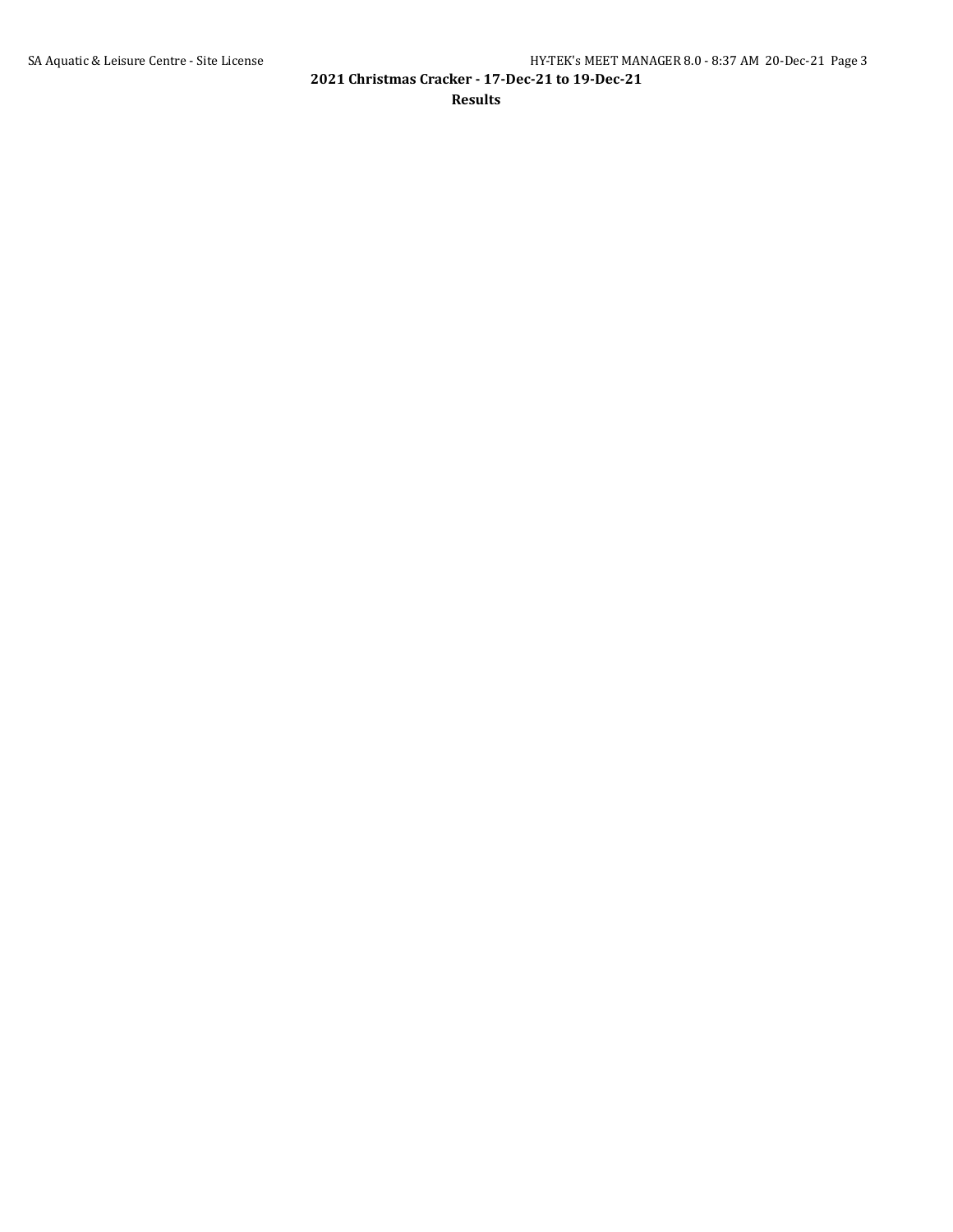**Results**

## **(Event 3 Female 12-14 400 LC Metre IM)**

| Name                | Age Team                |                     |                 | <b>Finals Time</b> | <b>Points</b> |
|---------------------|-------------------------|---------------------|-----------------|--------------------|---------------|
| 8 Fuhrmann, Ella    | 14 Southern Performance |                     |                 | 6:17.02            | 3             |
| $r: +0.76$ 41.32    | 1:29.25 (47.93)         | 2:17.41(48.16)      | 3:03.36 (45.95) |                    |               |
| 3:57.98 (54.62)     | 4:52.48 (54.50)         | 5:35.42 (42.94)     | 6:17.02(41.60)  |                    |               |
| 9 McMahon, Delilah  |                         | 13 Henley & Grange  |                 | 6:17.74            |               |
| $r: +0.72$ 38.91    | 1:29.95 (51.04)         | 2:21.05(51.10)      | 3:12.04 (50.99) |                    |               |
| 4:01.72 (49.68)     | 4:53.36 (51.64)         | 5:37.39 (44.03)     | 6:17.74(40.35)  |                    |               |
| 10 Greenham, Violet |                         | 12 Playford Aquatic |                 | 6:18.43            |               |
| $r: +0.92$ 39.68    | 1:29.02 (49.34)         | 2:17.85 (48.83)     | 3:08.09(50.24)  |                    |               |
| 4:00.59 (52.50)     | 4:55.88 (55.29)         | 5:36.81 (40.93)     | 6:18.43(41.62)  |                    |               |
| --- Simpson, Katie  | 14 Norwood              |                     |                 | <b>SCR</b>         |               |

## **Event 4 Female 15 & Over 400 LC Metre IM**

| Name                 | Age Team          |                        |                 | <b>Finals Time</b> | <b>Points</b> |
|----------------------|-------------------|------------------------|-----------------|--------------------|---------------|
| 1 Williams, Alana    | 18 Norwood        |                        |                 | 5:00.07            | 10            |
| $r: +0.71$ 31.56     | 1:07.31(35.75)    | 1:48.95(41.64)         | 2:28.90 (39.95) |                    |               |
| 3:10.96 (42.06)      | 3:53.33(42.37)    | 4:27.46 (34.13)        | 5:00.07 (32.61) |                    |               |
| 2 Bahr, Arabella     | 15 Norwood        |                        |                 | 5:06.00            | 9             |
| $r: +0.69$ 32.07     | 1:08.27 (36.20)   | 1:49.50 (41.23)        | 2:29.45 (39.95) |                    |               |
| 3:14.33 (44.88)      | 3:58.44(44.11)    | 4:32.93 (34.49)        | 5:06.00 (33.07) |                    |               |
| 3 Hansen, Stephanie  | 16 Clovercrest    |                        |                 | 5:23.25            | 8             |
| $r: +0.68$ 33.43     | 1:12.86(39.43)    | 1:56.42(43.56)         | 2:40.18 (43.76) |                    |               |
| 3:24.01 (43.83)      | 4:10.15(46.14)    | 4:47.02 (36.87)        | 5:23.25 (36.23) |                    |               |
| 4 Bament, Summer     | 15 Norwood        |                        |                 | 5:26.33            | 7             |
| $r: +0.73$ 32.72     | 1:11.09(38.37)    | 1:55.51(44.42)         | 2:39.02 (43.51) |                    |               |
| 3:23.92 (44.90)      | 4:10.38(46.46)    | 4:48.98 (38.60)        | 5:26.33 (37.35) |                    |               |
| 5 Trumble, Madeleine | 15 Marion         |                        |                 | 5:29.16            | 6             |
| $r: +0.84$ 34.33     | 1:14.23 (39.90)   | 1:59.90(45.67)         | 2:43.45 (43.55) |                    |               |
| 3:28.21 (44.76)      | 4:13.55(45.34)    | 4:52.19 (38.64)        | 5:29.16 (36.97) |                    |               |
| 6 Ekins, Caitlyn     | 15 Kent Town      |                        |                 | 5:38.87            | 5             |
| $r: +0.78$ 32.41     | 1:12.92(40.51)    | 1:59.03(46.11)         | 2:43.81 (44.78) |                    |               |
| 3:33.54 (49.73)      | 4:23.56 (50.02)   | 5:02.33 (38.77)        | 5:38.87 (36.54) |                    |               |
| 7 Cameron, Hannah    | 15 Clovercrest    |                        |                 | 5:47.08            | 4             |
| $r: +0.74$ 35.05     | 1:16.65(41.60)    | 2:03.46 (46.81)        | 2:48.75 (45.29) |                    |               |
| 3:38.94 (50.19)      | 4:28.51(49.57)    | 5:08.15 (39.64)        | 5:47.08 (38.93) |                    |               |
| 8 Adams, Sasha       | 15 Immanuel       |                        |                 | 5:52.51            | 3             |
| $r: +0.78$ 35.87     | 1:19.28(43.41)    | 2:06.39(47.11)         | 2:52.44 (46.05) |                    |               |
| 3:42.13 (49.69)      | 4:33.04(50.91)    | 5:13.24 (40.20)        | 5:52.51 (39.27) |                    |               |
| 9 McArthur, Briny    |                   | 32 Masters Swimming SA |                 | 6:56.75            | 2             |
| $r: +0.87$ 41.42     | 1:35.78 (54.36)   | 2:28.97 (53.19)        | 3:21.35 (52.38) |                    |               |
| 4:24.38 (1:03.03)    | 5:28.88 (1:04.50) | 6:13.97 (45.09)        | 6:56.75 (42.78) |                    |               |

## **Event 5 Female 12-14 800 LC Metre Freestyle**

| Name              |                  | Age Team        |                 |                  | <b>Finals Time</b> | <b>Points</b> |
|-------------------|------------------|-----------------|-----------------|------------------|--------------------|---------------|
| 1 Everitt, Emma   |                  |                 | 13 Norwood      |                  | 9:46.35            | 10            |
|                   | $r: +0.71$ 33.23 | 1:10.12(36.89)  | 1:47.13 (37.01) | 2:24.84 (37.71)  |                    |               |
|                   | 3:01.58 (36.74)  | 3:38.96 (37.38) | 4:15.84 (36.88) | 4:53.21 (37.37)  |                    |               |
|                   | 5:29.49 (36.28)  | 6:06.71(37.22)  | 6:43.38 (36.67) | 7:20.98 (37.60)  |                    |               |
|                   | 7:57.39 (36.41)  | 8:34.65 (37.26) | 9:10.98 (36.33) | 9:46.35 (35.37)  |                    |               |
| 2 McAvaney, Laura |                  |                 | 13 Immanuel     |                  | 10:01.43           | 9             |
|                   | $r: +0.79$ 33.03 | 1:09.49(36.46)  | 1:47.00 (37.51) | 2:25.19 (38.19)  |                    |               |
|                   | 3:03.33(38.14)   | 3:41.65(38.32)  | 4:19.45 (37.80) | 4:57.33 (37.88)  |                    |               |
|                   | 5:35.82 (38.49)  | 6:14.25(38.43)  | 6:52.56 (38.31) | 7:31.28 (38.72)  |                    |               |
|                   | 8:09.73 (38.45)  | 8:48.06 (38.33) | 9:25.40 (37.34) | 10:01.43 (36.03) |                    |               |
| 3 Beech, Natalie  |                  |                 | 14 Immanuel     |                  | 10:06.06           | 8             |
|                   | $r: +0.80$ 33.55 | 1:11.03 (37.48) | 1:49.55 (38.52) | 2:28.07 (38.52)  |                    |               |
|                   | 3:06.73(38.66)   | 3:44.91(38.18)  | 4:23.44 (38.53) | 5:01.47 (38.03)  |                    |               |
|                   | 5:39.97 (38.50)  | 6:18.44(38.47)  | 6:57.01(38.57)  | 7:34.96 (37.95)  |                    |               |
|                   | 8:13.67 (38.71)  | 8:51.64 (37.97) | 9:29.54 (37.90) | 10:06.06 (36.52) |                    |               |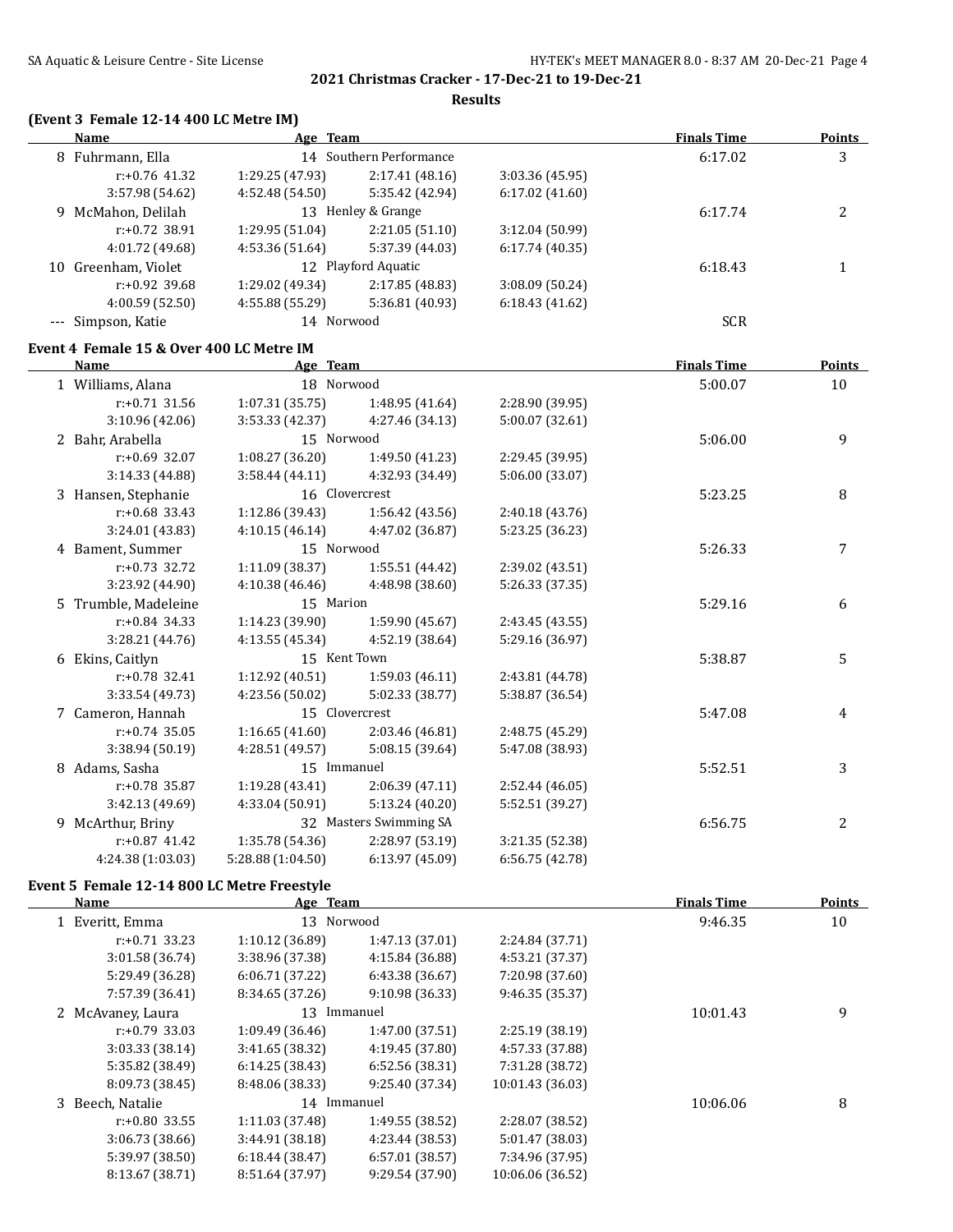**Results**

# **(Event 5 Female 12-14 800 LC Metre Freestyle)**

| <b>Name</b>         | Age Team         |                         |                  | <b>Finals Time</b> | <b>Points</b> |
|---------------------|------------------|-------------------------|------------------|--------------------|---------------|
| 4 Dingwall, Alinta  |                  | 14 West Coast (Sa)      |                  | 10:16.75           | 7             |
| $r: +0.69$ 31.51    | 1:06.82 (35.31)  | 1:44.03 (37.21)         | 2:22.05 (38.02)  |                    |               |
| 3:00.37 (38.32)     | 3:38.81 (38.44)  | 4:17.74 (38.93)         | 4:56.40 (38.66)  |                    |               |
| 5:35.69 (39.29)     | 6:14.99 (39.30)  | 6:55.40(40.41)          | 7:36.25 (40.85)  |                    |               |
| 8:16.59 (40.34)     | 8:57.81 (41.22)  | 9:38.16 (40.35)         | 10:16.75 (38.59) |                    |               |
| 5 Doyle, Poppy      | 12 Marion        |                         |                  | 10:18.47           | 6             |
| r:+0.53 33.82       | 1:11.65 (37.83)  | 1:50.14 (38.49)         | 2:29.49 (39.35)  |                    |               |
| 3:08.34 (38.85)     | 3:47.45 (39.11)  | 4:26.34 (38.89)         | 5:06.28 (39.94)  |                    |               |
| 5:45.02 (38.74)     | 6:24.59 (39.57)  | 7:03.80 (39.21)         | 7:43.54 (39.74)  |                    |               |
| 8:22.80 (39.26)     | 9:01.96 (39.16)  | 9:40.24 (38.28)         | 10:18.47 (38.23) |                    |               |
| 6 Carroll, Jasmine  | 14 Barossa       |                         |                  | 10:19.19           | 5             |
| r:+0.74 34.26       | 1:11.09 (36.83)  | 1:48.73 (37.64)         | 2:27.04 (38.31)  |                    |               |
| 3:05.68 (38.64)     | 3:44.64 (38.96)  | 4:23.69 (39.05)         | 5:02.52 (38.83)  |                    |               |
| 5:41.56 (39.04)     | 6:20.66 (39.10)  | 7:00.53 (39.87)         | 7:40.43 (39.90)  |                    |               |
| 8:20.49 (40.06)     | 9:00.78 (40.29)  | 9:41.02 (40.24)         | 10:19.19 (38.17) |                    |               |
| 7 Wilson, Abbey     |                  | 13 Southern Performance |                  | 10:31.57           | 4             |
| $r: +0.73$ 36.91    | 1:17.10(40.19)   | 1:58.20 (41.10)         | 2:38.88 (40.68)  |                    |               |
| 3:19.64 (40.76)     | 4:00.22(40.58)   | 4:40.57 (40.35)         | 5:20.56 (39.99)  |                    |               |
| 6:00.26 (39.70)     | 6:39.52 (39.26)  | 7:19.25 (39.73)         | 7:58.39 (39.14)  |                    |               |
| 8:37.25 (38.86)     | 9:16.25 (39.00)  | 9:53.79 (37.54)         | 10:31.57 (37.78) |                    |               |
| 8 Amai, Layla       |                  | 12 Southern Performance |                  | 10:33.42           | 3             |
| $r: +0.64$ 37.13    | 1:17.48 (40.35)  | 1:58.24 (40.76)         | 2:39.08 (40.84)  |                    |               |
| 3:19.75 (40.67)     | 4:00.52 (40.77)  | 4:40.50 (39.98)         | 5:20.80 (40.30)  |                    |               |
| 6:00.23 (39.43)     | 6:40.13 (39.90)  | 7:19.49 (39.36)         | 7:59.12 (39.63)  |                    |               |
| 8:37.93 (38.81)     | 9:16.86 (38.93)  | 9:55.44 (38.58)         | 10:33.42 (37.98) |                    |               |
| 9 Fanning, Holly    | 13 Marion        |                         |                  | 10:36.71           | 2             |
| r:+0.78 35.20       | 1:13.62 (38.42)  | 1:53.32 (39.70)         | 2:32.88 (39.56)  |                    |               |
| 3:13.02 (40.14)     | 3:53.37 (40.35)  | 4:33.89 (40.52)         | 5:14.10 (40.21)  |                    |               |
| 5:54.86 (40.76)     | 6:35.98 (41.12)  | 7:16.86 (40.88)         | 7:57.34 (40.48)  |                    |               |
| 8:38.17 (40.83)     | 9:18.36 (40.19)  | 9:58.41 (40.05)         | 10:36.71 (38.30) |                    |               |
| 10 Cox, Claire      | 13 Marion        |                         |                  | 10:53.13           | $\mathbf{1}$  |
| r:+0.76 36.09       | 1:17.17 (41.08)  | 1:58.13 (40.96)         | 2:39.33 (41.20)  |                    |               |
| 3:21.05 (41.72)     | 4:02.50 (41.45)  | 4:43.79 (41.29)         | 5:24.70 (40.91)  |                    |               |
| 6:06.75 (42.05)     | 6:47.86(41.11)   | 7:30.59 (42.73)         | 8:11.90 (41.31)  |                    |               |
| 8:53.28 (41.38)     | 9:34.01 (40.73)  | 10:14.32 (40.31)        | 10:53.13 (38.81) |                    |               |
| 11 Thomas, Arabella |                  | 12 Immanuel             |                  | 10:58.00           |               |
|                     | 1:14.93 (39.68)  |                         |                  |                    |               |
| r:+0.70 35.25       | 4:00.63(41.06)   | 1:56.90 (41.97)         | 2:37.47 (40.57)  |                    |               |
| 3:19.57 (42.10)     |                  | 4:43.05 (42.42)         | 5:24.37 (41.32)  |                    |               |
| 6:06.77(42.40)      | 6:49.02 (42.25)  | 7:31.13 (42.11)         | 8:13.98 (42.85)  |                    |               |
| 8:55.91 (41.93)     | 9:37.22 (41.31)  | 10:18.88 (41.66)        | 10:58.00 (39.12) |                    |               |
| 12 Smit, Viane      | 13 Marion        |                         |                  | 11:03.63           |               |
| r:+0.83 36.87       | 1:18.14(41.27)   | 1:59.89 (41.75)         | 2:41.60 (41.71)  |                    |               |
| 3:23.33 (41.73)     | 4:05.04 (41.71)  | 4:46.74 (41.70)         | 5:28.59 (41.85)  |                    |               |
| 6:10.22 (41.63)     | 6:52.59 (42.37)  | 7:35.00 (42.41)         | 8:16.84 (41.84)  |                    |               |
| 8:59.15 (42.31)     | 9:41.53 (42.38)  | 10:23.85 (42.32)        | 11:03.63 (39.78) |                    |               |
| 13 Hendry, Nicole   | 12 Marion        |                         |                  | 11:04.12           |               |
| r:+0.70 38.31       | 1:21.74 (43.43)  | 2:04.47 (42.73)         | 2:48.16 (43.69)  |                    |               |
| 3:30.82 (42.66)     | 4:13.25 (42.43)  | 4:54.01 (40.76)         | 5:35.45 (41.44)  |                    |               |
| 6:18.14(42.69)      | 7:00.93 (42.79)  | 7:42.51 (41.58)         | 8:24.63 (42.12)  |                    |               |
| 9:06.08 (41.45)     | 9:47.32 (41.24)  | 10:26.25 (38.93)        | 11:04.12 (37.87) |                    |               |
| 14 Ewer, Sophie     |                  | 12 Kent Town            |                  | 11:54.40           |               |
| r:+0.81 37.12       | 1:19.70 (42.58)  | 2:04.82 (45.12)         | 2:50.19 (45.37)  |                    |               |
| 3:34.66 (44.47)     | 4:19.84 (45.18)  | 5:06.10 (46.26)         | 5:50.62 (44.52)  |                    |               |
| 6:36.72 (46.10)     | 7:21.95 (45.23)  | 8:08.49 (46.54)         | 8:53.36 (44.87)  |                    |               |
| 9:39.60 (46.24)     | 10:24.43 (44.83) | 11:10.01 (45.58)        | 11:54.40 (44.39) |                    |               |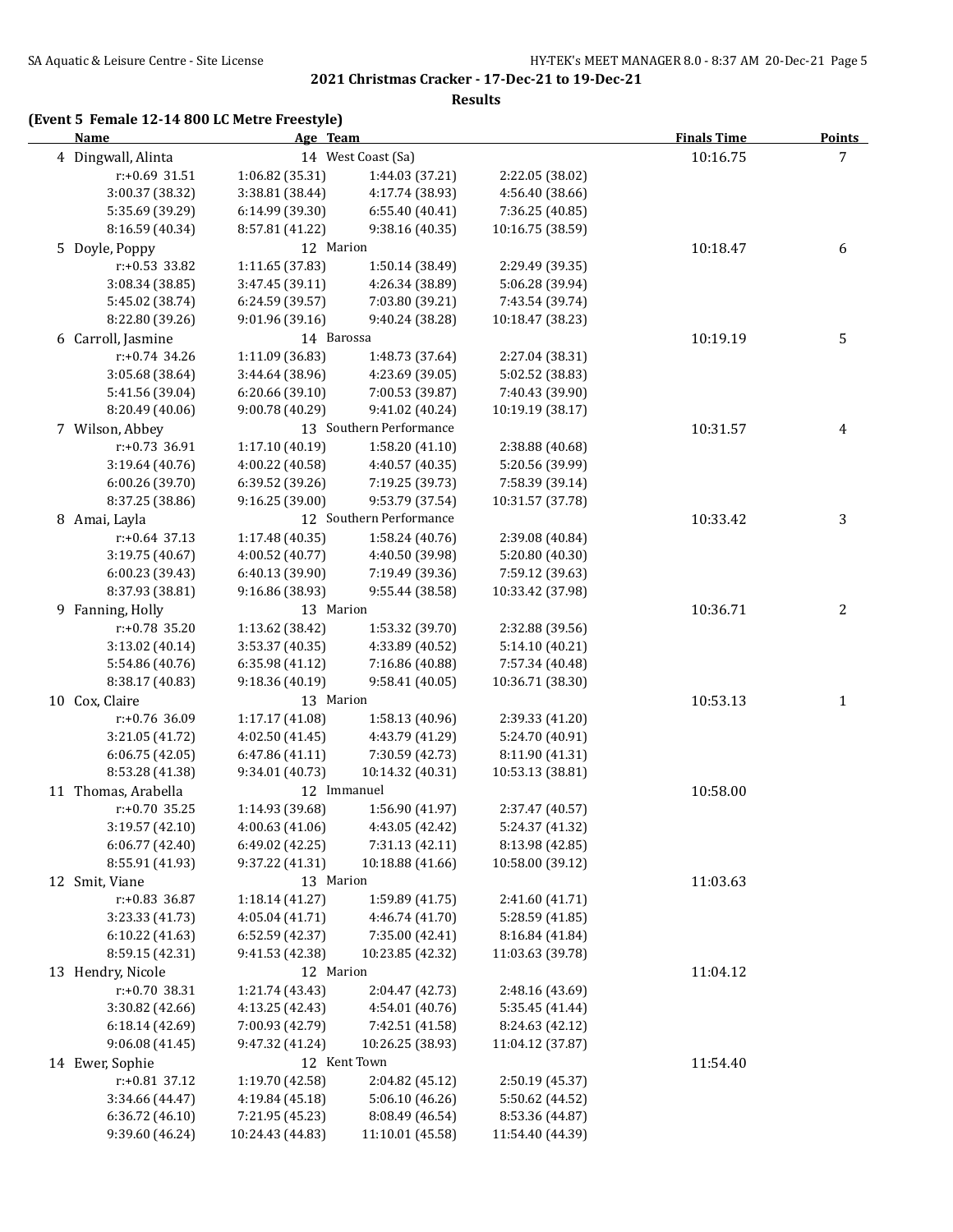|  | (Event 5 Female 12-14 800 LC Metre Freestyle)<br><b>Name</b> | Age Team                     |                  |                  | <b>Finals Time</b> | <b>Points</b> |
|--|--------------------------------------------------------------|------------------------------|------------------|------------------|--------------------|---------------|
|  | 15 Smith, Keeley                                             |                              | 13 Murray Bridge |                  | 11:56.56           |               |
|  | r:+0.92 35.63                                                | 1:17.65 (42.02)              | 2:01.96 (44.31)  | 2:47.02 (45.06)  |                    |               |
|  | 3:32.12 (45.10)                                              | 4:18.01 (45.89)              | 5:04.68 (46.67)  | 5:52.03 (47.35)  |                    |               |
|  | 6:38.22 (46.19)                                              | 7:24.75 (46.53)              | 8:10.81 (46.06)  | 8:57.22 (46.41)  |                    |               |
|  | 9:43.05 (45.83)                                              | 10:28.60 (45.55)             | 11:12.65 (44.05) | 11:56.56 (43.91) |                    |               |
|  | Event 5 Female 15 & Over 800 LC Metre Freestyle              |                              |                  |                  |                    |               |
|  | <b>Name</b>                                                  | Age Team                     |                  |                  | <b>Finals Time</b> | <b>Points</b> |
|  | 1 White, Emily                                               | 18 Norwood                   |                  |                  | 8:54.88            | $10\,$        |
|  | r:+0.66 30.90                                                | 1:04.25 (33.35)              | 1:38.21 (33.96)  | 2:12.01 (33.80)  |                    |               |
|  | 2:45.89 (33.88)                                              | 3:19.37 (33.48)              | 3:53.48 (34.11)  | 4:27.49 (34.01)  |                    |               |
|  | 5:00.87 (33.38)                                              | 5:34.37 (33.50)              | 6:08.06 (33.69)  | 6:41.93 (33.87)  |                    |               |
|  | 7:15.45 (33.52)                                              | 7:49.65 (34.20)              | 8:22.96 (33.31)  | 8:54.88 (31.92)  |                    |               |
|  | 2 Deacon, Hannah                                             | 17 Marion                    |                  |                  | 9:26.50            | 9             |
|  | $r: +0.73$ 30.57                                             | 1:05.69 (35.12)              | 1:40.16 (34.47)  | 2:15.87 (35.71)  |                    |               |
|  | 2:50.51 (34.64)                                              | 3:25.93 (35.42)              | 4:01.21 (35.28)  | 4:36.84 (35.63)  |                    |               |
|  | 5:12.33 (35.49)                                              | 5:48.37 (36.04)              | 6:24.22 (35.85)  | 7:00.44 (36.22)  |                    |               |
|  | 7:36.67 (36.23)                                              | 8:13.52 (36.85)              | 8:50.00 (36.48)  | 9:26.50 (36.50)  |                    |               |
|  | 3 Braithwaite, Alice                                         |                              | 15 Kent Town     |                  | 9:29.08            | 8             |
|  | $r: +0.70$ 31.26                                             | 1:06.17 (34.91)              | 1:42.14 (35.97)  | 2:17.77 (35.63)  |                    |               |
|  | 2:53.81 (36.04)                                              | 3:29.52 (35.71)              | 4:05.78 (36.26)  | 4:41.65 (35.87)  |                    |               |
|  | 5:18.01 (36.36)                                              | 5:54.13 (36.12)              | 6:30.37 (36.24)  | 7:06.51 (36.14)  |                    |               |
|  | 7:42.60 (36.09)                                              |                              |                  | 9:29.08 (34.21)  |                    |               |
|  |                                                              | 8:18.72 (36.12)<br>15 Marion | 8:54.87 (36.15)  |                  | 9:29.79            |               |
|  | 4 Natt, Katie                                                |                              |                  |                  |                    | 7             |
|  | r:+0.69 30.89                                                | 1:04.76 (33.87)              | 1:39.80 (35.04)  | 2:15.18 (35.38)  |                    |               |
|  | 2:50.66 (35.48)                                              | 3:26.67 (36.01)              | 4:02.57 (35.90)  | 4:38.65 (36.08)  |                    |               |
|  | 5:14.83 (36.18)                                              | 5:51.36 (36.53)              | 6:28.32 (36.96)  | 7:05.53 (37.21)  |                    |               |
|  | 7:41.27 (35.74)                                              | 8:17.72 (36.45)              | 8:54.23 (36.51)  | 9:29.79 (35.56)  |                    |               |
|  | 5 Estcourt Hughes, Emily                                     |                              | 15 Kent Town     |                  | 9:30.91            | 6             |
|  | r:+0.73 30.97                                                | 1:05.59 (34.62)              | 1:40.85 (35.26)  | 2:16.57 (35.72)  |                    |               |
|  | 2:52.23 (35.66)                                              | 3:28.66 (36.43)              | 4:04.58 (35.92)  | 4:41.12 (36.54)  |                    |               |
|  | 5:17.14 (36.02)                                              | 5:53.86 (36.72)              | 6:30.31 (36.45)  | 7:07.27 (36.96)  |                    |               |
|  | 7:43.29 (36.02)                                              | 8:20.22 (36.93)              | 8:56.13 (35.91)  | 9:30.91 (34.78)  |                    |               |
|  | 6 Pearce, Kiana                                              | 18 Marion                    |                  |                  | 9:45.07            | 5             |
|  | r:+0.69 31.28                                                | 1:05.83 (34.55)              | 1:41.34 (35.51)  | 2:17.42 (36.08)  |                    |               |
|  | 2:53.66 (36.24)                                              | 3:30.18 (36.52)              | 4:07.20 (37.02)  | 4:44.10 (36.90)  |                    |               |
|  | 5:21.65 (37.55)                                              | 5:59.56 (37.91)              | 6:37.53 (37.97)  | 7:15.57 (38.04)  |                    |               |
|  | 7:53.86 (38.29)                                              | 8:31.57 (37.71)              | 9:08.77 (37.20)  | 9:45.07 (36.30)  |                    |               |
|  | 7 Doyle, Lily                                                | 15 Marion                    |                  |                  | 10:08.80           | 4             |
|  | $r: +0.72$ 33.44                                             | 1:10.67 (37.23)              | 1:48.80 (38.13)  | 2:26.50 (37.70)  |                    |               |
|  | 3:05.31 (38.81)                                              | 3:43.75 (38.44)              | 4:22.80 (39.05)  | 5:01.19 (38.39)  |                    |               |
|  | 5:40.02 (38.83)                                              | 6:18.63 (38.61)              | 6:57.90 (39.27)  | 7:36.55 (38.65)  |                    |               |
|  | 8:15.14 (38.59)                                              | 8:53.57 (38.43)              | 9:31.98 (38.41)  | 10:08.80 (36.82) |                    |               |
|  | 8 Armani, Evie                                               | 15 Immanuel                  |                  |                  | 10:18.51           | 3             |
|  | r:+0.77 32.59                                                | 1:08.47 (35.88)              | 1:46.75 (38.28)  | 2:24.81 (38.06)  |                    |               |
|  | 3:04.57 (39.76)                                              | 3:43.30 (38.73)              | 4:22.95 (39.65)  | 5:02.17 (39.22)  |                    |               |
|  | 5:42.45 (40.28)                                              | 6:21.81 (39.36)              | 7:01.91 (40.10)  | 7:41.20 (39.29)  |                    |               |
|  | 8:21.79 (40.59)                                              | 9:01.18 (39.39)              | 9:40.53 (39.35)  | 10:18.51 (37.98) |                    |               |
|  | 9 Adams, Sasha                                               | 15 Immanuel                  |                  |                  | 10:25.14           | 2             |
|  | r:+0.79 33.48                                                | 1:09.95 (36.47)              | 1:48.23 (38.28)  | 2:26.61 (38.38)  |                    |               |
|  | 3:05.59 (38.98)                                              | 3:44.17 (38.58)              | 4:23.44 (39.27)  | 5:02.68 (39.24)  |                    |               |
|  | 5:43.32 (40.64)                                              | 6:23.82 (40.50)              | 7:05.03 (41.21)  | 7:46.03 (41.00)  |                    |               |
|  | 8:27.75 (41.72)                                              | 9:07.76 (40.01)              | 9:48.75 (40.99)  | 10:25.14 (36.39) |                    |               |
|  | 10 Myers, Ella                                               |                              | 15 Kent Town     |                  | 10:34.51           | $\mathbf{1}$  |
|  | r:+0.79 35.29                                                | 1:13.95 (38.66)              | 1:53.32 (39.37)  | 2:33.36 (40.04)  |                    |               |
|  | 3:13.01 (39.65)                                              | 3:53.41 (40.40)              | 4:33.64 (40.23)  | 5:14.09 (40.45)  |                    |               |
|  | 5:54.39 (40.30)                                              | 6:34.81 (40.42)              | 7:15.36 (40.55)  | 7:56.15 (40.79)  |                    |               |
|  | 8:36.09 (39.94)                                              | 9:16.22 (40.13)              | 9:55.86 (39.64)  | 10:34.51 (38.65) |                    |               |
|  |                                                              |                              |                  |                  |                    |               |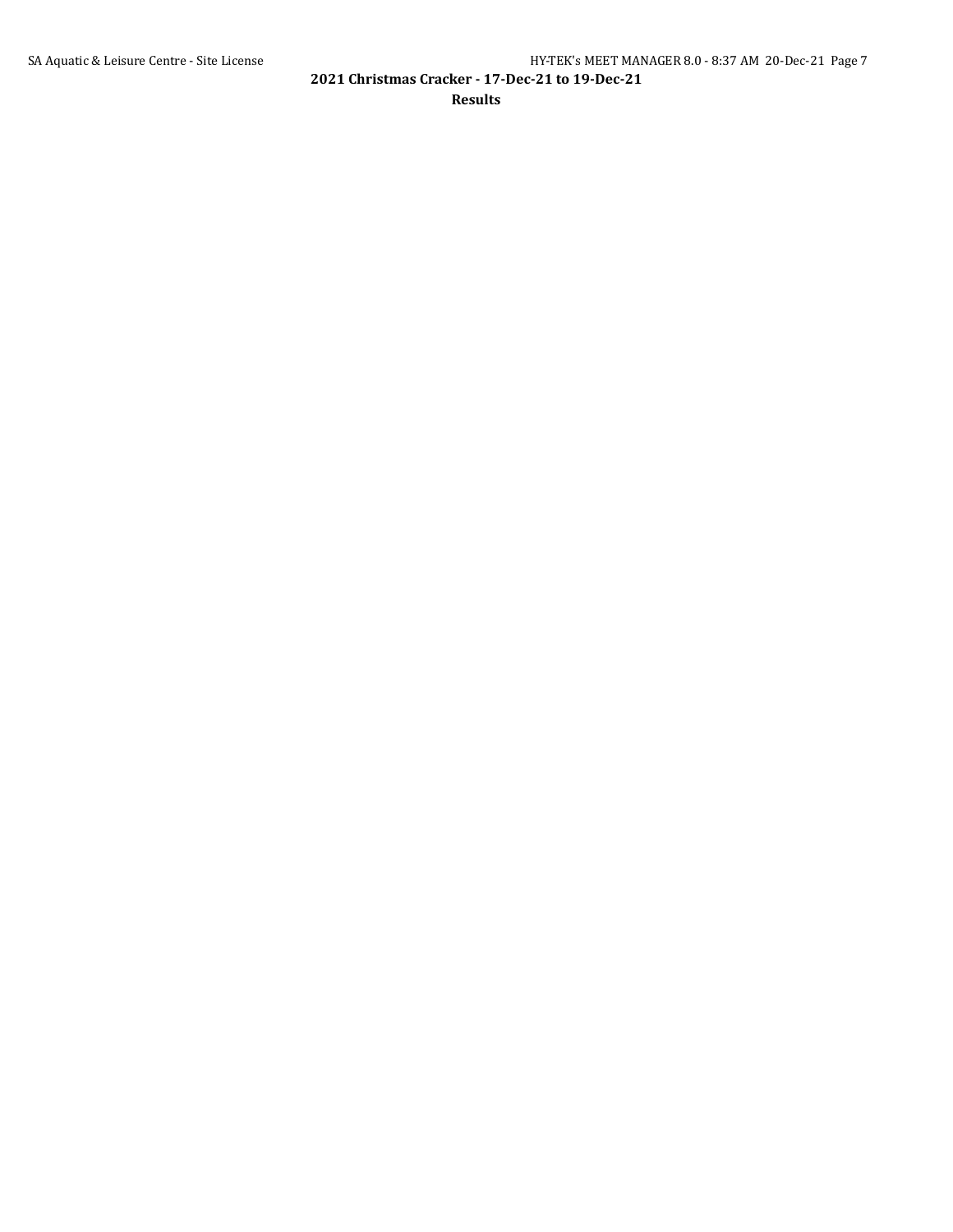| Name                                      | Age Team                           |                                      |                                     | <b>Finals Time</b> | <b>Points</b> |
|-------------------------------------------|------------------------------------|--------------------------------------|-------------------------------------|--------------------|---------------|
| 11 Lienert, Mackenzie                     | 16 Starplex                        |                                      |                                     | 10:44.87           |               |
| r:+0.75 33.88                             | 1:13.64 (39.76)                    | 1:53.35 (39.71)                      | 2:34.30 (40.95)                     |                    |               |
| 3:14.63 (40.33)                           | 3:55.80 (41.17)                    | 4:36.44 (40.64)                      | 5:17.79 (41.35)                     |                    |               |
| 5:58.68 (40.89)                           | 6:40.54(41.86)                     | 7:21.50 (40.96)                      | 8:03.71 (42.21)                     |                    |               |
| 8:44.42 (40.71)                           | 9:26.03 (41.61)                    | 10:06.10 (40.07)                     | 10:44.87 (38.77)                    |                    |               |
| 12 Martin, Taliah                         | 17 Marion                          |                                      |                                     | 11:02.13           |               |
| $r: +0.75$ 38.84                          | 1:21.67 (42.83)                    | 2:03.67 (42.00)                      | 2:46.15 (42.48)                     |                    |               |
| 3:28.49 (42.34)                           | 4:10.34(41.85)                     | 4:52.47 (42.13)                      | 5:34.00 (41.53)                     |                    |               |
| 6:15.17(41.17)                            | 6:56.89 (41.72)                    | 7:38.66 (41.77)                      | 8:20.25 (41.59)                     |                    |               |
| 9:00.70 (40.45)                           | 9:41.98 (41.28)                    | 10:22.04 (40.06)                     | 11:02.13 (40.09)                    |                    |               |
| --- O'Leary, Kelly                        |                                    | 15 Immanuel                          |                                     | <b>SCR</b>         |               |
| Event 5 Male 12-14 800 LC Metre Freestyle |                                    |                                      |                                     |                    |               |
| <b>Name</b>                               | Age Team                           |                                      |                                     | <b>Finals Time</b> | <b>Points</b> |
| 1 Walker, Jack                            |                                    | 14 Southern Performance              |                                     | 9:00.29            | 10            |
| r:+0.71 29.25                             | 1:02.41(33.16)                     | 1:35.94 (33.53)                      | 2:09.65 (33.71)                     |                    |               |
| 2:44.12 (34.47)                           | 3:18.38 (34.26)                    | 3:52.56 (34.18)                      | 4:27.49 (34.93)                     |                    |               |
| 5:02.52 (35.03)                           | 5:37.35 (34.83)                    | 6:11.66 (34.31)                      | 6:45.51 (33.85)                     |                    |               |
| 7:20.29 (34.78)                           | 7:55.03 (34.74)                    | 8:27.87 (32.84)                      | 9:00.29 (32.42)                     |                    |               |
| 2 Atkins, Jaylen                          | 14 Marion                          |                                      |                                     | 9:15.85            | 9             |
| r:+0.80 30.51                             | 1:04.36 (33.85)                    | 1:39.31 (34.95)                      | 2:14.37 (35.06)                     |                    |               |
| 2:49.63 (35.26)                           | 3:24.63 (35.00)                    | 3:59.58 (34.95)                      | 4:34.33 (34.75)                     |                    |               |
| 5:09.54 (35.21)                           | 5:44.55 (35.01)                    | 6:19.89 (35.34)                      | 6:54.70 (34.81)                     |                    |               |
| 7:29.87 (35.17)                           | 8:04.75 (34.88)                    | 8:40.76 (36.01)                      | 9:15.85 (35.09)                     |                    |               |
| 3 Brown, Matthew                          |                                    | 14 Kent Town                         |                                     | 9:18.60            | 8             |
| $r: +0.61$ 30.37                          | 1:05.23 (34.86)                    | 1:39.96 (34.73)                      | 2:15.71 (35.75)                     |                    |               |
| 2:50.51 (34.80)                           | 3:26.14 (35.63)                    | 4:01.03 (34.89)                      | 4:37.47 (36.44)                     |                    |               |
| 5:12.24 (34.77)                           | 5:48.51 (36.27)                    | 6:23.10 (34.59)                      | 6:59.16 (36.06)                     |                    |               |
| 7:33.84 (34.68)                           | 8:09.97 (36.13)                    | 8:43.60 (33.63)                      | 9:18.60 (35.00)                     |                    |               |
| 4 Sandercock, Finnian                     |                                    | 13 Western Aquatic (Sa)              |                                     | 9:43.87            | 7             |
| r:+0.70 32.15                             | 1:07.69 (35.54)                    | 1:43.97 (36.28)                      | 2:21.52 (37.55)                     |                    |               |
| 2:58.48 (36.96)                           | 3:36.19 (37.71)                    | 4:13.70 (37.51)                      | 4:51.62 (37.92)                     |                    |               |
| 5:27.54 (35.92)                           | 6:05.22 (37.68)                    | 6:42.02 (36.80)                      | 7:19.85 (37.83)                     |                    |               |
| 7:56.44 (36.59)                           | 8:33.33 (36.89)                    | 9:09.28 (35.95)                      | 9:43.87 (34.59)                     |                    |               |
| 5 Martin, Elijah                          |                                    | 14 Henley & Grange                   |                                     | 10:03.25           | 6             |
| r:+0.81 35.26                             | 1:13.92 (38.66)                    | 1:52.61 (38.69)                      | 2:31.05 (38.44)                     |                    |               |
| 3:09.63 (38.58)                           | 3:48.55 (38.92)<br>6:21.61 (37.82) | 4:27.06 (38.51)                      | 5:05.37 (38.31)                     |                    |               |
| 5:43.79 (38.42)                           |                                    | 6:59.61 (38.00)                      | 7:37.33 (37.72)                     |                    |               |
| 8:14.78 (37.45)                           | 8:51.29 (36.51)                    | 9:28.15 (36.86)<br>14 Tea Tree Gully | 10:03.25 (35.10)                    | 10:03.80           |               |
| 6 Soltes, Zachariah                       |                                    |                                      |                                     |                    | 5             |
| 33.06                                     | 1:09.76 (36.70)                    | 1:46.64 (36.88)                      | 2:24.93 (38.29)                     |                    |               |
| 3:02.46 (37.53)                           | 3:41.32 (38.86)                    | 4:19.58 (38.26)                      | 4:58.18 (38.60)                     |                    |               |
| 5:35.72 (37.54)<br>8:09.95 (38.28)        | 6:14.34 (38.62)                    | 6:52.86 (38.52)<br>9:25.89 (37.49)   | 7:31.67 (38.81)<br>10:03.80 (37.91) |                    |               |
|                                           | 8:48.40 (38.45)<br>14 Unley        |                                      |                                     |                    |               |
| 7 Corbett, Joseph                         |                                    |                                      |                                     | 10:06.52           | 4             |
| r:+0.80 32.57                             | 1:09.55 (36.98)                    | 1:47.92 (38.37)                      | 2:27.12 (39.20)                     |                    |               |
| 3:05.48 (38.36)                           | 3:44.47 (38.99)<br>6:18.31(38.57)  | 4:22.99 (38.52)                      | 5:01.59 (38.60)                     |                    |               |
| 5:39.74 (38.15)                           |                                    | 6:56.35 (38.04)                      | 7:34.89 (38.54)                     |                    |               |
| 8:13.39 (38.50)                           | 8:51.93 (38.54)                    | 9:29.57 (37.64)                      | 10:06.52 (36.95)                    |                    |               |
| 8 Hewitt, Max                             |                                    | 12 Payneham                          |                                     | 10:12.65           | 3             |
| r:+0.78 34.26                             | 1:13.24 (38.98)                    | 1:51.75 (38.51)                      | 2:32.15 (40.40)                     |                    |               |
| 3:11.12 (38.97)                           | 3:51.08 (39.96)                    | 4:29.23 (38.15)                      | 5:07.85 (38.62)                     |                    |               |
| 5:45.87 (38.02)                           | 6:24.87 (39.00)                    | 7:03.93 (39.06)                      | 7:42.31 (38.38)                     |                    |               |
| 8:19.94 (37.63)                           | 8:58.47 (38.53)                    | 9:35.94 (37.47)                      | 10:12.65 (36.71)                    |                    |               |
| 9 Tucker, Axel                            | 12 Marion                          |                                      |                                     | 10:15.82           | 2             |
| $r: +0.65$ 33.76                          | 1:12.18 (38.42)                    | 1:50.85 (38.67)                      | 2:29.30 (38.45)                     |                    |               |
| 3:08.04 (38.74)                           | 3:46.28 (38.24)                    | 4:24.73 (38.45)                      | 5:03.98 (39.25)                     |                    |               |
| 5:43.03 (39.05)                           | 6:22.22 (39.19)                    | 7:01.34 (39.12)                      | 7:40.77 (39.43)                     |                    |               |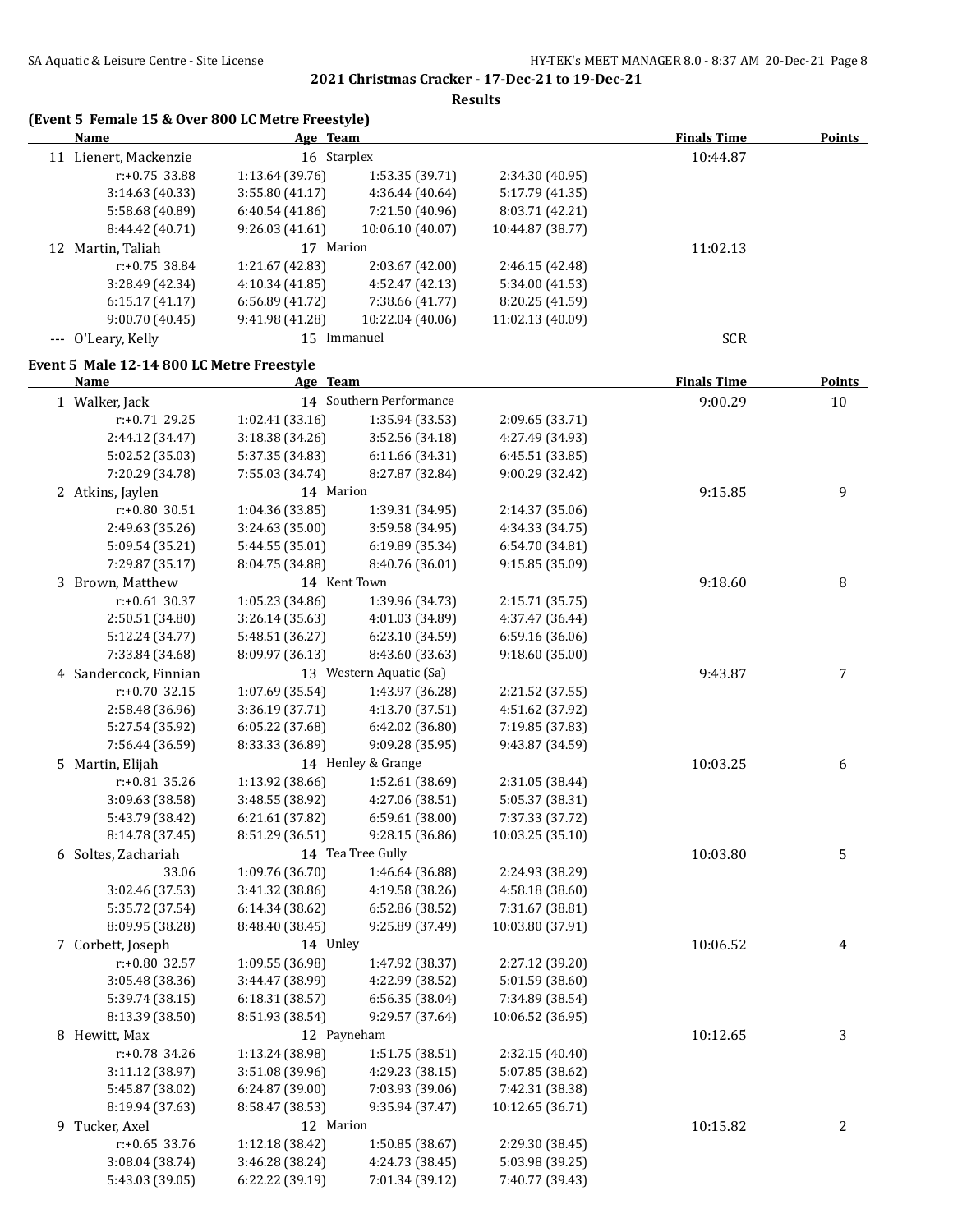**Results**<br>9:38.31 (38.72) 10 8:20.17 (39.40) 8:59.59 (39.42) 9:38.31 (38.72) 10:15.82 (37.51)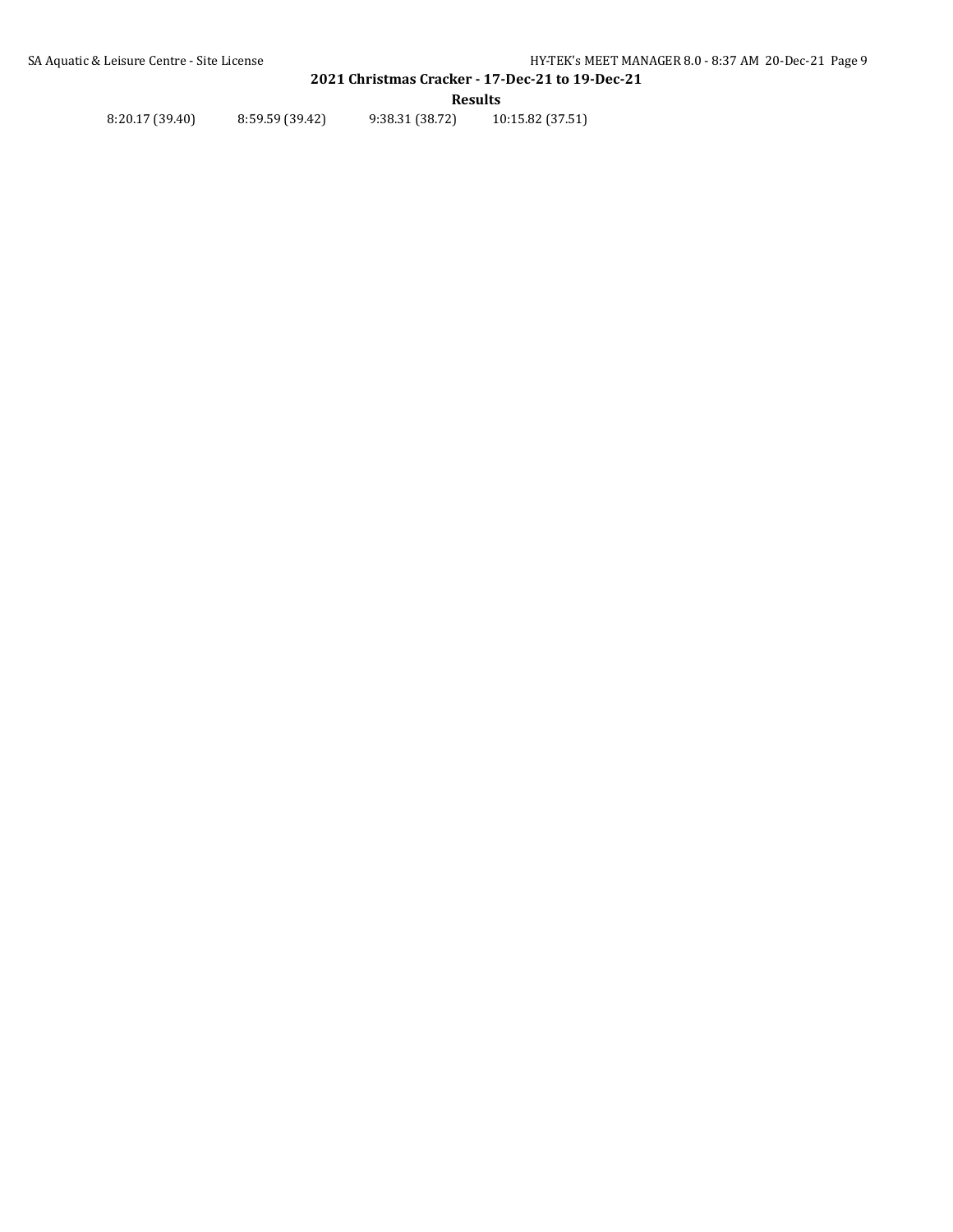**Results**

# **(Event 5 Male 12-14 800 LC Metre Freestyle)**

| <b>Name</b>                                   | Age Team        |                         |                  | <b>Finals Time</b> | <b>Points</b>  |
|-----------------------------------------------|-----------------|-------------------------|------------------|--------------------|----------------|
| 10 Renfrey, Kai                               |                 | 13 Western Aquatic (Sa) |                  | 10:20.57           | $\mathbf{1}$   |
| r:+0.80 32.63                                 | 1:11.28 (38.65) | 1:50.21 (38.93)         | 2:29.65 (39.44)  |                    |                |
| 3:09.51 (39.86)                               | 3:48.81 (39.30) | 4:28.88 (40.07)         | 5:08.84 (39.96)  |                    |                |
| 5:48.52 (39.68)                               | 6:27.90 (39.38) | 7:09.35 (41.45)         | 7:50.20 (40.85)  |                    |                |
| 8:28.30 (38.10)                               | 9:08.33 (40.03) | 9:44.63 (36.30)         | 10:20.57 (35.94) |                    |                |
| 11 Tucker, Zachary                            | 13 Marion       |                         |                  | 10:21.74           |                |
| $r: +0.72$ 35.07                              | 1:13.86 (38.79) | 1:53.42 (39.56)         | 2:32.63 (39.21)  |                    |                |
| 3:12.14 (39.51)                               | 3:51.60 (39.46) | 4:31.32 (39.72)         | 5:11.37 (40.05)  |                    |                |
| 5:50.90 (39.53)                               | 6:30.10 (39.20) | 7:09.52 (39.42)         | 7:48.83 (39.31)  |                    |                |
| 8:27.98 (39.15)                               | 9:07.01 (39.03) | 9:45.72 (38.71)         | 10:21.74 (36.02) |                    |                |
| 12 Smith, Jarrad                              | 14 Starplex     |                         |                  | 10:21.82           |                |
| $r: +0.74$ 33.17                              | 1:10.34 (37.17) | 1:49.09 (38.75)         | 2:29.13 (40.04)  |                    |                |
| 3:07.79 (38.66)                               | 3:47.68 (39.89) | 4:27.96 (40.28)         | 5:08.20 (40.24)  |                    |                |
| 5:48.25 (40.05)                               | 6:28.70 (40.45) | 7:07.96 (39.26)         | 7:48.60 (40.64)  |                    |                |
| 8:27.36 (38.76)                               | 9:07.04 (39.68) | 9:45.18 (38.14)         | 10:21.82 (36.64) |                    |                |
| 13 Whittaker, Daniel                          |                 | 13 Clovercrest          |                  | 10:24.47           |                |
| r:+0.76 34.70                                 | 1:13.97 (39.27) | 1:53.51 (39.54)         | 2:31.46 (37.95)  |                    |                |
| 3:12.36 (40.90)                               | 3:53.27 (40.91) | 4:33.01 (39.74)         | 5:12.16 (39.15)  |                    |                |
| 5:52.30 (40.14)                               |                 | 7:11.78()               | 7:50.90 (39.12)  |                    |                |
| 8:31.25 (40.35)                               | 9:09.76 (38.51) | 9:48.25 (38.49)         | 10:24.47 (36.22) |                    |                |
| 14 Abdelaziz, Malek                           | 13 Marion       |                         |                  | 10:33.46           |                |
| r:+0.66 32.91                                 | 1:10.55(37.64)  | 1:49.03 (38.48)         | 2:28.60 (39.57)  |                    |                |
| 3:07.93 (39.33)                               | 3:48.57 (40.64) | 4:28.65 (40.08)         | 5:09.40 (40.75)  |                    |                |
| 5:49.77 (40.37)                               | 6:30.42 (40.65) | 7:11.30 (40.88)         | 7:53.94 (42.64)  |                    |                |
| 8:33.86 (39.92)                               | 9:15.61 (41.75) | 9:56.09 (40.48)         | 10:33.46 (37.37) |                    |                |
| 15 Mackinnon, Oliver                          | 13 Marion       |                         |                  | 10:37.74           |                |
| r:+0.63 34.84                                 | 1:13.72 (38.88) | 1:53.49 (39.77)         | 2:33.43 (39.94)  |                    |                |
| 3:13.70 (40.27)                               | 3:54.66 (40.96) | 4:35.18 (40.52)         | 5:16.27 (41.09)  |                    |                |
| 5:56.10 (39.83)                               | 6:37.43 (41.33) | 7:17.77 (40.34)         | 7:58.80 (41.03)  |                    |                |
| 8:37.85 (39.05)                               | 9:18.53 (40.68) | 9:58.18 (39.65)         | 10:37.74 (39.56) |                    |                |
| 16 Biddell, Blake                             | 14 Norwood      |                         |                  | 11:19.75           |                |
| r:+0.83 39.13                                 | 1:22.81 (43.68) | 2:06.88 (44.07)         | 2:50.09 (43.21)  |                    |                |
| 3:32.79 (42.70)                               | 4:15.53 (42.74) | 4:59.44 (43.91)         | 5:42.53 (43.09)  |                    |                |
| 6:25.53(43.00)                                | 7:08.83 (43.30) | 7:51.02 (42.19)         | 8:33.93 (42.91)  |                    |                |
| 9:17.04 (43.11)                               | 9:58.25 (41.21) | 10:40.56 (42.31)        | 11:19.75 (39.19) |                    |                |
| --- Greig, Fraser                             | 14 Unley        |                         |                  | <b>SCR</b>         |                |
| Event 5 Male 15 & Over 800 LC Metre Freestyle |                 |                         |                  |                    |                |
| <u>Name</u>                                   | <u>Age Team</u> |                         |                  | <u>Finals Time</u> | <u>Points </u> |
| 1 Luscombe, Clancy                            | 16 Marion       |                         |                  | 8:40.21            | 10             |
| r:+0.69 28.48                                 | 59.88 (31.40)   | 1:32.39 (32.51)         | 2:05.37 (32.98)  |                    |                |
| 2:38.51 (33.14)                               | 3:11.66 (33.15) | 3:45.05 (33.39)         | 4:18.37 (33.32)  |                    |                |
| 4:51.30 (32.93)                               | 5:23.17 (31.87) | 5:56.22 (33.05)         | 6:28.97 (32.75)  |                    |                |
| 7:02.40 (33.43)                               | 7:35.76 (33.36) | 8:08.40 (32.64)         | 8:40.21 (31.81)  |                    |                |
| 2 Gillard-Martin, Declan                      | 20 Marion       |                         |                  | 8:45.55            | 9              |
| r:+0.62 28.57                                 | 1:00.53 (31.96) | 1:32.65 (32.12)         | 2:05.30 (32.65)  |                    |                |
| 2:38.32 (33.02)                               | 3:11.76 (33.44) | 3:44.91 (33.15)         | 4:18.64 (33.73)  |                    |                |
| 4:51.59 (32.95)                               | 5:25.53 (33.94) | 5:59.07 (33.54)         | 6:33.32 (34.25)  |                    |                |
| 7:06.95 (33.63)                               | 7:41.40 (34.45) | 8:14.90 (33.50)         | 8:45.55 (30.65)  |                    |                |
| 3 Clifford, Ryan                              | 16 Marion       |                         |                  | 8:45.85            | 8              |
| r:+0.72 29.11                                 | 1:01.37 (32.26) | 1:34.65 (33.28)         | 2:08.10 (33.45)  |                    |                |
| 2:41.21 (33.11)                               | 3:14.89 (33.68) | 3:47.84 (32.95)         | 4:21.04 (33.20)  |                    |                |
| 4:54.08 (33.04)                               | 5:27.24 (33.16) | 6:00.47 (33.23)         | 6:33.86 (33.39)  |                    |                |
| 7:07.22 (33.36)                               | 7:40.43 (33.21) | 8:13.74 (33.31)         | 8:45.85 (32.11)  |                    |                |
| 4 Manolopoulos, Harry                         | 16 Marion       |                         |                  | 8:47.49            | 7              |
| r:+0.77 28.94                                 | 1:01.25 (32.31) | 1:34.04 (32.79)         | 2:07.47 (33.43)  |                    |                |
| 2:40.33 (32.86)                               | 3:13.43 (33.10) | 3:46.43 (33.00)         | 4:19.95 (33.52)  |                    |                |
| 4:53.30 (33.35)                               | 5:27.24 (33.94) | 6:00.74 (33.50)         | 6:34.72 (33.98)  |                    |                |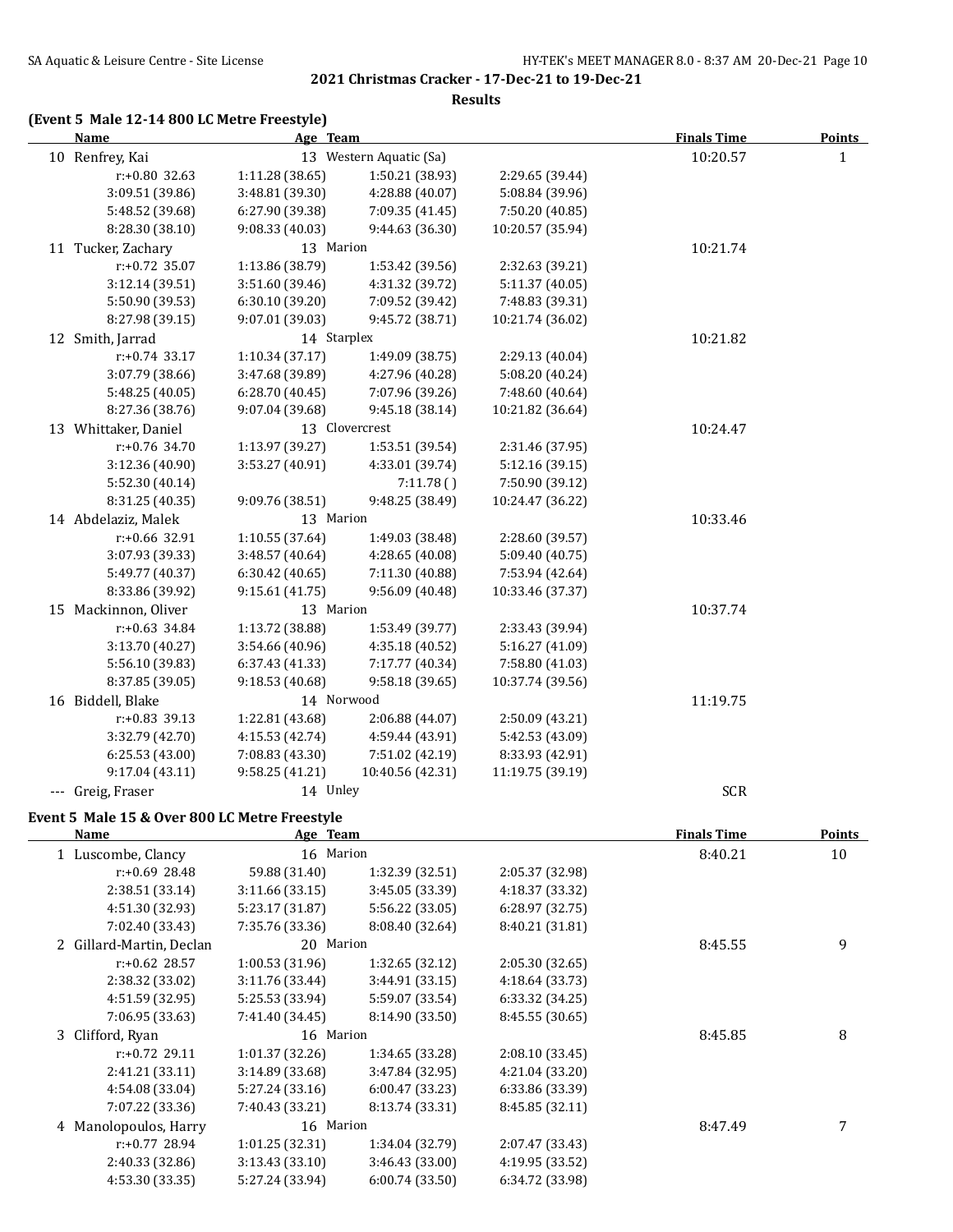**Results**<br>8:15.24 (33.20) 8 7:08.31 (33.59) 7:42.04 (33.73) 8:15.24 (33.20) 8:47.49 (32.25)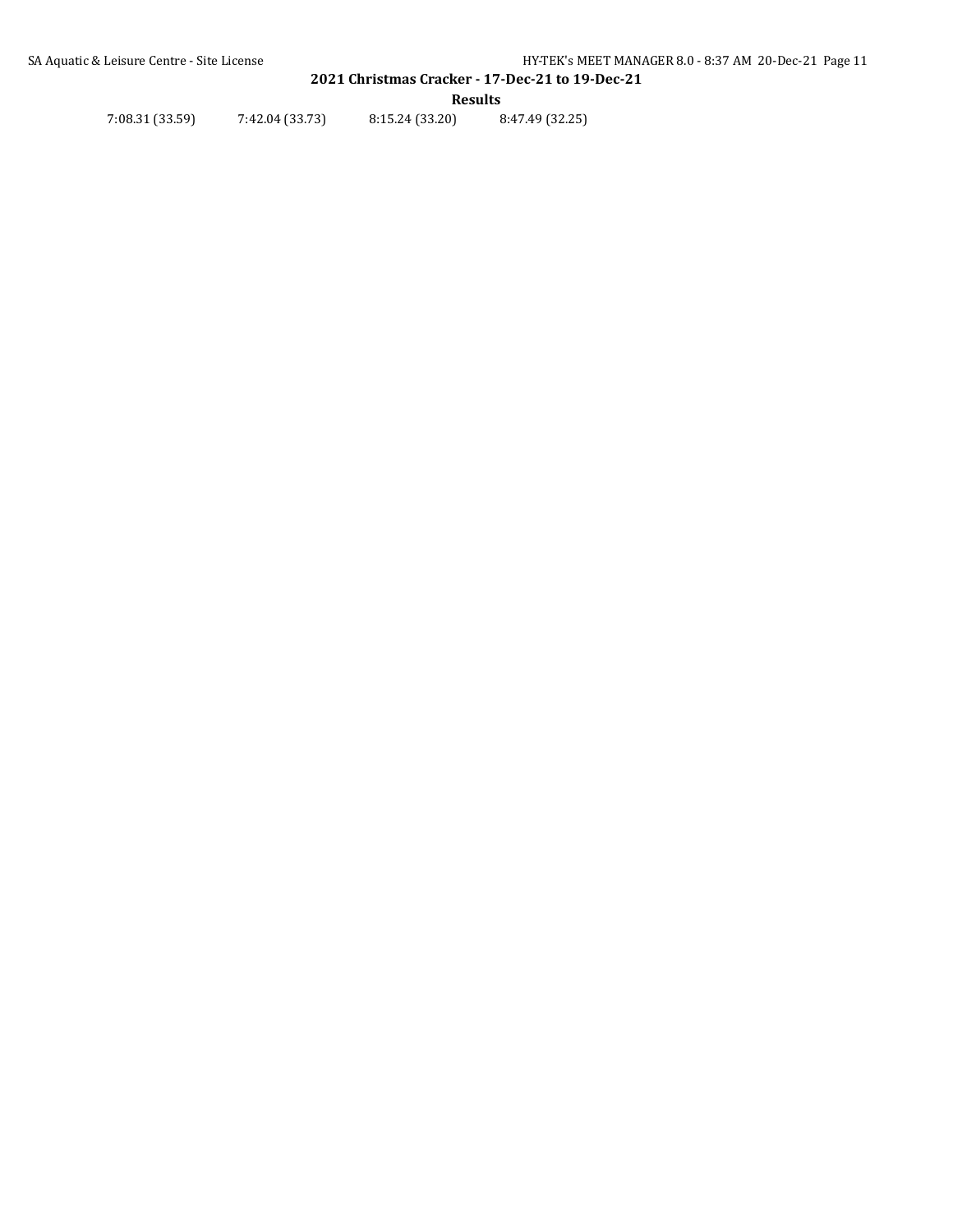**Results**

#### **(Event 5 Male 15 & Over 800 LC Metre Freestyle)**

| Name                                         | Age Team         |                                   |                  | <b>Finals Time</b> | Points        |
|----------------------------------------------|------------------|-----------------------------------|------------------|--------------------|---------------|
| 5 Wiggett, Alexander                         |                  | 16 Southern Performance           |                  | 8:54.15            | $6\,$         |
| r:+0.67 29.42                                | 1:02.23 (32.81)  | 1:35.59 (33.36)                   | 2:09.57 (33.98)  |                    |               |
| 2:43.41 (33.84)                              | 3:17.78 (34.37)  | 3:51.60 (33.82)                   | 4:25.61 (34.01)  |                    |               |
| 4:59.42 (33.81)                              | 5:33.71 (34.29)  | 6:07.39 (33.68)                   | 6:41.88 (34.49)  |                    |               |
| 7:15.99 (34.11)                              | 7:49.93 (33.94)  | 8:22.20 (32.27)                   | 8:54.15 (31.95)  |                    |               |
| 6 Kuchel, Liam                               |                  | 16 Southern Performance           |                  | 9:08.86            | 5             |
| $r: +0.77$ 30.13                             | 1:02.79 (32.66)  | 1:37.16 (34.37)                   | 2:11.39 (34.23)  |                    |               |
| 2:45.43 (34.04)                              | 3:19.71 (34.28)  | 3:53.83 (34.12)                   | 4:28.47 (34.64)  |                    |               |
| 5:02.69 (34.22)                              | 5:37.86 (35.17)  | 6:13.01 (35.15)                   | 6:48.60 (35.59)  |                    |               |
| 7:22.91 (34.31)                              | 7:58.43 (35.52)  | 8:33.76 (35.33)                   | 9:08.86 (35.10)  |                    |               |
| 7 Feder, Dylan                               |                  | 16 Southern Performance           |                  | 9:16.61            | 4             |
| r:+0.69 29.83                                | 1:03.51 (33.68)  | 1:38.75 (35.24)                   | 2:14.01 (35.26)  |                    |               |
| 2:49.71 (35.70)                              | 3:24.76 (35.05)  | 4:00.72 (35.96)                   | 4:35.92 (35.20)  |                    |               |
| 5:11.75 (35.83)                              | 5:47.49 (35.74)  | 6:23.34 (35.85)                   | 6:58.73 (35.39)  |                    |               |
| 7:34.39 (35.66)                              | 8:09.79 (35.40)  | 8:43.70 (33.91)                   | 9:16.61 (32.91)  |                    |               |
| 8 Hodgkinson, Jake                           |                  | 18 Tea Tree Gully                 |                  | 9:19.79            | 3             |
| 31.60                                        | 1:05.51 (33.91)  | 1:39.09 (33.58)                   | 2:14.26 (35.17)  |                    |               |
| 2:48.99 (34.73)                              | 3:24.50 (35.51)  | 3:59.64 (35.14)                   | 4:35.43 (35.79)  |                    |               |
| 5:10.92 (35.49)                              | 5:46.63 (35.71)  | 6:22.07 (35.44)                   | 6:58.14 (36.07)  |                    |               |
| 7:33.57 (35.43)                              | 8:09.46 (35.89)  | 8:45.15 (35.69)                   | 9:19.79 (34.64)  |                    |               |
| 9 Nelson, Regan                              |                  | 16 Kent Town                      |                  | 9:38.84            | 2             |
| $r: +0.67$ 30.40                             | 1:04.85 (34.45)  | 1:39.92 (35.07)                   | 2:15.37 (35.45)  |                    |               |
| 2:51.17 (35.80)                              | 3:28.82 (37.65)  | 4:04.96 (36.14)                   | 4:40.94 (35.98)  |                    |               |
| 5:17.78 (36.84)                              | 5:55.45 (37.67)  | 6:33.25 (37.80)                   | 7:11.80 (38.55)  |                    |               |
| 7:48.32 (36.52)                              | 8:27.13 (38.81)  | 9:03.11 (35.98)                   | 9:38.84 (35.73)  |                    |               |
| 10 Sutherland (V), Cooper                    |                  | 15 Ballarat Gold Swimming Club In |                  | 9:51.26            | $\mathbf{1}$  |
| r:+0.63 29.94                                | 1:04.97 (35.03)  | 1:41.30 (36.33)                   | 2:18.75 (37.45)  |                    |               |
| 2:55.65 (36.90)                              | 3:33.92 (38.27)  | 4:10.61 (36.69)                   | 4:48.95 (38.34)  |                    |               |
| 5:26.95 (38.00)                              | 6:05.44(38.49)   | 6:43.62 (38.18)                   | 7:22.22 (38.60)  |                    |               |
| 8:00.43 (38.21)                              | 8:38.83 (38.40)  | 9:16.23 (37.40)                   | 9:51.26 (35.03)  |                    |               |
| 11 Bignell, Thomas                           |                  | 17 Blue Lake Y                    |                  | 9:56.08            |               |
| r:+0.66 30.63                                | 1:06.95 (36.32)  | 1:44.33 (37.38)                   | 2:22.19 (37.86)  |                    |               |
| 2:59.71 (37.52)                              | 3:37.86 (38.15)  | 4:15.36 (37.50)                   | 4:53.92 (38.56)  |                    |               |
| 5:32.32 (38.40)                              | 6:11.29 (38.97)  | 6:49.91 (38.62)                   | 7:28.98 (39.07)  |                    |               |
| 8:07.24 (38.26)                              | 8:45.58 (38.34)  | 9:21.79 (36.21)                   | 9:56.08 (34.29)  |                    |               |
| Event 7 Female 12-14 1500 LC Metre Freestyle |                  |                                   |                  |                    |               |
| <b>Name</b>                                  | Age Team         |                                   |                  | <b>Finals Time</b> | <b>Points</b> |
| 1 Czechowicz, Katarina                       |                  | 13 Kent Town                      |                  | 19:41.13           | 10            |
| $r: +0.74$ 33.53                             | 1:11.74 (38.21)  | 1:50.41 (38.67)                   | 2:29.61 (39.20)  |                    |               |
| 3:09.27 (39.66)                              | 3:48.79 (39.52)  | 4:28.60 (39.81)                   | 5:08.47 (39.87)  |                    |               |
| 5:48.18 (39.71)                              | 6:27.54 (39.36)  | 7:07.23 (39.69)                   | 7:47.25 (40.02)  |                    |               |
| 8:26.34 (39.09)                              | 9:05.57 (39.23)  | 9:45.49 (39.92)                   | 10:25.17 (39.68) |                    |               |
| 11:04.94 (39.77)                             | 11:44.68 (39.74) | 12:25.16 (40.48)                  | 13:05.63 (40.47) |                    |               |
| 13:47.07 (41.44)                             | 14:27.49 (40.42) | 15:07.14 (39.65)                  | 15:47.14 (40.00) |                    |               |
| 16:26.91 (39.77)                             | 17:05.46 (38.55) | 17:46.47 (41.01)                  | 18:26.62 (40.15) |                    |               |
| 19:04.27 (37.65)                             | 19:41.13 (36.86) |                                   |                  |                    |               |
| 2 Cameron, Piper                             |                  | 12 Clovercrest                    |                  | 20:16.74           | 9             |
| r:+0.82 36.54                                | 1:16.83 (40.29)  | 1:57.55 (40.72)                   | 2:38.32 (40.77)  |                    |               |
| 3:18.60 (40.28)                              | 3:59.61 (41.01)  | 4:39.50 (39.89)                   | 5:20.05 (40.55)  |                    |               |
| 6:00.26 (40.21)                              | 6:40.17 (39.91)  | 7:19.98 (39.81)                   | 8:00.69 (40.71)  |                    |               |
| 8:41.08 (40.39)                              | 9:22.41 (41.33)  | 10:02.26 (39.85)                  | 10:42.01 (39.75) |                    |               |
| 11:22.69 (40.68)                             | 12:03.83 (41.14) | 12:44.40 (40.57)                  | 13:26.47 (42.07) |                    |               |

14:08.58 (42.11) 14:49.93 (41.35) 15:31.53 (41.60) 16:12.83 (41.30) 16:54.05 (41.22) 17:35.32 (41.27) 18:15.32 (40.00) 18:57.15 (41.83)

19:37.28 (40.13) 20:16.74 (39.46)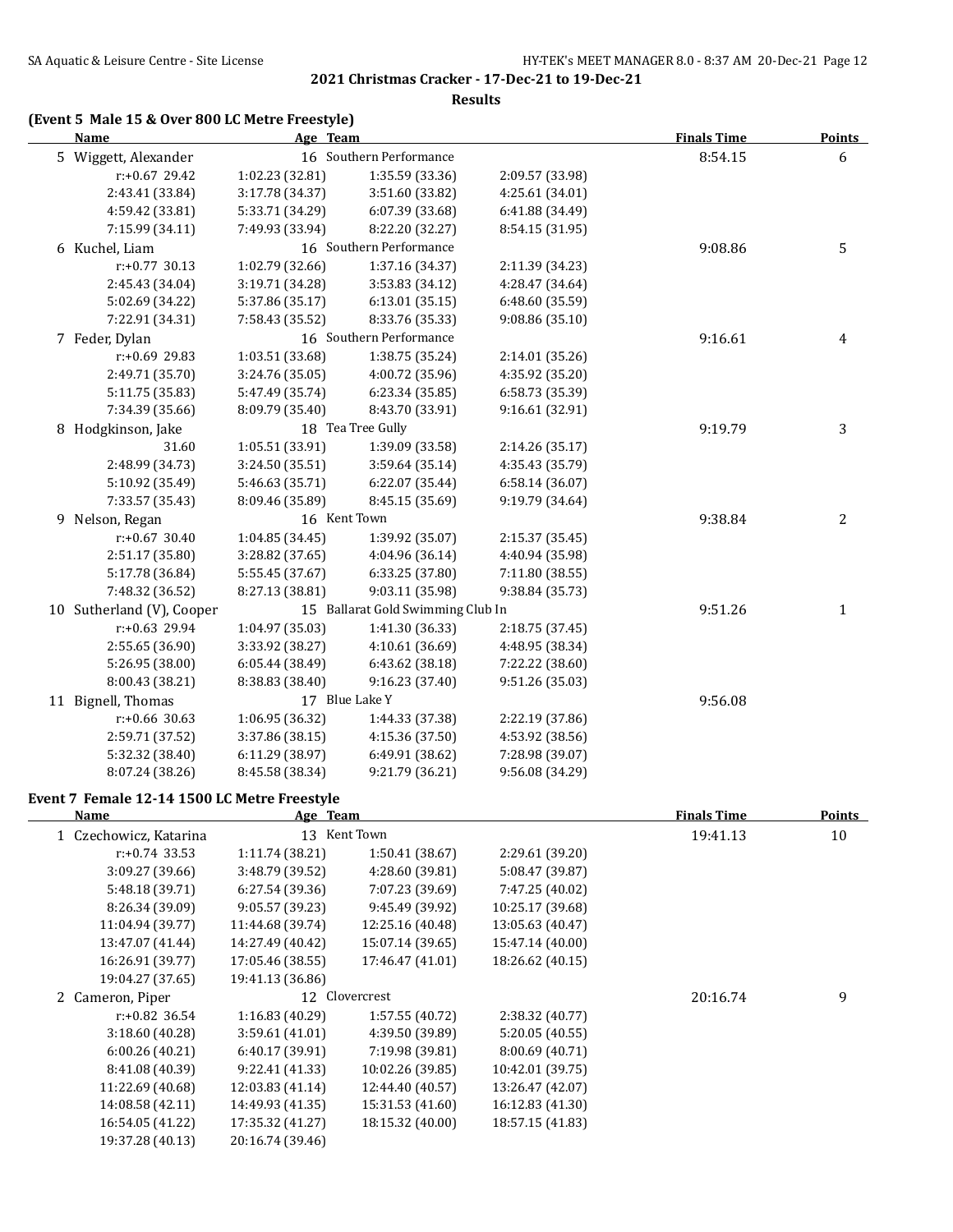| (Event 7 Female 12-14 1500 LC Metre Freestyle)<br><b>Name</b> | Age Team                             |                  |                                    | <b>Finals Time</b> | <b>Points</b> |
|---------------------------------------------------------------|--------------------------------------|------------------|------------------------------------|--------------------|---------------|
| 3 Wheeler, Lani                                               |                                      | 14 Onkaparinga   |                                    | 22:15.85           | 8             |
| r:+0.79 37.62                                                 | 1:20.25 (42.63)                      | 2:03.99 (43.74)  | 2:47.52 (43.53)                    |                    |               |
| 3:32.28 (44.76)                                               | 4:17.22 (44.94)                      | 5:03.40 (46.18)  | 5:47.62 (44.22)                    |                    |               |
| 6:32.33 (44.71)                                               | 7:15.12 (42.79)                      | 8:01.28 (46.16)  | 8:46.28 (45.00)                    |                    |               |
| 9:31.75 (45.47)                                               | 10:17.47 (45.72)                     | 11:04.14 (46.67) | 11:49.89 (45.75)                   |                    |               |
| 12:35.82 (45.93)                                              | 13:20.35 (44.53)                     | 14:06.66 (46.31) | 14:51.46 (44.80)                   |                    |               |
| 15:36.31 (44.85)                                              | 16:21.66 (45.35)                     | 17:06.58 (44.92) | 17:51.94 (45.36)                   |                    |               |
|                                                               |                                      |                  |                                    |                    |               |
| 18:37.28 (45.34)<br>21:35.69 (43.37)                          | 19:22.68 (45.40)<br>22:15.85 (40.16) | 20:07.89 (45.21) | 20:52.32 (44.43)                   |                    |               |
| --- Fanning, Holly                                            | 13 Marion                            |                  |                                    | <b>SCR</b>         |               |
| Event 7 Female 15 & Over 1500 LC Metre Freestyle              |                                      |                  |                                    |                    |               |
| Name                                                          | Age Team                             |                  |                                    | <b>Finals Time</b> | <b>Points</b> |
| 1 Bailey, Courtney                                            |                                      | 16 Immanuel      |                                    | 18:10.57           | 10            |
| $r: +0.81$ 31.52                                              | 1:06.74 (35.22)                      | 1:42.98 (36.24)  | 2:19.36 (36.38)                    |                    |               |
| 2:55.65 (36.29)                                               | 3:32.13 (36.48)                      | 4:08.39 (36.26)  | 4:45.03 (36.64)                    |                    |               |
| 5:21.49 (36.46)                                               | 5:57.92 (36.43)                      | 6:34.83 (36.91)  | 7:11.50 (36.67)                    |                    |               |
| 7:48.47 (36.97)                                               | 8:25.35 (36.88)                      | 9:02.19 (36.84)  | 9:38.99 (36.80)                    |                    |               |
| 10:15.79 (36.80)                                              | 10:52.86 (37.07)                     | 11:29.68 (36.82) | 12:06.58 (36.90)                   |                    |               |
| 12:43.01 (36.43)                                              | 13:20.00 (36.99)                     | 13:56.42 (36.42) | 14:33.10 (36.68)                   |                    |               |
| 15:09.81 (36.71)                                              | 15:46.66 (36.85)                     | 16:23.11 (36.45) | 17:00.20 (37.09)                   |                    |               |
| 17:35.72 (35.52)                                              | 18:10.57 (34.85)                     |                  |                                    |                    |               |
| 2 Thomas, Kenya                                               | 16 Marion                            |                  |                                    | 18:19.13           | 9             |
|                                                               |                                      |                  |                                    |                    |               |
| r:+0.75 32.28                                                 | 1:07.91 (35.63)                      | 1:43.70 (35.79)  | 2:20.20 (36.50)                    |                    |               |
| 2:55.93 (35.73)                                               | 3:32.41 (36.48)                      | 4:08.47 (36.06)  | 4:45.34 (36.87)                    |                    |               |
| 5:21.57 (36.23)                                               | 5:58.75 (37.18)                      | 6:35.17 (36.42)  | 7:12.28 (37.11)                    |                    |               |
| 7:48.21 (35.93)                                               | 8:25.17 (36.96)                      | 9:01.03 (35.86)  | 9:37.93 (36.90)                    |                    |               |
| 10:15.15 (37.22)                                              | 10:52.33 (37.18)                     | 11:29.98 (37.65) | 12:08.09 (38.11)                   |                    |               |
| 12:45.85 (37.76)                                              | 13:23.69 (37.84)                     | 14:01.29 (37.60) | 14:39.33 (38.04)                   |                    |               |
| 15:16.80 (37.47)                                              | 15:54.95 (38.15)                     | 16:31.63 (36.68) | 17:08.84 (37.21)                   |                    |               |
| 17:43.90 (35.06)                                              | 18:19.13 (35.23)                     |                  |                                    |                    |               |
| Event 7 Male 12-14 1500 LC Metre Freestyle<br>Name            | Age Team                             |                  |                                    | <b>Finals Time</b> | <b>Points</b> |
| 1 Braunack, Tom                                               | 14 Norwood                           |                  |                                    | 17:56.89           | 10            |
|                                                               | 1:06.49 (35.50)                      | 1:42.90 (36.41)  |                                    |                    |               |
| r:+0.69 30.99                                                 |                                      |                  | 2:19.74 (36.84)<br>4:46.91 (36.83) |                    |               |
| 2:56.71 (36.97)                                               | 3:33.06 (36.35)                      | 4:10.08 (37.02)  |                                    |                    |               |
| 5:24.01 (37.10)                                               | 5:59.71 (35.70)                      | 6:36.30 (36.59)  | 7:12.31 (36.01)                    |                    |               |
| 7:48.76 (36.45)                                               | 8:25.37 (36.61)                      | 9:02.51 (37.14)  | 9:38.26 (35.75)                    |                    |               |
| 10:15.11 (36.85)                                              | 10:51.20 (36.09)                     | 11:27.83 (36.63) | 12:03.48 (35.65)                   |                    |               |
| 12:39.14 (35.66)                                              | 13:15.02 (35.88)                     | 13:51.32 (36.30) | 14:26.94 (35.62)                   |                    |               |
| 15:02.64 (35.70)                                              | 15:38.54 (35.90)                     | 16:14.66 (36.12) | 16:50.37 (35.71)                   |                    |               |
| 17:24.35 (33.98)                                              | 17:56.89 (32.54)                     |                  |                                    |                    |               |
| 2 Leaver, William                                             | 14 Marion                            |                  |                                    | 18:19.27           | 9             |
| r:+0.76 32.84                                                 | 1:09.15 (36.31)                      | 1:46.37 (37.22)  | 2:23.25 (36.88)                    |                    |               |
| 3:00.59 (37.34)                                               | 3:37.66 (37.07)                      | 4:14.54 (36.88)  | 4:51.07 (36.53)                    |                    |               |
| 5:28.38 (37.31)                                               | 6:05.24 (36.86)                      | 6:41.40 (36.16)  | 7:17.73 (36.33)                    |                    |               |
| 7:54.18 (36.45)                                               | 8:31.06 (36.88)                      | 9:08.02 (36.96)  | 9:44.49 (36.47)                    |                    |               |
| 10:21.69 (37.20)                                              | 10:58.50 (36.81)                     | 11:35.55 (37.05) | 12:12.89 (37.34)                   |                    |               |
| 12:50.31 (37.42)                                              | 13:27.09 (36.78)                     | 14:04.53 (37.44) | 14:41.26 (36.73)                   |                    |               |
| 15:18.35 (37.09)                                              | 15:55.00 (36.65)                     | 16:31.84 (36.84) | 17:08.41 (36.57)                   |                    |               |
| 17:44.81 (36.40)                                              | 18:19.27 (34.46)                     |                  |                                    |                    |               |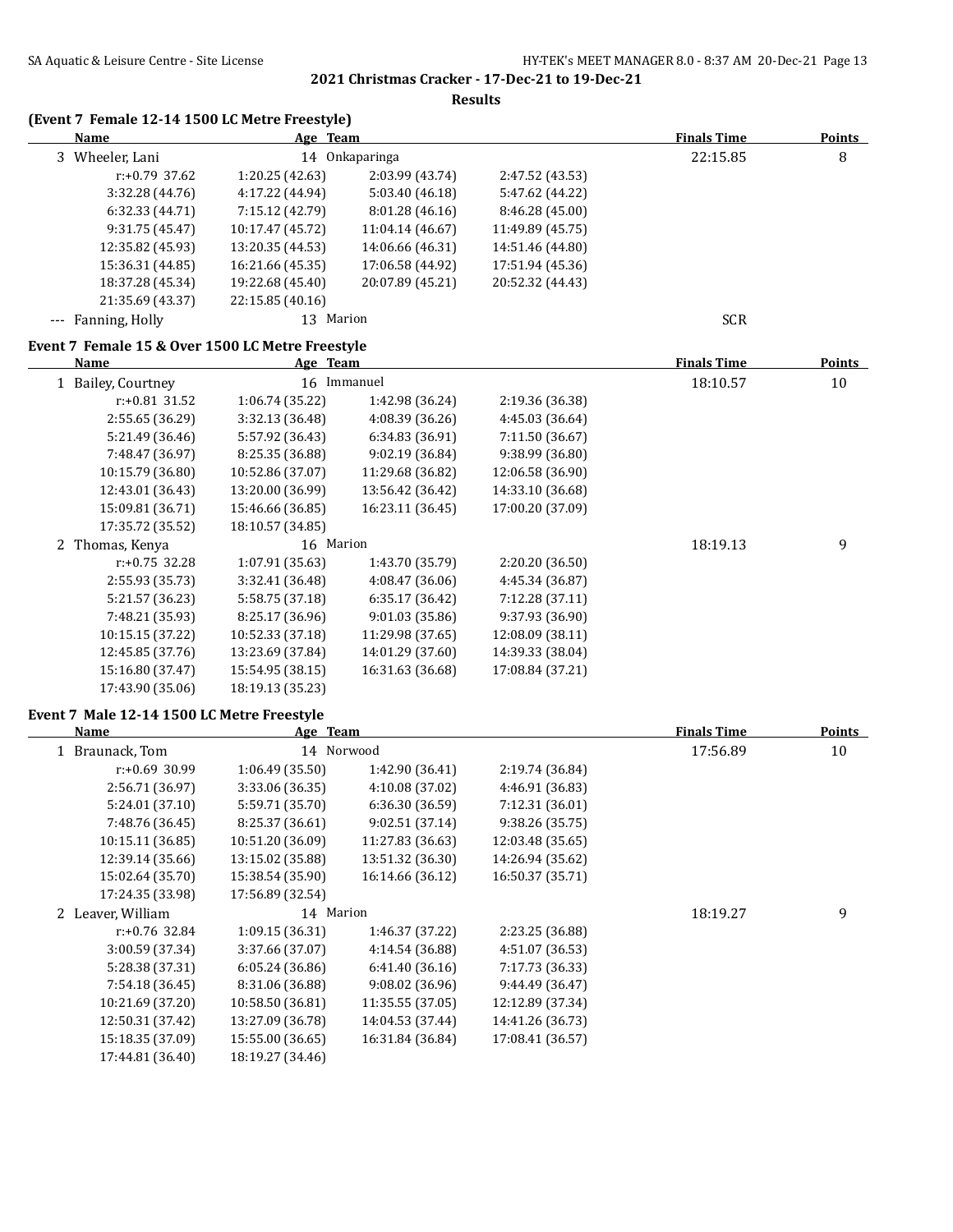**Results**

# **(Event 7 Male 12-14 1500 LC Metre Freestyle)**

| Name                                           | Age Team         |                                   |                  | <b>Finals Time</b> | <b>Points</b> |
|------------------------------------------------|------------------|-----------------------------------|------------------|--------------------|---------------|
| 3 Brown, Jackson                               |                  | 14 Immanuel                       |                  | 19:24.84           | 8             |
| r:+0.70 32.16                                  | 1:07.45 (35.29)  | 1:44.40 (36.95)                   | 2:22.20 (37.80)  |                    |               |
| 3:00.93 (38.73)                                | 3:40.51 (39.58)  | 4:19.89 (39.38)                   | 4:59.48 (39.59)  |                    |               |
| 5:38.96 (39.48)                                | 6:18.25 (39.29)  | 6:58.26 (40.01)                   | 7:38.06 (39.80)  |                    |               |
| 8:17.64 (39.58)                                | 8:56.74 (39.10)  | 9:36.11 (39.37)                   | 10:15.65 (39.54) |                    |               |
| 10:54.90 (39.25)                               | 11:34.17 (39.27) | 12:14.03 (39.86)                  | 12:53.63 (39.60) |                    |               |
| 13:32.61 (38.98)                               | 14:11.77 (39.16) | 14:51.46 (39.69)                  | 15:30.72 (39.26) |                    |               |
| 16:10.33 (39.61)                               | 16:50.33 (40.00) | 17:29.35 (39.02)                  | 18:08.94 (39.59) |                    |               |
| 18:47.89 (38.95)                               | 19:24.84 (36.95) |                                   |                  |                    |               |
| 4 Sutherland (V), Marley                       |                  | 13 Ballarat Gold Swimming Club In |                  | 20:04.06           | 7             |
| r:+0.78 33.49                                  | 1:12.44 (38.95)  | 1:51.73 (39.29)                   | 2:32.07 (40.34)  |                    |               |
| 3:12.47 (40.40)                                |                  | 4:33.04 (39.97)                   |                  |                    |               |
|                                                | 3:53.07 (40.60)  |                                   | 5:14.89 (41.85)  |                    |               |
| 5:56.84 (41.95)                                | 6:37.81 (40.97)  | 7:18.73 (40.92)                   | 7:59.53 (40.80)  |                    |               |
| 8:39.91 (40.38)                                | 9:21.47 (41.56)  | 10:01.83 (40.36)                  | 10:42.70 (40.87) |                    |               |
| 11:23.38 (40.68)                               | 12:03.18 (39.80) | 12:43.53 (40.35)                  | 13:24.43 (40.90) |                    |               |
| 14:04.82 (40.39)                               | 14:44.28 (39.46) | 15:23.79 (39.51)                  | 16:04.63 (40.84) |                    |               |
| 16:45.03 (40.40)                               | 17:26.07 (41.04) | 18:06.53 (40.46)                  | 18:47.12 (40.59) |                    |               |
| 19:25.78 (38.66)                               | 20:04.06 (38.28) |                                   |                  |                    |               |
| --- Webb, Jarrod                               |                  | 14 Payneham                       |                  | <b>SCR</b>         |               |
| Event 7 Male 15 & Over 1500 LC Metre Freestyle |                  |                                   |                  |                    |               |
| Name                                           | Age Team         |                                   |                  | <b>Finals Time</b> | <b>Points</b> |
| 1 Washington, Lachlan                          |                  | 15 Immanuel                       |                  | 16:43.64           | 10            |
| r:+0.70 29.62                                  | 1:02.87(33.25)   | 1:36.33 (33.46)                   | 2:09.69 (33.36)  |                    |               |
| 2:43.06 (33.37)                                | 3:16.36 (33.30)  | 3:49.70 (33.34)                   | 4:23.42 (33.72)  |                    |               |
| 4:56.58 (33.16)                                | 5:30.76 (34.18)  | 6:04.17 (33.41)                   | 6:38.13 (33.96)  |                    |               |
| 7:11.23 (33.10)                                | 7:45.49 (34.26)  | 8:19.02 (33.53)                   | 8:52.96 (33.94)  |                    |               |
|                                                |                  | 10:34.31 (33.44)                  | 11:08.51 (34.20) |                    |               |
| 9:26.57 (33.61)                                | 10:00.87 (34.30) |                                   |                  |                    |               |
| 11:42.29 (33.78)                               | 12:16.47 (34.18) | 12:50.23 (33.76)                  | 13:24.23 (34.00) |                    |               |
| 13:58.13 (33.90)                               | 14:31.97 (33.84) | 15:05.32 (33.35)                  | 15:39.36 (34.04) |                    |               |
| 16:11.46 (32.10)                               | 16:43.64 (32.18) |                                   |                  |                    |               |
| 2 Lindsay, Luc                                 | 16 Norwood       |                                   |                  | 16:56.65           | 9             |
| r:+0.75 29.72                                  | 1:02.81 (33.09)  | 1:36.16 (33.35)                   | 2:10.14 (33.98)  |                    |               |
| 2:43.80 (33.66)                                | 3:17.94 (34.14)  | 3:51.93 (33.99)                   | 4:25.67 (33.74)  |                    |               |
| 4:59.20 (33.53)                                | 5:33.28 (34.08)  | 6:07.32 (34.04)                   | 6:41.57 (34.25)  |                    |               |
| 7:16.14 (34.57)                                | 7:50.19 (34.05)  | 8:24.71 (34.52)                   | 8:58.91 (34.20)  |                    |               |
| 9:32.78 (33.87)                                | 10:07.39 (34.61) | 10:41.97 (34.58)                  | 11:16.37 (34.40) |                    |               |
| 11:50.25 (33.88)                               | 12:24.51 (34.26) | 12:58.55 (34.04)                  | 13:32.98 (34.43) |                    |               |
| 14:06.85 (33.87)                               | 14:41.36 (34.51) | 15:15.08 (33.72)                  | 15:49.55 (34.47) |                    |               |
| 16:23.01 (33.46)                               | 16:56.65 (33.64) |                                   |                  |                    |               |
| 3 Myers, Jack                                  |                  | 20 Kent Town                      |                  | 17:04.43           | 8             |
| r:+0.69 30.62                                  | 1:04.34 (33.72)  | 1:37.95 (33.61)                   | 2:12.08 (34.13)  |                    |               |
| 2:46.05 (33.97)                                | 3:20.00 (33.95)  | 3:54.19 (34.19)                   | 4:28.69 (34.50)  |                    |               |
| 5:02.96 (34.27)                                | 5:37.40 (34.44)  | 6:11.81(34.41)                    | 6:46.35 (34.54)  |                    |               |
| 7:20.90 (34.55)                                | 7:55.69 (34.79)  | 8:30.21 (34.52)                   | 9:04.68 (34.47)  |                    |               |
| 9:39.34 (34.66)                                | 10:13.81 (34.47) | 10:48.31 (34.50)                  | 11:22.71 (34.40) |                    |               |
| 11:57.19 (34.48)                               | 12:31.57 (34.38) | 13:05.83 (34.26)                  | 13:40.28 (34.45) |                    |               |
| 14:14.98 (34.70)                               | 14:49.41 (34.43) | 15:24.02 (34.61)                  | 15:58.18 (34.16) |                    |               |
| 16:32.21 (34.03)                               | 17:04.43 (32.22) |                                   |                  |                    |               |
| 4 Stenhouse, Euan                              |                  | 18 Immanuel                       |                  | 17:51.73           | 7             |
| r:+0.79 31.17                                  | 1:05.32 (34.15)  | 1:40.25 (34.93)                   | 2:16.06 (35.81)  |                    |               |
| 2:51.28 (35.22)                                | 3:26.48 (35.20)  | 4:01.40 (34.92)                   | 4:36.90 (35.50)  |                    |               |
| 5:12.94 (36.04)                                | 5:49.15 (36.21)  | 6:24.94 (35.79)                   | 7:01.39 (36.45)  |                    |               |
|                                                |                  |                                   |                  |                    |               |
| 7:37.06 (35.67)                                | 8:13.26 (36.20)  | 8:49.23 (35.97)                   | 9:25.42 (36.19)  |                    |               |
| 10:01.23 (35.81)                               | 10:37.74 (36.51) | 11:13.49 (35.75)                  | 11:49.61 (36.12) |                    |               |
| 12:25.95 (36.34)                               | 13:02.64 (36.69) | 13:38.30 (35.66)                  | 14:14.97 (36.67) |                    |               |
| 14:51.83 (36.86)                               | 15:28.44 (36.61) | 16:05.04 (36.60)                  | 16:41.42 (36.38) |                    |               |
| 17:17.23 (35.81)                               | 17:51.73 (34.50) |                                   |                  |                    |               |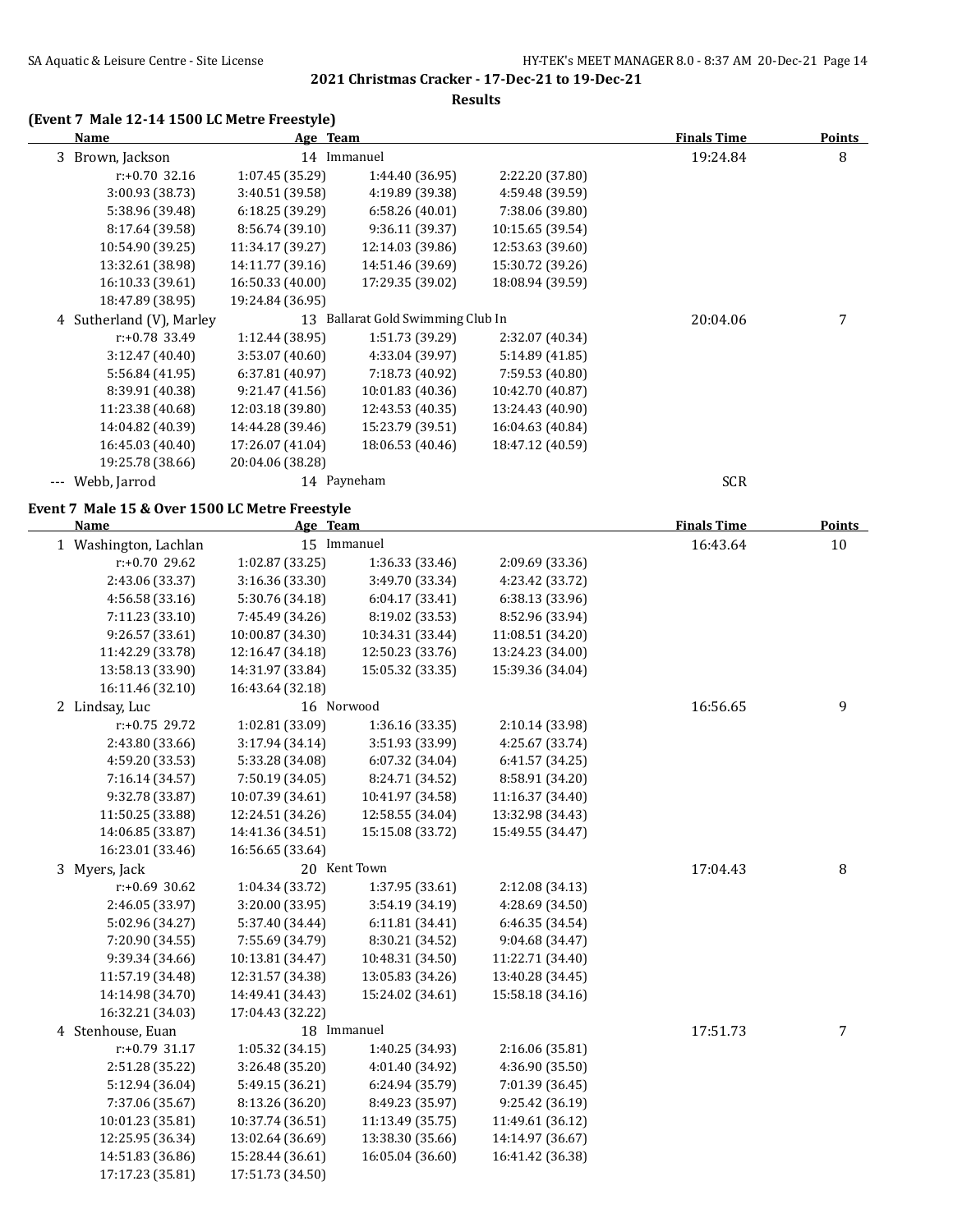**Results**

## **(Event 7 Male 15 & Over 1500 LC Metre Freestyle)**

| Name                | Age Team         |                   |                  | <b>Finals Time</b> | <b>Points</b> |
|---------------------|------------------|-------------------|------------------|--------------------|---------------|
| 5 Martin, Jordy     | 15 <sup>2</sup>  | Onkaparinga       |                  | 18:09.58           | 6             |
| $r: +0.78$ 31.08    | 1:06.05 (34.97)  | 1:41.38 (35.33)   | 2:17.72 (36.34)  |                    |               |
| 2:53.79 (36.07)     | 3:30.41 (36.62)  | 4:06.21 (35.80)   | 4:42.41 (36.20)  |                    |               |
| 5:18.30 (35.89)     | 5:54.83 (36.53)  | 6:30.78(35.95)    | 7:07.89 (37.11)  |                    |               |
| 7:43.99 (36.10)     | 8:20.99 (37.00)  | 8:57.31 (36.32)   | 9:34.12 (36.81)  |                    |               |
| 10:10.78 (36.66)    | 10:47.82 (37.04) | 11:24.27 (36.45)  | 12:01.64 (37.37) |                    |               |
| 12:38.24 (36.60)    | 13:15.22 (36.98) | 13:51.89 (36.67)  | 14:28.62 (36.73) |                    |               |
| 15:05.28 (36.66)    | 15:42.79 (37.51) | 16:20.21 (37.42)  | 16:57.27 (37.06) |                    |               |
| 17:33.76 (36.49)    | 18:09.58 (35.82) |                   |                  |                    |               |
| 6 Mcglashan, Declan |                  | 17 Tea Tree Gully |                  | 18:29.54           | 5             |
| 33.86               | 1:09.92 (36.06)  | 1:46.49(36.57)    | 2:23.72 (37.23)  |                    |               |
| 3:00.30 (36.58)     | 3:37.68 (37.38)  | 4:14.28 (36.60)   | 4:51.52 (37.24)  |                    |               |
| 5:28.35 (36.83)     | 6:05.61(37.26)   | 6:43.10 (37.49)   | 7:20.18 (37.08)  |                    |               |
| 7:58.09 (37.91)     | 8:35.86 (37.77)  | 9:13.86 (38.00)   | 9:50.50(36.64)   |                    |               |
| 10:27.67 (37.17)    | 11:04.97 (37.30) | 11:42.36 (37.39)  | 12:19.99 (37.63) |                    |               |
| 12:57.27 (37.28)    | 13:33.76 (36.49) | 14:12.47 (38.71)  | 14:49.46 (36.99) |                    |               |
| 15:26.84 (37.38)    | 16:03.58 (36.74) | 16:40.43 (36.85)  | 17:17.50 (37.07) |                    |               |
| 17:54.73 (37.23)    | 18:29.54 (34.81) |                   |                  |                    |               |

#### **Event 9 Male 9-10 50 LC Metre Breaststroke**

|                                          | <b>Name</b>                                 | Age Team           | <b>Finals Time</b> | <b>Points</b>  |
|------------------------------------------|---------------------------------------------|--------------------|--------------------|----------------|
|                                          | 1 Tran, Khang<br>$r: +0.76$                 | 10 Henley & Grange | 46.82              | 10             |
|                                          | 2 Allan, Blake                              | 10 Immanuel        | 51.63              | 9              |
|                                          | $r: +0.76$                                  |                    |                    |                |
|                                          | 3 Bevan, Jobe                               | 10 Marion          | 52.04              | 8              |
|                                          | $r: +0.56$                                  |                    |                    |                |
|                                          | 4 Carboni, Filippo                          | 9 Barossa          | 53.00              | 7              |
|                                          | $r: +0.80$                                  |                    |                    |                |
|                                          | 5 Small, Mitchell                           | 10 Immanuel        | 53.52              | 6              |
|                                          | $r: +0.83$                                  |                    |                    |                |
|                                          | 6 Mazur, Thomas                             | 9 Norwood          | 53.53              | 5              |
|                                          | $r: +0.79$                                  |                    |                    |                |
|                                          | 7 Norman, Oscar                             | 10 Marion          | 55.10              | 4              |
|                                          | $r: +0.83$                                  |                    |                    |                |
|                                          | 8 Sutton, Hugh                              | 9 Marion           | 55.27              | 3              |
|                                          | $r: +0.60$                                  |                    |                    |                |
|                                          | 9 Clinch, Harry                             | 10 Immanuel        | 57.43              | $\overline{2}$ |
|                                          | $r: +0.62$                                  |                    |                    |                |
|                                          | 10 Mosley, Liam                             | 9 Marion           | 1:07.44            | $\mathbf{1}$   |
|                                          | $r: +0.64$                                  |                    |                    |                |
|                                          | 11 Dingwall, Eddy                           | 9 West Coast (Sa)  | 1:11.51            |                |
|                                          | $r: +0.77$                                  |                    |                    |                |
|                                          | --- Nesci, Zavier                           | 9 Starplex         | DQ                 |                |
|                                          | False start                                 |                    |                    |                |
|                                          | $r: +0.63$                                  |                    |                    |                |
|                                          | --- Gollan, Cooper                          | 9 Kent Town        | <b>NS</b>          |                |
| $\hspace{0.05cm} \ldots \hspace{0.05cm}$ | Barton, William                             | 9 Kent Town        | <b>SCR</b>         |                |
|                                          | --- Irawan, Clayton                         | 10 Starplex        | <b>SCR</b>         |                |
|                                          | Event 9 Male 11-12 50 LC Metre Breaststroke |                    |                    |                |
|                                          | <b>Name</b>                                 | Age Team           | <b>Finals Time</b> | <b>Points</b>  |
|                                          | 1 Au, Alden                                 | 12 Payneham        | 37.37              | 10             |
|                                          | $r: +0.74$                                  |                    |                    |                |
|                                          | 2 Dingwall, Oscar                           | 12 West Coast (Sa) | 40.14              | 9              |
|                                          | $r: +0.72$                                  |                    |                    |                |
|                                          | 3 Mika, Izyus                               | 11 Immanuel        | 40.30              | 8              |

r:+0.65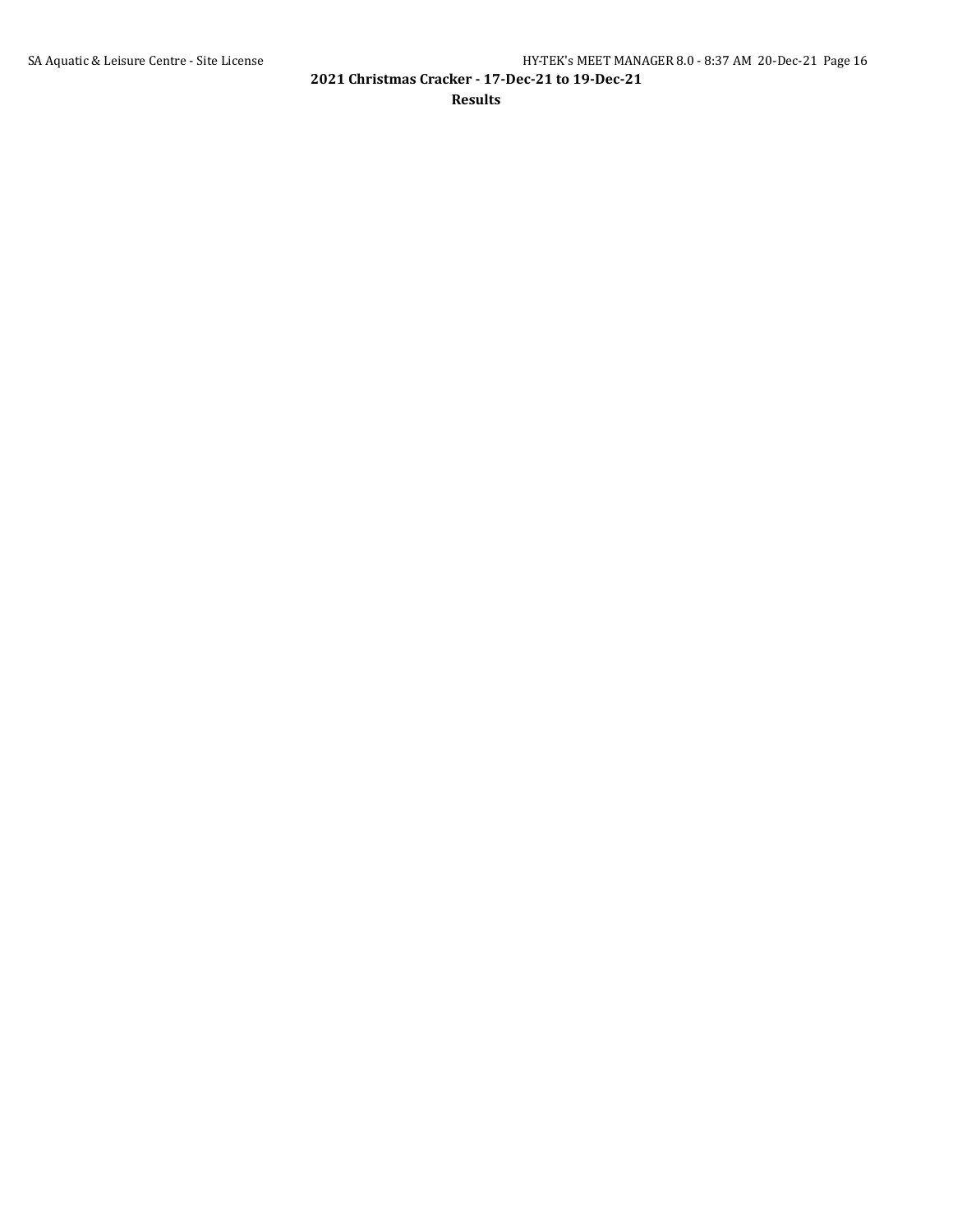#### **Results**

## **(Event 9 Male 11-12 50 LC Metre Breaststroke)**

| Name                                                           | Age Team           | <b>Finals Time</b> | <b>Points</b>    |
|----------------------------------------------------------------|--------------------|--------------------|------------------|
| 4 Ellul, Cameron<br>$r: +0.74$                                 | 12 Immanuel        | 41.78              | $\overline{7}$   |
| 5 Tucker, Jordan<br>$r: +0.63$                                 | 11 Marion          | 42.47              | 6                |
| 6 Ni, Adison<br>$r: +0.71$                                     | 11 Marion          | 42.72              | 5                |
| 7 Coulter, Kegan<br>$r: +0.74$                                 | 12 Barossa         | 43.29              | 4                |
| 8 Skewes, Liam<br>$r: +0.79$                                   | 12 Tea Tree Gully  | 43.30              | 3                |
| 9 Schubert, Max<br>$r: +0.79$                                  | 11 Barossa         | 43.56              | $\boldsymbol{2}$ |
| 10 El-Youssef, Jamal<br>$r: +0.93$                             | 12 Tea Tree Gully  | 43.75              | $\mathbf{1}$     |
| 11 Wright, Eamon<br>$r: +0.80$                                 | 12 Immanuel        | 44.58              |                  |
| 12 Mazur, Joseph<br>$r: +0.65$                                 | 12 Norwood         | 45.75              |                  |
| 13 Walsh, Beau<br>$r: +0.77$                                   | 12 Mountain Pool   | 45.88              |                  |
| 14 Cregan, Neil<br>$r: +0.79$                                  | 12 Barossa         | 46.05              |                  |
| 15 Fillmore, Noah<br>$r: +0.68$                                | 12 Onkaparinga     | 46.94              |                  |
| 16 Stanley, Will<br>$r: +0.76$                                 | 12 Marion          | 46.98              |                  |
| 17 McGinley, Gerard<br>$r: +0.66$                              | 12 Immanuel        | 47.18              |                  |
| 18 Allan, Isaac<br>$r: +0.74$                                  | 11 Immanuel        | 48.41              |                  |
| 19 Mosley, Leif<br>$r: +0.75$                                  | 12 Marion          | 48.72              |                  |
| 20 Huang, Jimmy<br>$r: +0.73$                                  | 11 Payneham        | 49.03              |                  |
| 21 Blaauw-Robinson, Blainson<br>$r: +0.85$                     | 12 Marion          | 49.31              |                  |
| 22 Fillmore, Harry<br>$r: +0.73$                               | 11 Onkaparinga     | 50.74              |                  |
| 23 Draganic, Damian<br>$r: +0.70$                              | 11 Marion          | 51.56              |                  |
| 24 Schulz, Nathan<br>$r: +0.82$                                | 12 Mountain Pool   | 53.49              |                  |
| 25 Carr, Thomas<br>$r: +0.80$                                  | 11 Marion          | 59.42              |                  |
| 26 Henke, Rylan<br>$r: +0.85$                                  | 11 Onkaparinga     | 59.79              |                  |
| 27 Frenzel, Evan<br>$r: +0.76$                                 | 11 Barossa         | 1:02.95            |                  |
| --- Kostic, Jakoz<br>Arms two strokes underwater<br>$r: +0.70$ | 12 Henley & Grange | DQ                 |                  |
| --- Sutton, Hamish                                             | 12 Immanuel        | <b>SCR</b>         |                  |
| Event 10 Male 13-14 50 LC Metre Breaststroke<br>Name           | Age Team           | <b>Finals Time</b> | <b>Points</b>    |
| 1 Braunack, Tom<br>$r: +0.70$                                  | 14 Norwood         | 32.86              | $10\,$           |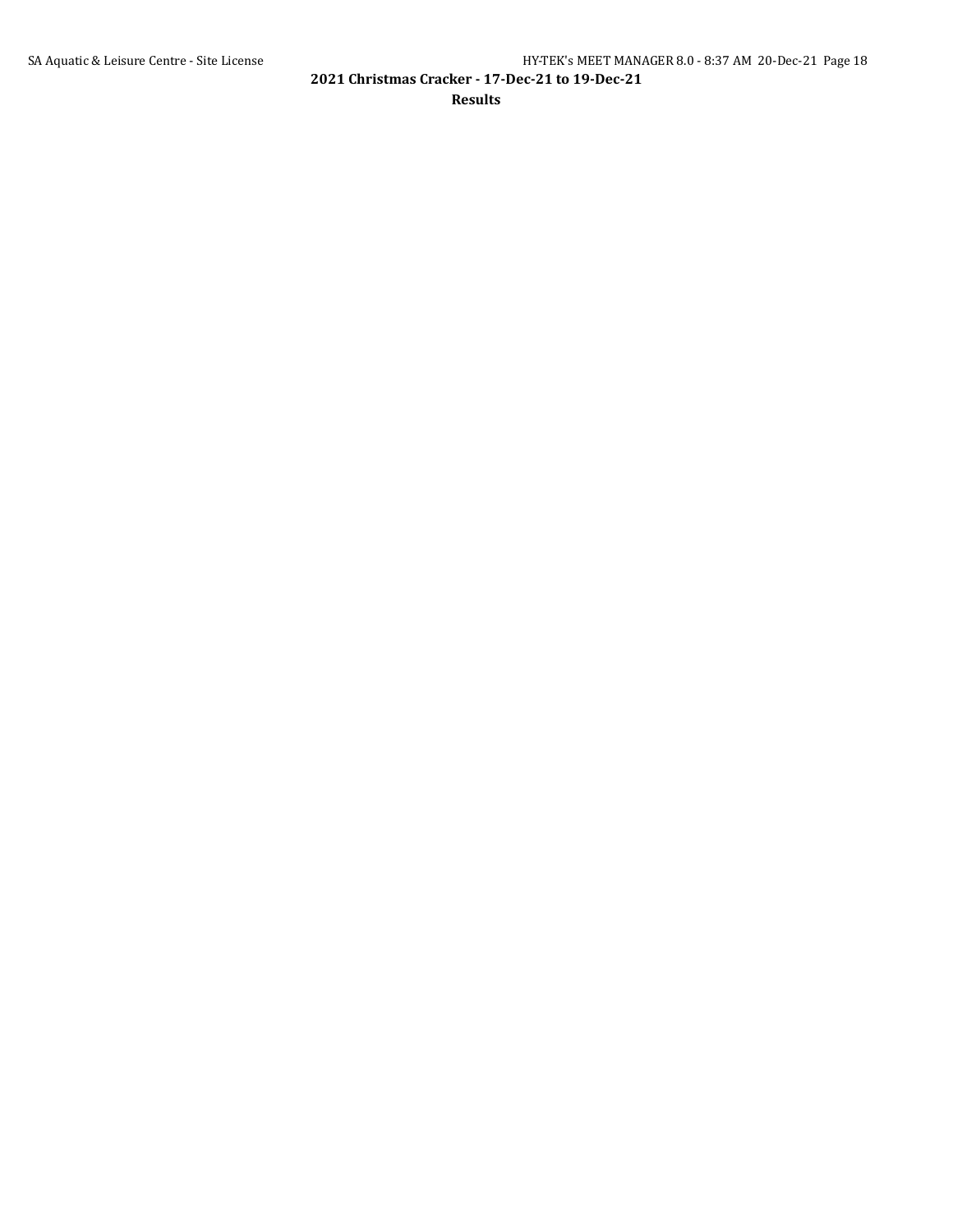**Results**

## **(Event 10 Male 13-14 50 LC Metre Breaststroke)**

|       | <b>Name</b>                             |    | Age Team                          | <b>Finals Time</b> | <b>Points</b>  |
|-------|-----------------------------------------|----|-----------------------------------|--------------------|----------------|
|       | 2 Tran, Khai<br>$r: +0.68$              |    | 14 Henley & Grange                | 33.89              | $\mathfrak{g}$ |
|       | 3 Cregan, Gabriel<br>$r: +0.76$         |    | 14 Barossa                        | 35.21              | 8              |
|       | 4 Nel, Zander<br>$r: +0.75$             |    | 14 Immanuel                       | 35.96              | 7              |
|       | 5 Sloane, Angus<br>$r: +0.74$           |    | 13 Barossa                        | 37.11              | 6              |
|       | 6 Martin, Elijah<br>$r: +0.77$          |    | 14 Henley & Grange                | 38.01              | 5              |
|       | 7 Stratford, Vaughn<br>$r: +0.79$       |    | 14 Mount Gambier Swimming Club In | 38.07              | $\overline{4}$ |
|       | 8 Kouchinsky, Eugene<br>$r: +0.77$      |    | 14 Norwood                        | 38.83              | 3              |
|       | 9 Whittaker, Daniel<br>$r: +0.78$       |    | 13 Clovercrest                    | 38.86              | $\overline{2}$ |
|       | 10 Dossetter-Smith, Mason<br>$r: +0.61$ |    | 13 Marion                         | 39.35              | $\mathbf{1}$   |
|       | 11 Pruszinski, Adam<br>$r: +0.74$       |    | 13 Tea Tree Gully                 | 40.43              |                |
|       | 12 Smith, Jarrad<br>$r: +0.73$          |    | 14 Starplex                       | 40.63              |                |
|       | 13 Clinch, Marcus<br>$r: +0.79$         |    | 13 Immanuel                       | 41.51              |                |
|       | 14 Eyers, Oliver<br>$r: +0.73$          |    | 13 Unley                          | 41.91              |                |
|       | 15 Dimitri, Luka<br>$r: +0.72$          |    | 13 Kent Town                      | 42.66              |                |
|       | 16 Renfrey, Kai<br>$r: +0.83$           |    | 13 Western Aquatic (Sa)           | 42.71              |                |
|       | 17 Yeo, Jungee<br>$r: +0.77$            |    | 13 Norwood                        | 43.31              |                |
|       | 18 Collins, Charlie<br>$r: +0.70$       |    | 14 Barossa                        | 43.32              |                |
|       | 19 Brooks, Hayden<br>$r: +0.73$         |    | 14 Marion                         | 44.42              |                |
|       | 20 Eyers, Archie<br>$r: +0.72$          |    | 13 Unley                          | 44.95              |                |
|       | 21 Towers, Fabricio<br>$r: +0.73$       |    | 13 Barossa                        | 47.78              |                |
|       | 22 Sutherland (V), Marley<br>$r: +0.77$ |    | 13 Ballarat Gold Swimming Club In | 48.11              |                |
|       | 23 Abbott, Riley<br>$r: +0.65$          |    | 13 Kent Town                      | 49.33              |                |
|       | --- von Doussa, Louis                   |    | 13 Norwood                        | <b>NS</b>          |                |
|       | --- O'Neill, Joshua                     | 13 | Marion                            | <b>NS</b>          |                |
|       | --- Harrold, Cody                       | 13 | Clare                             | <b>NS</b>          |                |
| $---$ | Main, Henry                             |    | 13 Norwood                        | <b>SCR</b>         |                |
|       | --- Irawan, Brandon                     |    | 14 Starplex                       | <b>SCR</b>         |                |
|       | --- Webb, Jarrod                        |    | 14 Payneham                       | <b>SCR</b>         |                |

## **Event 11 Male 15 & Over 50 LC Metre Breaststroke**

| Name                | Age Team       | <b>Finals Time</b> | <b>Points</b> |
|---------------------|----------------|--------------------|---------------|
| Palmer, Joshua      | Starplex<br>30 | 28.46              | 10            |
| $r: +0.68$          |                |                    |               |
| 2 Biddell, Harrison | Norwood        | 30.14              |               |
| $r: +0.66$          |                |                    |               |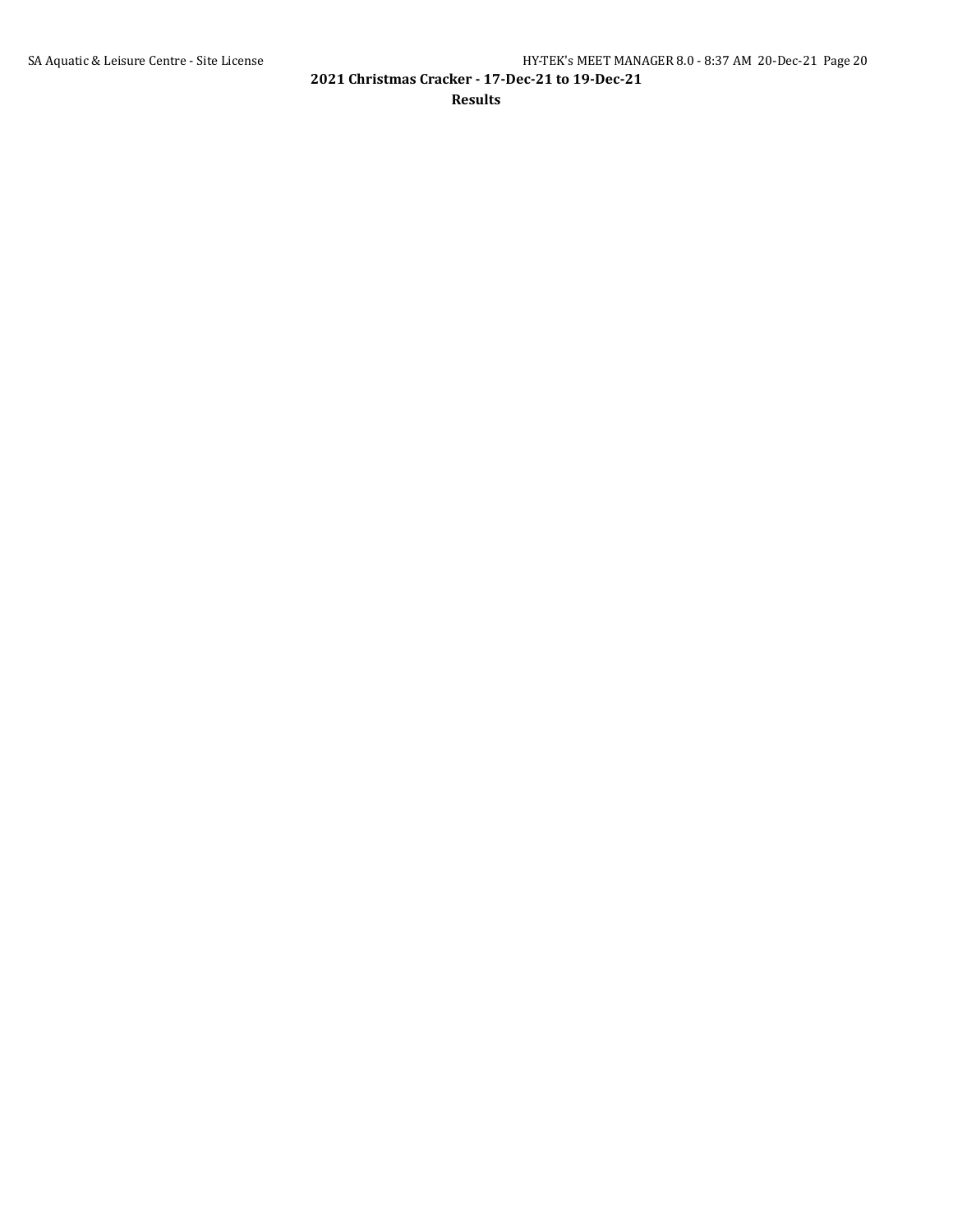#### **Results**

#### **(Event 11 Male 15 & Over 50 LC Metre Breaststroke)**

| Name                                          | Age Team                | <b>Finals Time</b> | <b>Points</b> |
|-----------------------------------------------|-------------------------|--------------------|---------------|
| 3 Gaertner, William<br>$r: +0.72$             | 19 Norwood              | 30.75              | 8             |
| 4 Pearce, Matthew<br>$r: +0.68$               | 17 Norwood              | 30.86              | 7             |
| 5 Nelson, Regan<br>$r: +0.65$                 | 16 Kent Town            | 31.15              | 6             |
| 6 Luscombe, Fletcher<br>$r: +0.68$            | 19 Marion               | 31.51              | 5             |
| 7 Bennetts, Blake<br>$r: +0.65$               | 18 Norwood              | 31.85              | 4             |
| 8 Au, Isaac<br>$r: +0.70$                     | 16 Kent Town            | 31.98              | 3             |
| 9 Broniecki, Andre<br>$r: +0.75$              | 18 Marion               | 32.07              | 2             |
| 10 Edwards, Oliver                            | 20 Marion               | 32.11              | $\mathbf{1}$  |
| $r: +0.73$<br>11 Poole, Isaac                 | 15 Starplex             | 32.42              |               |
| $r: +0.69$<br>12 Bell, Lachlan                | 15 Immanuel             | 32.97              |               |
| $r: +0.73$<br>13 Chan, Aidan                  | 16 Henley & Grange      | 33.12              |               |
| $r: +0.65$<br>14 Ormerod, Jack                | 18 Playford Aquatic     | 33.33              |               |
| $r: +0.68$<br>15 Bignell, Thomas              | 17 Blue Lake Y          | 33.42              |               |
| $r: +0.65$<br>16 Kupsch, Diezel<br>$r: +0.81$ | 15 Marion               | 34.11              |               |
| 17 Semmens, Jacob<br>$r: +0.65$               | 19 Western Aquatic (Sa) | 34.61              |               |
| 18 Tolladay, Harry<br>$r: +0.68$              | 16 Kent Town            | 34.81              |               |
| 19 Bacon, Luca<br>$r: +0.71$                  | 15 Kent Town            | 34.91              |               |
| 20 Piercey, Zack<br>$r: +0.70$                | 15 Tea Tree Gully       | 35.09              |               |
| 21 Powell, Corben<br>$r: +0.75$               | 15 Marion               | 35.45              |               |
| 22 Tran, Liem<br>$r: +0.65$                   | 15 Henley & Grange      | 35.52              |               |
| 23 Lawson, Jack<br>$r: +0.74$                 | 15 Kent Town            | 35.63              |               |
| 24 Pannell, Harry<br>$r: +0.80$               | 16 Playford Aquatic     | 35.83              |               |
| 25 Webb-Vance, Henry<br>$r: +0.62$            | 15 Marion               | 36.80              |               |
| 26 Evans, Owen<br>$r: +0.70$                  | 15 Henley & Grange      | 36.94              |               |
| *27 Macdonald, Alexander<br>$r: +0.73$        | 15 Kent Town            | 36.96              |               |
| *27 Dimitri, Theo<br>$r: +0.69$               | 16 Kent Town            | 36.96              |               |
| 29 Sologub, Gregory<br>$r: +0.74$             | 19 Norwood              | 37.47              |               |
| 30 Pettrey, Liam<br>$r: +0.77$                | 15 Starplex             | 38.09              |               |
| 31 Bignell, Nicholas                          | 15 Blue Lake Y          | 38.24              |               |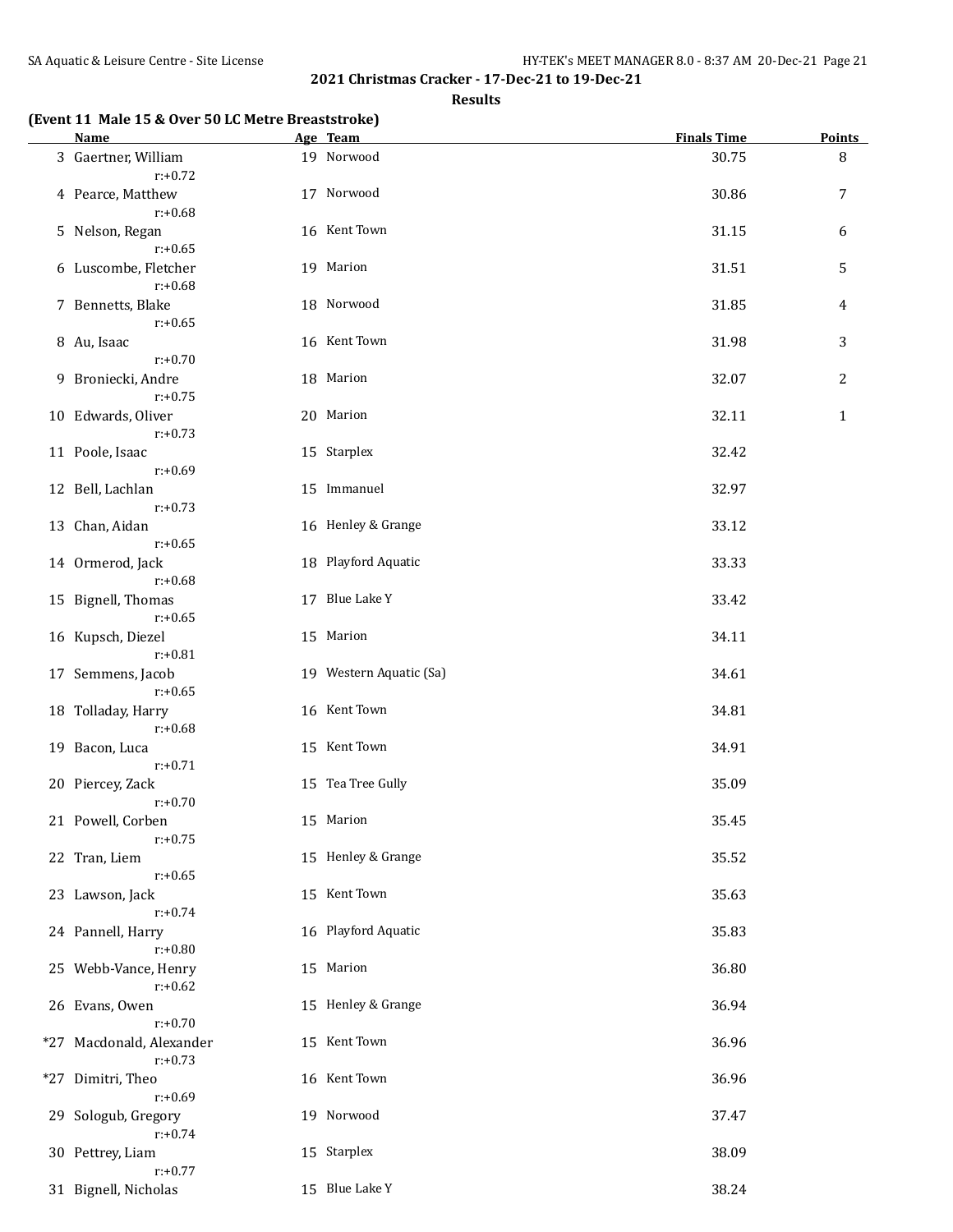#### **Results**

r:+0.81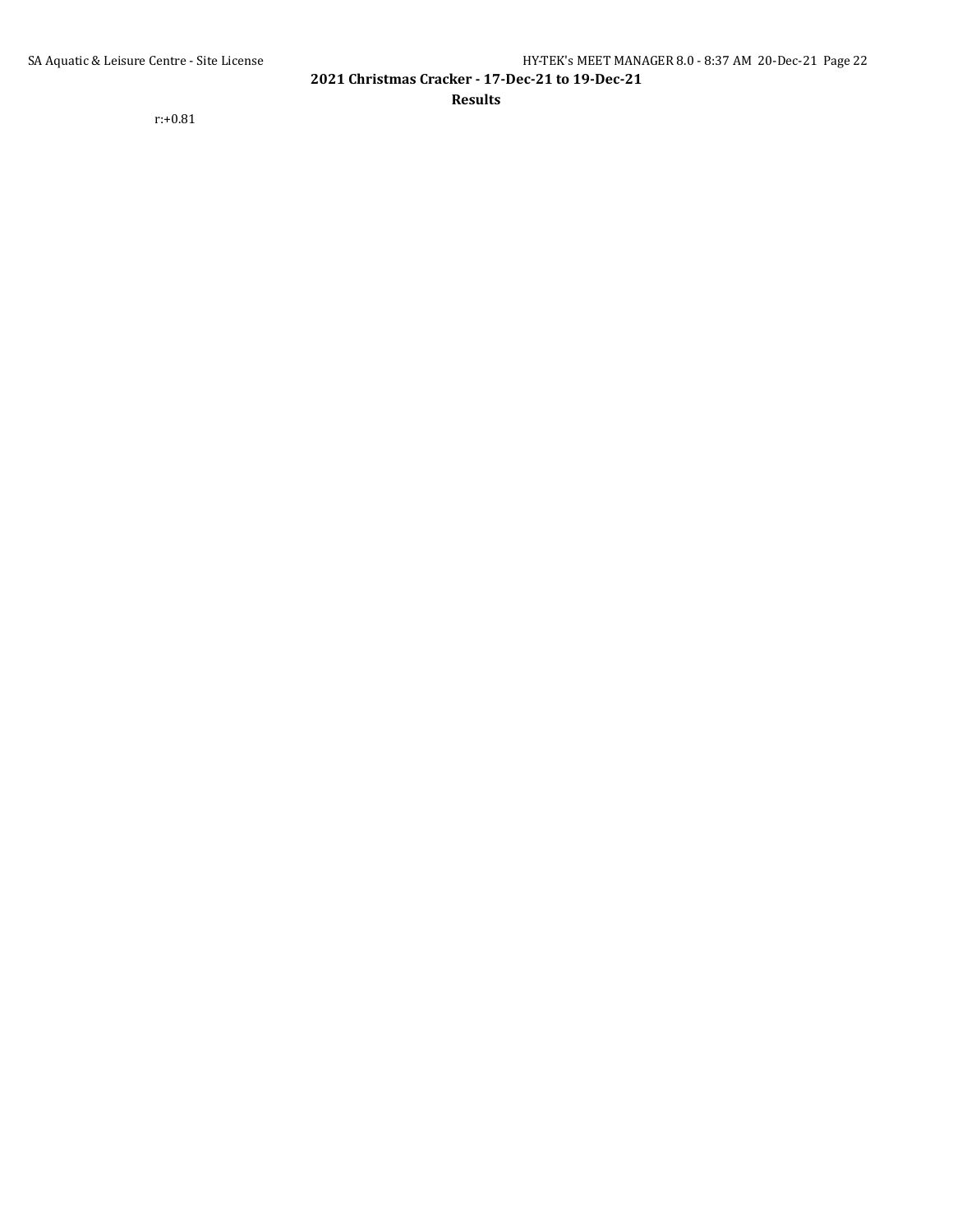#### **Results**

## **(Event 11 Male 15 & Over 50 LC Metre Breaststroke)**

| Name                  | Age Team                | <b>Finals Time</b> | <b>Points</b> |
|-----------------------|-------------------------|--------------------|---------------|
| 32 Vien, Brian        | 15 Henley & Grange      | 39.36              |               |
| $r: +0.67$            |                         |                    |               |
| 33 Collins, Harper    | 16 Barossa              | 40.17              |               |
| $r: +0.79$            |                         |                    |               |
| 34 Li, Runjie         | 15 Unley                | 40.75              |               |
| $r: +0.82$            |                         |                    |               |
| 35 Hamlyn, Lachlan    | 15 Norwood              | 43.66              |               |
| $r: +0.87$            |                         |                    |               |
| 36 Smith, Michael     | 15 Playford Aquatic     | 44.74              |               |
| $r: +0.96$            |                         |                    |               |
| --- Harrold, Jake     | 16 Clare                | <b>NS</b>          |               |
| --- Lehmann, Reuben   | 16 Immanuel             | <b>SCR</b>         |               |
| --- Nicoll, Craig     | 30 Southern Performance | <b>SCR</b>         |               |
| --- Mcglashan, Declan | 17 Tea Tree Gully       | <b>SCR</b>         |               |

## **Event 12 Female 12-14 200 LC Metre Backstroke**

| Name                    | Age Team        |                                   |                 | <b>Finals Time</b> | <b>Points</b> |
|-------------------------|-----------------|-----------------------------------|-----------------|--------------------|---------------|
| 1 Simpson, Katie        | 14 Norwood      |                                   |                 | 2:27.96            | 10            |
| $r: +0.67$ 35.40        | 1:13.00(37.60)  | 1:51.22 (38.22)                   | 2:27.96 (36.74) |                    |               |
| 2 Carrocci, Clara       | 13 Norwood      |                                   |                 | 2:30.46            | 9             |
| $r: +0.63$ 36.02        | 1:14.23 (38.21) | 1:53.31 (39.08)                   | 2:30.46(37.15)  |                    |               |
| 3 Mazur, Juliet         | 14 Norwood      |                                   |                 | 2:36.16            | 8             |
| $r: +0.75$ 36.66        | 1:16.49 (39.83) | 1:56.90 (40.41)                   | 2:36.16 (39.26) |                    |               |
| 4 Dingwall, Alinta      |                 | 14 West Coast (Sa)                |                 | 2:38.07            | 7             |
| $r: +0.70$ 34.92        | 1:13.24(38.32)  | 1:54.92 (41.68)                   | 2:38.07 (43.15) |                    |               |
| 5 Laube (V), Skye       |                 | 14 Ballarat Gold Swimming Club In |                 | 2:38.35            | 6             |
| $r: +0.72$ 36.52        | 1:16.60(40.08)  | 1:58.27(41.67)                    | 2:38.35 (40.08) |                    |               |
| 6 Kelsh, Tahni          |                 | 13 West Coast (Sa)                |                 | 2:38.71            | 5             |
| $r: +0.70$ 35.40        | 1:16.51 (41.11) | 1:58.75 (42.24)                   | 2:38.71 (39.96) |                    |               |
| 7 Morton, Grace         | 13 Norwood      |                                   |                 | 2:40.18            | 4             |
| $r: +0.78$ 36.54        | 1:18.08(41.54)  | 2:01.59(43.51)                    | 2:40.18 (38.59) |                    |               |
| 8 McAvaney, Laura       | 13 Immanuel     |                                   |                 | 2:42.76            | 3             |
| $r: +0.83$ 38.49        |                 | $1:19.80(41.31)$ $2:01.97(42.17)$ | 2:42.76 (40.79) |                    |               |
| 9 Beaumont, Isabella    |                 | 12 Henley & Grange                |                 | 2:43.37            | 2             |
| $r: +0.63$ 36.19        | 1:17.24(41.05)  | 2:00.20 (42.96)                   | 2:43.37 (43.17) |                    |               |
| 10 Mickan, Asta         | 12 Barossa      |                                   |                 | 2:44.42            | $\mathbf{1}$  |
| $r: +0.64$ 39.07        | 1:21.02(41.95)  | 2:02.93 (41.91)                   | 2:44.42 (41.49) |                    |               |
| 11 Pronk, Maisy         | 13 Immanuel     |                                   |                 | 2:44.82            |               |
| $r: +0.67$ 36.97        | 1:20.27(43.30)  | 2:03.76 (43.49)                   | 2:44.82 (41.06) |                    |               |
| 12 Brown, Lily          | 12 Marion       |                                   |                 | 2:45.75            |               |
| r:+0.66 37.21           | 1:19.49 (42.28) | 2:03.42 (43.93)                   | 2:45.75 (42.33) |                    |               |
| 13 Green, Charlise      | 12 Immanuel     |                                   |                 | 2:45.92            |               |
| $r: +0.67$ 38.73        | 1:21.13(42.40)  | 2:04.48 (43.35)                   | 2:45.92 (41.44) |                    |               |
| 14 Beech, Natalie       | 14 Immanuel     |                                   |                 | 2:47.22            |               |
| $r: +0.71$ 38.93        | 1:21.61 (42.68) | 2:04.82 (43.21)                   | 2:47.22 (42.40) |                    |               |
| 15 Czechowicz, Katarina | 13 Kent Town    |                                   |                 | 2:47.40            |               |
| $r: +0.72$ 38.49        | 1:21.01 (42.52) | 2:04.96 (43.95)                   | 2:47.40 (42.44) |                    |               |
| 16 Shannon, Charlotte   | 13 Barossa      |                                   |                 | 2:47.84            |               |
| $r: +0.74$ 39.40        | 1:22.55(43.15)  | 2:05.43 (42.88)                   | 2:47.84 (42.41) |                    |               |
| 17 Wright, Gabriella    | 13 Norwood      |                                   |                 | 2:48.30            |               |
| $r: +0.70$ 38.41        | 1:21.39 (42.98) | 2:05.53 (44.14)                   | 2:48.30 (42.77) |                    |               |
| 18 Charles, Tahli       | 13 Marion       |                                   |                 | 2:48.73            |               |
| $r: +0.77$ 40.01        | 1:22.83(42.82)  | 2:06.53 (43.70)                   | 2:48.73 (42.20) |                    |               |
| 19 Thomas, Arabella     | 12 Immanuel     |                                   |                 | 2:50.55            |               |
| r:+0.69 39.27           | 1:21.55(42.28)  | 2:06.63 (45.08)                   | 2:50.55 (43.92) |                    |               |
| 20 Potter, Shyanne      | 14 Immanuel     |                                   |                 | 2:51.99            |               |
| $r: +0.64$ 37.36        | 1:21.98 (44.62) | 2:07.99 (46.01)                   | 2:51.99 (44.00) |                    |               |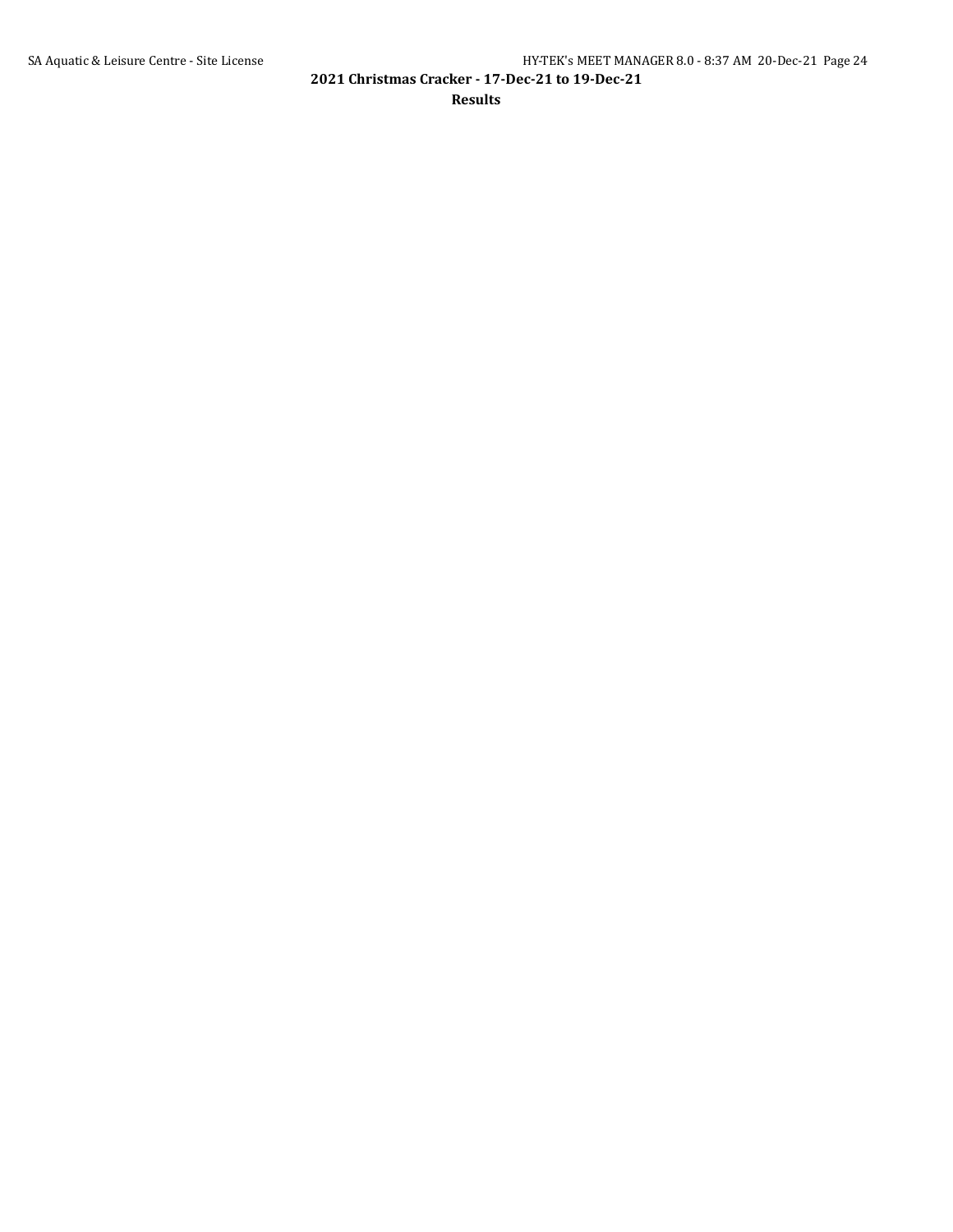**Results**

## **(Event 12 Female 12-14 200 LC Metre Backstroke)**

| Name                  | Age Team                                         |                                   |                 | <b>Finals Time</b> | <b>Points</b> |
|-----------------------|--------------------------------------------------|-----------------------------------|-----------------|--------------------|---------------|
| 21 Smit, Viane        | 13 Marion                                        |                                   | 2:53.56         |                    |               |
|                       | $r: +0.69$ 38.48 1:23.17 (44.69) 2:09.03 (45.86) |                                   | 2:53.56 (44.53) |                    |               |
| 22 Harris, Lauren     | 12 Payneham                                      |                                   |                 | 2:54.48            |               |
| r:+0.73 41.34         |                                                  | $1:24.72(43.38)$ $2:09.61(44.89)$ | 2:54.48 (44.87) |                    |               |
| 23 Langmead, India    | 13 Henley & Grange                               |                                   |                 | 2:54.77            |               |
| $r: +0.72$ 41.13      |                                                  | $1:26.87(45.74)$ $2:12.31(45.44)$ | 2:54.77 (42.46) |                    |               |
| 24 Thomas, Milla      | 12 Kent Town                                     |                                   |                 | 2:55.09            |               |
| $r: +0.80$ 40.90      |                                                  | $1:27.01(46.11)$ $2:12.85(45.84)$ | 2:55.09 (42.24) |                    |               |
| 25 Nesci, Ava         | 12 Starplex                                      |                                   |                 | 2:55.30            |               |
| $r: +0.73$ 38.95      |                                                  | $1:23.45(44.50)$ $2:10.28(46.83)$ | 2:55.30(45.02)  |                    |               |
| 26 Cox, Emmy          | 12 Barossa                                       |                                   |                 | 2:55.31            |               |
| r:+0.88 43.02         |                                                  | $1:28.31(45.29)$ $2:12.75(44.44)$ | 2:55.31 (42.56) |                    |               |
| 27 Lugg, Lucinda      |                                                  | 12 Henley & Grange                |                 | 2:59.74            |               |
| $r: +0.71$ 42.49      |                                                  | $1:28.17(45.68)$ $2:15.61(47.44)$ | 2:59.74(44.13)  |                    |               |
| 28 Greenham, Violet   | 12 Playford Aquatic                              |                                   |                 | 3:00.42            |               |
| r:+0.78 43.09         |                                                  | $1:28.91(45.82)$ $2:15.70(46.79)$ | 3:00.42(44.72)  |                    |               |
| 29 Mann, Kayla        | 13 Mountain Pool                                 |                                   |                 | 3:01.21            |               |
| $r: +0.75$ 41.74      |                                                  | $1:29.19(47.45)$ $2:16.65(47.46)$ | 3:01.21(44.56)  |                    |               |
| 30 Amai, Layla        |                                                  | 12 Southern Performance           |                 | 3:01.38            |               |
| r:+0.82 41.81         |                                                  | $1:29.62(47.81)$ $2:16.47(46.85)$ | 3:01.38(44.91)  |                    |               |
| 31 Sargeant, Rachel   |                                                  | 14 Onkaparinga                    |                 | 3:04.37            |               |
| $r: +0.71$ 42.92      | 1:30.78 (47.86)                                  | 2:18.06 (47.28)                   | 3:04.37(46.31)  |                    |               |
| 32 Joubert, Amy       | 14 Immanuel                                      |                                   |                 | 3:04.63            |               |
| $r: +0.72$ 42.23      |                                                  | $1:29.69(47.46)$ $2:18.03(48.34)$ | 3:04.63 (46.60) |                    |               |
| 33 Stenhouse, Skarlet | 14 Immanuel                                      |                                   |                 | 3:07.57            |               |
| $r: +0.74$ 42.70      |                                                  | $1:31.79(49.09)$ $2:22.11(50.32)$ | 3:07.57(45.46)  |                    |               |
| 34 Kennewell, Addison | 12 Starplex                                      |                                   |                 | 3:08.02            |               |
| $r: +0.63$ 43.68      |                                                  | $1:31.46(47.78)$ $2:20.35(48.89)$ | 3:08.02(47.67)  |                    |               |
| 35 Smith, Keeley      |                                                  | 13 Murray Bridge                  |                 | 3:12.03            |               |
| $r: +0.73$ 44.33      |                                                  | $1:33.25(48.92)$ $2:23.95(50.70)$ | 3:12.03(48.08)  |                    |               |
| 36 Sargeant, Maeve    |                                                  | 12 Onkaparinga                    |                 | 3:14.44            |               |
|                       | $r: +0.75$ 45.20 $1:34.71$ (49.51)               | 2:25.64 (50.93)                   | 3:14.44(48.80)  |                    |               |
| --- Axon, Mya         | 14 Marion                                        |                                   |                 | <b>NS</b>          |               |

# **Event 13 Female 15 & Over 200 LC Metre Backstroke**

| Name                     | Age Team     |                                   |                 | <b>Finals Time</b> | <b>Points</b> |
|--------------------------|--------------|-----------------------------------|-----------------|--------------------|---------------|
| 1 Healy, Sophie          | 17 Norwood   |                                   |                 | 2:21.65            | 10            |
| $r: +0.60$ 32.73         |              | $1:08.50(35.77)$ $1:45.11(36.61)$ | 2:21.65 (36.54) |                    |               |
| 2 Estcourt Hughes, Emily | 15 Kent Town |                                   |                 | 2:27.22            | 9             |
| r:+0.63 34.78            |              | $1:11.64(36.86)$ $1:49.60(37.96)$ | 2:27.22 (37.62) |                    |               |
| 3 Livingston, Alicia     | 15 Marion    |                                   |                 | 2:27.63            | 8             |
| r:+0.59 34.56            |              | $1:12.21(37.65)$ $1:50.85(38.64)$ | 2:27.63 (36.78) |                    |               |
| 4 Braithwaite, Alice     | 15 Kent Town |                                   |                 | 2:28.19            | 7             |
| r:+0.59 34.38            |              | $1:12.97(38.59)$ $1:51.25(38.28)$ | 2:28.19 (36.94) |                    |               |
| 5 Slade, Mia             | 17 Norwood   |                                   |                 | 2:31.40            | 6             |
| r:+0.65 33.94            |              | $1:12.50(38.56)$ $1:52.19(39.69)$ | 2:31.40 (39.21) |                    |               |
| 6 Sampson, Grace         |              | 19 Tea Tree Gully                 |                 | 2:33.89            | 5             |
| $r: +0.71$ 35.33         |              | $1:13.80(38.47)$ $1:54.20(40.40)$ | 2:33.89 (39.69) |                    |               |
| 7 Doyle, Lily            | 15 Marion    |                                   |                 | 2:34.32            | 4             |
| r:+0.65 36.00            |              | $1:14.86(38.86)$ $1:54.50(39.64)$ | 2:34.32 (39.82) |                    |               |
| 8 Thomas, Kenya          | 16 Marion    |                                   |                 | 2:38.33            | 3             |
| r:+0.70 36.97            |              | $1:17.11(40.14)$ $1:58.44(41.33)$ | 2:38.33 (39.89) |                    |               |
| 9 Breden, Alex           |              | 15 Western Aquatic (Sa)           |                 | 2:41.12            | 2             |
| r:+0.73 36.75            |              | $1:17.36(40.61)$ $2:00.40(43.04)$ | 2:41.12 (40.72) |                    |               |
| 10 Bailey, Courtney      | 16 Immanuel  |                                   |                 | 2:42.45            |               |
| 36.68                    |              | $1:17.69(41.01)$ $2:00.15(42.46)$ | 2:42.45 (42.30) |                    |               |
| 11 Hudson, Chloe         |              | 15 Playford Aquatic               |                 | 2:43.91            |               |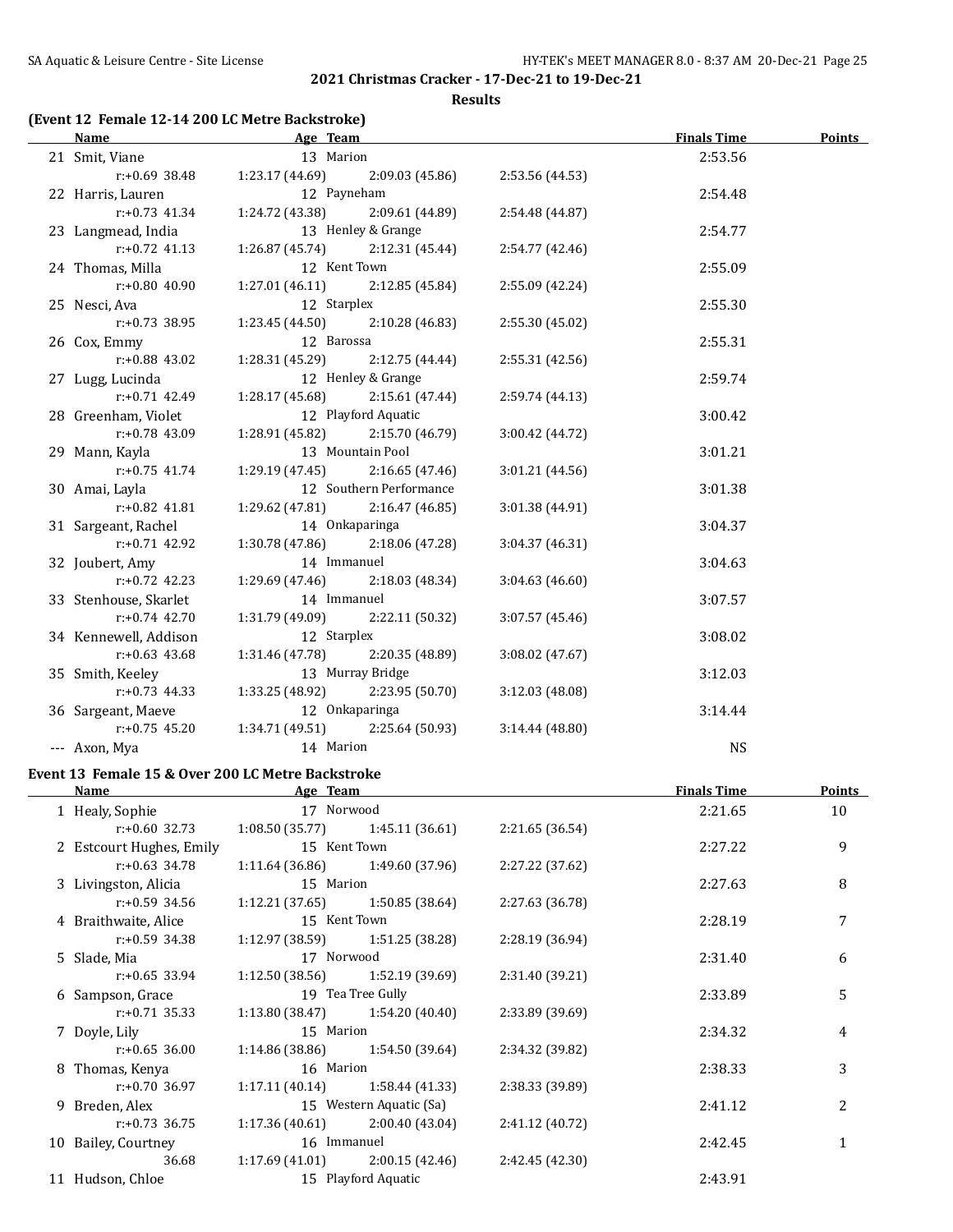**Results**<br>2:01.44 (42.77) 2 r:+0.75 37.31 1:18.67 (41.36) 2:01.44 (42.77) 2:43.91 (42.47)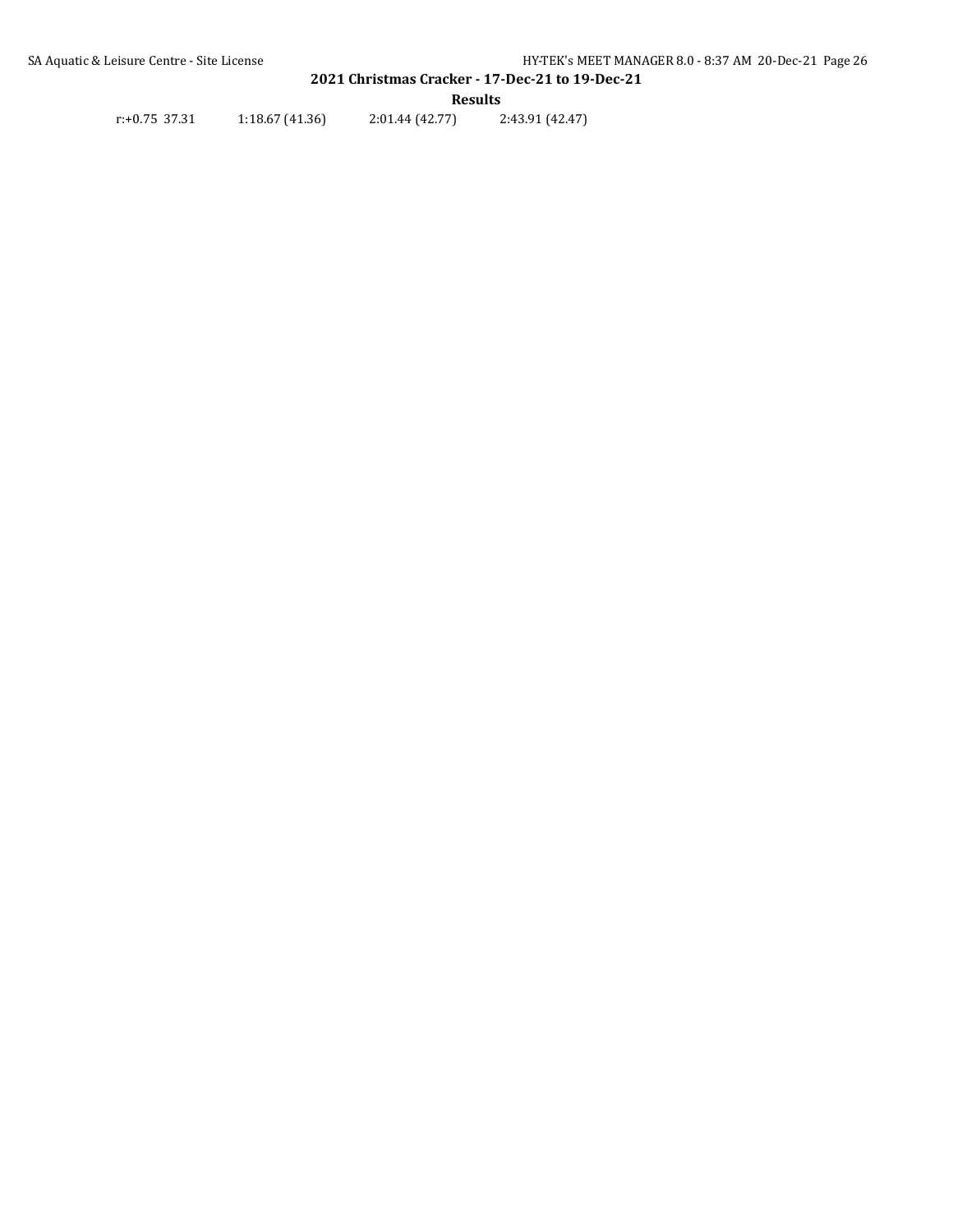**Results**

## **(Event 13 Female 15 & Over 200 LC Metre Backstroke)**

| Name                  | Age Team        |                     |                 | <b>Finals Time</b> | <b>Points</b> |
|-----------------------|-----------------|---------------------|-----------------|--------------------|---------------|
| 12 Reimann, Phoebe    | 15 Starplex     |                     |                 | 2:46.21            |               |
| $r: +0.71$ 36.21      | 1:16.80(40.59)  | 2:00.87(44.07)      | 2:46.21 (45.34) |                    |               |
| 13 Venning, Abigael   | 16 Clovercrest  |                     |                 | 2:47.40            |               |
| $r: +0.58$ 37.85      | 1:19.54 (41.69) | 2:03.96 (44.42)     | 2:47.40 (43.44) |                    |               |
| 14 Pearson, Aleisha   | 15 Blue Lake Y  |                     |                 | 2:48.34            |               |
| $r: +0.60$ 38.50      | 1:20.85(42.35)  | 2:04.86 (44.01)     | 2:48.34 (43.48) |                    |               |
| 15 Adams, Sasha       | 15 Immanuel     |                     |                 | 2:50.80            |               |
| $r: +0.65$ 39.04      | 1:22.34 (43.30) | 2:07.97 (45.63)     | 2:50.80 (42.83) |                    |               |
| 16 Martin. Taliah     | 17 Marion       |                     |                 | 2:54.90            |               |
| $r: +0.67$ 42.14      | 1:26.84(44.70)  | 2:11.82 (44.98)     | 2:54.90 (43.08) |                    |               |
| 17 Myers, Ella        | 15 Kent Town    |                     |                 | 2:55.91            |               |
| $r: +0.94$ 42.34      | 1:26.21(43.87)  | 2:11.09 (44.88)     | 2:55.91 (44.82) |                    |               |
| 18 Below, Jade        |                 | 15 Playford Aquatic |                 | 3:02.99            |               |
| $r: +0.93$ 43.33      | 1:29.70 (46.37) | 2:16.77(47.07)      | 3:02.99 (46.22) |                    |               |
| --- McAvaney, Georgia | 15 Immanuel     |                     |                 | <b>SCR</b>         |               |
| --- O'Leary, Kelly    | 15 Immanuel     |                     |                 | <b>SCR</b>         |               |
|                       |                 |                     |                 |                    |               |

## **Event 14 Male 12-14 200 LC Metre Backstroke**

L.

| Name                      | Age Team        |                         |                 | <b>Finals Time</b> | <b>Points</b> |
|---------------------------|-----------------|-------------------------|-----------------|--------------------|---------------|
| 1 Clifford, Matthew       | 14 Marion       |                         |                 | 2:16.66            | 10            |
| $r: +0.62$ 31.70          | 1:06.44(34.74)  | 1:42.50 (36.06)         | 2:16.66 (34.16) |                    |               |
| 2 Walker, Jack            |                 | 14 Southern Performance |                 | 2:22.26            | 9             |
| $r: +0.67$ 32.23          | 1:08.74(36.51)  | 1:46.05 (37.31)         | 2:22.26 (36.21) |                    |               |
| 3 Caton, Hugh             | 14 Norwood      |                         |                 | 2:22.57            | 8             |
| $r: +0.60$ 33.37          | 1:09.65(36.28)  | 1:46.24 (36.59)         | 2:22.57 (36.33) |                    |               |
| 4 Altiok, Ali             | 13 Marion       |                         |                 | 2:24.80            | 7             |
| $r: +0.67$ 34.10          | 1:11.02(36.92)  | 1:48.37 (37.35)         | 2:24.80 (36.43) |                    |               |
| 5 Martin, Elijah          |                 | 14 Henley & Grange      |                 | 2:30.28            | 6             |
| $r: +0.72$ 35.54          | 1:13.91(38.37)  | 1:53.32 (39.41)         | 2:30.28 (36.96) |                    |               |
| 6 Brown, Matthew          | 14 Kent Town    |                         |                 | 2:30.29            | 5             |
| $r: +0.65$ 34.99          | 1:13.01(38.02)  | 1:51.79 (38.78)         | 2:30.29 (38.50) |                    |               |
| 7 Stubbings, Harrison     | 14 Starplex     |                         |                 | 2:31.25            | 4             |
| $r: +0.63$ 33.60          | 1:10.31(36.71)  | 1:50.37 (40.06)         | 2:31.25 (40.88) |                    |               |
| 8 Travers, Jack           |                 | 14 Western Aquatic (Sa) |                 | 2:39.30            | 3             |
| $r: +0.77$ 37.70          | 1:17.80 (40.10) | 1:58.71 (40.91)         | 2:39.30 (40.59) |                    |               |
| 9 Collings, Kieran        | 14 Marion       |                         |                 | 2:42.82            | 2             |
| $r: +0.75$ 37.79          | 1:20.72 (42.93) | 2:01.96 (41.24)         | 2:42.82 (40.86) |                    |               |
| 10 Atkinson, Tyler        |                 | 13 Southern Performance |                 | 2:44.35            | $\mathbf{1}$  |
| $r: +0.60$ 37.33          | 1:19.55(42.22)  | 2:02.78 (43.23)         | 2:44.35 (41.57) |                    |               |
| 11 Dossetter-Smith, Mason | 13 Marion       |                         |                 | 2:44.46            |               |
| $r: +0.60$ 38.50          | 1:20.63(42.13)  | 2:04.03 (43.40)         | 2:44.46 (40.43) |                    |               |
| 12 Sloane, Angus          | 13 Barossa      |                         |                 | 2:45.56            |               |
| $r: +0.80$ 36.35          | 1:21.02 (44.67) | 2:05.31 (44.29)         | 2:45.56 (40.25) |                    |               |
| 13 Mackinnon, Oliver      | 13 Marion       |                         |                 | 2:45.96            |               |
| $r: +0.62$ 38.13          | 1:20.31(42.18)  | 2:02.81(42.50)          | 2:45.96(43.15)  |                    |               |
| 14 Biddell, Blake         | 14 Norwood      |                         |                 | 2:47.12            |               |
| $r: +0.73$ 40.49          | 1:24.15(43.66)  | 2:07.53 (43.38)         | 2:47.12 (39.59) |                    |               |
| 15 Gilbert, Connor        |                 | 13 Clovercrest          |                 | 2:48.59            |               |
| $r: +0.69$ 38.46          | 1:21.31(42.85)  | 2:05.38 (44.07)         | 2:48.59 (43.21) |                    |               |
| 16 Cohen, Oscar           | 14 Payneham     |                         |                 | 2:49.51            |               |
| r:+0.66 36.67             | 1:18.88 (42.21) | 2:04.60 (45.72)         | 2:49.51 (44.91) |                    |               |
| 17 Mosley, Levi           | 13 Marion       |                         |                 | 2:50.92            |               |
| $r: +0.63$ 40.57          | 1:24.05(43.48)  | 2:08.04 (43.99)         | 2:50.92 (42.88) |                    |               |
| 18 Abdelaziz, Malek       | 13 Marion       |                         |                 | 2:53.80            |               |
| $r: +0.71$ 40.08          | 1:24.64(44.56)  | 2:09.85 (45.21)         | 2:53.80 (43.95) |                    |               |
| 19 Charleson, Cody        | 12 Starplex     |                         |                 | 2:57.37            |               |
| $r: +0.64$ 40.37          | 1:25.74(45.37)  | 2:12.38 (46.64)         | 2:57.37 (44.99) |                    |               |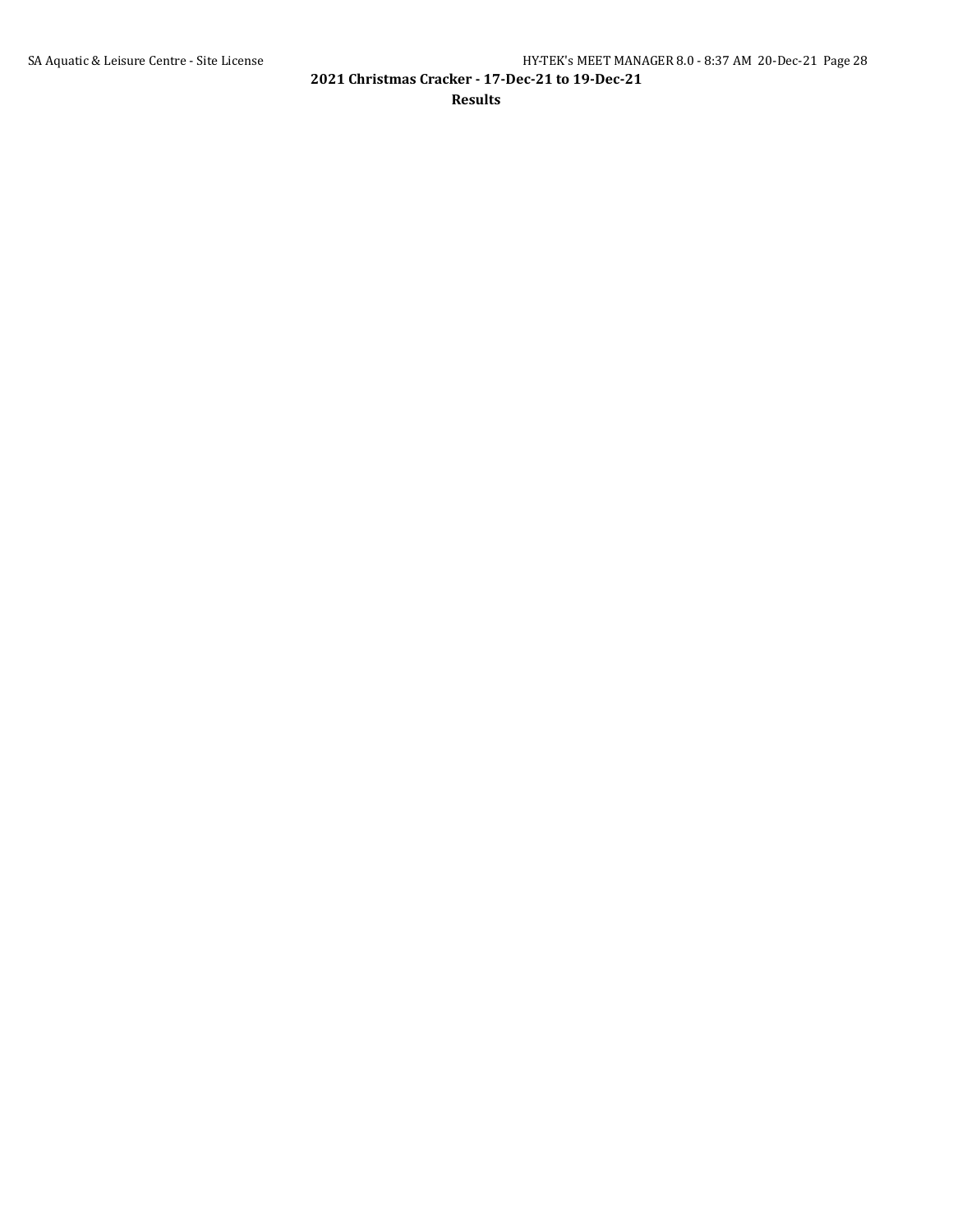**Results**

## **(Event 14 Male 12-14 200 LC Metre Backstroke)**

|    | Name                  | Age Team            |                   |                 | <b>Finals Time</b> | <b>Points</b> |
|----|-----------------------|---------------------|-------------------|-----------------|--------------------|---------------|
|    | 20 Czechowicz, Gustaw |                     | 13 Kent Town      |                 | 3:01.20            |               |
|    | $r: +0.73$ 42.49      | 1:28.47 (45.98)     | 2:15.73(47.26)    | 3:01.20 (45.47) |                    |               |
| 21 | Fettke, Lachlan       | 12 Marion           |                   |                 | 3:02.43            |               |
|    | $r: +0.68$ 42.09      | 1:29.26(47.17)      | 2:16.51(47.25)    | 3:02.43 (45.92) |                    |               |
|    | 22 Mosley, Leif       | 12 Marion           |                   |                 | 3:03.16            |               |
|    | $r: +0.74$ 43.31      | 1:30.06(46.75)      | 2:17.56 (47.50)   | 3:03.16(45.60)  |                    |               |
|    | 23 Yeo, Jungee        | 13 Norwood          |                   |                 | 3:05.42            |               |
|    | $r: +0.82$ 43.87      | 1:31.44(47.57)      | 2:19.16 (47.72)   | 3:05.42(46.26)  |                    |               |
|    | 24 Schulz, Nathan     |                     | 12 Mountain Pool  |                 | 3:14.65            |               |
|    | $r: +0.87$ 46.72      | 1:38.16(51.44)      | 2:26.92 (48.76)   | 3:14.65(47.73)  |                    |               |
|    | 25 Eriksson, Leif     | 12 Playford Aquatic |                   |                 | 3:16.49            |               |
|    | $r: +0.78$ 47.20      | 1:37.07 (49.87)     | 3:16.49 (1:39.42) |                 |                    |               |
|    | --- von Doussa, Louis | 13 Norwood          |                   |                 | NS                 |               |

## **Event 15 Male 15 & Over 200 LC Metre Backstroke**

| <b>Name</b>               | Age Team                          |                                   |                 | <b>Finals Time</b> | <b>Points</b> |
|---------------------------|-----------------------------------|-----------------------------------|-----------------|--------------------|---------------|
| 1 Mclachlan, Fergus       | 17 Norwood                        |                                   |                 | 2:07.32            | 10            |
| $r: +0.63$ 29.68          |                                   | $1:02.27(32.59)$ $1:35.49(33.22)$ | 2:07.32 (31.83) |                    |               |
| 2 Luscombe, Clancy        | 16 Marion                         |                                   |                 | 2:10.38            | 9             |
| $r: +0.60$ 30.40          | $1:03.07(32.67)$ $1:36.78(33.71)$ |                                   | 2:10.38 (33.60) |                    |               |
| 3 Lightfoot, Thomas       | 19 Marion                         |                                   |                 | 2:14.47            | 8             |
| $r: +0.65$ 31.91          | 1:05.93(34.02)                    | 1:40.72 (34.79)                   | 2:14.47 (33.75) |                    |               |
| 4 Gillard-Martin, Declan  | 20 Marion                         |                                   |                 | 2:15.62            | 7             |
| $r: +0.53$ 31.43          | 1:05.37 (33.94) 1:40.64 (35.27)   |                                   | 2:15.62 (34.98) |                    |               |
| 5 Curthoys-Davies, Keian  | 15 Barossa                        |                                   |                 | 2:20.80            | 6             |
| $r: +0.62$ 32.48          | 1:08.33 (35.85) 1:44.25 (35.92)   |                                   | 2:20.80 (36.55) |                    |               |
| 6 Watkinson, Myles        |                                   | 18 Western Aquatic (Sa)           |                 | 2:22.18            | 5             |
| $r: +0.74$ 32.52          | 1:08.33(35.81)                    | 1:44.72 (36.39)                   | 2:22.18 (37.46) |                    |               |
| 7 Broniecki, Andre        | 18 Marion                         |                                   |                 | 2:23.71            | 4             |
| $r: +0.64$ 32.62          | $1:08.33(35.71)$ $1:45.65(37.32)$ |                                   | 2:23.71 (38.06) |                    |               |
| 8 Charles, Jake           | 15 Marion                         |                                   |                 | 2:25.17            | 3             |
| $r: +0.73$ 33.52          | $1:10.21(36.69)$ $1:48.06(37.85)$ |                                   | 2:25.17 (37.11) |                    |               |
| 9 Phua, Zane              | 15 Kent Town                      |                                   |                 | 2:25.42            | 2             |
| r:+0.56 32.19             | 1:09.14(36.95)                    | 1:47.01 (37.87)                   | 2:25.42 (38.41) |                    |               |
| 10 Brink, Connor          | 15 Marion                         |                                   |                 | 2:25.88            | $\mathbf{1}$  |
| $r: +0.65$ 33.99          | 1:10.67 (36.68) 1:48.69 (38.02)   |                                   | 2:25.88 (37.19) |                    |               |
| 11 Kuchel, Liam           |                                   | 16 Southern Performance           |                 | 2:26.58            |               |
| $r: +0.59$ 32.81          | 1:09.93 (37.12)                   | 1:48.77 (38.84)                   | 2:26.58 (37.81) |                    |               |
| 12 Sutherland (V), Cooper |                                   | 15 Ballarat Gold Swimming Club In |                 | 2:31.39            |               |
| $r: +0.75$ 34.01          | 1:12.38(38.37)                    | 1:52.39 (40.01)                   | 2:31.39 (39.00) |                    |               |
| 13 Gilbert, Lachlan       | 15 Clovercrest                    |                                   |                 | 2:35.55            |               |
| $r: +0.90$ 36.28          |                                   | $1:15.71(39.43)$ $1:56.00(40.29)$ | 2:35.55 (39.55) |                    |               |
| 14 Pettrey, Liam          | 15 Starplex                       |                                   |                 | 2:37.71            |               |
| $r: +0.72$ 35.56          |                                   | $1:15.39(39.83)$ $1:56.43(41.04)$ | 2:37.71 (41.28) |                    |               |
| --- Guth, Zac             | 16 Kent Town                      |                                   |                 | <b>NS</b>          |               |
| --- Moran, Aiden          | 16 Immanuel                       |                                   |                 | <b>NS</b>          |               |
| --- Martyn, Jakob         | 18 Norwood                        |                                   |                 | <b>NS</b>          |               |

## **Event 16 Female 9-10 100 LC Metre Butterfly**

| Name                        |                  | Age Team             | <b>Finals Time</b> | <b>Points</b> |
|-----------------------------|------------------|----------------------|--------------------|---------------|
| 1 Coorey, Veniece           |                  | 10 Silver City       | 1:37.97            | 10            |
| $r: +0.52$ 43.62            | 1:37.97 (54.35)  |                      |                    |               |
| 2 Linke, Natasha            |                  | 10 Kent Town         | 1:39.05            | q             |
| $r: +0.55$ 43.20            | 1:39.05(55.85)   |                      |                    |               |
| 3 Blaauw-Robinson, Quinykki |                  | 9 Marion             | 1:54.76            | 8             |
| $r: +0.79$ 49.75            | 1:54.76(1:05.01) |                      |                    |               |
| 4 Hanniffy, Saoirse         | 10               | Western Aquatic (Sa) | 1:57.22            | 7             |
| $r: +0.74$ 47.03            | 1:57.22(1:10.19) |                      |                    |               |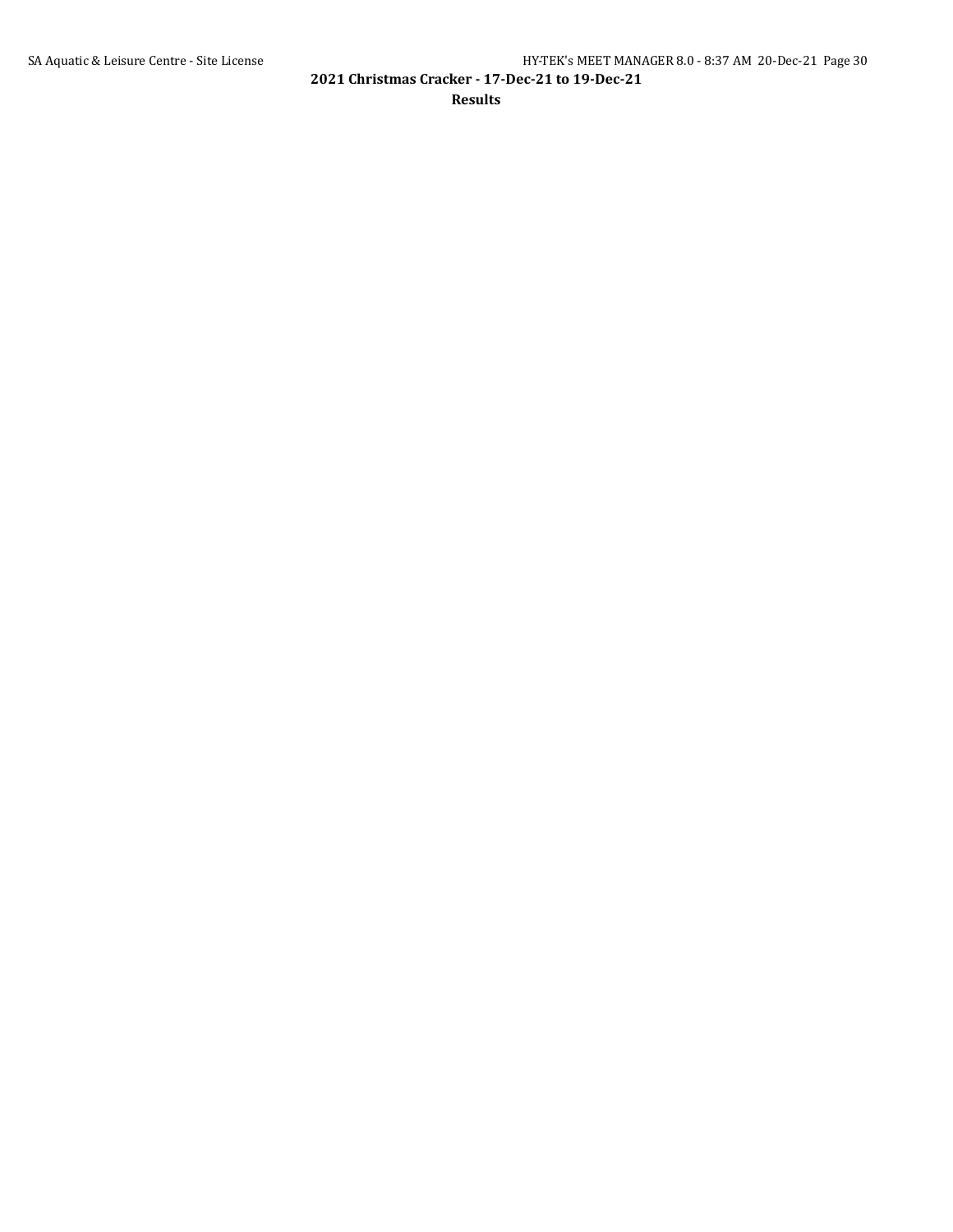**Results**

| (Event 16 Female 9-10 100 LC Metre Butterfly) |  |  |  |  |  |
|-----------------------------------------------|--|--|--|--|--|
|-----------------------------------------------|--|--|--|--|--|

| Name                   | Age Team                | <b>Finals Time</b> | <b>Points</b> |
|------------------------|-------------------------|--------------------|---------------|
| --- Busby, Hannah      | 10 Southern Performance | DC                 |               |
| Kick breaststroke type |                         |                    |               |
| $r: +0.53$ 51.33       | DQ (1:03.45)            |                    |               |

#### **Event 16 Female 11-12 100 LC Metre Butterfly**

r:+0.76 30.52 1:06.96 (36.44)

| Name                                         | Age Team                | <b>Finals Time</b> | <b>Points</b> |
|----------------------------------------------|-------------------------|--------------------|---------------|
| 1 Fletcher, Mallika                          | 12 Barossa              | 1:17.41            | 10            |
| $r: +0.81$ 35.36                             | 1:17.41 (42.05)         |                    |               |
| 2 Doyle, Poppy                               | 12 Marion               | 1:17.75            | 9             |
| $r: +0.68$ 35.47                             | 1:17.75 (42.28)         |                    |               |
| 3 Crean, Allegra                             | 12 Marion               | 1:18.52            | 8             |
| r:+0.84 35.82                                | 1:18.52 (42.70)         |                    |               |
| 4 Linke, Jasmine                             | 11 Kent Town            | 1:19.73            | 7             |
| r:+0.54 34.89                                | 1:19.73 (44.84)         |                    |               |
| 5 Finch, Tayah                               | 12 Barossa              | 1:19.85            | 6             |
| r:+0.76 37.04                                | 1:19.85 (42.81)         |                    |               |
| 6 Sloane, Georgiana                          | 12 Barossa              | 1:20.17            | 5             |
| $r: +0.77$ 36.45                             | 1:20.17 (43.72)         |                    |               |
| 7 Green, Charlise                            | 12 Immanuel             | 1:20.79            | 4             |
| $r: +0.71$ 37.16                             | 1:20.79 (43.63)         |                    |               |
| 8 Osborn, Jessica                            | 11 Marion               | 1:21.09            | 3             |
| $r: +0.54$ 37.00                             | 1:21.09 (44.09)         |                    |               |
| 9 Daunt, Emily                               | 11 Marion               | 1:21.53            | 2             |
| $r: +0.73$ 36.65                             | 1:21.53 (44.88)         |                    |               |
| 10 Hebart, Lily                              | 12 Payneham             | 1:23.24            | $\mathbf{1}$  |
| $r: +0.68$ 36.52                             | 1:23.24 (46.72)         |                    |               |
| 11 Sanchez, Madison                          | 12 Starplex             | 1:23.26            |               |
| $r: +0.73$ 36.95                             | 1:23.26 (46.31)         |                    |               |
| 12 Sebestyen, Laura                          | 11 Marion               | 1:24.77            |               |
| r:+0.81 37.92                                | 1:24.77 (46.85)         |                    |               |
| 13 Lugg, Lucinda                             | 12 Henley & Grange      | 1:25.36            |               |
| $r: +0.72$ 38.71                             | 1:25.36 (46.65)         |                    |               |
| 14 Cameron, Piper                            | 12 Clovercrest          | 1:25.40            |               |
| 39.22                                        | 1:25.40 (46.18)         |                    |               |
| 15 Kornmeier, Lily                           | 12 Marion               | 1:26.06            |               |
| $r: +0.89$ 39.59                             | 1:26.06 (46.47)         |                    |               |
| 16 Nesci, Ocea                               | 11 Starplex             | 1:27.27            |               |
| r:+0.74 38.80                                | 1:27.27 (48.47)         |                    |               |
| 17 Le, Amy                                   | 11 Henley & Grange      | 1:27.32            |               |
| $r: +0.60$ 39.64                             | 1:27.32 (47.68)         |                    |               |
| 18 Baker, Amelia                             | 11 Southern Performance | 1:33.39            |               |
| $r: +0.77$ 39.63                             | 1:33.39 (53.76)         |                    |               |
| 19 Bevan, Jasmine                            | 12 Marion               | 1:36.21            |               |
| r:+0.77 42.44                                | 1:36.21(53.77)          |                    |               |
| 20 Bastiaans, Laura                          | 11 Marion               | 1:48.94            |               |
| r:+0.91 48.11                                | 1:48.94 (1:00.83)       |                    |               |
| 21 Gray, Claire                              | 11 Marion               | 2:04.54            |               |
| $r: +0.81$ 51.17                             | 2:04.54 (1:13.37)       |                    |               |
| 22 Blaauw-Robinson, Tauwri                   | 11 Marion               | 2:11.44            |               |
| r:+0.68 55.22                                | 2:11.44 (1:16.22)       |                    |               |
| --- Barton, Jeanie                           | 12 Kent Town            | <b>SCR</b>         |               |
| --- Ellis, Piper                             | 12 Playford Aquatic     | <b>SCR</b>         |               |
| Event 17 Female 13-14 100 LC Metre Butterfly |                         |                    |               |
| <b>Name</b>                                  | Age Team                | <b>Finals Time</b> | <b>Points</b> |
| 1 Newham, Leni                               | 14 Barossa              | 1:06.96            | 10            |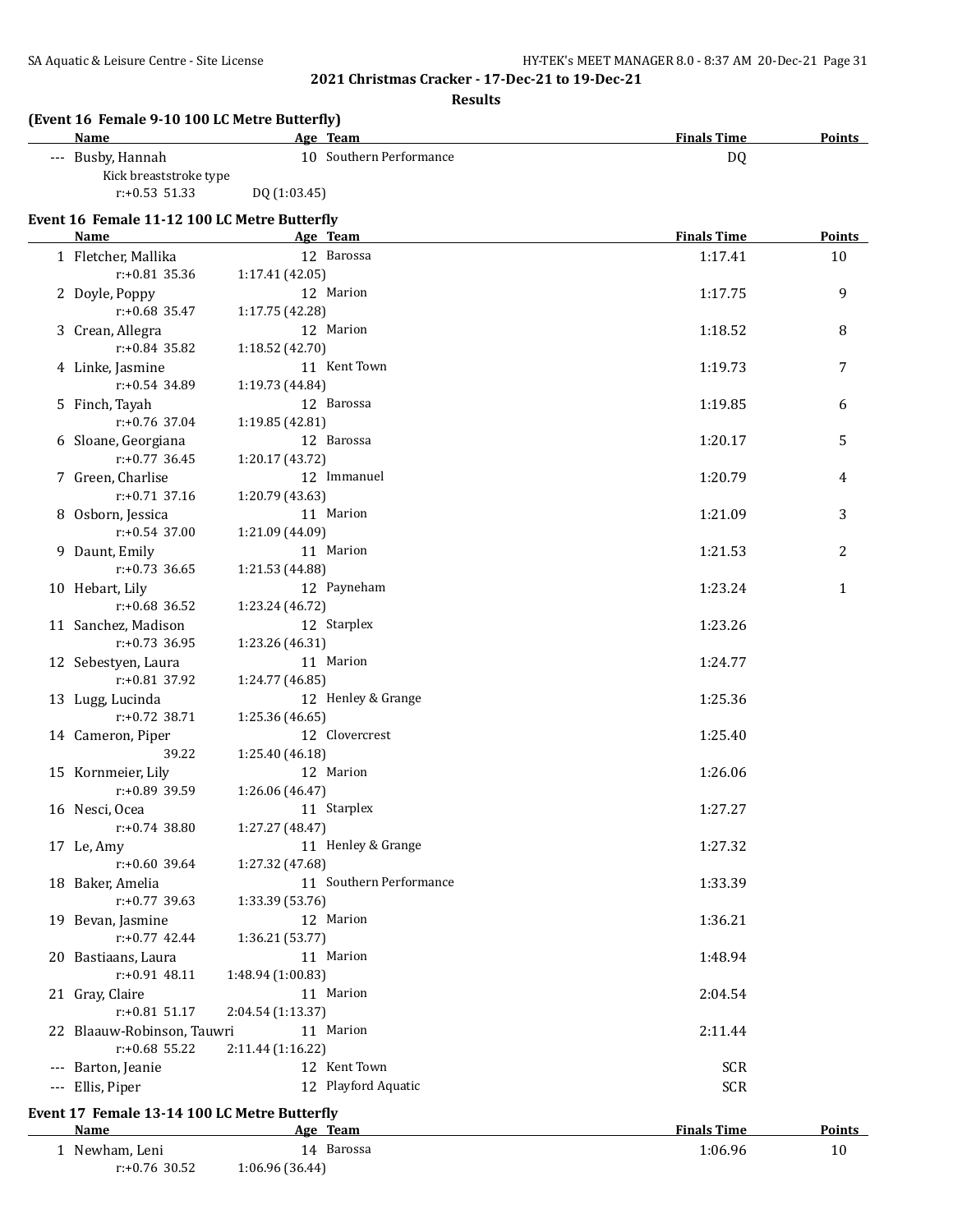**Results**

## **(Event 17 Female 13-14 100 LC Metre Butterfly)**

| Name                                                            | Age Team                                             | <b>Finals Time</b> | <b>Points</b> |
|-----------------------------------------------------------------|------------------------------------------------------|--------------------|---------------|
| 2 Everitt, Emma<br>$r: +0.74$ 32.02                             | 13 Norwood<br>1:07.88 (35.86)                        | 1:07.88            | 9             |
| 3 Mazur, Juliet<br>$r: +0.75$ 32.51                             | 14 Norwood<br>1:09.70 (37.19)                        | 1:09.70            | 8             |
| 4 Curthoys-Davies, Miella<br>$r: +0.73$ 33.15                   | 13 Barossa<br>1:12.77 (39.62)                        | 1:12.77            | 7             |
| 5 Laube (V), Skye<br>$r: +0.77$ 33.71                           | 14 Ballarat Gold Swimming Club In<br>1:13.42 (39.71) | 1:13.42            | 6             |
| 6 Scarr, Elysia<br>r:+0.71 32.57                                | 13 Kent Town<br>1:13.78 (41.21)                      | 1:13.78            | 5             |
| 7 Koerber, Zoe<br>r:+0.78 33.97                                 | 14 Norwood<br>1:14.08(40.11)                         | 1:14.08            | 4             |
| 8 Conroy, Charlotte<br>$r: +0.67$ 34.08                         | 13 Marion<br>1:14.29 (40.21)                         | 1:14.29            | 3             |
| 9 Beaumont, Lucy<br>$r: +0.75$ 33.61                            | 14 Henley & Grange<br>1:14.42 (40.81)                | 1:14.42            | 2             |
| 10 Laird-Britton, Charlize<br>r:+0.68 34.17                     | 13 Marion<br>1:15.54 (41.37)                         | 1:15.54            | 1             |
| 11 Copeland, Bree<br>r:+0.78 34.99                              | 14 Payneham<br>1:16.14(41.15)                        | 1:16.14            |               |
| 12 Czechowicz, Katarina<br>$r: +0.75$ 35.65                     | 13 Kent Town<br>1:18.26 (42.61)                      | 1:18.26            |               |
| 13 Tsiros, Jasmine<br>$r: +0.83$ 36.15                          | 13 Norwood<br>1:18.98 (42.83)                        | 1:18.98            |               |
| 14 Morton, Grace<br>$r: +0.80$ 36.58                            | 13 Norwood<br>1:19.87 (43.29)                        | 1:19.87            |               |
| 15 Munro, Holly<br>$r: +0.78$ 35.46                             | 14 Henley & Grange<br>1:20.00 (44.54)                | 1:20.00            |               |
| 16 Smit, Viane<br>$r: +0.85$ 36.07                              | 13 Marion<br>1:20.46 (44.39)                         | 1:20.46            |               |
| 17 Ashmead, Sophie<br>$r: +0.80$ 35.23                          | 13 Barossa<br>1:20.77 (45.54)                        | 1:20.77            |               |
| 18 Davies, Rosie<br>$r: +0.78$ 36.19                            | 13 Immanuel<br>1:21.32 (45.13)                       | 1:21.32            |               |
| 19 Pearson, Mikayla<br>$r: +0.86$ 37.44                         | 13 Blue Lake Y<br>1:23.25 (45.81)                    | 1:23.25            |               |
| 20 Romanowski, Georgia<br>r:+0.58 37.91                         | 13 Southern Performance<br>1:23.75 (45.84)           | 1:23.75            |               |
| 21 Hogarth, Sophie<br>r:+0.80 37.99                             | 14 Norwood<br>1:23.90 (45.91)                        | 1:23.90            |               |
| 22 Wheeler, Lani<br>$r: +0.72$ 37.49                            | 14 Onkaparinga<br>1:25.45 (47.96)                    | 1:25.45            |               |
| 23 Chan, Hermione<br>$r: +0.68$ 36.54                           | 13 Marion<br>1:31.63 (55.09)                         | 1:31.63            |               |
| 24 Mann, Kayla<br>r:+0.78 40.77                                 | 13 Mountain Pool<br>1:32.05 (51.28)                  | 1:32.05            |               |
| 25 Smith, Keeley<br>$r: +0.93$ 41.63                            | 13 Murray Bridge<br>1:34.27 (52.64)                  | 1:34.27            |               |
| 26 Schulz, Olivia<br>r:+0.86 43.22                              | 14 Mountain Pool<br>1:38.41 (55.19)                  | 1:38.41            |               |
| 27 Willett, Emily<br>$r: +0.81$ 56.77                           | 14 Onkaparinga<br>2:00.07 (1:03.30)                  | 2:00.07            |               |
| --- Potter, Shyanne                                             | 14 Immanuel                                          | <b>NS</b>          |               |
| Event 18 Female 15 & Over 100 LC Metre Butterfly<br><b>Name</b> | Age Team                                             | <b>Finals Time</b> | <b>Points</b> |
| 1 Oldsen, Ellysia                                               | 26 Marion                                            | 1:01.14            | 10            |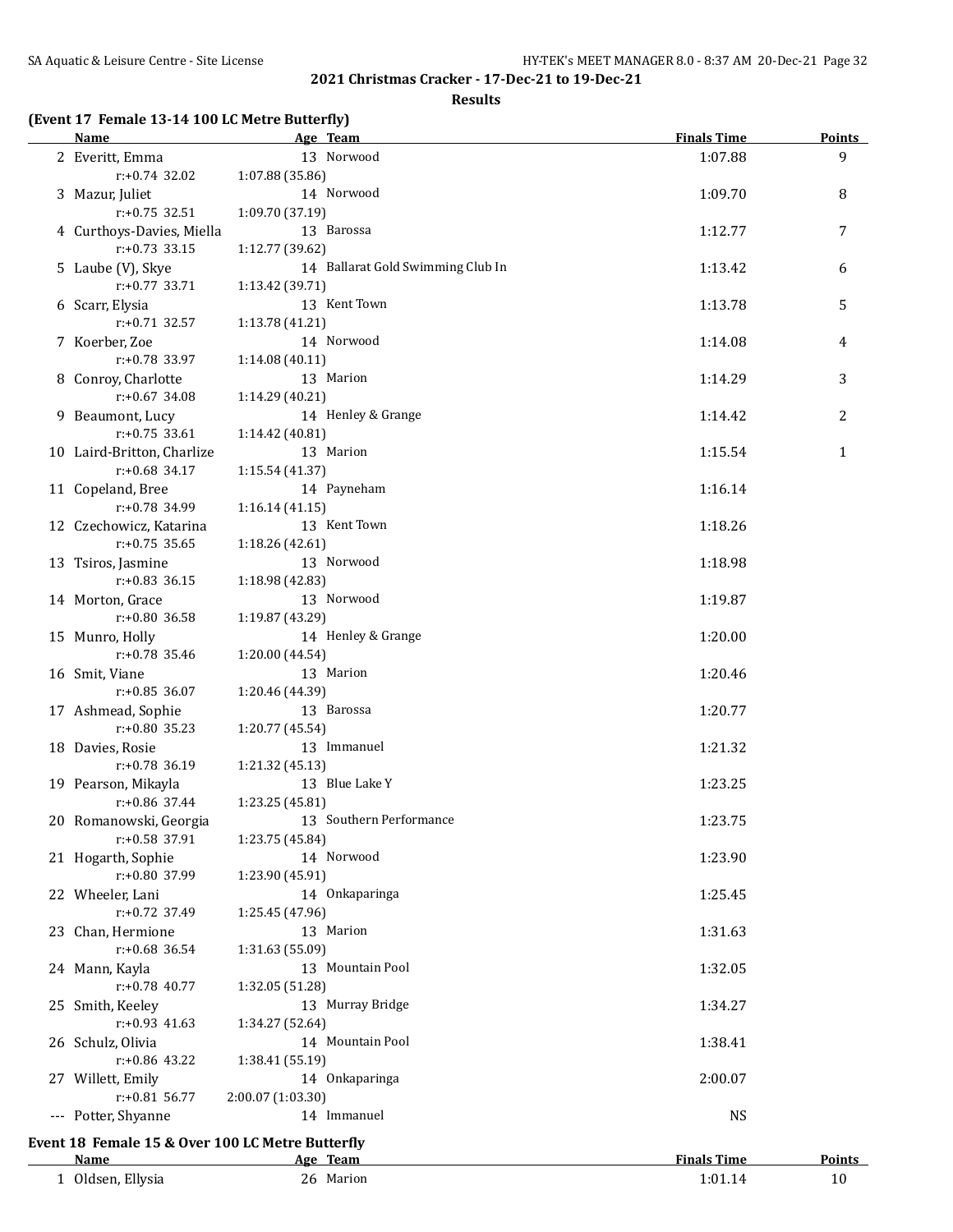**Results**

## **Event 18 Female 15 & Over 100 LC Metre Butterfly**

| Name                     | Team<br>Age                                                           | Time<br>--<br><b>Finals</b> | <b>Points</b> |
|--------------------------|-----------------------------------------------------------------------|-----------------------------|---------------|
| 28.39<br>$r:+(1)$ .<br>. | (22.75)<br>1:01<br>$\mathbf{L}$<br>.<br>the company of the company of |                             |               |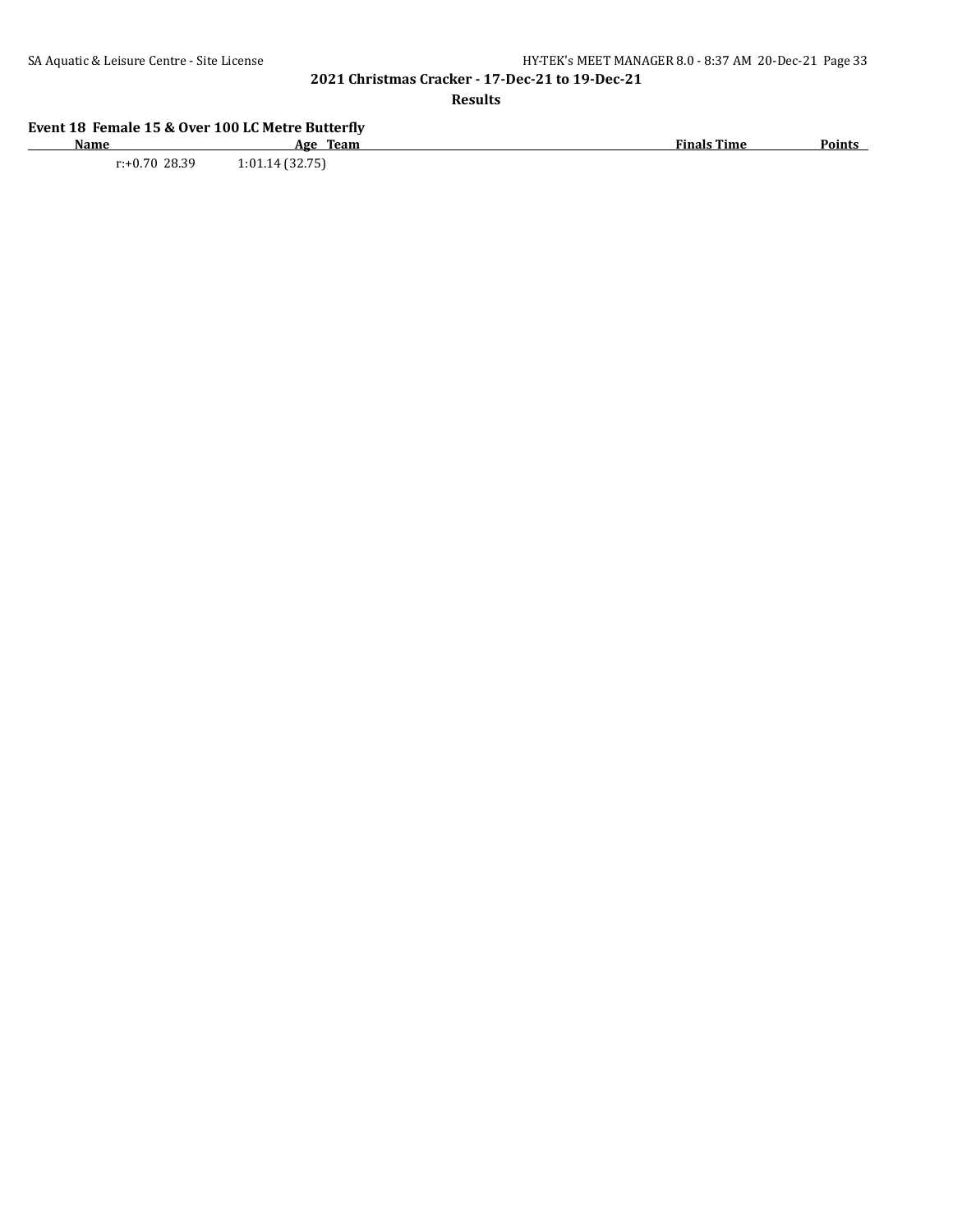**Results**

## **(Event 18 Female 15 & Over 100 LC Metre Butterfly)**

| Name                    | Age Team                | <b>Finals Time</b> | <b>Points</b> |
|-------------------------|-------------------------|--------------------|---------------|
| 2 Williams, Alana       | 18 Norwood              | 1:03.44            | 9             |
| r:+0.71 29.81           | 1:03.44 (33.63)         |                    |               |
| 3 White, Emily          | 18 Norwood              | 1:04.52            | 8             |
| $r: +0.67$ 30.00        | 1:04.52 (34.52)         |                    |               |
| 4 Shea, Emilia          | 16 Marion               | 1:04.63            | 7             |
| $r: +0.71$ 30.50        | 1:04.63 (34.13)         |                    |               |
| 5 Pearce, Kiana         | 18 Marion               | 1:06.15            | 6             |
| $r: +0.71$ 31.48        | 1:06.15 (34.67)         |                    |               |
| 6 Rashleigh, Indyanna   | 15 Norwood              | 1:06.34            | 5             |
| $r: +0.75$ 30.10        | 1:06.34 (36.24)         |                    |               |
| 7 Tran, Isabelle        | 15 Norwood              | 1:06.37            | 4             |
| $r: +0.69$ 31.11        | 1:06.37 (35.26)         |                    |               |
| 8 Laird-Britton, Hunter | 15 Marion               | 1:06.87            | 3             |
| $r: +0.61$ 31.44        | 1:06.87 (35.43)         |                    |               |
| 9 Bahr, Arabella        | 15 Norwood              | 1:06.98            | 2             |
| $r: +0.70$ 31.74        | 1:06.98 (35.24)         |                    |               |
| 10 Bennetts, Jacinta    | 20 Norwood              | 1:06.99            | $\mathbf{1}$  |
| $r: +0.77$ 30.81        | 1:06.99 (36.18)         |                    |               |
| 11 McAvaney, Georgia    | 15 Immanuel             | 1:08.63            |               |
| $r: +0.77$ 31.59        | 1:08.63 (37.04)         |                    |               |
| 12 Ekins, Caitlyn       | 15 Kent Town            | 1:09.71            |               |
| $r: +0.77$ 31.69        | 1:09.71 (38.02)         |                    |               |
| 13 Wood, Meg            | 16 Barossa              | 1:11.39            |               |
| $r: +0.75$ 32.06        | 1:11.39 (39.33)         |                    |               |
| 14 Gorman, Gabrielle    | 16 Starplex             | 1:11.53            |               |
| $r: +0.73$ 32.94        | 1:11.53 (38.59)         |                    |               |
| 15 Hamilton, Lillee     | 16 Norwood              | 1:12.22            |               |
| $r: +0.78$ 32.84        | 1:12.22 (39.38)         |                    |               |
| 16 Brooks, Cassie       | 17 Marion               | 1:12.77            |               |
| $r: +0.81$ 32.54        | 1:12.77 (40.23)         |                    |               |
| 17 Hansen, Stephanie    | 16 Clovercrest          | 1:12.85            |               |
| $r: +0.67$ 33.56        | 1:12.85 (39.29)         |                    |               |
| 18 Nicholl, Chelsea     | 16 Immanuel             | 1:12.92            |               |
| $r: +0.74$ 32.46        | 1:12.92 (40.46)         |                    |               |
| 19 Breden, Alex         | 15 Western Aquatic (Sa) | 1:13.49            |               |
| $r: +0.67$ 33.95        | 1:13.49 (39.54)         |                    |               |
| 20 Pearson, Hayley      | 17 Blue Lake Y          | 1:14.62            |               |
| r:+0.71 33.32           | 1:14.62 (41.30)         |                    |               |
| 21 Adams, Sasha         | 15 Immanuel             | 1:15.43            |               |
| r:+0.79 34.93           | 1:15.43 (40.50)         |                    |               |
| 22 Venning, Abigael     | 16 Clovercrest          | 1:17.32            |               |
| r:+0.77 34.96           | 1:17.32 (42.36)         |                    |               |
| 23 Cameron, Hannah      | 15 Clovercrest          | 1:18.23            |               |
| r:+0.72 35.19           | 1:18.23 (43.04)         |                    |               |
| --- Heffernan, Maryanne | 65 Masters Swimming SA  | <b>NS</b>          |               |

## **Event 19 Male 11-12 100 LC Metre Butterfly**

| Name              | Age Team           | <b>Finals Time</b> | <b>Points</b> |
|-------------------|--------------------|--------------------|---------------|
| 1 Hewitt, Max     | 12 Payneham        | 1:12.31            | 10            |
| $r: +0.73$ 34.20  | 1:12.31(38.11)     |                    |               |
| 2 Schubert, Max   | Barossa            | 1:16.06            | 9             |
| $r: +0.77$ 34.56  | 1:16.06(41.50)     |                    |               |
| 3 Coulter, Kegan  | 12 Barossa         | 1:17.13            | 8             |
| $r: +0.70$ 35.00  | 1:17.13(42.13)     |                    |               |
| 4 Dingwall, Oscar | 12 West Coast (Sa) | 1:20.81            | 7             |
| $r: +0.72$ 36.50  | 1:20.81 (44.31)    |                    |               |
| 5 Hudson, Cameron | Playford Aquatic   | 1:21.26            | 6             |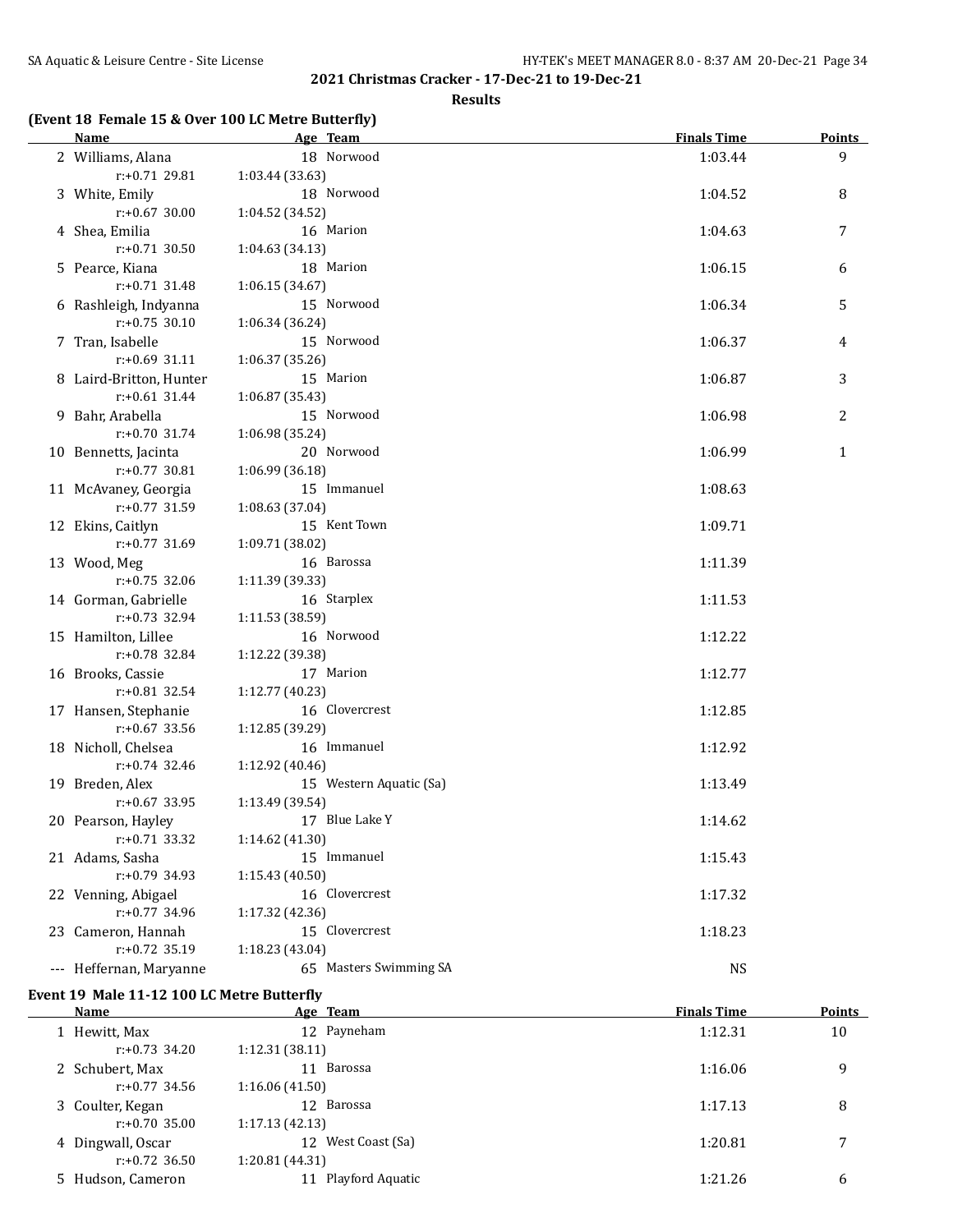**Results**

r:+0.77 38.16 1:21.26 (43.10)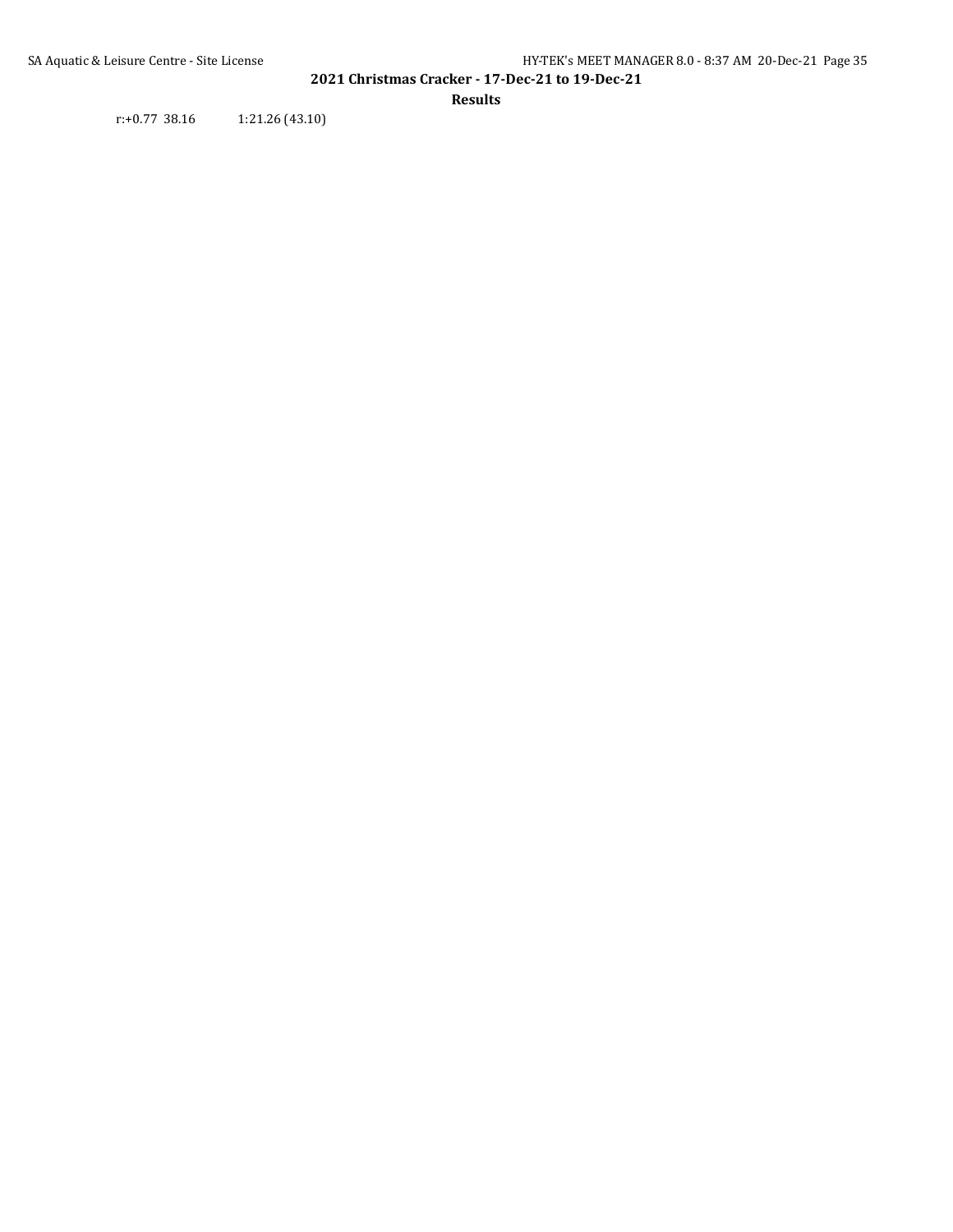**Results**

## **(Event 19 Male 11-12 100 LC Metre Butterfly)**

|                     | Name                         | Age Team          |                     | <b>Finals Time</b> | Points       |
|---------------------|------------------------------|-------------------|---------------------|--------------------|--------------|
|                     | 6 Potter, Jake               |                   | 12 Immanuel         | 1:22.29            | 5            |
|                     | $r: +0.65$ 37.81             | 1:22.29 (44.48)   |                     |                    |              |
|                     | 7 Ni, Adison                 |                   | 11 Marion           | 1:23.65            | 4            |
|                     | $r: +0.73$ 39.01             | 1:23.65 (44.64)   |                     |                    |              |
| 8                   | Mazur, Joseph                |                   | 12 Norwood          | 1:24.33            | 3            |
|                     | $r: +0.66$ 39.32             | 1:24.33 (45.01)   |                     |                    |              |
|                     | 9 Umakaran, Sanjay           |                   | 12 Marion           | 1:29.42            | 2            |
|                     | $r: +0.72$ 38.97             | 1:29.42 (50.45)   |                     |                    |              |
|                     | 10 Cregan, Neil              |                   | 12 Barossa          | 1:30.99            | $\mathbf{1}$ |
|                     | $r: +0.78$ 39.99             | 1:30.99 (51.00)   |                     |                    |              |
|                     | 11 Mosley, Leif              |                   | 12 Marion           | 1:32.94            |              |
|                     | $r: +0.65$ 41.52             | 1:32.94 (51.42)   |                     |                    |              |
|                     | 12 McAvaney, William         |                   | 11 Immanuel         | 1:36.06            |              |
|                     | $r: +0.81$ 43.37             | 1:36.06 (52.69)   |                     |                    |              |
|                     | 13 Thach, Angelo             |                   | 11 Playford Aquatic | 1:40.20            |              |
|                     | $r: +0.80$ 43.90             | 1:40.20 (56.30)   |                     |                    |              |
|                     | 14 McGinley, Gerard          |                   | 12 Immanuel         | 1:41.20            |              |
|                     | $r: +0.64$ 42.47             | 1:41.20 (58.73)   |                     |                    |              |
|                     | 15 Henke, Rylan              |                   | 11 Onkaparinga      | 1:49.85            |              |
|                     | $r: +0.84$ 48.26             | 1:49.85 (1:01.59) |                     |                    |              |
|                     | 16 Blaauw-Robinson, Blainson |                   | 12 Marion           | 1:53.18            |              |
|                     | $r: +0.80$ 49.45             | 1:53.18(1:03.73)  |                     |                    |              |
| $\qquad \qquad - -$ | Bartlett, Jacques            |                   | 11 Marion           | NS                 |              |
|                     | Draganic, Damian             |                   | 11 Marion           | <b>NS</b>          |              |
| $---$               | Cox, Daniel                  |                   | 11 Tea Tree Gully   | <b>SCR</b>         |              |

# **Event 20 Male 13-14 100 LC Metre Butterfly**

|  | <b>Name</b>           | Age Team                | <b>Finals Time</b> | <b>Points</b>  |
|--|-----------------------|-------------------------|--------------------|----------------|
|  | 1 Plummer, Cody       | 14 Starplex             | 1:01.10            | 10             |
|  | $r: +0.72$ 28.54      | 1:01.10(32.56)          |                    |                |
|  | 2 Stephenson, Flynn   | 14 Marion               | 1:02.63            | 9              |
|  | $r: +0.72$ 28.74      | 1:02.63 (33.89)         |                    |                |
|  | 3 Clifford, Matthew   | 14 Marion               | 1:03.76            | 8              |
|  | $r: +0.74$ 29.99      | 1:03.76 (33.77)         |                    |                |
|  | 4 Turra, Logan        | 14 Marion               | 1:04.68            | 7              |
|  | $r: +0.76$ 30.38      | 1:04.68 (34.30)         |                    |                |
|  | 5 Bastiaans, Jacob    | 14 Marion               | 1:07.30            | 6              |
|  | $r: +0.76$ 31.06      | 1:07.30 (36.24)         |                    |                |
|  | 6 Smith, Connor       | 14 Marion               | 1:07.77            | 5              |
|  | $r: +0.71$ 31.87      | 1:07.77 (35.90)         |                    |                |
|  | 7 Sandercock, Finnian | 13 Western Aquatic (Sa) | 1:12.07            | 4              |
|  | $r: +0.58$ 33.39      | 1:12.07 (38.68)         |                    |                |
|  | 8 Tran, Khai          | 14 Henley & Grange      | 1:12.31            | 3              |
|  | $r: +0.71$ 32.58      | 1:12.31 (39.73)         |                    |                |
|  | 9 Montes, Luke        | 14 Kent Town            | 1:12.72            | $\overline{2}$ |
|  | $r: +0.71$ 32.82      | 1:12.72 (39.90)         |                    |                |
|  | 10 Cregan, Gabriel    | 14 Barossa              | 1:13.15            | 1              |
|  | $r: +0.78$ 33.33      | 1:13.15 (39.82)         |                    |                |
|  | 11 Brown, Jackson     | 14 Immanuel             | 1:17.12            |                |
|  | $r: +0.68$ 34.28      | 1:17.12 (42.84)         |                    |                |
|  | 12 Collings, Kieran   | 14 Marion               | 1:17.33            |                |
|  | $r: +0.70$ 35.56      | 1:17.33(41.77)          |                    |                |
|  | 13 Sloane, Angus      | 13 Barossa              | 1:17.49            |                |
|  | $r: +0.75$ 32.81      | 1:17.49 (44.68)         |                    |                |
|  | 14 Pruszinski, Adam   | 13 Tea Tree Gully       | 1:18.63            |                |
|  | $r: +0.81$ 35.65      | 1:18.63 (42.98)         |                    |                |
|  | 15 Mosley, Levi       | 13 Marion               | 1:26.64            |                |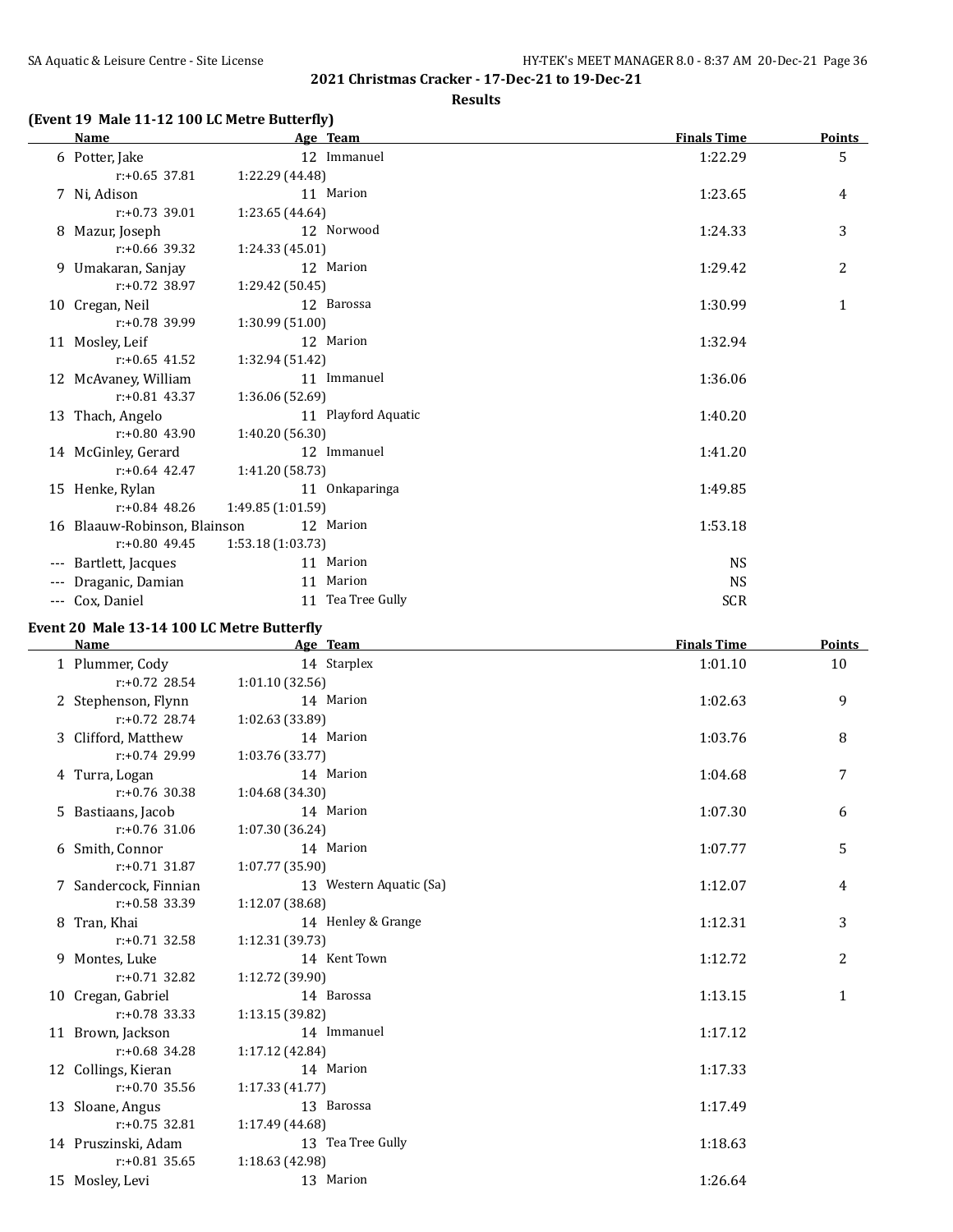**Results**

r:+0.74 37.75 1:26.64 (48.89)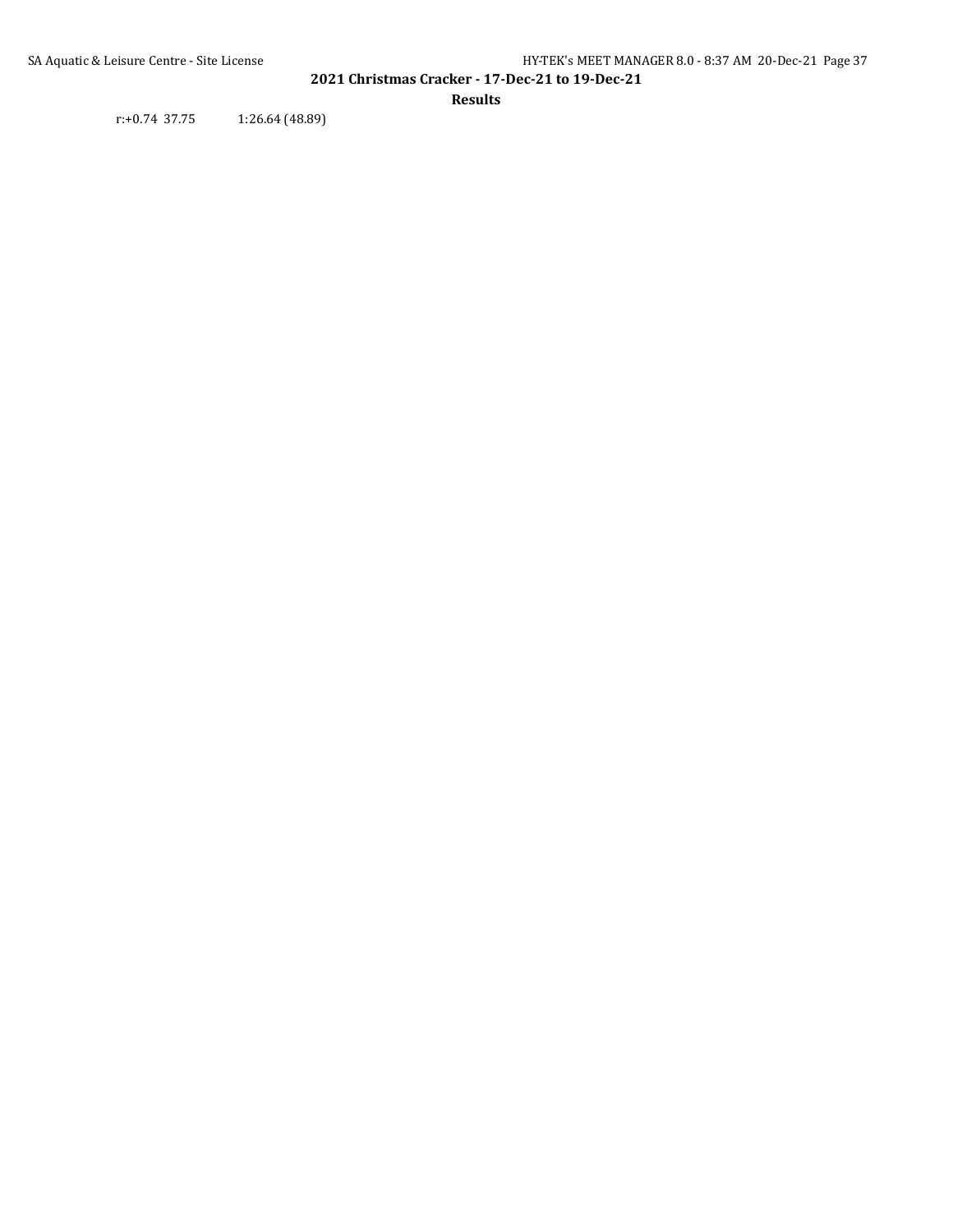**Results**

# **(Event 20 Male 13-14 100 LC Metre Butterfly)**

| Name                 | Age Team              | <b>Finals Time</b> | Points |
|----------------------|-----------------------|--------------------|--------|
| 16 Yeo, Jungee       | Norwood<br>13         | 1:31.32            |        |
| $r: +0.74$ 41.77     | 1:31.32 (49.55)       |                    |        |
| 17 Williams, Michael | Henley & Grange<br>13 | 1:33.01            |        |
| $r: +0.71$ 38.41     | 1:33.01(54.60)        |                    |        |
| 18 Murray, Alexander | Immanuel<br>13        | 1:36.16            |        |
| $r: +0.66$ 43.04     | 1:36.16(53.12)        |                    |        |
| --- Saito, Kazuya    | Norwood<br>14         | <b>NS</b>          |        |
|                      |                       |                    |        |

# **Event 21 Male 15 & Over 100 LC Metre Butterfly**

| Name                    |                 | Age Team                | <b>Finals Time</b> | Points         |
|-------------------------|-----------------|-------------------------|--------------------|----------------|
| 1 Muller, Grant         |                 | 25 Immanuel             | 58.00              | 10             |
| r:+0.76 26.78           | 58.00 (31.22)   |                         |                    |                |
| 2 Mclachlan, Fergus     |                 | 17 Norwood              | 58.05              | $\overline{9}$ |
| $r: +0.71$ 26.89        | 58.05 (31.16)   |                         |                    |                |
| 3 Macie, Patrick        |                 | 17 Barossa              | 58.34              | 8              |
| $r: +0.75$ 27.24        | 58.34 (31.10)   |                         |                    |                |
| 4 Clifford, Ryan        |                 | 16 Marion               | 59.70              | 7              |
| 28.12                   | 59.70 (31.58)   |                         |                    |                |
| 5 Atherton, Oliver      |                 | 16 Kent Town            | 59.78              | 6              |
| $r: +0.71$ 28.55        | 59.78 (31.23)   |                         |                    |                |
| 6 Caton, Noah           |                 | 17 Norwood              | 59.81              | 5              |
| $r: +0.70$ 27.58        | 59.81 (32.23)   |                         |                    |                |
| 7 Edwards, Oliver       |                 | 20 Marion               | 1:00.92            | 4              |
| $r: +0.75$ 28.77        | 1:00.92 (32.15) |                         |                    |                |
| 8 Crook, Ethan          |                 | 19 Starplex             | 1:01.08            | 3              |
| $r: +0.63$ 28.05        | 1:01.08 (33.03) |                         |                    |                |
| 9 Sooaemalelagi, Sitivi |                 | 21 Norwood              | 1:01.90            | 2              |
| $r: +0.64$ 28.59        | 1:01.90 (33.31) |                         |                    |                |
| 10 Percevault, Kyan     |                 | 17 Marion               | 1:02.05            | 1              |
| $r: +0.62$ 28.57        | 1:02.05 (33.48) |                         |                    |                |
| 11 Tsamaidis, Darcy     |                 | 18 Norwood              | 1:02.12            |                |
| $r: +0.61$ 29.23        | 1:02.12 (32.89) |                         |                    |                |
| 12 Phua, Zane           |                 | 15 Kent Town            | 1:02.21            |                |
| 28.52                   | 1:02.21 (33.69) |                         |                    |                |
| 13 Stenhouse, Euan      |                 | 18 Immanuel             | 1:02.54            |                |
| $r: +0.75$ 29.13        | 1:02.54 (33.41) |                         |                    |                |
| 14 Hope, Brandon        |                 | 23 Immanuel             | 1:02.64            |                |
| $r: +0.73$ 29.38        | 1:02.64 (33.26) |                         |                    |                |
| 15 Brown, Myles         |                 | 18 Barossa              | 1:02.96            |                |
| r:+0.76 29.47           | 1:02.96 (33.49) |                         |                    |                |
| 16 Langman, Hamish      |                 | 15 Norwood              | 1:02.97            |                |
| $r: +0.70$ 28.85        | 1:02.97 (34.12) |                         |                    |                |
| 17 Kashani, Kiarash     |                 | 16 Norwood              | 1:03.32            |                |
| $r: +0.76$ 29.35        | 1:03.32 (33.97) |                         |                    |                |
| 18 Tran, Liem           |                 | 15 Henley & Grange      | 1:03.58            |                |
| r:+0.65 29.28           | 1:03.58 (34.30) |                         |                    |                |
| 19 Wiggett, Alexander   |                 | 16 Southern Performance | 1:03.59            |                |
| r:+0.69 29.59           | 1:03.59 (34.00) |                         |                    |                |
| 20 Watkinson, Myles     |                 | 18 Western Aquatic (Sa) | 1:03.62            |                |
| r:+0.76 29.14           | 1:03.62 (34.48) |                         |                    |                |
| 21 Washington, Lachlan  |                 | 15 Immanuel             | 1:03.86            |                |
| r:+0.70 29.81           | 1:03.86 (34.05) |                         |                    |                |
| 22 Ormerod, Jack        |                 | 18 Playford Aquatic     | 1:03.98            |                |
| r:+0.71 28.89           | 1:03.98 (35.09) |                         |                    |                |
| 23 Lindsay, Luc         |                 | 16 Norwood              | 1:04.38            |                |
| 29.94                   | 1:04.38 (34.44) |                         |                    |                |
| 24 Nelson, Regan        |                 | 16 Kent Town            | 1:06.39            |                |
|                         |                 |                         |                    |                |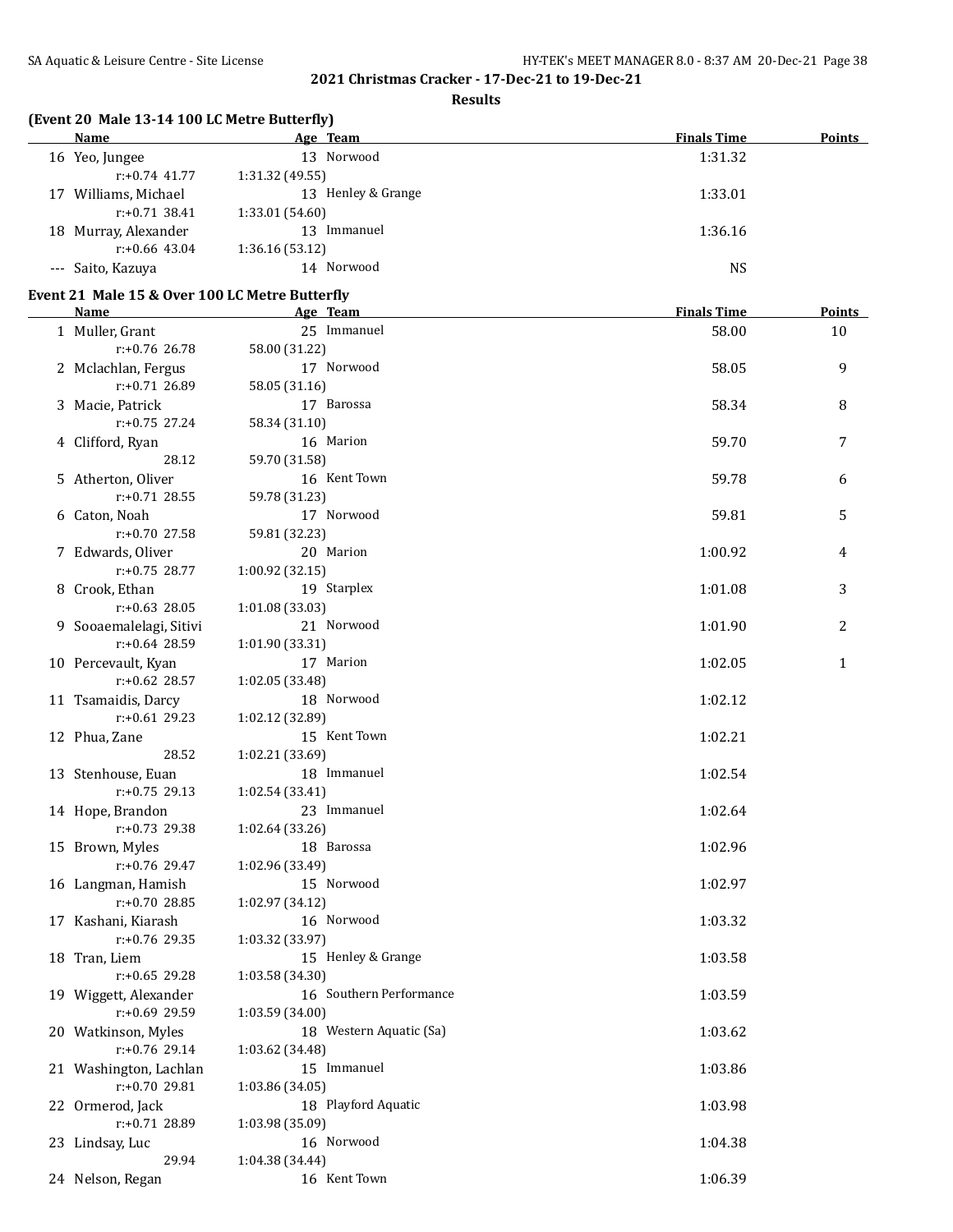**Results**

r:+0.68 29.55 1:06.39 (36.84)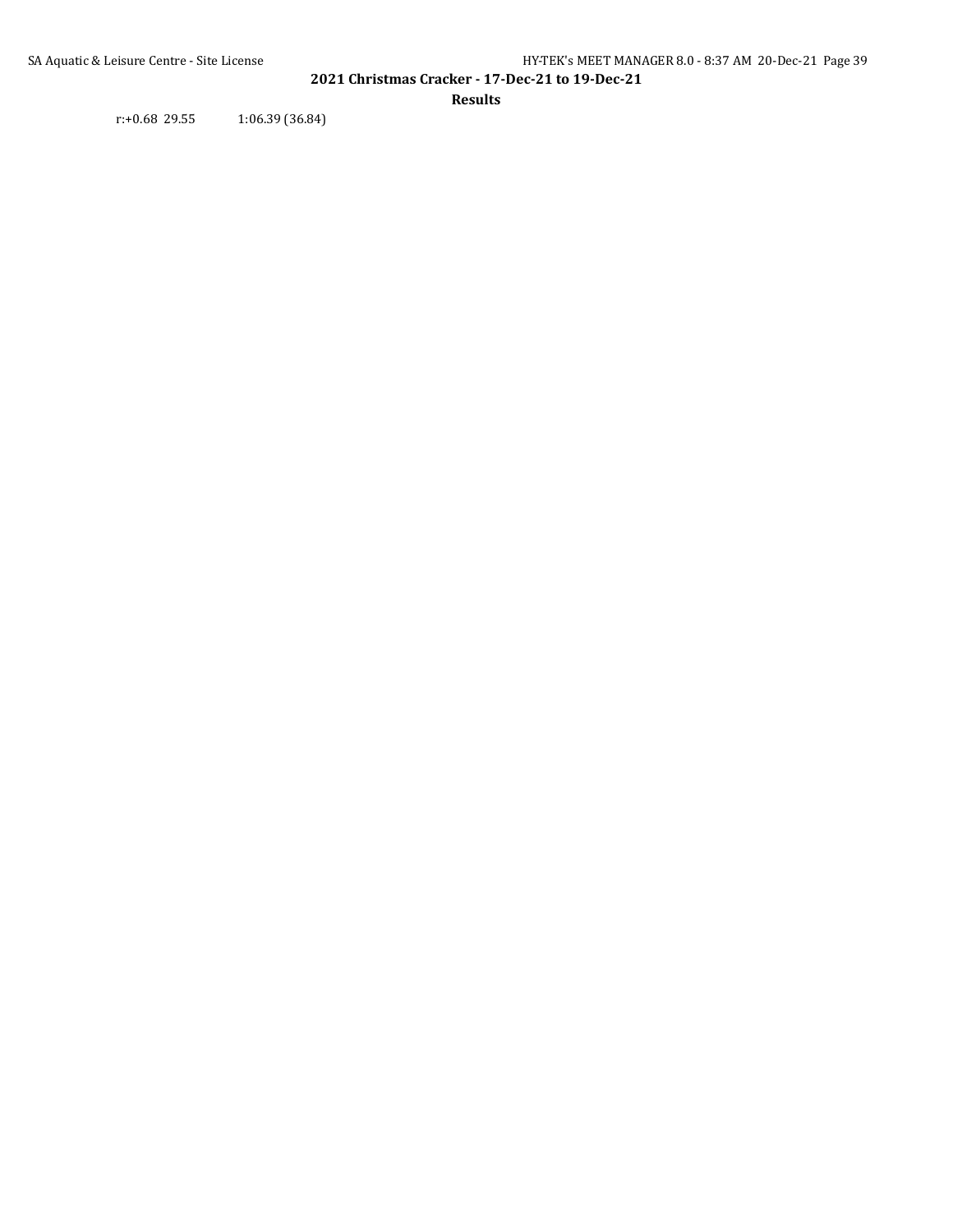**Results**

# **(Event 21 Male 15 & Over 100 LC Metre Butterfly)**

|                     | <b>Name</b>               |                 | Age Team                          | <b>Finals Time</b> | <b>Points</b> |
|---------------------|---------------------------|-----------------|-----------------------------------|--------------------|---------------|
|                     | 25 Macdonald, Alexander   |                 | 15 Kent Town                      | 1:08.18            |               |
|                     | 31.49                     | 1:08.18(36.69)  |                                   |                    |               |
|                     | 26 Dimitri, Theo          |                 | 16 Kent Town                      | 1:08.86            |               |
|                     | $r: +0.77$ 31.20          | 1:08.86 (37.66) |                                   |                    |               |
|                     | 27 Bignell, Thomas        |                 | 17 Blue Lake Y                    | 1:10.05            |               |
|                     | $r: +0.66$ 31.38          | 1:10.05(38.67)  |                                   |                    |               |
|                     | 28 Hamlyn, Lachlan        |                 | 15 Norwood                        | 1:10.23            |               |
|                     | $r: +0.87$ 32.17          | 1:10.23(38.06)  |                                   |                    |               |
|                     | 29 Sutherland (V), Cooper |                 | 15 Ballarat Gold Swimming Club In | 1:11.12            |               |
|                     | $r: +0.68$ 31.59          | 1:11.12(39.53)  |                                   |                    |               |
|                     | 30 Bacon, Luca            |                 | 15 Kent Town                      | 1:11.13            |               |
|                     | $r: +0.72$ 32.46          | 1:11.13(38.67)  |                                   |                    |               |
|                     | 31 Charles, Jake          |                 | 15 Marion                         | 1:11.32            |               |
|                     | $r: +0.76$ 32.62          | 1:11.32 (38.70) |                                   |                    |               |
|                     | 32 McCloud, Jarrad        |                 | 15 Payneham                       | 1:14.38            |               |
|                     | $r: +0.72$ 31.17          | 1:14.38(43.21)  |                                   |                    |               |
|                     | 33 Mooi, Joshua           |                 | 16 Marion                         | 1:20.17            |               |
|                     | $r: +0.79$ 35.70          | 1:20.17 (44.47) |                                   |                    |               |
|                     | 34 Bignell, Nicholas      |                 | 15 Blue Lake Y                    | 1:26.46            |               |
|                     | $r: +0.78$ 36.96          | 1:26.46 (49.50) |                                   |                    |               |
| $\qquad \qquad - -$ | Pearce, Matthew           |                 | 17 Norwood                        | NS.                |               |
| ---                 | Forby, Henry              |                 | 16 Kent Town                      | <b>NS</b>          |               |
| $---$               | Moran, Aiden              |                 | 16 Immanuel                       | <b>NS</b>          |               |
| $---$               | Darley, Peter             |                 | 22 Marion                         | <b>NS</b>          |               |
|                     | Curthoys-Davies, Keian    |                 | 15 Barossa                        | <b>SCR</b>         |               |
|                     | --- Nicoll, Craig         |                 | 30 Southern Performance           | <b>SCR</b>         |               |

# **Event 22 Female 9-10 100 LC Metre Freestyle**

| Name                    | Age Team                | <b>Finals Time</b> | <b>Points</b> |
|-------------------------|-------------------------|--------------------|---------------|
| 1 Findlay, Emily        | 10 Unley                | 1:15.47            | 10            |
| $r: +0.74$ 35.95        | 1:15.47(39.52)          |                    |               |
| 2 Weston, Mia Jayne     | 10 Marion               | 1:17.59            | 9             |
| $r: +0.72$ 37.30        | 1:17.59 (40.29)         |                    |               |
| 3 Hanniffy, Saoirse     | 10 Western Aquatic (Sa) | 1:18.44            | 8             |
| $r: +0.66$ 36.77        | 1:18.44(41.67)          |                    |               |
| 4 Linke, Natasha        | 10 Kent Town            | 1:20.34            | 7             |
| $r: +0.63$ 37.73        | 1:20.34 (42.61)         |                    |               |
| 5 Giro, Aleksandra      | 10 Payneham             | 1:20.49            | 6             |
| $r: +0.65$ 36.83        | 1:20.49 (43.66)         |                    |               |
| 6 Coorey, Veniece       | 10 Silver City          | 1:20.97            | 5             |
| $r: +0.70$ 38.75        | 1:20.97 (42.22)         |                    |               |
| 7 Smith, Grace          | 10 Great Southern (Sa)  | 1:22.52            | 4             |
| $r: +0.84$ 38.24        | 1:22.52 (44.28)         |                    |               |
| 8 Dewar, Claire         | 10 Marion               | 1:24.40            | 3             |
| $r: +0.68$ 39.77        | 1:24.40 (44.63)         |                    |               |
| 9 Eyers, Harriet        | 10 Unley                | 1:25.02            | 2             |
| $r: +0.76$ 38.82        | 1:25.02 (46.20)         |                    |               |
| 10 Gibbens. Zoe         | 10 Western Aquatic (Sa) | 1:25.74            | 1             |
| $r: +0.86$ 40.11        | 1:25.74 (45.63)         |                    |               |
| 11 Dissanayake, Thisali | 9 Tea Tree Gully        | 1:27.74            |               |
| $r: +0.89$ 42.63        | 1:27.74(45.11)          |                    |               |
| 12 Spagnoletti, Sofia   | 10 Kent Town            | 1:27.83            |               |
| $r: +0.70$ 42.13        | 1:27.83 (45.70)         |                    |               |
| 13 Beaumont, Eleanor    | 10 Unley                | 1:28.45            |               |
| $r: +0.85$ 42.35        | 1:28.45 (46.10)         |                    |               |
| 14 Busby, Hannah        | 10 Southern Performance | 1:32.34            |               |
| $r: +0.67$ 43.50        | 1:32.34 (48.84)         |                    |               |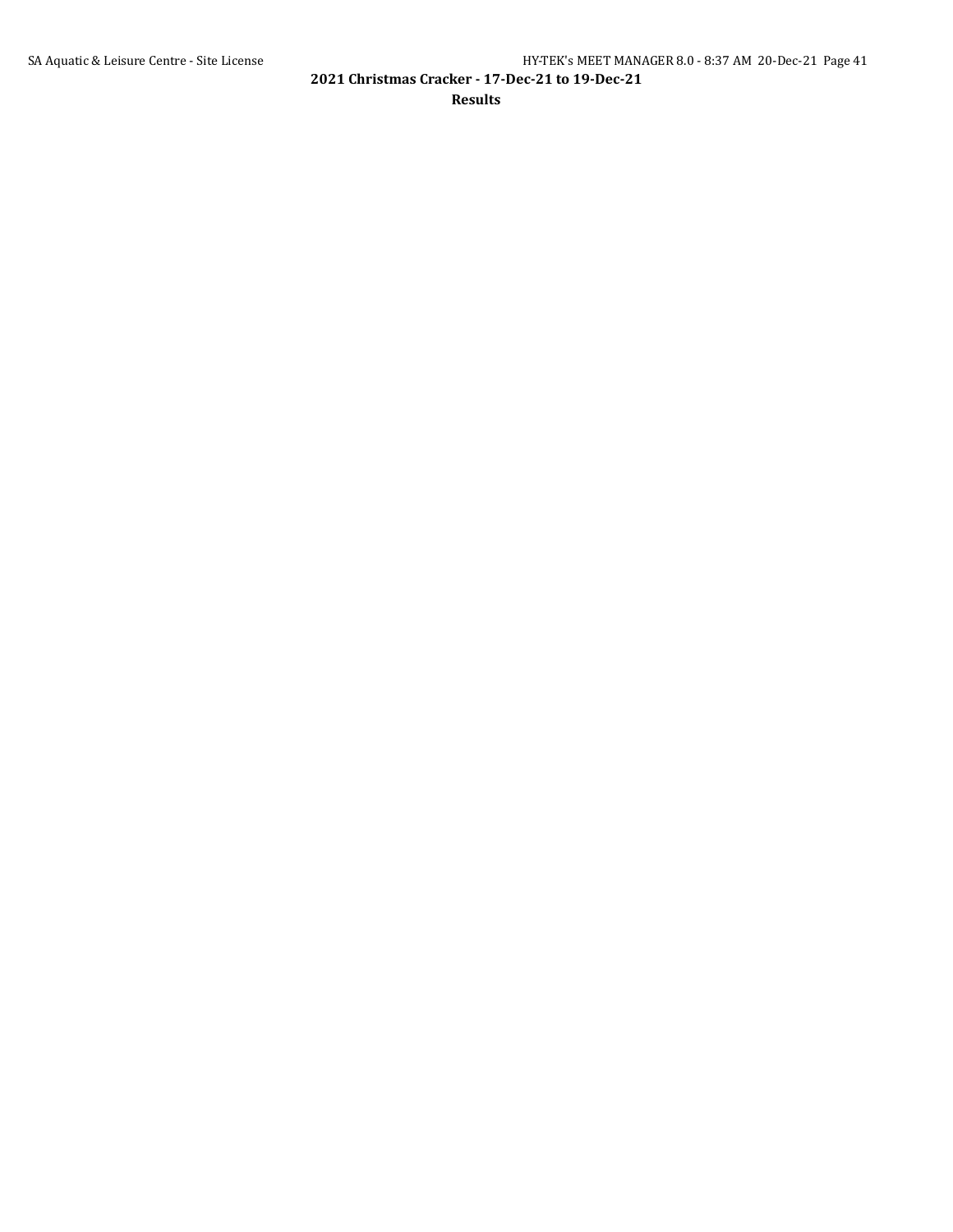#### **Results**

# **(Event 22 Female 9-10 100 LC Metre Freestyle)**

|       | Name                      | Age Team               | <b>Finals Time</b> | <b>Points</b> |
|-------|---------------------------|------------------------|--------------------|---------------|
| 15    | Blaauw-Robinson, Quinykki | 9 Marion               | 1:35.56            |               |
|       | $r: +0.87$ 43.42          | 1:35.56(52.14)         |                    |               |
|       | 16 Tully, Grace           | 10 Kent Town           | 1:36.30            |               |
|       | $r: +0.80$ 43.79          | 1:36.30(52.51)         |                    |               |
|       | 17 Hamlyn, Lily           | 10 Norwood             | 1:37.37            |               |
|       | 44.25                     | 1:37.37(53.12)         |                    |               |
| 18    | Denford, Emilia           | 10 Henley & Grange     | 1:37.75            |               |
|       | $r: +0.61$ 44.59          | 1:37.75(53.16)         |                    |               |
|       | 19 Heywood, Alexa         | 10 Unley               | 1:39.76            |               |
|       | 46.00                     | 1:39.76 (53.76)        |                    |               |
|       | 20 Sargeant, Elsie        | 9 Onkaparinga          | 1:39.79            |               |
|       | $r: +0.76$ 45.84          | 1:39.79 (53.95)        |                    |               |
|       | 21 Atkinson, Maya         | 9 Southern Performance | 1:40.78            |               |
|       | 46.61                     | 1:40.78 (54.17)        |                    |               |
|       | 22 Coorey, Amani          | 9 Silver City          | 1:42.71            |               |
|       | $r: +0.62$ 48.22          | 1:42.71 (54.49)        |                    |               |
|       | 23 Sutton, Matilda        | Immanuel<br>9          | 2:07.63            |               |
|       | $r: +0.79$ 1:03.59        | 2:07.63 (1:04.04)      |                    |               |
| $---$ | Sanchez, Isabella         | 10 Starplex            | <b>NS</b>          |               |

# **Event 22 Female 11-12 100 LC Metre Freestyle**

| Name                 | Age Team                | <b>Finals Time</b> | <b>Points</b> |
|----------------------|-------------------------|--------------------|---------------|
| 1 Linke, Jasmine     | 11 Kent Town            | 1:05.66            | 10            |
| $r: +0.61$ 31.25     | 1:05.66 (34.41)         |                    |               |
| 2 Beaumont, Isabella | 12 Henley & Grange      | 1:06.64            | 9             |
| $r: +0.67$ 31.18     | 1:06.64 (35.46)         |                    |               |
| 3 Ellis, Piper       | 12 Playford Aquatic     | 1:06.80            | 8             |
| $r: +0.80$ 31.87     | 1:06.80 (34.93)         |                    |               |
| 4 Thomas, Milla      | 12 Kent Town            | 1:07.02            | 7             |
| $r: +0.66$ 31.83     | 1:07.02 (35.19)         |                    |               |
| 5 Mickan, Asta       | 12 Barossa              | 1:07.32            | 6             |
| $r: +0.74$ 32.19     | 1:07.32 (35.13)         |                    |               |
| 6 Brown, Lily        | 12 Marion               | 1:07.56            | 5             |
| $r: +0.76$ 31.76     | 1:07.56 (35.80)         |                    |               |
| 7 Crean, Allegra     | 12 Marion               | 1:07.59            | 4             |
| r:+0.80 32.39        | 1:07.59 (35.20)         |                    |               |
| 8 Basic, Emilia      | 12 Tea Tree Gully       | 1:07.88            | 3             |
| $r: +0.73$ 31.62     | 1:07.88 (36.26)         |                    |               |
| 9 Doyle, Poppy       | 12 Marion               | 1:08.67            | 2             |
| $r: +0.62$ 32.88     | 1:08.67 (35.79)         |                    |               |
| 10 Greatrex, Abby    | 12 Western Aquatic (Sa) | 1:08.80            | $\mathbf{1}$  |
| r:+0.86 32.53        | 1:08.80 (36.27)         |                    |               |
| 11 Fletcher, Mallika | 12 Barossa              | 1:09.56            |               |
| $r: +0.78$ 33.43     | 1:09.56 (36.13)         |                    |               |
| 12 Thomas, Arabella  | 12 Immanuel             | 1:09.60            |               |
| $r: +0.68$ 33.05     | 1:09.60 (36.55)         |                    |               |
| 13 Harris, Lauren    | 12 Payneham             | 1:09.64            |               |
| r:+0.75 32.97        | 1:09.64 (36.67)         |                    |               |
| 14 Finch, Tayah      | 12 Barossa              | 1:09.72            |               |
| $r: +0.79$ 33.70     | 1:09.72 (36.02)         |                    |               |
| 15 Green, Charlise   | 12 Immanuel             | 1:09.82            |               |
| $r: +0.71$ 32.85     | 1:09.82 (36.97)         |                    |               |
| 16 Osborn, Jessica   | 11 Marion               | 1:10.74            |               |
| $r: +0.51$ 33.93     | 1:10.74 (36.81)         |                    |               |
| 17 Daunt, Emily      | 11 Marion               | 1:11.30            |               |
| $r: +0.76$ 34.59     | 1:11.30 (36.71)         |                    |               |
| 18 Heggie, Ashleigh  | 11 Starplex             | 1:11.33            |               |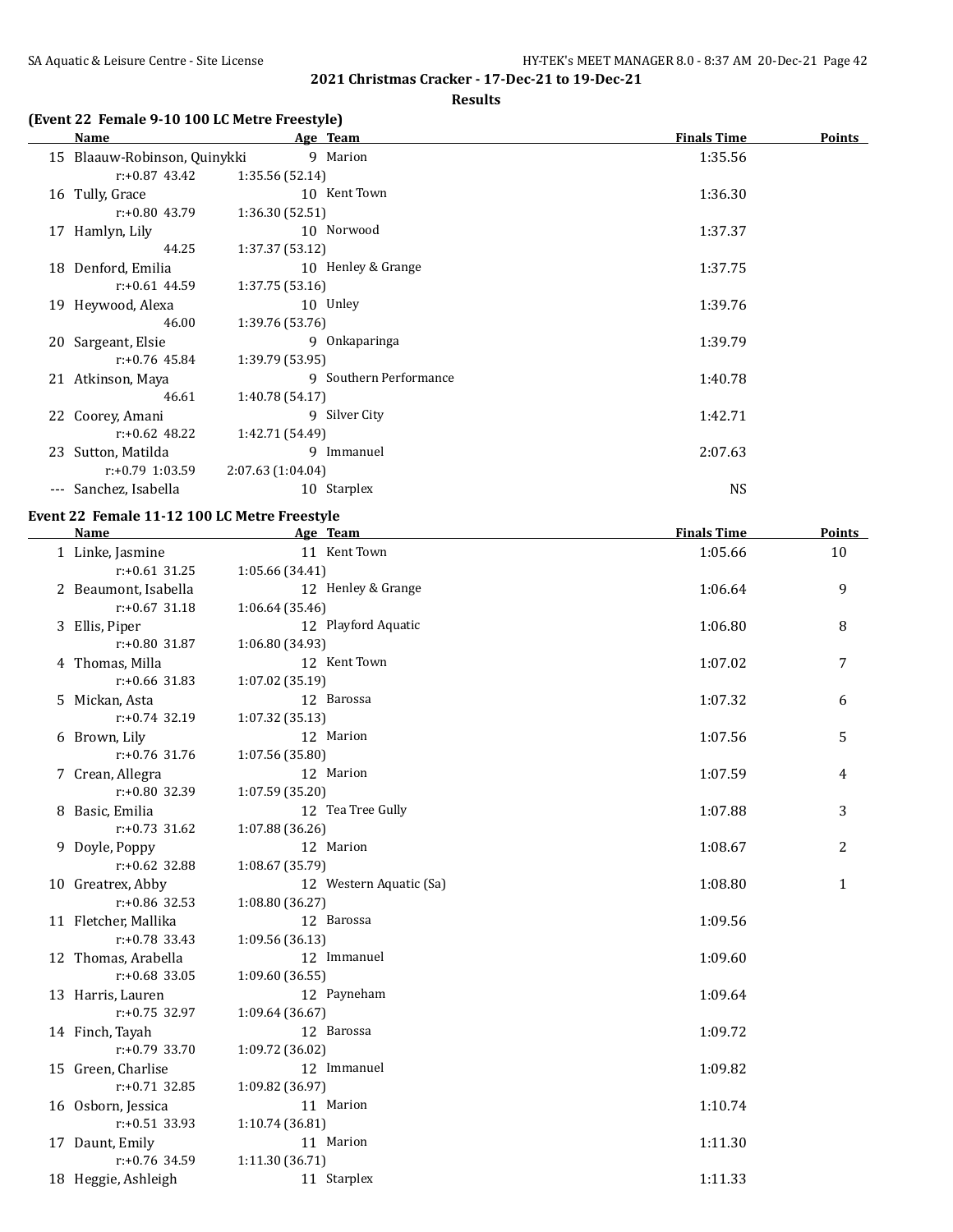**Results**

r:+0.73 34.13 1:11.33 (37.20)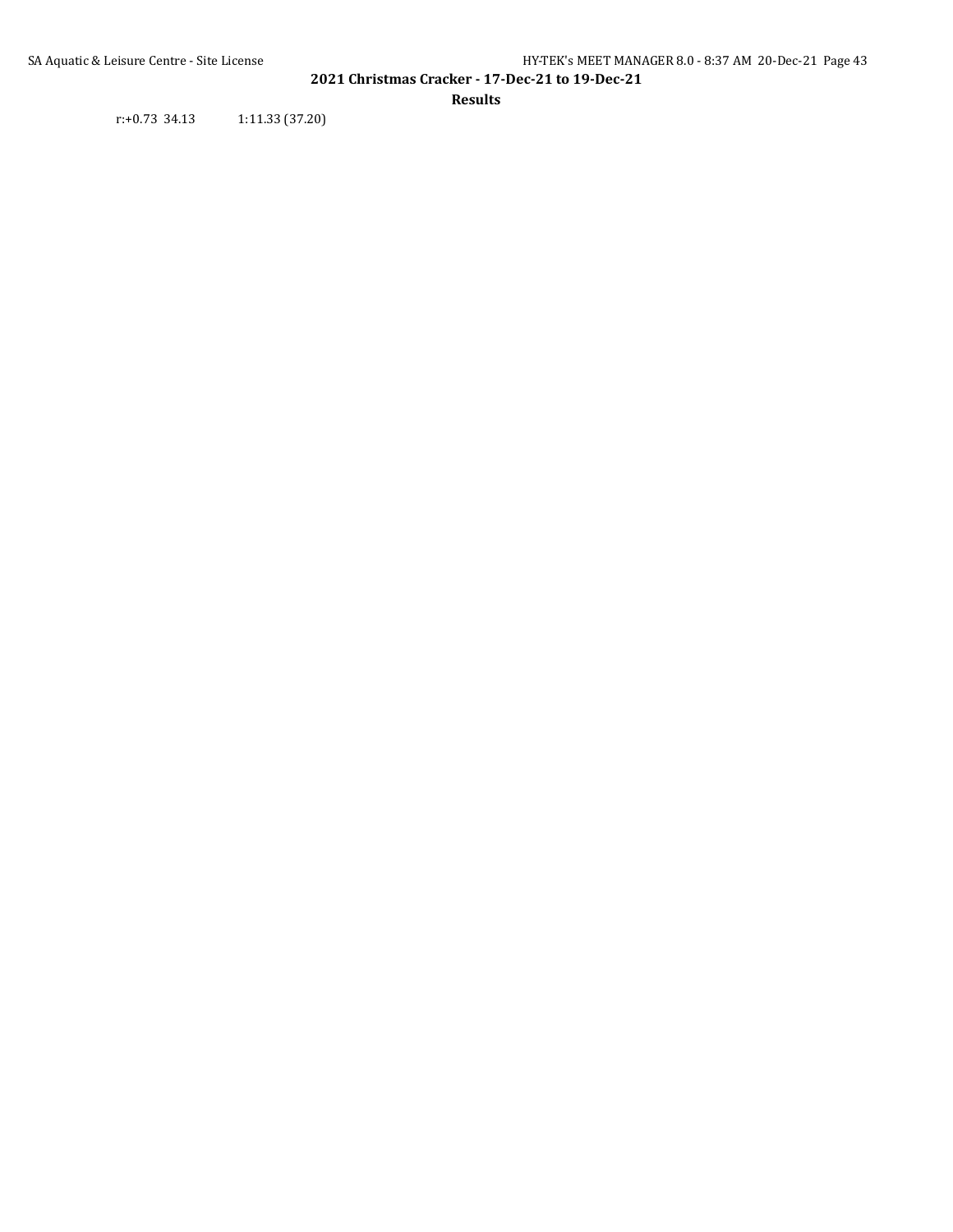**Results**

# **(Event 22 Female 11-12 100 LC Metre Freestyle)**

| Name                                     | Age Team                                             | <b>Finals Time</b> | <b>Points</b> |
|------------------------------------------|------------------------------------------------------|--------------------|---------------|
| 19 Geister, Leni<br>r:+0.57 34.78        | 11 Barossa<br>1:11.56 (36.78)                        | 1:11.56            |               |
| 20 Baker, Amelia<br>$r: +0.77$ 35.09     | 11 Southern Performance<br>1:11.76 (36.67)           | 1:11.76            |               |
| 21 Sanchez, Madison<br>$r: +0.75$ 34.10  | 12 Starplex<br>1:11.86 (37.76)                       | 1:11.86            |               |
| 22 Greenham, Violet<br>r:+0.89 34.41     | 12 Playford Aquatic<br>1:12.09 (37.68)               | 1:12.09            |               |
| 23 Cameron, Piper<br>$r: +0.64$ 35.10    | 12 Clovercrest<br>1:12.38 (37.28)                    | 1:12.38            |               |
| 24 Amai, Layla<br>r:+0.76 34.05          | 12 Southern Performance<br>1:12.40 (38.35)           | 1:12.40            |               |
| 25 Lugg, Lucinda<br>$r: +0.75$ 34.20     | 12 Henley & Grange<br>1:12.44 (38.24)                | 1:12.44            |               |
| 26 Cox, Emmy<br>$r: +0.83$ 35.12         | 12 Barossa<br>1:12.55(37.43)                         | 1:12.55            |               |
| 27 Hebart, Lily<br>$r: +0.72$ 34.79      | 12 Payneham<br>1:12.63 (37.84)                       | 1:12.63            |               |
| 28 Ewer, Sophie<br>$r: +0.77$ 33.93      | 12 Kent Town<br>1:12.98 (39.05)                      | 1:12.98            |               |
| 29 Dening, Lucy<br>$r: +0.78$ 34.45      | 11 Mount Gambier Swimming Club In<br>1:13.67 (39.22) | 1:13.67            |               |
| 30 Sloane, Georgiana<br>$r: +0.77$ 35.91 | 12 Barossa<br>1:13.81 (37.90)                        | 1:13.81            |               |
| 31 Nesci, Ava<br>$r: +0.81$ 34.62        | 12 Starplex<br>1:14.19 (39.57)                       | 1:14.19            |               |
| 32 McLeod, Elsa<br>$r: +0.99$ 35.02      | 12 Norwood<br>1:14.39 (39.37)                        | 1:14.39            |               |
| 33 Mason, Layla<br>$r: +0.63$ 34.85      | 12 Southern Performance<br>1:14.50 (39.65)           | 1:14.50            |               |
| 34 Le, Amy<br>$r: +0.69$ 36.92           | 11 Henley & Grange<br>1:14.70 (37.78)                | 1:14.70            |               |
| 35 Kornmeier, Lily<br>$r: +0.89$ 36.41   | 12 Marion<br>1:14.75 (38.34)                         | 1:14.75            |               |
| 36 Shannon, Isabella<br>$r: +0.87$ 35.72 | 11 Barossa<br>1:15.13 (39.41)                        | 1:15.13            |               |
| 37 Le Roux, Mikayla<br>r:+0.83 36.69     | 12 Barossa<br>1:15.24 (38.55)                        | 1:15.24            |               |
| 38 Smith, Isabelle<br>$r: +0.84$ 36.40   | 12 Great Southern (Sa)<br>1:16.47 (40.07)            | 1:16.47            |               |
| 39 Sargeant, Maeve<br>37.39              | 12 Onkaparinga<br>1:17.04 (39.65)                    | 1:17.04            |               |
| 40 Watts, Matilda<br>r:+0.80 36.26       | 12 Western Aquatic (Sa)<br>1:17.15 (40.89)           | 1:17.15            |               |
| 41 Bevan, Jasmine<br>r:+0.76 37.12       | 12 Marion<br>1:17.56 (40.44)                         | 1:17.56            |               |
| 42 Ryan, Isabelle<br>r:+0.78 36.39       | 11 Norwood<br>1:17.62 (41.23)                        | 1:17.62            |               |
| 43 Williams, Amelia<br>$r: +0.87$ 36.26  | 11 Norwood<br>1:17.86 (41.60)                        | 1:17.86            |               |
| 44 Sebestyen, Laura<br>37.23             | 11 Marion<br>1:18.33(41.10)                          | 1:18.33            |               |
| 45 Stratford, Indee<br>r:+0.76 36.12     | 11 Mount Gambier Swimming Club In<br>1:18.42 (42.30) | 1:18.42            |               |
| 46 Tham, Krystelle<br>r:+0.69 35.99      | 12 Kent Town<br>1:18.80 (42.81)                      | 1:18.80            |               |
| 47 Roberts, Chelsy                       | 12 Kent Town                                         | 1:19.15            |               |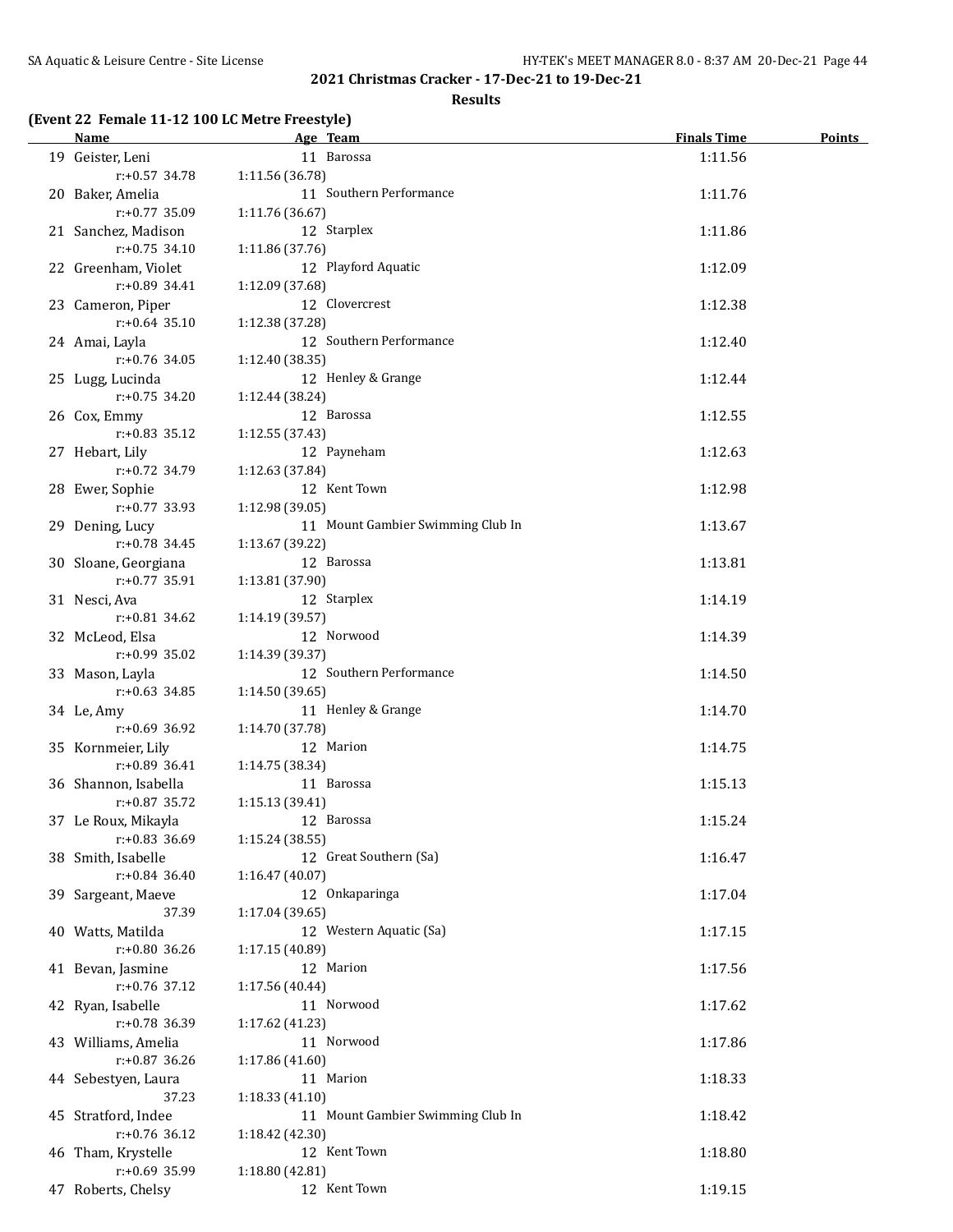**Results**

r:+0.75 36.78 1:19.15 (42.37)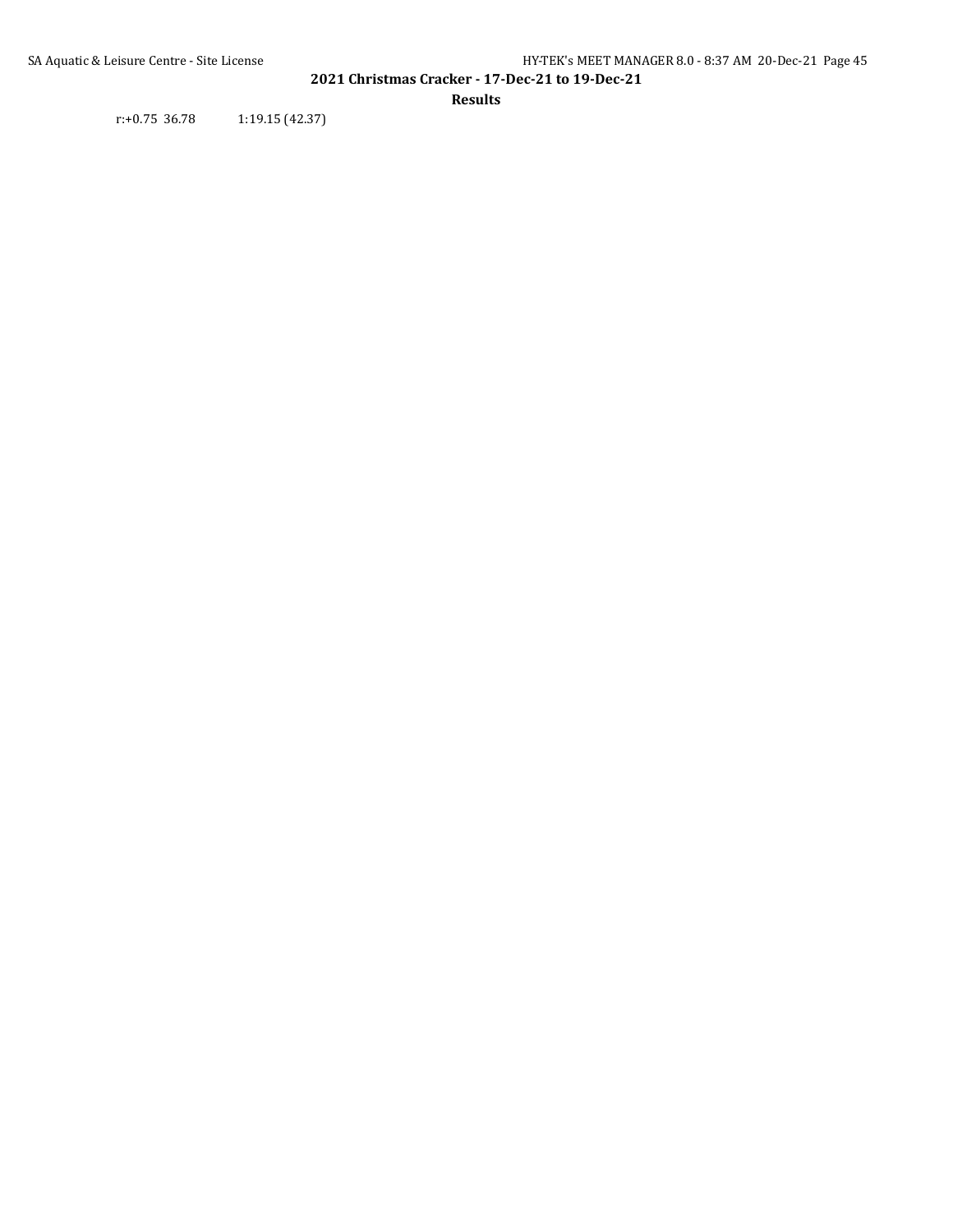**Results**

# **(Event 22 Female 11-12 100 LC Metre Freestyle)**

| Name                       |                 | Age Team                | <b>Finals Time</b> | <b>Points</b> |
|----------------------------|-----------------|-------------------------|--------------------|---------------|
| 48 Grant, Gemma            |                 | 12 Playford Aquatic     | 1:19.33            |               |
| $r: +0.76$ 37.39           | 1:19.33 (41.94) |                         |                    |               |
| 49 Leaver, Georgiana       |                 | 11 Marion               | 1:19.67            |               |
| $r: +0.85$ 37.33           | 1:19.67 (42.34) |                         |                    |               |
| 50 Greatrex, Kate          |                 | 11 Western Aquatic (Sa) | 1:19.80            |               |
| 38.27                      | 1:19.80 (41.53) |                         |                    |               |
| 51 Nesci, Ocea             |                 | 11 Starplex             | 1:20.16            |               |
| $r: +0.83$ 38.79           | 1:20.16(41.37)  |                         |                    |               |
| 52 Fisher, Isabella        |                 | 12 Marion               | 1:20.59            |               |
| $r: +0.77$ 36.78           | 1:20.59(43.81)  |                         |                    |               |
| 53 Atkins, Peyton          |                 | 11 Marion               | 1:22.23            |               |
| r:+0.83 39.07              | 1:22.23 (43.16) |                         |                    |               |
| 54 Franze, Rose            |                 | 12 Henley & Grange      | 1:24.56            |               |
| $r: +0.79$ 38.12           | 1:24.56 (46.44) |                         |                    |               |
| 55 Burrows, Poppy          |                 | 11 Marion               | 1:24.99            |               |
| $r: +0.85$ 39.01           | 1:24.99 (45.98) |                         |                    |               |
| 56 Towers, Emily           |                 | 11 Barossa              | 1:26.04            |               |
| r:+0.83 39.37              | 1:26.04 (46.67) |                         |                    |               |
| 57 Bastiaans, Laura        |                 | 11 Marion               | 1:26.14            |               |
| $r: +0.85$ 40.47           | 1:26.14(45.67)  |                         |                    |               |
| 58 Armitage, Zara          |                 | 11 Kent Town            | 1:26.48            |               |
| $r: +0.73$ 40.11           | 1:26.48 (46.37) |                         |                    |               |
| 59 Gray, Claire            |                 | 11 Marion               | 1:29.34            |               |
| $r: +0.77$ 42.62           | 1:29.34 (46.72) |                         |                    |               |
| 60 Fisher, Lilyanna        |                 | 11 Southern Performance | 1:29.65            |               |
| $r: +0.76$ 40.62           | 1:29.65 (49.03) |                         |                    |               |
| 61 Carboni, Sofia          |                 | 11 Barossa              | 1:29.67            |               |
| 42.69                      | 1:29.67 (46.98) |                         |                    |               |
| 62 van Trigt, Leena        |                 | 11 Unley                | 1:29.72            |               |
| r:+0.88 40.61              | 1:29.72 (49.11) |                         |                    |               |
| 63 Walsh, Emily            |                 | 11 Mountain Pool        | 1:29.91            |               |
| r:+0.79 43.87              | 1:29.91 (46.04) |                         |                    |               |
| 64 Warriner, Phoebe        |                 | 11 Marion               | 1:30.27            |               |
| $r: +0.68$ 40.71           | 1:30.27 (49.56) |                         |                    |               |
| 65 Button, Milana          |                 | 11 Barossa              | 1:32.34            |               |
| $r: +0.79$ 42.18           | 1:32.34(50.16)  |                         |                    |               |
| 66 Blaauw-Robinson, Tauwri |                 | 11 Marion               | 1:32.86            |               |
| $r: +0.77$ 42.20           | 1:32.86 (50.66) |                         |                    |               |
| 67 Murray, Ella            |                 | 11 Immanuel             | 1:33.31            |               |
| $r: +0.83$ 43.52           | 1:33.31 (49.79) |                         |                    |               |
|                            |                 | 12 Starplex             |                    |               |
| --- Kennewell, Addison     |                 |                         | DQ                 |               |
| False start                |                 |                         |                    |               |
| r:+0.78 37.97              | DQ (41.41)      |                         |                    |               |
| --- Hallam, Sophia         |                 | 11 Marion               | <b>DNF</b>         |               |
| Did not finish             |                 |                         |                    |               |
| $r: +0.77$                 |                 |                         |                    |               |
| --- Harrison, Savannah     |                 | 11 Clovercrest          | <b>SCR</b>         |               |

# **Event 23 Female 13-14 100 LC Metre Freestyle**

| Name                 | Age Team           | <b>Finals Time</b> | <b>Points</b> |
|----------------------|--------------------|--------------------|---------------|
| 1 Newham, Leni       | 14 Barossa         | 59.51              | 10            |
| $r: +0.74$ 29.02     | 59.51 (30.49)      |                    |               |
| 2 Eskandari, Natasha | 14 Kent Town       | 1:00.51            | 9             |
| r:+0.71 29.01        | 1:00.51(31.50)     |                    |               |
| 3 Dingwall, Alinta   | 14 West Coast (Sa) | 1:01.24            | 8             |
| $r: +0.69$ 29.33     | 1:01.24(31.91)     |                    |               |
| 4 Carrocci, Clara    | 13 Norwood         | 1:02.15            | 7             |
| 30.53                | 1:02.15(31.62)     |                    |               |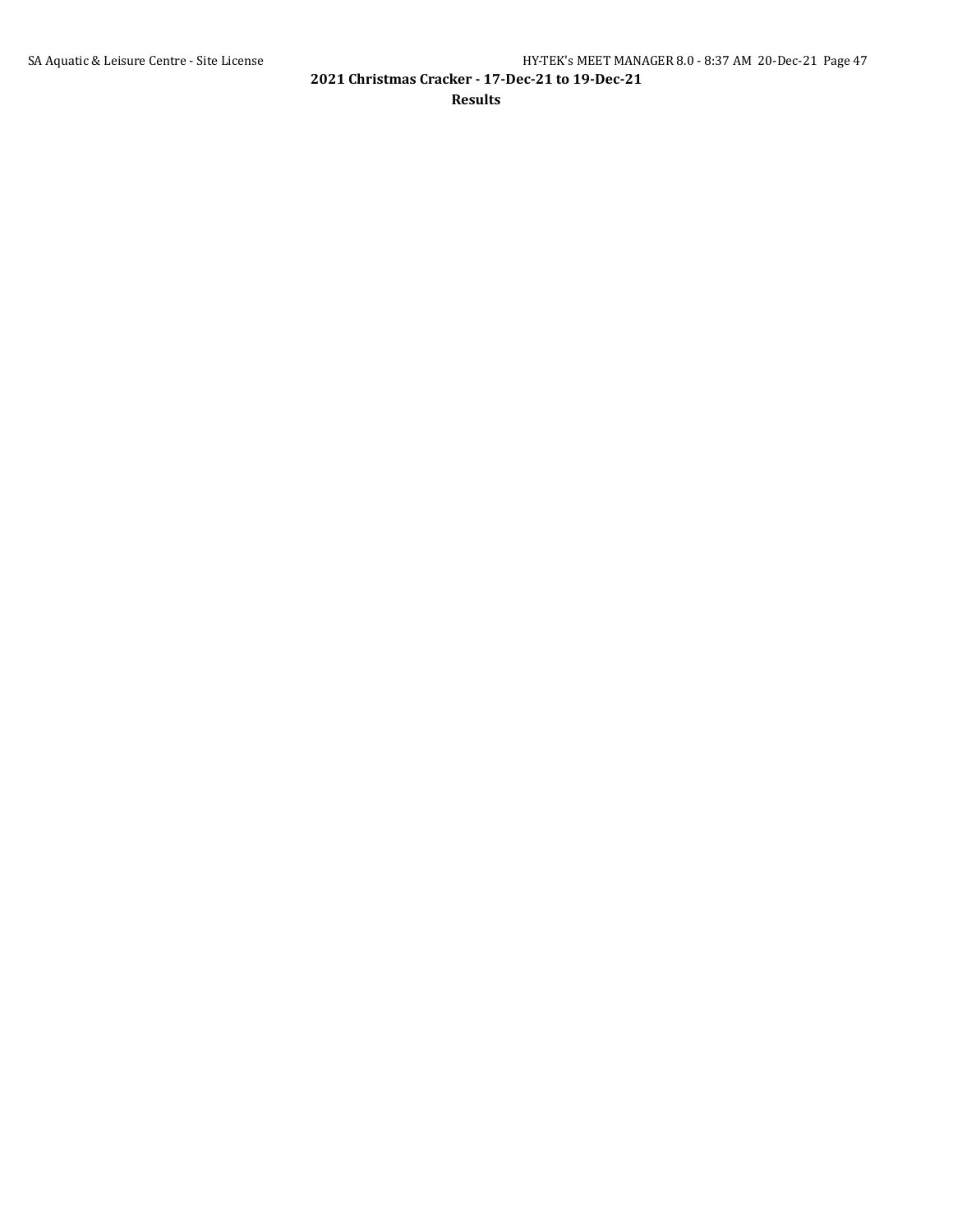**Results**

# **(Event 23 Female 13-14 100 LC Metre Freestyle)**

| <b>Name</b>                          | Age Team                                   | <b>Finals Time</b> | <b>Points</b> |
|--------------------------------------|--------------------------------------------|--------------------|---------------|
| 5 Tran, Alyssa                       | 13 Norwood                                 | 1:02.96            | 6             |
| $r: +0.68$ 30.51                     | 1:02.96 (32.45)<br>13 Norwood              |                    |               |
| 6 Everitt, Emma<br>$r: +0.75$ 30.81  | 1:03.24 (32.43)                            | 1:03.24            | 5             |
| 7 Carr, Lucinda                      | 14 Marion                                  | 1:04.93            | 4             |
| $r: +0.74$ 31.38                     | 1:04.93 (33.55)                            |                    |               |
| 8 Curthoys-Davies, Miella            | 13 Barossa                                 | 1:04.99            | 3             |
| r:+0.70 31.39                        | 1:04.99 (33.60)                            |                    |               |
| 9 Tolladay, Emily                    | 13 Kent Town                               | 1:05.20            | 2             |
| $r: +0.79$ 31.77                     | 1:05.20 (33.43)                            |                    |               |
| 10 Wright, Gabriella                 | 13 Norwood                                 | 1:05.99            | $\mathbf{1}$  |
| r:+0.81 32.09                        | 1:05.99 (33.90)                            |                    |               |
| 11 Ashmead, Sophie                   | 13 Barossa                                 | 1:06.03            |               |
| $r: +0.81$ 32.01                     | 1:06.03 (34.02)                            |                    |               |
| 12 Potter, Shyanne                   | 14 Immanuel                                | 1:06.29            |               |
| r:+0.71 31.37                        | 1:06.29 (34.92)                            |                    |               |
| 13 Morton, Grace                     | 13 Norwood                                 | 1:06.41            |               |
| $r: +0.74$ 31.79                     | 1:06.41 (34.62)                            |                    |               |
| 14 Czechowicz, Katarina              | 13 Kent Town                               | 1:06.42            |               |
| $r: +0.73$ 31.90                     | 1:06.42 (34.52)                            |                    |               |
| 15 Carroll, Jasmine                  | 14 Barossa                                 | 1:06.52            |               |
| $r: +0.73$ 32.04                     | 1:06.52 (34.48)<br>13 Southern Performance |                    |               |
| 16 Wilson, Abbey<br>$r: +0.64$ 32.27 | 1:06.89 (34.62)                            | 1:06.89            |               |
| 17 Beaumont, Lucy                    | 14 Henley & Grange                         | 1:07.19            |               |
| r:+0.72 31.70                        | 1:07.19 (35.49)                            |                    |               |
| 18 McAvaney, Laura                   | 13 Immanuel                                | 1:07.20            |               |
| r:+0.77 32.56                        | 1:07.20 (34.64)                            |                    |               |
| 19 Borgmeyer, Claire                 | 13 Immanuel                                | 1:07.22            |               |
| r:+0.66 32.05                        | 1:07.22 (35.17)                            |                    |               |
| 20 Gaganis, Maria                    | 13 Marion                                  | 1:07.29            |               |
| r:+0.80 33.07                        | 1:07.29 (34.22)                            |                    |               |
| 21 Lim, Tracey                       | 14 Henley & Grange                         | 1:08.20            |               |
| r:+0.77 32.00                        | 1:08.20 (36.20)                            |                    |               |
| 22 Beech, Natalie                    | 14 Immanuel                                | 1:08.28            |               |
| $r: +0.78$ 32.53                     | 1:08.28 (35.75)                            |                    |               |
| 23 Pearce, Lauren                    | 13 Norwood                                 | 1:08.30            |               |
| r:+0.83 32.52                        | 1:08.30 (35.78)                            |                    |               |
| 24 Charles, Tahli<br>r:+0.74 32.81   | 13 Marion<br>1:08.37(35.56)                | 1:08.37            |               |
| 25 Munro, Holly                      | 14 Henley & Grange                         | 1:08.68            |               |
| r:+0.79 32.13                        | 1:08.68(36.55)                             |                    |               |
| *26 Axon, Mya                        | 14 Marion                                  | 1:08.71            |               |
| r:+0.69 32.84                        | 1:08.71 (35.87)                            |                    |               |
| *26 Le Roux, Anichia                 | 14 Barossa                                 | 1:08.71            |               |
| r:+0.73 32.56                        | 1:08.71 (36.15)                            |                    |               |
| 28 Cox, Claire                       | 13 Marion                                  | 1:08.76            |               |
| r:+0.75 32.59                        | 1:08.76 (36.17)                            |                    |               |
| 29 Scarr, Elysia                     | 13 Kent Town                               | 1:08.85            |               |
| r:+0.70 32.67                        | 1:08.85 (36.18)                            |                    |               |
| 30 Laube (V), Skye                   | 14 Ballarat Gold Swimming Club In          | 1:09.03            |               |
| r:+0.82 32.92                        | 1:09.03(36.11)                             |                    |               |
| 31 Dowler, Isabella                  | 13 Starplex                                | 1:09.19            |               |
| $r: +0.75$ 32.66                     | 1:09.19 (36.53)                            |                    |               |
| 32 Koerber, Zoe                      | 14 Norwood                                 | 1:09.24            |               |
| r:+0.89 32.75                        | 1:09.24 (36.49)                            |                    |               |
| 33 Laird-Britton, Charlize           | 13 Marion                                  | 1:09.27            |               |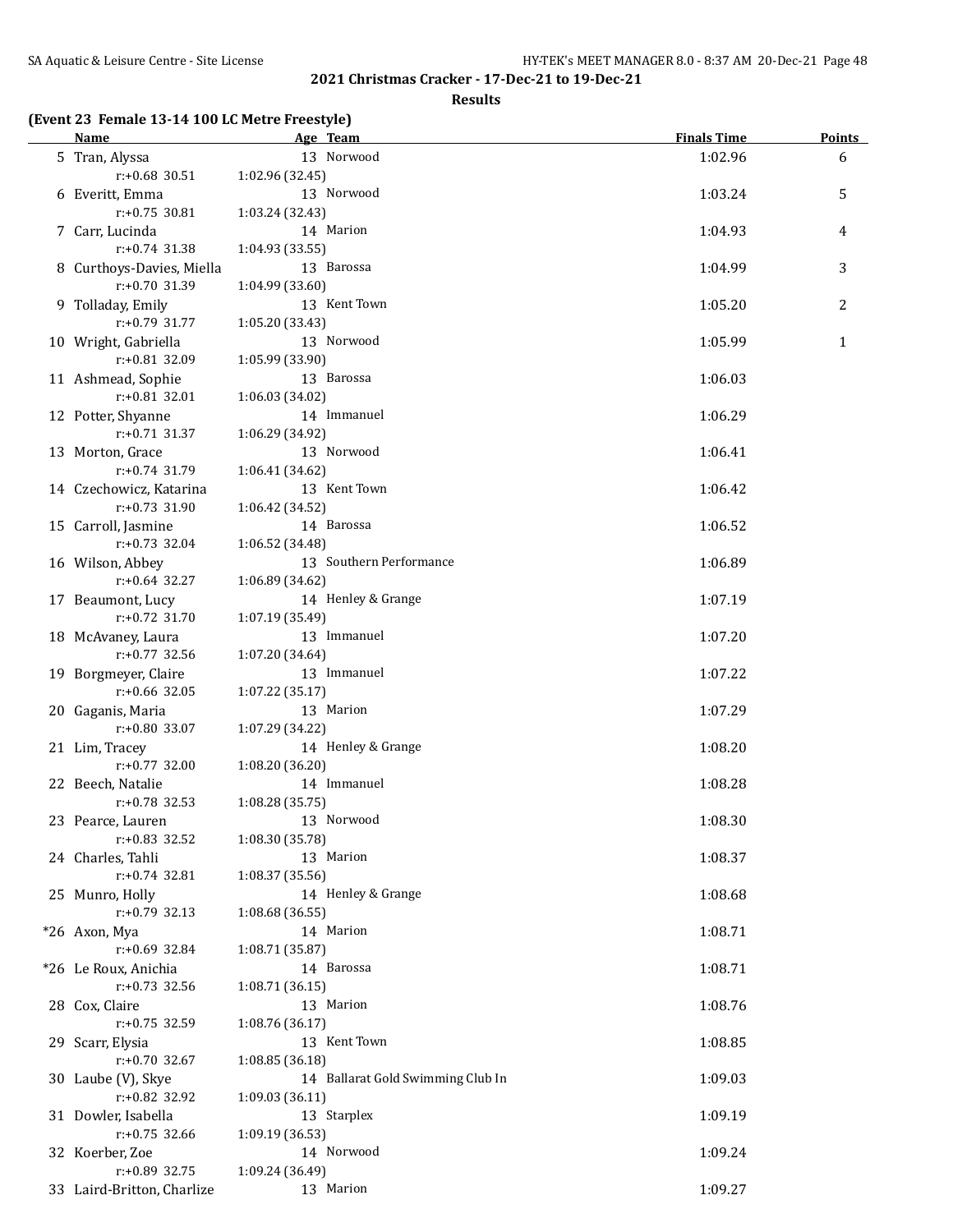**Results**

r:+0.69 32.98 1:09.27 (36.29)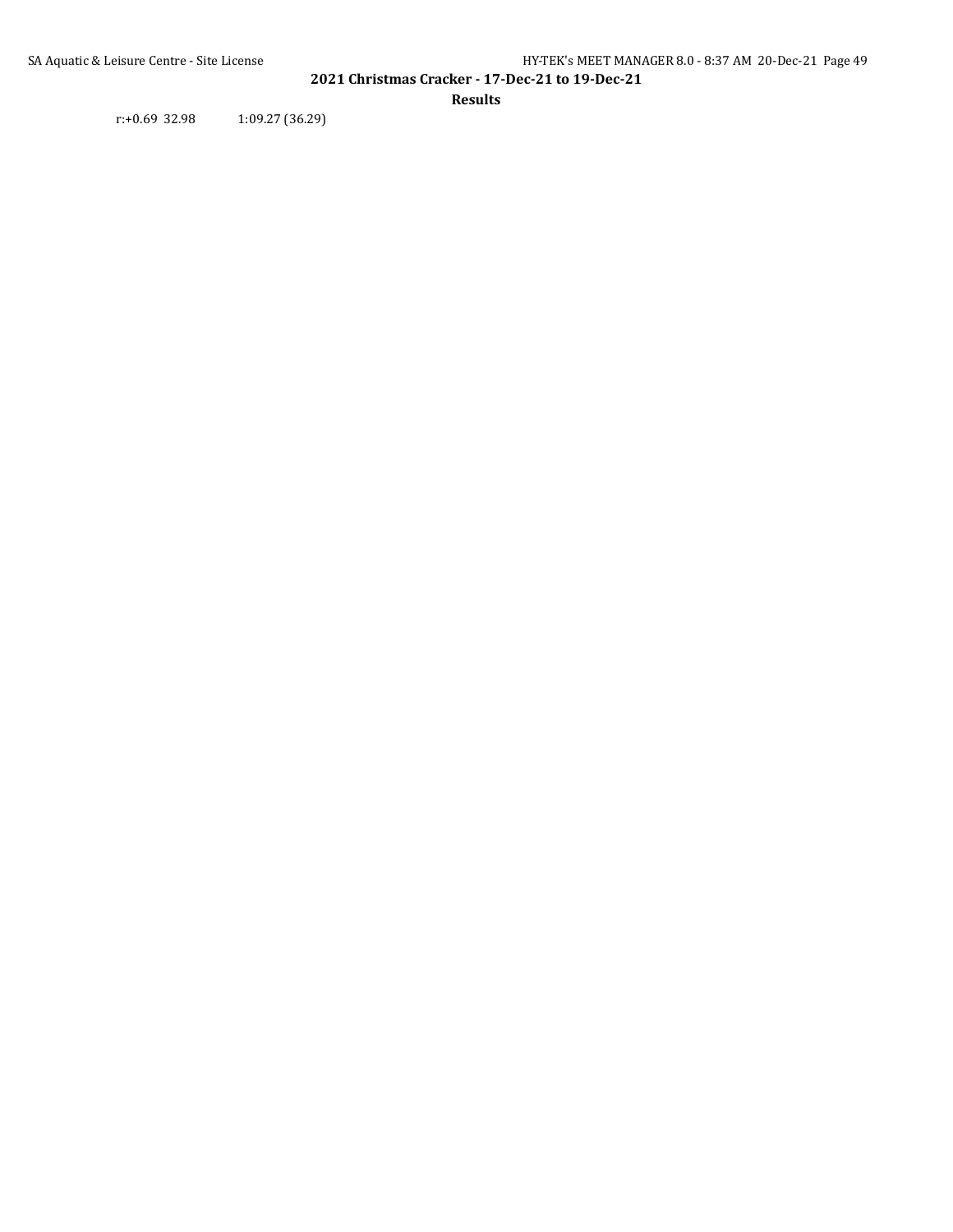**Results**

# **(Event 23 Female 13-14 100 LC Metre Freestyle)**

| <b>Name</b>                                |                 | Age Team                         | <b>Finals Time</b> | <b>Points</b> |
|--------------------------------------------|-----------------|----------------------------------|--------------------|---------------|
| 34 Conroy, Charlotte<br>$r: +0.66$ 33.37   | 1:09.33 (35.96) | 13 Marion                        | 1:09.33            |               |
| 35 Sargeant, Rachel<br>$r: +0.73$ 33.40    | 1:10.28 (36.88) | 14 Onkaparinga                   | 1:10.28            |               |
| 36 Shannon, Charlotte<br>r:+0.76 33.66     | 1:11.23 (37.57) | 13 Barossa                       | 1:11.23            |               |
| 37 Langmead, India<br>$r: +0.72$ 33.48     | 1:11.44(37.96)  | 13 Henley & Grange               | 1:11.44            |               |
| 38 Tsiros, Jasmine<br>$r: +0.77$ 34.44     | 1:11.55(37.11)  | 13 Norwood                       | 1:11.55            |               |
| 39 Schubert, Emma<br>$r: +0.85$ 34.91      | 1:11.74 (36.83) | 13 Barossa                       | 1:11.74            |               |
| 40 Pronk, Maisy<br>$r: +0.75$ 33.63        | 1:11.91 (38.28) | 13 Immanuel                      | 1:11.91            |               |
| 41 Joubert, Amy<br>r:+0.77 34.58           | 1:11.98 (37.40) | 14 Immanuel                      | 1:11.98            |               |
| 42 Mann, Kayla<br>$r: +0.73$ 35.13         | 1:13.14 (38.01) | 13 Mountain Pool                 | 1:13.14            |               |
| 43 Joy, Matilda<br>$r: +0.83$ 34.35        | 1:13.26 (38.91) | 14 Norwood                       | 1:13.26            |               |
| 44 Romanowski, Georgia<br>$r: +0.42$ 34.99 | 1:13.69 (38.70) | 13 Southern Performance          | 1:13.69            |               |
| 45 Williams, Eve<br>$r: +0.78$ 36.01       | 1:14.29 (38.28) | 13 Norwood                       | 1:14.29            |               |
| 46 Willett, Isabel<br>$r: +0.91$ 35.31     | 1:14.44 (39.13) | 14 Onkaparinga                   | 1:14.44            |               |
| 47 Smith, Keeley<br>$r: +0.89$ 35.62       | 1:14.56 (38.94) | 13 Murray Bridge                 | 1:14.56            |               |
| 48 Roberts, Isabella<br>$r: +0.84$ 35.82   | 1:14.79 (38.97) | 13 Murray Bridge                 | 1:14.79            |               |
| 49 Wheeler, Lani<br>$r: +0.77$ 35.78       | 1:15.30 (39.52) | 14 Onkaparinga                   | 1:15.30            |               |
| 50 Heard, Matilda<br>$r: +0.77$ 34.92      | 1:16.53(41.61)  | 13 Kent Town                     | 1:16.53            |               |
| 51 Chan, Hermione<br>$r: +0.68$ 35.93      | 1:16.83(40.90)  | 13 Marion                        | 1:16.83            |               |
| 52 Stenhouse, Skarlet<br>$r: +0.81$ 36.16  | 1:17.15 (40.99) | 14 Immanuel                      | 1:17.15            |               |
| 53 McMahon, Rhiannon<br>r:+0.80 36.49      | 1:17.31 (40.82) | 13 Henley & Grange               | 1:17.31            |               |
| 54 Pearson, Mikayla<br>r:+0.85 37.11       | 1:17.35 (40.24) | 13 Blue Lake Y                   | 1:17.35            |               |
| 55 Harnden (V), Angela<br>$r: +0.73$ 36.80 | 1:17.64 (40.84) | 13 St Leonard's College Swimming | 1:17.64            |               |
| 56 Cox, Kenzie<br>r:+0.85 37.25            | 1:19.20 (41.95) | 13 Barossa                       | 1:19.20            |               |
| 57 Schulz, Olivia<br>$r: +0.84$ 39.53      | 1:23.24 (43.71) | 14 Mountain Pool                 | 1:23.24            |               |
| 58 Shrestha, Pranita<br>r:+0.74 38.32      | 1:24.90 (46.58) | 13 Marion                        | 1:24.90            |               |
| --- McMahon, Delilah<br>False start        |                 | 13 Henley & Grange               | DQ                 |               |
| r:+0.73 32.99                              | DQ (36.02)      |                                  |                    |               |
| --- Pagliarulo, Lourdes                    |                 | 14 Kent Town                     | <b>NS</b>          |               |
| Mitcham (V), Genevieve                     |                 | 13 Woden Valley Swim Club        | <b>NS</b>          |               |
| --- Hussaini, Milika                       |                 | 13 Norwood                       | <b>NS</b>          |               |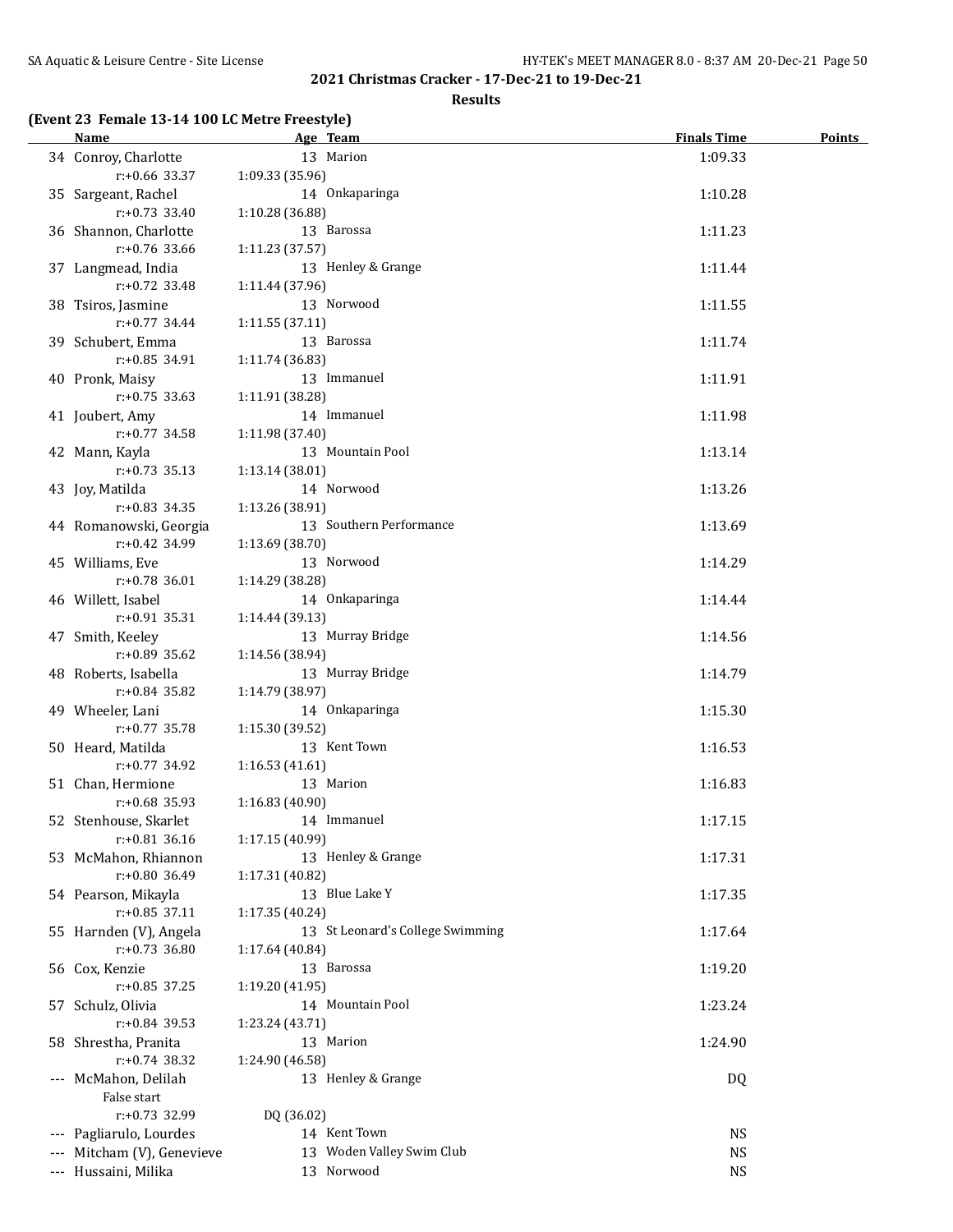**Results**

# **Event 24 Female 15 & Over 100 LC Metre Freestyle**

| Name                      |                 | Age Team                | <b>Finals Time</b> | <b>Points</b> |
|---------------------------|-----------------|-------------------------|--------------------|---------------|
| 1 Mclachlan, Isabel       |                 | 19 Norwood              | 57.52              | 10            |
| $r: +0.72$ 27.68          | 57.52 (29.84)   |                         |                    |               |
| 2 Deacon, Hannah          |                 | 17 Marion               | 1:00.09            | 9             |
| $r: +0.74$ 28.86          | 1:00.09 (31.23) |                         |                    |               |
| 3 Trumble, Madeleine      |                 | 15 Marion               | 1:00.58            | 8             |
| 28.23                     | 1:00.58 (32.35) |                         |                    |               |
| 4 Laird-Britton, Hunter   |                 | 15 Marion               | 1:00.69            | 7             |
| r:+0.65 29.99             | 1:00.69 (30.70) |                         |                    |               |
| 5 Shea, Emilia            |                 | 16 Marion               | 1:00.79            | 6             |
| r:+0.73 29.79             | 1:00.79 (31.00) |                         |                    |               |
| 6 Natt, Katie             |                 | 15 Marion               | 1:01.00            | 5             |
| r:+0.67 29.28             | 1:01.00 (31.72) |                         |                    |               |
| 7 Rawson, Madeline        |                 | 20 Immanuel             | 1:01.01            | 4             |
| r:+0.68 28.85             | 1:01.01(32.16)  |                         |                    |               |
| 8 Pearce, Kiana           |                 | 18 Marion               | 1:01.13            | 3             |
| r:+0.71 29.71             | 1:01.13 (31.42) |                         |                    |               |
| 9 Bennetts, Jacinta       |                 | 20 Norwood              | 1:01.62            | 2             |
| r:+0.76 29.37             | 1:01.62 (32.25) |                         |                    |               |
| 10 Rashleigh, Indyanna    |                 | 15 Norwood              | 1:01.86            | $\mathbf{1}$  |
| r:+0.76 29.78             | 1:01.86 (32.08) |                         |                    |               |
| 11 Reimann, Phoebe        |                 | 15 Starplex             | 1:02.04            |               |
| r:+0.76 29.25             | 1:02.04 (32.79) |                         |                    |               |
| 12 Estcourt Hughes, Emily |                 | 15 Kent Town            | 1:02.26            |               |
| $r: +0.80$ 30.43          | 1:02.26 (31.83) |                         |                    |               |
| 13 Tran, Isabelle         |                 | 15 Norwood              | 1:03.61            |               |
| r:+0.69 30.59             | 1:03.61 (33.02) |                         |                    |               |
| 14 Bailey, Courtney       |                 | 16 Immanuel             | 1:03.81            |               |
| r:+0.77 30.37             | 1:03.81 (33.44) |                         |                    |               |
| 15 Jackson, Connie        |                 | 21 Tea Tree Gully       | 1:03.82            |               |
| $r: +0.73$ 30.53          | 1:03.82 (33.29) |                         |                    |               |
| 16 McAvaney, Georgia      |                 | 15 Immanuel             | 1:03.89            |               |
| r:+0.78 29.65             | 1:03.89 (34.24) |                         |                    |               |
| 17 Wood, Meg              |                 | 16 Barossa              | 1:04.72            |               |
| r:+0.76 30.41             | 1:04.72 (34.31) |                         |                    |               |
| 18 Sampson, Grace         |                 | 19 Tea Tree Gully       | 1:04.81            |               |
| $r: +0.78$ 31.07          | 1:04.81 (33.74) |                         |                    |               |
| 19 Brooks, Cassie         | 17 Marion       |                         | 1:05.20            |               |
| $r: +0.76$ 30.43          | 1:05.20 (34.77) |                         |                    |               |
| 20 Adams, Sasha           |                 | 15 Immanuel             | 1:05.84            |               |
| r:+0.77 31.51             | 1:05.84 (34.33) |                         |                    |               |
| 21 Marshall, Poppy        |                 | 16 Norwood              | 1:06.20            |               |
| r:+0.75 31.52             | 1:06.20 (34.68) |                         |                    |               |
| 22 Schubert, Nyah         |                 | 15 Barossa              | 1:06.52            |               |
| r:+0.83 32.13             | 1:06.52 (34.39) |                         |                    |               |
| 23 Breden, Alex           |                 | 15 Western Aquatic (Sa) | 1:06.57            |               |
| $r: +0.68$ 31.63          | 1:06.57 (34.94) |                         |                    |               |
| *24 Nguyen, Leigha        |                 | 18 Starplex             | 1:06.64            |               |
| $r: +0.72$ 31.53          | 1:06.64(35.11)  |                         |                    |               |
| *24 Jenzen, Georgie       |                 | 15 Immanuel             | 1:06.64            |               |
| $r: +0.75$ 30.98          | 1:06.64 (35.66) |                         |                    |               |
| 26 Ashmead, Charlotte     |                 | 15 Barossa              | 1:06.86            |               |
| r:+0.70 30.83             | 1:06.86 (36.03) |                         |                    |               |
| 27 Pearson, Hayley        |                 | 17 Blue Lake Y          | 1:07.39            |               |
| r:+0.72 31.75             | 1:07.39 (35.64) |                         |                    |               |
| 28 Hudson, Chloe          |                 | 15 Playford Aquatic     | 1:07.57            |               |
| $r: +0.85$ 31.66          | 1:07.57 (35.91) |                         |                    |               |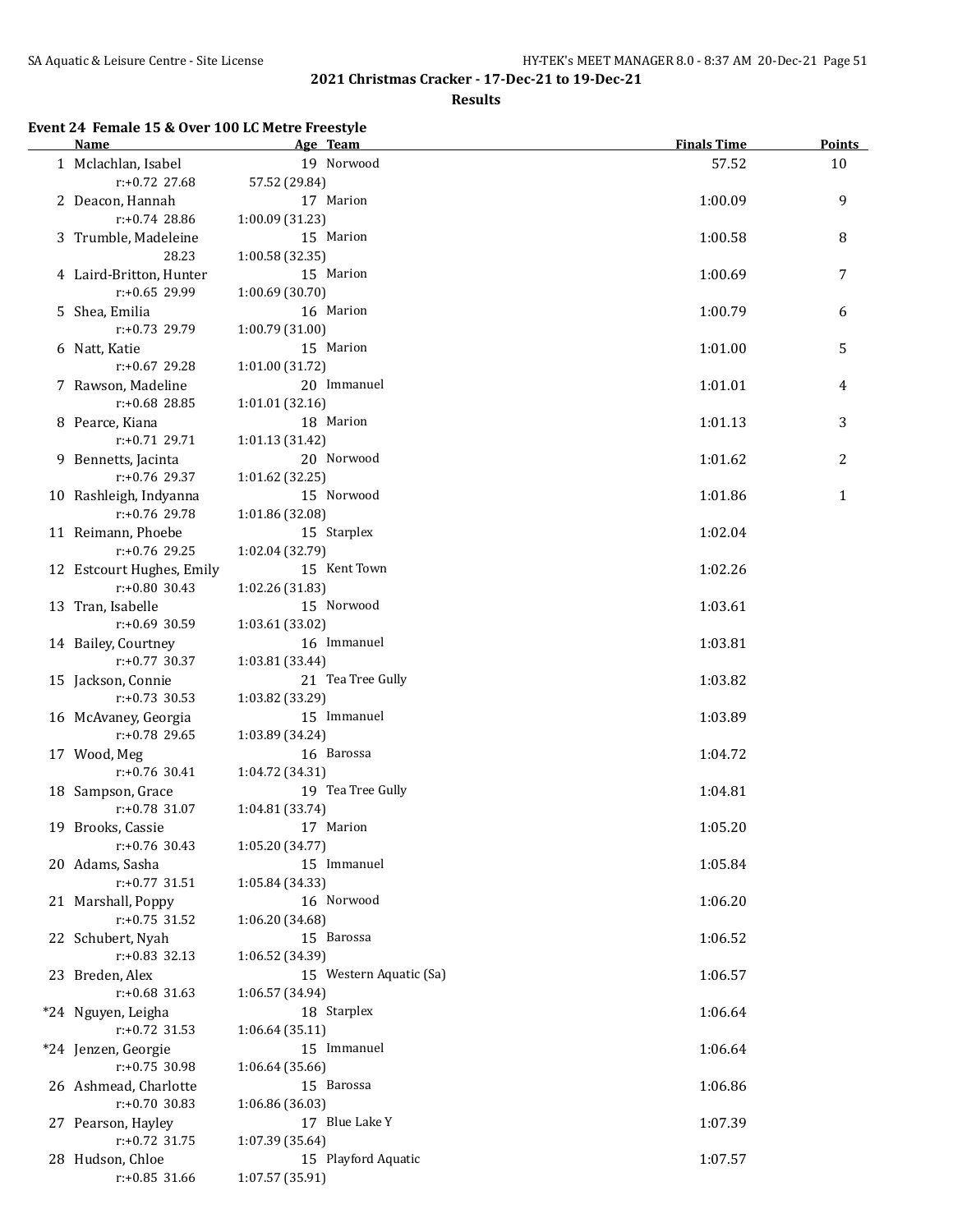**Results**

# **(Event 24 Female 15 & Over 100 LC Metre Freestyle)**

| Name                   |                 | Age Team                | <b>Finals Time</b> | Points |
|------------------------|-----------------|-------------------------|--------------------|--------|
| 29 Doyle, Lily         |                 | 15 Marion               | 1:07.94            |        |
| $r: +0.73$ 32.52       | 1:07.94 (35.42) |                         |                    |        |
| 30 Hammond, Chloe      |                 | 15 Whyalla              | 1:08.92            |        |
| $r: +0.82$ 32.89       | 1:08.92 (36.03) |                         |                    |        |
| 31 Pearson, Aleisha    |                 | 15 Blue Lake Y          | 1:09.19            |        |
| $r: +0.75$ 32.98       | 1:09.19(36.21)  |                         |                    |        |
| 32 Fullgrabe, Jasmin   |                 | 16 Clovercrest          | 1:09.20            |        |
| $r: +0.76$ 32.79       | 1:09.20 (36.41) |                         |                    |        |
| 33 Beaumont, Louisa    |                 | 16 Unley                | 1:09.28            |        |
| $r: +0.77$ 31.77       | 1:09.28 (37.51) |                         |                    |        |
| 34 Heard, Ellen        |                 | 15 Kent Town            | 1:11.53            |        |
| $r: +0.85$ 33.32       | 1:11.53 (38.21) |                         |                    |        |
| 35 Below, Jade         |                 | 15 Playford Aquatic     | 1:11.78            |        |
| r:+0.86 34.78          | 1:11.78 (37.00) |                         |                    |        |
| 36 Bleakley, Tyndelle  |                 | 15 Kent Town            | 1:13.77            |        |
| $r: +0.74$ 34.33       | 1:13.77 (39.44) |                         |                    |        |
| 37 Lambert, Jenna      |                 | 16 Vitor Renmark        | 1:14.93            |        |
| $r: +0.74$ 35.42       | 1:14.93 (39.51) |                         |                    |        |
| 38 Brown, Chloe        |                 | 16 Southern Performance | 1:16.78            |        |
| $r: +0.72$ 36.51       | 1:16.78(40.27)  |                         |                    |        |
| 39 Heffernan, Maryanne |                 | 65 Masters Swimming SA  | 1:16.93            |        |
| $r: +0.72$ 36.66       | 1:16.93(40.27)  |                         |                    |        |
| 40 Moshi, Magdalena    |                 | 31 Clovercrest          | 1:18.49            |        |
| $r: +0.91$ 36.50       | 1:18.49(41.99)  |                         |                    |        |
| 41 Simpson, Brooke     |                 | 16 Norwood              | 1:21.41            |        |
| $r: +0.80$ 39.63       | 1:21.41 (41.78) |                         |                    |        |
| 42 Crabb, Jasmine      |                 | 15 Marion               | 1:21.99            |        |
| 38.55                  | 1:21.99 (43.44) |                         |                    |        |
| --- Hamilton, Lillee   |                 | 16 Norwood              | <b>NS</b>          |        |

### **Event 25 Male 9-11 200 LC Metre Freestyle**

 $\overline{a}$ 

| Name                 | Age Team        |                                     |                 | <b>Finals Time</b> | <b>Points</b> |
|----------------------|-----------------|-------------------------------------|-----------------|--------------------|---------------|
| 1 Hudson, Cameron    |                 | 11 Playford Aquatic                 |                 | 2:23.87            | 10            |
| $r: +0.80$ 33.61     |                 | $1:10.27$ (36.66) $1:47.63$ (37.36) | 2:23.87 (36.24) |                    |               |
| 2 Mika, Izyus        | 11 Immanuel     |                                     |                 | 2:27.71            | 9             |
| $r: +0.64$ 33.95     |                 | $1:11.62$ (37.67) $1:51.13$ (39.51) | 2:27.71 (36.58) |                    |               |
| 3 Ni, Adison         | 11 Marion       |                                     |                 | 2:29.27            | 8             |
| $r: +0.70$ 34.17     |                 | $1:11.70(37.53)$ $1:51.22(39.52)$   | 2:29.27 (38.05) |                    |               |
| 4 Tucker, Jordan     | 11 Marion       |                                     |                 | 2:33.08            | 7             |
| $r: +0.50$ 34.74     |                 | $1:13.72$ (38.98) $1:53.80$ (40.08) | 2:33.08 (39.28) |                    |               |
| 5 Allan, Blake       | 10 Immanuel     |                                     |                 | 2:46.13            | 6             |
| $r: +0.73$ 35.97     | 1:17.95 (41.98) | 2:03.18 (45.23)                     | 2:46.13 (42.95) |                    |               |
| 6 Collings, Joshua   | 11 Marion       |                                     |                 | 2:49.95            | 5             |
| $r: +0.68$ 37.03     | 1:21.18(44.15)  | 2:06.11 (44.93)                     | 2:49.95 (43.84) |                    |               |
| 7 Mazur, Thomas      | 9 Norwood       |                                     |                 | 2:55.13            | 4             |
| $r: +0.81$ 37.75     |                 | $1:22.47(44.72)$ $2:08.99(46.52)$   | 2:55.13 (46.14) |                    |               |
| 8 McAvaney, William  | 11 Immanuel     |                                     |                 | 2:55.15            | 3             |
| 39.40                |                 | $1:24.15(44.75)$ $2:11.26(47.11)$   | 2:55.15 (43.89) |                    |               |
| 9 Henke, Rylan       |                 | 11 Onkaparinga                      |                 | 2:57.02            | 2             |
| $r: +0.77$ 40.03     |                 | $1:25.41(45.38)$ $2:13.10(47.69)$   | 2:57.02 (43.92) |                    |               |
| 10 Fillmore, Harry   |                 | 11 Onkaparinga                      |                 | 2:58.35            | 1             |
| $r: +0.62$ 38.97     |                 | $1:25.39(46.42)$ $2:13.16(47.77)$   | 2:58.35(45.19)  |                    |               |
| 11 Zuromski, Blake   | 11 Unley        |                                     |                 | 3:03.84            |               |
| r:+0.65 38.24        | 1:26.95 (48.71) | 2:16.43 (49.48)                     | 3:03.84 (47.41) |                    |               |
| 12 Bartlett, Jacques | 11 Marion       |                                     |                 | 3:05.79            |               |
| $r: +0.78$ 40.12     | 1:29.87 (49.75) | 2:18.99(49.12)                      | 3:05.79 (46.80) |                    |               |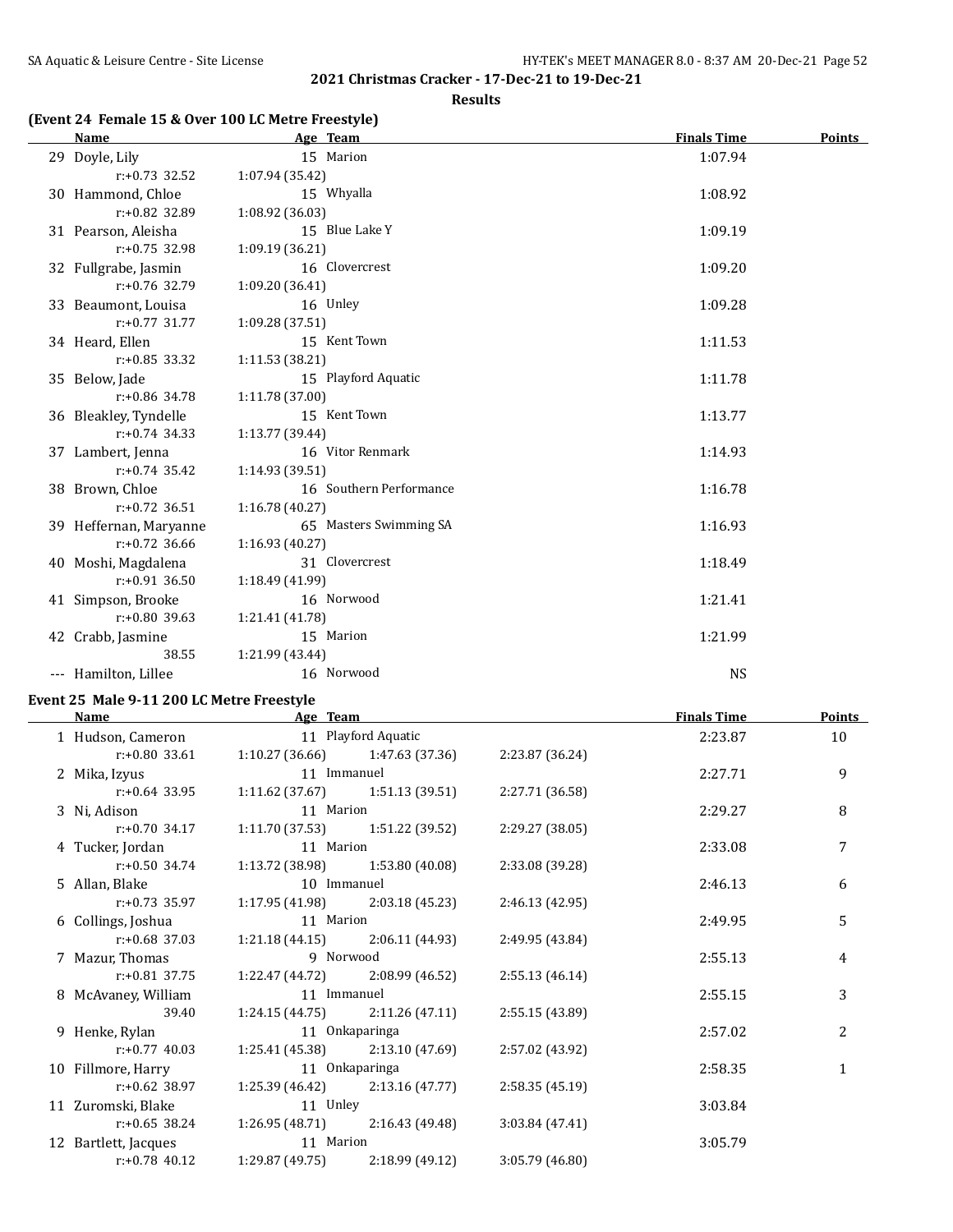| <b>Name</b>                                | Age Team                                        |                 | <b>Finals Time</b> | <b>Points</b> |
|--------------------------------------------|-------------------------------------------------|-----------------|--------------------|---------------|
| --- Allan, Isaac                           | 11 Immanuel                                     |                 | DQ                 |               |
| False start                                |                                                 |                 |                    |               |
| $r: +0.66$ 34.18                           | $1:14.15(39.97)$ $1:55.56(41.41)$               | DQ (41.35)      |                    |               |
| --- Cox, Daniel                            | 11 Tea Tree Gully                               |                 | <b>SCR</b>         |               |
| Event 26 Male 12-14 200 LC Metre Freestyle |                                                 |                 |                    |               |
| <b>Name</b>                                | Age Team                                        |                 | <b>Finals Time</b> | <b>Points</b> |
| 1 Walker, Jack                             | 14 Southern Performance                         |                 | 2:04.34            | 10            |
| $r: +0.75$ 28.84                           | 1:00.97 (32.13)<br>1:33.37 (32.40)              | 2:04.34 (30.97) |                    |               |
| 2 Caton, Hugh                              | 14 Norwood                                      |                 | 2:04.40            | 9             |
| $r: +0.74$ 29.28                           | 1:01.66 (32.38)<br>1:33.97 (32.31)              | 2:04.40 (30.43) |                    |               |
| 3 Braunack, Tom                            | 14 Norwood                                      |                 | 2:05.50            | 8             |
| $r: +0.65$ 29.10                           | 1:02.01 (32.91)<br>1:34.33 (32.32)              | 2:05.50 (31.17) |                    |               |
| 4 Plummer, Cody<br>$r: +0.72$ 28.44        | 14 Starplex                                     |                 | 2:06.53            | 7             |
|                                            | 1:01.03 (32.59)<br>1:34.45 (33.42)<br>14 Marion | 2:06.53 (32.08) |                    |               |
| 5 Atkins, Jaylen<br>r:+0.72 29.58          |                                                 |                 | 2:07.98            | 6             |
|                                            | 1:01.74(32.16)<br>1:34.83 (33.09)<br>14 Marion  | 2:07.98 (33.15) |                    |               |
| 6 Stephenson, Flynn<br>$r: +0.76$ 30.08    | 1:03.40 (33.32)                                 |                 | 2:08.12            | 5             |
| 7 Brown, Matthew                           | 1:36.59 (33.19)<br>14 Kent Town                 | 2:08.12 (31.53) |                    |               |
| r:+0.66 29.79                              | 1:03.11 (33.32)<br>1:37.73 (34.62)              | 2:10.82 (33.09) | 2:10.82            | 4             |
| 8 Smith, Connor                            | 14 Marion                                       |                 | 2:12.20            | 3             |
| $r: +0.73$ 30.70                           | 1:04.77 (34.07)<br>1:38.80 (34.03)              | 2:12.20 (33.40) |                    |               |
|                                            | 14 Marion                                       |                 | 2:12.21            | 2             |
| 9 Turra, Logan<br>$r: +0.77$ 29.26         | 1:02.46 (33.20)<br>1:37.07 (34.61)              | 2:12.21 (35.14) |                    |               |
| 10 Stubbings, Harrison                     | 14 Starplex                                     |                 | 2:12.75            | 1             |
| $r: +0.74$ 30.44                           | 1:39.69 (34.57)                                 | 2:12.75 (33.06) |                    |               |
| 11 Bastiaans, Jacob                        | 1:05.12 (34.68)<br>14 Marion                    |                 | 2:13.99            |               |
| r:+0.73 30.09                              | 1:39.66 (35.12)<br>1:04.54 (34.45)              | 2:13.99 (34.33) |                    |               |
| 12 Travers, Jack                           | 14 Western Aquatic (Sa)                         |                 | 2:15.80            |               |
| $r: +0.74$ 30.22                           | 1:05.01 (34.79)<br>1:40.72 (35.71)              | 2:15.80 (35.08) |                    |               |
| 13 Hewitt, Max                             | 12 Payneham                                     |                 | 2:15.82            |               |
| r:+0.68 31.32                              | 1:06.89(35.57)<br>1:42.55 (35.66)               | 2:15.82 (33.27) |                    |               |
| 14 Sandercock, Finnian                     | 13 Western Aquatic (Sa)                         |                 | 2:15.95            |               |
| $r: +0.73$ 31.24                           | 1:05.95 (34.71)<br>1:42.42 (36.47)              | 2:15.95 (33.53) |                    |               |
| 15 Cohen, Oscar                            | 14 Payneham                                     |                 | 2:16.96            |               |
| r:+0.82 29.87                              | 1:05.41 (35.54)<br>1:42.12 (36.71)              | 2:16.96 (34.84) |                    |               |
| 16 Hall, Aidan                             | 14 Western Aquatic (Sa)                         |                 | 2:17.29            |               |
| $r: +0.77$ 30.47                           | 1:05.24 (34.77)<br>1:42.05 (36.81)              | 2:17.29 (35.24) |                    |               |
| 17 Abdelaziz, Malek                        | 13 Marion                                       |                 | 2:21.04            |               |
| $r: +0.67$ 32.01                           | 1:08.38 (36.37)<br>1:45.28 (36.90)              | 2:21.04 (35.76) |                    |               |
| 18 Renfrey, Kai                            | 13 Western Aquatic (Sa)                         |                 | 2:21.28            |               |
| r:+0.78 32.10                              | 1:46.43 (37.48)<br>1:08.95 (36.85)              | 2:21.28 (34.85) |                    |               |
| 19 Mathee, Rhys                            | 13 Marion                                       |                 | 2:22.75            |               |
| $r: +0.68$ 33.23                           | 1:10.30 (37.07)<br>1:47.21 (36.91)              | 2:22.75 (35.54) |                    |               |
| 20 Atkinson, Tyler                         | 13 Southern Performance                         |                 | 2:22.80            |               |
| r:+0.69 32.37                              | 1:09.09 (36.72)<br>1:47.55 (38.46)              | 2:22.80 (35.25) |                    |               |
| 21 Gilbert, Connor                         | 13 Clovercrest                                  |                 | 2:23.04            |               |
| r:+0.80 33.06                              | 1:48.00 (37.71)<br>1:10.29 (37.23)              | 2:23.04 (35.04) |                    |               |
| 22 Whittaker, Daniel                       | 13 Clovercrest                                  |                 | 2:24.59            |               |
| $r: +0.73$ 32.77                           | 1:10.62 (37.85)<br>1:48.38 (37.76)              | 2:24.59 (36.21) |                    |               |
| 23 Pruszinski, Adam                        | 13 Tea Tree Gully                               |                 | 2:25.04            |               |
| r:+0.80 33.63                              | 1:11.54 (37.91)<br>1:50.19 (38.65)              | 2:25.04 (34.85) |                    |               |
| 24 Cregan, Gabriel                         | 14 Barossa                                      |                 | 2:26.39            |               |
| $r: +0.83$ 33.45                           | 1:11.65 (38.20)<br>1:48.80 (37.15)              | 2:26.39 (37.59) |                    |               |
| 25 Smith, Jarrad                           | 14 Starplex                                     |                 | 2:27.44            |               |
| r:+0.72 32.84                              | 1:10.96 (38.12)<br>1:49.75 (38.79)              | 2:27.44 (37.69) |                    |               |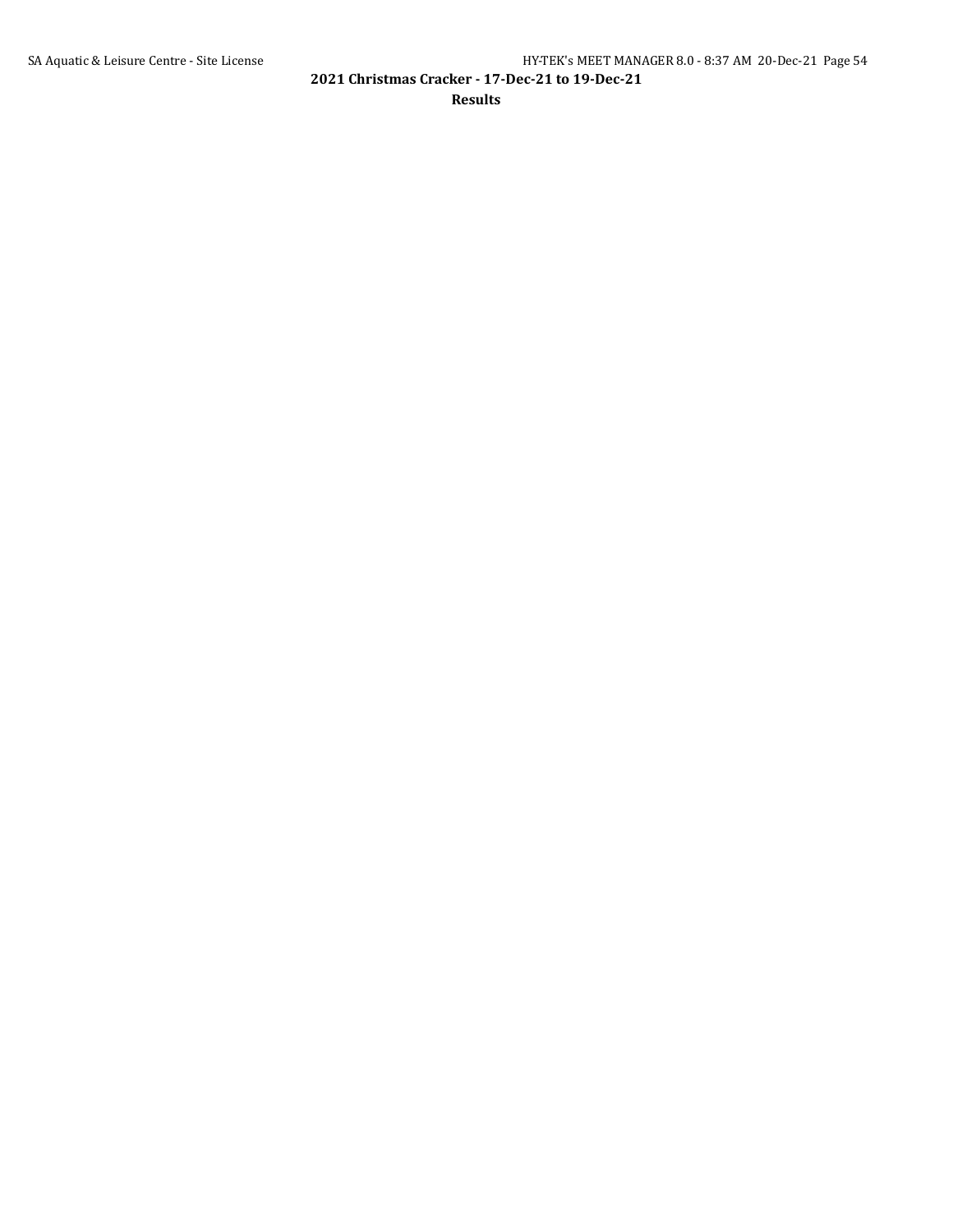**Results**

# **(Event 26 Male 12-14 200 LC Metre Freestyle)**

| <b>Name</b>                  | Age Team                          |                                   |                 | <b>Finals Time</b> | <b>Points</b> |
|------------------------------|-----------------------------------|-----------------------------------|-----------------|--------------------|---------------|
| 26 Mackinnon, Oliver         | 13 Marion                         |                                   |                 | 2:27.70            |               |
| $r: +0.51$ 33.18             | 1:11.45 (38.27)                   | 1:49.63(38.18)                    | 2:27.70 (38.07) |                    |               |
| 27 Charleson, Cody           | 12 Starplex                       |                                   |                 | 2:28.48            |               |
| $r: +0.69$ 33.45             | 1:11.48 (38.03)                   | 1:50.33(38.85)                    | 2:28.48 (38.15) |                    |               |
| 28 Clinch, Marcus            | 13 Immanuel                       |                                   |                 | 2:28.90            |               |
| $r: +0.72$ 33.66             | 1:11.83 (38.17)                   | 1:50.75 (38.92)                   | 2:28.90 (38.15) |                    |               |
| 29 Stratford, Vaughn         |                                   | 14 Mount Gambier Swimming Club In |                 | 2:30.45            |               |
| $r: +0.75$ 33.70             | 1:12.62 (38.92)                   | 1:53.34 (40.72)                   | 2:30.45 (37.11) |                    |               |
| 30 Potter, Jake              | 12 Immanuel                       |                                   |                 | 2:30.85            |               |
| $r: +0.64$ 34.07             | 1:13.17 (39.10)                   | 1:52.74 (39.57)                   | 2:30.85 (38.11) |                    |               |
| 31 Sutherland (V), Marley    |                                   | 13 Ballarat Gold Swimming Club In |                 | 2:31.58            |               |
| r:+0.79 33.99                | 1:12.72 (38.73)                   | 1:52.64 (39.92)                   | 2:31.58 (38.94) |                    |               |
| 32 Mosley, Levi              | 13 Marion                         |                                   |                 | 2:32.58            |               |
| $r: +0.70$ 32.94             | 1:12.38 (39.44)                   | 1:53.39 (41.01)                   |                 |                    |               |
|                              | 14 Norwood                        |                                   | 2:32.58 (39.19) |                    |               |
| 33 Meaney, Anakin            |                                   |                                   |                 | 2:33.10            |               |
| $r: +0.67$ 34.42             | 1:13.79 (39.37)                   | 1:54.38 (40.59)                   | 2:33.10 (38.72) |                    |               |
| 34 Coulter, Kegan            | 12 Barossa                        |                                   |                 | 2:33.30            |               |
| $r: +0.53$ 34.60             | 1:14.07(39.47)                    | 1:54.73 (40.66)                   | 2:33.30 (38.57) |                    |               |
| 35 Oldfield, Harrison        | 14 Norwood                        |                                   |                 | 2:34.52            |               |
| $r: +0.81$ 36.92             | 1:16.51 (39.59)                   | 1:56.97 (40.46)                   | 2:34.52 (37.55) |                    |               |
| 36 Towers, Fabricio          | 13 Barossa                        |                                   |                 | 2:35.09            |               |
| $r: +0.69$ 34.64             | $1:13.81(39.17)$ $1:54.80(40.99)$ |                                   | 2:35.09 (40.29) |                    |               |
| 37 Dingwall, Oscar           |                                   | 12 West Coast (Sa)                |                 | 2:38.11            |               |
| $r: +0.70$ 35.27             | 1:16.12(40.85)                    | 1:58.35 (42.23)                   | 2:38.11 (39.76) |                    |               |
| 38 Walsh, Beau               |                                   | 12 Mountain Pool                  |                 | 2:39.77            |               |
| $r: +0.71$ 36.76             | 1:17.81(41.05)                    | 2:00.08 (42.27)                   | 2:39.77 (39.69) |                    |               |
| 39 Lindsay, Nicholas         |                                   | 13 Playford Aquatic               |                 | 2:39.95            |               |
| $r: +0.77$ 35.99             | 1:17.07 (41.08)                   | 1:59.58 (42.51)                   | 2:39.95 (40.37) |                    |               |
| 40 Umakaran, Sanjay          | 12 Marion                         |                                   |                 | 2:40.91            |               |
| r:+0.76 37.54                | $1:19.58(42.04)$ $2:00.78(41.20)$ |                                   | 2:40.91 (40.13) |                    |               |
| 41 Fillmore, Noah            | 12 Onkaparinga                    |                                   |                 | 2:41.18            |               |
| $r: +0.62$ 36.21             | $1:17.99(41.78)$ $2:01.43(43.44)$ |                                   | 2:41.18 (39.75) |                    |               |
| 42 Skewes, Liam              |                                   | 12 Tea Tree Gully                 |                 | 2:41.42            |               |
| $r: +0.71$ 34.40             | $1:15.54(41.14)$ $1:59.10(43.56)$ |                                   | 2:41.42 (42.32) |                    |               |
| 43 Eriksson, Leif            |                                   | 12 Playford Aquatic               |                 | 2:41.68            |               |
| $r: +0.72$ 36.56             | 1:19.55 (42.99)                   | 2:01.78 (42.23)                   | 2:41.68 (39.90) |                    |               |
| 44 Brooks, Hayden            | 14 Marion                         |                                   |                 | 2:42.54            |               |
| $r: +0.70$ 35.43             | 1:17.94(42.51)                    | 2:01.54(43.60)                    | 2:42.54 (41.00) |                    |               |
| 45 Stanley, Will             | 12 Marion                         |                                   |                 | 2:45.33            |               |
| $r: +0.77$ 38.01             | 1:20.15(42.14)                    | 2:04.24 (44.09)                   | 2:45.33 (41.09) |                    |               |
| 46 Czechowicz, Gustaw        | 13 Kent Town                      |                                   |                 | 2:46.10            |               |
| $r: +0.73$ 37.41             | 1:20.31 (42.90)                   | 2:04.59 (44.28)                   | 2:46.10 (41.51) |                    |               |
|                              |                                   | 12 Tea Tree Gully                 |                 | 2:46.27            |               |
| 47 El-Youssef, Jamal         |                                   |                                   | 2:46.27 (40.63) |                    |               |
| $r: +0.95$ 36.58             | 1:20.84(44.26)<br>12 Immanuel     | 2:05.64 (44.80)                   |                 |                    |               |
| 48 Sutton, Hamish            |                                   |                                   |                 | 2:47.49            |               |
| $r: +0.64$ 36.44             | 1:19.60(43.16)                    | 2:04.18 (44.58)                   | 2:47.49 (43.31) |                    |               |
| 49 Murray, Alexander         | 13 Immanuel                       |                                   |                 | 2:48.25            |               |
| $r: +0.57$ 38.94             | 1:23.25 (44.31)                   | 2:07.43 (44.18)                   | 2:48.25 (40.82) |                    |               |
| 50 Wright, Eamon             | 12 Immanuel                       |                                   |                 | 2:49.32            |               |
| $r: +0.77$ 37.73             | 1:21.25 (43.52)                   | 2:05.92 (44.67)                   | 2:49.32 (43.40) |                    |               |
| 51 Schulz, Nathan            |                                   | 12 Mountain Pool                  |                 | 2:53.40            |               |
| r:+0.76 39.40                | 1:24.41 (45.01)                   | 2:10.40 (45.99)                   | 2:53.40 (43.00) |                    |               |
| 52 Blaauw-Robinson, Blainson | 12 Marion                         |                                   |                 | 3:05.17            |               |
| $r: +0.78$ 39.55             | 1:25.08 (45.53)                   | 2:15.94 (50.86)                   | 3:05.17 (49.23) |                    |               |
| --- Martin, Elijah           |                                   | 14 Henley & Grange                |                 | <b>NS</b>          |               |
| --- Harrold, Cody            | 13 Clare                          |                                   |                 | $_{\rm NS}$        |               |
| --- von Doussa, Louis        | 13 Norwood                        |                                   |                 | $_{\rm NS}$        |               |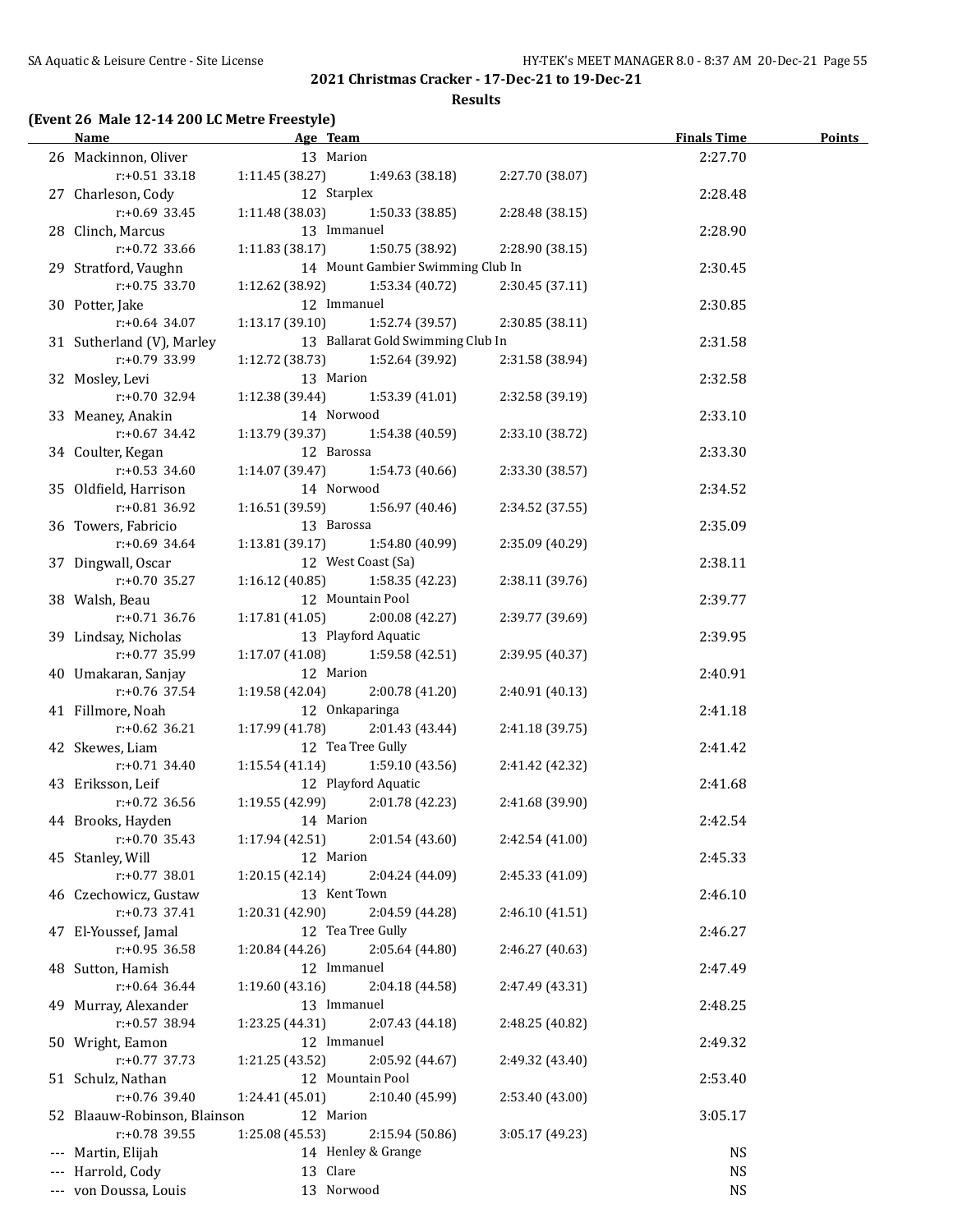**Results**

--- Greig, Fraser 14 Unley 14 Unley 14 Unley 2001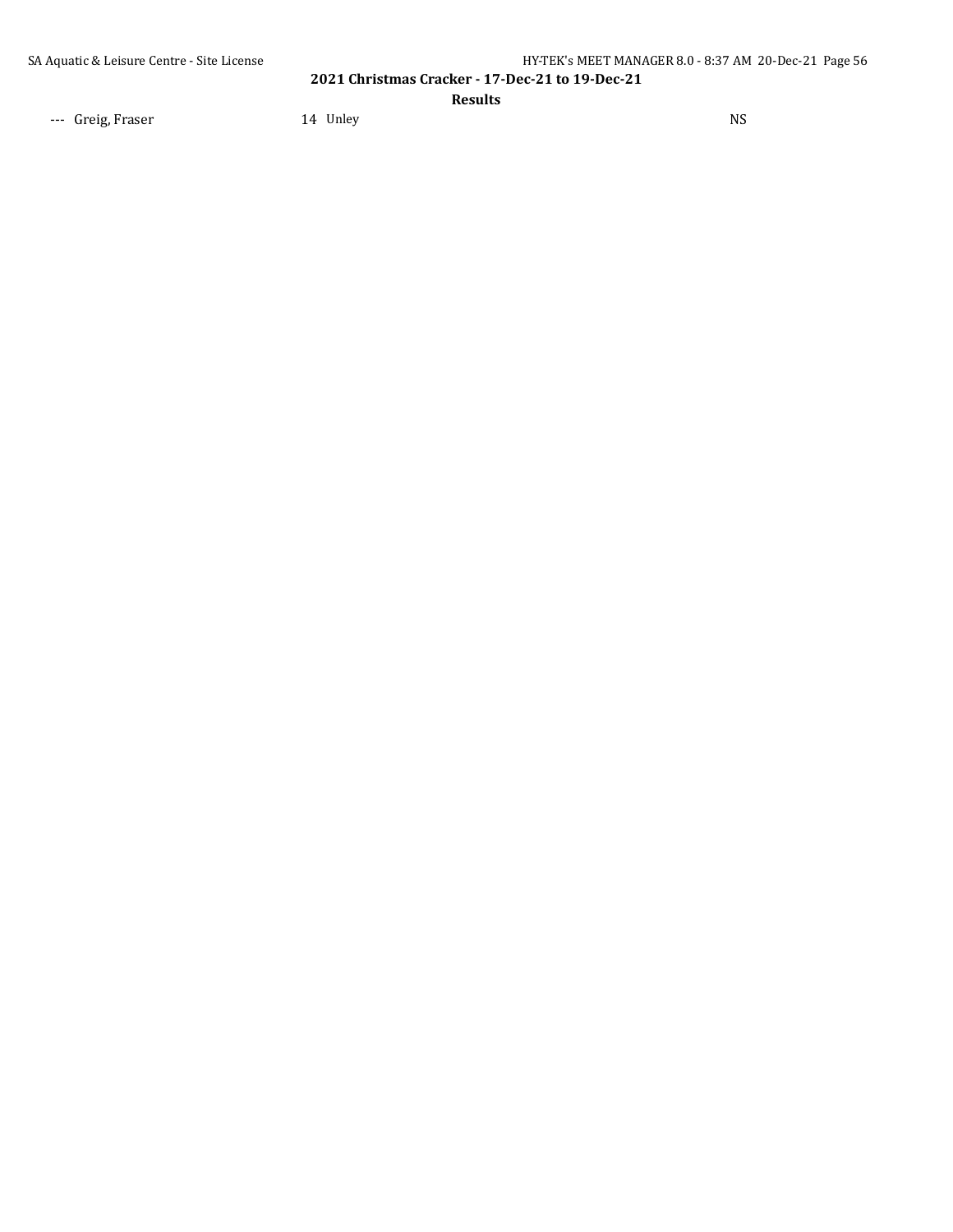| Name                                           | Age Team        |                                   |                 | <b>Finals Time</b> | <b>Points</b> |
|------------------------------------------------|-----------------|-----------------------------------|-----------------|--------------------|---------------|
| --- Irawan, Brandon                            |                 | 14 Starplex                       |                 | <b>NS</b>          |               |
| --- Brown, Jackson                             |                 | 14 Immanuel                       |                 | <b>SCR</b>         |               |
| --- Webb, Jarrod                               |                 | 14 Payneham                       |                 | <b>SCR</b>         |               |
| Event 27 Male 15 & Over 200 LC Metre Freestyle |                 |                                   |                 |                    |               |
| <b>Name</b>                                    | Age Team        |                                   |                 | <b>Finals Time</b> | <b>Points</b> |
| 1 Gohl, Jacob                                  |                 | 18 Marion                         |                 | 1:58.22            | 10            |
| $r: +0.71$ 27.02                               | 57.18 (30.16)   | 1:28.03 (30.85)                   | 1:58.22 (30.19) |                    |               |
| 2 Luscombe, Clancy                             |                 | 16 Marion                         |                 | 1:58.45            | 9             |
| $r: +0.69$ 27.81                               | 58.25 (30.44)   | 1:28.42 (30.17)                   | 1:58.45 (30.03) |                    |               |
| 3 Gillard-Martin, Declan                       |                 | 20 Marion                         |                 | 1:59.53            | 8             |
| $r: +0.63$ 27.60                               | 57.60 (30.00)   | 1:28.48 (30.88)                   | 1:59.53 (31.05) |                    |               |
| 4 Biddell, Harrison                            |                 | 17 Norwood                        |                 | 2:00.51            | 7             |
| $r: +0.69$ 27.83                               | 58.73 (30.90)   | 1:29.93 (31.20)                   | 2:00.51 (30.58) |                    |               |
| 5 Caton, Noah                                  |                 | 17 Norwood                        |                 | 2:00.57            | 6             |
| $r: +0.72$ 27.98                               | 58.78 (30.80)   | 1:30.41 (31.63)                   | 2:00.57 (30.16) |                    |               |
| 6 Macie, Patrick                               |                 | 17 Barossa                        |                 | 2:01.37            | 5             |
| $r: +0.73$ 28.18                               | 59.86 (31.68)   | 1:30.39 (30.53)                   | 2:01.37 (30.98) |                    |               |
| 7 Edwards, Oliver                              |                 | 20 Marion                         |                 | 2:02.30            | 4             |
| r:+0.77 28.49                                  | 59.51 (31.02)   | 1:31.14(31.63)                    | 2:02.30 (31.16) |                    |               |
| 8 Wiggett, Alexander                           |                 | 16 Southern Performance           |                 | 2:02.77            | 3             |
| $r: +0.67$ 28.33                               | 1:00.03(31.70)  | 1:31.78 (31.75)                   | 2:02.77 (30.99) |                    |               |
| 9 Manolopoulos, Harry                          |                 | 16 Marion                         |                 | 2:02.86            | 2             |
| $r: +0.75$ 28.19                               | 59.82 (31.63)   | 1:31.35 (31.53)                   | 2:02.86 (31.51) |                    |               |
| 10 Washington, Lachlan                         |                 | 15 Immanuel                       |                 | 2:03.06            | $\mathbf{1}$  |
| $r: +0.73$ 28.57                               | 1:00.04 (31.47) | 1:32.03 (31.99)                   | 2:03.06 (31.03) |                    |               |
| 11 Lindsay, Luc                                |                 | 16 Norwood                        |                 | 2:03.14            |               |
| $r: +0.76$ 28.42                               | 59.51 (31.09)   | 1:31.42 (31.91)                   | 2:03.14 (31.72) |                    |               |
| 12 Gaertner, William                           |                 | 19 Norwood                        |                 | 2:03.68            |               |
| r:+0.70 28.80                                  | 1:00.77 (31.97) | 1:32.52 (31.75)                   | 2:03.68 (31.16) |                    |               |
| 13 Kuchel, Liam                                |                 | 16 Southern Performance           |                 | 2:04.46            |               |
| r:+0.75 28.53                                  |                 |                                   |                 |                    |               |
|                                                | 1:00.45 (31.92) | 1:32.71 (32.26)                   | 2:04.46 (31.75) |                    |               |
| 14 Powell, Corben                              |                 | 15 Marion                         |                 | 2:04.56            |               |
| r:+0.71 28.97                                  | 1:00.93 (31.96) | 1:33.28 (32.35)                   | 2:04.56 (31.28) |                    |               |
| 15 Hodgkinson, Jake                            |                 | 18 Tea Tree Gully                 |                 | 2:05.22            |               |
| $r: +0.65$ 28.92                               | 1:00.57(31.65)  | 1:32.66 (32.09)                   | 2:05.22 (32.56) |                    |               |
| 16 Langman, Aidan                              | 16 Norwood      |                                   |                 | 2:06.76            |               |
| $r: +0.66$ 29.34                               | 1:01.97 (32.63) | 1:34.29 (32.32)                   | 2:06.76 (32.47) |                    |               |
| 17 Yip, James                                  |                 | 23 Norwood                        |                 | 2:06.78            |               |
| r:+0.78 28.92                                  | 1:01.67(32.75)  | 1:34.84 (33.17)                   | 2:06.78 (31.94) |                    |               |
| 18 Stenhouse, Euan                             |                 | 18 Immanuel                       |                 | 2:07.68            |               |
| $r: +0.75$ 28.72                               | 1:00.82(32.10)  | 1:34.16 (33.34)                   | 2:07.68 (33.52) |                    |               |
| 19 Sooaemalelagi, Sitivi                       |                 | 21 Norwood                        |                 | 2:09.27            |               |
| $r: +0.65$ 29.33                               | 1:02.07 (32.74) | 1:35.95 (33.88)                   | 2:09.27 (33.32) |                    |               |
| 20 Tsamaidis, Darcy                            |                 | 18 Norwood                        |                 | 2:10.23            |               |
| $r: +0.63$ 30.28                               | 1:03.36 (33.08) | 1:37.14 (33.78)                   | 2:10.23 (33.09) |                    |               |
| 21 Langman, Hamish                             |                 | 15 Norwood                        |                 | 2:10.48            |               |
| $r: +0.68$ 29.64                               | 1:02.89(33.25)  | 1:37.39 (34.50)                   | 2:10.48 (33.09) |                    |               |
| 22 Pannell, Harry                              |                 | 16 Playford Aquatic               |                 | 2:11.10            |               |
| r:+0.79 29.72                                  | 1:03.31(33.59)  | 1:37.73 (34.42)                   | 2:11.10 (33.37) |                    |               |
| 23 Sutherland (V), Cooper                      |                 | 15 Ballarat Gold Swimming Club In |                 | 2:11.73            |               |
| $r: +0.67$ 28.64                               | 1:02.09 (33.45) | 1:36.72 (34.63)                   | 2:11.73 (35.01) |                    |               |
| 24 Au, Isaac                                   |                 | 16 Kent Town                      |                 | 2:11.99            |               |
| r:+0.69 29.29                                  | 1:01.87 (32.58) | 1:36.77 (34.90)                   | 2:11.99 (35.22) |                    |               |
| 25 Ward, Taj                                   |                 | 20 Marion                         |                 | 2:12.17            |               |
| $r: +0.65$ 30.26                               | 1:04.30 (34.04) | 1:39.03 (34.73)                   | 2:12.17 (33.14) |                    |               |
| 26 Semmens, Jacob                              |                 | 19 Western Aquatic (Sa)           |                 | 2:13.46            |               |
|                                                |                 |                                   |                 |                    |               |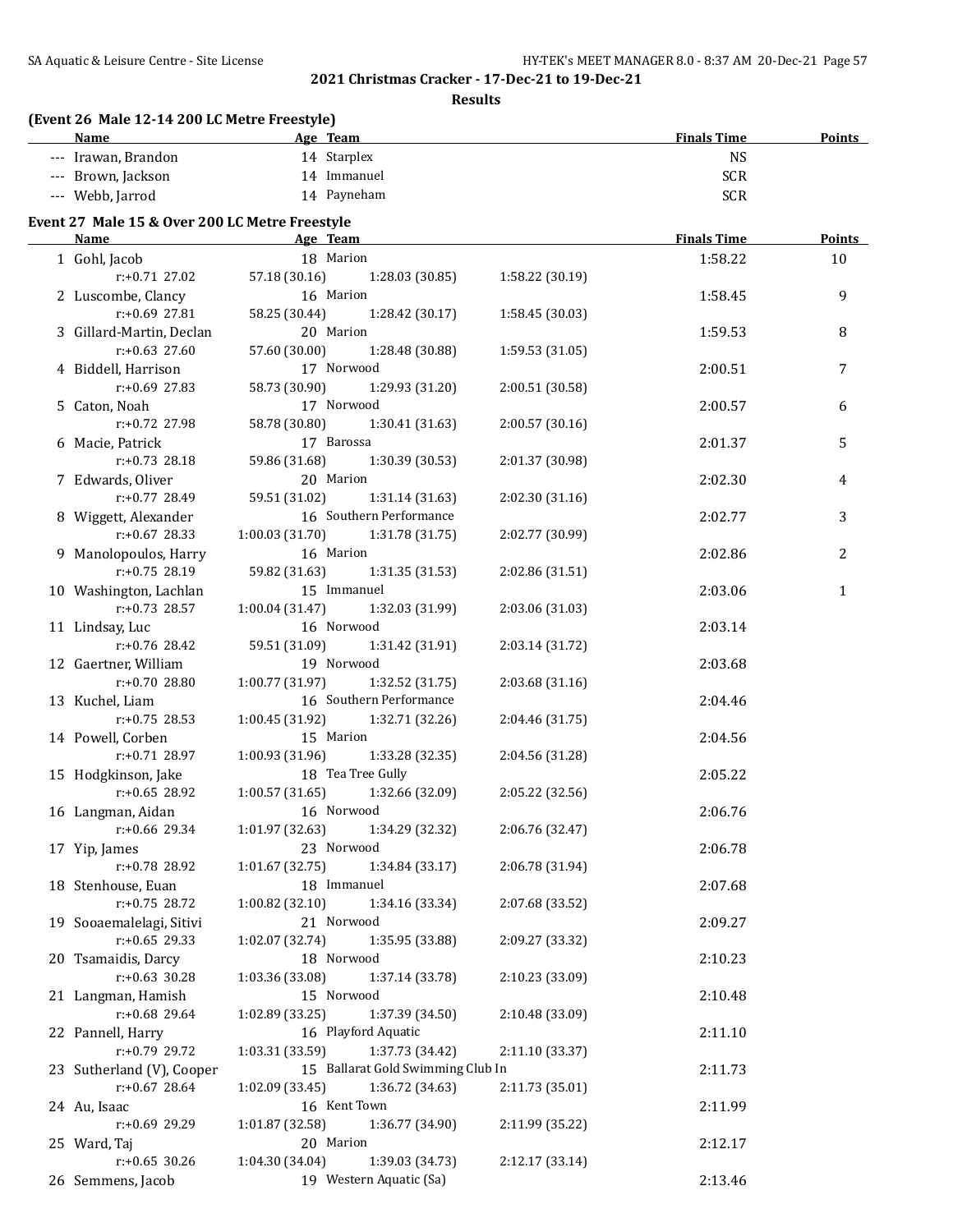**Results**

r:+0.66 29.65 1:03.83 (34.18) 1:39.12 (35.29) 2:13.46 (34.34)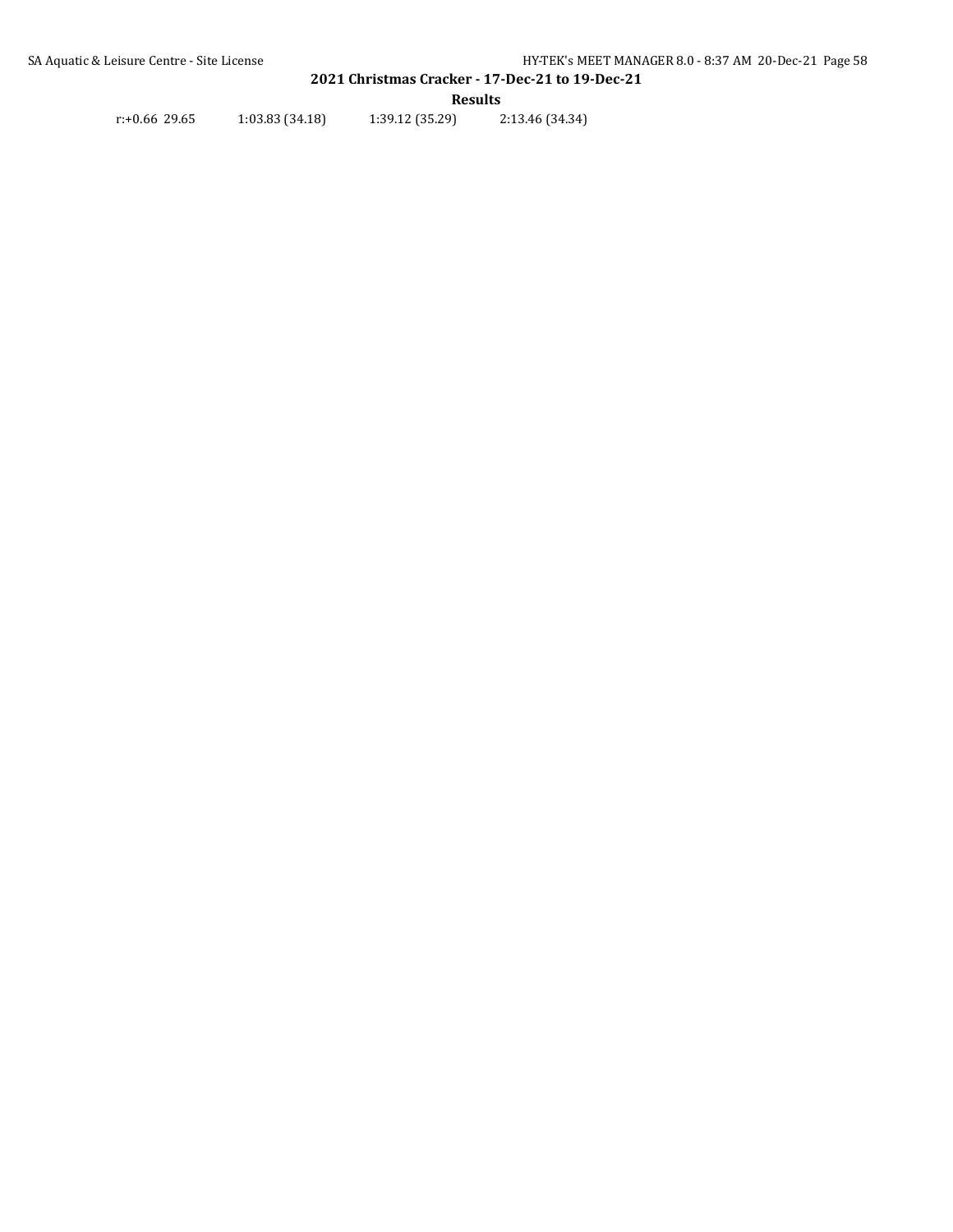**Results**

# **(Event 27 Male 15 & Over 200 LC Metre Freestyle)**

| Name                  | Age Team          |                                   |                 | <b>Finals Time</b> | <b>Points</b> |
|-----------------------|-------------------|-----------------------------------|-----------------|--------------------|---------------|
| 27 Guth, Zac          | 16 Kent Town      |                                   |                 | 2:13.54            |               |
| r:+0.67 30.24         |                   | $1:03.68(33.44)$ $1:38.27(34.59)$ | 2:13.54 (35.27) |                    |               |
| 28 Bignell, Thomas    | 17 Blue Lake Y    |                                   |                 | 2:14.27            |               |
| $r: +0.68$ 30.45      |                   | $1:05.89(35.44)$ $1:41.42(35.53)$ | 2:14.27 (32.85) |                    |               |
| 29 Lawson, Jack       | 15 Kent Town      |                                   |                 | 2:15.23            |               |
| $r: +0.68$ 30.60      |                   | $1:05.78(35.18)$ $1:40.93(35.15)$ | 2:15.23 (34.30) |                    |               |
| 30 Gilbert, Lachlan   | 15 Clovercrest    |                                   |                 | 2:16.24            |               |
| $r: +0.77$ 30.67      |                   | $1:04.78(34.11)$ $1:40.51(35.73)$ | 2:16.24 (35.73) |                    |               |
| 31 Bacon, Luca        | 15 Kent Town      |                                   |                 | 2:16.57            |               |
| $r: +0.72$ 31.08      |                   | $1:06.17(35.09)$ $1:41.58(35.41)$ | 2:16.57 (34.99) |                    |               |
| 32 Charles, Jake      | 15 Marion         |                                   |                 | 2:18.87            |               |
| $r: +0.79$ 31.50      |                   | $1:07.23(35.73)$ $1:43.29(36.06)$ | 2:18.87 (35.58) |                    |               |
| 33 Hamlyn, Lachlan    | 15 Norwood        |                                   |                 | 2:20.28            |               |
| $r: +0.86$ 31.23      |                   | $1:07.26(36.03)$ $1:45.01(37.75)$ | 2:20.28 (35.27) |                    |               |
| 34 Webb-Vance, Henry  | 15 Marion         |                                   |                 | 2:21.03            |               |
| $r: +0.64$ 31.15      |                   | $1:07.55(36.40)$ $1:45.20(37.65)$ | 2:21.03 (35.83) |                    |               |
| 35 Chan, Aidan        |                   | 16 Henley & Grange                |                 | 2:21.17            |               |
| $r: +0.72$ 31.48      |                   | $1:07.18(35.70)$ $1:44.14(36.96)$ | 2:21.17 (37.03) |                    |               |
| 36 McCloud, Jarrad    | 15 Payneham       |                                   |                 | 2:22.94            |               |
| $r: +0.77$ 31.30      |                   | $1:07.32(36.02)$ $1:45.65(38.33)$ | 2:22.94 (37.29) |                    |               |
| 37 Stratford, Elijah  |                   | 15 Mount Gambier Swimming Club In |                 | 2:23.20            |               |
| $r: +0.74$ 32.55      |                   | $1:10.51(37.96)$ $1:49.01(38.50)$ | 2:23.20 (34.19) |                    |               |
| 38 Sologub, Gregory   | 19 Norwood        |                                   |                 | 2:30.39            |               |
| $r: +0.71$ 33.57      | 1:11.47 (37.90)   | 1:50.52 (39.05)                   | 2:30.39 (39.87) |                    |               |
| 39 Bignell, Nicholas  |                   | 15 Blue Lake Y                    |                 | 2:38.63            |               |
| $r: +0.80$ 35.21      |                   | $1:15.95(40.74)$ $1:58.72(42.77)$ | 2:38.63 (39.91) |                    |               |
| --- Mcglashan, Declan | 17 Tea Tree Gully |                                   |                 | <b>NS</b>          |               |
| --- Nitschke, Clinton |                   | 19 Tea Tree Gully                 |                 | <b>NS</b>          |               |
| --- Moran, Aiden      | 16 Immanuel       |                                   |                 | <b>NS</b>          |               |
| --- Martyn, Jakob     | 18 Norwood        |                                   |                 | <b>NS</b>          |               |
| --- Poole, Isaac      | 15 Starplex       |                                   |                 | <b>NS</b>          |               |

# **Event 28 Female 9-10 50 LC Metre Breaststroke**

|   | Name                               |   | Age Team                | <b>Finals Time</b> | <b>Points</b>  |
|---|------------------------------------|---|-------------------------|--------------------|----------------|
|   | 1 Liemar, Milli                    |   | 10 Western Aquatic (Sa) | 45.54              | 10             |
|   | $r: +0.76$                         |   |                         |                    |                |
|   | 2 Weston, Mia Jayne                |   | 10 Marion               | 47.08              | 9              |
|   | $r: +0.68$                         |   |                         |                    |                |
|   | 3 Coorey, Veniece                  |   | 10 Silver City          | 47.85              | 8              |
|   | $r: +0.65$                         |   |                         |                    |                |
|   | 4 Toh, Charlotte                   |   | 10 Kent Town            | 47.91              | 7              |
|   | $r: +0.67$                         |   |                         |                    |                |
|   | 5 Hanniffy, Saoirse                |   | 10 Western Aquatic (Sa) | 51.54              | 6              |
|   | $r: +0.73$                         |   |                         |                    |                |
|   |                                    |   | 10 Kent Town            | 53.12              | 5              |
|   | 6 Spagnoletti, Sofia<br>$r: +0.87$ |   |                         |                    |                |
|   |                                    |   |                         |                    |                |
|   | 7 Dissanayake, Thisali             |   | 9 Tea Tree Gully        | 53.16              | 4              |
|   | $r: +0.92$                         |   |                         |                    |                |
| 8 | Sargeant, Elsie                    | 9 | Onkaparinga             | 53.62              | 3              |
|   | $r: +0.68$                         |   |                         |                    |                |
| 9 | Davies, Charlotte                  |   | 9 Marion                | 53.73              | $\overline{c}$ |
|   | $r: +0.72$                         |   |                         |                    |                |
|   | 10 Sun, Sophie                     |   | 10 Henley & Grange      | 53.97              | $\mathbf{1}$   |
|   | $r: +0.78$                         |   |                         |                    |                |
|   | 11 Li, Jessie                      |   | 10 Henley & Grange      | 54.48              |                |
|   | $r: +0.75$                         |   |                         |                    |                |
|   | 12 Jia, Adella                     |   | 9 Norwood               | 54.73              |                |
|   |                                    |   |                         |                    |                |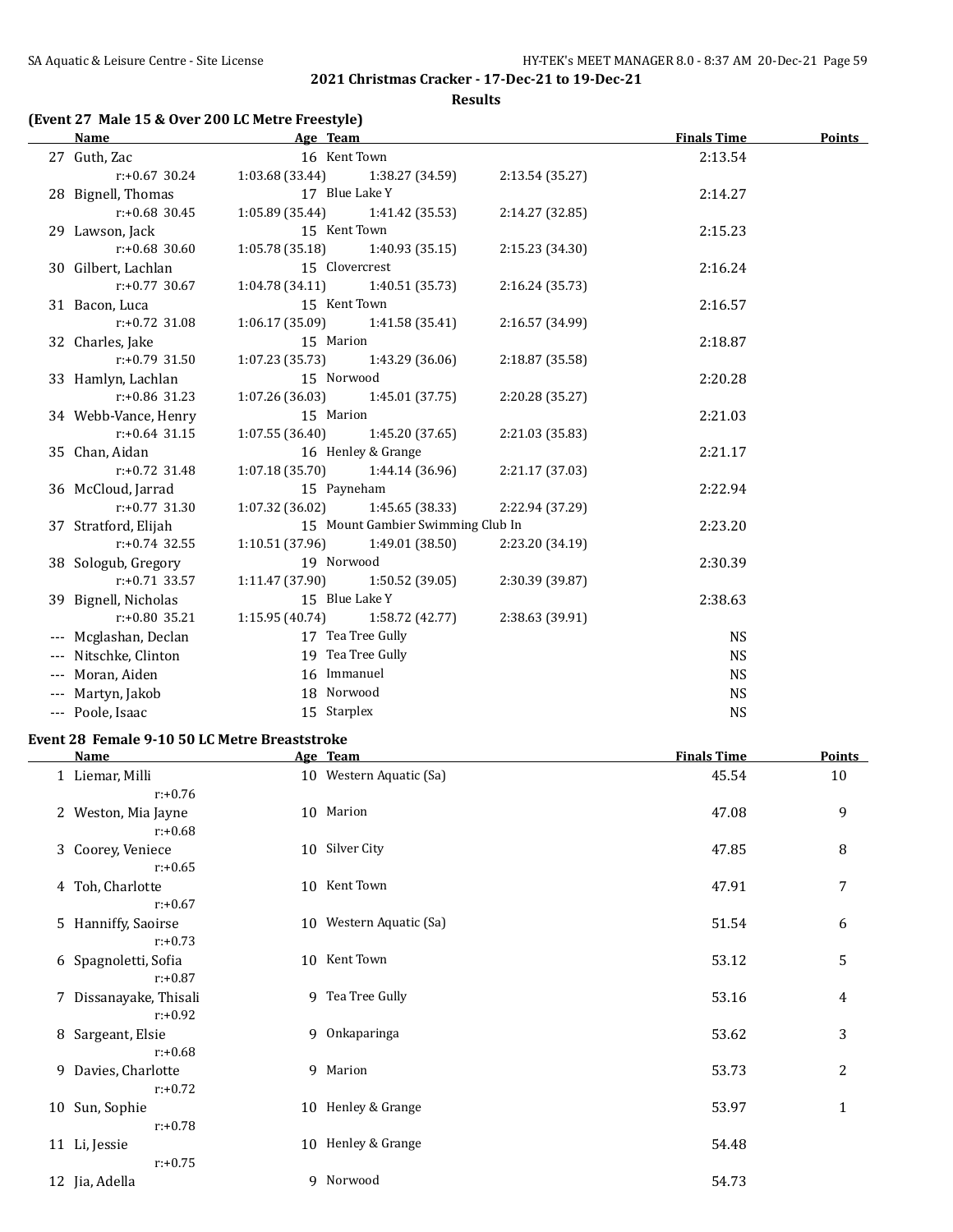**Results**

r:+0.68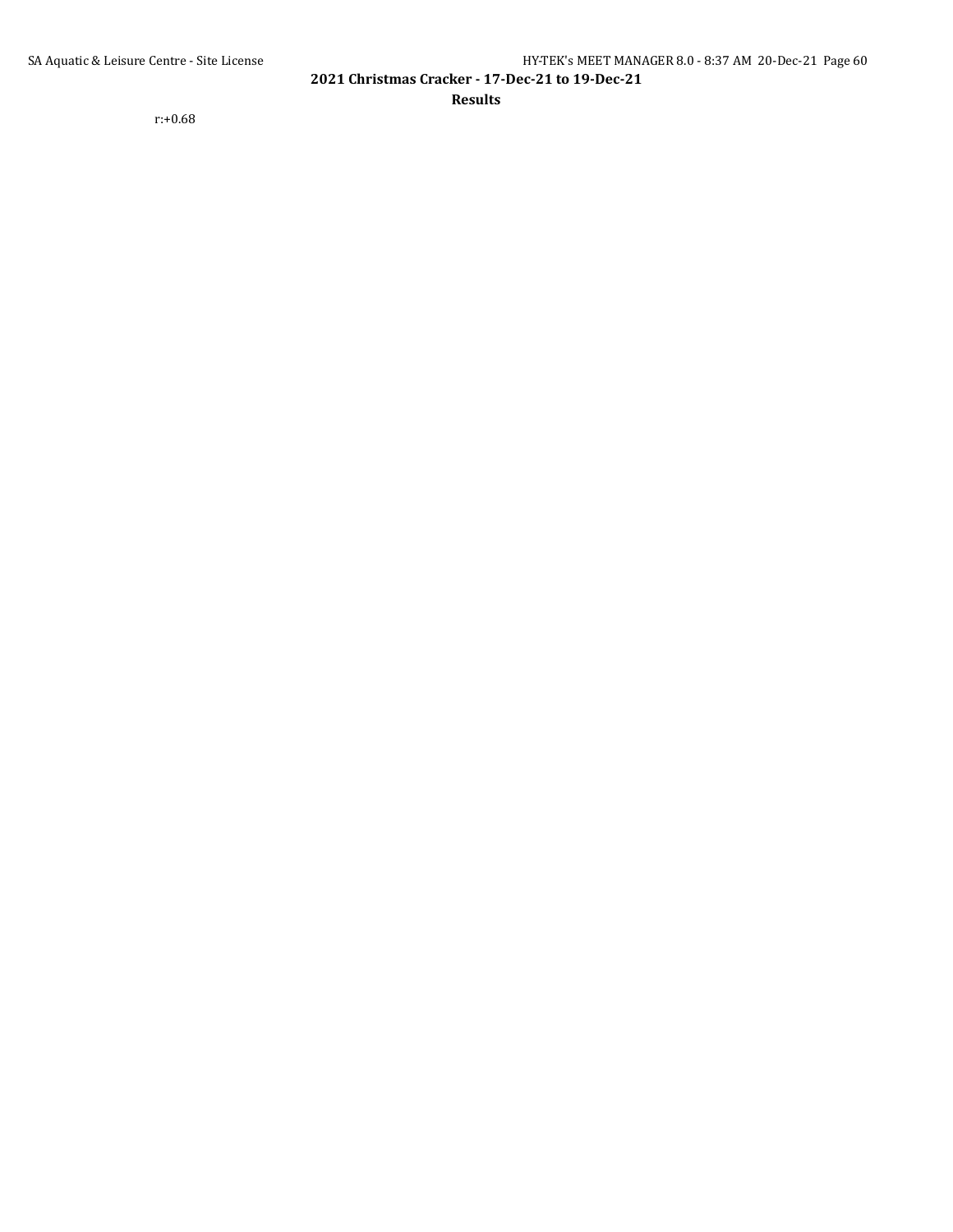#### **Results**

# **(Event 28 Female 9-10 50 LC Metre Breaststroke)**

| <b>Name</b>                                   | Age Team                | <b>Finals Time</b> | <b>Points</b> |
|-----------------------------------------------|-------------------------|--------------------|---------------|
| 13 Murray, Cleo<br>$r: +0.80$                 | 10 Norwood              | 54.88              |               |
| 14 Fooks, Charlotte<br>$r: +0.60$             | 10 Marion               | 55.76              |               |
| 15 Gibbens, Zoe<br>$r: +0.87$                 | 10 Western Aquatic (Sa) | 55.82              |               |
| 16 Giro, Aleksandra<br>$r: +0.76$             | 10 Payneham             | 56.09              |               |
| 17 Vick, Amelia<br>$r: +0.78$                 | 10 Marion               | 56.46              |               |
| 18 Dewar, Claire<br>$r: +0.69$                | 10 Marion               | 56.48              |               |
| 19 Furnival, Billie<br>$r: +0.66$             | 10 Marion               | 56.74              |               |
| 20 Tully, Grace<br>$r: +0.83$                 | 10 Kent Town            | 57.39              |               |
| 21 Atkinson, Maya<br>$r: +0.68$               | 9 Southern Performance  | 58.26              |               |
| 22 Gilbert, Tayliah<br>$r: +0.77$             | 10 Clovercrest          | 58.61              |               |
| 23 Smith, Grace<br>$r: +0.97$                 | 10 Great Southern (Sa)  | 59.28              |               |
| 24 Jacobs, Kerryann<br>$r: +0.95$             | 10 Whyalla              | 59.32              |               |
| 25 Romanowski, April<br>$r: +0.58$            | 10 Southern Performance | 59.41              |               |
| 26 Detmold Cox, Poppy<br>$r: +0.92$           | 10 Norwood              | 1:01.84            |               |
| 27 Coorey, Amani<br>$r: +0.69$                | 9 Silver City           | 1:02.29            |               |
| 28 Beaumont, Eleanor<br>$r: +0.87$            | 10 Unley                | 1:02.33            |               |
| --- Milera, Latoya<br>$r: +0.86$              | 9 Marion                | <b>DQ</b>          |               |
| --- Eyers, Harriet<br><b>Alternating Kick</b> | 10 Unley                | <b>DQ</b>          |               |

# **Event 28 Female 11-12 50 LC Metre Breaststroke**

r:+0.78

|   | Name               |    | Age Team                          | <b>Finals Time</b> | <b>Points</b>  |
|---|--------------------|----|-----------------------------------|--------------------|----------------|
|   | 1 Harris, Lauren   |    | 12 Payneham                       | 37.07              | 10             |
|   | $r: +0.71$         |    |                                   |                    |                |
|   | 2 Mickan, Asta     |    | 12 Barossa                        | 37.88              | 9              |
|   | $r: +0.74$         |    |                                   |                    |                |
| 3 | Beaumont, Isabella |    | 12 Henley & Grange                | 39.68              | 8              |
|   | $r: +0.70$         |    |                                   |                    |                |
|   | 4 Le, Amy          |    | 11 Henley & Grange                | 41.11              | 7              |
|   | $r: +0.66$         |    |                                   |                    |                |
|   | 5 Sanchez, Madison |    | 12 Starplex                       | 41.84              | 6              |
|   | $r: +0.76$         |    |                                   |                    |                |
|   | 6 Pearce, Ella     |    | 12 Norwood                        | 43.87              | 5              |
|   | $r: +0.81$         |    |                                   |                    |                |
|   | 7 Hallam, Sophia   |    | 11 Marion                         | 44.08              | 4              |
|   | $r: +0.76$         |    |                                   |                    |                |
| 8 | Stratford, Indee   |    | 11 Mount Gambier Swimming Club In | 44.45              | 3              |
|   | $r: +0.84$         |    |                                   |                    |                |
|   | 9 Thomas, Arabella | 12 | Immanuel                          | 44.89              | $\overline{2}$ |
|   | $r: +0.69$         |    |                                   |                    |                |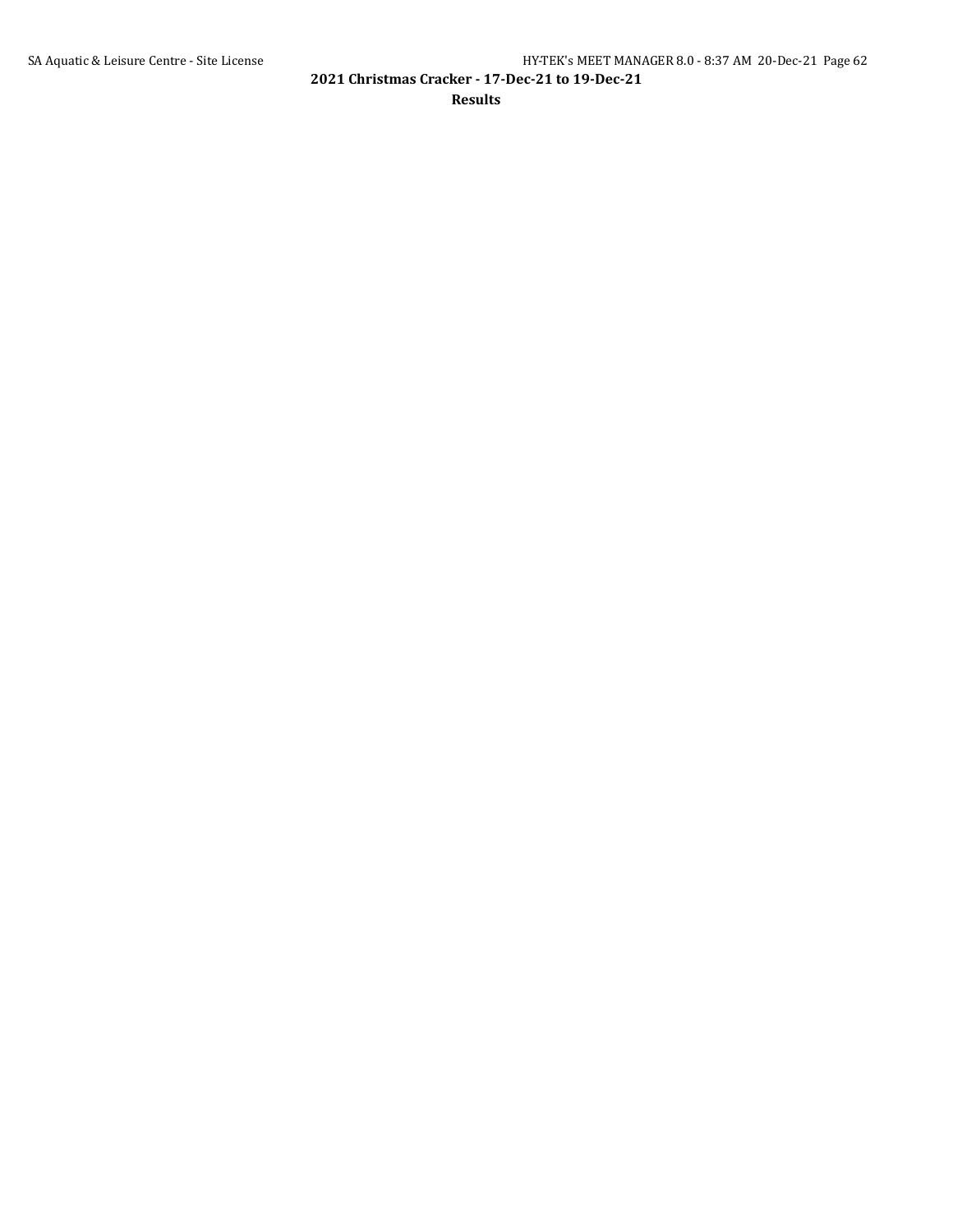#### **Results**

### **(Event 28 Female 11-12 50 LC Metre Breaststroke)**

| <b>Name</b>                               | Age Team                | <b>Finals Time</b> | <b>Points</b> |
|-------------------------------------------|-------------------------|--------------------|---------------|
| 10 Sturt, Chloe<br>$r: +0.67$             | 11 Norwood              | 45.20              | $\mathbf{1}$  |
| 11 Detmold Cox, Zali<br>$r: +0.76$        | 12 Norwood              | 45.80              |               |
| 12 Nesci, Ava<br>$r: +0.72$               | 12 Starplex             | 46.21              |               |
| 13 Bell, Olivia<br>$r: +0.75$             | 11 Immanuel             | 46.24              |               |
| 14 Dolan, Isabella<br>$r: +0.76$          | 11 Kent Town            | 46.88              |               |
| 15 Hebart, Lily<br>$r: +0.70$             | 12 Payneham             | 46.92              |               |
| 16 Sargeant, Maeve<br>$r: +0.76$          | 12 Onkaparinga          | 47.13              |               |
| 17 Waller, Arabella<br>$r: +0.74$         | 11 Marion               | 47.27              |               |
| 18 Ryan, Isabelle<br>$r: +0.84$           | 11 Norwood              | 47.49              |               |
| 19 Geister, Leni<br>$r: +0.67$            | 11 Barossa              | 47.54              |               |
| 20 Finch, Tayah<br>$r: +0.82$             | 12 Barossa              | 47.98              |               |
| 21 Gerke-Crabb, Cai<br>$r: +0.68$         | 12 Kent Town            | 48.44              |               |
| 22 Grant, Gemma<br>$r: +0.81$             | 12 Playford Aquatic     | 48.65              |               |
| 23 Nesci, Ocea<br>$r: +0.79$              | 11 Starplex             | 49.20              |               |
| 24 Tham, Krystelle<br>$r: +0.68$          | 12 Kent Town            | 49.46              |               |
| 25 Kennewell, Addison<br>$r: +0.84$       | 12 Starplex             | 49.51              |               |
| 26 Watts, Matilda<br>$r: +0.80$           | 12 Western Aquatic (Sa) | 49.86              |               |
| 27 Perry, Madeline<br>$r: +0.75$          | 11 Payneham             | 49.95              |               |
| 28 Le Roux, Mikayla<br>$r: +0.76$         | 12 Barossa              | 50.07              |               |
| 29 Franze, Rose<br>$r: +0.79$             | 12 Henley & Grange      | 50.43              |               |
| 30 Mason, Layla<br>$r: +0.77$             | 12 Southern Performance | 50.73              |               |
| 31 Armitage, Zara<br>$r: +0.69$           | 11 Kent Town            | 51.05              |               |
| 32 Atkins, Peyton<br>$r: +0.86$           | 11 Marion               | 51.80              |               |
| 33 van Trigt, Leena<br>$r: +0.72$         | 11 Unley                | 52.64              |               |
| 34 Hope, Amelie<br>$r: +0.80$             | 11 Mountain Pool        | 52.66              |               |
| 35 Tooth, Olivia<br>$r: +0.71$            | 12 Marion               | 52.96              |               |
| 36 Lee, Ellen<br>$r: +0.70$               | 11 Norwood              | 53.77              |               |
| 37 McKellar-Stewart, Harper<br>$r: +0.69$ | 11 Marion               | 54.30              |               |
| 38 Smith, Isabelle                        | 12 Great Southern (Sa)  | 54.31              |               |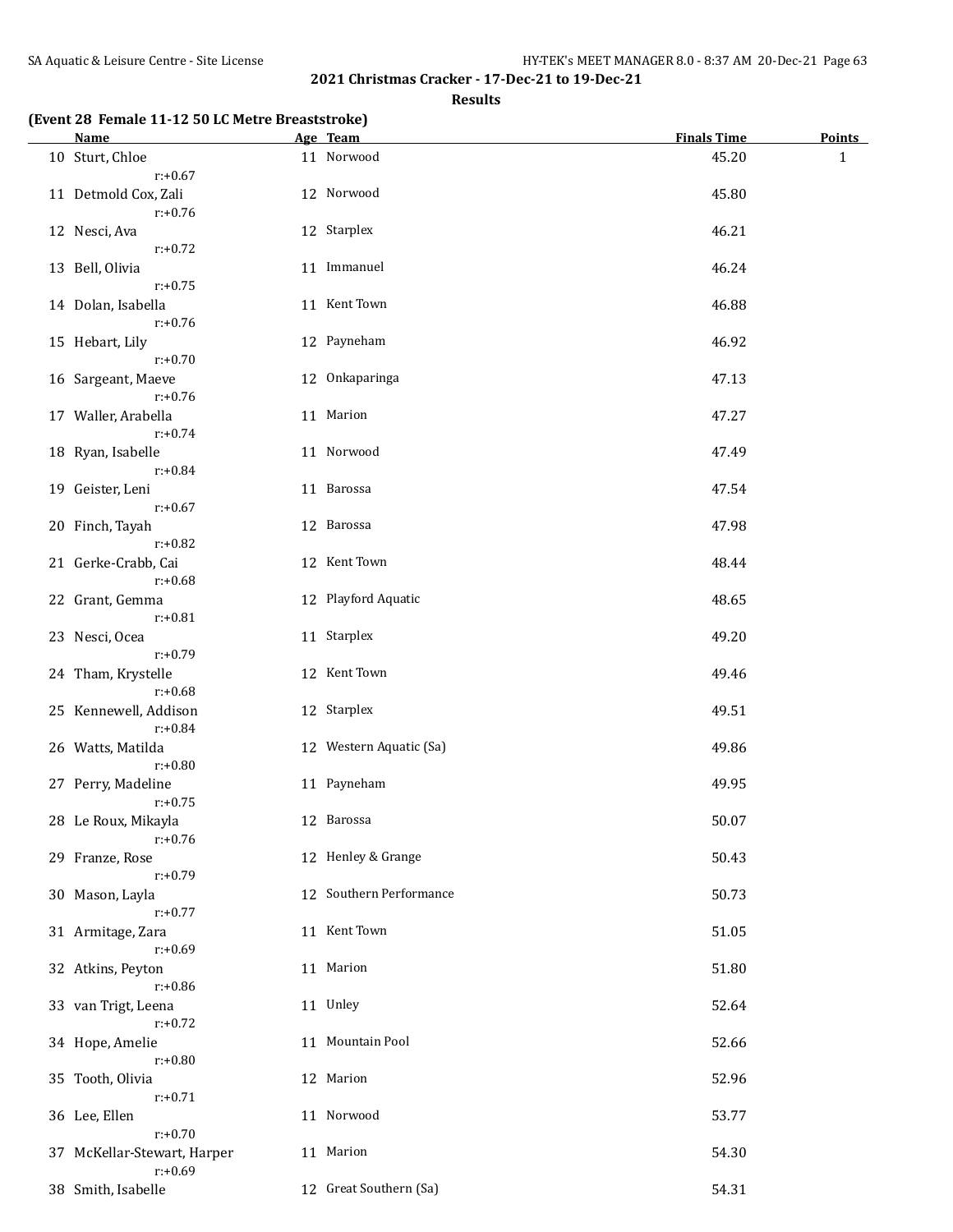**Results**

r:+0.80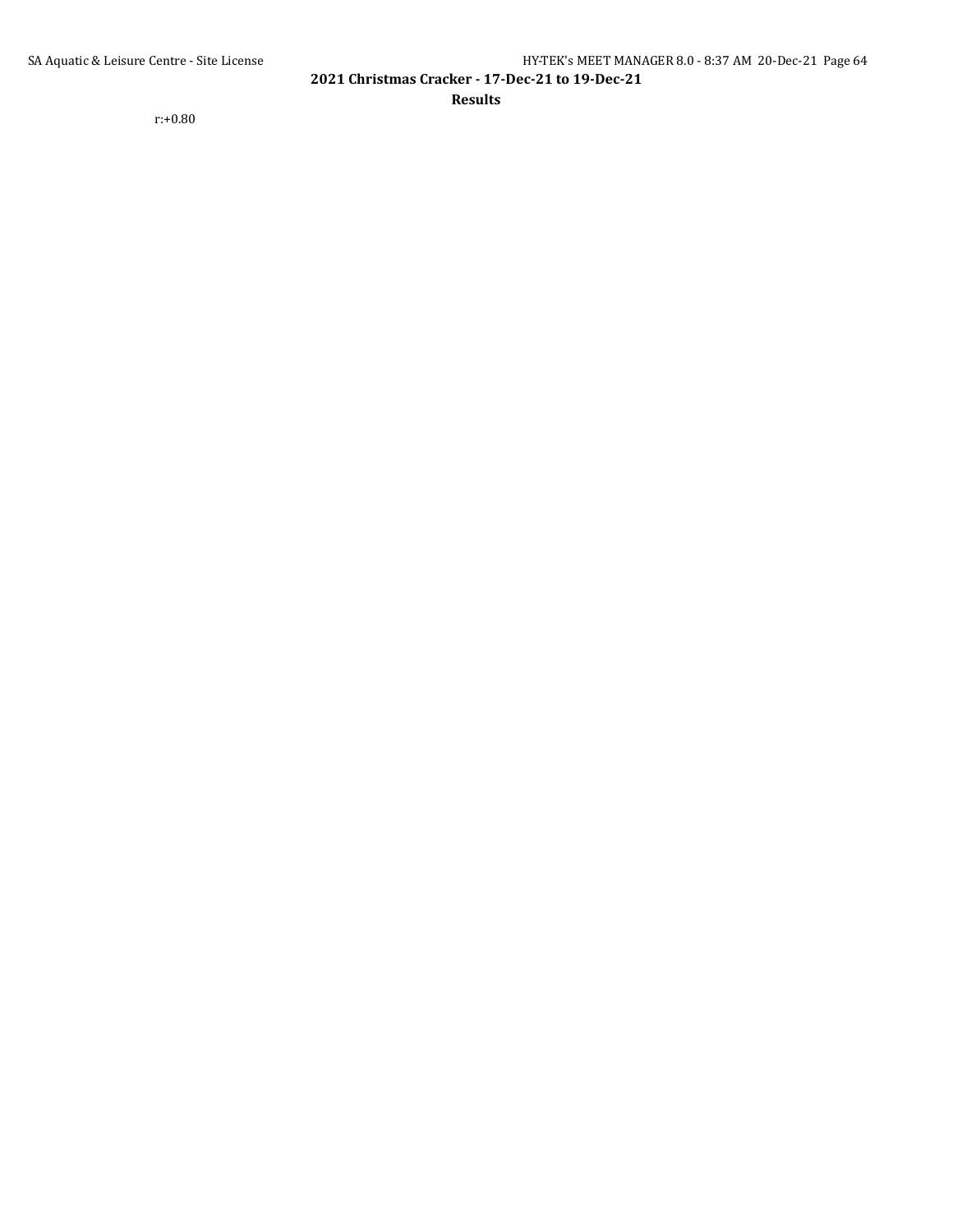#### **Results**

# **(Event 28 Female 11-12 50 LC Metre Breaststroke)**

|                     | Name                                                             |    | Age Team                | <b>Finals Time</b> | <b>Points</b> |
|---------------------|------------------------------------------------------------------|----|-------------------------|--------------------|---------------|
|                     | 39 Shrestha, Ipsha                                               |    | 11 Marion               | 54.98              |               |
|                     | $r: +0.94$                                                       |    |                         |                    |               |
| 40                  | Fisher, Lilyanna                                                 | 11 | Southern Performance    | 55.15              |               |
|                     | $r: +0.80$                                                       |    |                         |                    |               |
| 41                  | Towers, Emily                                                    | 11 | Barossa                 | 56.87              |               |
|                     | $r: +0.84$                                                       |    |                         |                    |               |
|                     | 42 Taylor-Ziersch, Bethany                                       |    | 12 Marion               | 57.28              |               |
|                     | $r: +0.90$                                                       |    |                         |                    |               |
| 43                  | Walsh, Emily                                                     | 11 | Mountain Pool           | 57.83              |               |
|                     | $r: +0.78$                                                       |    |                         |                    |               |
|                     | --- Joy, Sofia                                                   |    | 12 Norwood              | DQ                 |               |
|                     | Incomplete stroke cycle other than one pull followed by one kick |    |                         |                    |               |
|                     | $r: +0.74$                                                       |    |                         |                    |               |
| $---$               | Liemar, Seanna                                                   |    | 12 Western Aquatic (Sa) | <b>NS</b>          |               |
| $---$               | Carboni, Sofia                                                   | 11 | Barossa                 | <b>NS</b>          |               |
| $\qquad \qquad - -$ | Barton, Jeanie                                                   |    | 12 Kent Town            | <b>NS</b>          |               |

# **Event 29 Female 13-14 50 LC Metre Breaststroke**

| Name                                    | Age Team           | <b>Finals Time</b> | <b>Points</b> |
|-----------------------------------------|--------------------|--------------------|---------------|
| 1 Eskandari, Natasha<br>$r: +0.75$      | 14 Kent Town       | 35.86              | 10            |
| 2 Charles, Tahli<br>$r: +0.73$          | 13 Marion          | 36.09              | 9             |
| 3 Borgmeyer, Claire<br>$r: +0.66$       | 13 Immanuel        | 36.57              | 8             |
| 4 Beaumont, Lucy<br>$r: +0.74$          | 14 Henley & Grange | 36.91              | 7             |
| 5 Conroy, Charlotte<br>$r: +0.67$       | 13 Marion          | 37.14              | 6             |
| 6 Dingwall, Alinta<br>$r: +0.68$        | 14 West Coast (Sa) | 37.92              | 5             |
| 7 Tolladay, Emily<br>$r: +0.71$         | 13 Kent Town       | 38.14              | 4             |
| 8 Laird-Britton, Charlize<br>$r: +0.67$ | 13 Marion          | 38.53              | 3             |
| 9 Carr, Lucinda<br>$r: +0.68$           | 14 Marion          | 38.99              | $\sqrt{2}$    |
| 10 Ashmead, Sophie<br>$r: +0.80$        | 13 Barossa         | 39.80              | $\mathbf{1}$  |
| 11 Carroll, Jasmine<br>$r: +0.77$       | 14 Barossa         | 40.04              |               |
| 12 Dowler, Isabella<br>$r: +0.73$       | 13 Starplex        | 40.40              |               |
| 13 Joy, Matilda<br>$r: +0.73$           | 14 Norwood         | 40.90              |               |
| 14 Everitt, Emma<br>$r: +0.76$          | 13 Norwood         | 40.91              |               |
| 15 Scarr, Elysia<br>$r: +0.68$          | 13 Kent Town       | 41.22              |               |
| 16 Copeland, Bree<br>$r: +0.83$         | 14 Payneham        | 41.39              |               |
| 17 Williams, Eve<br>$r: +0.75$          | 13 Norwood         | 43.19              |               |
| 18 Roberts, Isabella<br>$r: +0.85$      | 13 Murray Bridge   | 43.35              |               |
| 19 Pearson, Mikayla<br>$r: +0.82$       | 13 Blue Lake Y     | 43.42              |               |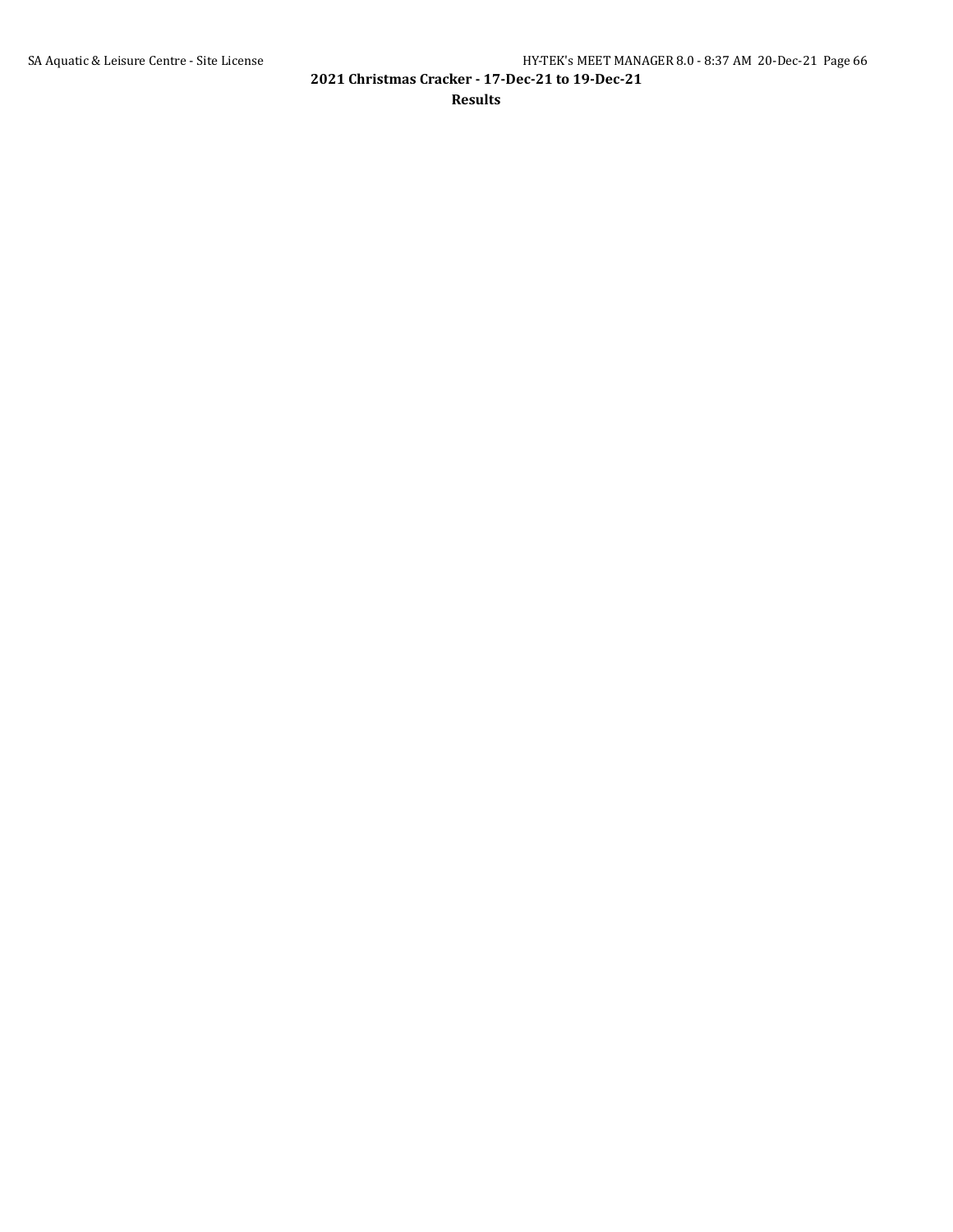### **Results**

# **(Event 29 Female 13-14 50 LC Metre Breaststroke)**

| <b>Name</b>                                        | Age Team                         | <b>Finals Time</b> | <b>Points</b> |
|----------------------------------------------------|----------------------------------|--------------------|---------------|
| 20 Romanowski, Georgia<br>$r: +0.55$               | 13 Southern Performance          | 44.32              |               |
| 21 Schulz, Olivia<br>$r: +0.85$                    | 14 Mountain Pool                 | 44.56              |               |
| 22 Sargeant, Rachel<br>$r: +0.69$                  | 14 Onkaparinga                   | 44.69              |               |
| 23 Harnden (V), Angela<br>$r: +0.73$               | 13 St Leonard's College Swimming | 45.02              |               |
| 24 Guth, Sophia<br>$r: +0.78$                      | 14 Kent Town                     | 45.21              |               |
| 25 Cox, Kenzie<br>$r: +0.82$                       | 13 Barossa                       | 45.53              |               |
| 26 Wright, Chloe<br>$r: +0.80$                     | 14 Immanuel                      | 45.65              |               |
| 27 Joubert, Amy<br>$r: +0.78$                      | 14 Immanuel                      | 45.72              |               |
| 28 Bond, Jade<br>$r: +0.84$                        | 13 Norwood                       | 46.02              |               |
| 29 Heard, Matilda<br>$r: +0.74$                    | 13 Kent Town                     | 46.87              |               |
| 30 Willett, Isabel<br>$r: +0.88$                   | 14 Onkaparinga                   | 46.90              |               |
| 31 Tsiros, Jasmine<br>$r: +0.80$                   | 13 Norwood                       | 49.20              |               |
| 32 Kwan, Ella<br>$r: +0.72$                        | 13 Marion                        | 49.88              |               |
| 33 McMahon, Rhiannon<br>$r: +0.78$                 | 13 Henley & Grange               | 50.14              |               |
| 34 Kong, Wen Xiu<br>$r: +0.73$                     | 13 Kent Town                     | 50.64              |               |
| 35 Lamming, Savannah<br>$r: +0.82$                 | 13 Marion                        | 54.89              |               |
| 36 Powell, Tahlia<br>$r: +0.64$                    | 13 Marion                        | 56.68              |               |
| --- Hawker, Imogen                                 | 14 Clare                         | <b>NS</b>          |               |
| --- Le Roux, Anichia                               | 14 Barossa                       | <b>NS</b>          |               |
| --- Hussaini, Milika                               | 13 Norwood                       | <b>NS</b>          |               |
| Event 30 Female 15 & Over 50 LC Metre Breaststroke |                                  |                    |               |
| <b>Name</b>                                        | Age Team                         | <b>Finals Time</b> | <b>Points</b> |

|   | name                               |    | <u>дес ісані</u>        | <u>, ,,,,,,,,,,,,,,,,,</u> | 1 v.iito         |
|---|------------------------------------|----|-------------------------|----------------------------|------------------|
|   | 1 Oldsen, Ellysia<br>$r: +0.70$    |    | 26 Marion               | 33.76                      | 10               |
|   | 2 Rawson, Madeline<br>$r: +0.70$   | 20 | Immanuel                | 34.98                      | 9                |
|   | 3 Trumble, Madeleine<br>$r: +0.78$ |    | 15 Marion               | 35.31                      | 8                |
|   | 4 Marshall, Poppy<br>$r: +0.74$    |    | 16 Norwood              | 36.20                      | 7                |
|   | 5 Hansen, Stephanie<br>$r: +0.69$  |    | 16 Clovercrest          | 36.75                      | 6                |
|   | 6 Eckert, Emma-Rose<br>$r: +0.67$  |    | 25 Western Aquatic (Sa) | 37.02                      | 5                |
|   | 7 Ashmead, Charlotte<br>$r: +0.71$ |    | 15 Barossa              | 37.04                      | $\boldsymbol{4}$ |
| 8 | Nguyen, Leigha<br>$r: +0.73$       |    | 18 Starplex             | 37.48                      | 3                |
|   | 9 Laird-Britton, Hunter            | 15 | Marion                  | 38.03                      | 2                |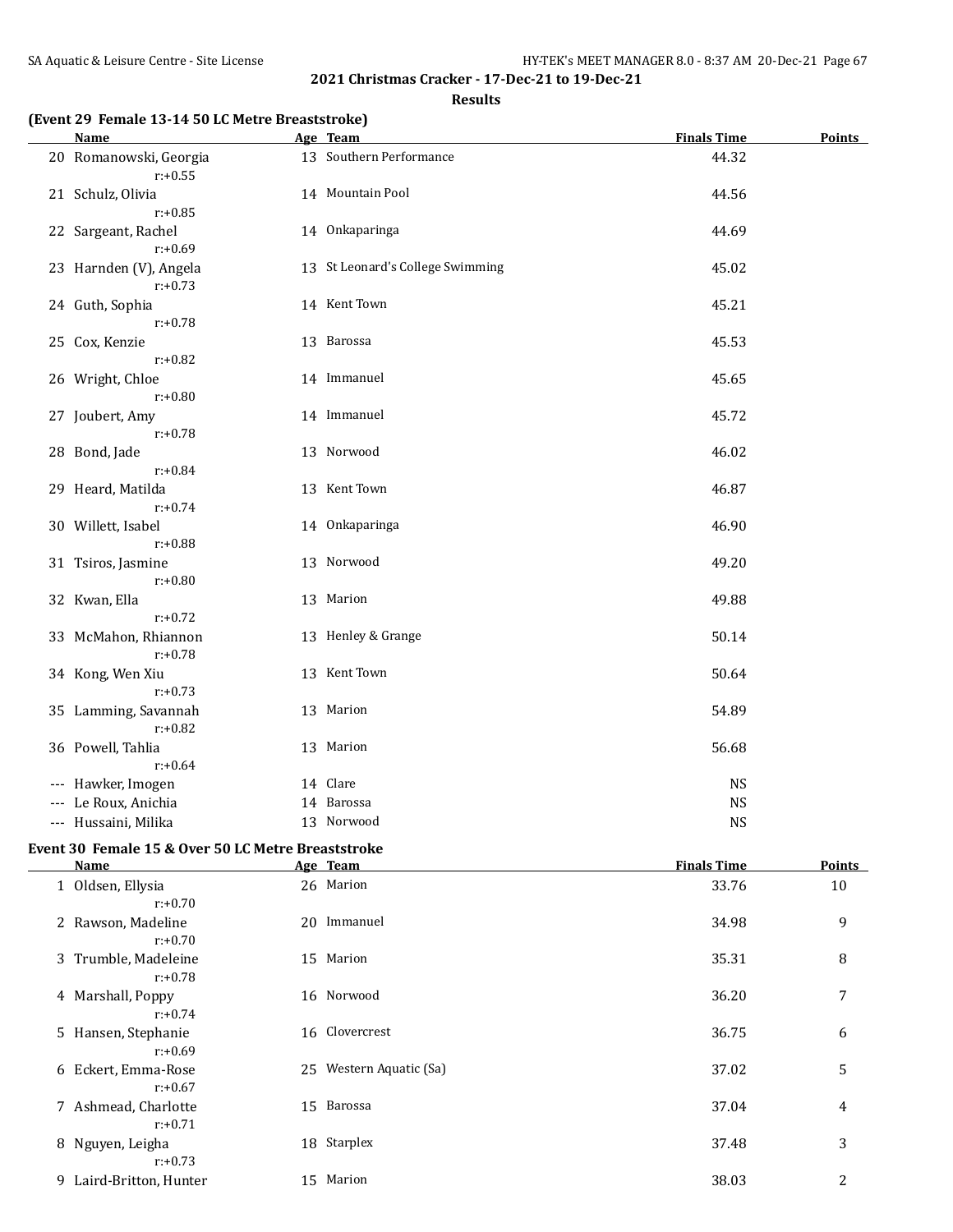**Results**

r:+0.69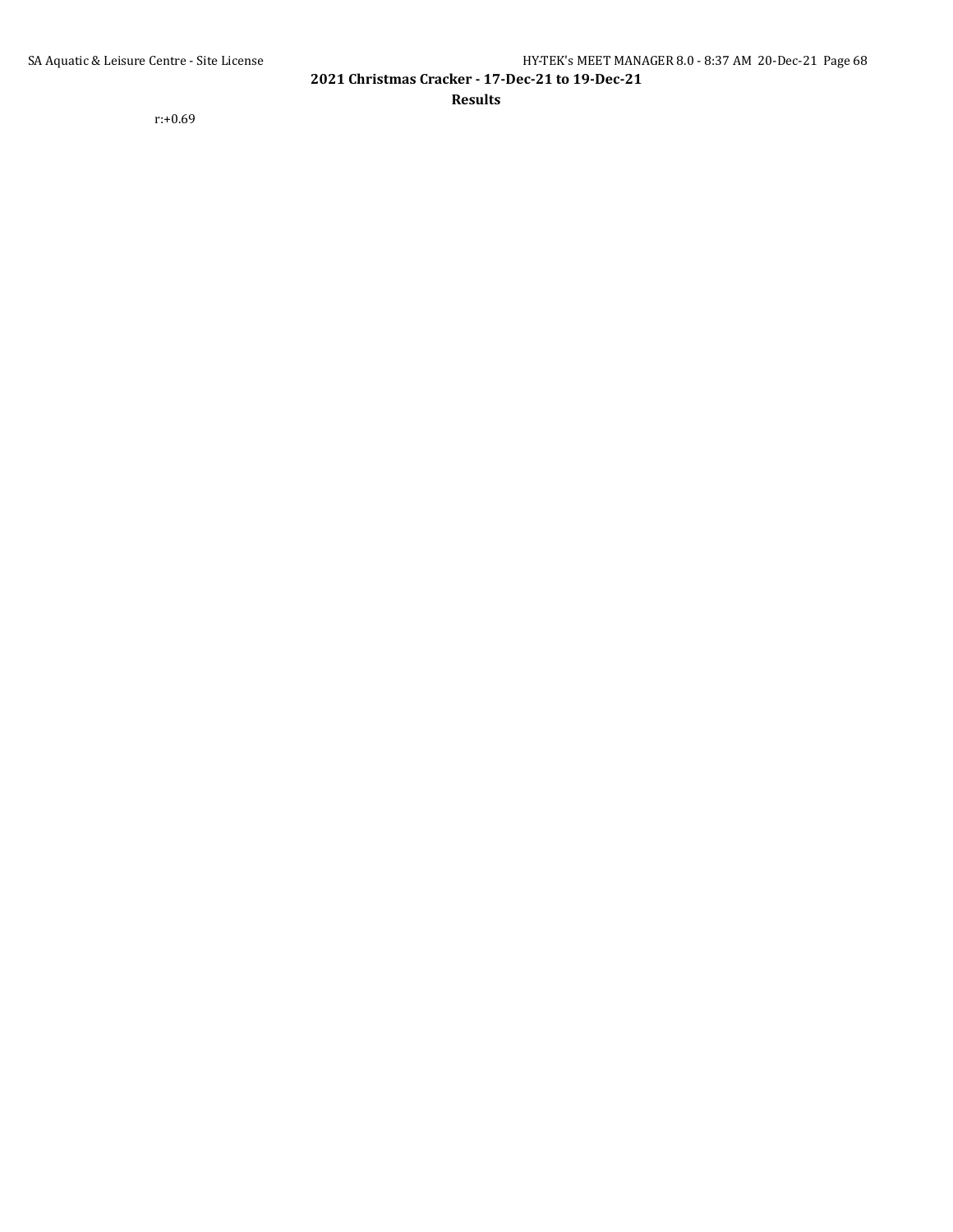### **Results**

# **(Event 30 Female 15 & Over 50 LC Metre Breaststroke)**

| <b>Name</b>                          | Age Team                | <b>Finals Time</b> | <b>Points</b> |
|--------------------------------------|-------------------------|--------------------|---------------|
| 10 Whittaker, Emily<br>$r: +0.73$    | 16 Clovercrest          | 38.95              | $\mathbf{1}$  |
| 11 Deacon, Hannah<br>$r: +0.73$      | 17 Marion               | 39.28              |               |
| 12 Bleakley, Tyndelle<br>$r: +0.70$  | 15 Kent Town            | 40.18              |               |
| 13 Nicholl, Chelsea<br>$r: +0.80$    | 16 Immanuel             | 40.50              |               |
| 14 Pearson, Hayley<br>$r: +0.70$     | 17 Blue Lake Y          | 40.54              |               |
| 15 Wood, Meg<br>$r: +0.74$           | 16 Barossa              | 41.27              |               |
| 16 Blaskett, Ayla<br>$r: +0.80$      | 15 Norwood              | 41.34              |               |
| 17 Schubert, Nyah<br>$r: +0.80$      | 15 Barossa              | 41.48              |               |
| 18 Below, Jade<br>$r: +0.88$         | 15 Playford Aquatic     | 41.76              |               |
| 19 Adams, Sasha<br>$r: +0.81$        | 15 Immanuel             | 42.00              |               |
| 20 Pearson, Aleisha<br>$r: +0.75$    | 15 Blue Lake Y          | 44.28              |               |
| 21 Hammond, Chloe<br>$r: +0.81$      | 15 Whyalla              | 44.62              |               |
| 22 Heard, Ellen<br>$r: +0.84$        | 15 Kent Town            | 44.97              |               |
| 23 Heffernan, Maryanne<br>$r: +0.77$ | 65 Masters Swimming SA  | 45.62              |               |
| 24 Hawkins, D'Arby<br>$r: +0.67$     | 15 Payneham             | 47.27              |               |
| 25 Brown, Chloe<br>$r: +0.72$        | 16 Southern Performance | 49.10              |               |

# **Event 31 Male 12-14 400 LC Metre Freestyle**

| <b>Name</b>         | Age Team        |                         |                 | <b>Finals Time</b> | <b>Points</b> |
|---------------------|-----------------|-------------------------|-----------------|--------------------|---------------|
| 1 Walker, Jack      |                 | 14 Southern Performance |                 | 4:19.67            | 10            |
| $r: +0.75$ 28.96    | 1:01.24 (32.28) | 1:34.90 (33.66)         | 2:08.45(33.55)  |                    |               |
| 2:41.76 (33.31)     | 3:15.54(33.78)  | 3:48.56 (33.02)         | 4:19.67 (31.11) |                    |               |
| 2 Atkins, Jaylen    | 14 Marion       |                         | 4:29.10         | 9                  |               |
| $r: +0.77$ 30.56    | 1:04.33(33.77)  | 1:38.63(34.30)          | 2:12.39 (33.76) |                    |               |
| 2:46.68 (34.29)     | 3:20.68(34.00)  | 3:55.27 (34.59)         | 4:29.10 (33.83) |                    |               |
| 3 Stephenson, Flynn | 14 Marion       |                         |                 |                    | 8             |
| $r: +0.74$ 30.43    | 1:04.92 (34.49) | 1:39.56 (34.64)         | 2:14.56 (35.00) |                    |               |
| 2:49.38 (34.82)     | 3:24.55(35.17)  | 3:57.93 (33.38)         | 4:30.18 (32.25) |                    |               |
| 4 Brown, Matthew    | 14 Kent Town    |                         |                 | 4:32.51            | 7             |
| $r: +0.64$ 30.39    | 1:04.76(34.37)  | 1:39.44 (34.68)         | 2:14.63 (35.19) |                    |               |
| 2:49.05 (34.42)     | 3:24.79 (35.74) | 3:58.56 (33.77)         | 4:32.51 (33.95) |                    |               |
| 5 Caton, Hugh       | 14 Norwood      |                         |                 | 4:33.24            | 6             |
| $r: +0.75$ 30.33    | 1:04.53(34.20)  | 1:39.75 (35.22)         | 2:14.94 (35.19) |                    |               |
| 2:50.10(35.16)      | 3:25.57 (35.47) | 4:00.39 (34.82)         | 4:33.24 (32.85) |                    |               |
| 6 Altiok, Ali       |                 | 13 Marion               |                 |                    | 5             |
| $r: +0.68$ 30.14    | 1:05.27(35.13)  | 1:40.45(35.18)          | 2:17.11 (36.66) |                    |               |
| 2:52.96 (35.85)     | 3:28.73 (35.77) | 4:00.07 (31.34)         | 4:33.76 (33.69) |                    |               |
| 7 Larven, Lachlan   | 14 Marion       |                         |                 | 4:36.95            | 4             |
| $r: +0.70$ 31.15    | 1:05.84(34.69)  | 1:41.18(35.34)          | 2:16.90 (35.72) |                    |               |
| 2:52.04 (35.14)     | 3:27.91 (35.87) | 4:02.42 (34.51)         | 4:36.95 (34.53) |                    |               |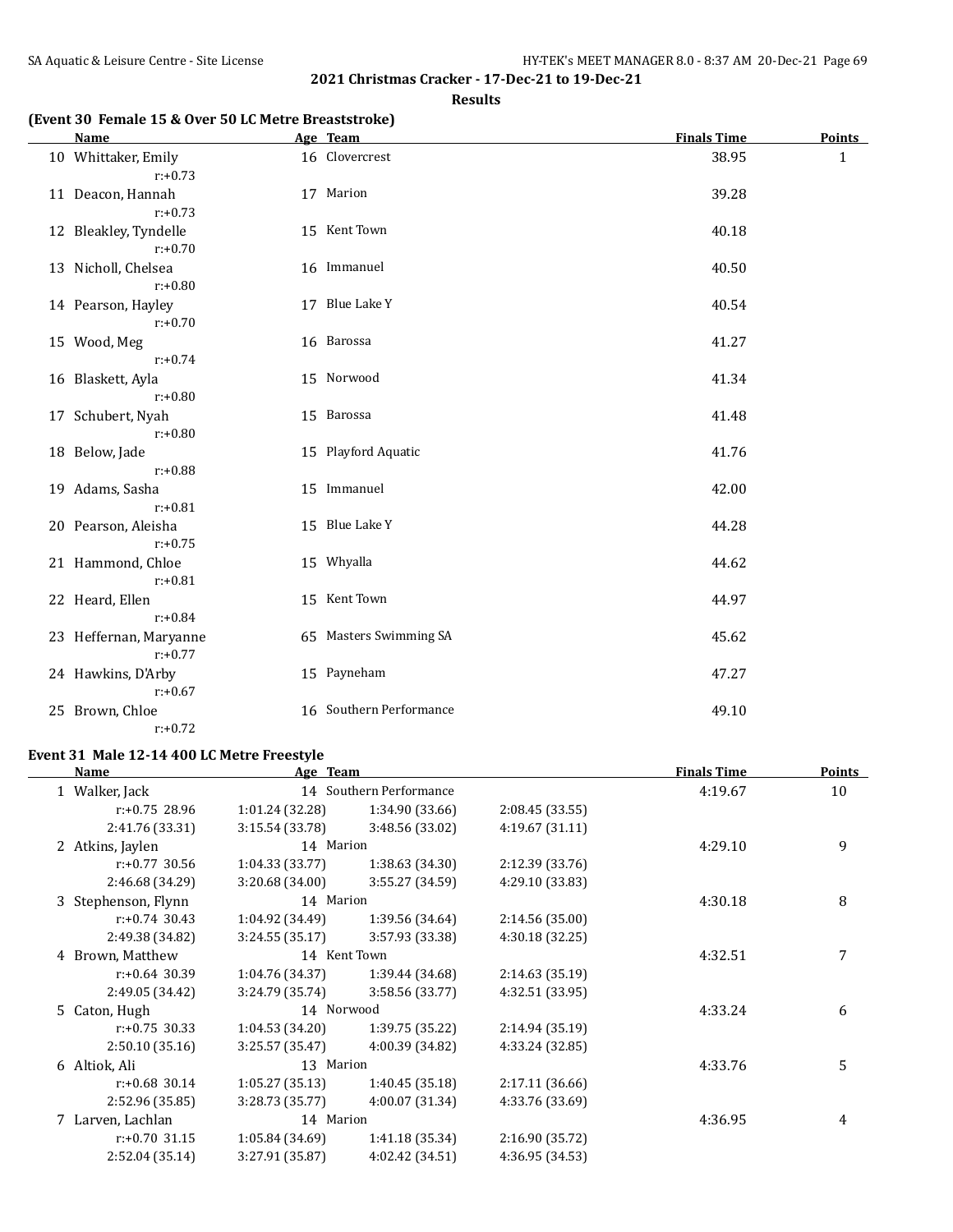**Results**

# **(Event 31 Male 12-14 400 LC Metre Freestyle)**

| <b>Name</b>                              | Age Team                    |                                    |                                    | <b>Finals Time</b> | <b>Points</b> |
|------------------------------------------|-----------------------------|------------------------------------|------------------------------------|--------------------|---------------|
| 8 Leaver, William                        | 4:37.67                     | 3                                  |                                    |                    |               |
| r:+0.78 31.21                            | 14 Marion<br>1:05.81(34.60) | 1:41.63 (35.82)                    | 2:17.06 (35.43)                    |                    |               |
| 2:52.95 (35.89)                          | 3:28.49 (35.54)             | 4:03.83 (35.34)                    | 4:37.67 (33.84)                    |                    |               |
| 9 Turra, Logan                           | 14 Marion                   |                                    |                                    | 4:38.31            | 2             |
| r:+0.80 30.91                            | 1:05.40 (34.49)             | 1:41.28 (35.88)                    | 2:17.84 (36.56)                    |                    |               |
| 2:53.52 (35.68)                          | 3:29.97 (36.45)             | 4:05.53 (35.56)                    | 4:38.31 (32.78)                    |                    |               |
| 10 Sandercock, Finnian                   |                             | 13 Western Aquatic (Sa)            |                                    | 4:39.93            | $\mathbf{1}$  |
| $r: +0.72$ 32.04                         | 1:07.31 (35.27)             | 1:42.74 (35.43)                    | 2:19.07 (36.33)                    |                    |               |
| 2:54.55 (35.48)                          | 3:31.29 (36.74)             | 4:06.64 (35.35)                    | 4:39.93 (33.29)                    |                    |               |
| 11 Smith, Connor                         | 14 Marion                   |                                    |                                    | 4:41.61            |               |
| r:+0.71 31.93                            | 1:07.12 (35.19)             | 1:42.80 (35.68)                    | 2:19.32 (36.52)                    |                    |               |
| 2:55.44 (36.12)                          | 3:32.15 (36.71)             | 4:07.66 (35.51)                    | 4:41.61 (33.95)                    |                    |               |
| 12 Travers, Jack                         |                             | 14 Western Aquatic (Sa)            |                                    | 4:44.45            |               |
| $r: +0.74$ 31.15                         | 1:07.22 (36.07)             | 1:43.05 (35.83)                    | 2:19.60 (36.55)                    |                    |               |
| 2:56.11 (36.51)                          | 3:32.70 (36.59)             | 4:09.07 (36.37)                    | 4:44.45 (35.38)                    |                    |               |
| 13 Corbett, Joseph                       | 14 Unley                    |                                    |                                    | 4:50.53            |               |
| r:+0.78 30.95                            | 1:06.18(35.23)              | 1:43.04 (36.86)                    | 2:21.09 (38.05)                    |                    |               |
| 2:59.34 (38.25)                          | 3:37.49 (38.15)             | 4:14.71 (37.22)                    | 4:50.53 (35.82)                    |                    |               |
| 14 Bastiaans, Jacob                      | 14 Marion                   |                                    |                                    | 4:52.42            |               |
| r:+0.74 31.17                            | 1:07.80(36.63)              | 1:45.14 (37.34)                    | 2:23.12 (37.98)                    |                    |               |
| 3:00.88 (37.76)                          | 3:39.16 (38.28)             | 4:16.58 (37.42)                    | 4:52.42 (35.84)                    |                    |               |
| 15 Gilbert, Connor                       | 13 Clovercrest              |                                    |                                    | 4:54.90            |               |
| $r: +0.75$ 33.66                         | 1:10.64(36.98)              | 1:48.72 (38.08)                    | 2:26.54 (37.82)                    |                    |               |
| 3:04.16 (37.62)                          | 3:41.97 (37.81)             | 4:18.72 (36.75)                    | 4:54.90 (36.18)                    |                    |               |
| 16 Hall, Aidan                           |                             | 14 Western Aquatic (Sa)            |                                    | 4:56.05            |               |
| r:+0.77 33.32                            | 1:11.01(37.69)              | 1:49.23 (38.22)                    | 2:27.84 (38.61)                    |                    |               |
| 3:05.84 (38.00)                          | 3:44.25 (38.41)             | 4:20.51 (36.26)                    | 4:56.05 (35.54)                    |                    |               |
| 17 Abdelaziz, Malek                      | 13 Marion                   |                                    |                                    | 4:59.11            |               |
| $r: +0.67$ 33.68                         | 1:11.23(37.55)              | 1:49.71 (38.48)                    | 2:28.89 (39.18)                    |                    |               |
| 3:07.09 (38.20)                          | 3:45.85 (38.76)             | 4:23.79 (37.94)                    | 4:59.11 (35.32)                    |                    |               |
| 18 Tucker, Axel                          | 12 Marion                   |                                    |                                    | 4:59.55            |               |
| $r: +0.61$ 33.50                         | 1:11.42 (37.92)             | 1:49.78 (38.36)                    |                                    |                    |               |
| 3:06.72 (38.35)                          | 3:45.30(38.58)              | 4:23.18 (37.88)                    | 2:28.37 (38.59)<br>4:59.55 (36.37) |                    |               |
|                                          | 14 Unley                    |                                    |                                    | 5:00.46            |               |
| 19 Greig, Fraser<br>r:+0.68 32.51        | 1:08.61(36.10)              | 1:46.69 (38.08)                    |                                    |                    |               |
| 3:04.10 (39.07)                          | 3:43.47 (39.37)             | 4:23.28 (39.81)                    | 2:25.03 (38.34)<br>5:00.46 (37.18) |                    |               |
|                                          |                             | 13 Western Aquatic (Sa)            |                                    |                    |               |
| 20 Renfrey, Kai<br>$r: +0.85$ 33.46      | 1:11.97 (38.51)             | 1:50.03 (38.06)                    | 2:28.82 (38.79)                    | 5:00.95            |               |
| 3:06.85 (38.03)                          | 3:46.25 (39.40)             | 4:23.76 (37.51)                    | 5:00.95 (37.19)                    |                    |               |
|                                          | 13 Clovercrest              |                                    |                                    | 5:00.96            |               |
| 21 Whittaker, Daniel<br>$r: +0.71$ 33.30 | 1:11.01(37.71)              | 1:49.37 (38.36)                    | 2:27.53 (38.16)                    |                    |               |
| 3:06.46 (38.93)                          | 3:45.36 (38.90)             | 4:23.87 (38.51)                    | 5:00.96 (37.09)                    |                    |               |
|                                          | 14 Marion                   |                                    |                                    |                    |               |
| 22 Collings, Kieran                      |                             |                                    |                                    | 5:03.54            |               |
| $r: +0.74$ 33.70                         | 1:12.50 (38.80)             | 1:51.29 (38.79)<br>4:27.46 (38.74) | 2:31.08 (39.79)<br>5:03.54 (36.08) |                    |               |
| 3:09.76 (38.68)                          | 3:48.72 (38.96)             | 13 Southern Performance            |                                    |                    |               |
| 23 Atkinson, Tyler                       |                             |                                    |                                    | 5:04.61            |               |
| r:+0.74 33.96                            | 1:12.60 (38.64)             | 1:51.08 (38.48)                    | 2:30.27 (39.19)                    |                    |               |
| 3:08.59 (38.32)                          | 3:48.53 (39.94)             | 4:27.40 (38.87)                    | 5:04.61 (37.21)                    |                    |               |
| 24 Tucker, Zachary                       | 13 Marion                   |                                    |                                    | 5:05.57            |               |
| $r: +0.69$ 33.10                         | 1:10.39 (37.29)             | 1:49.28 (38.89)                    | 2:28.57 (39.29)                    |                    |               |
| 3:07.50 (38.93)                          | 3:47.21 (39.71)             | 4:26.50 (39.29)                    | 5:05.57 (39.07)                    |                    |               |
| 25 Smith, Jarrad                         | 14 Starplex                 |                                    |                                    | 5:10.36            |               |
| r:+0.72 33.57                            | 1:12.69 (39.12)             | 1:52.82 (40.13)                    | 2:34.36 (41.54)                    |                    |               |
| 3:13.42 (39.06)                          | 3:52.68 (39.26)             | 4:32.88 (40.20)                    | 5:10.36 (37.48)                    |                    |               |
| 26 Mackinnon, Oliver                     | 13 Marion                   |                                    |                                    | 5:10.58            |               |
| r:+0.61 34.59                            | 1:12.82 (38.23)             | 1:52.02 (39.20)                    | 2:31.83 (39.81)                    |                    |               |
| 3:11.51 (39.68)                          | 3:51.73 (40.22)             | 4:31.30 (39.57)                    | 5:10.58 (39.28)                    |                    |               |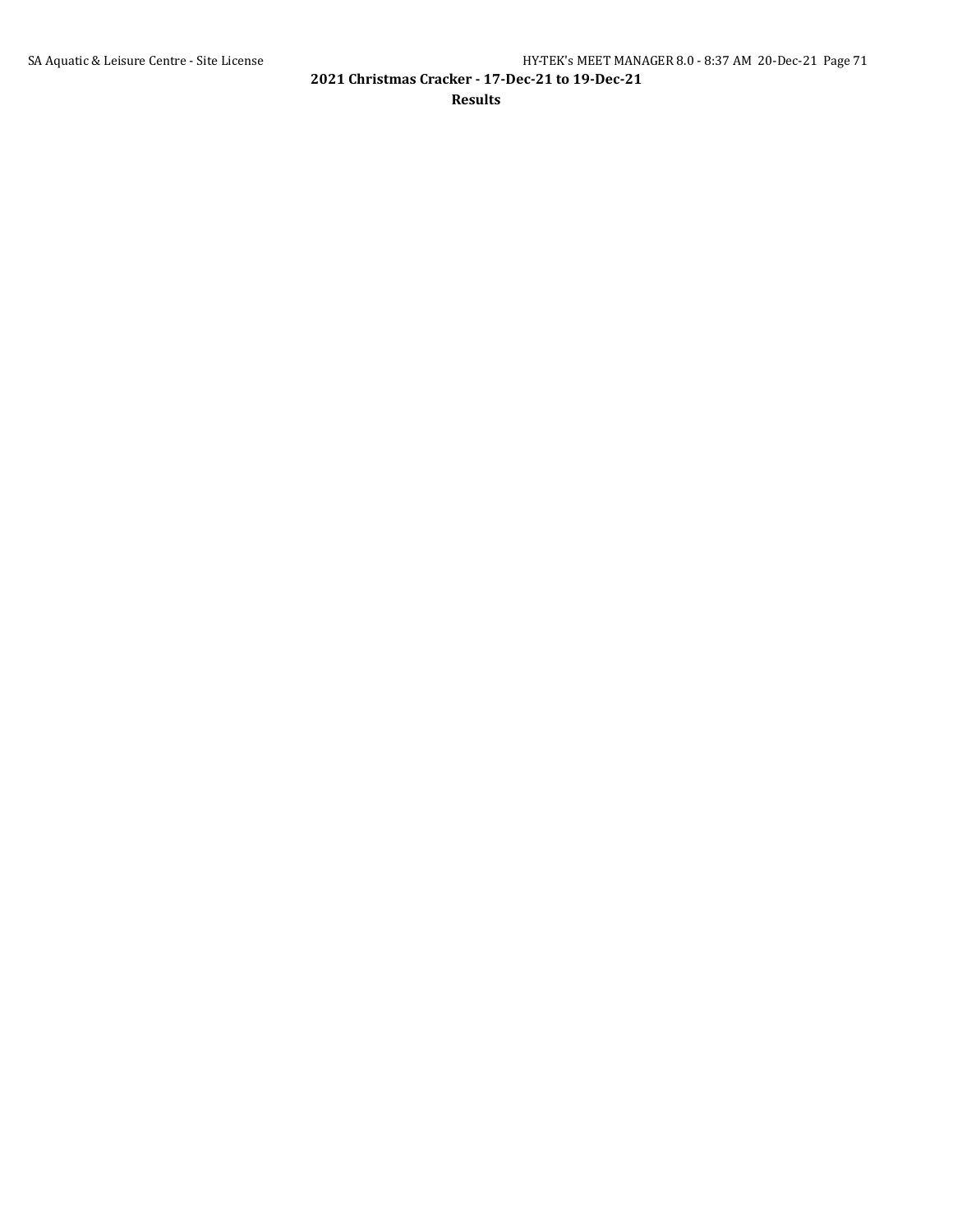**Results**

# **(Event 31 Male 12-14 400 LC Metre Freestyle)**

| <b>Name</b>                                    | Age Team           |                                   |                 | <b>Finals Time</b> | <b>Points</b> |
|------------------------------------------------|--------------------|-----------------------------------|-----------------|--------------------|---------------|
| 27 Dossetter-Smith, Mason                      | 13 Marion          |                                   |                 | 5:12.50            |               |
| r:+0.60 33.36                                  | 1:11.19(37.83)     | 1:51.22 (40.03)                   | 2:31.87 (40.65) |                    |               |
| 3:13.83 (41.96)                                | 3:54.02 (40.19)    | 4:34.83 (40.81)                   | 5:12.50 (37.67) |                    |               |
| 28 Sutherland (V), Marley                      |                    | 13 Ballarat Gold Swimming Club In |                 | 5:15.84            |               |
| $r: +0.61$ 34.22                               | 1:13.46 (39.24)    | 1:54.69 (41.23)                   | 2:35.02 (40.33) |                    |               |
| 3:15.73 (40.71)                                | 3:55.95 (40.22)    | 4:36.39 (40.44)                   | 5:15.84 (39.45) |                    |               |
| 29 Charleson, Cody                             | 12 Starplex        |                                   |                 | 5:15.95            |               |
| r:+0.66 35.56                                  | 1:15.22(39.66)     | 1:55.62 (40.40)                   | 2:36.93 (41.31) |                    |               |
| 3:18.08(41.15)                                 | 3:58.99 (40.91)    | 4:38.22 (39.23)                   | 5:15.95 (37.73) |                    |               |
| 30 Mosley, Levi                                | 13 Marion          |                                   |                 | 5:21.29            |               |
| $r: +0.72$ 35.64                               | 1:16.74(41.10)     | 1:58.32 (41.58)                   | 2:40.67 (42.35) |                    |               |
| 3:22.03 (41.36)                                | 4:03.62 (41.59)    | 4:44.40 (40.78)                   | 5:21.29 (36.89) |                    |               |
| 31 Cregan, Gabriel                             | 14 Barossa         |                                   |                 | 5:22.02            |               |
| $r: +0.80$ 34.60                               | 1:14.56 (39.96)    | 1:56.00 (41.44)                   | 2:38.75 (42.75) |                    |               |
| 3:20.81 (42.06)                                | 4:03.55 (42.74)    | 4:44.33 (40.78)                   | 5:22.02 (37.69) |                    |               |
| 32 Sloane, Angus                               | 13 Barossa         |                                   |                 | 5:23.60            |               |
| $r: +0.77$ 34.56                               | 1:16.24(41.68)     | 1:56.86 (40.62)                   | 2:39.99 (43.13) |                    |               |
| 3:20.65(40.66)                                 | 4:04.67 (44.02)    | 4:45.55 (40.88)                   | 5:23.60 (38.05) |                    |               |
| 33 Mazur, Joseph                               | 12 Norwood         |                                   |                 | 5:25.90            |               |
| $r: +0.71$ 36.10                               | 1:17.94 (41.84)    | 2:00.05 (42.11)                   | 2:43.06 (43.01) |                    |               |
| 3:24.82 (41.76)                                | 4:07.23 (42.41)    | 4:48.24 (41.01)                   | 5:25.90 (37.66) |                    |               |
| 34 Meaney, Anakin                              | 14 Norwood         |                                   |                 | 5:30.87            |               |
| r:+0.70 37.09                                  | 1:20.06 (42.97)    | 2:02.26 (42.20)                   | 2:45.53 (43.27) |                    |               |
| 3:27.46 (41.93)                                | 4:09.78 (42.32)    | 4:51.20 (41.42)                   | 5:30.87 (39.67) |                    |               |
| 35 Fillmore, Noah                              |                    | 12 Onkaparinga                    |                 | 5:32.47            |               |
| $r: +0.67$ 36.09                               | 1:18.33 (42.24)    | 2:01.16 (42.83)                   | 2:43.90 (42.74) |                    |               |
| 3:27.08 (43.18)                                | 4:09.72 (42.64)    | 4:52.42 (42.70)                   | 5:32.47 (40.05) |                    |               |
| 36 Mosley, Leif                                | 12 Marion          |                                   |                 | 5:37.78            |               |
| r:+0.57 37.88                                  | 1:20.43 (42.55)    | 2:03.91 (43.48)                   | 2:47.16 (43.25) |                    |               |
| 3:31.22 (44.06)                                | 4:14.25 (43.03)    | 4:57.02 (42.77)                   | 5:37.78 (40.76) |                    |               |
| 37 Walsh, Beau                                 |                    | 12 Mountain Pool                  |                 | 5:40.08            |               |
| $r: +0.67$ 38.12                               | 1:21.10 (42.98)    | 2:05.49 (44.39)                   | 2:49.15 (43.66) |                    |               |
| 3:32.88 (43.73)                                | 4:15.77 (42.89)    | 4:58.30 (42.53)                   | 5:40.08 (41.78) |                    |               |
| 38 Wright, Eamon                               | 12 Immanuel        |                                   |                 | 5:41.83            |               |
| $r: +0.78$ 36.15                               | 1:19.59 (43.44)    | 2:04.59 (45.00)                   | 2:49.61 (45.02) |                    |               |
| 3:34.38 (44.77)                                | 4:19.38 (45.00)    | 5:03.26 (43.88)                   | 5:41.83 (38.57) |                    |               |
| 39 Eriksson, Leif                              |                    | 12 Playford Aquatic               |                 | 5:42.46            |               |
| $r: +0.73$ 38.46                               | 1:22.51 (44.05)    | 2:07.41 (44.90)                   | 2:51.88 (44.47) |                    |               |
| 3:37.11 (45.23)                                | 4:22.05 (44.94)    | 5:04.17 (42.12)                   | 5:42.46 (38.29) |                    |               |
| 40 Murray, Alexander                           | 13 Immanuel        |                                   |                 | 5:48.36            |               |
| $r: +0.72$ 39.03                               | 1:23.76 (44.73)    | 2:07.97 (44.21)                   | 2:52.32 (44.35) |                    |               |
| 3:36.95 (44.63)                                | 4:21.73 (44.78)    | 5:06.06 (44.33)                   | 5:48.36 (42.30) |                    |               |
| 41 Czechowicz, Gustaw                          | 13 Kent Town       |                                   |                 | 6:08.00            |               |
| r:+0.79 38.66                                  | 1:24.34 (45.68)    | 2:10.45 (46.11)                   | 2:59.30 (48.85) |                    |               |
| 3:47.29 (47.99)                                | 4:36.83 (49.54)    | 5:24.51 (47.68)                   | 6:08.00 (43.49) |                    |               |
| --- von Doussa, Louis                          | 13 Norwood         |                                   |                 | <b>NS</b>          |               |
| --- Webb, Jarrod                               | 14 Payneham        |                                   |                 | <b>SCR</b>         |               |
| --- Martin, Elijah                             | 14 Henley & Grange |                                   |                 | <b>SCR</b>         |               |
| --- Dingwall, Oscar                            |                    | 12 West Coast (Sa)                |                 | <b>SCR</b>         |               |
| --- Brown, Jackson                             | 14 Immanuel        |                                   |                 | <b>SCR</b>         |               |
|                                                |                    |                                   |                 |                    |               |
| Event 32 Male 15 & Over 400 LC Metre Freestyle |                    |                                   |                 |                    |               |
| <b>Name</b>                                    | Age Team           |                                   |                 | <b>Finals Time</b> | <b>Points</b> |
| 1 Gillard-Martin, Declan                       | 20 Marion          |                                   |                 | 4:12.30            | 10            |
| r:+0.63 27.79                                  | 58.28 (30.49)      | 1:29.72 (31.44)                   | 2:01.78 (32.06) |                    |               |
| 2:35.14 (33.36)                                | 3:08.45 (33.31)    | 3:41.22 (32.77)                   | 4:12.30 (31.08) |                    |               |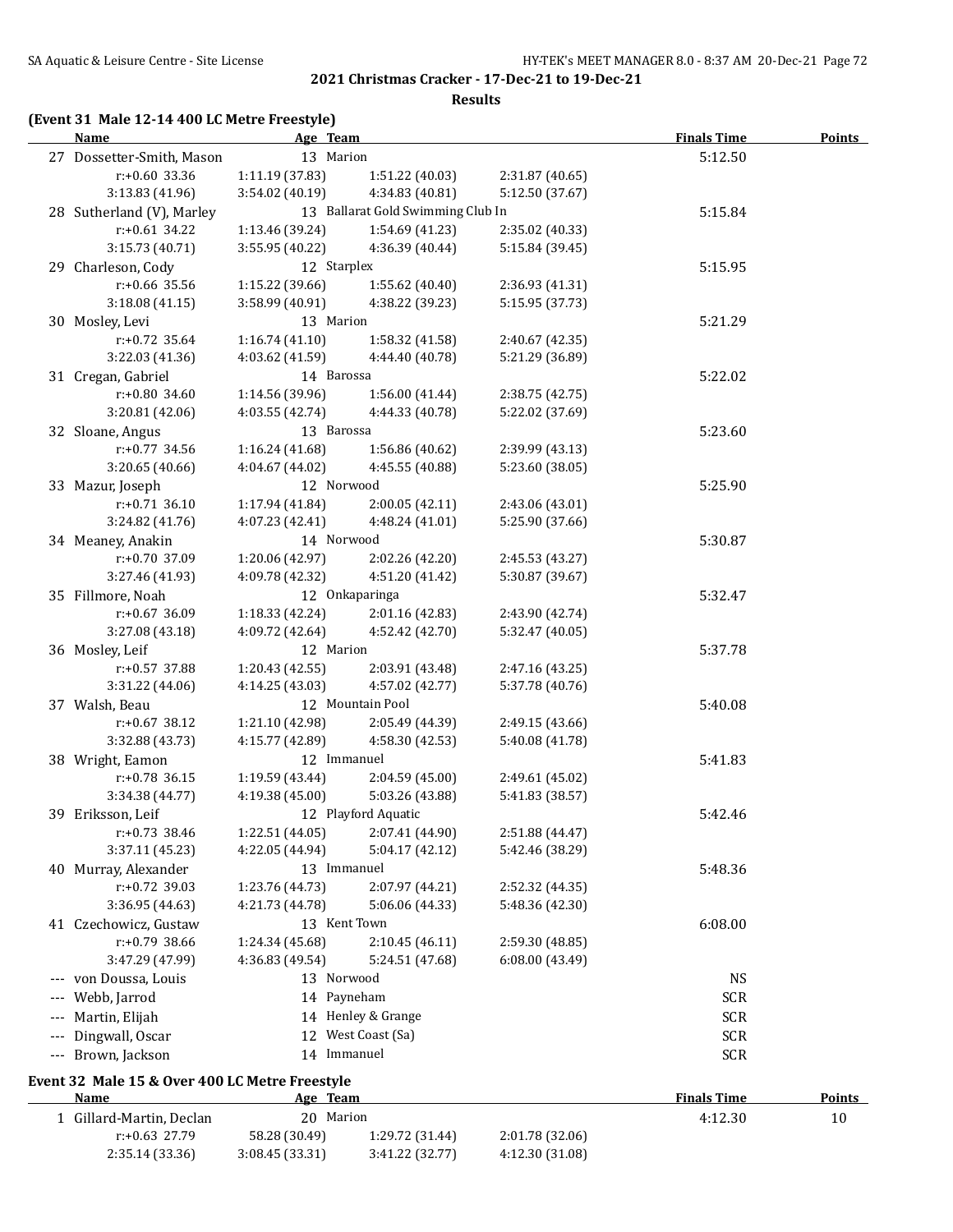**Results**

# **(Event 32 Male 15 & Over 400 LC Metre Freestyle)**

| <b>Name</b>               | Age Team        |                                   |                 | <b>Finals Time</b> | <b>Points</b> |
|---------------------------|-----------------|-----------------------------------|-----------------|--------------------|---------------|
| 2 Washington, Lachlan     | 15 Immanuel     |                                   |                 | 4:14.61            | 9             |
| r:+0.72 29.59             | 1:02.28 (32.69) | 1:34.69 (32.41)                   | 2:07.82 (33.13) |                    |               |
| 2:40.03 (32.21)           | 3:12.55 (32.52) | 3:44.20 (31.65)                   | 4:14.61 (30.41) |                    |               |
| 3 Manolopoulos, Harry     | 16 Marion       |                                   |                 | 4:14.68            | 8             |
| r:+0.73 28.54             | 1:00.83 (32.29) | 1:33.08 (32.25)                   | 2:05.82 (32.74) |                    |               |
| 2:38.23 (32.41)           | 3:11.21 (32.98) | 3:43.44 (32.23)                   | 4:14.68 (31.24) |                    |               |
| *4 Clifford, Ryan         | 16 Marion       |                                   |                 | 4:14.75            | 6.50          |
| r:+0.77 28.92             | 1:00.46 (31.54) | 1:32.94 (32.48)                   | 2:05.43 (32.49) |                    |               |
| 2:38.40 (32.97)           | 3:11.13 (32.73) | 3:43.17 (32.04)                   | 4:14.75 (31.58) |                    |               |
| *4 Caton, Noah            | 17 Norwood      |                                   |                 | 4:14.75            | 6.50          |
| r:+0.73 28.41             | 59.36 (30.95)   | 1:32.11 (32.75)                   | 2:04.54 (32.43) |                    |               |
| 2:36.68 (32.14)           | 3:10.03(33.35)  | 3:42.52 (32.49)                   | 4:14.75 (32.23) |                    |               |
| 6 Wiggett, Alexander      |                 | 16 Southern Performance           |                 | 4:16.12            | 5             |
| $r: +0.67$ 29.12          | 1:01.80 (32.68) | 1:34.74 (32.94)                   | 2:07.70 (32.96) |                    |               |
| 2:40.41 (32.71)           | 3:13.01 (32.60) | 3:45.25 (32.24)                   | 4:16.12 (30.87) |                    |               |
| 7 Myers, Jack             | 20 Kent Town    |                                   |                 | 4:17.65            | 4             |
| r:+0.68 29.36             | 1:01.07(31.71)  | 1:33.09 (32.02)                   | 2:05.89 (32.80) |                    |               |
| 2:38.76 (32.87)           | 3:11.98 (33.22) | 3:45.02 (33.04)                   | 4:17.65 (32.63) |                    |               |
| 8 Powell, Corben          | 15 Marion       |                                   |                 | 4:17.77            | 3             |
| r:+0.72 29.73             | 1:02.07 (32.34) | 1:34.82 (32.75)                   | 2:07.95 (33.13) |                    |               |
| 2:40.74 (32.79)           | 3:13.38 (32.64) | 3:45.77 (32.39)                   | 4:17.77 (32.00) |                    |               |
| 9 Kuchel, Liam            |                 | 16 Southern Performance           |                 | 4:17.98            | 2             |
| r:+0.73 29.05             | 1:01.40(32.35)  | 1:34.18 (32.78)                   | 2:07.71 (33.53) |                    |               |
| 2:40.42 (32.71)           | 3:13.92 (33.50) | 3:46.95 (33.03)                   | 4:17.98 (31.03) |                    |               |
|                           | 16 Marion       |                                   |                 |                    |               |
| 10 Luscombe, Clancy       | 59.33 (30.87)   |                                   |                 | 4:20.39            | $\mathbf{1}$  |
| r:+0.70 28.46             |                 | 1:31.39 (32.06)                   | 2:04.68 (33.29) |                    |               |
| 2:38.17 (33.49)           | 3:12.85 (34.68) | 3:46.93 (34.08)                   | 4:20.39 (33.46) |                    |               |
| 11 Lindsay, Luc           | 16 Norwood      |                                   |                 | 4:23.57            |               |
| r:+0.73 29.65             | 1:02.86 (33.21) | 1:36.24 (33.38)                   | 2:10.16 (33.92) |                    |               |
| 2:43.80 (33.64)           | 3:17.30 (33.50) | 3:50.83 (33.53)                   | 4:23.57 (32.74) |                    |               |
| 12 Yip, James             | 23 Norwood      |                                   |                 | 4:31.57            |               |
| r:+0.77 30.35             | 1:04.63 (34.28) | 1:39.44 (34.81)                   | 2:14.97 (35.53) |                    |               |
| 2:49.80 (34.83)           | 3:24.91 (35.11) | 3:58.25 (33.34)                   | 4:31.57 (33.32) |                    |               |
| 13 Ward, Taj              | 20 Marion       |                                   |                 | 4:33.50            |               |
| r:+0.66 30.33             | 1:04.99 (34.66) | 1:39.69 (34.70)                   | 2:14.80 (35.11) |                    |               |
| 2:50.05(35.25)            | 3:25.01 (34.96) | 3:59.76 (34.75)                   | 4:33.50 (33.74) |                    |               |
| 14 Langman, Aidan         | 16 Norwood      |                                   |                 | 4:34.39            |               |
| $r+0.72$ 30.72            | 1:04.22 (33.50) | 1:39.10 (34.88)                   | 2:14.47 (35.37) |                    |               |
| 2:50.20 (35.73)           | 3:26.08 (35.88) | 4:01.75 (35.67)                   | 4:34.39 (32.64) |                    |               |
| 15 Semmens, Jacob         |                 | 19 Western Aquatic (Sa)           |                 | 4:36.90            |               |
| r:+0.64 30.58             | 1:05.64(35.06)  | 1:40.81 (35.17)                   | 2:15.99 (35.18) |                    |               |
| 2:51.47 (35.48)           | 3:27.16 (35.69) | 4:02.04 (34.88)                   | 4:36.90 (34.86) |                    |               |
| 16 Brink, Connor          | 15 Marion       |                                   |                 | 4:37.46            |               |
| r:+0.68 30.69             | 1:05.21 (34.52) | 1:40.55 (35.34)                   | 2:16.48 (35.93) |                    |               |
| 2:52.38 (35.90)           | 3:28.20 (35.82) | 4:03.20 (35.00)                   | 4:37.46 (34.26) |                    |               |
| 17 Langman, Hamish        | 15 Norwood      |                                   |                 | 4:41.38            |               |
| r:+0.76 31.26             | 1:06.20 (34.94) | 1:42.60 (36.40)                   | 2:19.58 (36.98) |                    |               |
| 2:56.49 (36.91)           | 3:33.47 (36.98) | 4:10.11 (36.64)                   | 4:41.38 (31.27) |                    |               |
| 18 Sutherland (V), Cooper |                 | 15 Ballarat Gold Swimming Club In |                 | 4:41.54            |               |
| r:+0.69 29.78             | 1:03.56 (33.78) | 1:39.33 (35.77)                   | 2:15.47 (36.14) |                    |               |
| 2:52.60 (37.13)           | 3:29.89 (37.29) | 4:07.02 (37.13)                   | 4:41.54 (34.52) |                    |               |
| 19 Guth, Zac              | 16 Kent Town    |                                   |                 | 4:43.67            |               |
| r:+0.66 31.66             | 1:07.24 (35.58) | 1:42.80 (35.56)                   | 2:20.40 (37.60) |                    |               |
| 2:57.43 (37.03)           | 3:34.15 (36.72) | 4:09.89 (35.74)                   | 4:43.67 (33.78) |                    |               |
| 20 Lawson, Jack           | 15 Kent Town    |                                   |                 | 4:47.25            |               |
| $r: +0.65$ 32.61          | 1:08.46 (35.85) | 1:45.79 (37.33)                   | 2:23.17 (37.38) |                    |               |
| 3:00.46 (37.29)           | 3:37.04 (36.58) | 4:13.06 (36.02)                   | 4:47.25 (34.19) |                    |               |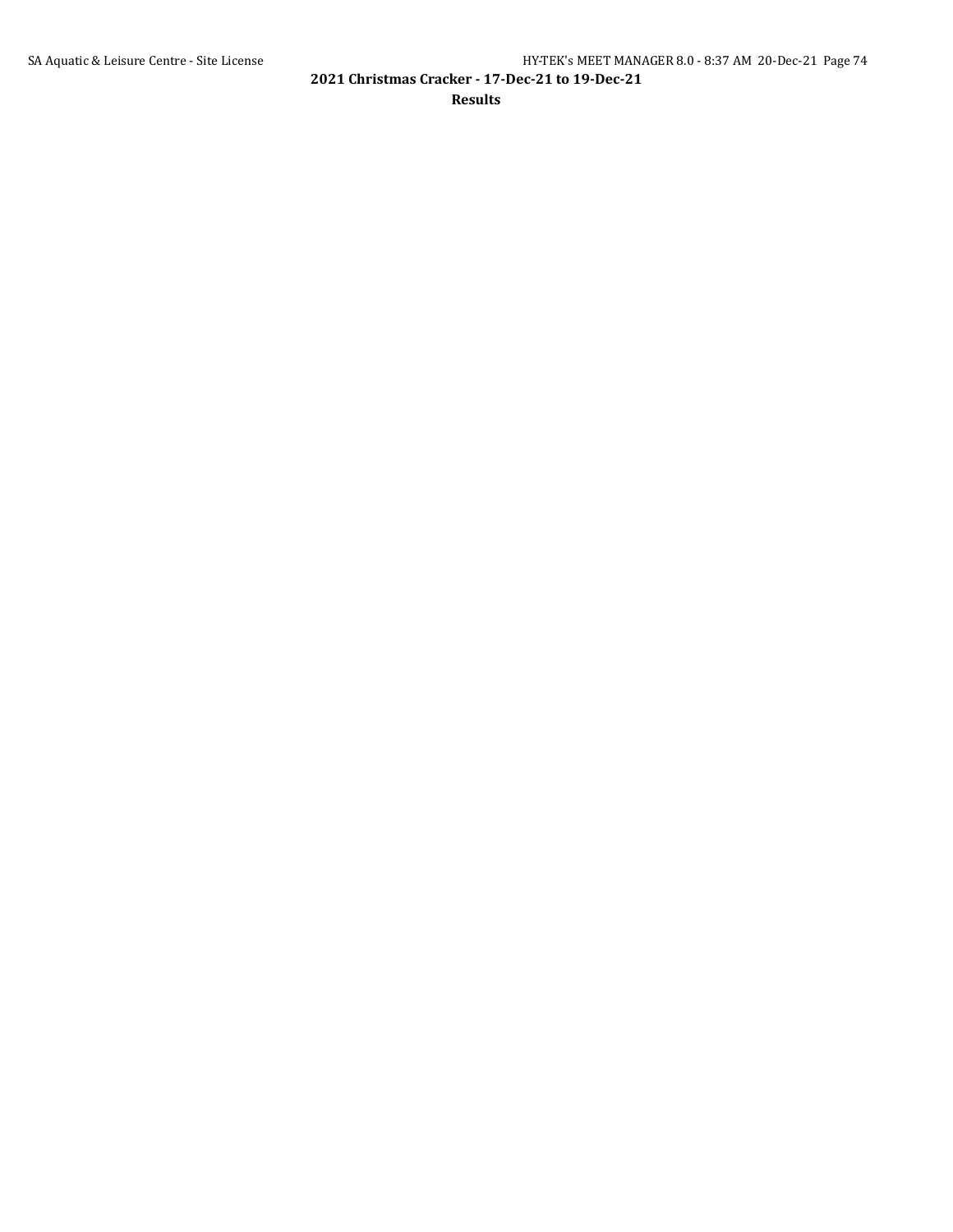#### **2021 Christmas Cracker - 17-Dec-21 to 19-Dec-21**

**Results**

# **(Event 32 Male 15 & Over 400 LC Metre Freestyle)**

|       | Name                                 | Age Team        |                   |                 | <b>Finals Time</b> | <b>Points</b> |
|-------|--------------------------------------|-----------------|-------------------|-----------------|--------------------|---------------|
|       | 21 Charles, Jake                     | 15 Marion       |                   |                 | 4:51.87            |               |
|       | r:+0.76 31.87                        | 1:07.71(35.84)  | 1:44.33 (36.62)   | 2:21.80 (37.47) |                    |               |
|       | 2:59.66 (37.86)                      | 3:37.33 (37.67) | 4:14.89 (37.56)   | 4:51.87 (36.98) |                    |               |
|       | 22 Mcglashan, Declan                 |                 | 17 Tea Tree Gully |                 | 4:56.09            |               |
|       | $r: +0.77$ 31.29                     | 1:05.68(34.39)  | 1:43.02 (37.34)   | 2:18.10 (35.08) |                    |               |
|       | 2:59.77 (41.67)                      | 3:38.84 (39.07) | 4:18.40 (39.56)   | 4:56.09 (37.69) |                    |               |
|       | 23 Fillmore, Jack                    |                 | 15 Onkaparinga    |                 | 4:57.19            |               |
|       | $r: +0.69$ 31.80                     | 1:08.31(36.51)  | 1:46.07(37.76)    | 2:24.29 (38.22) |                    |               |
|       | 3:03.31 (39.02)                      | 3:42.02 (38.71) | 4:20.14 (38.12)   | 4:57.19 (37.05) |                    |               |
|       | 24 Bignell, Nicholas                 | 15 Blue Lake Y  |                   |                 | 5:27.63            |               |
|       | $r: +0.77$ 36.29                     | 1:17.22 (40.93) | 1:58.52 (41.30)   | 2:41.67 (43.15) |                    |               |
|       | 3:23.40 (41.73)                      | 4:07.25(43.85)  | 4:48.94 (41.69)   | 5:27.63 (38.69) |                    |               |
| $---$ | Nelson, Regan                        | 16 Kent Town    |                   |                 | NS.                |               |
|       | Stenhouse, Euan                      | 18 Immanuel     |                   |                 | <b>SCR</b>         |               |
| $---$ | Moran, Aiden                         | 16 Immanuel     |                   |                 | <b>SCR</b>         |               |
| $---$ | Gilbert, Lachlan                     | 15 Clovercrest  |                   |                 | <b>SCR</b>         |               |
|       | Event 33 Female 9-11 200 LC Metre IM |                 |                   |                 |                    |               |
|       | Name                                 | Age Team        |                   |                 | <b>Finals Time</b> | <b>Points</b> |
|       | 1 Linke, Jasmine                     | 11 Kent Town    |                   |                 | 2:47.91            | 10            |
|       | $r: +0.63$ 34.55                     | 1:18.23(43.68)  | 2:12.32 (54.09)   | 2:47.91 (35.59) |                    |               |
|       | 2 Daunt, Emily                       | 11 Marion       |                   |                 | 2:49.34            | 9             |

| $r: +0.63$ 34.55         | 1:18.23 (43.68) | 2:12.32 (54.09)                   | 2:47.91 (35.59) |         |              |
|--------------------------|-----------------|-----------------------------------|-----------------|---------|--------------|
| 2 Daunt, Emily           | 11 Marion       |                                   |                 | 2:49.34 | 9            |
| $r: +0.68$ 36.58         | 1:21.80 (45.22) | 2:12.40(50.60)                    | 2:49.34 (36.94) |         |              |
| 3 Hallam, Sophia         | 11 Marion       |                                   |                 | 2:55.60 | 8            |
| $r: +0.74$ 37.95         | 1:22.24 (44.29) | 2:17.15 (54.91)                   | 2:55.60 (38.45) |         |              |
| 4 Heggie, Ashleigh       | 11 Starplex     |                                   |                 | 3:03.53 | 7            |
| $r: +0.74$ 37.41         | 1:26.92 (49.51) | 2:25.49 (58.57)                   | 3:03.53 (38.04) |         |              |
| 5 Le, Amy                |                 | 11 Henley & Grange                |                 | 3:03.67 | 6            |
| $r: +0.64$ 38.62         | 1:27.76 (49.14) | 2:19.87 (52.11)                   | 3:03.67 (43.80) |         |              |
| 6 Dening, Lucy           |                 | 11 Mount Gambier Swimming Club In |                 | 3:05.28 | 5            |
| $r: +0.85$ 37.04         | 1:23.60 (46.56) | 2:22.99 (59.39)                   | 3:05.28 (42.29) |         |              |
| 7 Sebestyen, Laura       | 11 Marion       |                                   |                 | 3:05.61 | 4            |
| $r: +0.80$ 36.13         | 1:23.24(47.11)  | 2:22.66 (59.42)                   | 3:05.61 (42.95) |         |              |
| 8 Baker, Amelia          |                 | 11 Southern Performance           |                 | 3:09.42 | 3            |
| $r: +0.72$ 39.62         | 1:28.56 (48.94) | 2:30.10 (1:01.54)                 | 3:09.42 (39.32) |         |              |
| 9 Stratford, Indee       |                 | 11 Mount Gambier Swimming Club In |                 | 3:13.75 | 2            |
| $r: +0.73$ 38.55         | 1:31.47 (52.92) | 2:26.73 (55.26)                   | 3:13.75 (47.02) |         |              |
| 10 Shannon, Isabella     | 11 Barossa      |                                   |                 | 3:13.99 | $\mathbf{1}$ |
| r:+0.90 39.94            | 1:31.15(51.21)  | 2:33.43 (1:02.28)                 | 3:13.99 (40.56) |         |              |
| 11 Sturt, Chloe          | 11 Norwood      |                                   |                 | 3:14.01 |              |
| $r: +0.77$ 41.57         | 1:31.60(50.03)  | 2:27.47 (55.87)                   | 3:14.01(46.54)  |         |              |
| 12 Liemar, Milli         |                 | 10 Western Aquatic (Sa)           |                 | 3:19.27 |              |
| $r: +0.82$ 43.06         | 1:37.70 (54.64) | 2:38.17(1:00.47)                  | 3:19.27(41.10)  |         |              |
| 13 Waller, Arabella      | 11 Marion       |                                   |                 | 3:21.04 |              |
| $r: +0.66$ 49.14         | 1:38.38 (49.24) | 2:37.22 (58.84)                   | 3:21.04 (43.82) |         |              |
| 14 Leaver, Georgiana     | 11 Marion       |                                   |                 | 3:22.88 |              |
| $r: +0.81$ 44.02         | 1:35.24 (51.22) | 2:39.76 (1:04.52)                 | 3:22.88 (43.12) |         |              |
| 15 Henty-Charles, Keeley | 11 Marion       |                                   |                 | 3:31.76 |              |
| $r: +0.78$ 50.33         | 1:44.26 (53.93) | 2:45.91 (1:01.65)                 | 3:31.76 (45.85) |         |              |
| 16 Bastiaans, Laura      | 11 Marion       |                                   |                 | 3:32.34 |              |
| $r: +0.77$ 48.75         | 1:41.84(53.09)  | 2:47.27 (1:05.43)                 | 3:32.34 (45.07) |         |              |
| 17 Sun, Sophie           |                 | 10 Henley & Grange                |                 | 3:36.92 |              |
| $r: +0.78$ 45.74         | 1:41.49 (55.75) | 2:46.68(1:05.19)                  | 3:36.92 (50.24) |         |              |
| 18 Hope, Amelie          |                 | 11 Mountain Pool                  |                 | 3:39.92 |              |
| $r: +0.83$ 50.82         | 1:46.60 (55.78) | 2:51.67 (1:05.07)                 | 3:39.92 (48.25) |         |              |
| 19 Fisher, Lilyanna      |                 | 11 Southern Performance           |                 | 3:44.73 |              |
| $r: +0.78$ 55.79         | 1:51.90(56.11)  | 2:56.92 (1:05.02)                 | 3:44.73 (47.81) |         |              |
|                          |                 |                                   |                 |         |              |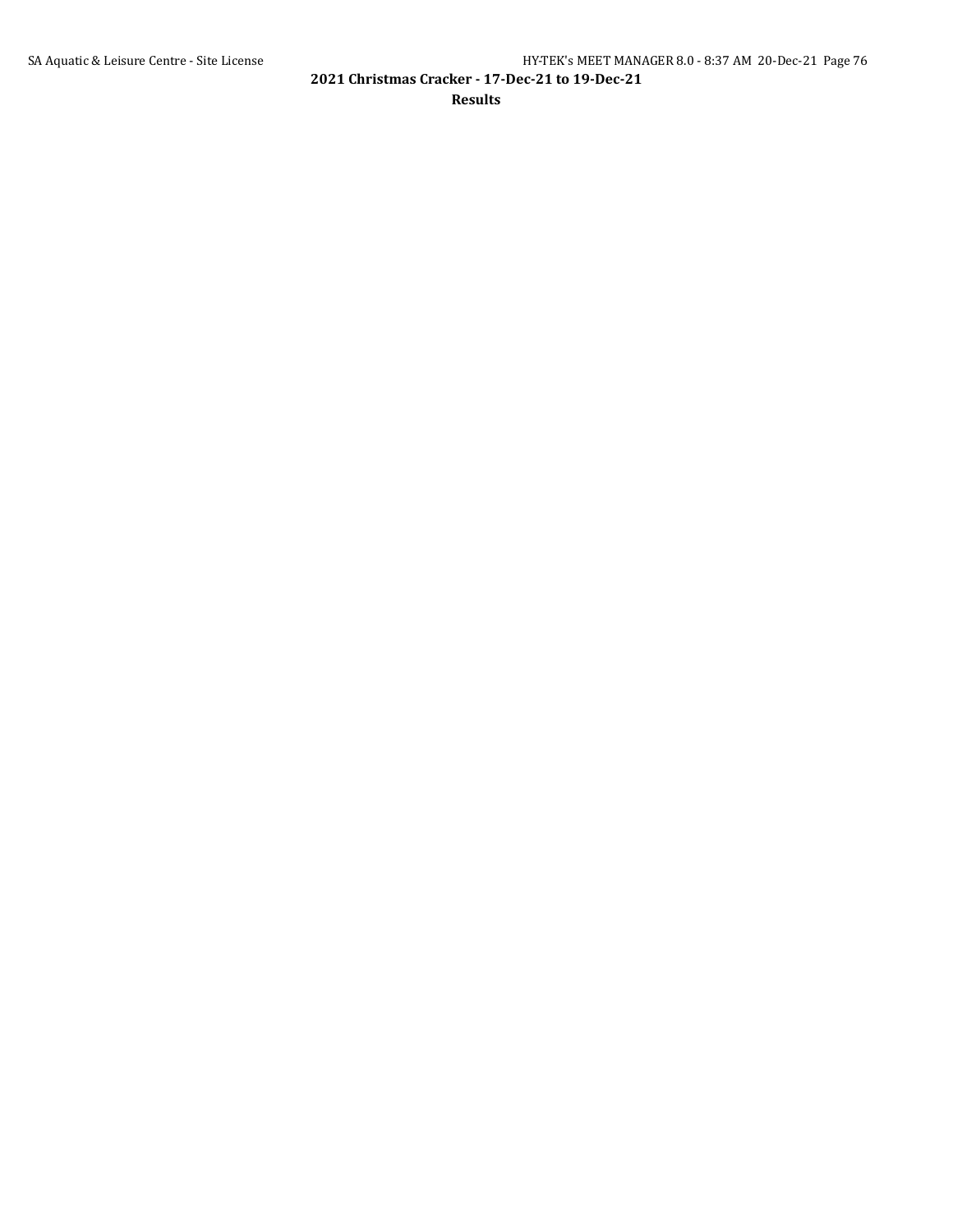**Results**

## **(Event 33 Female 9-11 200 LC Metre IM)**

|       | Name                          | Age Team         |                    |                 | <b>Finals Time</b> | <b>Points</b> |
|-------|-------------------------------|------------------|--------------------|-----------------|--------------------|---------------|
|       | 20 Eyers, Harriet             | 10 Unley         |                    |                 | 3:45.87            |               |
|       | $r: +0.76$ 45.89              | 1:46.13(1:00.24) | 2:57.18(1:11.05)   | 3:45.87(48.69)  |                    |               |
|       | 21 Walsh, Emily               |                  | 11 Mountain Pool   |                 | 3:57.37            |               |
|       | $r: +0.59553$                 | 1:54.80(56.27)   | 3:04.00(1:09.20)   | 3:57.37 (53.37) |                    |               |
|       | 22 Murray, Ella               |                  | 11 Immanuel        |                 | 4:02.92            |               |
|       | $r: +0.90$ 57.33              | 1:53.79(56.46)   | 3:12.90(1:19.11)   | 4:02.92 (50.02) |                    |               |
|       | --- Murray, Cleo              | 10 Norwood       |                    |                 | DQ                 |               |
|       | Did not finish on back - back |                  |                    |                 |                    |               |
|       | $r: +0.82\,56.35$             | 1:54.17 (57.82)  | 3:04.85(1:10.68)   | DQ (50.41)      |                    |               |
| $---$ | Linke, Natasha                |                  | 10 Kent Town       |                 | DQ                 |               |
|       | One hand touch - breast       |                  |                    |                 |                    |               |
|       | $r: +0.66$ 43.42              | 1:35.75(52.33)   | 2:37.74 (1:01.99)  | DQ (42.58)      |                    |               |
|       | Song, Siyu                    |                  | 11 Henley & Grange |                 | <b>NS</b>          |               |
|       | Gray, Claire                  |                  | Marion             |                 | <b>NS</b>          |               |

# **Event 34 Female 12-14 200 LC Metre IM**

 $\overline{a}$ 

| <b>Name</b>               | Age Team        |                                   |                 | <b>Finals Time</b> | <b>Points</b>  |
|---------------------------|-----------------|-----------------------------------|-----------------|--------------------|----------------|
| 1 Newham, Leni            | 14 Barossa      |                                   |                 | 2:28.85            | 10             |
| $r: +0.77$ 30.73          | 1:10.29 (39.56) | 1:55.24 (44.95)                   | 2:28.85 (33.61) |                    |                |
| 2 Eskandari, Natasha      | 14 Kent Town    |                                   |                 | 2:32.89            | 9              |
| $r: +0.75$ 32.29          | 1:13.68(41.39)  | 1:58.30 (44.62)                   | 2:32.89 (34.59) |                    |                |
| 3 Everitt, Emma           | 13 Norwood      |                                   |                 | 2:33.74            | 8              |
| $r: +0.73$ 32.35          | 1:12.14 (39.79) | 1:59.15 (47.01)                   | 2:33.74 (34.59) |                    |                |
| 4 Curthoys-Davies, Miella | 13 Barossa      |                                   |                 | 2:36.68            | $\overline{7}$ |
| $r: +0.69$ 32.56          | 1:13.91 (41.35) | 2:01.30 (47.39)                   | 2:36.68 (35.38) |                    |                |
| 5 Mazur, Juliet           | 14 Norwood      |                                   |                 | 2:38.62            | 6              |
| $r: +0.74$ 33.08          | 1:14.32(41.24)  | 2:02.79 (48.47)                   | 2:38.62 (35.83) |                    |                |
| 6 Mickan, Asta            | 12 Barossa      |                                   |                 | 2:40.18            | 5              |
| r:+0.74 33.72             | 1:16.13(42.41)  | 2:03.40 (47.27)                   | 2:40.18 (36.78) |                    |                |
| 7 Beaumont, Lucy          |                 | 14 Henley & Grange                |                 | 2:40.66            | 4              |
| $r: +0.73$ 33.58          | 1:18.09(44.51)  | 2:02.91 (44.82)                   | 2:40.66 (37.75) |                    |                |
| 8 Laube (V), Skye         |                 | 14 Ballarat Gold Swimming Club In |                 | 2:41.61            | 3              |
| $r: +0.77$ 33.87          | 1:15.61(41.74)  | 2:04.65(49.04)                    | 2:41.61 (36.96) |                    |                |
| 9 Laird-Britton, Charlize | 13 Marion       |                                   |                 | 2:42.80            | 2              |
| r:+0.68 33.99             | 1:19.31 (45.32) | 2:05.86 (46.55)                   | 2:42.80 (36.94) |                    |                |
| 10 Ashmead, Sophie        | 13 Barossa      |                                   |                 | 2:42.81            | $\mathbf{1}$   |
| $r: +0.78$ 34.65          | 1:17.80 (43.15) | 2:05.59 (47.79)                   | 2:42.81 (37.22) |                    |                |
| 11 Conroy, Charlotte      | 13 Marion       |                                   |                 | 2:43.72            |                |
| r:+0.68 34.25             | 1:20.26 (46.01) | 2:04.69 (44.43)                   | 2:43.72 (39.03) |                    |                |
| 12 Carroll, Jasmine       | 14 Barossa      |                                   |                 | 2:44.10            |                |
| $r: +0.71$ 35.85          | 1:20.04(44.19)  | 2:08.07 (48.03)                   | 2:44.10 (36.03) |                    |                |
| 13 Scarr, Elysia          | 13 Kent Town    |                                   |                 | 2:45.02            |                |
| r:+0.69 33.23             | 1:15.52 (42.29) | 2:06.80 (51.28)                   | 2:45.02 (38.22) |                    |                |
| 14 Harris, Lauren         | 12 Payneham     |                                   |                 | 2:45.36            |                |
| $r: +0.73$ 38.78          | 1:23.19 (44.41) | 2:07.94 (44.75)                   | 2:45.36 (37.42) |                    |                |
| 15 Morton, Grace          | 13 Norwood      |                                   |                 | 2:45.53            |                |
| $r: +0.77$ 34.76          | 1:16.03(41.27)  | 2:08.21 (52.18)                   | 2:45.53 (37.32) |                    |                |
| 16 Czechowicz, Katarina   | 13 Kent Town    |                                   |                 | 2:45.56            |                |
| $r: +0.74$ 34.81          | 1:19.51 (44.70) | 2:10.27 (50.76)                   | 2:45.56 (35.29) |                    |                |
| 17 Crean, Allegra         | 12 Marion       |                                   |                 | 2:47.45            |                |
| $r: +0.82$ 36.87          | 1:21.11(44.24)  | 2:09.51 (48.40)                   | 2:47.45 (37.94) |                    |                |
| 18 Brown, Lily            | 12 Marion       |                                   |                 | 2:48.51            |                |
| r:+0.75 35.58             | 1:18.50(42.92)  | 2:11.42 (52.92)                   | 2:48.51 (37.09) |                    |                |
| 19 Beech, Natalie         | 14 Immanuel     |                                   |                 | 2:48.85            |                |
| $r: +0.73$ 37.05          | 1:20.04(42.99)  | 2:11.43 (51.39)                   | 2:48.85 (37.42) |                    |                |
| 20 Potter, Shyanne        | 14 Immanuel     |                                   |                 | 2:50.30            |                |
| $r: +0.71$ 35.59          | 1:20.95(45.36)  | 2:13.56 (52.61)                   | 2:50.30 (36.74) |                    |                |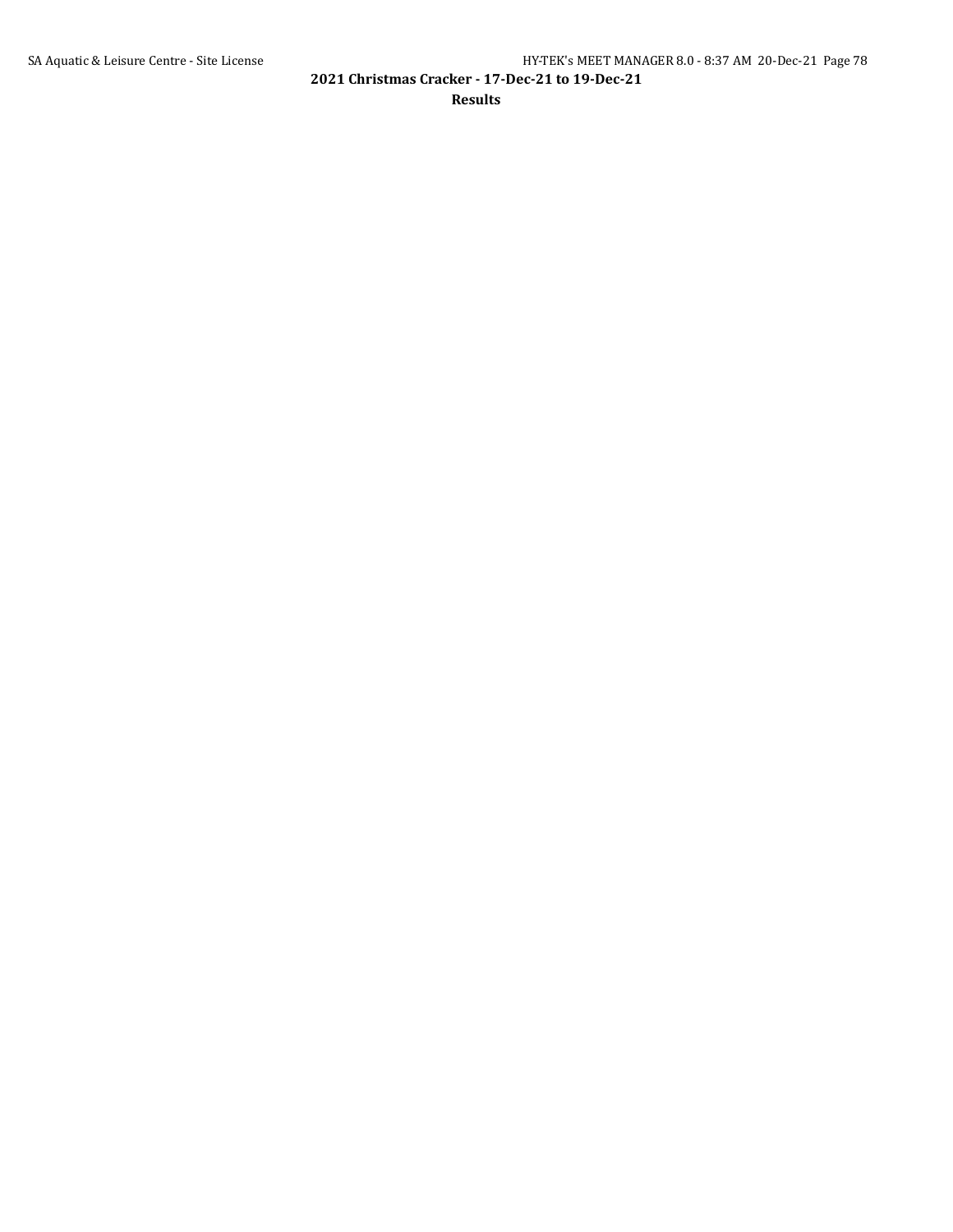#### **Results**

# **(Event 34 Female 12-14 200 LC Metre IM)**

| Name                   | Age Team                             |                 | <b>Finals Time</b> | <b>Points</b> |
|------------------------|--------------------------------------|-----------------|--------------------|---------------|
| 21 Dowler, Isabella    | 13 Starplex                          |                 | 2:50.67            |               |
| $r: +0.68$ 36.75       | 1:22.59 (45.84)<br>2:11.84 (49.25)   | 2:50.67 (38.83) |                    |               |
| 22 Green, Charlise     | 12 Immanuel                          |                 | 2:50.68            |               |
| $r: +0.72$ 36.36       | 1:21.28 (44.92)<br>2:12.70 (51.42)   | 2:50.68 (37.98) |                    |               |
| 23 Fletcher, Mallika   | 12 Barossa                           |                 | 2:51.46            |               |
| $r: +0.78$ 35.51       | 1:19.55 (44.04)<br>2:11.83 (52.28)   | 2:51.46 (39.63) |                    |               |
| 24 Gaganis, Maria      | 13 Marion                            |                 | 2:52.13            |               |
| $r: +0.78$ 37.33       | 1:23.92 (46.59)<br>2:13.08(49.16)    | 2:52.13 (39.05) |                    |               |
| 25 Wright, Gabriella   | 13 Norwood                           |                 | 2:52.32            |               |
| $r: +0.79$ 33.38       | 1:17.92 (44.54)<br>2:15.66 (57.74)   | 2:52.32 (36.66) |                    |               |
| 26 McMahon, Delilah    | 13 Henley & Grange                   |                 | 2:52.42            |               |
| $r: +0.71$ 36.46       | 1:21.37 (44.91)<br>2:12.63(51.26)    | 2:52.42 (39.79) |                    |               |
| 27 Hawker, Imogen      | 14 Clare                             |                 | 2:52.65            |               |
| $r: +0.71$ 36.87       | 1:23.53 (46.66)                      |                 |                    |               |
|                        | 2:13.49 (49.96)<br>13 Marion         | 2:52.65 (39.16) |                    |               |
| 28 Cox, Claire         |                                      |                 | 2:53.31            |               |
| $r: +0.75$ 37.46       | 1:23.80 (46.34)<br>2:14.99 (51.19)   | 2:53.31 (38.32) |                    |               |
| 29 Greatrex, Abby      | 12 Western Aquatic (Sa)              |                 | 2:55.34            |               |
| $r: +0.80$ 35.83       | 1:22.51 (46.68)<br>2:15.71(53.20)    | 2:55.34 (39.63) |                    |               |
| 30 Copeland, Bree      | 14 Payneham                          |                 | 2:55.67            |               |
| $r: +0.76$ 35.59       | 1:25.60 (50.01)<br>2:14.12 (48.52)   | 2:55.67 (41.55) |                    |               |
| 31 Schubert, Emma      | 13 Barossa                           |                 | 2:56.95            |               |
| $r: +0.84$ 36.17       | 1:21.56 (45.39)<br>2:15.17(53.61)    | 2:56.95 (41.78) |                    |               |
| 32 Basic, Emilia       | 12 Tea Tree Gully                    |                 | 2:57.06            |               |
| $r: +0.75$ 36.26       | 1:21.72 (45.46) 2:15.38 (53.66)      | 2:57.06 (41.68) |                    |               |
| 33 Ellis, Piper        | 12 Playford Aquatic                  |                 | 2:57.17            |               |
| $r: +0.78$ 39.68       | 1:25.15 (45.47) 2:18.12 (52.97)      | 2:57.17 (39.05) |                    |               |
| 34 Greenham, Violet    | 12 Playford Aquatic                  |                 | 2:59.32            |               |
| $r: +0.89$ 39.43       | $1:26.00(46.57)$ $2:19.23(53.23)$    | 2:59.32 (40.09) |                    |               |
| 35 Finch, Tayah        | 12 Barossa                           |                 | 3:00.17            |               |
| $r: +0.77$ 38.46       | $1:23.68(45.22)$ $2:21.13(57.45)$    | 3:00.17 (39.04) |                    |               |
| 36 Sanchez, Madison    | 12 Starplex                          |                 | 3:00.26            |               |
| $r: +0.75$ 37.60       | $1:27.23(49.63)$ $2:19.08(51.85)$    | 3:00.26 (41.18) |                    |               |
| 37 Langmead, India     | 13 Henley & Grange                   |                 | 3:01.64            |               |
| $r: +0.79$ 40.49       | $1:27.42$ (46.93) $2:21.84$ (54.42)  | 3:01.64 (39.80) |                    |               |
| 38 Needham, Ava        | 12 Marion                            |                 | 3:01.84            |               |
| $r: +0.67$ 37.19       | $1:25.44(48.25)$ $2:21.08(55.64)$    | 3:01.84(40.76)  |                    |               |
| 39 Romanowski, Georgia | 13 Southern Performance              |                 | 3:02.68            |               |
| $r: +0.58$ 38.08       | 2:23.44 (55.32)<br>1:28.12 (50.04)   | 3:02.68 (39.24) |                    |               |
| 40 Wheeler, Lani       | 14 Onkaparinga                       |                 | 3:03.78            |               |
| $r: +0.74$ 39.01       | 1:27.29 (48.28)<br>2:23.35 (56.06)   | 3:03.78 (40.43) |                    |               |
| 41 Gerke-Crabb, Cai    | 12 Kent Town                         |                 | 3:04.55            |               |
| r:+0.62 37.49          | 1:24.55 (47.06)<br>2:22.22 (57.67)   | 3:04.55 (42.33) |                    |               |
|                        | 12 Barossa                           |                 |                    |               |
| 42 Sloane, Georgiana   |                                      |                 | 3:04.74            |               |
| r:+0.72 37.53          | 1:26.49 (48.96)<br>2:26.28 (59.79)   | 3:04.74 (38.46) |                    |               |
| 43 Chan, Hermione      | 13 Marion                            |                 | 3:05.83            |               |
| r:+0.62 36.29          | 1:26.35(50.06)<br>2:21.01 (54.66)    | 3:05.83 (44.82) |                    |               |
| 44 Wright, Chloe       | 14 Immanuel                          |                 | 3:06.00            |               |
| $r: +0.79$ 40.40       | 1:28.80 (48.40)<br>2:24.57 (55.77)   | 3:06.00 (41.43) |                    |               |
| 45 Pearce, Ella        | 12 Norwood                           |                 | 3:06.54            |               |
| $r: +0.78$ 40.35       | 1:29.01 (48.66)<br>2:24.54 (55.53)   | 3:06.54 (42.00) |                    |               |
| 46 Hogarth, Sophie     | 14 Norwood                           |                 | 3:06.88            |               |
| $r: +0.81$ 38.18       | 1:27.26 (49.08)<br>2:22.89 (55.63)   | 3:06.88 (43.99) |                    |               |
| 47 Kornmeier, Lily     | 12 Marion                            |                 | 3:07.15            |               |
| $r: +0.87$ 40.28       | 2:27.02 (56.02)<br>1:31.00 (50.72)   | 3:07.15 (40.13) |                    |               |
| 48 Mann, Kayla         | 13 Mountain Pool                     |                 | 3:08.89            |               |
| r:+0.76 40.64          | 1:28.89 (48.25)<br>2:29.47 (1:00.58) | 3:08.89 (39.42) |                    |               |
| 49 Williams, Eve       | 13 Norwood                           |                 | 3:10.73            |               |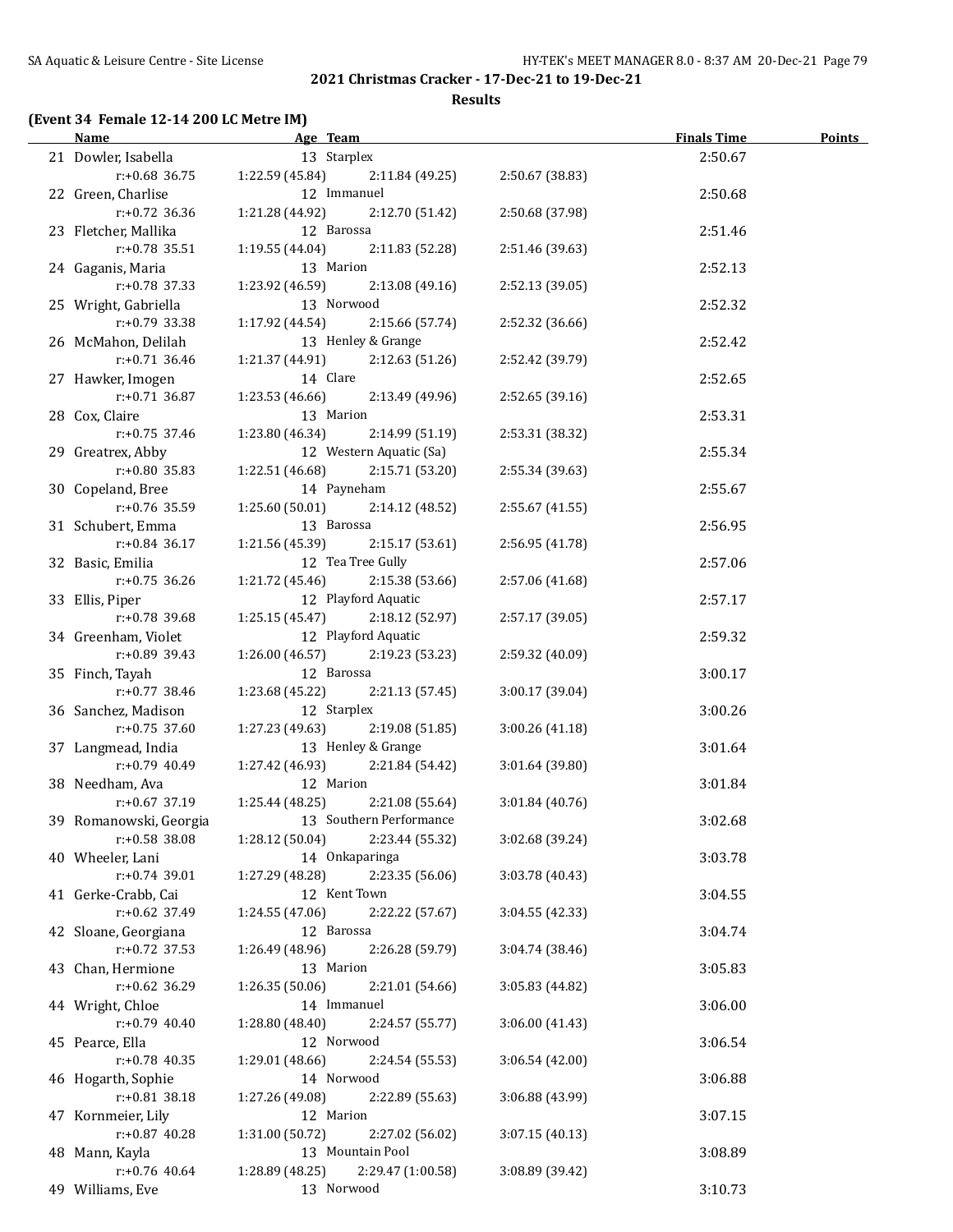**Results**

r:+0.77 42.37 1:32.39 (50.02) 2:28.49 (56.10) 3:10.73 (42.24)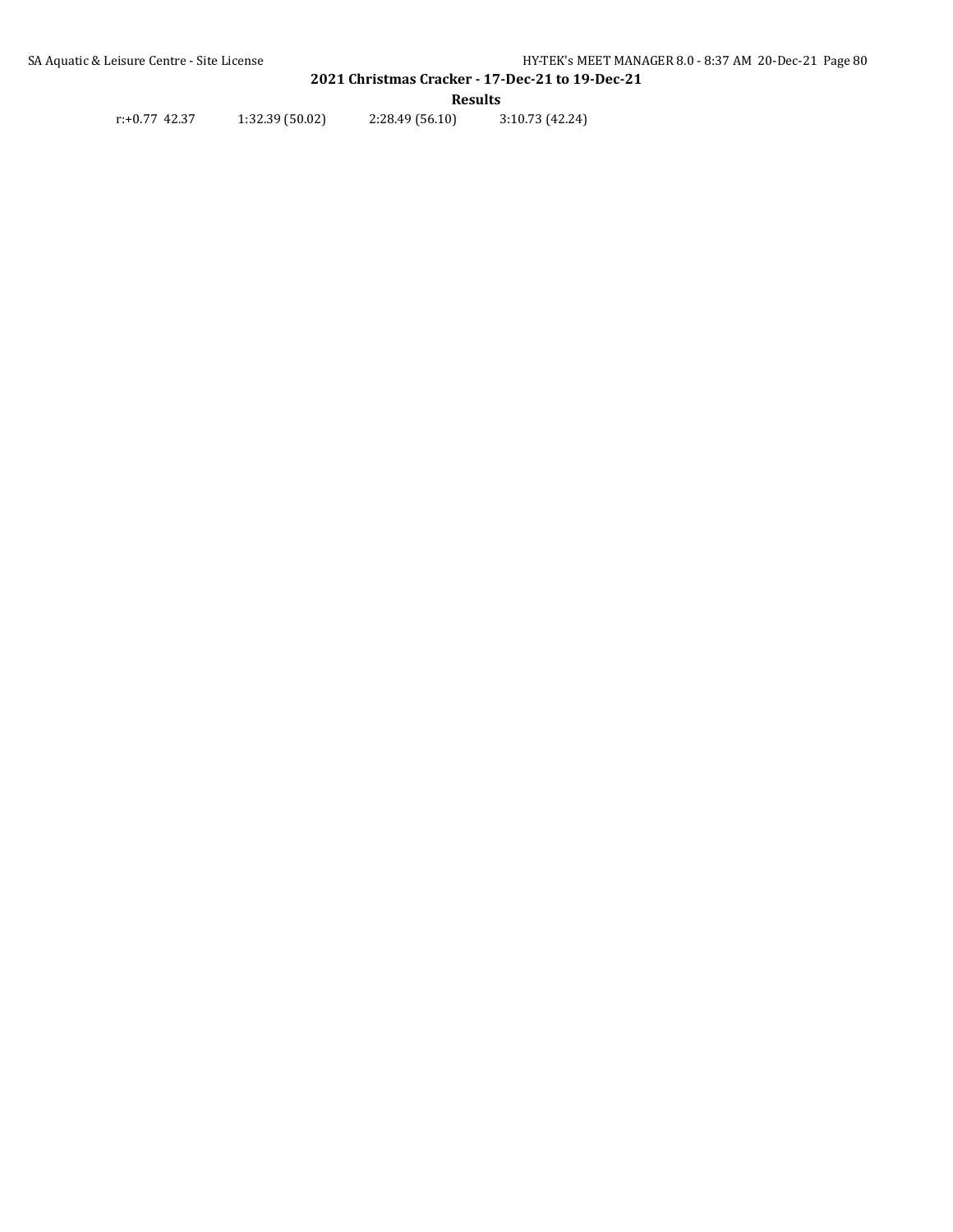#### **Results**

## **(Event 34 Female 12-14 200 LC Metre IM)**

| Name                    | Age Team   |                                     |                 | <b>Finals Time</b> | <b>Points</b> |
|-------------------------|------------|-------------------------------------|-----------------|--------------------|---------------|
| 50 Nenasheff, Tash      |            | 13 Southern Performance             |                 | 3:13.43            |               |
| $r: +0.74$ 41.22        |            | $1:30.84(49.62)$ $2:30.55(59.71)$   | 3:13.43(42.88)  |                    |               |
| 51 Fuhrmann, Janna      |            | 12 Southern Performance             |                 | 3:15.21            |               |
| $r: +0.72$ 47.09        |            | 1:34.32 (47.23) 2:33.71 (59.39)     | 3:15.21 (41.50) |                    |               |
| 52 Le Roux, Mikayla     | 12 Barossa |                                     |                 | 3:15.47            |               |
| $r: +0.85$ 44.72        |            | 1:34.23 (49.51) 2:34.08 (59.85)     | 3:15.47 (41.39) |                    |               |
| 53 Schulz, Olivia       |            | 14 Mountain Pool                    |                 | 3:15.96            |               |
| $r: +0.83$ 43.61        |            | $1:35.86(52.25)$ $2:32.11(56.25)$   | 3:15.96 (43.85) |                    |               |
| 54 Fisher, Isabella     | 12 Marion  |                                     |                 | 3:18.94            |               |
| r:+0.79 43.77           |            | 1:34.49 (50.72) 2:34.23 (59.74)     | 3:18.94 (44.71) |                    |               |
| 55 Joy, Sofia           | 12 Norwood |                                     |                 | 3:19.53            |               |
| $r: +0.88$ 49.37        |            | $1:39.57(50.20)$ $2:39.38(59.81)$   | 3:19.53(40.15)  |                    |               |
| 56 Tham, Krystelle      |            | 12 Kent Town                        |                 | 3:20.37            |               |
| $r: +0.70$ 44.37        |            | $1:38.30(53.93)$ $2:38.43(1:00.13)$ | 3:20.37 (41.94) |                    |               |
| 57 Roberts, Isabella    |            | 13 Murray Bridge                    |                 | 3:20.92            |               |
| $r: +0.83$ 47.06        |            | $1:44.22(57.16)$ $2:38.38(54.16)$   | 3:20.92 (42.54) |                    |               |
| 58 Mason, Layla         |            | 12 Southern Performance             |                 | 3:22.92            |               |
| $r: +0.74$ 45.64        |            | $1:40.66(55.02)$ $2:41.88(1:01.22)$ | 3:22.92 (41.04) |                    |               |
| 59 Fourie, Emma         |            | 12 Mountain Pool                    |                 | 3:26.17            |               |
| $r: +0.83$ 43.37        |            | $1:33.42(50.05)$ $2:36.67(1:03.25)$ | 3:26.17 (49.50) |                    |               |
| 60 Shrestha, Pranita    | 13 Marion  |                                     |                 | 3:33.37            |               |
| $r: +0.74$ 49.48        |            | $1:43.67(54.19)$ $2:45.26(1:01.59)$ | 3:33.37 (48.11) |                    |               |
| --- Carr, Lucinda       | 14 Marion  |                                     |                 | DQ                 |               |
| One hand touch - breast |            |                                     |                 |                    |               |
| $r: +0.68$ 36.80        |            | $1:23.44(46.64)$ $2:13.07(49.63)$   | DQ (38.04)      |                    |               |
| --- Hussaini, Milika    | 13 Norwood |                                     |                 | <b>NS</b>          |               |
| --- Doyle, Poppy        | 12 Marion  |                                     |                 | <b>NS</b>          |               |
| --- Le Roux, Anichia    | 14 Barossa |                                     |                 | <b>NS</b>          |               |
| --- Borgmeyer, Claire   |            | 13 Immanuel                         |                 | <b>SCR</b>         |               |

# **Event 35 Female 15 & Over 200 LC Metre IM**

| Name                     | Age Team       |                                   |                 | <b>Finals Time</b> | <b>Points</b> |
|--------------------------|----------------|-----------------------------------|-----------------|--------------------|---------------|
| 1 Williams, Alana        | 18 Norwood     |                                   |                 | 2:22.40            | 10            |
| $r: +0.71$ 31.03         |                | $1:09.29(38.26)$ $1:50.55(41.26)$ | 2:22.40 (31.85) |                    |               |
| 2 Bahr, Arabella         | 15 Norwood     |                                   |                 | 2:25.67            | 9             |
| r:+0.72 31.70            |                | $1:10.16(38.46)$ $1:53.30(43.14)$ | 2:25.67 (32.37) |                    |               |
| 3 Natt, Katie            | 15 Marion      |                                   |                 | 2:27.37            | 8             |
| r:+0.67 33.02            |                | $1:11.41(38.39)$ $1:53.91(42.50)$ | 2:27.37 (33.46) |                    |               |
| 4 Estcourt Hughes, Emily | 15 Kent Town   |                                   |                 | 2:31.53            | 7             |
| r:+0.76 33.59            |                | $1:12.39(38.80)$ $1:57.83(45.44)$ | 2:31.53 (33.70) |                    |               |
| 5 Trumble, Madeleine     | 15 Marion      |                                   |                 | 2:32.04            | 6             |
| r:+0.78 32.00            |                | $1:12.06(40.06)$ $1:56.46(44.40)$ | 2:32.04 (35.58) |                    |               |
| 6 Slade, Mia             | 17 Norwood     |                                   |                 | 2:32.94            | 5             |
| r:+0.70 32.86            |                | $1:12.04(39.18)$ $1:58.66(46.62)$ | 2:32.94 (34.28) |                    |               |
| 7 Hansen, Stephanie      | 16 Clovercrest |                                   |                 | 2:33.00            | 4             |
| r:+0.68 33.07            |                | $1:14.38(41.31)$ $1:57.86(43.48)$ | 2:33.00 (35.14) |                    |               |
| 8 Deacon, Hannah         | 17 Marion      |                                   |                 | 2:34.94            | 3             |
| r:+0.73 32.15            |                | $1:13.47(41.32)$ $2:01.77(48.30)$ | 2:34.94(33.17)  |                    |               |
| 9 Rashleigh, Indyanna    | 15 Norwood     |                                   |                 | 2:35.32            | 2             |
| r:+0.66 31.69            |                | $1:12.17(40.48)$ $1:59.70(47.53)$ | 2:35.32 (35.62) |                    |               |
| 10 Marshall, Poppy       | 16 Norwood     |                                   |                 | 2:36.83            | 1             |
| r:+0.75 33.21            |                | $1:16.50(43.29)$ $2:00.43(43.93)$ | 2:36.83(36.40)  |                    |               |
| 11 Ekins, Caitlyn        | 15 Kent Town   |                                   |                 | 2:36.87            |               |
| r:+0.76 32.21            |                | $1:14.15(41.94)$ $2:02.04(47.89)$ | 2:36.87 (34.83) |                    |               |
| 12 Doyle, Lily           | 15 Marion      |                                   |                 | 2:39.07            |               |
| r:+0.72 36.58            |                | $1:15.22(38.64)$ $2:02.70(47.48)$ | 2:39.07 (36.37) |                    |               |
| 13 Ashmead, Charlotte    | 15 Barossa     |                                   |                 | 2:44.13            |               |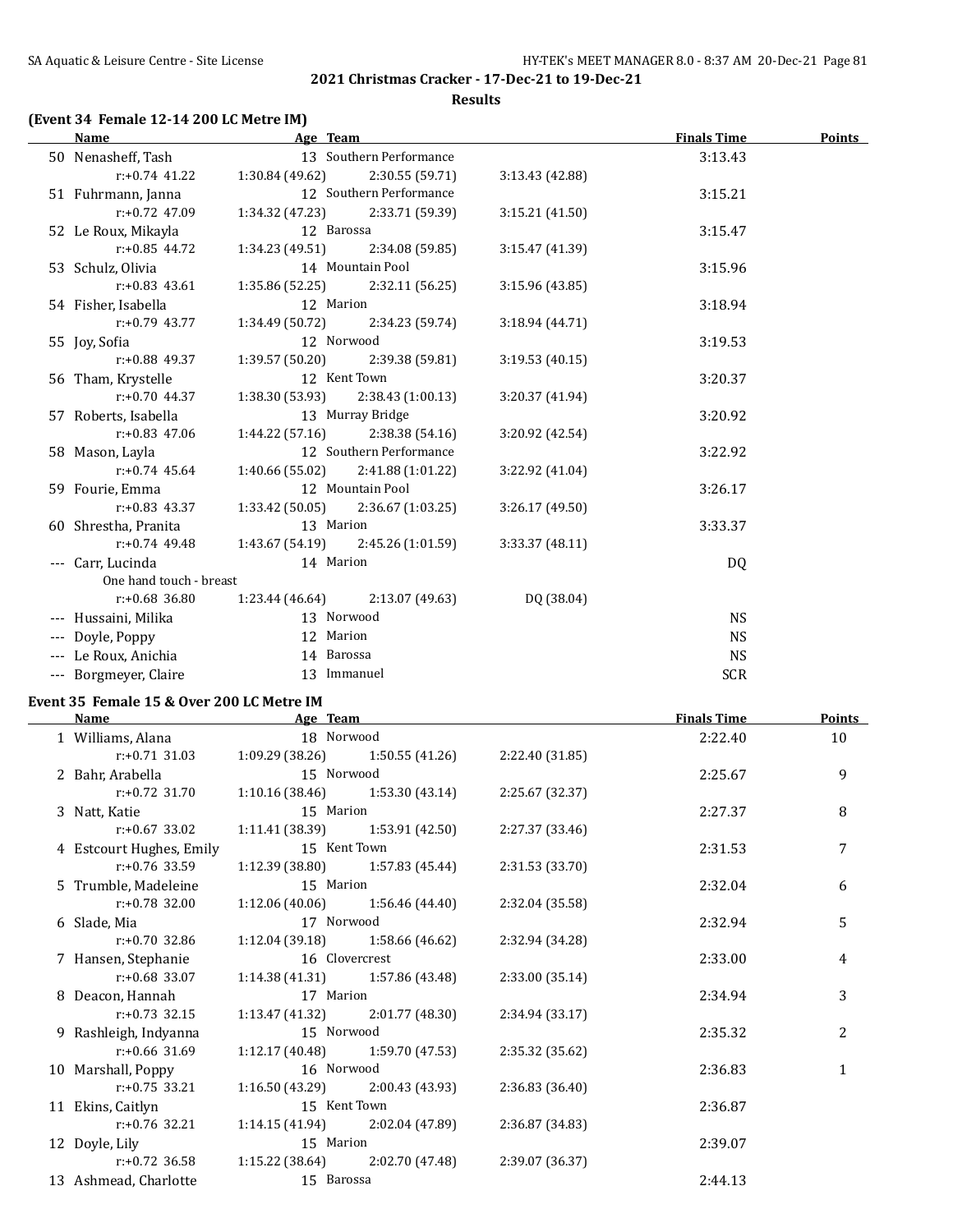**Results**

r:+0.72 33.65 1:17.51 (43.86) 2:04.38 (46.87) 2:44.13 (39.75)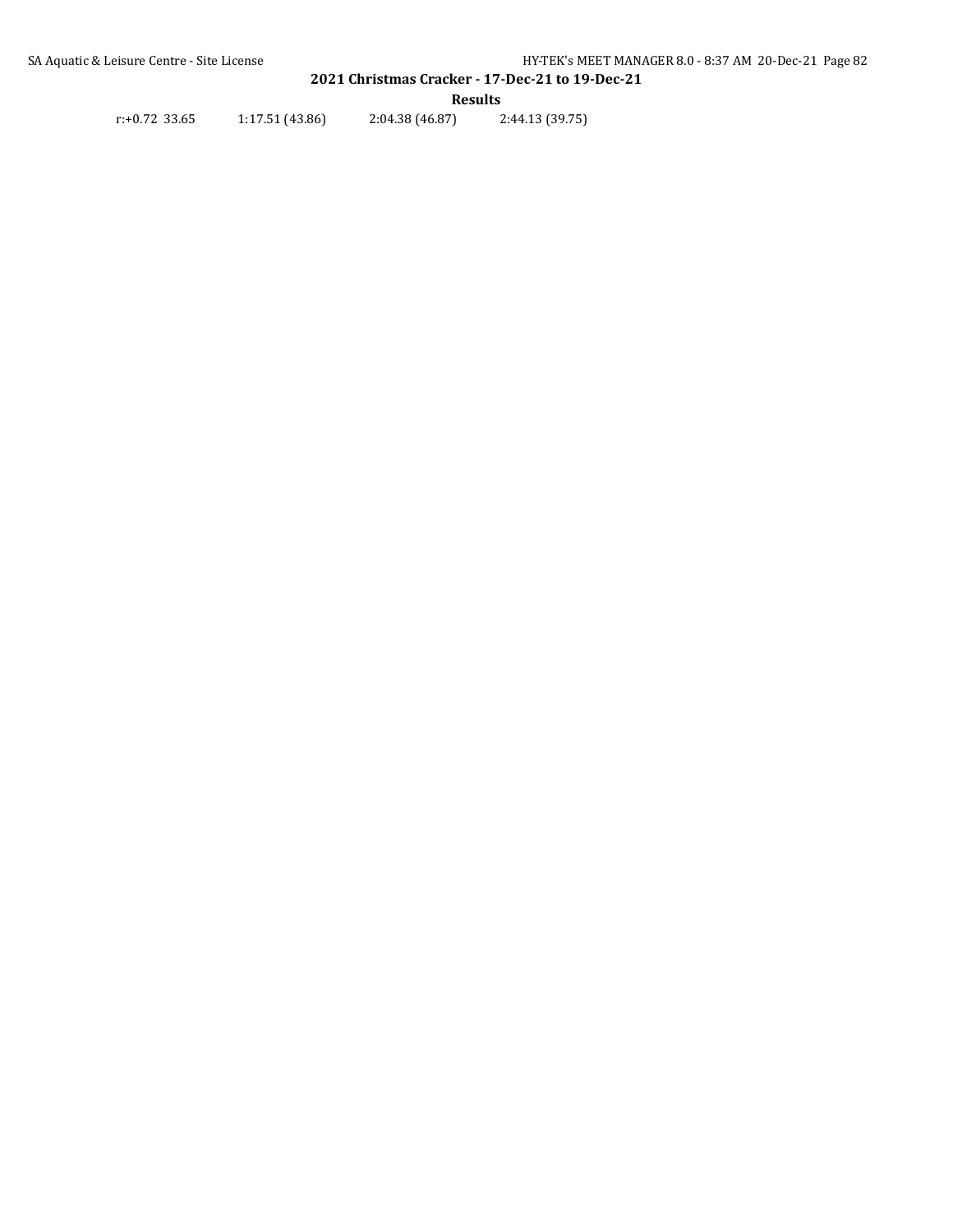#### **Results**

## **(Event 35 Female 15 & Over 200 LC Metre IM)**

| Name                   |                |                                                                   |                                                                                                                                                                                                                                                                                                                                                                                                                                                                                                                                                                                                                                                                                              | <b>Finals Time</b>                                     | <b>Points</b> |
|------------------------|----------------|-------------------------------------------------------------------|----------------------------------------------------------------------------------------------------------------------------------------------------------------------------------------------------------------------------------------------------------------------------------------------------------------------------------------------------------------------------------------------------------------------------------------------------------------------------------------------------------------------------------------------------------------------------------------------------------------------------------------------------------------------------------------------|--------------------------------------------------------|---------------|
| 14 Adams, Sasha        |                |                                                                   |                                                                                                                                                                                                                                                                                                                                                                                                                                                                                                                                                                                                                                                                                              | 2:47.84                                                |               |
|                        | 1:19.96(44.01) |                                                                   | 2:47.84 (37.81)                                                                                                                                                                                                                                                                                                                                                                                                                                                                                                                                                                                                                                                                              |                                                        |               |
| 15 Gorman, Gabrielle   |                |                                                                   |                                                                                                                                                                                                                                                                                                                                                                                                                                                                                                                                                                                                                                                                                              | 2:48.07                                                |               |
| $r: +0.74$ 33.37       |                |                                                                   | 2:48.07 (39.42)                                                                                                                                                                                                                                                                                                                                                                                                                                                                                                                                                                                                                                                                              |                                                        |               |
| 16 Venning, Abigael    |                |                                                                   |                                                                                                                                                                                                                                                                                                                                                                                                                                                                                                                                                                                                                                                                                              | 2:49.43                                                |               |
| $r: +0.77$ 34.92       |                |                                                                   | 2:49.43 (36.01)                                                                                                                                                                                                                                                                                                                                                                                                                                                                                                                                                                                                                                                                              |                                                        |               |
| 17 Pearson, Hayley     |                |                                                                   |                                                                                                                                                                                                                                                                                                                                                                                                                                                                                                                                                                                                                                                                                              | 2:49.44                                                |               |
| $r: +0.74$ 33.18       |                |                                                                   | 2:49.44 (40.33)                                                                                                                                                                                                                                                                                                                                                                                                                                                                                                                                                                                                                                                                              |                                                        |               |
| 18 Whittaker, Emily    |                |                                                                   |                                                                                                                                                                                                                                                                                                                                                                                                                                                                                                                                                                                                                                                                                              | 2:51.80                                                |               |
| $r: +0.74$ 38.20       |                | 2:13.81 (47.74)                                                   | 2:51.80 (37.99)                                                                                                                                                                                                                                                                                                                                                                                                                                                                                                                                                                                                                                                                              |                                                        |               |
| 19 Fullgrabe, Jasmin   |                |                                                                   |                                                                                                                                                                                                                                                                                                                                                                                                                                                                                                                                                                                                                                                                                              | 2:52.16                                                |               |
| $r: +0.85$ 36.17       |                |                                                                   | 2:52.16 (38.46)                                                                                                                                                                                                                                                                                                                                                                                                                                                                                                                                                                                                                                                                              |                                                        |               |
| 20 Blaskett, Ayla      |                |                                                                   |                                                                                                                                                                                                                                                                                                                                                                                                                                                                                                                                                                                                                                                                                              | 2:59.61                                                |               |
| $r: +0.78$ 37.18       |                |                                                                   | 2:59.61 (39.94)                                                                                                                                                                                                                                                                                                                                                                                                                                                                                                                                                                                                                                                                              |                                                        |               |
| 21 Hammond, Chloe      |                |                                                                   |                                                                                                                                                                                                                                                                                                                                                                                                                                                                                                                                                                                                                                                                                              | 2:59.93                                                |               |
| $r: +0.83$ 39.93       |                |                                                                   | 2:59.93 (39.47)                                                                                                                                                                                                                                                                                                                                                                                                                                                                                                                                                                                                                                                                              |                                                        |               |
| 22 Below, Jade         |                |                                                                   |                                                                                                                                                                                                                                                                                                                                                                                                                                                                                                                                                                                                                                                                                              | 3:00.94                                                |               |
| $r: +0.83$ 39.90       |                |                                                                   | 3:00.94 (42.99)                                                                                                                                                                                                                                                                                                                                                                                                                                                                                                                                                                                                                                                                              |                                                        |               |
| 23 Bleakley, Tyndelle  |                |                                                                   |                                                                                                                                                                                                                                                                                                                                                                                                                                                                                                                                                                                                                                                                                              | 3:02.25                                                |               |
| $r: +0.71$ 37.44       |                |                                                                   | 3:02.25 (39.31)                                                                                                                                                                                                                                                                                                                                                                                                                                                                                                                                                                                                                                                                              |                                                        |               |
| 24 Hawkins, D'Arby     |                |                                                                   |                                                                                                                                                                                                                                                                                                                                                                                                                                                                                                                                                                                                                                                                                              | 3:11.18                                                |               |
| $r: +0.70$ 39.84       |                |                                                                   | 3:11.18(44.05)                                                                                                                                                                                                                                                                                                                                                                                                                                                                                                                                                                                                                                                                               |                                                        |               |
| 25 Simpson, Brooke     |                |                                                                   |                                                                                                                                                                                                                                                                                                                                                                                                                                                                                                                                                                                                                                                                                              | 3:22.80                                                |               |
| $r: +0.84$ 42.81       |                | 2:40.43 (1:05.65)                                                 | 3:22.80 (42.37)                                                                                                                                                                                                                                                                                                                                                                                                                                                                                                                                                                                                                                                                              |                                                        |               |
| 26 Crabb, Jasmine      |                |                                                                   |                                                                                                                                                                                                                                                                                                                                                                                                                                                                                                                                                                                                                                                                                              | 3:27.94                                                |               |
|                        |                |                                                                   | 3:27.94 (47.84)                                                                                                                                                                                                                                                                                                                                                                                                                                                                                                                                                                                                                                                                              |                                                        |               |
| --- Braithwaite, Alice |                |                                                                   |                                                                                                                                                                                                                                                                                                                                                                                                                                                                                                                                                                                                                                                                                              | DQ                                                     |               |
|                        |                |                                                                   |                                                                                                                                                                                                                                                                                                                                                                                                                                                                                                                                                                                                                                                                                              |                                                        |               |
| $r: +0.69$ 33.32       |                | 2:00.27 (48.08)                                                   | DQ (34.54)                                                                                                                                                                                                                                                                                                                                                                                                                                                                                                                                                                                                                                                                                   |                                                        |               |
| --- Hamilton, Lillee   |                |                                                                   |                                                                                                                                                                                                                                                                                                                                                                                                                                                                                                                                                                                                                                                                                              | <b>NS</b>                                              |               |
| --- O'Leary, Kelly     |                |                                                                   |                                                                                                                                                                                                                                                                                                                                                                                                                                                                                                                                                                                                                                                                                              | <b>SCR</b>                                             |               |
| --- Healy, Sophie      |                |                                                                   |                                                                                                                                                                                                                                                                                                                                                                                                                                                                                                                                                                                                                                                                                              | <b>SCR</b>                                             |               |
|                        |                | 35.95<br>r:+0.92 43.98<br>Entered water without permission - Misc | Age Team<br>15 Immanuel<br>16 Starplex<br>$1:16.19(42.82)$ $2:08.65(52.46)$<br>16 Clovercrest<br>$1:18.41(43.49)$ $2:13.42(55.01)$<br>17 Blue Lake Y<br>$1:17.37(44.19)$ $2:09.11(51.74)$<br>16 Clovercrest<br>1:26.07 (47.87)<br>16 Clovercrest<br>$1:20.51(44.34)$ $2:13.70(53.19)$<br>15 Norwood<br>$1:25.11(47.93)$ $2:19.67(54.56)$<br>15 Whyalla<br>$1:26.69(46.76)$ $2:20.46(53.77)$<br>15 Playford Aquatic<br>$1:28.09(48.19)$ $2:17.95(49.86)$<br>15 Kent Town<br>$1:27.89(50.45)$ $2:22.94(55.05)$<br>15 Payneham<br>$1:32.00(52.16)$ $2:27.13(55.13)$<br>16 Norwood<br>1:34.78 (51.97)<br>15 Marion<br>15 Kent Town<br>1:12.19 (38.87)<br>16 Norwood<br>15 Immanuel<br>17 Norwood | 2:10.03 (50.07)<br>$1:37.04(53.06)$ $2:40.10(1:03.06)$ |               |

#### **Event 36 Male 9-10 100 LC Metre Backstroke**

| Name                       |                 | Age Team           | <b>Finals Time</b> | Points |
|----------------------------|-----------------|--------------------|--------------------|--------|
| 1 Allan, Blake             |                 | 10 Immanuel        | 1:25.43            | 10     |
| $r: +0.66$ 40.49           | 1:25.43 (44.94) |                    |                    |        |
| 2 Abdelaziz, Hazem         |                 | 9 Marion           | 1:30.35            | 9      |
| $r: +0.67$ 43.96           | 1:30.35 (46.39) |                    |                    |        |
| 3 Bevan, Jobe              |                 | 10 Marion          | 1:31.79            | 8      |
| $r: +0.63$ 44.87           | 1:31.79 (46.92) |                    |                    |        |
| 4 Umakaran, Santhosh       |                 | 10 Marion          | 1:31.92            |        |
| $r: +0.62$ 46.02           | 1:31.92 (45.90) |                    |                    |        |
| 5 Knipp Langley, Alexander |                 | 10 Kent Town       | 1:35.42            | 6      |
| $r: +0.65$ 45.01           | 1:35.42(50.41)  |                    |                    |        |
| 6 Zhang, Baron             |                 | 10 Henley & Grange | 1:39.32            | 5      |
| $r: +0.76$ 49.38           | 1:39.32 (49.94) |                    |                    |        |
| 7 Mazur, Thomas            |                 | 9 Norwood          | 1:41.30            | 4      |
| $r: +0.66$ 49.43           | 1:41.30 (51.87) |                    |                    |        |
| 8 Dingwall, Eddy           | 9               | West Coast (Sa)    | 2:08.02            | 3      |
| $r: +0.74$                 |                 |                    |                    |        |

# **Event 36 Male 11-12 100 LC Metre Backstroke**

| Name             | <u>Age Team</u> | <b>Finals Time</b> | <b>Points</b> |
|------------------|-----------------|--------------------|---------------|
| Tucker, Axel     | 12 Marion       | 1:21.16            | 10            |
| r:+0.67 38.77    | 1:21.16 (42.39) |                    |               |
| 2 Schubert, Max  | Barossa         | 1:22.91            |               |
| $r: +0.74$ 42.70 | 1:22.91(40.21)  |                    |               |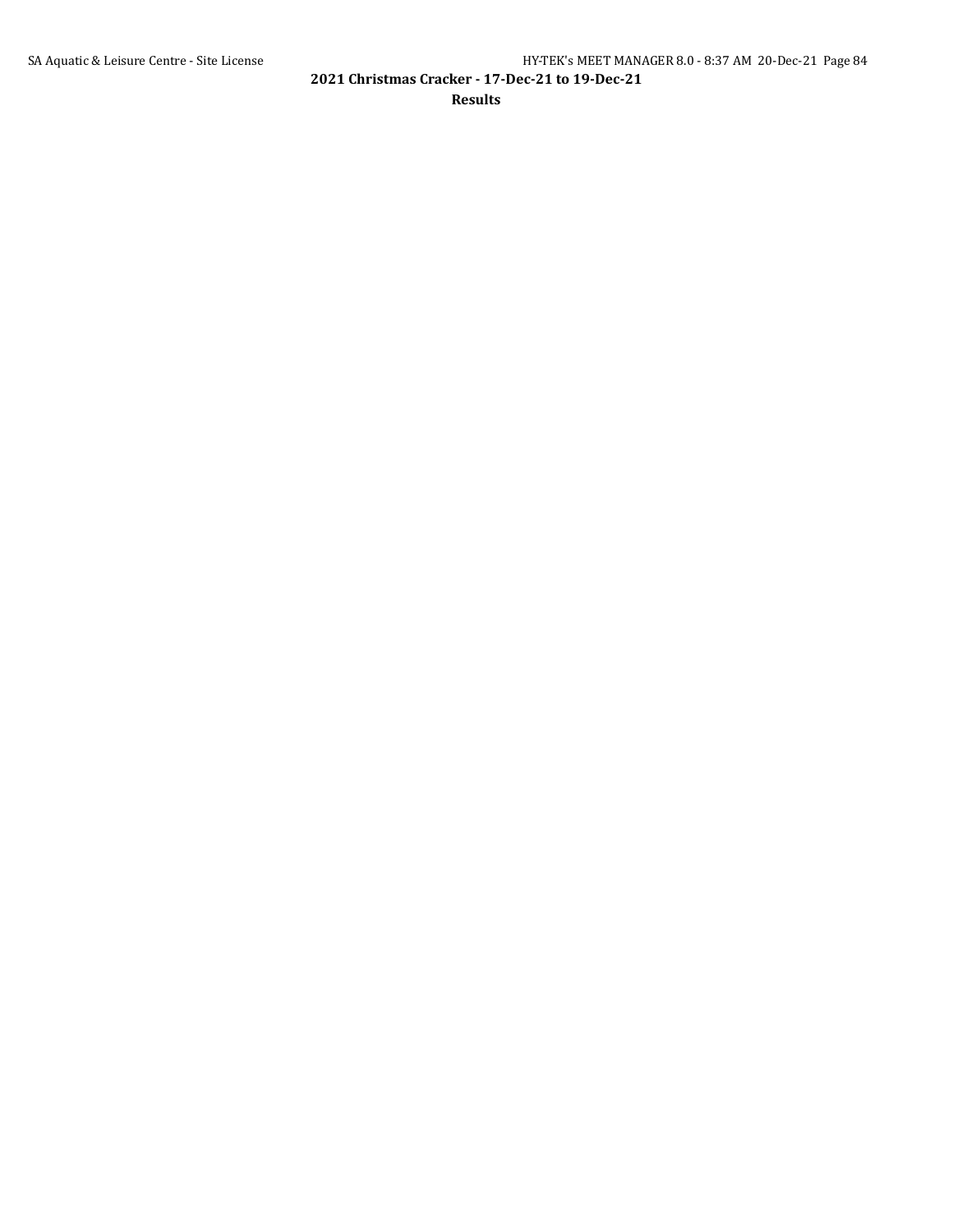**Results**

# **(Event 36 Male 11-12 100 LC Metre Backstroke)**

|                     | <b>Name</b>         | Age Team           | <b>Finals Time</b> | Points         |
|---------------------|---------------------|--------------------|--------------------|----------------|
|                     | 3 Allan, Isaac      | 11 Immanuel        | 1:23.05            | 8              |
|                     | $r: +0.67$ 39.16    | 1:23.05 (43.89)    |                    |                |
|                     | 4 McGinley, Gerard  | 12 Immanuel        | 1:24.82            | $\overline{7}$ |
|                     | $r: +0.55$ 41.47    | 1:24.82 (43.35)    |                    |                |
|                     | 5 McAvaney, William | 11 Immanuel        | 1:25.93            | 6              |
|                     | $r: +0.78$ 42.02    | 1:25.93 (43.91)    |                    |                |
|                     | 6 Fletcher, Jackson | 11 Barossa         | 1:26.64            | 5              |
|                     | $r: +0.75$ 43.87    | 1:26.64 (42.77)    |                    |                |
|                     | 7 Martin, Jack      | 12 Marion          | 1:26.86            | 4              |
|                     | $r: +0.67$          |                    |                    |                |
|                     | 8 Mosley, Leif      | 12 Marion          | 1:28.60            | 3              |
|                     | $r: +0.66$ 43.67    | 1:28.60 (44.93)    |                    |                |
|                     | 9 Kostic, Jakoz     | 12 Henley & Grange | 1:29.32            | 2              |
|                     | $r: +0.62$ 43.03    | 1:29.32 (46.29)    |                    |                |
|                     | 10 Cregan, Neil     | 12 Barossa         | 1:30.45            | 1              |
|                     | $r: +0.63$ 43.57    | 1:30.45 (46.88)    |                    |                |
|                     | 11 Collings, Joshua | 11 Marion          | 1:30.68            |                |
|                     | $r: +0.70$ 45.17    | 1:30.68(45.51)     |                    |                |
|                     | 12 Schulz, Nathan   | 12 Mountain Pool   | 1:30.80            |                |
|                     | $r: +0.81$ 44.31    | 1:30.80 (46.49)    |                    |                |
|                     | 13 Reed, Joshua     | 11 Marion          | 1:38.07            |                |
|                     | $r: +0.64$ 47.24    | 1:38.07 (50.83)    |                    |                |
|                     | 14 Fillmore, Harry  | 11 Onkaparinga     | 1:38.40            |                |
|                     | $r: +0.79$          |                    |                    |                |
|                     | 15 Henke, Rylan     | 11 Onkaparinga     | 1:46.83            |                |
|                     | $r: +0.81$ 51.32    | 1:46.83(55.51)     |                    |                |
| $\qquad \qquad - -$ | Bartlett, Jacques   | 11 Marion          | <b>NS</b>          |                |

# **Event 37 Male 13-14 100 LC Metre Backstroke**

| <b>Name</b>               | Age Team                | <b>Finals Time</b> | <b>Points</b> |
|---------------------------|-------------------------|--------------------|---------------|
| 1 Walker, Jack            | 14 Southern Performance | 1:06.73            | 10            |
| $r: +0.67$ 32.48          | 1:06.73(34.25)          |                    |               |
| 2 Caton, Hugh             | 14 Norwood              | 1:07.09            | 9             |
| $r: +0.57$ 33.05          | 1:07.09 (34.04)         |                    |               |
| 3 Stubbings, Harrison     | 14 Starplex             | 1:09.35            | 8             |
| $r: +0.67$ 33.29          | 1:09.35 (36.06)         |                    |               |
| 4 Montes, Luke            | 14 Kent Town            | 1:09.54            | 7             |
| $r: +0.61$ 34.67          | 1:09.54 (34.87)         |                    |               |
| 5 Sloane, Angus           | 13 Barossa              | 1:12.88            | 6             |
| $r: +0.73$ 35.80          | 1:12.88 (37.08)         |                    |               |
| 6 Leaver. William         | 14 Marion               | 1:13.33            | 5             |
| $r: +0.80$ 35.24          | 1:13.33 (38.09)         |                    |               |
| 7 Travers, Jack           | 14 Western Aquatic (Sa) | 1:14.49            | 4             |
| $r: +0.74$ 36.23          | 1:14.49(38.26)          |                    |               |
| 8 Cohen, Oscar            | 14 Payneham             | 1:15.24            | 3             |
| $r: +0.65$ 34.73          | 1:15.24(40.51)          |                    |               |
| 9 Bell, Jack              | 14 Immanuel             | 1:15.73            | 2             |
| $r: +0.66$ 35.75          | 1:15.73 (39.98)         |                    |               |
| 10 Brown, Jackson         | 14 Immanuel             | 1:15.80            | 1             |
| $r: +0.79$ 36.82          | 1:15.80(38.98)          |                    |               |
| 11 Mathee, Rhys           | 13 Marion               | 1:16.10            |               |
| $r: +0.75$ 37.18          | 1:16.10(38.92)          |                    |               |
| 12 Dossetter-Smith, Mason | 13 Marion               | 1:16.82            |               |
| $r: +0.61$ 36.88          | 1:16.82 (39.94)         |                    |               |
| 13 Biddell, Blake         | 14 Norwood              | 1:17.71            |               |
| $r: +0.62$ 38.14          | 1:17.71 (39.57)         |                    |               |
| 14 Sandercock, Finnian    | 13 Western Aquatic (Sa) | 1:18.37            |               |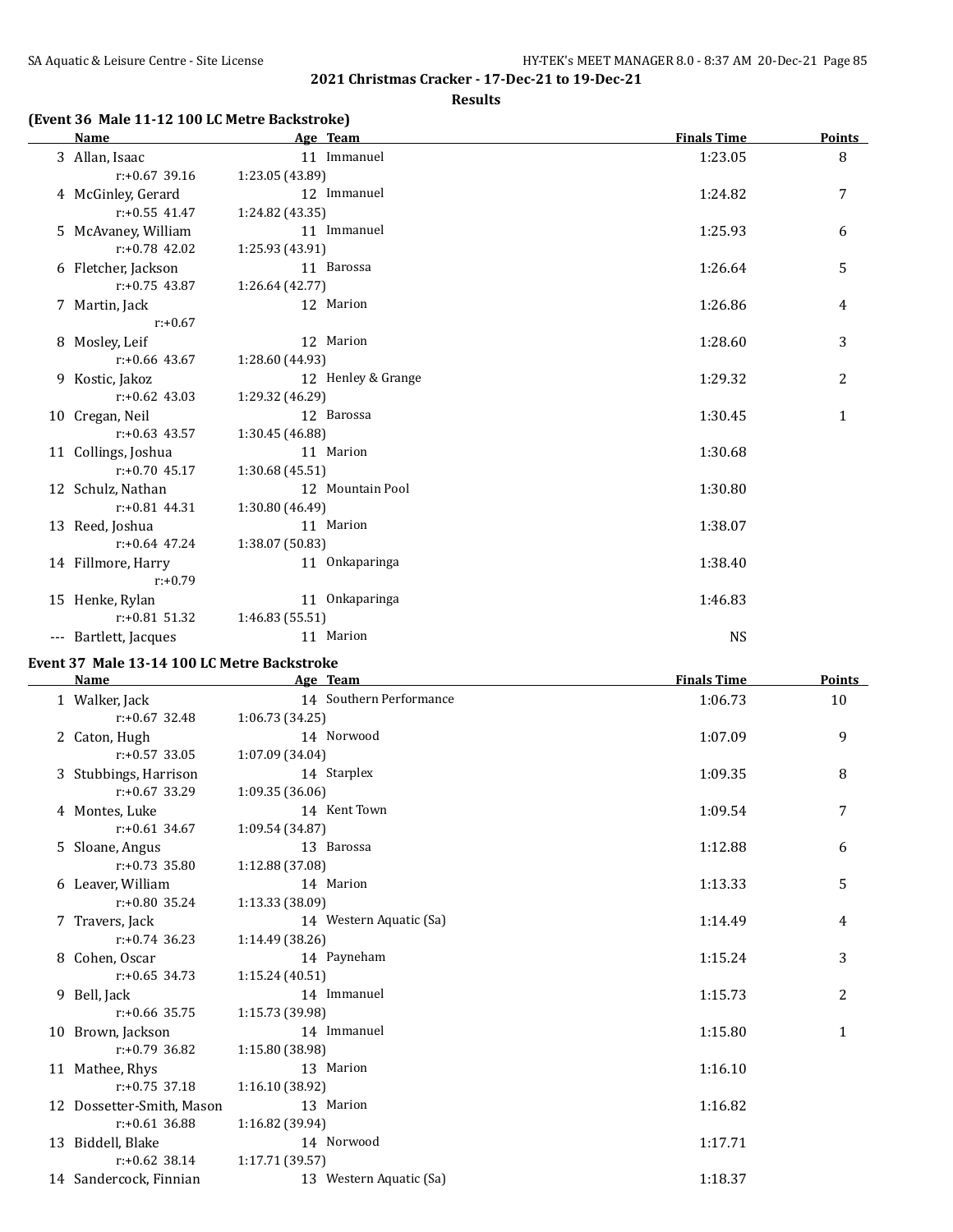**Results**

r:+0.96 37.69 1:18.37 (40.68)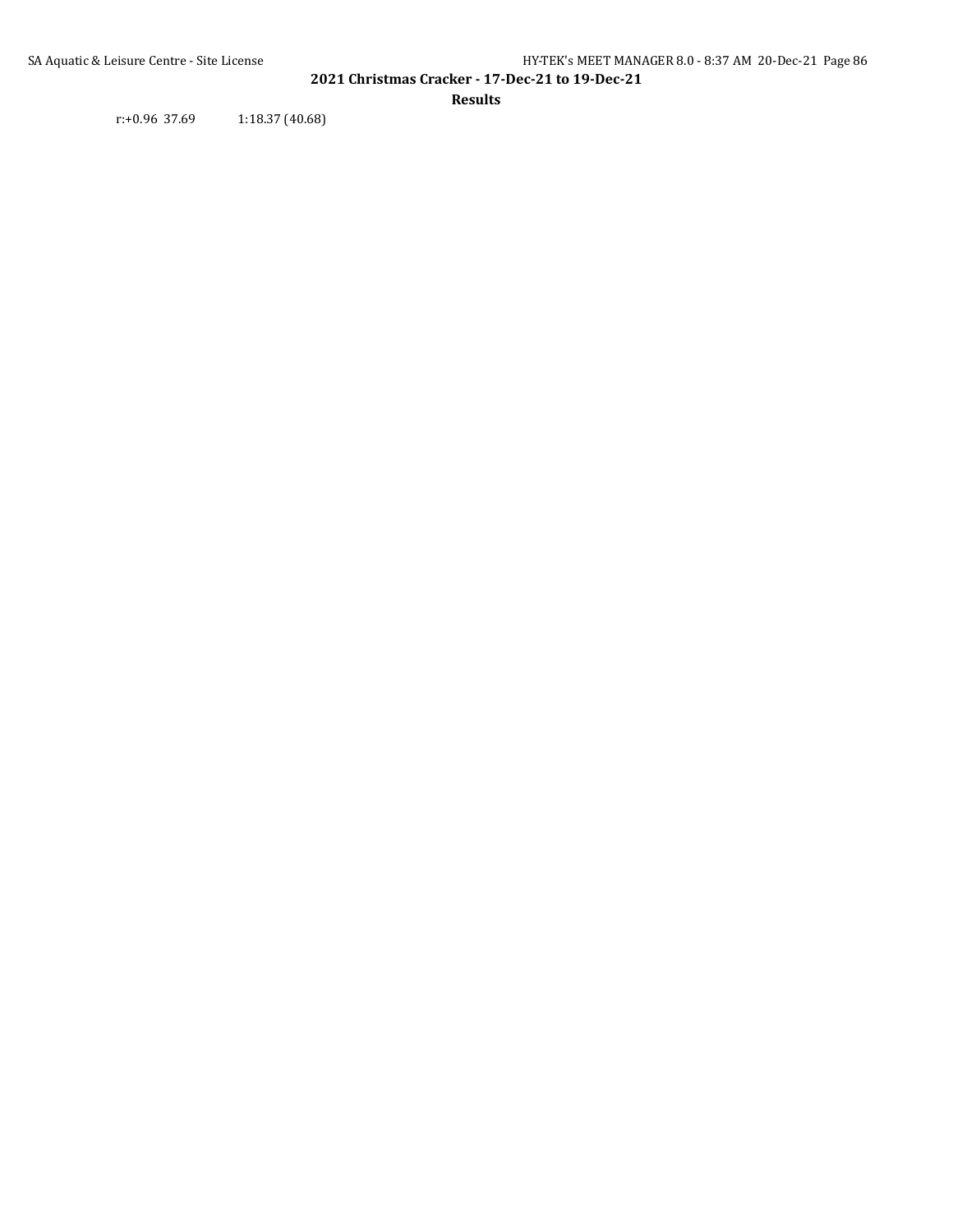#### **Results**

# **(Event 37 Male 13-14 100 LC Metre Backstroke)**

| <b>Name</b>               |                 | Age Team                          | <b>Finals Time</b> | <b>Points</b> |
|---------------------------|-----------------|-----------------------------------|--------------------|---------------|
| 15 Mackinnon, Oliver      |                 | 13 Marion                         | 1:18.70            |               |
| $r: +0.59$ 37.22          | 1:18.70 (41.48) |                                   |                    |               |
| 16 Tucker, Zachary        |                 | 13 Marion                         | 1:19.05            |               |
| r:+0.60 37.68             | 1:19.05(41.37)  |                                   |                    |               |
| 17 Oldfield, Harrison     |                 | 14 Norwood                        | 1:19.29            |               |
| $r: +0.73$ 38.95          | 1:19.29 (40.34) |                                   |                    |               |
| 18 Atkinson, Tyler        |                 | 13 Southern Performance           | 1:19.52            |               |
| $r: +0.60$ 38.30          | 1:19.52 (41.22) |                                   |                    |               |
| 19 O'Neill, Joshua        |                 | 13 Marion                         | 1:20.74            |               |
| $r: +0.66$ 38.84          | 1:20.74 (41.90) |                                   |                    |               |
| 20 Mosley, Levi           |                 | 13 Marion                         | 1:21.31            |               |
| $r: +0.66$ 39.10          | 1:21.31 (42.21) |                                   |                    |               |
| 21 Braithwaite, Archie    |                 | 13 Kent Town                      | 1:21.99            |               |
| $r: +0.61$ 39.68          | 1:21.99 (42.31) |                                   |                    |               |
| 22 Yeo, Jungee            |                 | 13 Norwood                        | 1:22.09            |               |
| $r: +0.86$ 39.44          | 1:22.09 (42.65) |                                   |                    |               |
| 23 Collins, Charlie       |                 | 14 Barossa                        | 1:22.57            |               |
| $r: +0.74$                |                 |                                   |                    |               |
| 24 Annetta, Louis         |                 | 14 Clovercrest                    | 1:22.83            |               |
| $r: +0.72$ 40.43          | 1:22.83 (42.40) |                                   |                    |               |
| 25 Lindsay, Nicholas      |                 | 13 Playford Aquatic               | 1:24.39            |               |
| $r: +0.91$ 41.00          | 1:24.39 (43.39) |                                   |                    |               |
| 26 Towers, Fabricio       |                 | 13 Barossa                        | 1:24.44            |               |
| $r: +0.67$ 41.32          | 1:24.44 (43.12) |                                   |                    |               |
| 27 Sutherland (V), Marley |                 | 13 Ballarat Gold Swimming Club In | 1:25.50            |               |
| $r: +0.81$ 42.21          | 1:25.50 (43.29) |                                   |                    |               |
| 28 Czechowicz, Gustaw     |                 | 13 Kent Town                      | 1:27.27            |               |
| $r: +0.80$                |                 |                                   |                    |               |
| --- Abdelaziz, Malek      |                 | 13 Marion                         | DQ                 |               |
| Not on back off wall      |                 |                                   |                    |               |
| $r: +0.70$ 40.53          | DQ (42.19)      |                                   |                    |               |
| --- von Doussa, Louis     |                 | 13 Norwood                        | <b>NS</b>          |               |
| --- Martin, Elijah        |                 | 14 Henley & Grange                | <b>SCR</b>         |               |
| --- Irawan, Brandon       |                 | 14 Starplex                       | <b>SCR</b>         |               |

#### **Event 38 Male 15 & Over 100 LC Metre Backstroke**

L.

|    | Name                     |                 | Age Team                | <b>Finals Time</b> | <b>Points</b> |
|----|--------------------------|-----------------|-------------------------|--------------------|---------------|
|    | 1 Mclachlan, Fergus      |                 | 17 Norwood              | 57.73              | 10            |
|    | $r: +0.61$ 28.22         | 57.73 (29.51)   |                         |                    |               |
|    | 2 Atherton, Oliver       |                 | 16 Kent Town            | 1:00.90            | 9             |
|    | $r: +0.66$ 30.16         | 1:00.90(30.74)  |                         |                    |               |
|    | 3 Macie, Patrick         |                 | 17 Barossa              | 1:01.99            | 8             |
|    | $r: +0.69$ 30.82         | 1:01.99 (31.17) |                         |                    |               |
|    | 4 Gillard-Martin, Declan |                 | 20 Marion               | 1:02.08            | 7             |
|    | $r: +0.47$ 30.30         | 1:02.08(31.78)  |                         |                    |               |
|    | 5 Luscombe, Harvey       |                 | 17 Marion               | 1:03.17            | 6             |
|    | $r: +0.58$ 30.50         | 1:03.17(32.67)  |                         |                    |               |
|    | 6 Broniecki, Andre       |                 | 18 Marion               | 1:03.73            | 5             |
|    | $r: +0.56$ 31.23         | 1:03.73(32.50)  |                         |                    |               |
|    | 7 Curthoys-Davies, Keian |                 | 15 Barossa              | 1:04.29            | 4             |
|    | $r: +0.62$ 31.14         | 1:04.29(33.15)  |                         |                    |               |
| 8  | Watkinson, Myles         |                 | 18 Western Aquatic (Sa) | 1:04.90            | 3             |
|    | $r: +0.63$ 30.58         | 1:04.90 (34.32) |                         |                    |               |
|    | 9 Luscombe, Fletcher     |                 | 19 Marion               | 1:05.51            | 2             |
|    | $r: +0.65$ 31.85         | 1:05.51(33.66)  |                         |                    |               |
| 10 | Biddell, Harrison        |                 | 17 Norwood              | 1:05.76            | $\mathbf{1}$  |
|    | $r: +0.72$ 32.10         | 1:05.76 (33.66) |                         |                    |               |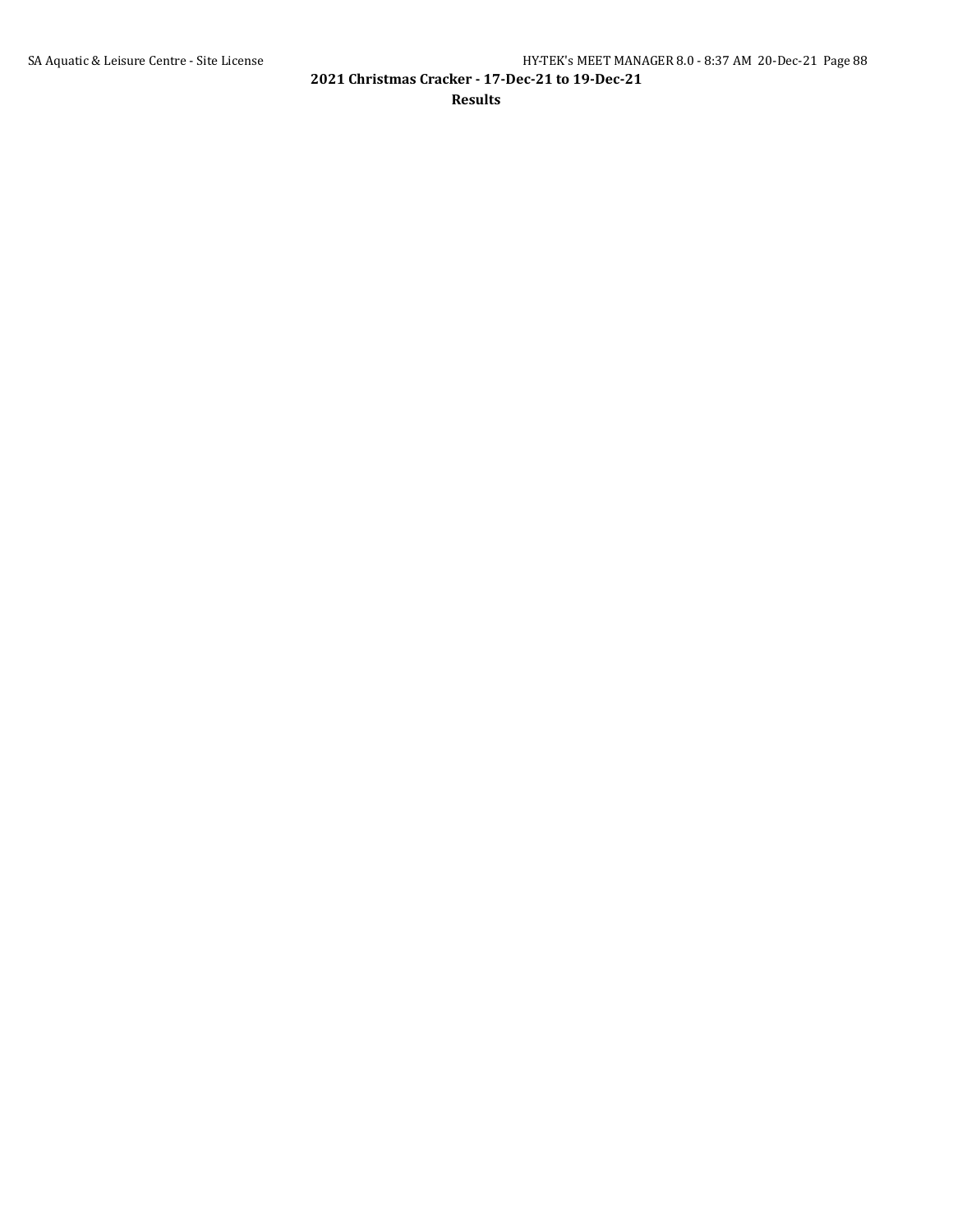**Results**

# **(Event 38 Male 15 & Over 100 LC Metre Backstroke)**

| Name                                         |                 | Age Team                          | <b>Finals Time</b> | <b>Points</b> |
|----------------------------------------------|-----------------|-----------------------------------|--------------------|---------------|
| 11 Phua, Zane                                |                 | 15 Kent Town                      | 1:06.00            |               |
| $r: +0.57$ 31.56                             | 1:06.00 (34.44) |                                   |                    |               |
| 12 Hope, Brandon                             |                 | 23 Immanuel                       | 1:06.13            |               |
| $r: +0.63$ 32.18                             | 1:06.13 (33.95) |                                   |                    |               |
| 13 Kuchel, Liam                              |                 | 16 Southern Performance           | 1:07.54            |               |
| $r: +0.57$ 32.47                             | 1:07.54 (35.07) |                                   |                    |               |
| 14 Tran, Liem                                |                 | 15 Henley & Grange                | 1:07.90            |               |
| $r: +0.57$ 33.17                             | 1:07.90 (34.73) |                                   |                    |               |
| 15 Langman, Aidan                            |                 | 16 Norwood                        | 1:08.03            |               |
| $r: +0.65$ 33.46                             | 1:08.03 (34.57) |                                   |                    |               |
| 16 Pannell, Harry                            |                 | 16 Playford Aquatic               | 1:08.50            |               |
| r:+0.75 32.74                                | 1:08.50 (35.76) |                                   |                    |               |
| 17 Brown, Myles                              |                 | 18 Barossa                        | 1:08.95            |               |
| $r: +0.76$ 33.47                             | 1:08.95 (35.48) |                                   |                    |               |
| 18 Bignell, Thomas                           |                 | 17 Blue Lake Y                    | 1:09.09            |               |
| $r: +0.55$ 32.75                             | 1:09.09 (36.34) |                                   |                    |               |
| 19 Brink, Connor                             |                 | 15 Marion                         | 1:09.25            |               |
| $r: +0.63$ 33.65                             | 1:09.25 (35.60) |                                   |                    |               |
| 20 Charles, Jake                             |                 | 15 Marion                         | 1:09.64            |               |
| $r: +0.67$ 34.02                             | 1:09.64 (35.62) |                                   |                    |               |
| 21 Guth, Zac                                 |                 | 16 Kent Town                      | 1:10.43            |               |
| $r: +0.67$ 34.18                             | 1:10.43 (36.25) |                                   |                    |               |
| *22 Bacon, Luca                              |                 | 15 Kent Town                      | 1:10.87            |               |
| r:+0.69 33.71                                | 1:10.87 (37.16) |                                   |                    |               |
| *22 Macdonald, Alexander                     |                 | 15 Kent Town                      | 1:10.87            |               |
| $r: +0.57$ 35.22                             | 1:10.87 (35.65) |                                   |                    |               |
| 24 Pettrey, Liam                             |                 | 15 Starplex                       | 1:12.03            |               |
| $r: +0.62$ 35.02                             | 1:12.03 (37.01) |                                   |                    |               |
| 25 Mitcham (V), James                        |                 | 15 Woden Valley Swim Club         | 1:14.88            |               |
| $r: +0.80$ 35.82                             | 1:14.88 (39.06) |                                   |                    |               |
| 26 Stratford, Elijah                         |                 | 15 Mount Gambier Swimming Club In | 1:17.26            |               |
| $r: +0.61$ 37.78                             | 1:17.26 (39.48) |                                   |                    |               |
| 27 Mcglashan, Declan                         |                 | 17 Tea Tree Gully                 | 1:19.18            |               |
| $r: +0.67$ 38.52                             | 1:19.18 (40.66) |                                   |                    |               |
| --- Pearce, Matthew                          |                 | 17 Norwood                        | X1:03.80           |               |
| $r: +0.66$ 30.50                             | 1:03.80 (33.30) |                                   |                    |               |
| --- Vien, Brian                              |                 | 15 Henley & Grange                | <b>DQ</b>          |               |
| Completely submerged prior to turn or finish |                 |                                   |                    |               |
| $r: +0.74$ 36.03                             | DQ (37.28)      |                                   |                    |               |
| --- Moran, Aiden                             |                 | 16 Immanuel                       | <b>SCR</b>         |               |

## **Event 39 Female 9-10 100 LC Metre Backstroke**

| <b>Name</b>          | Age Team                | <b>Finals Time</b> | <b>Points</b> |
|----------------------|-------------------------|--------------------|---------------|
| 1 Weston, Mia Jayne  | 10 Marion               | 1:27.34            | 10            |
| $r: +0.58$ 42.66     | 1:27.34 (44.68)         |                    |               |
| 2 Coorey, Veniece    | 10 Silver City          | 1:33.08            | 9             |
| $r: +0.70$ 45.29     | 1:33.08 (47.79)         |                    |               |
| 3 Hanniffy, Saoirse  | 10 Western Aquatic (Sa) | 1:35.06            | 8             |
| $r: +0.76$ 45.12     | 1:35.06 (49.94)         |                    |               |
| 4 Linke, Natasha     | 10 Kent Town            | 1:35.10            | 7             |
| $r: +0.74$ 45.99     | 1:35.10(49.11)          |                    |               |
| 5 Giro, Aleksandra   | 10 Payneham             | 1:37.08            | 6             |
| $r: +0.76$ 46.90     | 1:37.08 (50.18)         |                    |               |
| 6 Spagnoletti, Sofia | 10 Kent Town            | 1:40.01            | 5             |
| $r: +0.76$ 49.19     | 1:40.01 (50.82)         |                    |               |
| 7 Lim, Natania       | Henley & Grange<br>9    | 1:43.25            | 4             |
| $r: +0.65$ 49.76     | 1:43.25 (53.49)         |                    |               |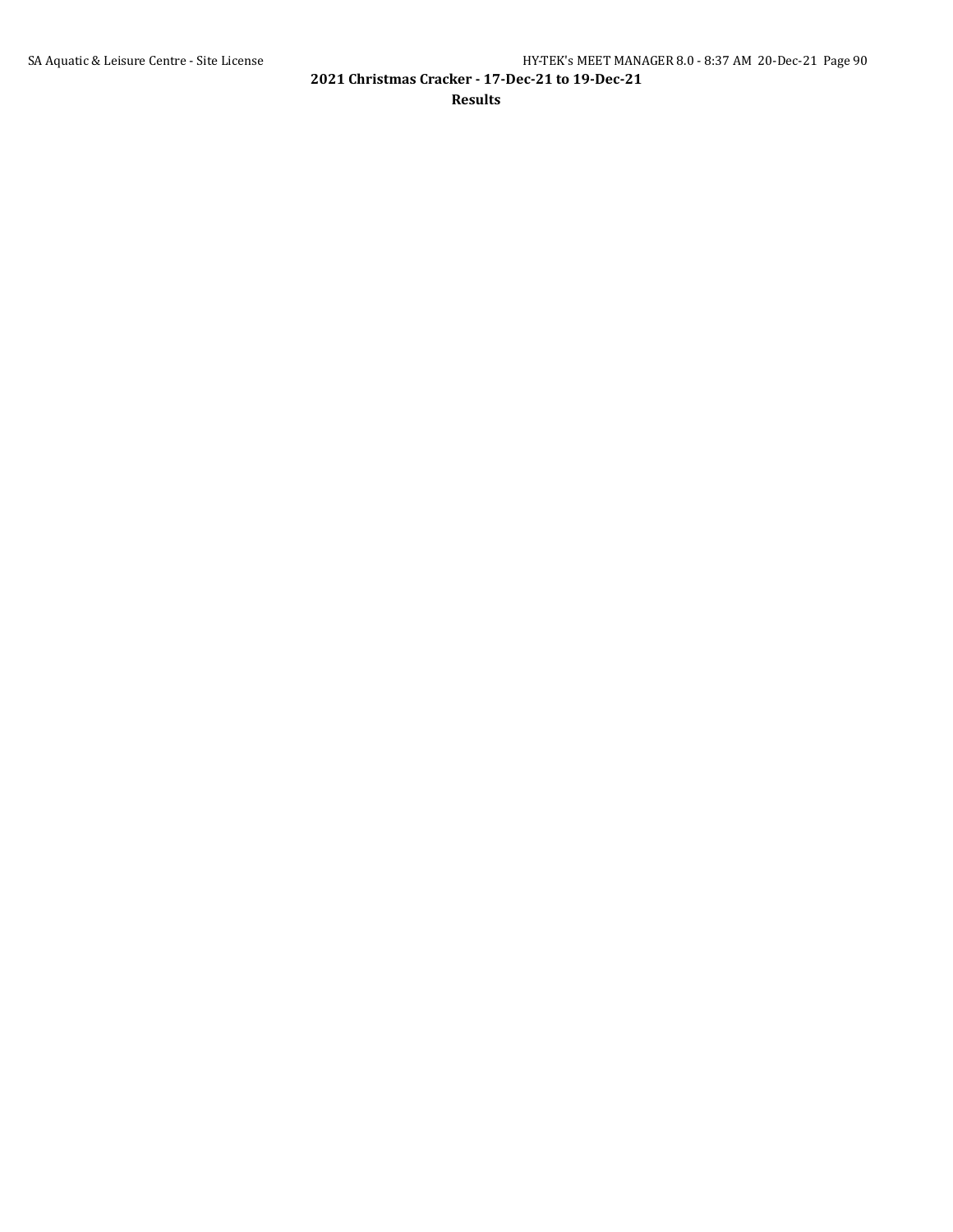**Results**

## **(Event 39 Female 9-10 100 LC Metre Backstroke)**

|    | Name                |                  | Age Team               | <b>Finals Time</b> | <b>Points</b> |
|----|---------------------|------------------|------------------------|--------------------|---------------|
|    | 8 Murray, Cleo      |                  | 10 Norwood             | 1:44.92            | 3             |
|    | $r: +0.74$ 50.57    | 1:44.92 (54.35)  |                        |                    |               |
| 9. | Gilbert, Tayliah    |                  | 10 Clovercrest         | 1:48.90            | 2             |
|    | $r: +0.88$ 52.85    | 1:48.90(56.05)   |                        |                    |               |
|    | 10 Hamlyn, Lily     |                  | 10 Norwood             | 1:50.58            | $\mathbf{1}$  |
|    | $r: +0.79$ 53.03    | 1:50.58(57.55)   |                        |                    |               |
|    | 11 Jacobs, Kerryann |                  | 10 Whyalla             | 1:52.31            |               |
|    | $r: +0.76$ 53.43    | 1:52.31 (58.88)  |                        |                    |               |
|    | 12 Coorey, Amani    |                  | 9 Silver City          | 1:57.42            |               |
|    | $r: +0.62$ 55.84    | 1:57.42(1:01.58) |                        |                    |               |
|    | 13 Sargeant, Elsie  | 9                | <b>Onkaparinga</b>     | 1:59.94            |               |
|    | $r: +0.61$ 57.93    | 1:59.94(1:02.01) |                        |                    |               |
|    | --- Smith, Grace    |                  | 10 Great Southern (Sa) | DQ                 |               |
|    | No touch at turn    |                  |                        |                    |               |
|    | $r: +0.83$ 49.15    | DQ (51.90)       |                        |                    |               |

## **Event 39 Female 11-12 100 LC Metre Backstroke**

| Name                 | Age Team                          | <b>Finals Time</b> | <b>Points</b> |
|----------------------|-----------------------------------|--------------------|---------------|
| 1 Beaumont, Isabella | 12 Henley & Grange                | 1:14.04            | 10            |
| $r: +0.63$ 35.34     | 1:14.04 (38.70)                   |                    |               |
| 2 Crean, Allegra     | 12 Marion                         | 1:16.54            | 9             |
| $r: +0.74$ 36.85     | 1:16.54 (39.69)                   |                    |               |
| 3 Brown, Lily        | 12 Marion                         | 1:17.11            | 8             |
| $r: +0.66$ 37.21     | 1:17.11 (39.90)                   |                    |               |
| 4 Linke, Jasmine     | 11 Kent Town                      | 1:18.65            | 7             |
| r:+0.63 37.86        | 1:18.65 (40.79)                   |                    |               |
| 5 Thomas, Arabella   | 12 Immanuel                       | 1:18.71            | 6             |
| $r: +0.66$ 38.31     | 1:18.71 (40.40)                   |                    |               |
| 6 Mickan, Asta       | 12 Barossa                        | 1:19.15            | 5             |
| $r: +0.69$ 38.88     | 1:19.15 (40.27)                   |                    |               |
| 7 Hallam, Sophia     | 11 Marion                         | 1:20.51            | 4             |
| $r: +0.65$ 39.04     | 1:20.51 (41.47)                   |                    |               |
| 8 Basic, Emilia      | 12 Tea Tree Gully                 | 1:21.48            | 3             |
| $r: +0.76$ 38.06     | 1:21.48 (43.42)                   |                    |               |
| 9 Daunt, Emily       | 11 Marion                         | 1:21.60            | 2             |
| $r: +0.72$ 40.11     | 1:21.60 (41.49)                   |                    |               |
| 10 Cox, Emmy         | 12 Barossa                        | 1:22.80            | $\mathbf{1}$  |
| $r: +0.78$ 41.12     | 1:22.80 (41.68)                   |                    |               |
| 11 Ellis, Piper      | 12 Playford Aquatic               | 1:23.67            |               |
| $r: +0.77$ 41.48     | 1:23.67 (42.19)                   |                    |               |
| 12 Geister, Leni     | 11 Barossa                        | 1:23.95            |               |
| $r: +0.68$ 40.72     | 1:23.95 (43.23)                   |                    |               |
| 13 Nesci, Ava        | 12 Starplex                       | 1:24.25            |               |
| $r: +0.75$ 40.14     | 1:24.25 (44.11)                   |                    |               |
| 14 Hebart, Lily      | 12 Payneham                       | 1:25.09            |               |
| $r: +0.73$ 41.70     | 1:25.09 (43.39)                   |                    |               |
| 15 Baker, Amelia     | 11 Southern Performance           | 1:25.89            |               |
| $r: +0.74$ 41.85     | 1:25.89 (44.04)                   |                    |               |
| 16 Dening, Lucy      | 11 Mount Gambier Swimming Club In | 1:26.08            |               |
| $r: +0.69$ 42.28     | 1:26.08 (43.80)                   |                    |               |
| 17 Needham, Ava      | 12 Marion                         | 1:26.43            |               |
| $r: +0.61$ 41.47     | 1:26.43 (44.96)                   |                    |               |
| 18 Shannon, Isabella | 11 Barossa                        | 1:26.81            |               |
| $r: +0.82$           |                                   |                    |               |
| 19 Williams, Amelia  | 11 Norwood                        | 1:27.48            |               |
| $r: +0.66$ 42.22     | 1:27.48 (45.26)                   |                    |               |
| 20 Bevan, Jasmine    | 12 Marion                         | 1:28.06            |               |
| $r: +0.75$ 42.69     | 1:28.06 (45.37)                   |                    |               |
|                      |                                   |                    |               |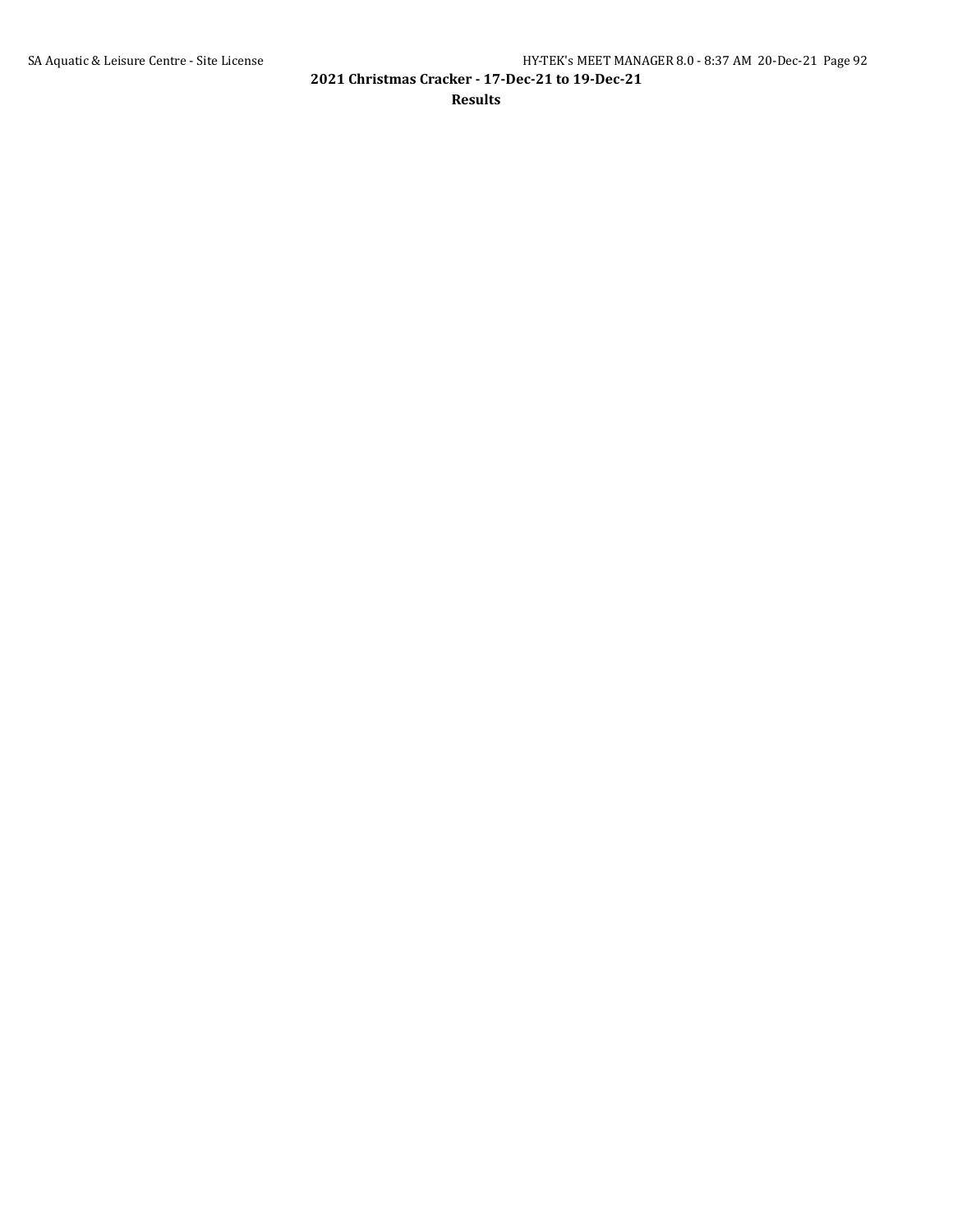**Results**

## **(Event 39 Female 11-12 100 LC Metre Backstroke)**

|                     | <b>Name</b>              | Age Team                | <b>Finals Time</b> | <b>Points</b> |
|---------------------|--------------------------|-------------------------|--------------------|---------------|
|                     | 21 Fuhrmann, Janna       | 12 Southern Performance | 1:28.56            |               |
|                     | r:+0.76 43.29            | 1:28.56 (45.27)         |                    |               |
|                     | 22 Greatrex, Kate        | 11 Western Aquatic (Sa) | 1:29.46            |               |
|                     | r:+0.76 44.87            | 1:29.46 (44.59)         |                    |               |
|                     | 23 Kennewell, Addison    | 12 Starplex             | 1:30.01            |               |
|                     | $r: +0.64$ 44.24         | 1:30.01 (45.77)         |                    |               |
|                     | 24 Sebestyen, Laura      | 11 Marion               | 1:30.12            |               |
|                     | $r: +0.76$ 43.50         | 1:30.12 (46.62)         |                    |               |
|                     | 25 Smith, Isabelle       | 12 Great Southern (Sa)  | 1:30.29            |               |
|                     | $r: +0.61$ 43.74         | 1:30.29 (46.55)         |                    |               |
|                     | 26 Watts, Matilda        | 12 Western Aquatic (Sa) | 1:30.62            |               |
|                     | $r: +0.72$ 44.03         | 1:30.62 (46.59)         |                    |               |
|                     | 27 Le, Amy               | 11 Henley & Grange      | 1:31.83            |               |
|                     | $r: +0.74$ 43.85         | 1:31.83 (47.98)         |                    |               |
|                     | 28 Ryan, Isabelle        | 11 Norwood              | 1:32.06            |               |
|                     | $r: +0.65$ 43.92         | 1:32.06 (48.14)         |                    |               |
|                     | 29 Fisher, Isabella      | 12 Marion               | 1:32.43            |               |
|                     | $r: +0.64$ 45.34         | 1:32.43 (47.09)         |                    |               |
|                     | 30 Leaver, Georgiana     | 11 Marion               | 1:32.54            |               |
|                     | $r: +0.75$ 45.25         | 1:32.54 (47.29)         |                    |               |
|                     | 31 Kornmeier, Lily       | 12 Marion               | 1:33.24            |               |
|                     | $r: +0.85$ 46.56         | 1:33.24 (46.68)         |                    |               |
|                     | 32 Sargeant, Maeve       | 12 Onkaparinga          | 1:34.38            |               |
|                     | $r: +0.73$ 46.14         | 1:34.38 (48.24)         |                    |               |
|                     | 33 Fourie, Emma          | 12 Mountain Pool        | 1:34.84            |               |
|                     | $r: +0.73$ 47.26         | 1:34.84 (47.58)         |                    |               |
|                     | 34 Grant, Gemma          | 12 Playford Aquatic     | 1:35.23            |               |
|                     | $r: +0.78$ 44.78         | 1:35.23 (50.45)         |                    |               |
|                     | 35 Waller, Arabella      | 11 Marion               | 1:35.40            |               |
|                     | $r: +0.88$ 47.47         | 1:35.40 (47.93)         |                    |               |
|                     | 36 Bastiaans, Laura      | 11 Marion               | 1:36.19            |               |
|                     | $r.+0.74$ 47.09          | 1:36.19(49.10)          |                    |               |
|                     | 37 Detmold Cox, Zali     | 12 Norwood              | 1:36.59            |               |
|                     | $r: +0.73$ 48.19         | 1:36.59 (48.40)         |                    |               |
|                     | 38 Henty-Charles, Keeley | 11 Marion               | 1:37.62            |               |
|                     | $r: +0.73$ 48.39         | 1:37.62 (49.23)         |                    |               |
|                     | 39 Franze, Rose          | 12 Henley & Grange      | 1:40.30            |               |
|                     | r:+0.72 47.35            | 1:40.30 (52.95)         |                    |               |
|                     | 40 Button, Milana        | 11 Barossa              | 1:43.51            |               |
|                     | $r: +0.64$ 48.38         | 1:43.51 (55.13)         |                    |               |
|                     | 41 Murray, Ella          | 11 Immanuel             | 1:44.34            |               |
|                     | r:+0.82 52.06            | 1:44.34 (52.28)         |                    |               |
|                     | 42 van Trigt, Leena      | 11 Unley                | 1:44.96            |               |
|                     | $r: +0.71$ 50.42         | 1:44.96 (54.54)         |                    |               |
|                     | 43 Fisher, Lilyanna      | 11 Southern Performance | 1:50.52            |               |
|                     | r:+0.78 51.85            | 1:50.52 (58.67)         |                    |               |
|                     | --- Gray, Claire         | 11 Marion               | <b>NS</b>          |               |
| $\qquad \qquad - -$ | Song, Siyu               | 11 Henley & Grange      | <b>NS</b>          |               |
| $---$               | Green, Charlise          | 12 Immanuel             | <b>NS</b>          |               |
|                     | --- Harrison, Savannah   | 11 Clovercrest          | SCR                |               |
|                     |                          |                         |                    |               |

# **Event 40 Female 13-14 100 LC Metre Backstroke**

| Name              | Age Team        | <b>Finals Time</b> | <b>Points</b> |
|-------------------|-----------------|--------------------|---------------|
| 1 Carrocci, Clara | 13 Norwood      | 1:09.68            | 10            |
| r:+0.58 35.00     | 1:09.68 (34.68) |                    |               |
| 2 Simpson, Katie  | 14 Norwood      | 1:10.91            |               |
| $r: +0.69$ 34.58  | 1:10.91(36.33)  |                    |               |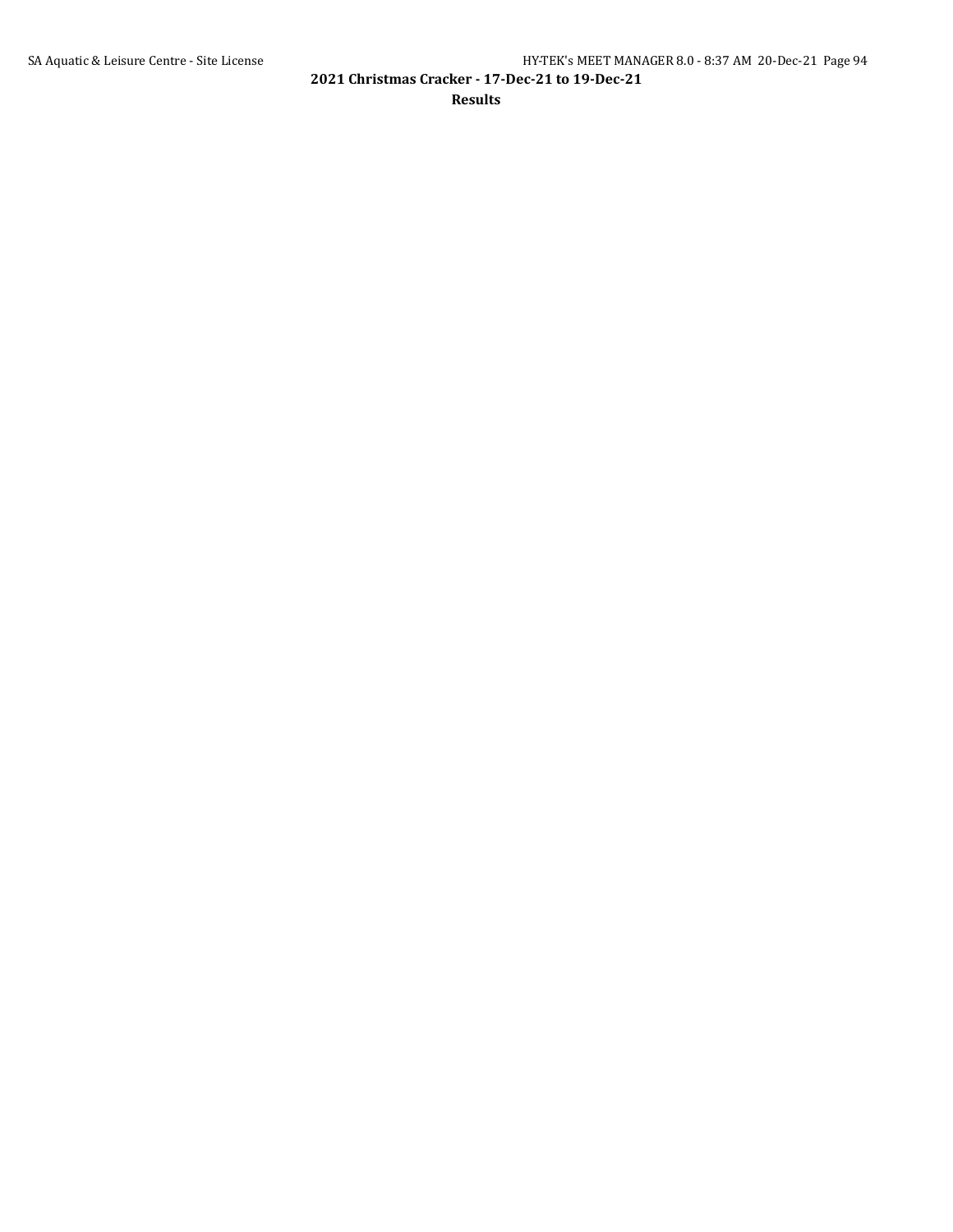**Results**

# **(Event 40 Female 13-14 100 LC Metre Backstroke)**

| <b>Name</b>                               |                 | Age Team                          | <b>Finals Time</b> | <b>Points</b>  |
|-------------------------------------------|-----------------|-----------------------------------|--------------------|----------------|
| 3 Kelsh, Tahni                            |                 | 13 West Coast (Sa)                | 1:11.48            | 8              |
| $r: +0.63$ 34.02                          | 1:11.48 (37.46) |                                   |                    |                |
| 4 Dingwall, Alinta                        |                 | 14 West Coast (Sa)                | 1:11.67            | 7              |
| $r: +0.68$ 34.46                          | 1:11.67 (37.21) |                                   |                    |                |
| 5 Mazur, Juliet                           |                 | 14 Norwood                        | 1:13.34            | 6              |
| $r: +0.72$ 36.02                          | 1:13.34 (37.32) |                                   |                    |                |
| 6 Pronk, Maisy                            |                 | 13 Immanuel                       | 1:13.98            | 5              |
| $r: +0.62$ 35.24                          | 1:13.98 (38.74) |                                   |                    |                |
| 7 Tran, Alyssa                            |                 | 13 Norwood                        | 1:14.14            | 4              |
| $r: +0.71$ 36.10                          | 1:14.14 (38.04) |                                   |                    |                |
| 8 Morton, Grace                           |                 | 13 Norwood                        | 1:14.51            | 3              |
| $r: +0.76$ 36.30                          | 1:14.51 (38.21) |                                   |                    |                |
| 9 Axon, Mya                               |                 | 14 Marion                         | 1:15.22            | $\overline{2}$ |
| $r: +0.61$ 36.37                          | 1:15.22 (38.85) |                                   |                    |                |
| 10 Laube (V), Skye                        |                 | 14 Ballarat Gold Swimming Club In | 1:15.30            | $\mathbf{1}$   |
| $r: +0.65$ 36.12                          | 1:15.30 (39.18) |                                   |                    |                |
| 11 McAvaney, Laura                        |                 | 13 Immanuel                       | 1:17.31            |                |
| $r: +0.72$ 38.55                          | 1:17.31 (38.76) |                                   |                    |                |
| 12 Charles, Tahli                         |                 | 13 Marion                         | 1:18.59            |                |
| $r: +0.83$ 38.42                          | 1:18.59(40.17)  |                                   |                    |                |
| 13 Borgmeyer, Claire                      |                 | 13 Immanuel                       | 1:19.01            |                |
| $r: +0.75$ 38.40                          | 1:19.01 (40.61) | 14 Immanuel                       |                    |                |
| 14 Beech, Natalie                         |                 |                                   | 1:19.16            |                |
| r:+0.73 38.84                             | 1:19.16 (40.32) | 13 Southern Performance           |                    |                |
| 15 Wilson, Abbey<br>r:+0.69 38.36         | 1:19.31 (40.95) |                                   | 1:19.31            |                |
| *16 Smit, Viane                           |                 | 13 Marion                         | 1:19.80            |                |
| $r: +0.69$ 38.19                          | 1:19.80 (41.61) |                                   |                    |                |
| *16 Pearce, Lauren                        |                 | 13 Norwood                        | 1:19.80            |                |
| r:+0.77 39.24                             | 1:19.80 (40.56) |                                   |                    |                |
| 18 Wright, Gabriella                      |                 | 13 Norwood                        | 1:20.21            |                |
| r:+0.77 38.90                             | 1:20.21 (41.31) |                                   |                    |                |
| 19 Schubert, Emma                         |                 | 13 Barossa                        | 1:21.93            |                |
| r:+0.78 40.06                             | 1:21.93 (41.87) |                                   |                    |                |
| 20 Potter, Shyanne                        |                 | 14 Immanuel                       | 1:22.61            |                |
| $r: +0.66$ 39.37                          | 1:22.61 (43.24) |                                   |                    |                |
| 21 McMahon, Delilah                       |                 | 13 Henley & Grange                | 1:22.70            |                |
| r:+0.80 40.28                             | 1:22.70 (42.42) |                                   |                    |                |
| 22 Langmead, India                        |                 | 13 Henley & Grange                | 1:22.72            |                |
| $r: +0.70$ 40.54                          | 1:22.72 (42.18) |                                   |                    |                |
| 23 Guth, Sophia                           |                 | 14 Kent Town                      | 1:23.12            |                |
| r:+0.70 39.26                             | 1:23.12 (43.86) |                                   |                    |                |
| 24 Pearson, Mikayla                       |                 | 13 Blue Lake Y                    | 1:24.81            |                |
| $r: +0.70$ 40.54                          | 1:24.81 (44.27) |                                   |                    |                |
| 25 Sargeant, Rachel                       |                 | 14 Onkaparinga                    | 1:25.86            |                |
| $r: +0.71$ 41.78                          | 1:25.86 (44.08) |                                   |                    |                |
| 26 Mann, Kayla                            |                 | 13 Mountain Pool                  | 1:27.50            |                |
| r:+0.77 42.59                             | 1:27.50 (44.91) |                                   |                    |                |
| 27 Joubert, Amy                           |                 | 14 Immanuel                       | 1:28.16            |                |
| $r: +0.73$ 42.41                          | 1:28.16 (45.75) | 14 Immanuel                       |                    |                |
| 28 Stenhouse, Skarlet<br>$r: +0.80$ 43.46 |                 |                                   | 1:29.99            |                |
| 29 Williams, Eve                          | 1:29.99 (46.53) | 13 Norwood                        | 1:30.24            |                |
| r:+0.76 44.63                             | 1:30.24 (45.61) |                                   |                    |                |
| 30 Harnden (V), Angela                    |                 | 13 St Leonard's College Swimming  | 1:30.58            |                |
| $r: +0.75$ 44.67                          | 1:30.58 (45.91) |                                   |                    |                |
| 31 Smith, Keeley                          |                 | 13 Murray Bridge                  | 1:32.10            |                |
|                                           |                 |                                   |                    |                |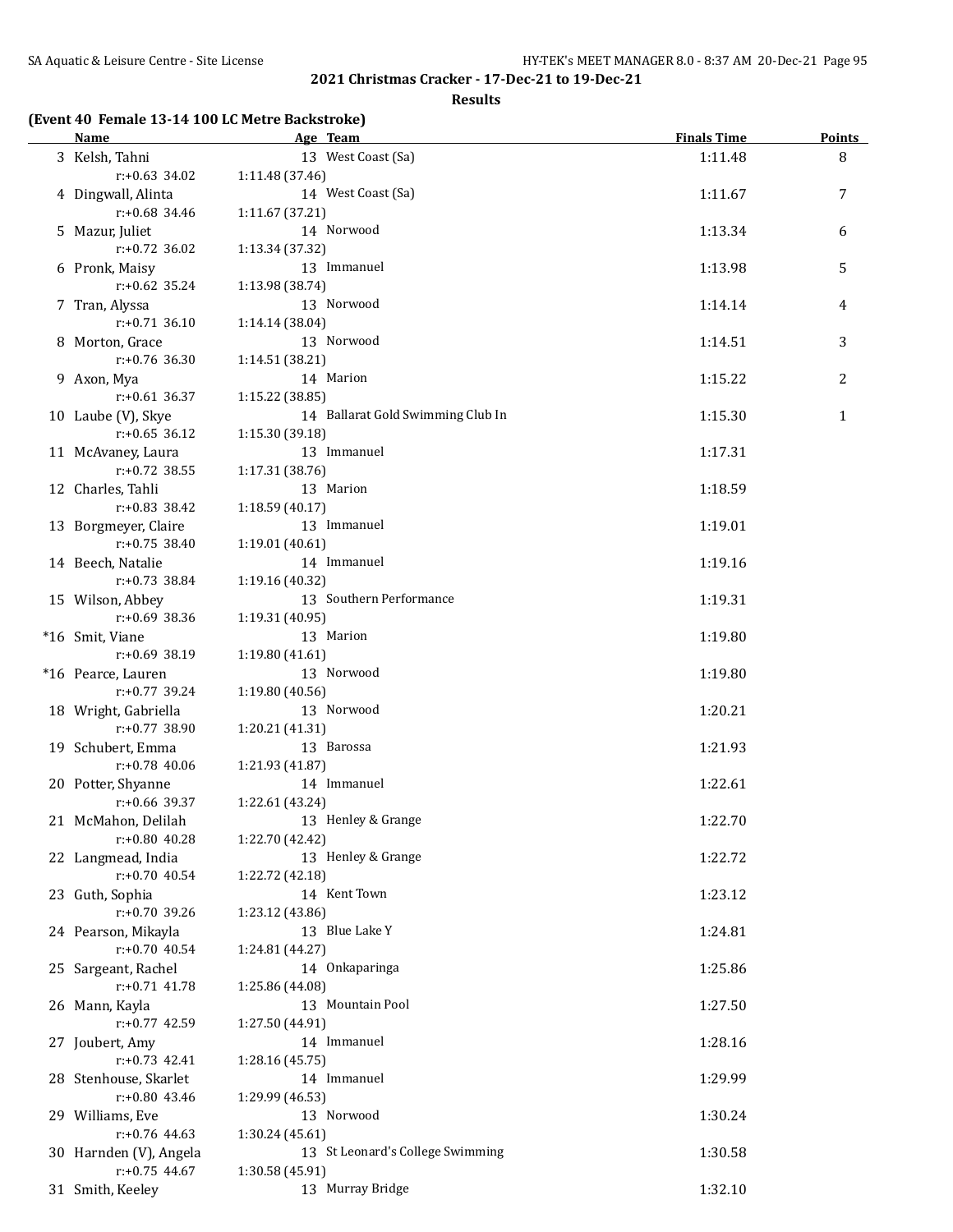**Results**

r:+0.72 44.59 1:32.10 (47.51)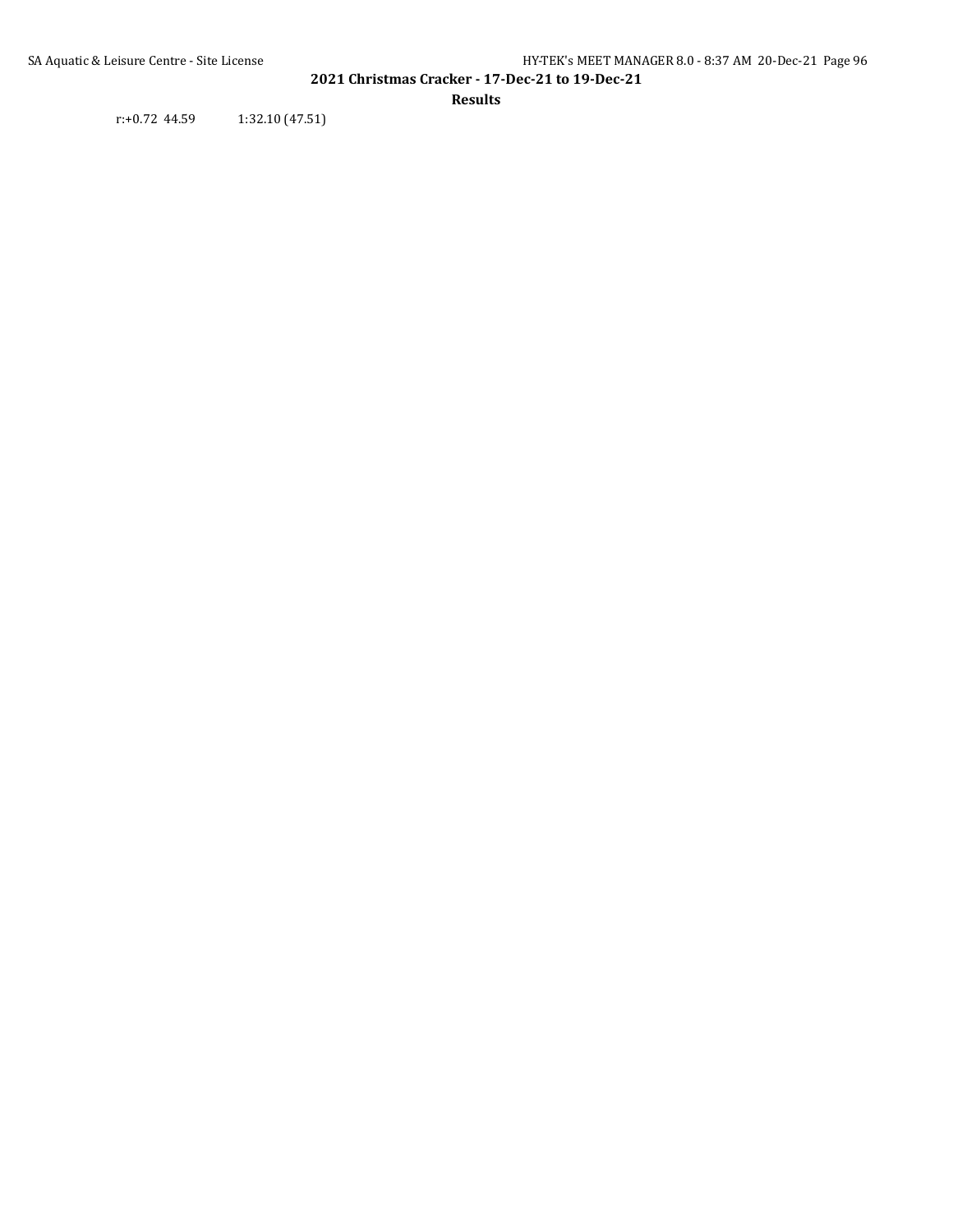#### **Results**

## **(Event 40 Female 13-14 100 LC Metre Backstroke)**

| Name                       | Age Team                     | <b>Finals Time</b> | <b>Points</b> |
|----------------------------|------------------------------|--------------------|---------------|
| 32 Andrew-Thring, Tayla    | 13 Henley & Grange           | 1:32.39            |               |
| $r: +0.85$ 45.89           | 1:32.39(46.50)               |                    |               |
| 33 Cox, Kenzie             | Barossa<br>13                | 1:35.31            |               |
| r:+0.72 46.92              | 1:35.31 (48.39)              |                    |               |
| 34 Schulz, Olivia          | Mountain Pool<br>14          | 1:37.14            |               |
| $r: +0.77$ 47.14           | 1:37.14(50.00)               |                    |               |
| 35 Shrestha, Pranita       | 13 Marion                    | 1:43.27            |               |
| $r: +0.74$ 49.65           | 1:43.27 (53.62)              |                    |               |
| --- Mitcham (V), Genevieve | Woden Valley Swim Club<br>13 | NS                 |               |
| --- Hussaini, Milika       | Norwood                      | NS                 |               |

## **Event 41 Female 15 & Over 100 LC Metre Backstroke**

| Name                                    | Age Team        |                         | <b>Finals Time</b> | Points |
|-----------------------------------------|-----------------|-------------------------|--------------------|--------|
| 1 Mclachlan, Isabel                     |                 | 19 Norwood              | 1:02.68            | 10     |
| $r: +0.63$ 30.77                        | 1:02.68 (31.91) |                         |                    |        |
| 2 Oldsen, Ellysia                       |                 | 26 Marion               | 1:04.53            | 9      |
| $r: +0.63$ 31.34                        | 1:04.53 (33.19) |                         |                    |        |
| 3 Healy, Sophie                         |                 | 17 Norwood              | 1:05.54            | 8      |
| r:+0.58 31.58                           | 1:05.54 (33.96) |                         |                    |        |
| 4 Livingston, Alicia                    |                 | 15 Marion               | 1:08.17            | 7      |
| $r: +0.57$ 33.26                        | 1:08.17 (34.91) |                         |                    |        |
| 5 Tran, Isabelle                        |                 | 15 Norwood              | 1:09.95            | 6      |
| $r: +0.59$ 33.70                        | 1:09.95 (36.25) |                         |                    |        |
| 6 Braithwaite, Alice                    |                 | 15 Kent Town            | 1:10.87            | 5      |
| $r: +0.65$ 34.02                        | 1:10.87 (36.85) |                         |                    |        |
| 7 McAvaney, Georgia                     |                 | 15 Immanuel             | 1:11.18            | 4      |
| $r: +0.64$ 34.78                        | 1:11.18 (36.40) |                         |                    |        |
| 8 Reimann, Phoebe                       |                 | 15 Starplex             | 1:11.78            | 3      |
| $r: +0.72$ 33.84                        | 1:11.78 (37.94) |                         |                    |        |
| 9 Estcourt Hughes, Emily                |                 | 15 Kent Town            | 1:12.21            | 2      |
| $r: +0.57$ 35.11                        | 1:12.21 (37.10) |                         |                    |        |
| 10 Breden, Alex                         |                 | 15 Western Aquatic (Sa) | 1:12.81            | 1      |
| $r: +0.71$ 35.52                        | 1:12.81 (37.29) |                         |                    |        |
| 11 Doyle, Lily                          |                 | 15 Marion               | 1:13.92            |        |
| $r: +0.64$ 36.27                        | 1:13.92 (37.65) |                         |                    |        |
| 12 Schubert, Nyah                       |                 | 15 Barossa              | 1:14.65            |        |
| $r: +0.74$ 36.57                        | 1:14.65 (38.08) |                         |                    |        |
| 13 Thomas, Kenya                        |                 | 16 Marion               | 1:15.38            |        |
| $r: +0.75$ 36.52                        | 1:15.38 (38.86) |                         |                    |        |
| 14 Pearson, Aleisha                     |                 | 15 Blue Lake Y          | 1:16.79            |        |
| $r: +0.62$ 36.48                        | 1:16.79 (40.31) |                         |                    |        |
| 15 Jenzen, Georgie                      |                 | 15 Immanuel             | 1:16.99            |        |
| $r: +0.77$ 37.10                        | 1:16.99 (39.89) |                         |                    |        |
| 16 Bailey, Courtney                     |                 | 16 Immanuel             | 1:19.00            |        |
| $r: +0.92$ 37.95                        | 1:19.00 (41.05) |                         |                    |        |
| 17 Hammond, Chloe                       |                 | 15 Whyalla              | 1:21.34            |        |
| $r: +0.66$ 38.78                        | 1:21.34 (42.56) |                         |                    |        |
| 18 Venning, Abigael                     |                 | 16 Clovercrest          | 1:21.79            |        |
| $r: +0.62$ 38.86                        | 1:21.79 (42.93) |                         |                    |        |
| 19 Fullgrabe, Jasmin                    |                 | 16 Clovercrest          | 1:24.43            |        |
| r:+0.76 39.78                           | 1:24.43 (44.65) |                         |                    |        |
| 20 Lambert, Jenna                       |                 | 16 Vitor Renmark        | 1:26.70            |        |
| $r: +0.67$ 41.20                        | 1:26.70 (45.50) |                         |                    |        |
| 21 Beaumont, Louisa<br>$r: +0.81$ 42.04 |                 | 16 Unley                | 1:27.53            |        |
|                                         | 1:27.53 (45.49) | 16 Norwood              |                    |        |
| 22 Simpson, Brooke                      |                 |                         | 1:35.88            |        |
| $r: +0.64$ 46.92                        | 1:35.88 (48.96) |                         |                    |        |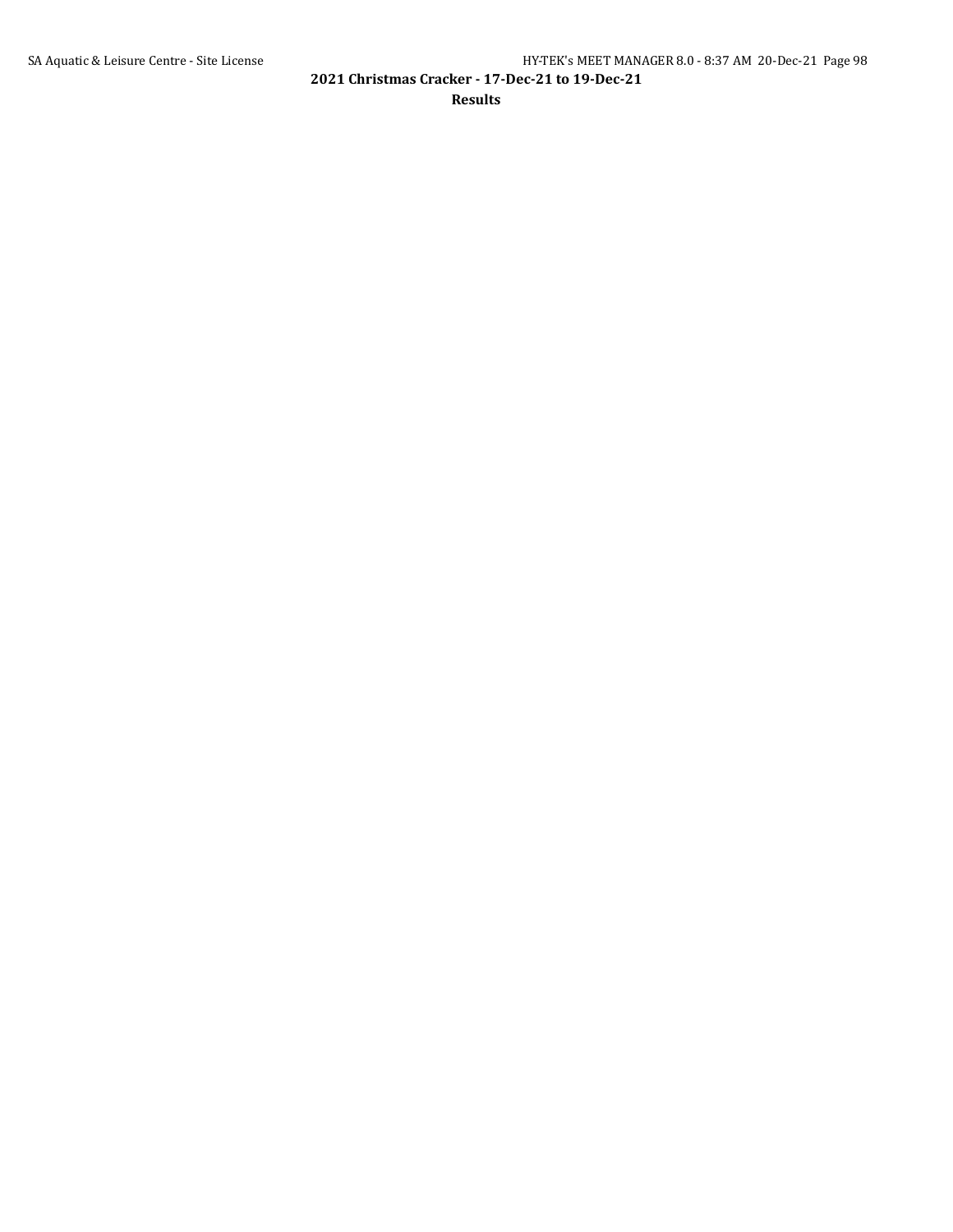**Results**

|                     | <b>Name</b>                                         |                 | Age Team           | <b>Finals Time</b> | Points |
|---------------------|-----------------------------------------------------|-----------------|--------------------|--------------------|--------|
|                     | 23 Crabb, Jasmine                                   |                 | 15 Marion          | 1:40.48            |        |
|                     | $r: +0.76$ 47.60                                    | 1:40.48 (52.88) |                    |                    |        |
| $---$               | Sampson, Grace                                      |                 | 19 Tea Tree Gully  | <b>NS</b>          |        |
|                     | --- Myers, Ella                                     |                 | 15 Kent Town       | <b>NS</b>          |        |
|                     | Event 42 Male 9-10 50 LC Metre Butterfly            |                 |                    |                    |        |
|                     | Name                                                |                 | Age Team           | <b>Finals Time</b> | Points |
|                     | 1 Allan, Blake<br>$r: +0.72$                        |                 | 10 Immanuel        | 39.90              | 10     |
|                     | 2 Tran, Khang<br>$r: +0.80$                         |                 | 10 Henley & Grange | 39.91              | 9      |
|                     | 3 Mazur, Thomas<br>$r: +0.75$                       |                 | 9 Norwood          | 41.79              | 8      |
|                     | 4 Sutton, Hugh<br>$r: +0.64$                        |                 | 9 Marion           | 42.76              | 7      |
|                     | 5 Bevan, Jobe<br>$r: +0.63$                         |                 | 10 Marion          | 43.66              | 6      |
|                     | 6 Abdelaziz, Hazem<br>$r: +0.66$                    |                 | 9 Marion           | 45.89              | 5      |
|                     | 7 Mosley, Liam<br>$r: +0.53$                        |                 | 9 Marion           | 55.28              | 4      |
| 8                   | Dingwall, Eddy<br>$r: +0.70$                        |                 | 9 West Coast (Sa)  | 1:19.51            | 3      |
| $\qquad \qquad - -$ | Zhang, Baron<br>Non-simultaneous arms<br>$r: +0.73$ |                 | 10 Henley & Grange | DQ                 |        |

# **Event 42 Male 11-12 50 LC Metre Butterfly**

| <b>Name</b>         | Age Team           | <b>Finals Time</b> | <b>Points</b>  |
|---------------------|--------------------|--------------------|----------------|
| 1 Hewitt, Max       | 12 Payneham        | 31.04              | 10             |
| $r: +0.69$          |                    |                    |                |
| 2 Mika, Izyus       | 11 Immanuel        | 32.72              | 9              |
| $r: +0.65$          |                    |                    |                |
| 3 Ellul, Cameron    | 12 Immanuel        | 32.95              | 8              |
| $r: +0.68$          |                    |                    |                |
| 4 Schubert, Max     | 11 Barossa         | 33.23              | 7              |
| $r: +0.76$          |                    |                    |                |
| 5 Dingwall, Oscar   | 12 West Coast (Sa) | 34.42              | 6              |
| $r: +0.71$          |                    |                    |                |
| 6 Mazur, Joseph     | 12 Norwood         | 36.27              | 5              |
| $r: +0.70$          |                    |                    |                |
| 7 Charleson, Cody   | 12 Starplex        | 36.36              | 4              |
| $r: +0.69$          |                    |                    |                |
| 8 Stanley, Will     | 12 Marion          | 36.59              | 3              |
| $r: +0.74$          |                    |                    |                |
| 9 Maynard, William  | 12 Kent Town       | 36.69              | $\overline{c}$ |
| $r: +0.67$          |                    |                    |                |
| 10 McGinley, Gerard | 12 Immanuel        | 37.56              | $\mathbf{1}$   |
| $r: +0.64$          |                    |                    |                |
| 11 Cregan, Neil     | 12 Barossa         | 37.62              |                |
| $r: +0.75$          |                    |                    |                |
| 12 Fillmore, Noah   | 12 Onkaparinga     | 37.68              |                |
| $r: +0.59$          |                    |                    |                |
| 13 Allan, Isaac     | 11 Immanuel        | 38.22              |                |
| $r: +0.68$          |                    |                    |                |
| 14 Wright, Eamon    | 12 Immanuel        | 39.11              |                |
| $r: +0.79$          |                    |                    |                |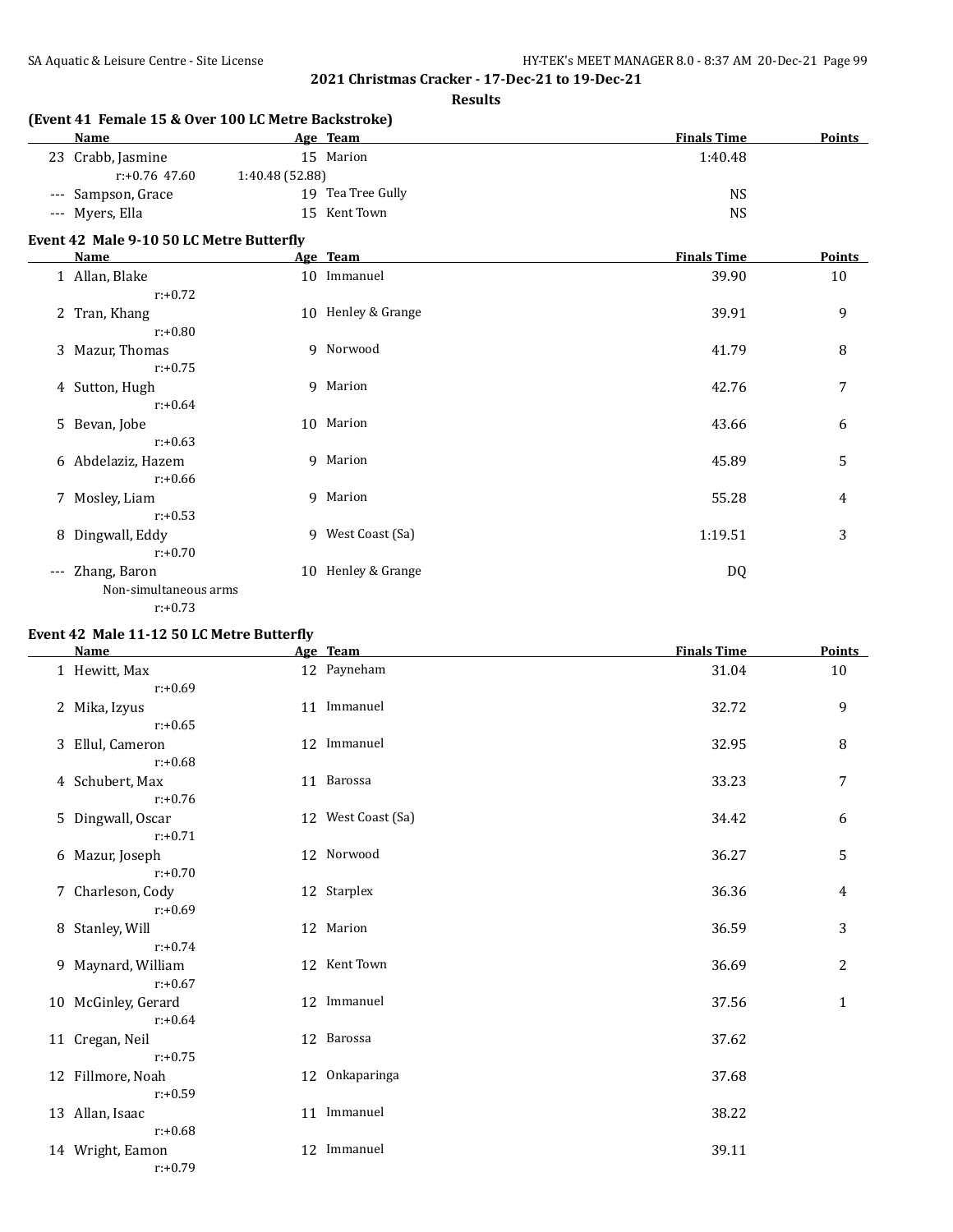#### **Results**

## **(Event 42 Male 11-12 50 LC Metre Butterfly)**

| Name                             | Age Team            | <b>Finals Time</b> | <b>Points</b> |
|----------------------------------|---------------------|--------------------|---------------|
| 15 Bai, Evan                     | 11 Marion           | 39.21              |               |
| $r: +0.68$                       |                     |                    |               |
| 16 McAvaney, William             | 11 Immanuel         | 39.89              |               |
| $r: +0.83$                       |                     |                    |               |
| 17 Spark, Thomas                 | 12 Kent Town        | 39.98              |               |
| $r: +0.84$                       |                     |                    |               |
| 18 Thach, Angelo                 | 11 Playford Aquatic | 40.49              |               |
| $r: +0.80$                       |                     |                    |               |
| 19 Mosley, Leif                  | 12 Marion           | 40.69              |               |
| $r: +0.64$                       |                     |                    |               |
| 20 Collings, Joshua              | 11 Marion           | 41.59              |               |
| $r: +0.67$                       |                     |                    |               |
| 21 Fillmore, Harry               | 11 Onkaparinga      | 42.27              |               |
| $r: +0.73$                       |                     |                    |               |
| 22 Schulz, Nathan                | 12 Mountain Pool    | 43.99              |               |
| $r: +0.79$                       |                     |                    |               |
| 23 Henke, Rylan                  | 11 Onkaparinga      | 44.25              |               |
| $r: +0.83$                       |                     |                    |               |
| 24 Fletcher, Jackson             | 11 Barossa          | 45.33              |               |
| $r: +0.73$                       |                     |                    |               |
| 25 Reed, Joshua                  | 11 Marion           | 45.86              |               |
| $r: +0.71$                       |                     |                    |               |
| --- Walsh, Beau                  | 12 Mountain Pool    | DQ                 |               |
| Entered water without permission |                     |                    |               |
| $r: +0.69$                       |                     |                    |               |
| --- Bartlett, Jacques            | 11 Marion           | <b>NS</b>          |               |

## **Event 43 Male 13-14 50 LC Metre Butterfly**

 $\overline{a}$ 

|   | <b>Name</b>                          | Age Team                | <b>Finals Time</b> | <b>Points</b> |
|---|--------------------------------------|-------------------------|--------------------|---------------|
|   | 1 Stephenson, Flynn<br>$r: +0.76$    | 14 Marion               | 27.51              | 10            |
|   | 2 Altiok, Ali                        | 13 Marion               | 29.12              | 9             |
|   | $r: +0.80$                           |                         |                    |               |
|   | 3 Turra, Logan<br>$r: +0.77$         | 14 Marion               | 29.19              | 8             |
|   | 4 Zhang, Bowen<br>$r: +0.59$         | 14 Henley & Grange      | 29.31              | 7             |
| 5 | Bastiaans, Jacob<br>$r: +0.75$       | 14 Marion               | 29.96              | 6             |
|   | 6 Montes, Luke<br>$r: +0.79$         | 14 Kent Town            | 30.18              | 5             |
|   | 7 Brown, Matthew<br>$r: +0.68$       | 14 Kent Town            | 30.37              | 4             |
|   | 8 Tran, Khai<br>$r: +0.65$           | 14 Henley & Grange      | 30.57              | 3             |
|   | 9 Stubbings, Harrison<br>$r: +0.74$  | 14 Starplex             | 30.82              | 2             |
|   | 10 Sloane, Angus<br>$r: +0.72$       | 13 Barossa              | 30.95              | $\mathbf{1}$  |
|   | 11 Cregan, Gabriel<br>$r: +0.79$     | 14 Barossa              | 31.71              |               |
|   | 12 Sandercock, Finnian<br>$r: +0.72$ | 13 Western Aquatic (Sa) | 32.82              |               |
|   | 13 Renfrey, Kai<br>$r: +0.81$        | 13 Western Aquatic (Sa) | 33.03              |               |
|   | 14 Collins, Charlie<br>$r: +0.82$    | 14 Barossa              | 33.51              |               |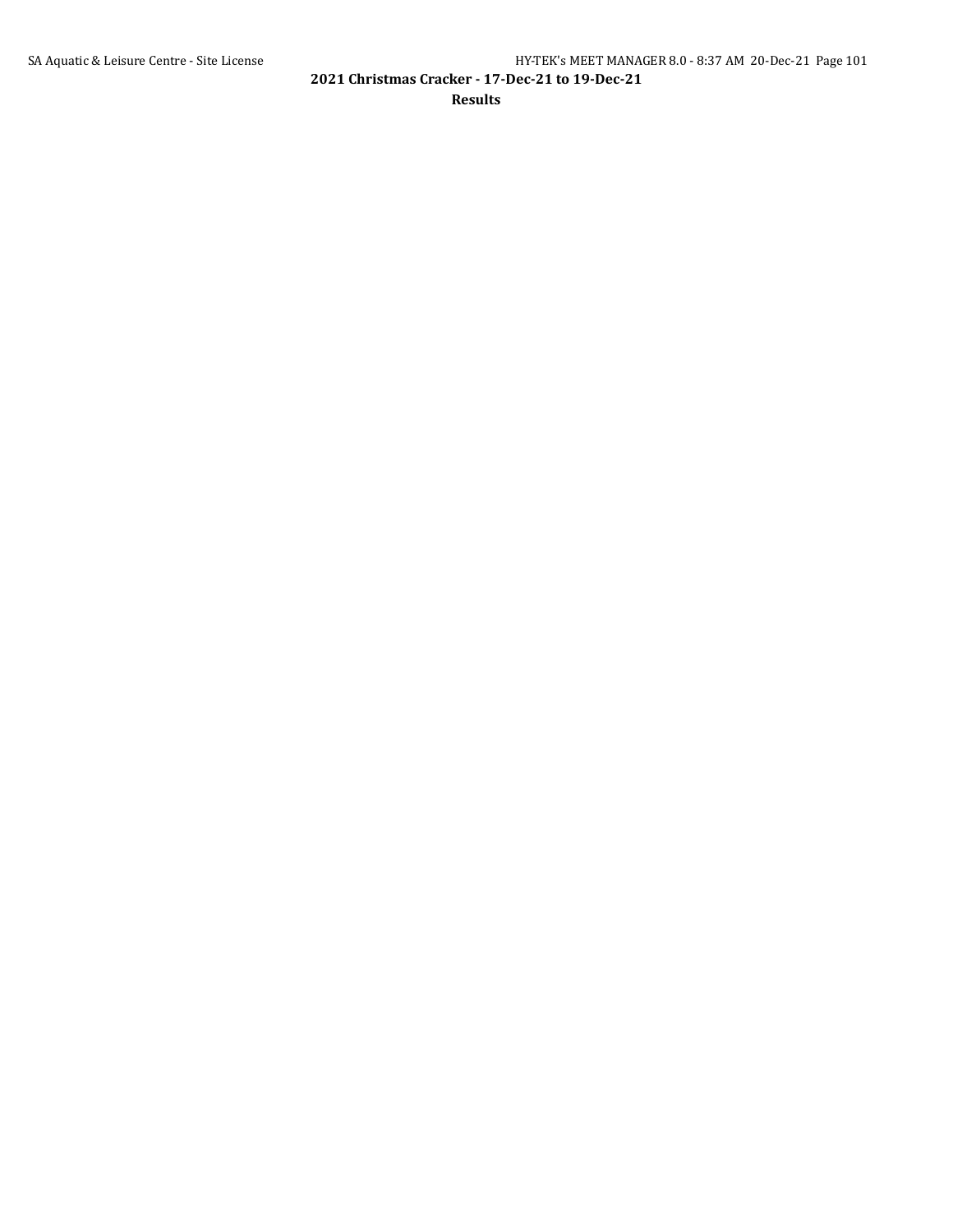**Results**

## **(Event 43 Male 13-14 50 LC Metre Butterfly)**

| <b>Name</b>                             | Age Team                          | <b>Finals Time</b> | <b>Points</b> |
|-----------------------------------------|-----------------------------------|--------------------|---------------|
| 15 Collings, Kieran<br>$r: +0.68$       | 14 Marion                         | 34.07              |               |
| 16 Eyers, Archie<br>$r: +0.72$          | 13 Unley                          | 34.90              |               |
| 17 Towers, Fabricio<br>$r: +0.69$       | 13 Barossa                        | 35.29              |               |
| 18 Smith, Jarrad<br>$r: +0.71$          | 14 Starplex                       | 35.44              |               |
| 19 Mosley, Levi<br>$r: +0.72$           | 13 Marion                         | 35.65              |               |
| 20 Mackinnon, Oliver<br>$r: +0.65$      | 13 Marion                         | 35.73              |               |
| 21 Williams, Michael<br>$r: +0.72$      | 13 Henley & Grange                | 36.02              |               |
| 22 Yeo, Jungee<br>$r: +0.75$            | 13 Norwood                        | 36.05              |               |
| 23 Gilbert, Connor<br>$r: +0.74$        | 13 Clovercrest                    | 36.30              |               |
| 24 Clinch, Marcus<br>$r: +0.79$         | 13 Immanuel                       | 37.44              |               |
| 25 Eyers, Oliver<br>$r: +0.72$          | 13 Unley                          | 38.07              |               |
| 26 Lindsay, Nicholas<br>$r: +0.76$      | 13 Playford Aquatic               | 38.23              |               |
| 27 O'Neill, Joshua<br>$r: +0.78$        | 13 Marion                         | 38.24              |               |
| 28 Sutherland (V), Marley<br>$r: +0.74$ | 13 Ballarat Gold Swimming Club In | 38.55              |               |
| 29 Murray, Alexander<br>$r: +0.64$      | 13 Immanuel                       | 41.20              |               |
| --- Harrold, Cody                       | 13 Clare                          | <b>NS</b>          |               |
| --- von Doussa, Louis                   | 13 Norwood                        | <b>NS</b>          |               |
| --- Irawan, Brandon                     | 14 Starplex                       | <b>SCR</b>         |               |

## **Event 44 Male 15 & Over 50 LC Metre Butterfly**

| <b>Name</b>                       | Age Team           | <b>Finals Time</b> | <b>Points</b>  |
|-----------------------------------|--------------------|--------------------|----------------|
| 1 Mclachlan, Fergus<br>$r: +0.69$ | 17 Norwood         | 25.93              | 10             |
| 2 Muller, Grant<br>$r: +0.75$     | 25 Immanuel        | 26.17              | 9              |
| 3 Crook, Ethan<br>$r: +0.68$      | 19 Starplex        | 26.49              | 8              |
| 4 Macie, Patrick<br>$r: +0.77$    | 17 Barossa         | 26.56              | 7              |
| 5 Palmer, Joshua<br>$r: +0.67$    | 30 Starplex        | 26.87              | 6              |
| 6 Gohl, Jacob<br>$r: +0.70$       | 18 Marion          | 26.98              | 5              |
| 7 Tran, Liem<br>$r: +0.62$        | 15 Henley & Grange | 27.03              | 4              |
| 8 Lewis, Hayden<br>$r: +0.75$     | 26 Silver City     | 27.08              | 3              |
| 9 Phua, Zane<br>$r: +0.59$        | 15 Kent Town       | 27.40              | $\overline{c}$ |
| 10 Atherton, Oliver<br>$r: +0.75$ | 16 Kent Town       | 27.60              | $\mathbf{1}$   |
| 11 Percevault, Kyan               | 17 Marion          | 27.61              |                |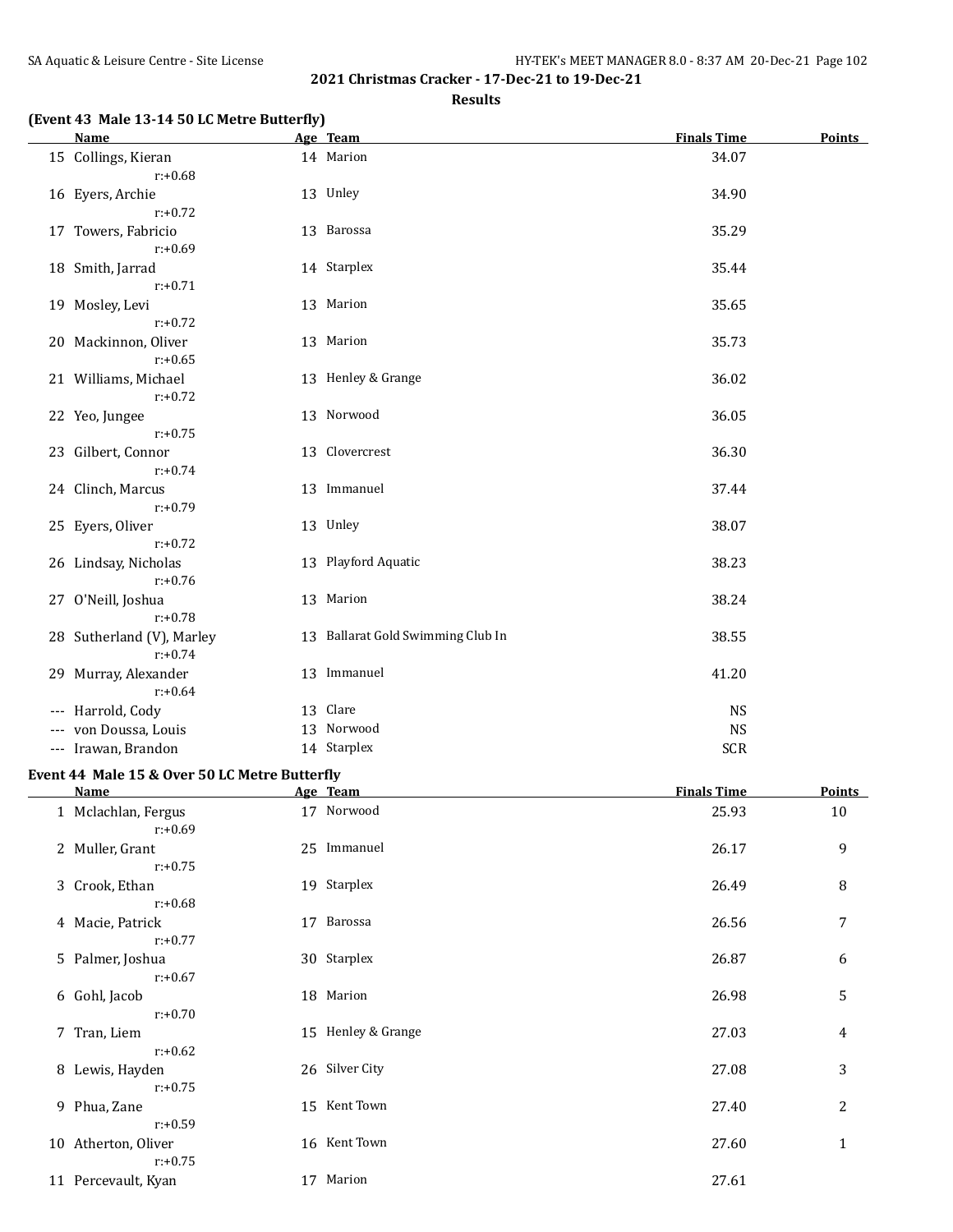**Results**

r:+0.59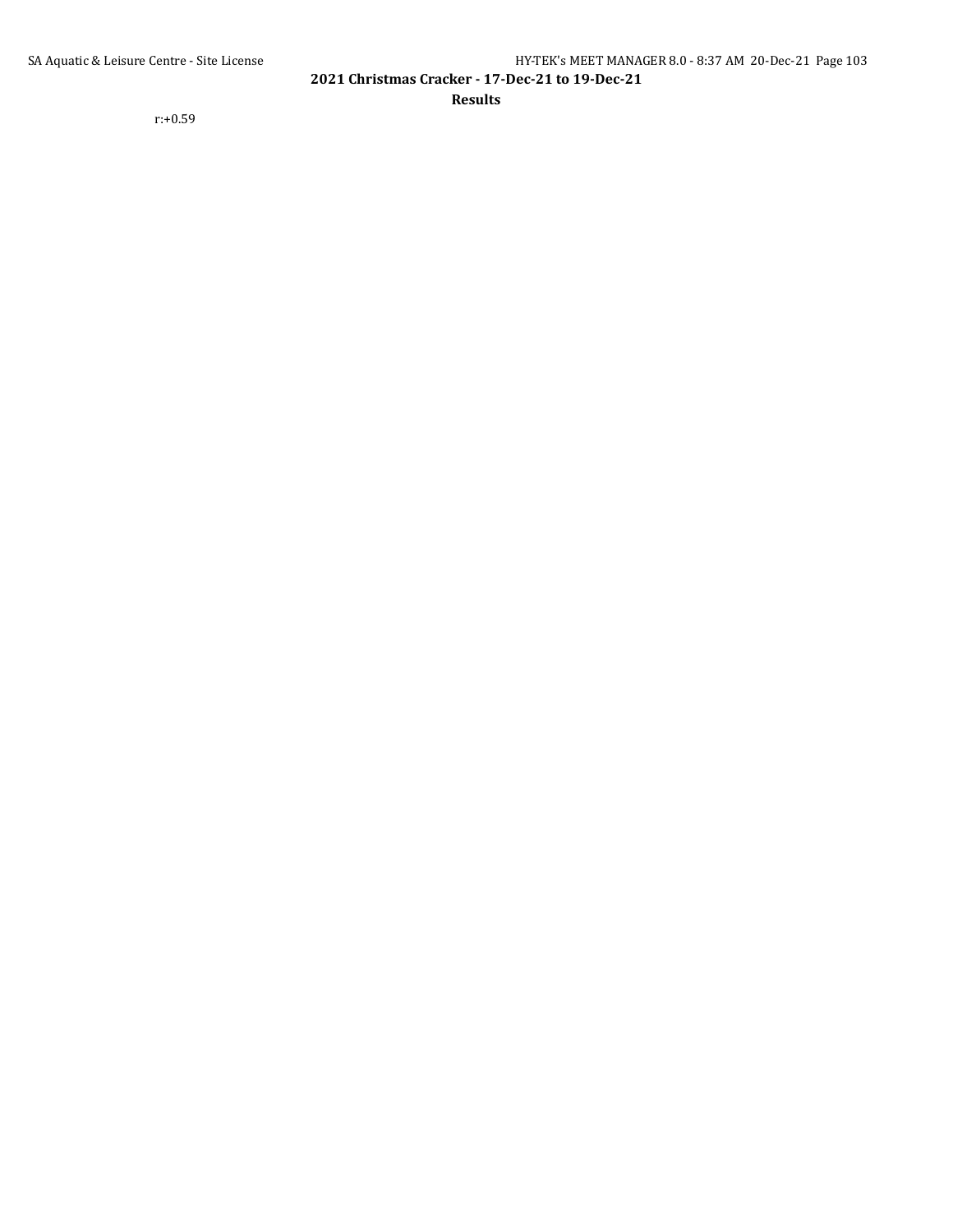**Results**

# **(Event 44 Male 15 & Over 50 LC Metre Butterfly)**

| <b>Name</b>                            |    | Age Team                          | <b>Finals Time</b> | <b>Points</b> |
|----------------------------------------|----|-----------------------------------|--------------------|---------------|
| 12 Edwards, Oliver<br>$r: +0.73$       |    | 20 Marion                         | 27.70              |               |
| 13 Sooaemalelagi, Sitivi<br>$r: +0.64$ |    | 21 Norwood                        | 28.11              |               |
| 14 Langman, Hamish<br>$r: +0.65$       |    | 15 Norwood                        | 28.15              |               |
| 15 Wiggett, Alexander<br>$r: +0.68$    |    | 16 Southern Performance           | 28.26              |               |
| 16 Stenhouse, Euan<br>$r: +0.73$       |    | 18 Immanuel                       | 28.37              |               |
| 17 Kashani, Kiarash<br>$r: +0.71$      |    | 16 Norwood                        | 28.41              |               |
| 18 Watkinson, Myles<br>$r: +0.71$      |    | 18 Western Aquatic (Sa)           | 28.67              |               |
| 19 Powell, Corben<br>$r: +0.71$        |    | 15 Marion                         | 28.68              |               |
| 20 Bignell, Thomas<br>$r: +0.63$       |    | 17 Blue Lake Y                    | 28.75              |               |
| 21 Nelson, Regan<br>$r: +0.70$         |    | 16 Kent Town                      | 28.89              |               |
| *22 Brown, Myles<br>$r: +0.76$         |    | 18 Barossa                        | 29.28              |               |
| *22 Broniecki, Andre<br>$r: +0.73$     |    | 18 Marion                         | 29.28              |               |
| 24 Pannell, Harry<br>$r: +0.78$        |    | 16 Playford Aquatic               | 29.48              |               |
| 25 Lawson, Jack<br>$r: +0.68$          |    | 15 Kent Town                      | 29.54              |               |
| *26 Poole, Isaac<br>$r: +0.66$         |    | 15 Starplex                       | 29.75              |               |
| *26 Macdonald, Alexander<br>$r: +0.70$ |    | 15 Kent Town                      | 29.75              |               |
| 28 Ross, Angus<br>$r: +0.72$           |    | 15 Western Aquatic (Sa)           | 29.78              |               |
| 29 Ward, Taj<br>$r: +0.64$             |    | 20 Marion                         | 29.97              |               |
| 30 Kupsch, Diezel<br>$r: +0.79$        |    | 15 Marion                         | 30.20              |               |
| 31 Bacon, Luca<br>$r: +0.71$           |    | 15 Kent Town                      | 30.26              |               |
| 32 Vien, Brian<br>$r: +0.69$           |    | 15 Henley & Grange                | 30.30              |               |
| 33 Darley, Peter<br>$r: +0.69$         |    | 22 Marion                         | 30.39              |               |
| 34 Stratford, Elijah<br>$r: +0.76$     |    | 15 Mount Gambier Swimming Club In | 31.20              |               |
| 35 Gilbert, Lachlan<br>$r: +0.74$      |    | 15 Clovercrest                    | 31.28              |               |
| 36 Mitcham (V), James<br>$r: +0.76$    |    | 15 Woden Valley Swim Club         | 31.91              |               |
| 37 Mcglashan, Declan<br>$r: +0.80$     | 17 | Tea Tree Gully                    | 32.76              |               |
| 38 Bignell, Nicholas<br>$r: +0.79$     |    | 15 Blue Lake Y                    | 33.94              |               |
| 39 Fillmore, Jack<br>$r: +0.67$        |    | 15 Onkaparinga                    | 34.31              |               |
| 40 Mooi, Joshua                        |    | 16 Marion                         | 34.86              |               |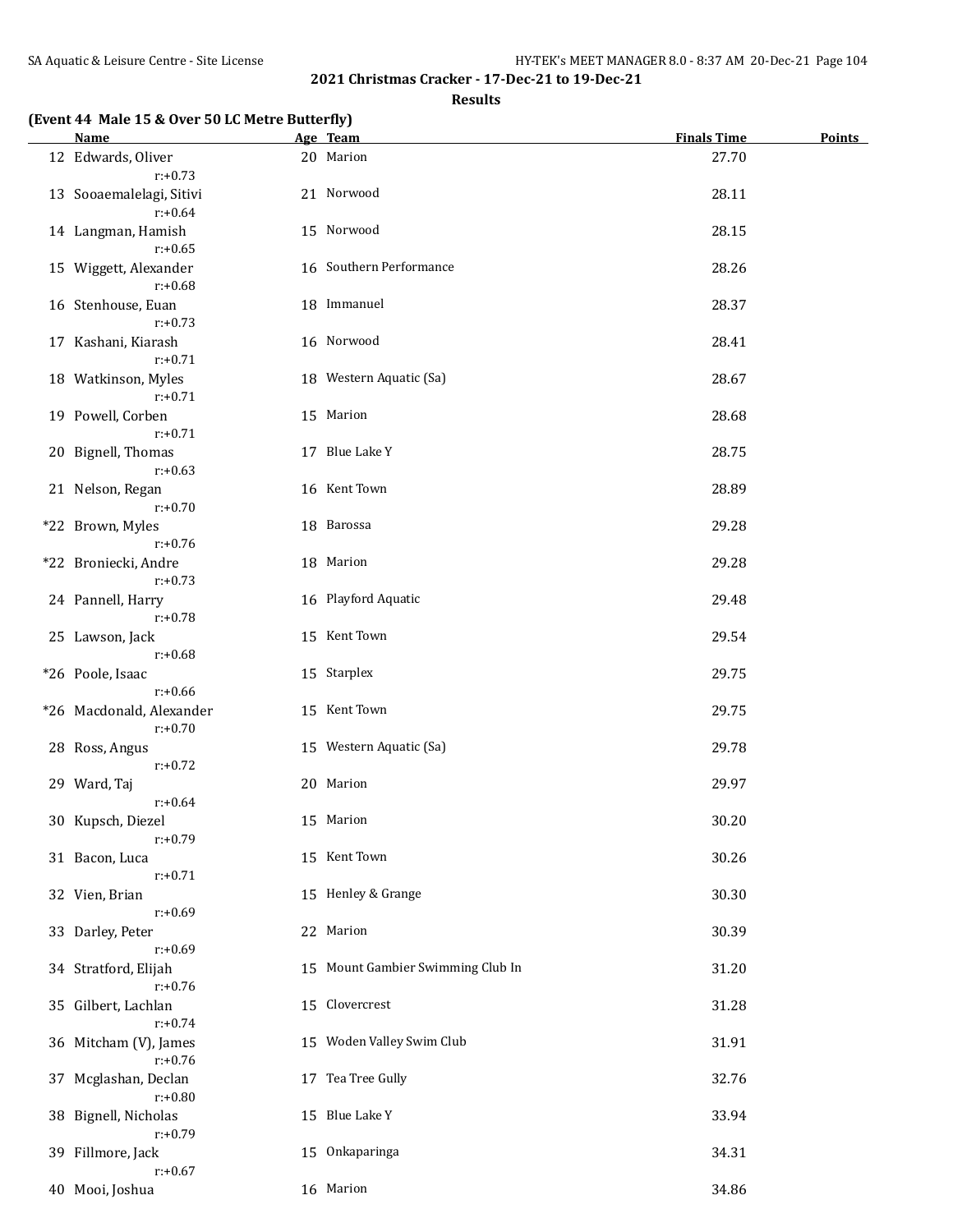**Results**

r:+0.81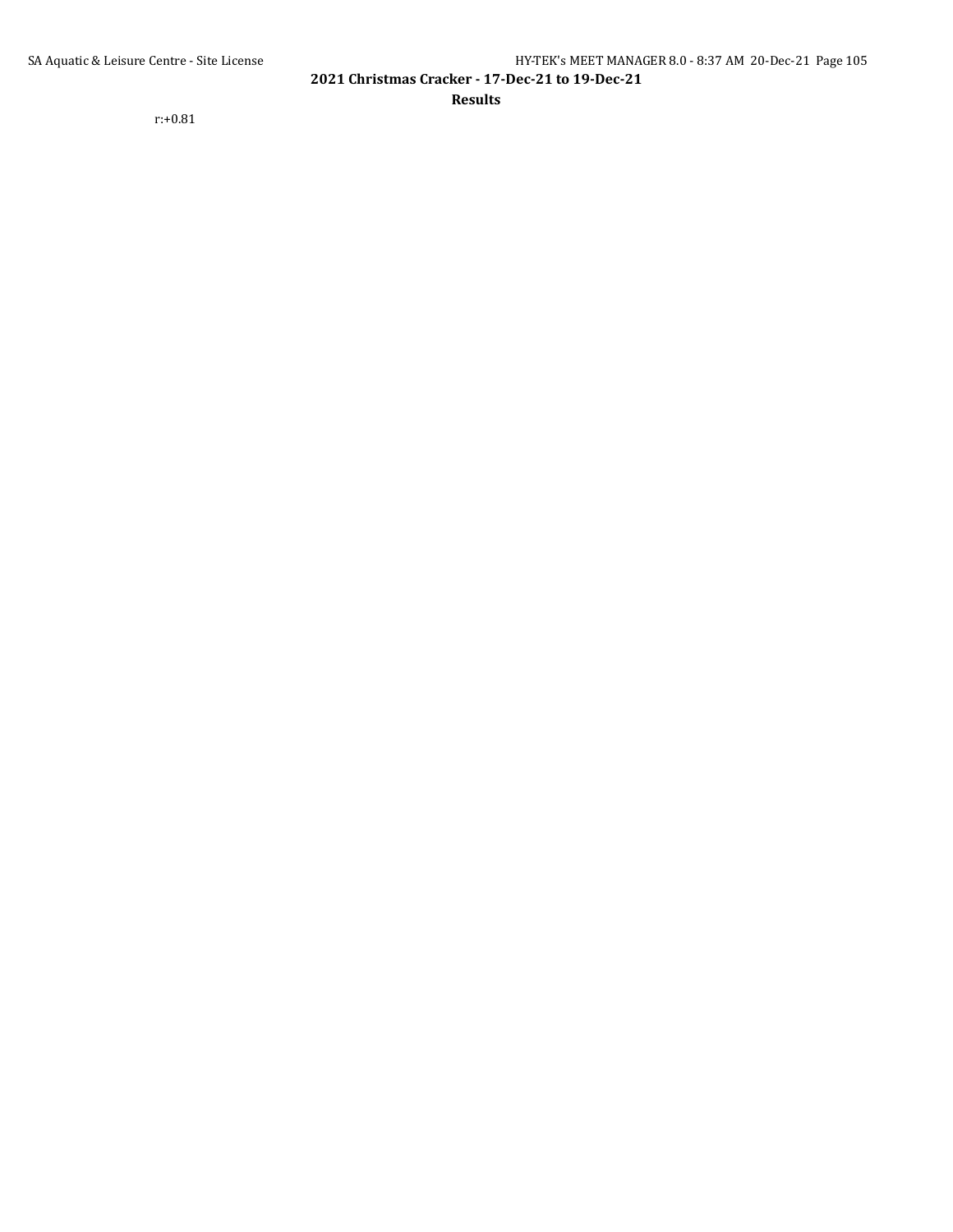#### **Results**

## **(Event 44 Male 15 & Over 50 LC Metre Butterfly)**

|       | Name                       | Age Team            | <b>Finals Time</b> | <b>Points</b> |
|-------|----------------------------|---------------------|--------------------|---------------|
|       | 41 Collins, Harper         | 16 Barossa          | 35.94              |               |
|       | $r: +0.83$                 |                     |                    |               |
|       | 42 Sologub, Gregory        | 19 Norwood          | 36.15              |               |
|       | $r: +0.66$                 |                     |                    |               |
|       | 43 Smith, Michael          | 15 Playford Aquatic | 49.81              |               |
|       | $r: +0.81$                 |                     |                    |               |
|       | --- Piercey, Zack          | 15 Tea Tree Gully   | <b>NS</b>          |               |
|       | --- Chan, Aidan            | 16 Henley & Grange  | <b>NS</b>          |               |
|       | --- Curthoys-Davies, Keian | 15 Barossa          | <b>NS</b>          |               |
|       | --- Moran, Aiden           | 16 Immanuel         | <b>SCR</b>         |               |
| $---$ | Lehmann, Reuben            | 16 Immanuel         | <b>SCR</b>         |               |

## **Event 45 Female 9-10 50 LC Metre Butterfly**

|       | <b>Name</b>                                 | Age Team                | <b>Finals Time</b> | <b>Points</b>  |
|-------|---------------------------------------------|-------------------------|--------------------|----------------|
|       | 1 Liemar, Milli<br>$r: +0.79$               | 10 Western Aquatic (Sa) | 38.71              | 10             |
|       | 2 Jia, Adella<br>$r: +0.76$                 | 9 Norwood               | 38.84              | 9              |
|       | 3 Weston, Mia Jayne<br>$r: +0.70$           | 10 Marion               | 40.49              | 8              |
|       | 4 Coorey, Veniece<br>$r: +0.55$             | 10 Silver City          | 40.60              | 7              |
|       | 5 Hanniffy, Saoirse<br>$r: +0.74$           | 10 Western Aquatic (Sa) | 44.32              | 6              |
|       | 6 Sun, Sophie<br>$r: +0.79$                 | 10 Henley & Grange      | 44.42              | 5              |
|       | 7 Linke, Natasha<br>$r: +0.65$              | 10 Kent Town            | 44.52              | 4              |
|       | 8 Smith, Grace<br>$r: +0.93$                | 10 Great Southern (Sa)  | 44.60              | 3              |
|       | 9 Dewar, Claire<br>$r: +0.75$               | 10 Marion               | 47.97              | $\overline{2}$ |
|       | 10 Gibbens, Zoe<br>$r: +0.83$               | 10 Western Aquatic (Sa) | 48.52              | $\mathbf{1}$   |
|       | 11 Giro, Aleksandra<br>$r: +0.80$           | 10 Payneham             | 50.49              |                |
|       | 12 Furnival, Billie<br>$r: +0.66$           | 10 Marion               | 53.09              |                |
|       | 13 Fooks, Charlotte<br>$r: +0.70$           | 10 Marion               | 53.65              |                |
|       | 14 Davies, Charlotte<br>$r: +0.73$          | 9 Marion                | 53.71              |                |
|       | 15 Beaumont, Eleanor<br>$r: +0.85$          | 10 Unley                | 54.17              |                |
|       | 16 Tully, Grace<br>$r: +0.80$               | 10 Kent Town            | 57.05              |                |
|       | 17 Sargeant, Elsie<br>$r: +0.77$            | 9 Onkaparinga           | 58.24              |                |
|       | 18 Coorey, Amani                            | 9 Silver City           | 1:00.78            |                |
| $---$ | Milera, Latoya                              | 9 Marion                | <b>NS</b>          |                |
|       | --- Dissanayake, Thisali                    | 9 Tea Tree Gully        | <b>NS</b>          |                |
|       | Event 45 Female 11-12 50 LC Metre Butterfly |                         |                    |                |

| Name                 | Team<br>Age        | <b>Finals Time</b> | Points |
|----------------------|--------------------|--------------------|--------|
| Fletcher, Mallika    | Barossa<br>12      | 33.12              | 10     |
| $r: +0.77$           |                    |                    |        |
| 2 Beaumont, Isabella | 12 Henley & Grange | 33.16              |        |
| $r: +0.69$           |                    |                    |        |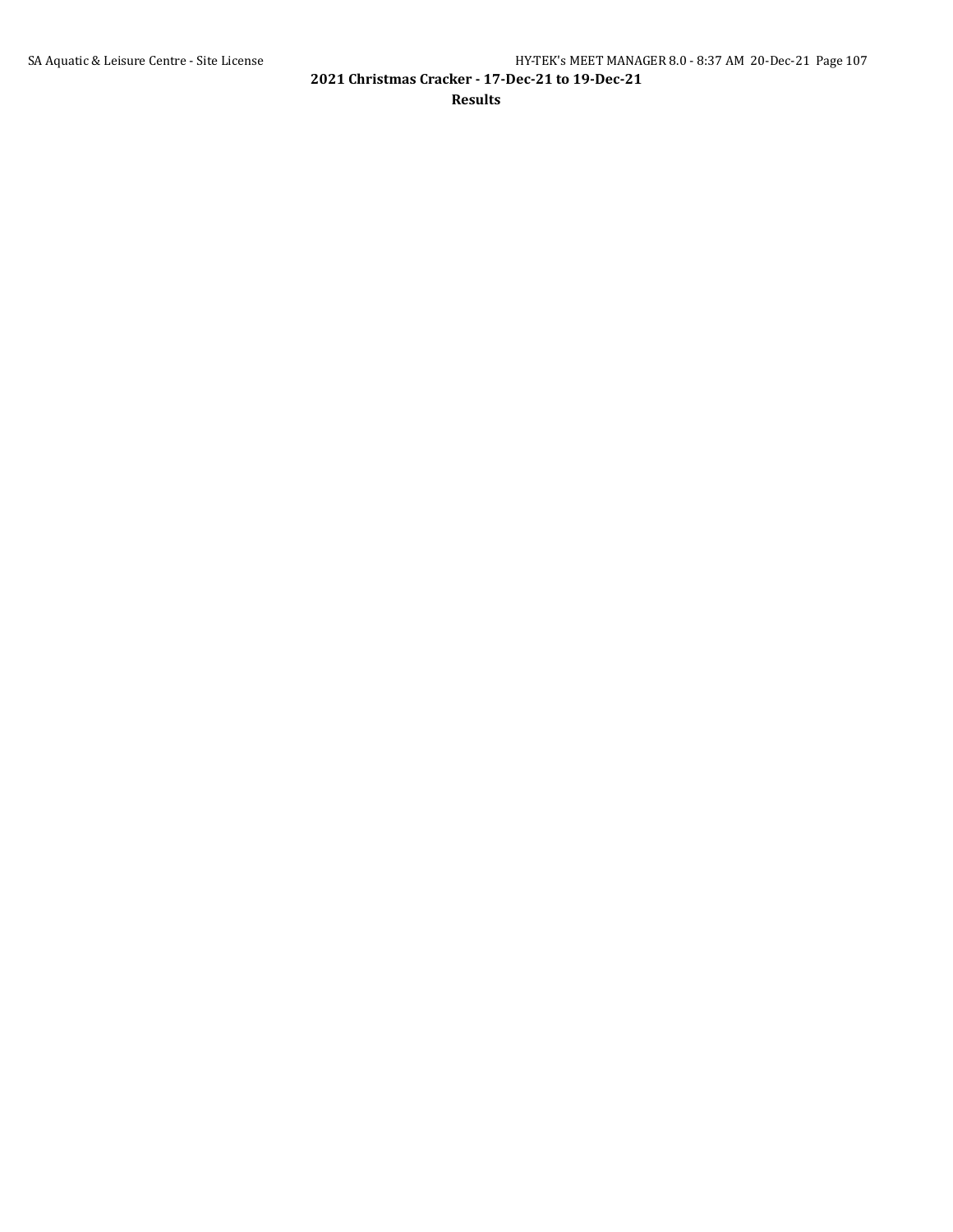**Results**

## **(Event 45 Female 11-12 50 LC Metre Butterfly)**

| <b>Name</b>                        | Age Team                          | <b>Finals Time</b> | <b>Points</b>  |
|------------------------------------|-----------------------------------|--------------------|----------------|
| 3 Linke, Jasmine<br>$r: +0.58$     | 11 Kent Town                      | 34.22              | 8              |
| 4 Dening, Lucy<br>$r: +0.78$       | 11 Mount Gambier Swimming Club In | 34.34              | 7              |
| 5 Daunt, Emily<br>$r: +0.68$       | 11 Marion                         | 34.84              | 6              |
| 6 Hebart, Lily<br>$r: +0.68$       | 12 Payneham                       | 35.24              | 5              |
| 7 Brown, Lily<br>$r: +0.77$        | 12 Marion                         | 35.40              | $\overline{4}$ |
| 8 Sloane, Georgiana<br>$r: +0.82$  | 12 Barossa                        | 35.62              | 3              |
| 9 Gerke-Crabb, Cai<br>$r: +0.65$   | 12 Kent Town                      | 36.10              | 2              |
| 10 Nesci, Ocea<br>$r: +0.78$       | 11 Starplex                       | 36.29              | $\mathbf{1}$   |
| 11 Sebestyen, Laura<br>$r: +0.78$  | 11 Marion                         | 36.45              |                |
| *12 Heggie, Ashleigh<br>$r: +0.73$ | 11 Starplex                       | 36.56              |                |
| *12 Finch, Tayah<br>$r: +0.83$     | 12 Barossa                        | 36.56              |                |
| 14 Basic, Emilia<br>$r: +0.80$     | 12 Tea Tree Gully                 | 37.50              |                |
| 15 Stratford, Indee<br>$r: +0.80$  | 11 Mount Gambier Swimming Club In | 37.61              |                |
| 16 Sturt, Chloe<br>$r: +0.66$      | 11 Norwood                        | 37.73              |                |
| 17 Thomas, Arabella<br>$r: +0.67$  | 12 Immanuel                       | 37.84              |                |
| 18 Baker, Amelia<br>$r: +0.78$     | 11 Southern Performance           | 37.87              |                |
| 19 Geister, Leni<br>$r: +0.70$     | 11 Barossa                        | 37.97              |                |
| 20 Greenham, Violet<br>$r: +0.89$  | 12 Playford Aquatic               | 38.33              |                |
| *21 Pearce, Ella<br>$r: +0.81$     | 12 Norwood                        | 39.23              |                |
| *21 Mason, Layla<br>$r: +0.72$     | 12 Southern Performance           | 39.23              |                |
| 23 Dolan, Isabella<br>$r: +0.80$   | 11 Kent Town                      | 39.28              |                |
| 24 Greatrex, Kate<br>$r: +0.83$    | 11 Western Aquatic (Sa)           | 39.42              |                |
| 25 Shannon, Isabella<br>$r: +0.93$ | 11 Barossa                        | 39.61              |                |
| 26 Roberts, Chelsy<br>$r: +0.74$   | 12 Kent Town                      | 41.45              |                |
| 27 Bevan, Jasmine<br>$r: +0.80$    | 12 Marion                         | 42.17              |                |
| 28 Tham, Krystelle<br>$r: +0.71$   | 12 Kent Town                      | 42.75              |                |
| 29 Le Roux, Mikayla<br>$r: +0.86$  | 12 Barossa                        | 42.80              |                |
| 30 Fourie, Emma<br>$r: +0.83$      | 12 Mountain Pool                  | 43.00              |                |
| 31 Armitage, Zara                  | 11 Kent Town                      | 43.03              |                |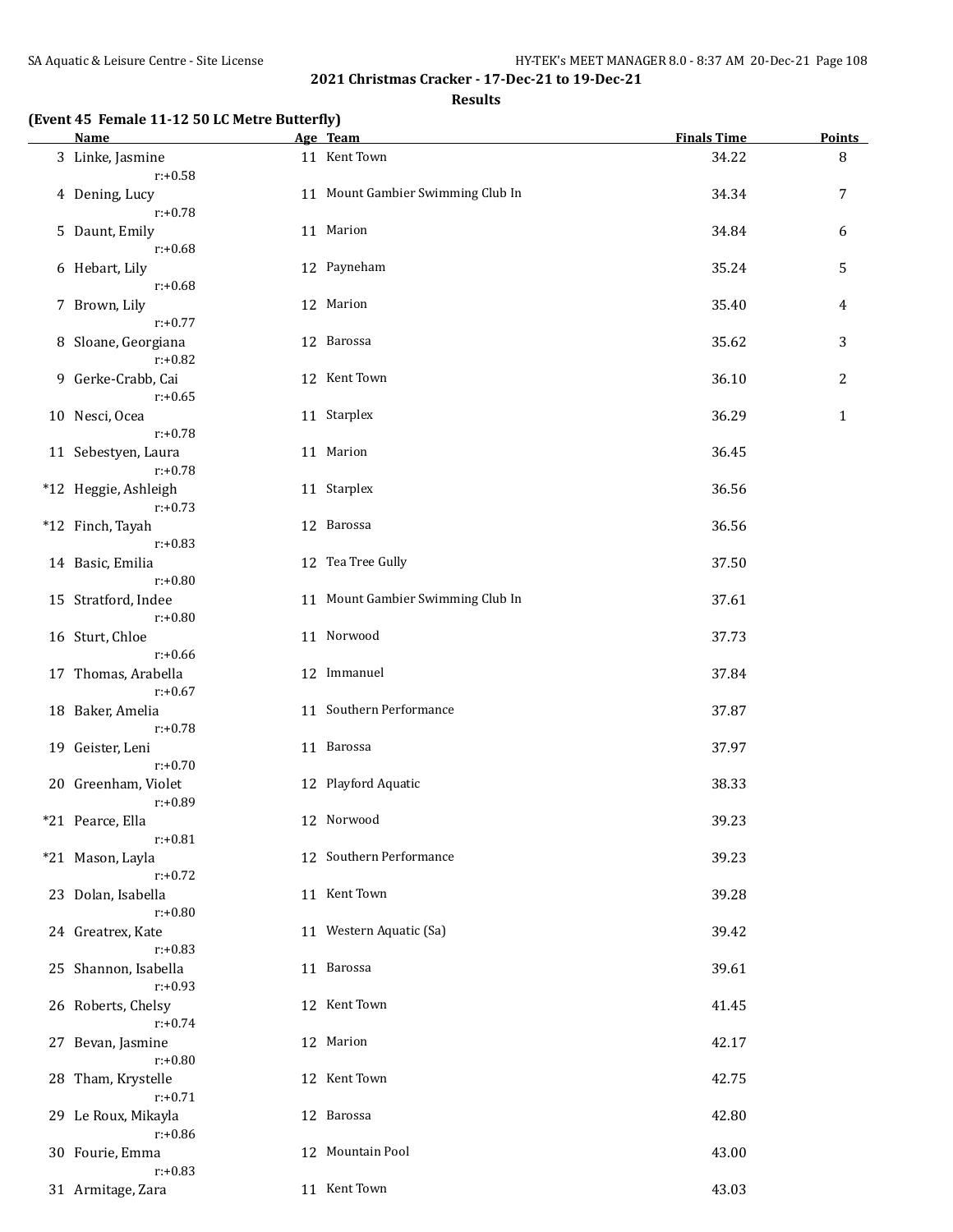**Results**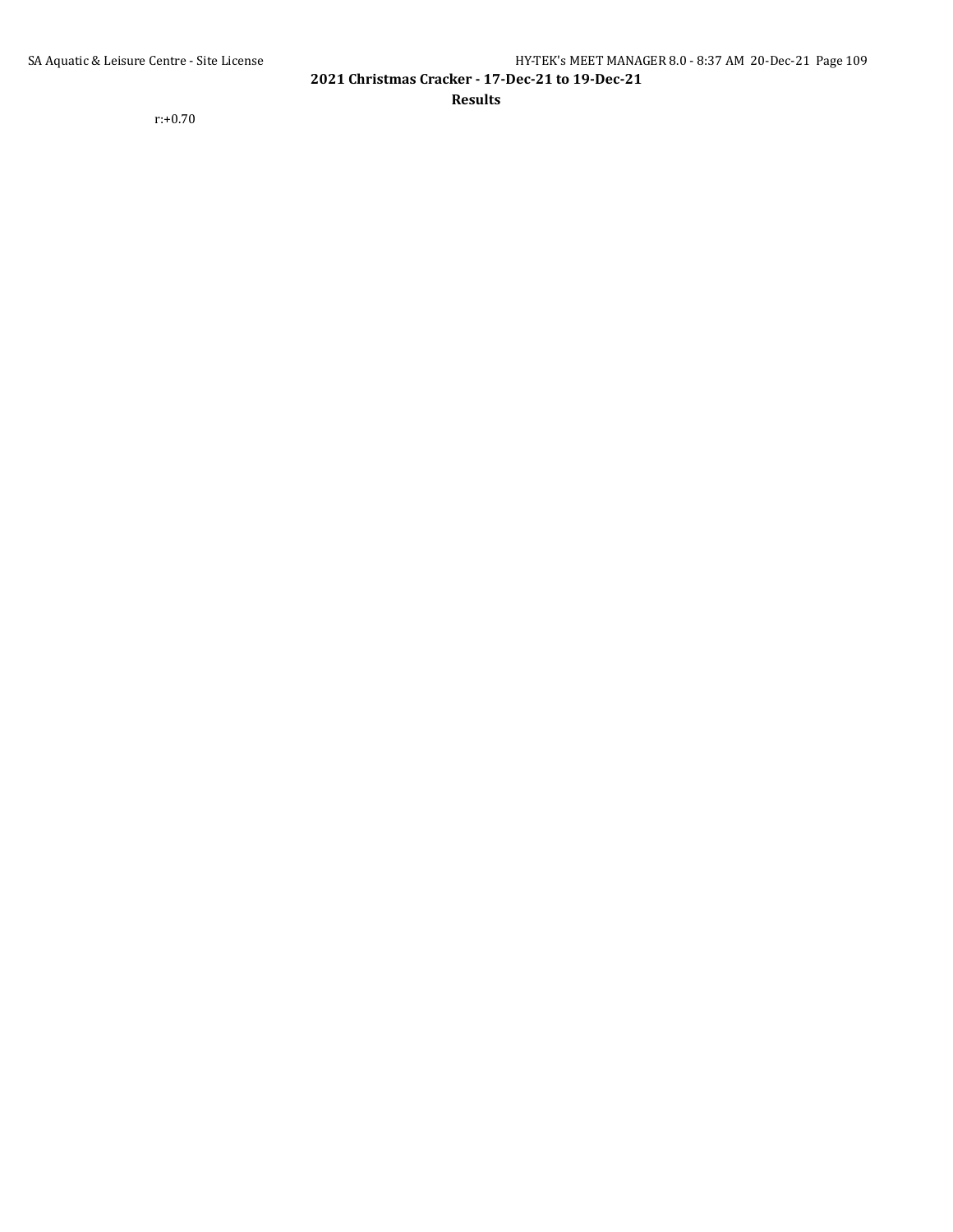#### **Results**

# **(Event 45 Female 11-12 50 LC Metre Butterfly)**

|          | <b>Name</b>                      | Age Team                | <b>Finals Time</b> | <b>Points</b> |
|----------|----------------------------------|-------------------------|--------------------|---------------|
|          | 32 Fisher, Isabella              | 12 Marion               | 43.36              |               |
|          | $r: +0.74$                       |                         |                    |               |
|          | 33 Kennewell, Addison            | 12 Starplex             | 43.42              |               |
|          | $r: +0.87$                       |                         |                    |               |
|          | 34 Carboni, Sofia                | 11 Barossa              | 43.68              |               |
|          | $r: +0.73$                       |                         |                    |               |
|          | 35 Tooth, Olivia                 | 12 Marion               | 44.08              |               |
|          | $r: +0.66$                       |                         |                    |               |
|          | 36 Bastiaans, Laura              | 11 Marion               | 44.43              |               |
|          | $r: +0.77$                       |                         |                    |               |
|          | 37 Sargeant, Maeve               | 12 Onkaparinga          | 44.66              |               |
|          | $r: +0.75$                       |                         |                    |               |
|          | 38 Atkins, Peyton                | 11 Marion               | 46.77              |               |
|          | $r: +0.86$                       |                         |                    |               |
|          | 39 Towers, Emily                 | 11 Barossa              | 47.68              |               |
|          | $r: +0.85$                       |                         |                    |               |
|          | 40 Hope, Amelie                  | 11 Mountain Pool        | 50.03              |               |
|          | $r: +0.85$                       |                         |                    |               |
|          | --- Lee, Ellen                   | 11 Norwood              | DQ                 |               |
|          | Non-simultaneous arms            |                         |                    |               |
|          | $r: +0.67$                       |                         |                    |               |
|          | --- Greatrex, Abby               | 12 Western Aquatic (Sa) | DQ                 |               |
|          | Entered water without permission |                         |                    |               |
|          | $r: +0.84$                       |                         |                    |               |
| $---$    | Sanchez, Madison                 | 12 Starplex             | <b>NS</b>          |               |
| $---$    | Green, Charlise                  | 12 Immanuel             | <b>NS</b>          |               |
| $---$    | Song, Siyu                       | 11 Henley & Grange      | <b>NS</b>          |               |
| $\cdots$ | Harrison, Savannah               | 11 Clovercrest          | <b>SCR</b>         |               |
|          | --- Barton, Jeanie               | 12 Kent Town            | <b>SCR</b>         |               |
|          |                                  |                         |                    |               |

### **Event 46 Female 13-14 50 LC Metre Butterfly**

| Name                                    | Age Team                          | <b>Finals Time</b> | <b>Points</b>  |
|-----------------------------------------|-----------------------------------|--------------------|----------------|
| 1 Newham, Leni<br>$r: +0.75$            | 14 Barossa                        | 29.36              | 10             |
| 2 Burrows, Aleisha<br>$r: +0.67$        | 14 Kent Town                      | 30.86              | 9              |
| 3 Carrocci, Clara<br>$r: +0.74$         | 13 Norwood                        | 31.04              | 8              |
| 4 Scarr, Elysia<br>$r: +0.69$           | 13 Kent Town                      | 31.92              | 7              |
| 5 Curthoys-Davies, Miella<br>$r: +0.69$ | 13 Barossa                        | 31.93              | 6              |
| 6 Conroy, Charlotte<br>$r: +0.65$       | 13 Marion                         | 32.42              | 5              |
| 7 Laird-Britton, Charlize<br>$r: +0.67$ | 13 Marion                         | 32.49              | 4              |
| 8 Dingwall, Alinta<br>$r: +0.67$        | 14 West Coast (Sa)                | 32.72              | 3              |
| 9 Laube (V), Skye<br>$r: +0.76$         | 14 Ballarat Gold Swimming Club In | 32.84              | $\overline{c}$ |
| 10 Kelsh, Tahni<br>$r: +0.72$           | 13 West Coast (Sa)                | 32.85              | $\mathbf{1}$   |
| 11 Shannon, Charlotte<br>$r: +0.84$     | 13 Barossa                        | 33.23              |                |
| 12 Pronk, Maisy<br>$r: +0.73$           | 13 Immanuel                       | 33.53              |                |
| 13 Pearson, Mikayla                     | 13 Blue Lake Y                    | 33.93              |                |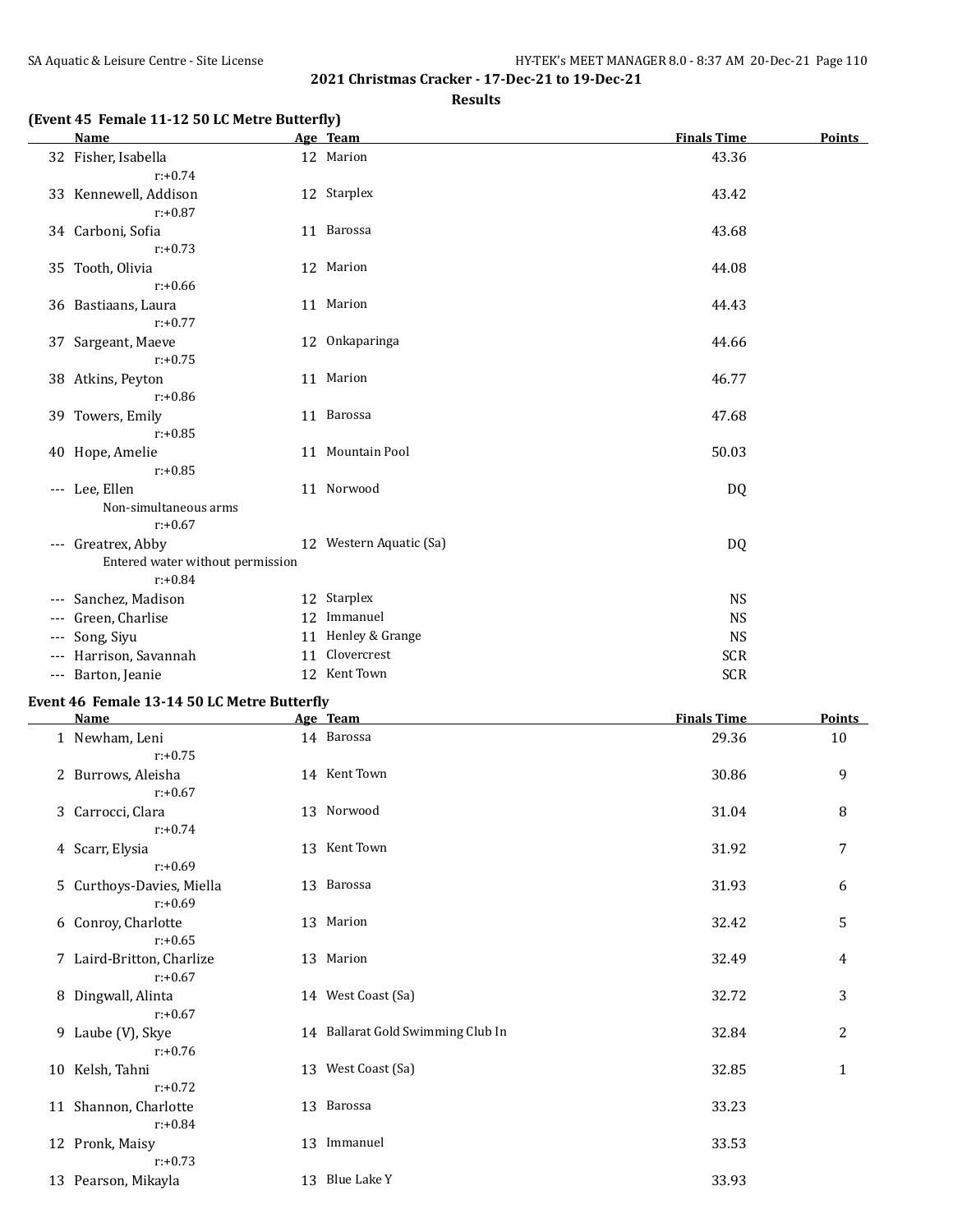**Results**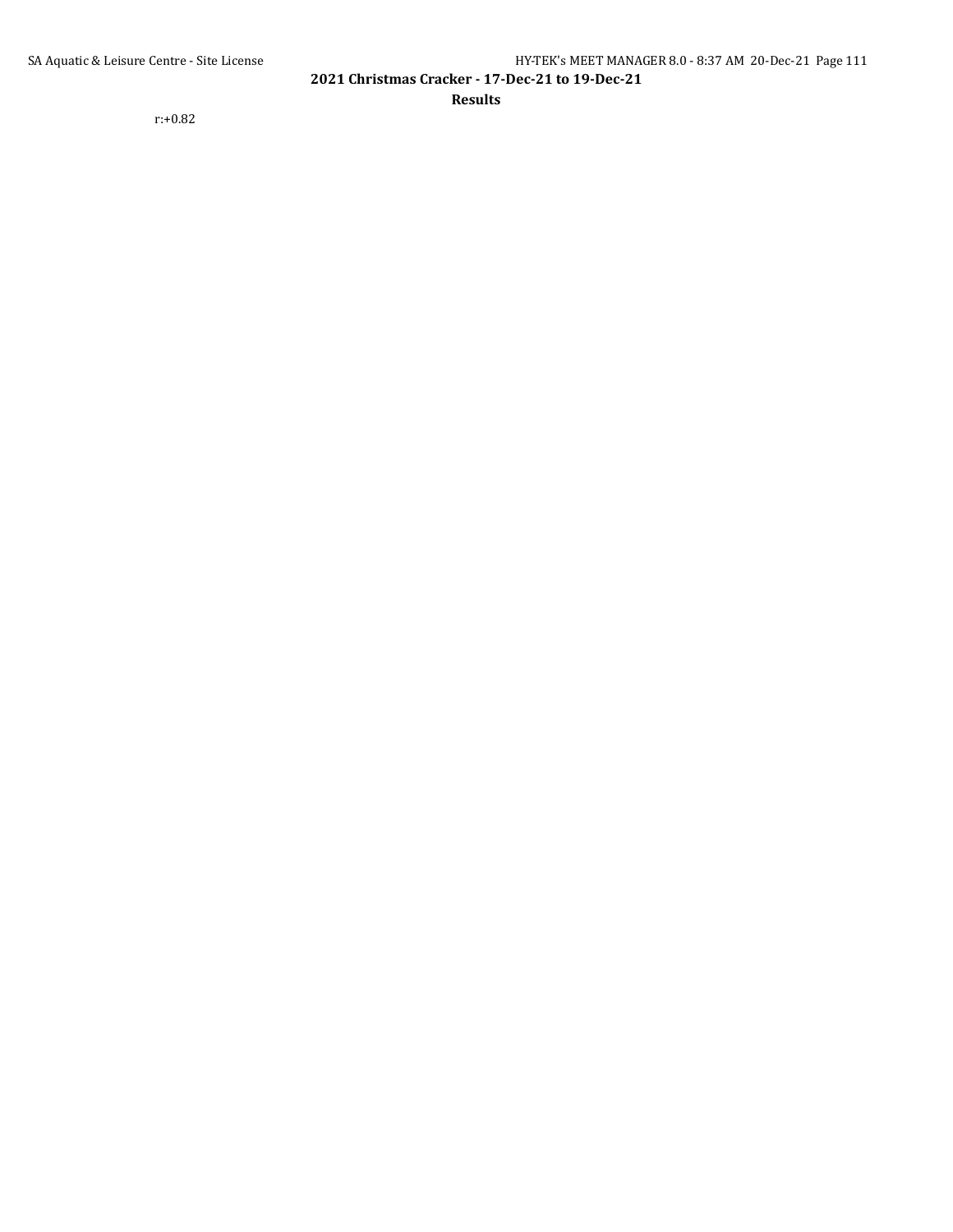**Results**

# **(Event 46 Female 13-14 50 LC Metre Butterfly)**

|       | <b>Name</b>                                          |    | Age Team                   | <b>Finals Time</b> | <b>Points</b> |
|-------|------------------------------------------------------|----|----------------------------|--------------------|---------------|
|       | 14 Wilson, Abbey<br>$r: +0.74$                       |    | 13 Southern Performance    | 34.00              |               |
|       | 15 Smit, Viane<br>$r: +0.85$                         |    | 13 Marion                  | 34.13              |               |
|       | *16 Tolladay, Emily<br>$r: +0.78$                    |    | 13 Kent Town               | 34.22              |               |
|       | *16 Munro, Holly<br>$r: +0.79$                       |    | 14 Henley & Grange         | 34.22              |               |
|       | 18 Copeland, Bree<br>$r: +0.79$                      |    | 14 Payneham                | 34.34              |               |
|       | 19 Hawker, Imogen<br>$r: +0.77$                      |    | 14 Clare                   | 34.35              |               |
|       | 20 Schubert, Emma<br>$r: +0.86$                      |    | 13 Barossa                 | 34.43              |               |
|       | 21 Carroll, Jasmine<br>$r: +0.79$                    |    | 14 Barossa                 | 34.78              |               |
|       | 22 Tsiros, Jasmine<br>$r: +0.77$                     |    | 13 Norwood                 | 35.06              |               |
|       | 23 Chan, Hermione<br>$r: +0.73$                      |    | 13 Marion                  | 35.26              |               |
|       | 24 Lim, Tracey<br>$r: +0.82$                         |    | 14 Henley & Grange         | 35.64              |               |
|       | 25 Cox, Claire<br>$r: +0.78$                         |    | 13 Marion                  | 36.33              |               |
|       | 26 Hogarth, Sophie<br>$r: +0.81$                     |    | 14 Norwood                 | 36.61              |               |
|       | 27 Gaganis, Maria<br>$r: +0.85$                      |    | 13 Marion                  | 36.81              |               |
|       | 28 Langmead, India<br>$r: +0.74$                     |    | 13 Henley & Grange         | 37.54              |               |
|       | 29 Wheeler, Lani<br>$r: +0.80$                       |    | 14 Onkaparinga             | 37.59              |               |
|       | 30 Guth, Sophia<br>$r: +0.77$                        |    | 14 Kent Town<br>14 Norwood | 37.87              |               |
|       | 31 Joy, Matilda<br>$r: +0.72$<br>32 Sargeant, Rachel |    | 14 Onkaparinga             | 38.01<br>38.49     |               |
|       | $r: +0.77$<br>33 Nenasheff, Tash                     |    | 13 Southern Performance    | 38.63              |               |
|       | $r: +0.75$<br>34 Smith, Keeley                       |    | 13 Murray Bridge           | 40.19              |               |
|       | $r: +0.97$<br>35 Kong, Wen Xiu                       |    | 13 Kent Town               | 40.40              |               |
|       | $r: +0.76$<br>36 Andrew-Thring, Tayla                |    | 13 Henley & Grange         | 41.95              |               |
|       | $r: +0.84$<br>37 Stenhouse, Skarlet                  |    | 14 Immanuel                | 44.76              |               |
|       | $r: +0.78$<br>38 Willett, Emily                      |    | 14 Onkaparinga             | 51.91              |               |
|       | $r: +0.86$<br>--- Potter, Shyanne                    |    | 14 Immanuel                | <b>NS</b>          |               |
|       | Mitcham (V), Genevieve                               | 13 | Woden Valley Swim Club     | <b>NS</b>          |               |
|       | Le Roux, Anichia                                     |    | Barossa                    |                    |               |
| $---$ |                                                      | 14 | Norwood                    | <b>NS</b>          |               |
| ---   | Everitt, Emma                                        | 13 |                            | <b>NS</b>          |               |
|       | --- Morton, Grace                                    |    | 13 Norwood                 | <b>NS</b>          |               |
|       | --- Pagliarulo, Lourdes                              |    | 14 Kent Town               | <b>NS</b>          |               |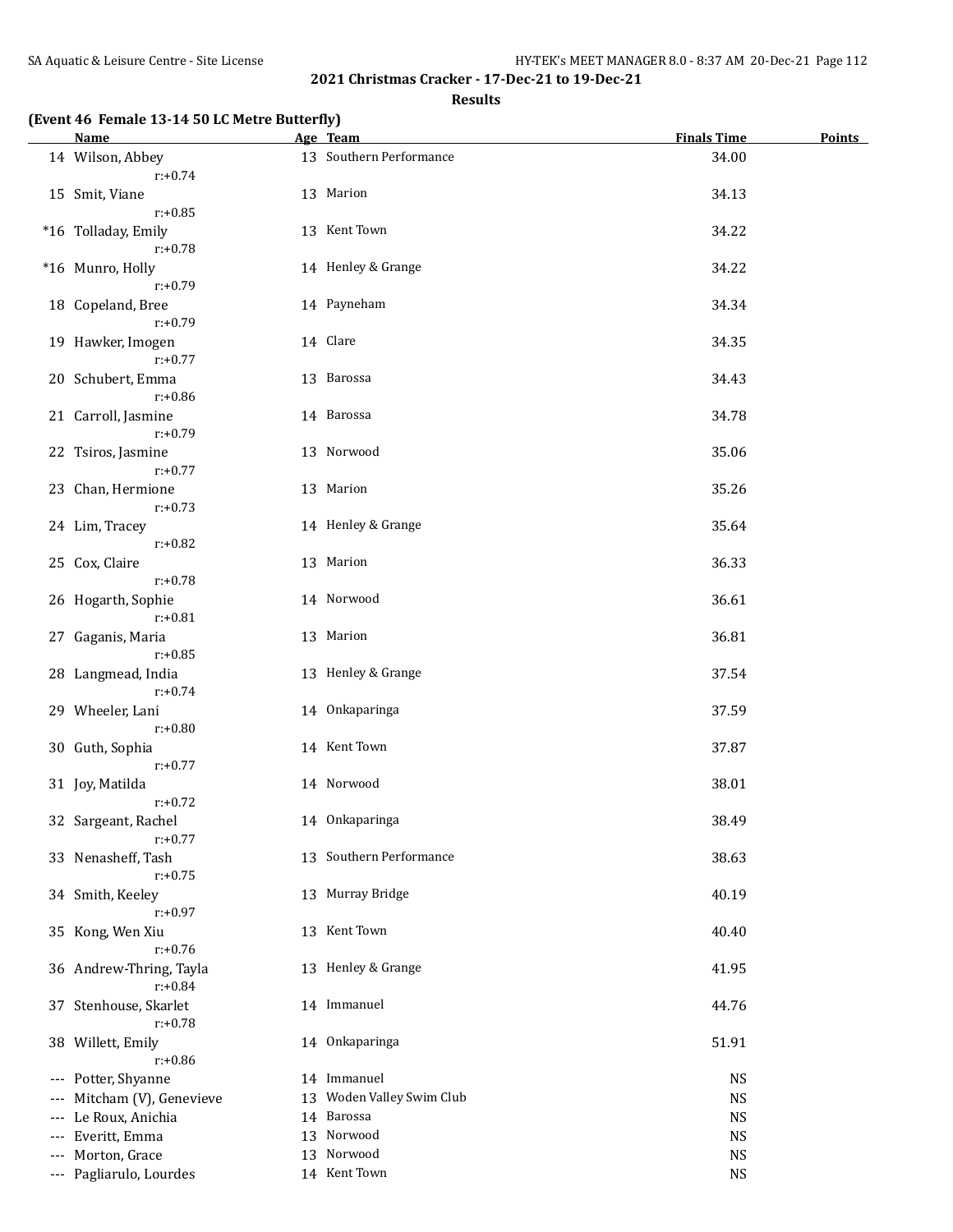**Results**

# **Event 47 Female 15 & Over 50 LC Metre Butterfly**

| <b>Name</b>                           | Age Team                | <b>Finals Time</b> | <b>Points</b>  |
|---------------------------------------|-------------------------|--------------------|----------------|
| 1 Oldsen, Ellysia<br>$r: +0.68$       | 26 Marion               | 28.01              | 10             |
| 2 Rashleigh, Indyanna<br>$r: +0.76$   | 15 Norwood              | 29.71              | 9              |
| 3 Pearce, Kiana<br>$r: +0.70$         | 18 Marion               | 30.14              | 8              |
| 4 Tran, Isabelle<br>$r: +0.68$        | 15 Norwood              | 30.34              | $\overline{7}$ |
| 5 Reimann, Phoebe<br>$r: +0.73$       | 15 Starplex             | 30.43              | 6              |
| 6 Laird-Britton, Hunter<br>$r: +0.65$ | 15 Marion               | 30.56              | 5              |
| 7 Wood, Meg<br>$r: +0.73$             | 16 Barossa              | 30.65              | 4              |
| 8 Livingston, Alicia<br>$r: +0.68$    | 15 Marion               | 30.76              | 3              |
| 9 Ekins, Caitlyn<br>$r: +0.79$        | 15 Kent Town            | 30.92              | $\overline{2}$ |
| 10 Nicholl, Chelsea<br>$r: +0.76$     | 16 Immanuel             | 31.14              | $\mathbf{1}$   |
| 11 Gorman, Gabrielle<br>$r: +0.74$    | 16 Starplex             | 31.34              |                |
| 12 Pearson, Hayley<br>$r: +0.71$      | 17 Blue Lake Y          | 31.39              |                |
| 13 McAvaney, Georgia<br>$r: +0.79$    | 15 Immanuel             | 31.42              |                |
| 14 Breden, Alex<br>$r: +0.67$         | 15 Western Aquatic (Sa) | 32.47              |                |
| 15 Schubert, Nyah<br>$r: +0.80$       | 15 Barossa              | 32.77              |                |
| 16 Venning, Abigael<br>$r: +0.74$     | 16 Clovercrest          | 33.52              |                |
| 17 Pearson, Aleisha<br>$r: +0.79$     | 15 Blue Lake Y          | 33.89              |                |
| 18 Adams, Sasha<br>$r: +0.79$         | 15 Immanuel             | 33.98              |                |
| 19 Jenzen, Georgie<br>$r: +0.78$      | 15 Immanuel             | 34.39              |                |
| 20 Blaskett, Ayla<br>$r: +0.80$       | 15 Norwood              | 34.58              |                |
| 21 Beaumont, Louisa<br>$r: +0.79$     | 16 Unley                | 35.87              |                |
| 22 Bleakley, Tyndelle<br>$r: +0.71$   | 15 Kent Town            | 36.66              |                |
| 23 Simpson, Brooke<br>$r: +0.80$      | 16 Norwood              | 42.56              |                |
| 24 Brown, Chloe<br>$r: +0.73$         | 16 Southern Performance | 42.91              |                |
| 25 Crabb, Jasmine<br>$r: +0.90$       | 15 Marion               | 44.64              |                |
| 26 Charles, Isabella<br>$r: +0.88$    | 15 Marion               | 51.03              |                |
| --- Hamilton, Lillee                  | 16 Norwood              | <b>NS</b>          |                |
| --- Heffernan, Maryanne               | 65 Masters Swimming SA  | <b>NS</b>          |                |
| --- O'Leary, Kelly                    | 15 Immanuel             | <b>SCR</b>         |                |
| --- Moshi, Magdalena                  | 31 Clovercrest          | <b>SCR</b>         |                |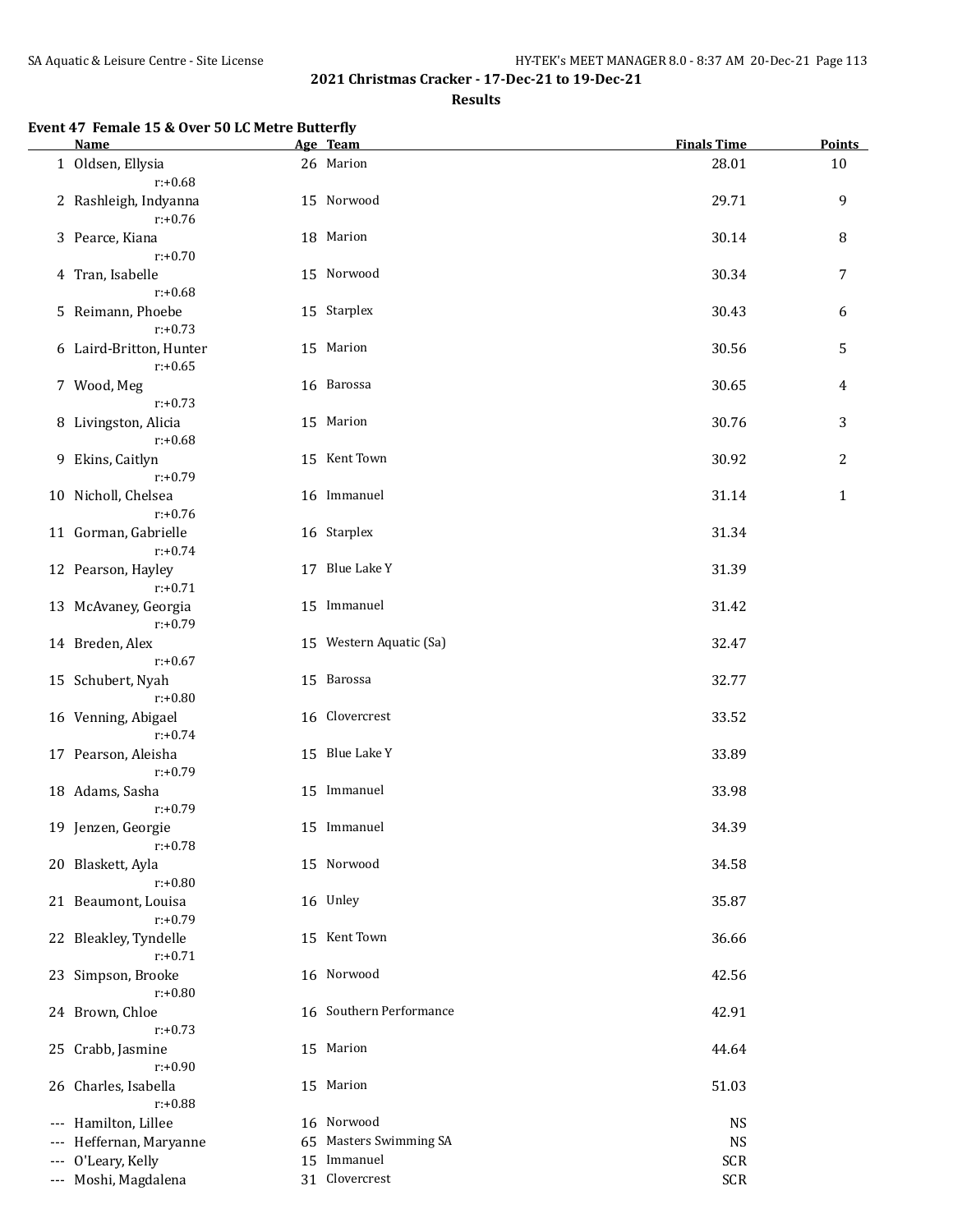**Results**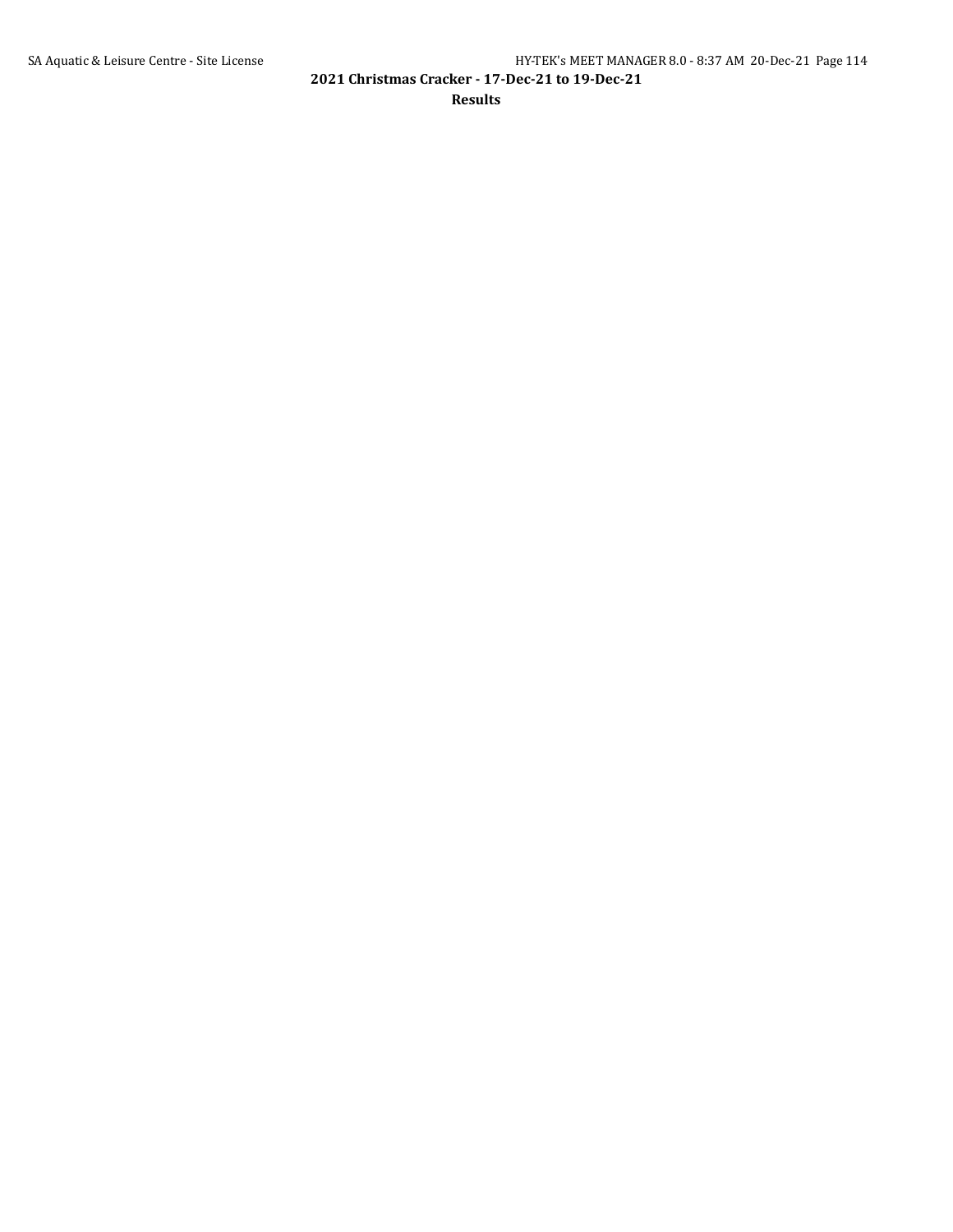### **Results**

# **Event 48 Female 12-14 200 LC Metre Butterfly**

| Name                  | Age Team        |                                   |                 | <b>Finals Time</b> | <b>Points</b> |
|-----------------------|-----------------|-----------------------------------|-----------------|--------------------|---------------|
| 1 Everitt, Emma       | 13 Norwood      |                                   |                 | 2:29.56            | 10            |
| $r: +0.75$ 33.03      | 1:10.47(37.44)  | 1:50.12(39.65)                    | 2:29.56 (39.44) |                    |               |
| 2 Mazur, Juliet       | 14 Norwood      |                                   |                 | 2:33.30            | 9             |
| $r: +0.72$ 33.63      | 1:12.53(38.90)  | 1:52.49 (39.96)                   | 2:33.30 (40.81) |                    |               |
| 3 Laube (V), Skye     |                 | 14 Ballarat Gold Swimming Club In |                 | 2:50.65            | 8             |
| $r: +0.77$ 35.24      | 1:17.98 (42.74) | 2:04.69(46.71)                    | 2:50.65(45.96)  |                    |               |
| 4 Hendry, Nicole      | 12 Marion       |                                   |                 | 2:56.84            | 7             |
| $r: +0.78$ 36.59      | 1:22.02 (45.43) | 2:09.75 (47.73)                   | 2:56.84 (47.09) |                    |               |
| 5 Lim, Tracey         |                 | 14 Henley & Grange                |                 | 3:07.79            | 6             |
| $r: +0.75$ 40.67      | 1:28.18(47.51)  | 2:17.91 (49.73)                   | 3:07.79 (49.88) |                    |               |
| 6 Romanowski, Georgia |                 | 13 Southern Performance           |                 | 3:09.05            | 5             |
| $r: +0.55$ 40.30      | 1:28.65(48.35)  | 2:18.80(50.15)                    | 3:09.05(50.25)  |                    |               |
| 7 Wheeler, Lani       |                 | 14 Onkaparinga                    |                 | 3:17.04            | 4             |
| $r: +0.78$ 38.97      | 1:29.18(50.21)  | 2:22.77 (53.59)                   | 3:17.04 (54.27) |                    |               |
| --- Scarr, Elysia     | 13 Kent Town    |                                   |                 | <b>SCR</b>         |               |
| --- Green, Charlise   | 12 Immanuel     |                                   |                 | <b>SCR</b>         |               |

## **Event 49 Female 15 & Over 200 LC Metre Butterfly**

| Name                  | Age Team       |                                   |                 | <b>Finals Time</b> | Points |
|-----------------------|----------------|-----------------------------------|-----------------|--------------------|--------|
| 1 White, Emily        | 18 Norwood     |                                   |                 | 2:19.81            | 10     |
| $r: +0.66$ 32.35      |                | $1:09.05(36.70)$ $1:44.90(35.85)$ | 2:19.81 (34.91) |                    |        |
| 2 Williams, Alana     | 18 Norwood     |                                   |                 | 2:20.79            | 9      |
| $r: +0.70$ 31.92      |                | $1:08.35(36.43)$ $1:45.20(36.85)$ | 2:20.79 (35.59) |                    |        |
| 3 Shea, Emilia        | 16 Marion      |                                   |                 | 2:24.54            | 8      |
| $r: +0.74$ 32.49      |                | $1:08.95(36.46)$ $1:46.81(37.86)$ | 2:24.54 (37.73) |                    |        |
| 4 Bahr, Arabella      | 15 Norwood     |                                   |                 | 2:25.05            | 7      |
| $r: +0.70$ 32.63      |                | $1:09.54(36.91)$ $1:47.10(37.56)$ | 2:25.05 (37.95) |                    |        |
| 5 Pearce, Kiana       | 18 Marion      |                                   |                 | 2:29.19            | 6      |
| r:+0.73 33.92         |                | $1:12.34(38.42)$ $1:50.71(38.37)$ | 2:29.19 (38.48) |                    |        |
| 6 Rashleigh, Indyanna | 15 Norwood     |                                   |                 | 2:36.26            | 5      |
| $r: +0.77$ 32.83      |                | $1:11.27(38.44)$ $1:52.77(41.50)$ | 2:36.26 (43.49) |                    |        |
| 7 Ekins, Caitlyn      | 15 Kent Town   |                                   |                 | 2:36.70            | 4      |
| r:+0.80 32.85         |                | $1:12.58(39.73)$ $1:54.86(42.28)$ | 2:36.70 (41.84) |                    |        |
| 8 Tran, Isabelle      | 15 Norwood     |                                   |                 | 2:41.57            | 3      |
| $r: +0.71$ 33.46      |                | $1:13.21(39.75)$ $1:55.27(42.06)$ | 2:41.57 (46.30) |                    |        |
| 9 Adams, Sasha        | 15 Immanuel    |                                   |                 | 2:48.51            | 2      |
| $r: +0.82$ 36.14      |                | $1:18.81(42.67)$ $2:04.16(45.35)$ | 2:48.51 (44.35) |                    |        |
| --- McAvaney, Georgia | 15 Immanuel    |                                   |                 | <b>SCR</b>         |        |
| --- Cameron, Hannah   | 15 Clovercrest |                                   |                 | <b>SCR</b>         |        |
| --- Hamilton, Lillee  | 16 Norwood     |                                   |                 | <b>SCR</b>         |        |

### **Event 50 Male 9-10 50 LC Metre Freestyle**

| Name               |    | Age Team           | <b>Finals Time</b> | Points |
|--------------------|----|--------------------|--------------------|--------|
| 1 Tran, Khang      |    | 10 Henley & Grange | 34.12              | 10     |
| $r: +0.70$         |    |                    |                    |        |
| 2 Allan, Blake     |    | 10 Immanuel        | 34.80              | 9      |
| $r: +0.73$         |    |                    |                    |        |
| 3 Mazur, Thomas    |    | 9 Norwood          | 34.97              | 8      |
| $r: +0.80$         |    |                    |                    |        |
| 4 Tucker, Jacob    | 9  | Immanuel           | 35.16              | 7      |
| $r: +0.71$         |    |                    |                    |        |
| 5 Small, Mitchell  | 10 | Immanuel           | 35.77              | 6      |
| $r: +0.82$         |    |                    |                    |        |
| 6 Bevan, Jobe      | 10 | Marion             | 35.87              | 5      |
| $r: +0.76$         |    |                    |                    |        |
| 7 Abdelaziz, Hazem | 9  | Marion             | 36.61              | 4      |
| $r: +0.66$         |    |                    |                    |        |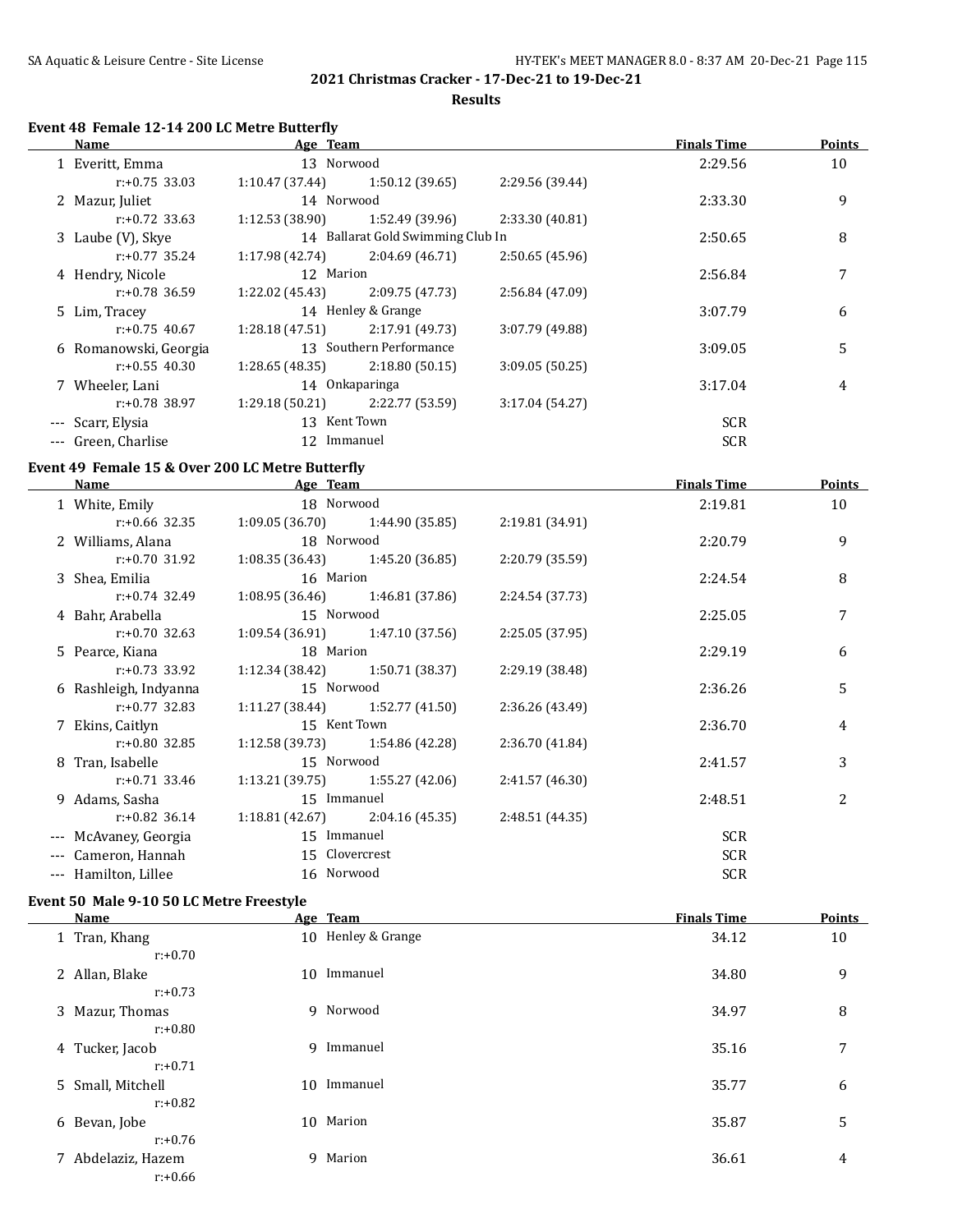#### **Results**

## **(Event 50 Male 9-10 50 LC Metre Freestyle)**

| Name                           | Age Team               | <b>Finals Time</b> | <b>Points</b> |
|--------------------------------|------------------------|--------------------|---------------|
| 8 Sutton, Hugh                 | 9 Marion               | 36.81              | 3             |
| $r: +0.66$                     |                        |                    |               |
| 9 Zhang, Baron                 | 10 Henley & Grange     | 38.29              | 2             |
| $r: +0.81$                     |                        |                    |               |
| 10 Knipp Langley, Alexander    | 10 Kent Town           | 38.69              | $\mathbf{1}$  |
| $r: +0.68$                     |                        |                    |               |
| 11 Keon, Jai                   | 10 Starplex            | 40.11              |               |
| $r: +0.68$                     |                        |                    |               |
| 12 Nesci, Zavier               | 9 Starplex             | 40.54              |               |
| $r: +0.82$                     |                        |                    |               |
| 13 Clinch, Harry               | 10 Immanuel            | 41.55              |               |
| $r: +0.74$                     |                        |                    |               |
| 14 Carboni, Filippo            | 9 Barossa              | 41.59              |               |
| $r: +0.80$                     |                        |                    |               |
| 15 Mosley, Liam                | 9 Marion               | 42.48              |               |
| $r: +0.65$                     |                        |                    |               |
| 16 Norman, Oscar               | 10 Marion              | 43.31              |               |
| $r: +0.68$                     |                        |                    |               |
| 17 Fanning, Jack<br>$r: +0.61$ | 9 Marion               | 44.53              |               |
|                                | 9 Western Aquatic (Sa) | 45.81              |               |
| 18 Davey, Callum<br>$r: +0.87$ |                        |                    |               |
| 19 Gollan, Cooper              | 9 Kent Town            | 46.98              |               |
| $r: +0.84$                     |                        |                    |               |
| 20 Dingwall, Eddy              | 9 West Coast (Sa)      | 47.46              |               |
| $r: +0.76$                     |                        |                    |               |
| --- Barton, William            | 9 Kent Town            | <b>NS</b>          |               |
|                                |                        |                    |               |

# **Event 50 Male 11-12 50 LC Metre Freestyle**

| Name                          | Age Team           | <b>Finals Time</b> | <b>Points</b>  |
|-------------------------------|--------------------|--------------------|----------------|
| 1 Hewitt, Max                 | 12 Payneham        | 28.01              | $10\,$         |
| $r: +0.70$                    |                    |                    |                |
| 2 Ellul, Cameron              | 12 Immanuel        | 28.69              | 9              |
| $r: +0.73$                    |                    |                    |                |
| 3 Mika, Izyus                 | 11 Immanuel        | 29.50              | 8              |
| $r: +0.63$                    |                    |                    |                |
| 4 Au, Alden                   | 12 Payneham        | 29.67              | $\overline{7}$ |
| $r: +0.71$                    |                    |                    |                |
| 5 Skewes, Liam                | 12 Tea Tree Gully  | 30.00              | 6              |
| $r: +0.74$                    |                    |                    |                |
| 6 Charleson, Cody             | 12 Starplex        | 31.05              | 5              |
| $r: +0.66$                    |                    |                    |                |
| 7 El-Youssef, Jamal           | 12 Tea Tree Gully  | 31.16              | 4              |
| $r: +0.89$                    |                    |                    |                |
| 8 Spark, Thomas               | 12 Kent Town       | 31.38              | 3              |
| $r: +0.79$                    |                    |                    |                |
| 9 Schubert, Max               | 11 Barossa         | 31.53              | $\overline{2}$ |
| $r: +0.79$                    |                    |                    |                |
|                               | 12 Immanuel        | 31.62              | $\mathbf 1$    |
| 10 Potter, Jake<br>$r: +0.69$ |                    |                    |                |
|                               |                    |                    |                |
| 11 Mazur, Joseph              | 12 Norwood         | 31.75              |                |
| $r: +0.72$                    |                    |                    |                |
| 12 Newman, Jed                | 12 Norwood         | 31.80              |                |
| $r: +0.77$                    |                    |                    |                |
| 13 Dingwall, Oscar            | 12 West Coast (Sa) | 31.88              |                |
| $r: +0.71$                    |                    |                    |                |
| 14 McGinley, Gerard           | 12 Immanuel        | 31.96              |                |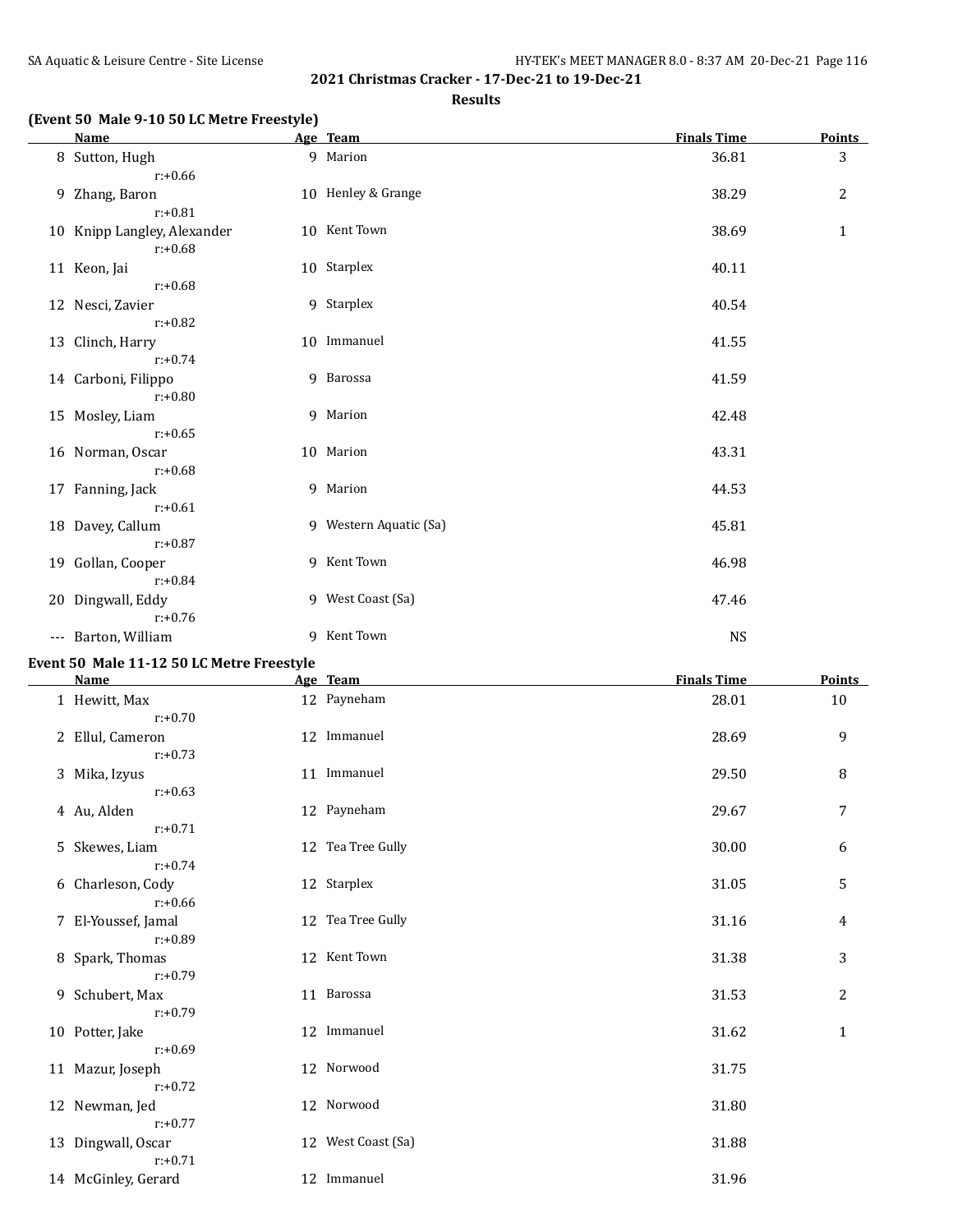**Results**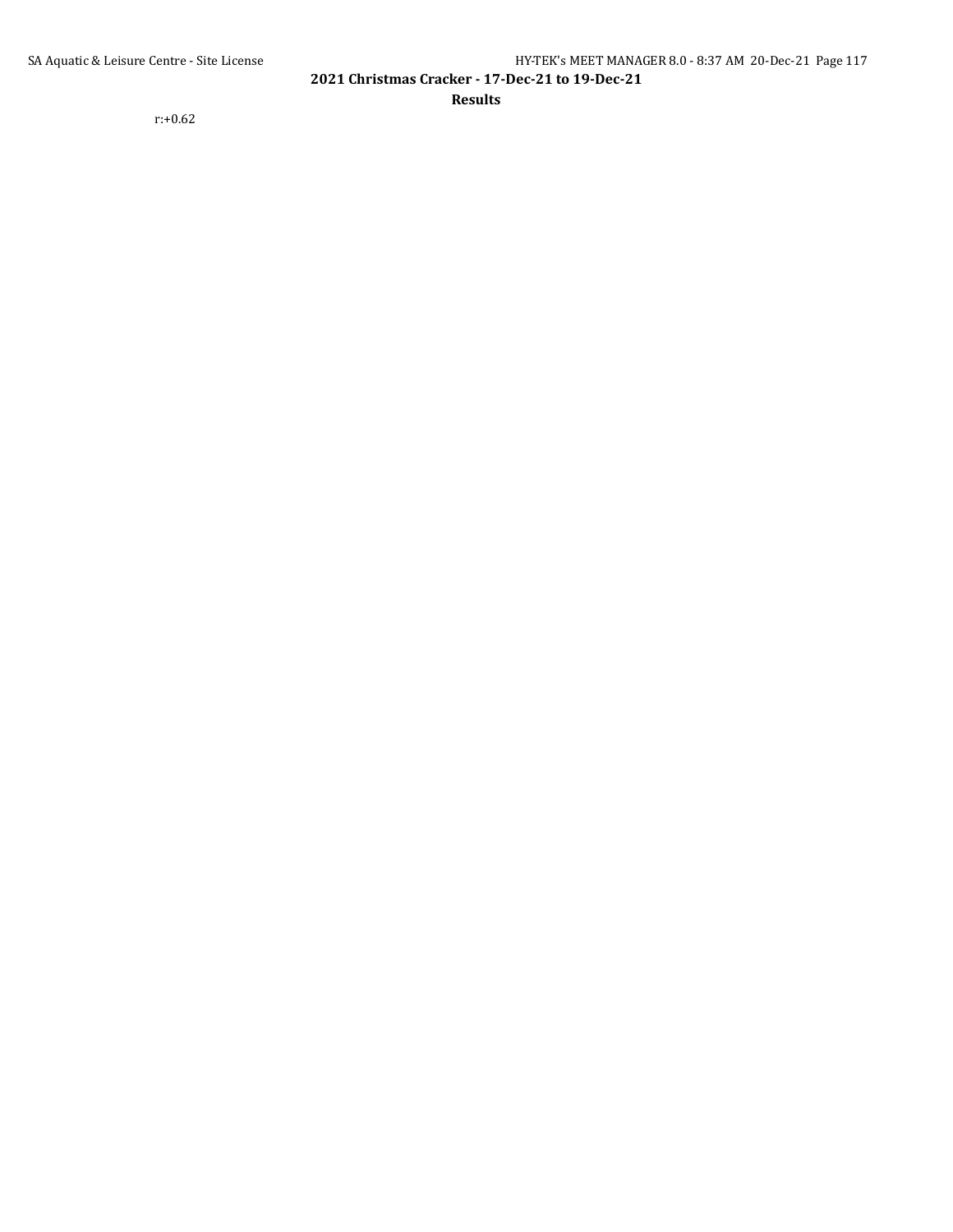**Results**

## **(Event 50 Male 11-12 50 LC Metre Freestyle)**

| Name                                       | Age Team            | <b>Finals Time</b> | <b>Points</b> |
|--------------------------------------------|---------------------|--------------------|---------------|
| 15 Allan, Isaac<br>$r: +0.68$              | 11 Immanuel         | 31.99              |               |
| 16 Stanley, Will<br>$r: +0.72$             | 12 Marion           | 32.55              |               |
| 17 Liu, Howard                             | 12 Kent Town        | 33.11              |               |
| $r: +0.77$<br>18 Wright, Eamon             | 12 Immanuel         | 33.16              |               |
| $r: +0.78$<br>19 Hearl, Zachary            | 12 Clovercrest      | 33.42              |               |
| $r: +0.68$<br>20 Thach, Angelo             | 11 Playford Aquatic | 33.46              |               |
| $r: +0.83$<br>21 Walsh, Beau               | 12 Mountain Pool    | 33.49              |               |
| $r: +0.72$<br>22 Bai, Evan                 | 11 Marion           | 33.55              |               |
| $r: +0.70$<br>23 Collings, Joshua          | 11 Marion           | 34.14              |               |
| $r: +0.63$<br>24 Sutton, Hamish            | 12 Immanuel         | 34.32              |               |
| $r: +0.60$<br>25 Kostic, Jakoz             | 12 Henley & Grange  | 34.47              |               |
| $r: +0.69$<br>26 Fletcher, Jackson         | 11 Barossa          | 34.48              |               |
| $r: +0.75$<br>27 Schulz, Nathan            | 12 Mountain Pool    | 34.58              |               |
| $r: +0.76$                                 | 11 Playford Aquatic |                    |               |
| 28 Shi, Maxx<br>$r: +0.67$                 |                     | 34.70              |               |
| 29 Cunningham, Erik<br>$r: +0.76$          | 11 Clovercrest      | 34.71              |               |
| 30 Blaauw-Robinson, Blainson<br>$r: +0.82$ | 12 Marion           | 35.73              |               |
| 31 Eriksson, Leif<br>$r: +0.69$            | 12 Playford Aquatic | 35.84              |               |
| 32 Bartlett, Jacques<br>$r: +0.76$         | 11 Marion           | 36.64              |               |
| 33 McAvaney, William<br>$r: +0.85$         | 11 Immanuel         | 36.89              |               |
| 34 Carr, Mitchell<br>$r: +0.71$            | 12 Unley            | 36.99              |               |
| 35 Henke, Rylan<br>$r: +0.89$              | 11 Onkaparinga      | 37.42              |               |
| 36 Carr, Thomas<br>$r: +0.78$              | 11 Marion           | 40.22              |               |
| 37 Frenzel, Evan<br>$r: +0.95$             | 11 Barossa          | 43.36              |               |
| --- Maynard, William<br>False start        | 12 Kent Town        | DQ                 |               |
| $r: +0.65$                                 |                     |                    |               |

#### **Event 51 Male 13-14 50 LC Metre Freestyle**

| Name                | Age Team           | <b>Finals Time</b> | <b>Points</b> |
|---------------------|--------------------|--------------------|---------------|
| 1 Stephenson, Flynn | 14 Marion          | 25.76              | 10            |
| $r: +0.70$          |                    |                    |               |
| 2 Caton, Hugh       | 14 Norwood         | 26.00              | q             |
| $r: +0.70$          |                    |                    |               |
| 3 Tran, Khai        | 14 Henley & Grange | 26.43              | 8             |
| $r: +0.67$          |                    |                    |               |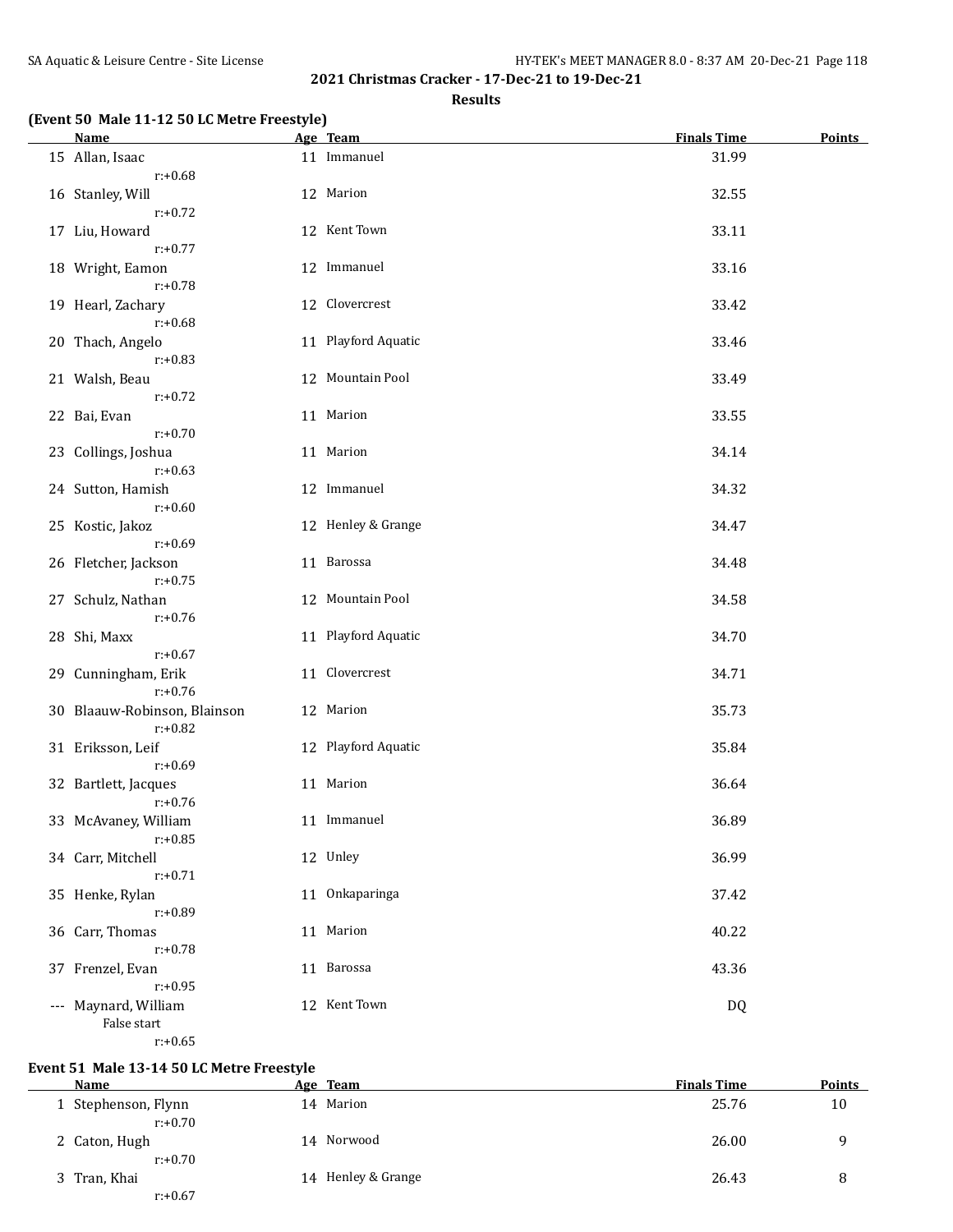**Results**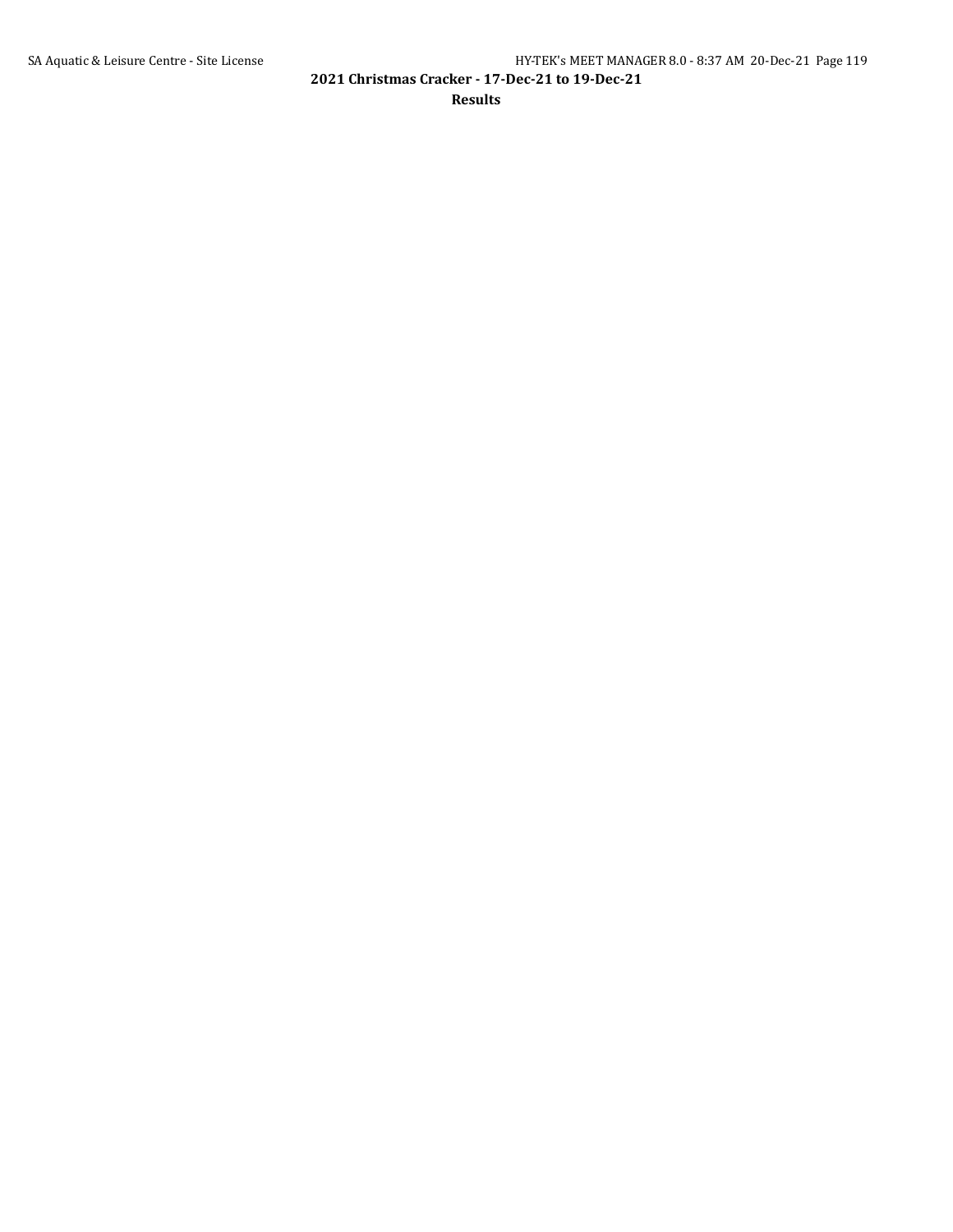#### **Results**

### **(Event 51 Male 13-14 50 LC Metre Freestyle)**

| <b>Name</b>                          | Age Team                | <b>Finals Time</b> | <b>Points</b>  |
|--------------------------------------|-------------------------|--------------------|----------------|
| 4 Plummer, Cody<br>$r: +0.73$        | 14 Starplex             | 26.48              | 7              |
| 5 Zhang, Bowen<br>$r: +0.59$         | 14 Henley & Grange      | 26.64              | 6              |
| 6 Altiok, Ali<br>$r: +0.68$          | 13 Marion               | 27.07              | 5              |
| 7 Turra, Logan<br>$r: +0.75$         | 14 Marion               | 27.31              | $\overline{4}$ |
| 8 Bastiaans, Jacob<br>$r: +0.75$     | 14 Marion               | 27.74              | 3              |
| 9 Smith, Connor<br>$r: +0.68$        | 14 Marion               | 27.78              | $\overline{c}$ |
| 10 Atkins, Jaylen<br>$r: +0.75$      | 14 Marion               | 28.18              | $\mathbf{1}$   |
| 11 Livingston, Hugo<br>$r: +0.70$    | 14 Marion               | 28.20              |                |
| 12 Sloane, Angus<br>$r: +0.72$       | 13 Barossa              | 28.29              |                |
| 13 Sandercock, Finnian<br>$r: +0.75$ | 13 Western Aquatic (Sa) | 28.47              |                |
| 14 Cregan, Gabriel<br>$r: +0.79$     | 14 Barossa              | 28.54              |                |
| 15 Ryu, Clement<br>$r: +0.72$        | 13 Norwood              | 28.55              |                |
| 16 Leaver, William<br>$r: +0.73$     | 14 Marion               | 28.71              |                |
| 17 Travers, Jack<br>$r: +0.71$       | 14 Western Aquatic (Sa) | 29.05              |                |
| 18 Atkinson, Tyler<br>$r: +0.67$     | 13 Southern Performance | 29.09              |                |
| 19 Brown, Jackson<br>$r: +0.71$      | 14 Immanuel             | 29.35              |                |
| 20 Larven, Lachlan<br>$r: +0.68$     | 14 Marion               | 29.38              |                |
| 21 Nel, Zander<br>$r: +0.73$         | 14 Immanuel             | 29.51              |                |
| 22 Meaney, Anakin<br>$r: +0.66$      | 14 Norwood              | 29.62              |                |
| 23 Greig, Fraser<br>$r: +0.70$       | 14 Unley                | 29.65              |                |
| 24 Collings, Kieran<br>$r: +0.68$    | 14 Marion               | 29.73              |                |
| *25 Abdelaziz, Malek<br>$r: +0.68$   | 13 Marion               | 30.14              |                |
| *25 Renfrey, Kai<br>$r: +0.72$       | 13 Western Aquatic (Sa) | 30.14              |                |
| 27 Dimitri, Luka<br>$r: +0.72$       | 13 Kent Town            | 30.65              |                |
| 28 Collins, Charlie<br>$r: +0.72$    | 14 Barossa              | 30.68              |                |
| 29 Whittaker, Daniel<br>$r: +0.74$   | 13 Clovercrest          | 30.77              |                |
| 30 Barresi, Antony<br>$r: +0.70$     | 13 Norwood              | 31.31              |                |
| 31 Mosley, Levi<br>$r: +0.73$        | 13 Marion               | 31.39              |                |
| 32 Gilbert, Connor                   | 13 Clovercrest          | 31.40              |                |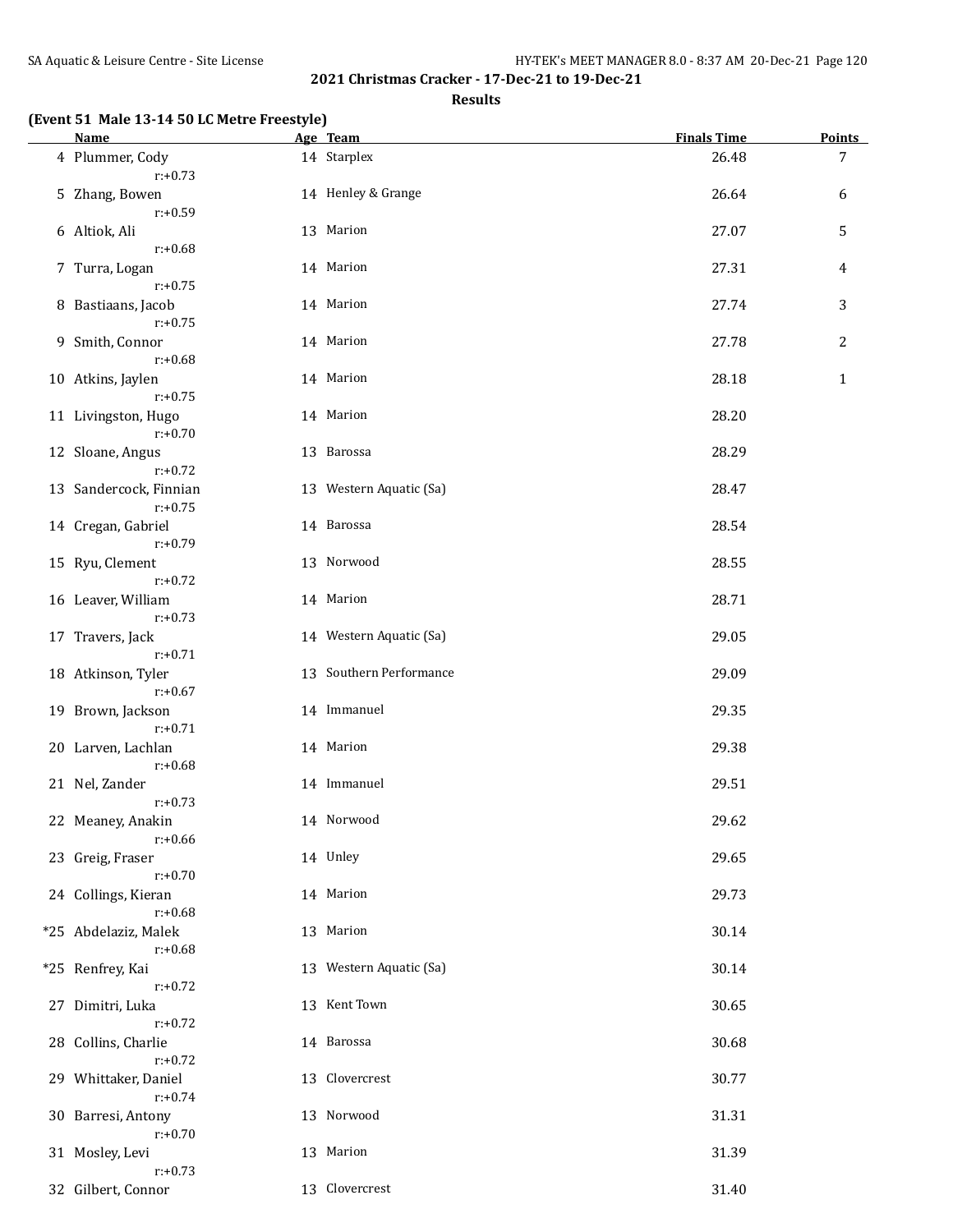**Results**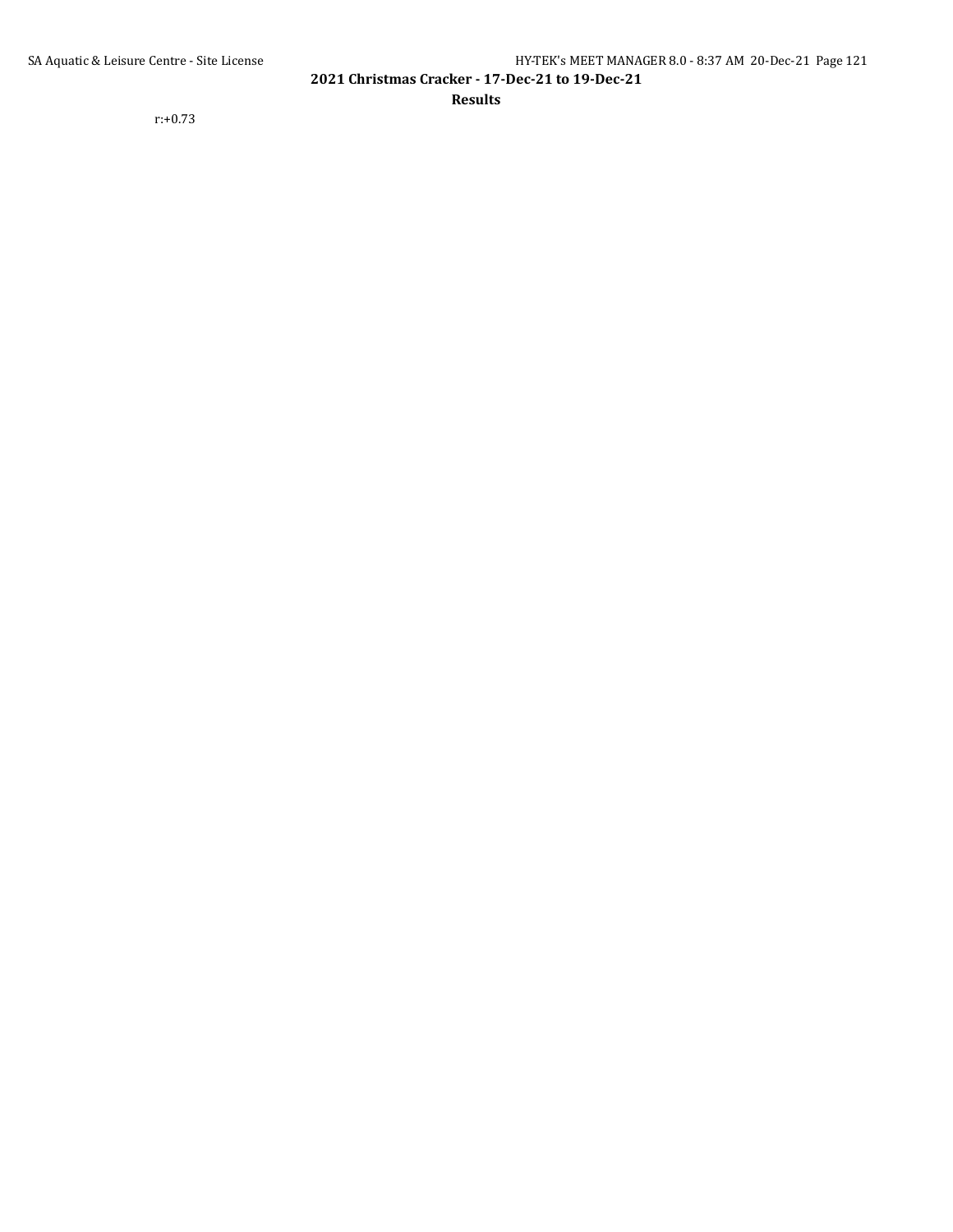#### **Results**

## **(Event 51 Male 13-14 50 LC Metre Freestyle)**

|                     | <b>Name</b>                                               | Age Team                          | <b>Finals Time</b> | <b>Points</b> |
|---------------------|-----------------------------------------------------------|-----------------------------------|--------------------|---------------|
|                     | 33 Clinch, Marcus<br>$r: +0.76$                           | 13 Immanuel                       | 31.61              |               |
|                     | 34 Yeo, Jungee                                            | 13 Norwood                        | 31.81              |               |
|                     | $r: +0.70$                                                |                                   |                    |               |
|                     | *35 Eyers, Archie<br>$r: +0.72$                           | 13 Unley                          | 31.87              |               |
|                     | *35 Tucker, Zachary<br>$r: +0.65$                         | 13 Marion                         | 31.87              |               |
|                     | 37 Towers, Fabricio<br>$r: +0.70$                         | 13 Barossa                        | 31.91              |               |
|                     | 38 Smith, Jarrad<br>$r: +0.72$                            | 14 Starplex                       | 32.04              |               |
|                     | 39 Braithwaite, Archie<br>$r: +0.69$                      | 13 Kent Town                      | 32.12              |               |
|                     | 40 O'Neill, Joshua<br>$r: +0.79$                          | 13 Marion                         | 32.24              |               |
|                     | 41 Kouchinsky, Eugene<br>$r: +0.74$                       | 14 Norwood                        | 32.29              |               |
|                     | 42 Eyers, Oliver<br>$r: +0.73$                            | 13 Unley                          | 32.35              |               |
|                     | 43 Sutherland (V), Marley<br>$r: +0.69$                   | 13 Ballarat Gold Swimming Club In | 33.34              |               |
|                     | 44 Lindsay, Nicholas<br>$r: +0.78$                        | 13 Playford Aquatic               | 33.87              |               |
|                     | --- Abbott, Riley<br>False start                          | 13 Kent Town                      | <b>DQ</b>          |               |
|                     | $r: +0.61$<br>--- Bell, Jack<br>False start<br>$r: +0.69$ | 14 Immanuel                       | <b>DQ</b>          |               |
|                     | Oldfield, Harrison                                        | 14 Norwood                        | <b>NS</b>          |               |
| $\cdots$            | von Doussa, Louis                                         | 13 Norwood                        | <b>NS</b>          |               |
| $\qquad \qquad - -$ | Harrold, Cody                                             | 13 Clare                          | <b>SCR</b>         |               |
|                     | --- Main, Henry                                           | 13 Norwood                        | <b>SCR</b>         |               |
|                     | --- Czechowicz, Gustaw                                    | 13 Kent Town                      | <b>SCR</b>         |               |

## **Event 52 Male 15 & Over 50 LC Metre Freestyle**

|   | Name                              |    | Age Team                          | <b>Finals Time</b> | <b>Points</b> |
|---|-----------------------------------|----|-----------------------------------|--------------------|---------------|
|   | 1 Mclachlan, Fergus<br>$r: +0.69$ |    | 17 Norwood                        | 24.45              | 10            |
|   | 2 Muller, Grant<br>$r: +0.76$     |    | 25 Immanuel                       | 24.59              | 9             |
|   | 3 Crook, Ethan<br>$r: +0.66$      |    | 19 Starplex                       | 24.65              | 8             |
|   | 4 Palmer, Joshua<br>$r: +0.67$    |    | 30 Starplex                       | 24.78              | 7             |
|   | 5 Caton, Noah<br>$r: +0.68$       | 17 | Norwood                           | 25.21              | 6             |
|   | 6 Macie, Patrick<br>$r: +0.73$    | 17 | Barossa                           | 25.34              | 5             |
|   | 7 Phua, Zane<br>$r: +0.61$        |    | 15 Kent Town                      | 25.62              | 4             |
|   | 8 Luscombe, Harvey<br>$r: +0.63$  | 17 | Marion                            | 25.66              | 3             |
| 9 | Ormerod, Jack<br>$r: +0.66$       |    | 18 Playford Aquatic               | 25.79              | 2             |
|   | 10 Sutherland (V), Cooper         |    | 15 Ballarat Gold Swimming Club In | 25.86              |               |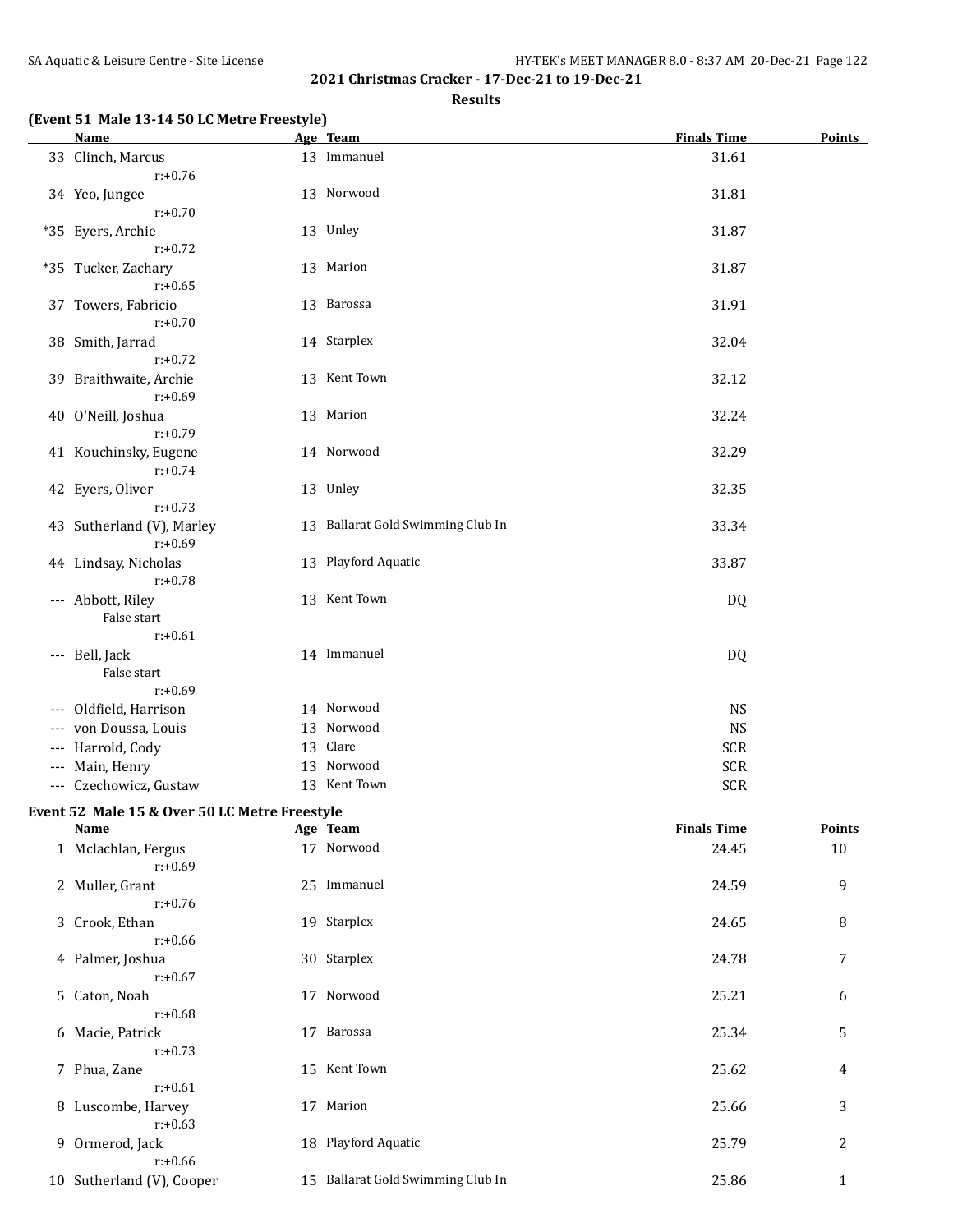**Results**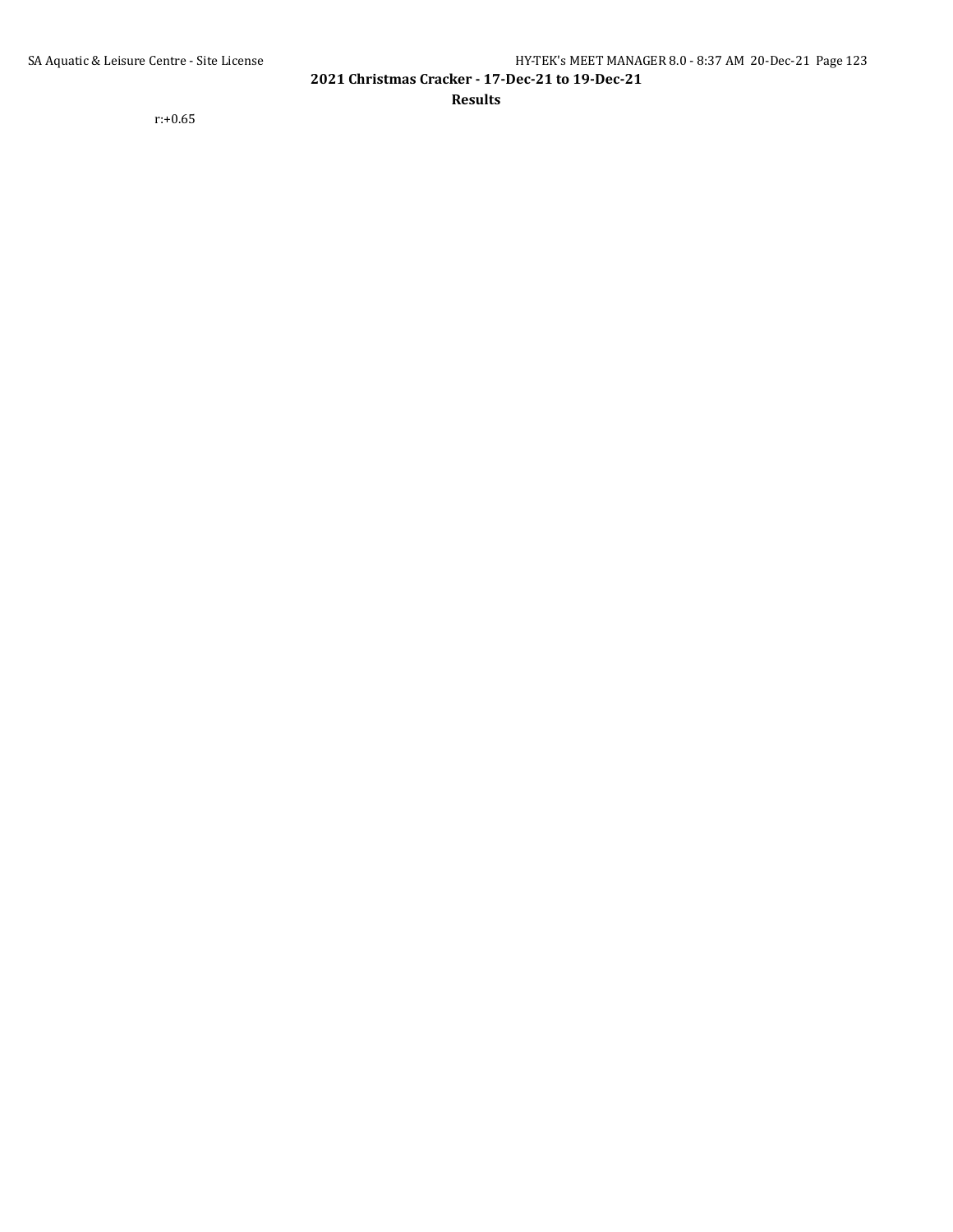**Results**

# **(Event 52 Male 15 & Over 50 LC Metre Freestyle)**

| <b>Name</b>                             | Age Team                | <b>Finals Time</b> | <b>Points</b> |
|-----------------------------------------|-------------------------|--------------------|---------------|
| 11 Edwards, Oliver<br>$r: +0.71$        | 20 Marion               | 25.93              |               |
| 12 Tran, Liem<br>$r: +0.62$             | 15 Henley & Grange      | 25.99              |               |
| 13 Gillard-Martin, Declan<br>$r: +0.63$ | 20 Marion               | 26.05              |               |
| 14 Broniecki, Andre<br>$r: +0.73$       | 18 Marion               | 26.09              |               |
| *15 Lindsay, Luc<br>$r: +0.72$          | 16 Norwood              | 26.33              |               |
| *15 Tsamaidis, Darcy<br>$r: +0.62$      | 18 Norwood              | 26.33              |               |
| 17 Langman, Aidan<br>$r: +0.65$         | 16 Norwood              | 26.36              |               |
| 18 Macdonald, Alexander<br>$r: +0.68$   | 15 Kent Town            | 26.37              |               |
| 19 Washington, Lachlan<br>$r: +0.71$    | 15 Immanuel             | 26.49              |               |
| 20 Atherton, Oliver<br>$r: +0.73$       | 16 Kent Town            | 26.52              |               |
| 21 Au, Isaac<br>$r: +0.72$              | 16 Kent Town            | 26.55              |               |
| 22 Percevault, Kyan<br>$r: +0.60$       | 17 Marion               | 26.58              |               |
| 23 Brown, Myles<br>$r: +0.76$           | 18 Barossa              | 26.64              |               |
| 24 Nitschke, Clinton<br>$r: +0.71$      | 19 Tea Tree Gully       | 26.68              |               |
| 25 Ward, Taj<br>$r: +0.62$              | 20 Marion               | 26.72              |               |
| 26 Kupsch, Diezel<br>$r: +0.75$         | 15 Marion               | 26.78              |               |
| 27 Langman, Hamish<br>$r: +0.66$        | 15 Norwood              | 26.89              |               |
| 28 Bignell, Thomas<br>$r: +0.63$        | 17 Blue Lake Y          | 26.94              |               |
| 29 Piercey, Zack<br>$r: +0.68$          | 15 Tea Tree Gully       | 27.21              |               |
| 30 Pannell, Harry<br>$r: +0.78$         | 16 Playford Aquatic     | 27.24              |               |
| 31 Nelson, Regan<br>$r: +0.69$          | 16 Kent Town            | 27.35              |               |
| 32 McDermott, Jason<br>$r: +0.74$       | 16 Tea Tree Gully       | 27.43              |               |
| 33 Semmens, Jacob<br>$r: +0.64$         | 19 Western Aquatic (Sa) | 27.49              |               |
| 34 Kashani, Kiarash<br>$r: +0.70$       | 16 Norwood              | 27.52              |               |
| 35 Vien, Brian<br>$r: +0.62$            | 15 Henley & Grange      | 27.60              |               |
| 36 Chan, Aidan<br>$r: +0.70$            | 16 Henley & Grange      | 27.64              |               |
| 37 Bacon, Luca<br>$r: +0.72$            | 15 Kent Town            | 27.76              |               |
| 38 Gilbert, Lachlan<br>$r: +0.73$       | 15 Clovercrest          | 27.95              |               |
| 39 Poole, Isaac                         | 15 Starplex             | 28.01              |               |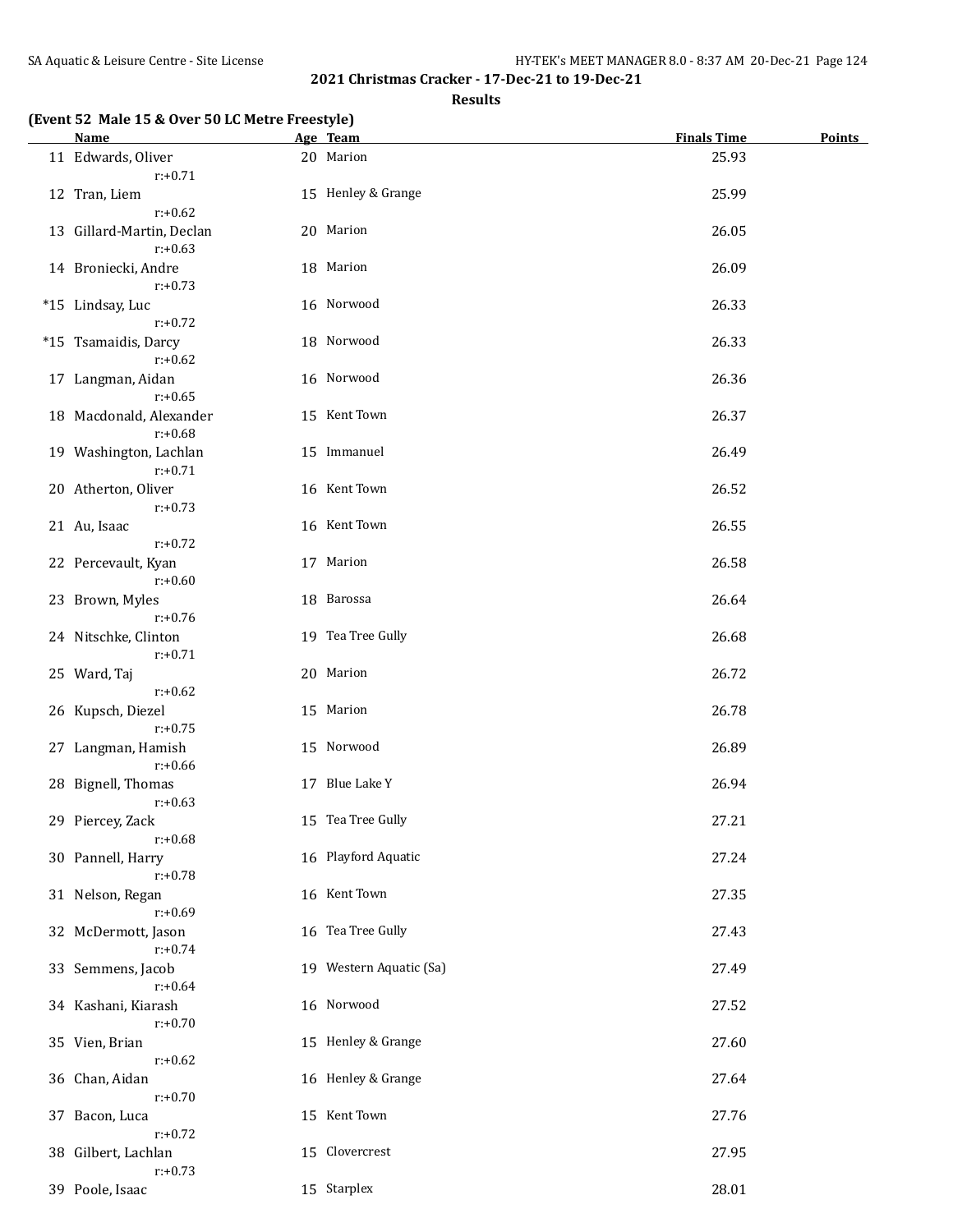**Results**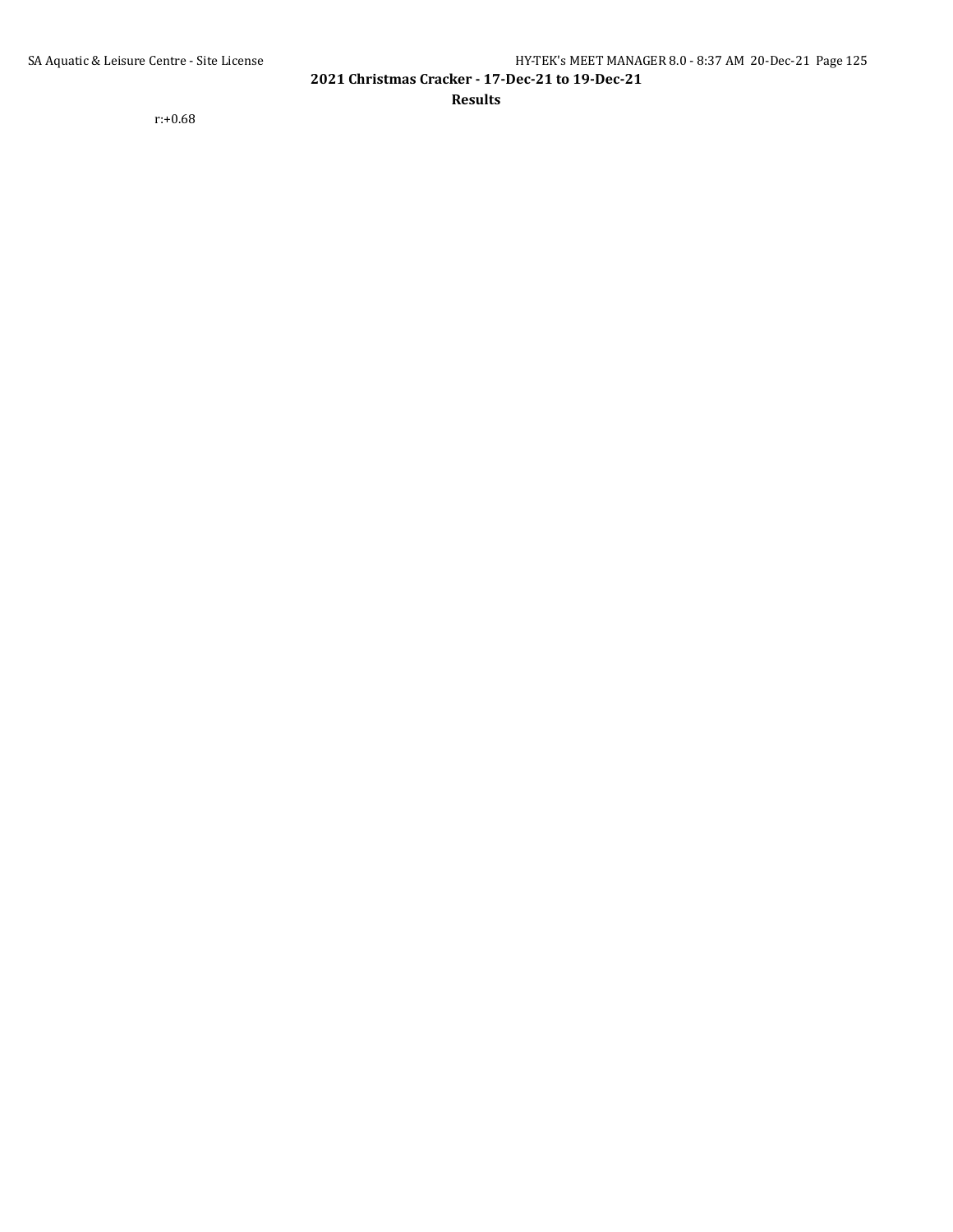**Results**

## **(Event 52 Male 15 & Over 50 LC Metre Freestyle)**

| <b>Name</b>                        |    | Age Team                          | <b>Finals Time</b> | <b>Points</b> |
|------------------------------------|----|-----------------------------------|--------------------|---------------|
| 40 Guth, Zac                       |    | 16 Kent Town                      | 28.08              |               |
| $r: +0.64$                         |    |                                   |                    |               |
| 41 Bosanko, Jet                    |    | 15 Henley & Grange                | 28.09              |               |
| $r: +0.93$                         |    |                                   |                    |               |
| 42 Ross, Angus                     |    | 15 Western Aquatic (Sa)           | 28.20              |               |
| $r: +0.74$<br>43 Webb-Vance, Henry |    | 15 Marion                         | 28.31              |               |
| $r: +0.63$                         |    |                                   |                    |               |
| 44 Lawson, Jack                    |    | 15 Kent Town                      | 28.33              |               |
| $r: +0.69$                         |    |                                   |                    |               |
| 45 Pettrey, Liam                   |    | 15 Starplex                       | 28.47              |               |
| $r: +0.79$                         |    |                                   |                    |               |
| 46 Stratford, Elijah               |    | 15 Mount Gambier Swimming Club In | 28.50              |               |
| $r: +0.73$                         |    |                                   |                    |               |
| 47 Mcglashan, Declan               |    | 17 Tea Tree Gully                 | 28.59              |               |
| $r: +0.76$                         |    | 16 Kent Town                      | 28.64              |               |
| 48 Dimitri, Theo<br>$r: +0.76$     |    |                                   |                    |               |
| 49 McCloud, Jarrad                 |    | 15 Payneham                       | 28.96              |               |
| $r: +0.75$                         |    |                                   |                    |               |
| 50 Hamlyn, Lachlan                 |    | 15 Norwood                        | 28.98              |               |
| $r: +0.84$                         |    |                                   |                    |               |
| 51 Li, Runjie                      |    | 15 Unley                          | 29.03              |               |
| $r: +0.80$                         |    |                                   |                    |               |
| 52 Monteleone, Luca<br>$r: +0.95$  |    | 16 Clovercrest                    | 29.79              |               |
| 53 Evans, Owen                     |    | 15 Henley & Grange                | 30.35              |               |
| $r: +0.70$                         |    |                                   |                    |               |
| 54 Mitcham (V), James              |    | 15 Woden Valley Swim Club         | 30.48              |               |
| $r: +0.74$                         |    |                                   |                    |               |
| 55 Bignell, Nicholas               |    | 15 Blue Lake Y                    | 30.63              |               |
| $r: +0.79$                         |    |                                   |                    |               |
| 56 Freak, Malcolm<br>$r: +0.80$    |    | 17 Immanuel                       | 30.92              |               |
| 57 Collins, Harper                 |    | 16 Barossa                        | 31.21              |               |
| $r: +0.83$                         |    |                                   |                    |               |
| 58 Mooi, Joshua                    |    | 16 Marion                         | 31.76              |               |
| $r: +0.88$                         |    |                                   |                    |               |
| 59 Smith, Michael                  |    | 15 Playford Aquatic               | 34.15              |               |
| $r: +0.80$                         |    |                                   |                    |               |
| --- Martyn, Jakob                  | 18 | Norwood                           | <b>NS</b>          |               |
| --- Harrold, Jake                  |    | 16 Clare                          | <b>NS</b>          |               |
| --- Darley, Peter                  |    | 22 Marion                         | <b>NS</b>          |               |
| --- Lehmann, Reuben                |    | 16 Immanuel                       | SCR                |               |

#### **Event 53 Female 9-10 50 LC Metre Freestyle**

| Name                |    | Age Team             | <b>Finals Time</b> | <b>Points</b> |
|---------------------|----|----------------------|--------------------|---------------|
| 1 Liemar, Milli     | 10 | Western Aquatic (Sa) | 32.98              | 10            |
| $r: +0.76$          |    |                      |                    |               |
| 2 Findlay, Emily    |    | 10 Unley             | 33.92              | 9             |
| $r: +0.66$          |    |                      |                    |               |
| 3 Hanniffy, Saoirse | 10 | Western Aquatic (Sa) | 34.30              | 8             |
| $r: +0.73$          |    |                      |                    |               |
| 4 Linke, Natasha    | 10 | Kent Town            | 34.62              | 7             |
| $r: +0.73$          |    |                      |                    |               |
| 5 Venables, Kiana   |    | 10 Unley             | 34.96              | 6             |
| $r: +0.70$          |    |                      |                    |               |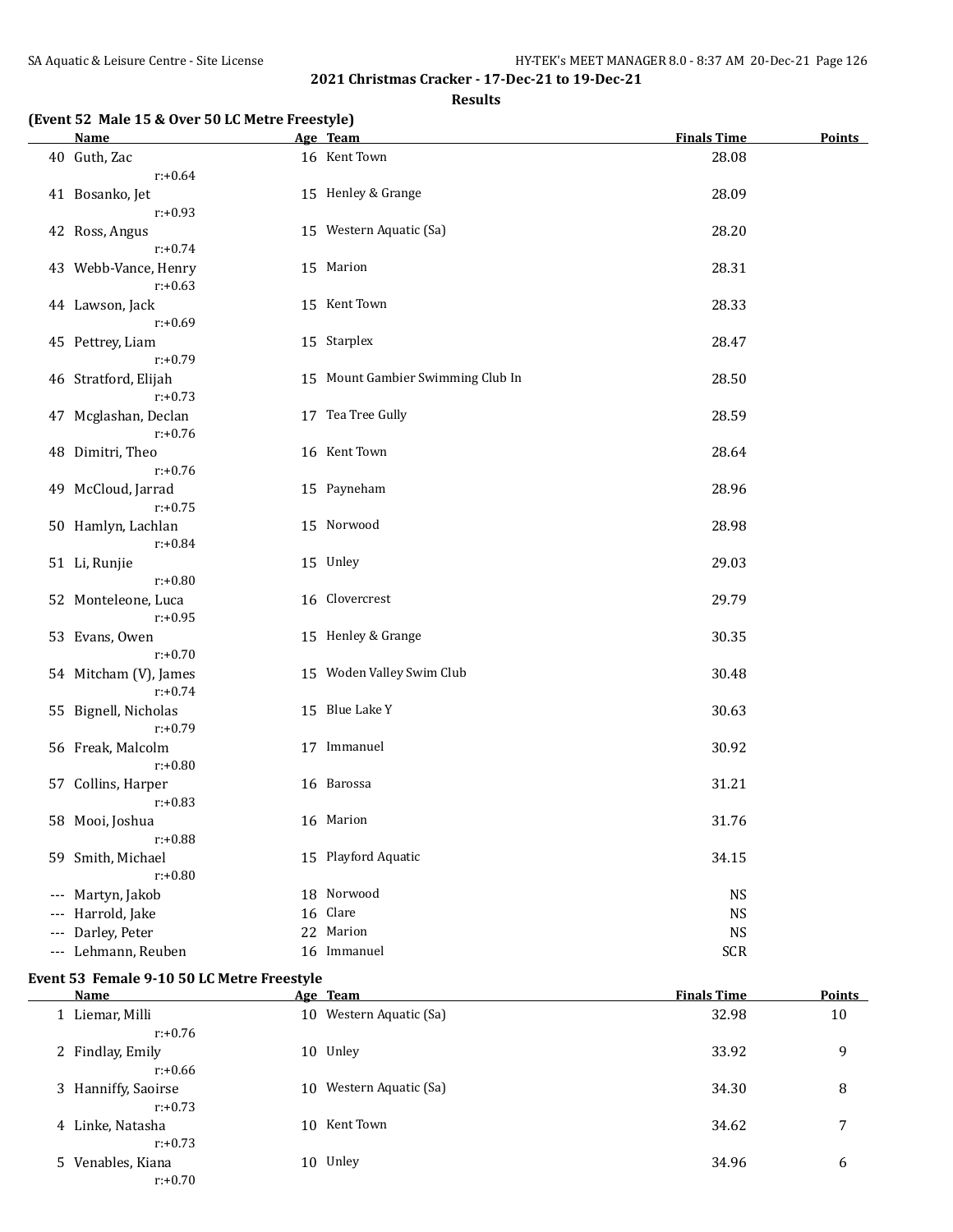**Results**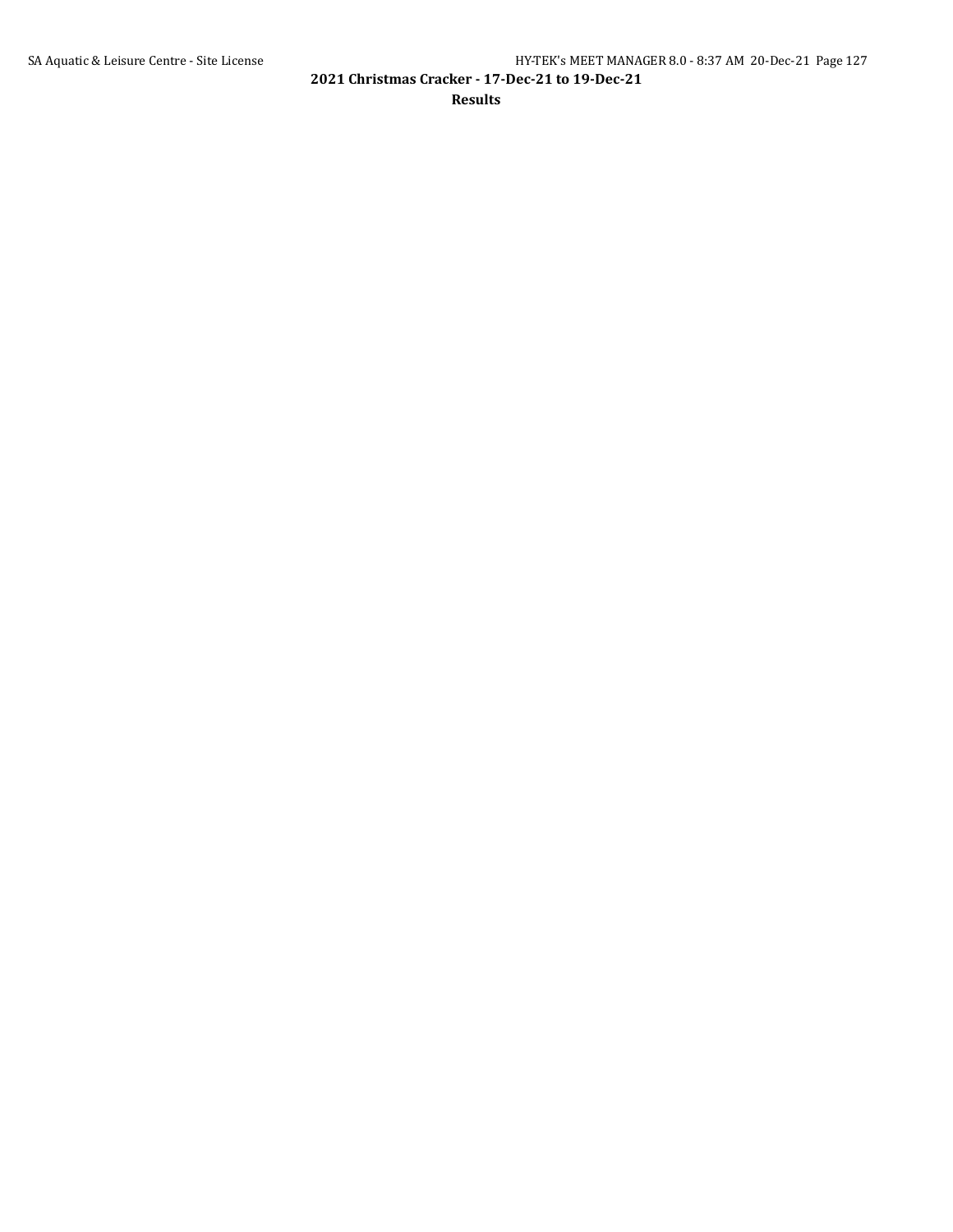**Results**

# **(Event 53 Female 9-10 50 LC Metre Freestyle)**

| $_{\rm{r}}$ and $_{\rm{r}}$ are $_{\rm{r}}$ and $_{\rm{r}}$ are $_{\rm{r}}$ are $_{\rm{r}}$ and $_{\rm{r}}$<br>Name | Age Team                | <b>Finals Time</b> | <b>Points</b>  |
|---------------------------------------------------------------------------------------------------------------------|-------------------------|--------------------|----------------|
| 6 Giro, Aleksandra<br>$r: +0.76$                                                                                    | 10 Payneham             | 35.59              | 5              |
| 7 Coorey, Veniece<br>$r: +0.53$                                                                                     | 10 Silver City          | 35.87              | 4              |
| 8 Eyers, Harriet<br>$r: +0.75$                                                                                      | 10 Unley                | 36.11              | 3              |
| 9 Hodder, Hazel<br>$r: +0.78$                                                                                       | 10 Western Aquatic (Sa) | 36.18              | $\overline{c}$ |
| 10 Smith, Grace<br>$r: +0.90$                                                                                       | 10 Great Southern (Sa)  | 36.22              | $\mathbf{1}$   |
| 11 Spagnoletti, Sofia<br>$r: +0.78$                                                                                 | 10 Kent Town            | 36.63              |                |
| 12 Dewar, Claire<br>$r: +0.71$                                                                                      | 10 Marion               | 37.56              |                |
| 13 Toh, Charlotte<br>$r: +0.68$                                                                                     | 10 Kent Town            | 38.86              |                |
| 14 Vick, Amelia<br>$r: +0.71$                                                                                       | 10 Marion               | 39.83              |                |
| 15 Blaauw-Robinson, Quinykki<br>$r: +0.72$                                                                          | 9 Marion                | 40.36              |                |
| 16 Gibbens, Zoe<br>$r: +0.82$                                                                                       | 10 Western Aquatic (Sa) | 40.38              |                |
| 17 Lim, Natania<br>$r: +0.72$                                                                                       | 9 Henley & Grange       | 40.49              |                |
| 18 Li, Jessie<br>$r: +0.73$                                                                                         | 10 Henley & Grange      | 40.54              |                |
| 19 Milera, Latoya<br>$r: +0.72$                                                                                     | 9 Marion                | 41.16              |                |
| 20 Sargeant, Elsie<br>$r: +0.70$                                                                                    | 9 Onkaparinga           | 41.32              |                |
| 21 Tully, Grace<br>$r: +0.77$                                                                                       | 10 Kent Town            | 41.42              |                |
| 22 Beaumont, Eleanor<br>$r: +0.92$                                                                                  | 10 Unley                | 41.76              |                |
| 23 Dissanayake, Thisali<br>$r: +0.91$                                                                               | 9 Tea Tree Gully        | 41.94              |                |
| 24 Gilbert, Tayliah<br>$r: +0.81$                                                                                   | 10 Clovercrest          | 42.20              |                |
| 25 Fooks, Charlotte<br>$r: +0.67$                                                                                   | 10 Marion               | 42.24              |                |
| 26 Denford, Emilia<br>$r: +0.84$                                                                                    | 10 Henley & Grange      | 42.81              |                |
| 27 Jacobs, Kerryann<br>$r: +0.86$                                                                                   | 10 Whyalla              | 43.33              |                |
| 28 Atkinson, Maya<br>$r: +0.80$                                                                                     | 9 Southern Performance  | 43.52              |                |
| 29 Sutton, Matilda<br>$r: +0.75$                                                                                    | 9 Immanuel              | 44.06              |                |
| 30 Coorey, Amani<br>$r: +0.61$                                                                                      | 9 Silver City           | 45.06              |                |
| 31 Davies, Charlotte<br>$r: +0.74$                                                                                  | 9 Marion                | 45.48              |                |
| 32 Furnival, Billie<br>$r: +0.63$                                                                                   | 10 Marion               | 46.00              |                |
| 33 Romanowski, April<br>$r: +0.57$                                                                                  | 10 Southern Performance | 46.45              |                |
| 34 Detmold Cox, Poppy                                                                                               | 10 Norwood              | 52.33              |                |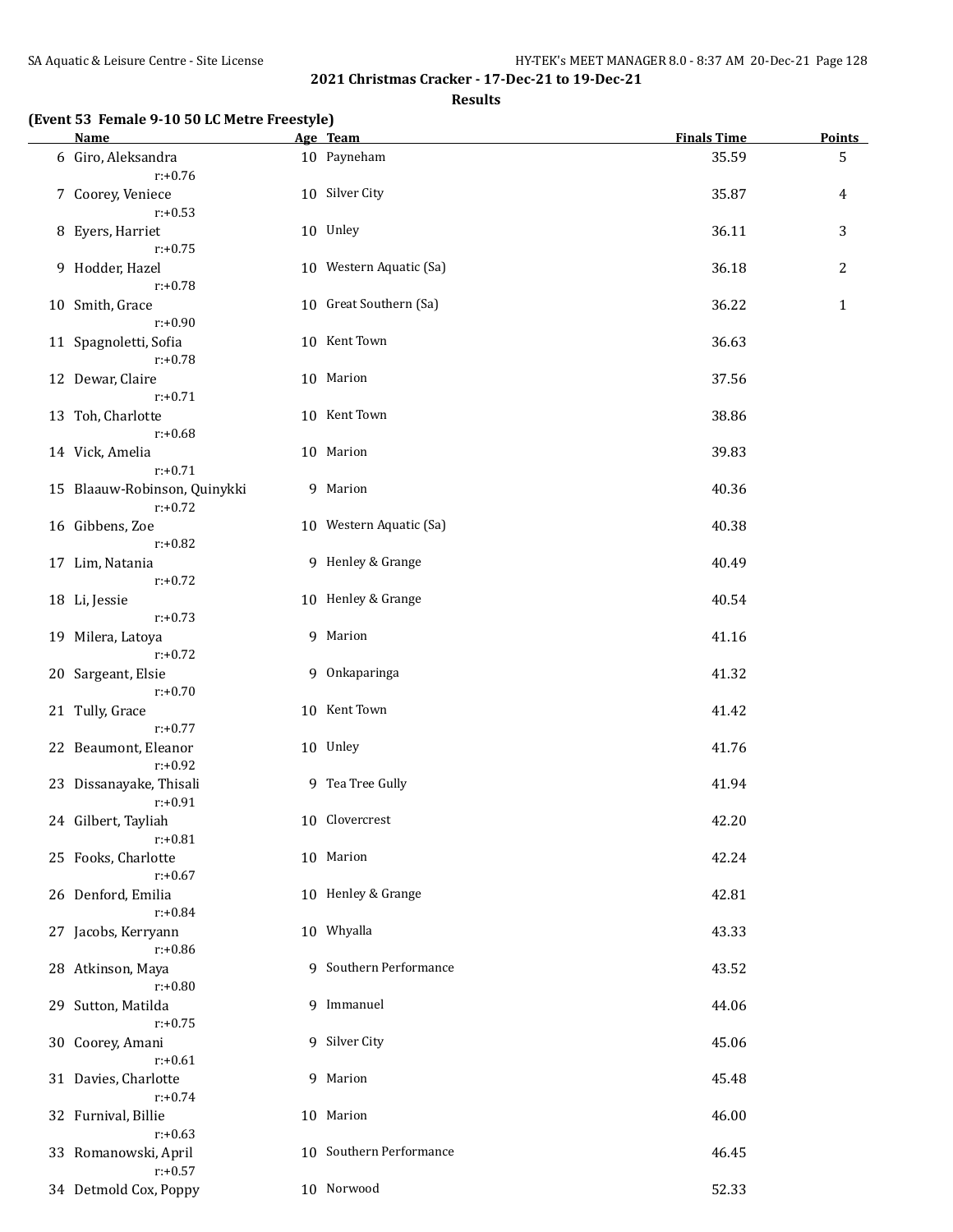**Results**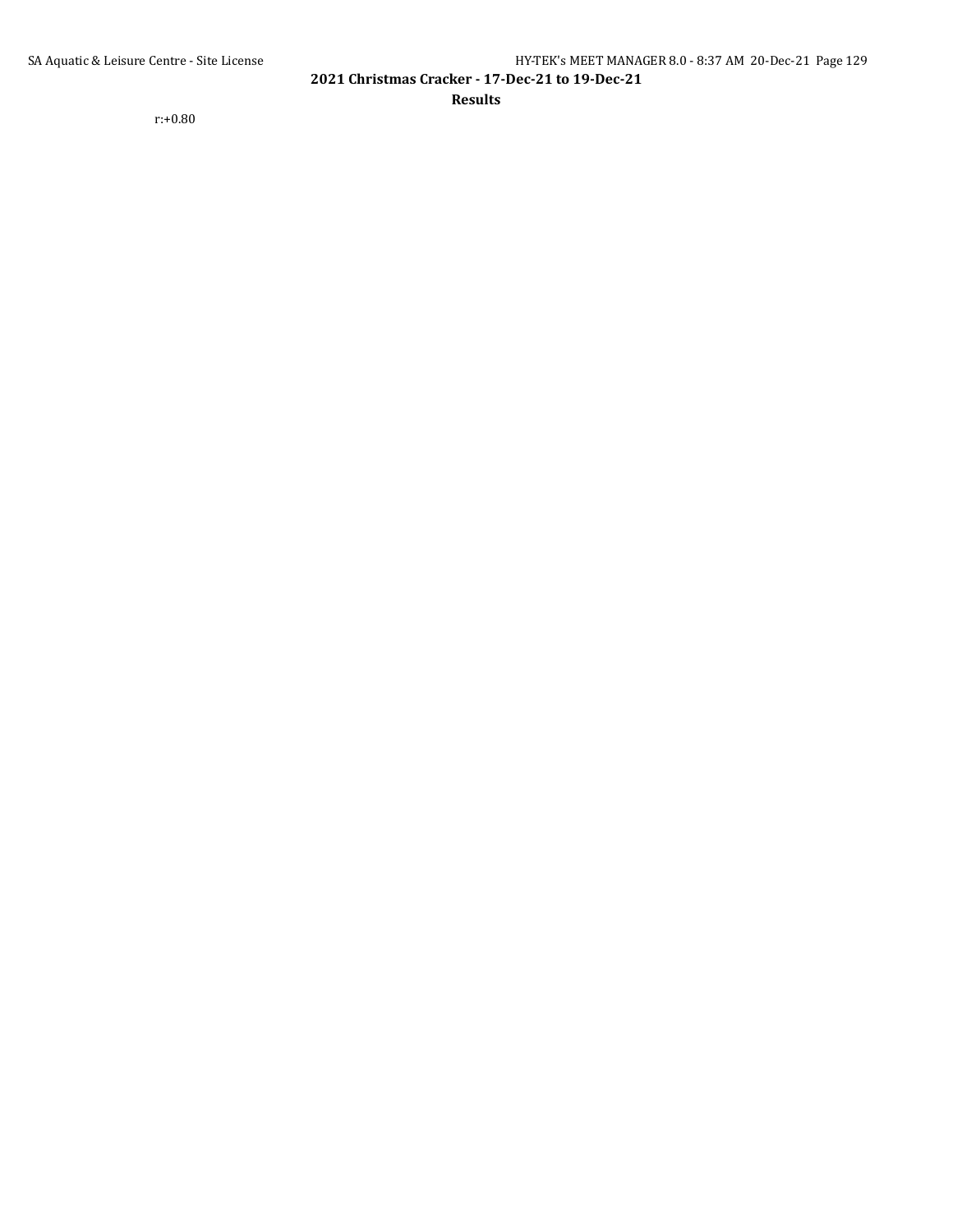**Results**

| (Event 53 Female 9-10 50 LC Metre Freestyle)<br><b>Name</b> | Age Team                          | <b>Finals Time</b> | <b>Points</b> |
|-------------------------------------------------------------|-----------------------------------|--------------------|---------------|
| --- Sanchez, Isabella                                       | 10 Starplex                       | <b>NS</b>          |               |
| Event 53 Female 11-12 50 LC Metre Freestyle                 |                                   |                    |               |
| <b>Name</b>                                                 | Age Team                          | <b>Finals Time</b> | <b>Points</b> |
| 1 Linke, Jasmine<br>$r: +0.64$                              | 11 Kent Town                      | 29.44              | 10            |
| 2 Beaumont, Isabella<br>$r: +0.68$                          | 12 Henley & Grange                | 29.88              | 9             |
| 3 Kishinets, Isabella<br>$r: +0.77$                         | 12 Immanuel                       | 30.23              | 8             |
| 4 Basic, Emilia<br>$r: +0.75$                               | 12 Tea Tree Gully                 | 30.48              | 7             |
| 5 Fletcher, Mallika<br>$r: +0.77$                           | 12 Barossa                        | 30.60              | 6             |
| 6 Thomas, Milla<br>$r: +0.69$                               | 12 Kent Town                      | 30.74              | 5             |
| 7 Ellis, Piper<br>$r: +0.78$                                | 12 Playford Aquatic               | 30.99              | 4             |
| 8 Finch, Tayah<br>$r: +0.88$                                | 12 Barossa                        | 31.16              | 3             |
| *9 Lugg, Lucinda<br>$r: +0.69$                              | 12 Henley & Grange                | 31.21              | 1.50          |
| *9 Mickan, Asta<br>$r: +0.75$                               | 12 Barossa                        | 31.21              | 1.50          |
| 11 Brown, Lily<br>$r: +0.78$                                | 12 Marion                         | 31.32              |               |
| 12 Greatrex, Abby<br>$r: +0.77$                             | 12 Western Aquatic (Sa)           | 31.37              |               |
| 13 Green, Charlise<br>$r: +0.71$                            | 12 Immanuel                       | 31.38              |               |
| 14 Harris, Lauren<br>$r: +0.72$                             | 12 Payneham                       | 31.78              |               |
| 15 Sanchez, Madison<br>$r: +0.75$                           | 12 Starplex                       | 31.81              |               |
| 16 Heggie, Ashleigh<br>$r: +0.67$                           | 11 Starplex                       | 31.84              |               |
| 17 Daunt, Emily<br>$r: +0.71$                               | 11 Marion                         | 31.97              |               |
| 18 Geister, Leni<br>$r: +0.77$                              | 11 Barossa                        | 32.15              |               |
| 19 Shannon, Isabella<br>$r: +0.90$                          | 11 Barossa                        | 32.19              |               |
| 20 Sloane, Georgiana<br>$r: +0.89$                          | 12 Barossa                        | 32.32              |               |
| 21 Thomas, Arabella<br>$r: +0.77$                           | 12 Immanuel                       | 32.42              |               |
| 22 Hebart, Lily<br>$r: +0.69$                               | 12 Payneham                       | 32.43              |               |
| 23 Hallam, Sophia<br>$r: +0.73$                             | 11 Marion                         | 32.50              |               |
| 24 Dening, Lucy<br>$r: +0.81$                               | 11 Mount Gambier Swimming Club In | 32.60              |               |
| 25 McLeod, Elsa<br>$r: +0.78$                               | 12 Norwood                        | 32.62              |               |
| 26 Nesci, Ava<br>$r: +0.75$                                 | 12 Starplex                       | 32.92              |               |

27 Mason, Layla 12 Southern Performance 33.15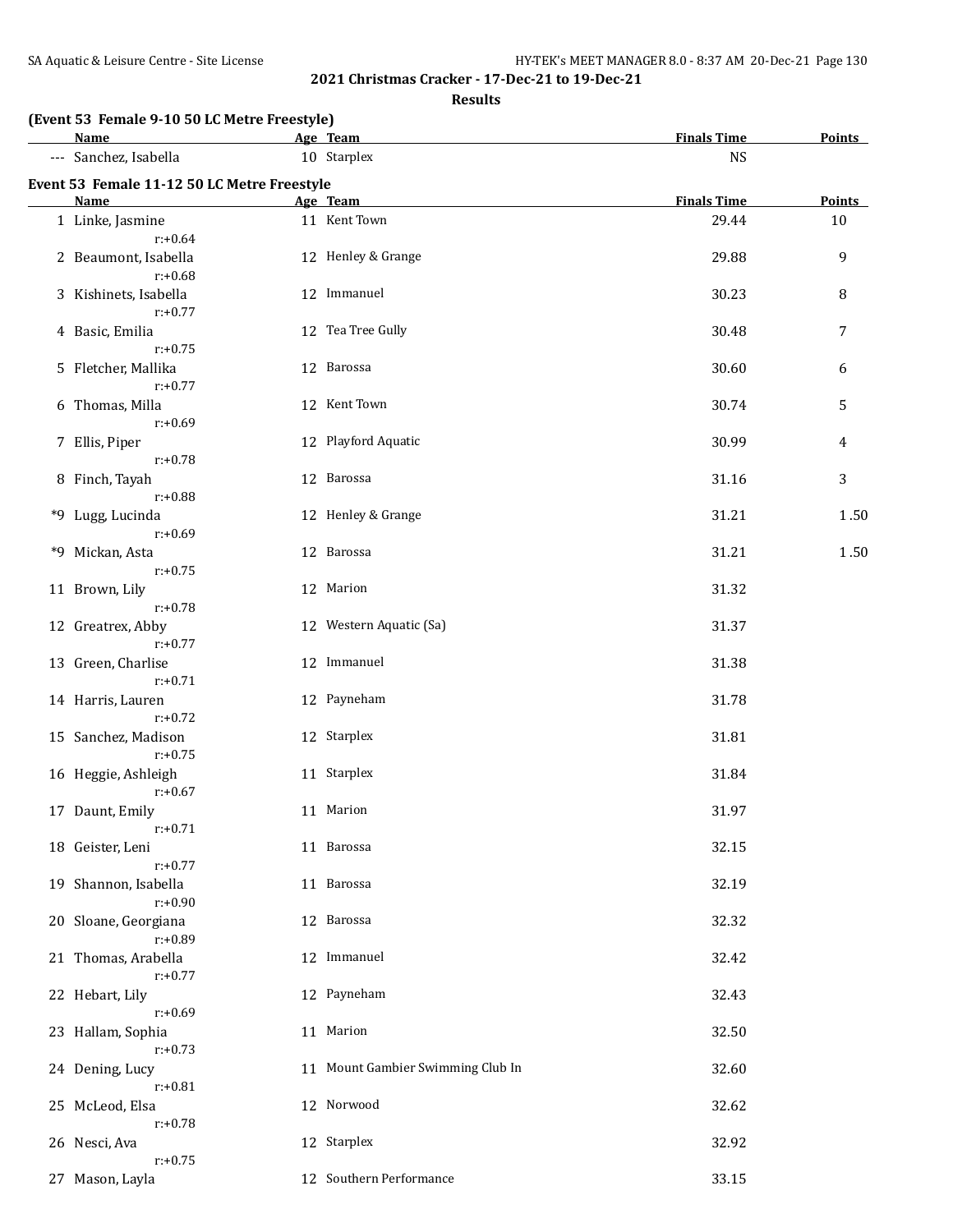**Results**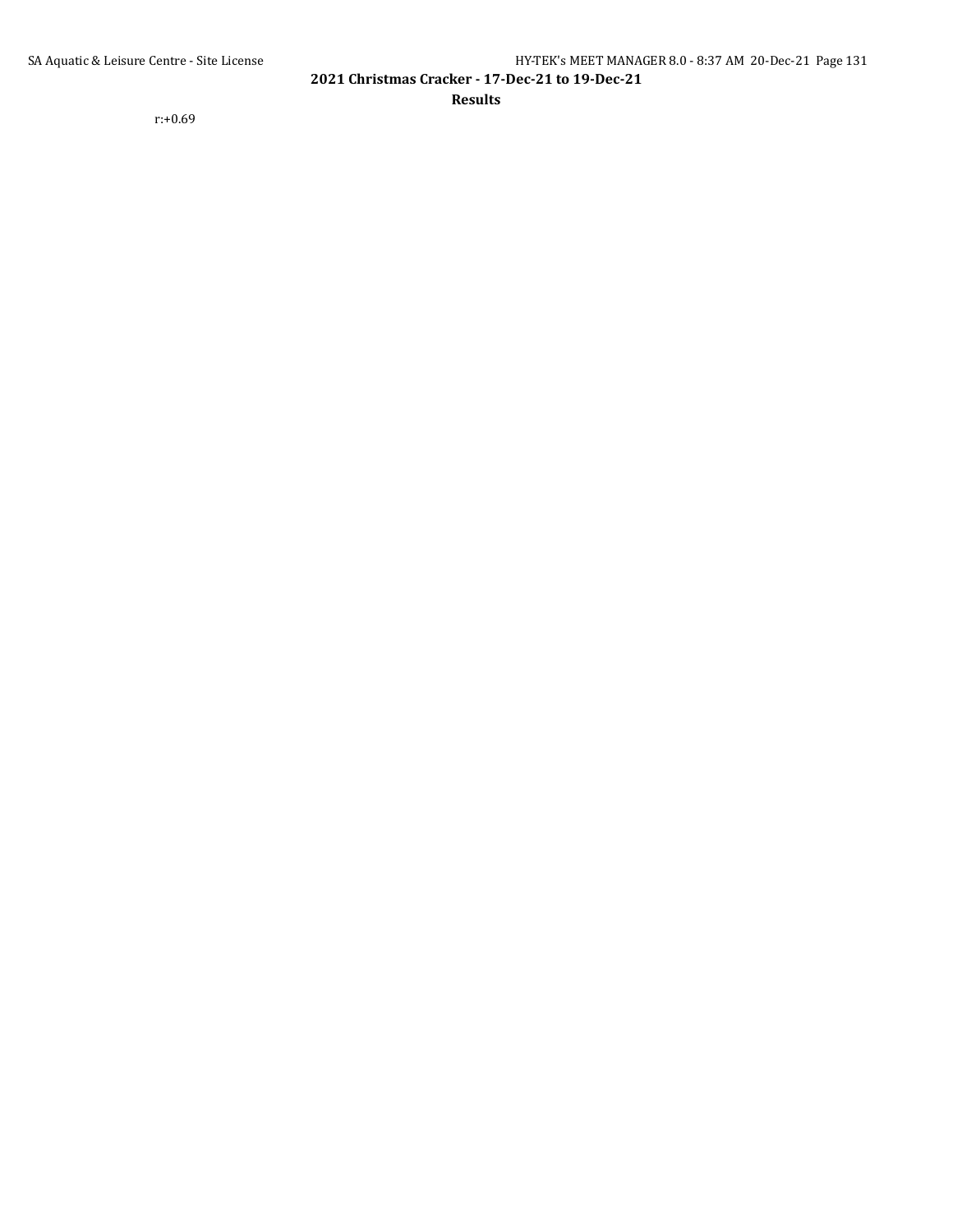**Results**

# **(Event 53 Female 11-12 50 LC Metre Freestyle)**

| <b>Name</b>                                   | Age Team                          | <b>Finals Time</b> | <b>Points</b> |
|-----------------------------------------------|-----------------------------------|--------------------|---------------|
| 28 Ewer, Sophie<br>$r: +0.74$                 | 12 Kent Town                      | 33.24              |               |
| 29 Le, Amy<br>$r: +0.68$                      | 11 Henley & Grange                | 33.30              |               |
| 30 Forster, Ella                              | 12 Clovercrest                    | 33.31              |               |
| $r: +0.85$<br>31 Miller, Sutton               | 11 Unley                          | 33.41              |               |
| $r: +0.72$<br>32 Liemar, Seanna<br>$r: +0.77$ | 12 Western Aquatic (Sa)           | 33.44              |               |
| 33 Pearce, Ella<br>$r: +0.79$                 | 12 Norwood                        | 33.50              |               |
| 34 Williams, Amelia<br>$r: +0.93$             | 11 Norwood                        | 33.77              |               |
| 35 Stratford, Indee<br>$r: +0.77$             | 11 Mount Gambier Swimming Club In | 33.85              |               |
| 36 Bosanko, Lilly<br>$r: +0.70$               | 12 Henley & Grange                | 34.06              |               |
| 37 Dolan, Isabella<br>$r: +0.79$              | 11 Kent Town                      | 34.32              |               |
| 38 Bevan, Jasmine<br>$r: +0.72$               | 12 Marion                         | 34.34              |               |
| 39 Gerke-Crabb, Cai<br>$r: +0.65$             | 12 Kent Town                      | 34.41              |               |
| 40 Greatrex, Kate<br>$r: +0.90$               | 11 Western Aquatic (Sa)           | 34.45              |               |
| 41 Cameron, Piper<br>$r: +0.68$               | 12 Clovercrest                    | 34.48              |               |
| 42 Fisher, Isabella<br>$r: +0.76$             | 12 Marion                         | 34.56              |               |
| 43 Ryan, Isabelle<br>$r: +0.80$               | 11 Norwood                        | 34.78              |               |
| 44 Santos, Zoe<br>$r: +0.68$                  | 11 Norwood                        | 34.79              |               |
| 45 Smith, Isabelle<br>$r: +0.88$              | 12 Great Southern (Sa)            | 34.87              |               |
| 46 Le Roux, Mikayla<br>$r: +0.86$             | 12 Barossa                        | 34.88              |               |
| 47 Leaver, Georgiana<br>$r: +0.87$            | 11 Marion                         | 35.13              |               |
| 48 Watts, Matilda<br>$r: +0.97$               | 12 Western Aquatic (Sa)           | 35.15              |               |
| 49 Perry, Madeline<br>$r: +0.73$              | 11 Payneham                       | 35.18              |               |
| 50 Grant, Gemma<br>$r: +0.77$                 | 12 Playford Aquatic               | 35.20              |               |
| 51 Fuhrmann, Janna<br>$r: +0.72$              | 12 Southern Performance           | 35.23              |               |
| 52 Nesci, Ocea<br>$r: +0.78$                  | 11 Starplex                       | 35.32              |               |
| 53 Sebestyen, Laura<br>$r: +0.85$             | 11 Marion                         | 35.40              |               |
| 54 Roberts, Chelsy<br>$r: +0.75$              | 12 Kent Town                      | 35.42              |               |
| 55 Joy, Sofia<br>$r: +0.86$                   | 12 Norwood                        | 35.63              |               |
| 56 Sargeant, Maeve                            | 12 Onkaparinga                    | 36.02              |               |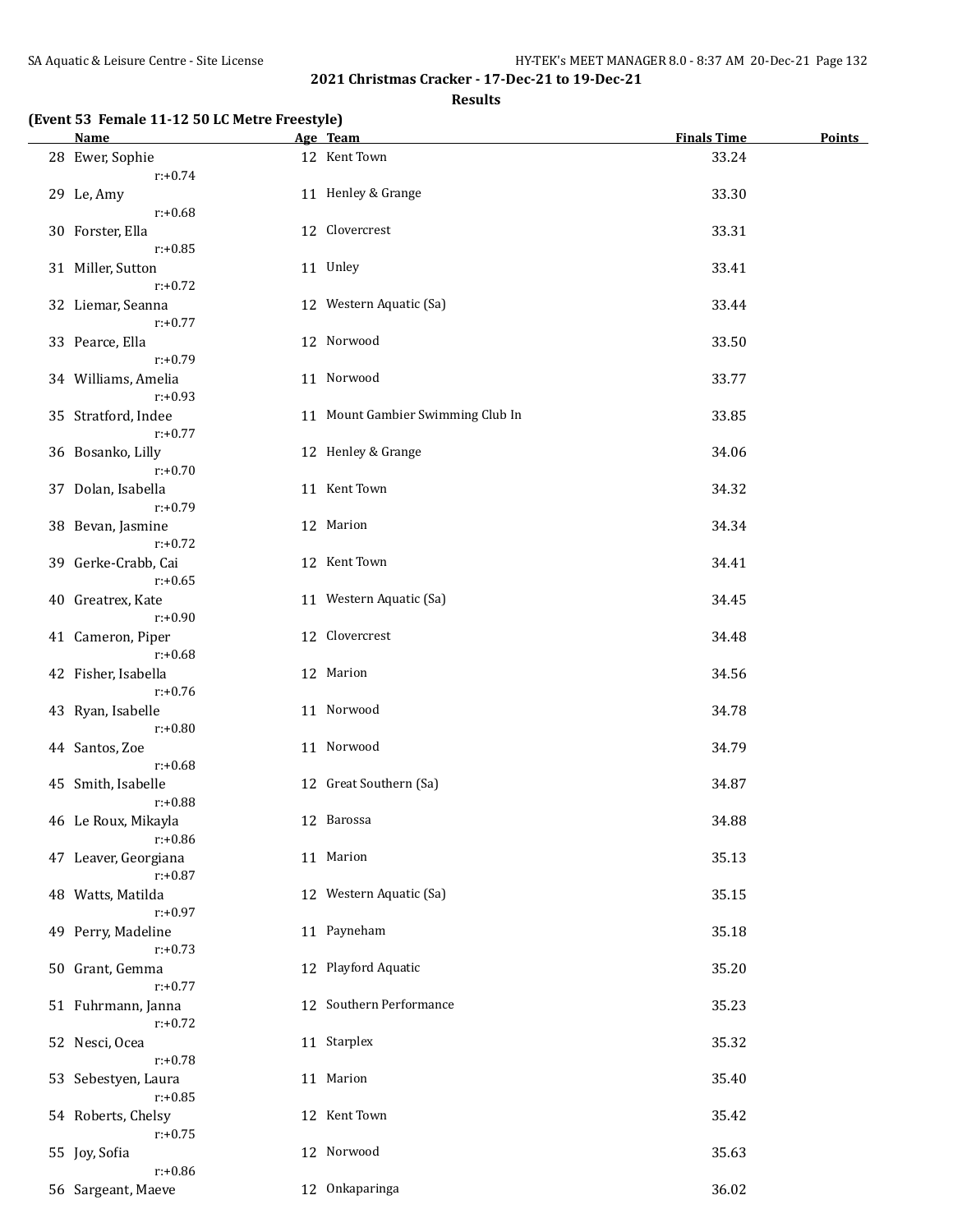**Results**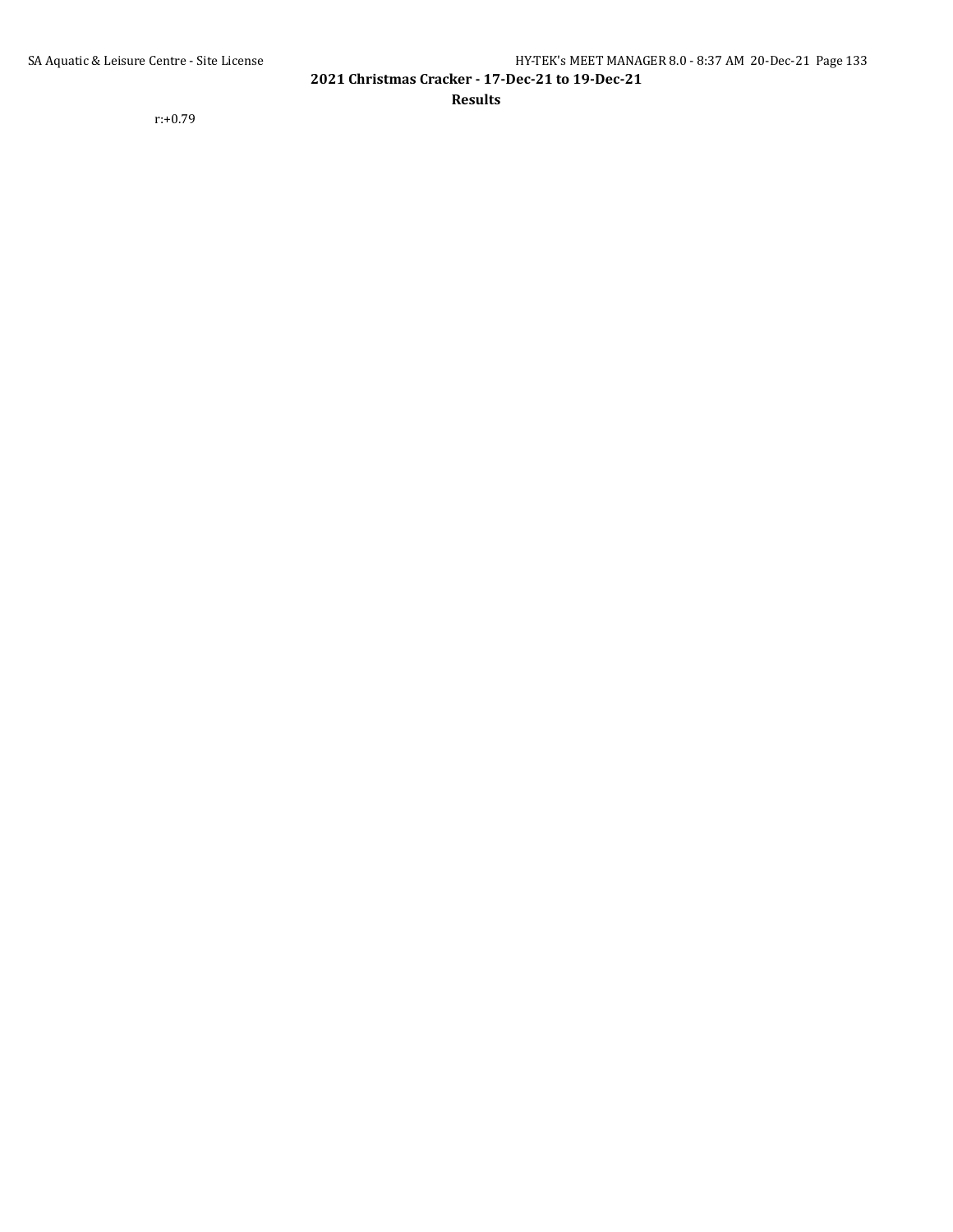**Results**

## **(Event 53 Female 11-12 50 LC Metre Freestyle)**

| <b>Name</b>                                    | Age Team           | <b>Finals Time</b> | <b>Points</b> |
|------------------------------------------------|--------------------|--------------------|---------------|
| 57 Bastiaans, Laura<br>$r: +0.76$              | 11 Marion          | 36.16              |               |
| 58 Kennewell, Addison<br>$r: +0.89$            | 12 Starplex        | 36.37              |               |
| *59 Bell, Olivia<br>$r: +0.93$                 | 11 Immanuel        | 36.76              |               |
| *59 Detmold Cox, Zali<br>$r: +0.81$            | 12 Norwood         | 36.76              |               |
| 61 Franze, Rose<br>$r: +0.81$                  | 12 Henley & Grange | 36.81              |               |
| 62 Tooth, Olivia<br>$r: +0.69$                 | 12 Marion          | 36.94              |               |
| 63 Carboni, Sofia<br>$r: +0.67$                | 11 Barossa         | 37.15              |               |
| 64 Atkins, Peyton<br>$r: +0.86$                | 11 Marion          | 37.25              |               |
| 65 Burrows, Poppy<br>$r: +0.87$                | 11 Marion          | 37.37              |               |
| 66 Towers, Emily<br>$r: +0.86$                 | 11 Barossa         | 37.56              |               |
| 67 McKellar-Stewart, Harper<br>$r: +0.69$      | 11 Marion          | 38.27              |               |
| 68 van Trigt, Leena<br>$r: +0.69$              | 11 Unley           | 38.73              |               |
| 69 Fourie, Emma<br>$r: +0.81$                  | 12 Mountain Pool   | 38.78              |               |
| 70 Walsh, Emily<br>$r: +0.76$                  | 11 Mountain Pool   | 38.84              |               |
| 71 Button, Milana<br>$r: +0.75$                | 11 Barossa         | 39.19              |               |
| 72 Murray, Ella<br>$r: +0.79$                  | 11 Immanuel        | 39.41              |               |
| 73 Blaauw-Robinson, Tauwri<br>$r: +0.74$       | 11 Marion          | 40.71              |               |
| 74 Taylor-Ziersch, Bethany<br>$r: +0.83$       | 12 Marion          | 40.98              |               |
| 75 Shrestha, Ipsha<br>$r: +0.86$               | 11 Marion          | 47.42              |               |
| --- Rezaei, Diana<br>False start<br>$r: +0.69$ | 12 Marion          | DQ                 |               |
| --- Waller, Arabella                           | 11 Marion          | <b>NS</b>          |               |
| --- Timms, Leisel                              | 12 Barossa         | <b>NS</b>          |               |
| --- Needham, Ava                               | 12 Marion          | $_{\rm NS}$        |               |
| --- Lee, Ellen                                 | 11 Norwood         | $_{\rm NS}$        |               |

## **Event 54 Female 13-14 50 LC Metre Freestyle**

| <b>Name</b>                        |    | Age Team        | <b>Finals Time</b> | <b>Points</b> |
|------------------------------------|----|-----------------|--------------------|---------------|
| 1 Newham, Leni<br>$r: +0.75$       |    | 14 Barossa      | 27.52              | 10            |
| 2 Eskandari, Natasha<br>$r: +0.75$ |    | 14 Kent Town    | 27.90              | 9             |
| 3 Dingwall, Alinta<br>$r: +0.68$   | 14 | West Coast (Sa) | 28.45              | 8             |
| 4 Tran, Alyssa<br>$r: +0.67$       |    | 13 Norwood      | 29.03              | 7             |
| 5 Carrocci, Clara                  | 13 | Norwood         | 29.06              | 6             |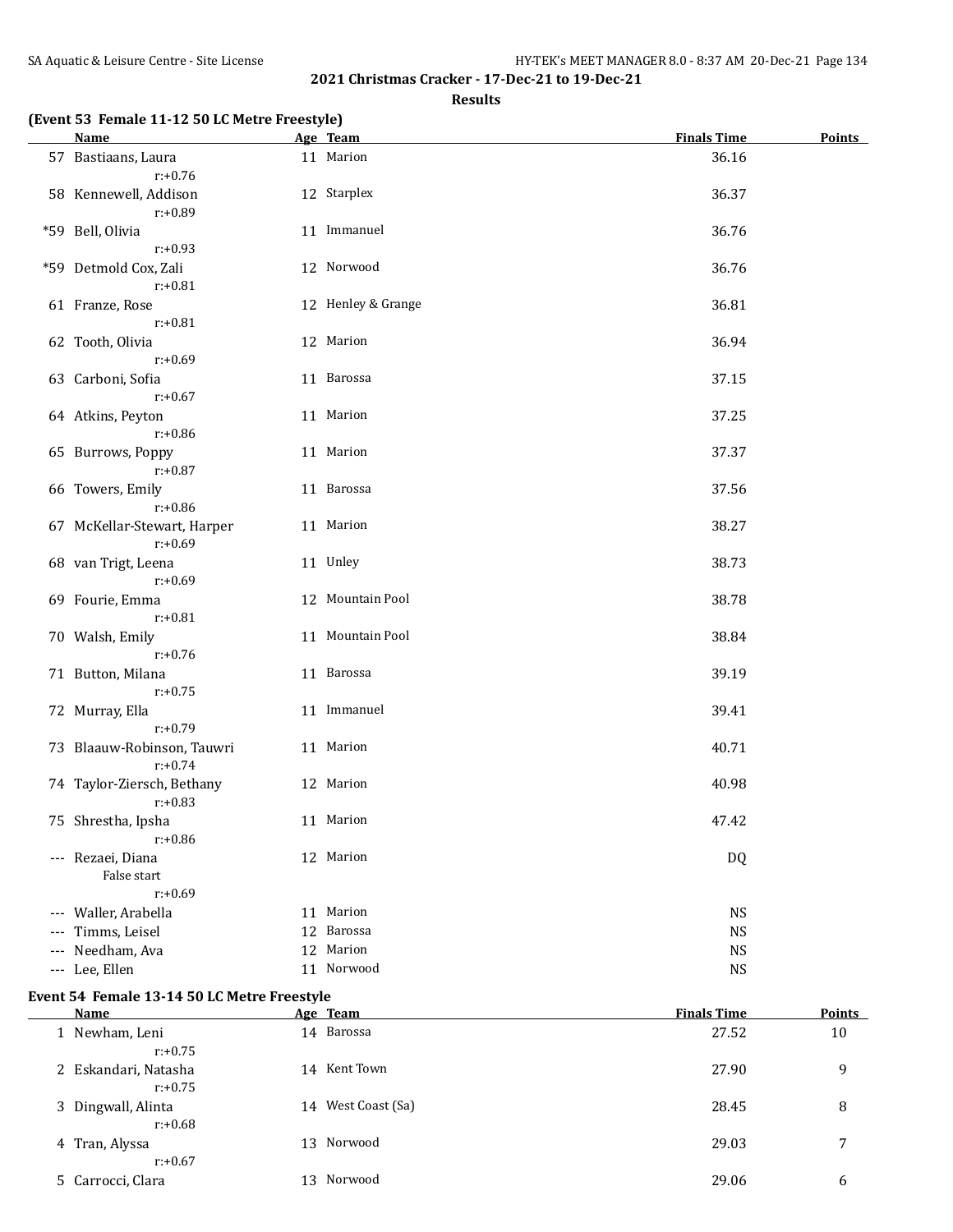**Results**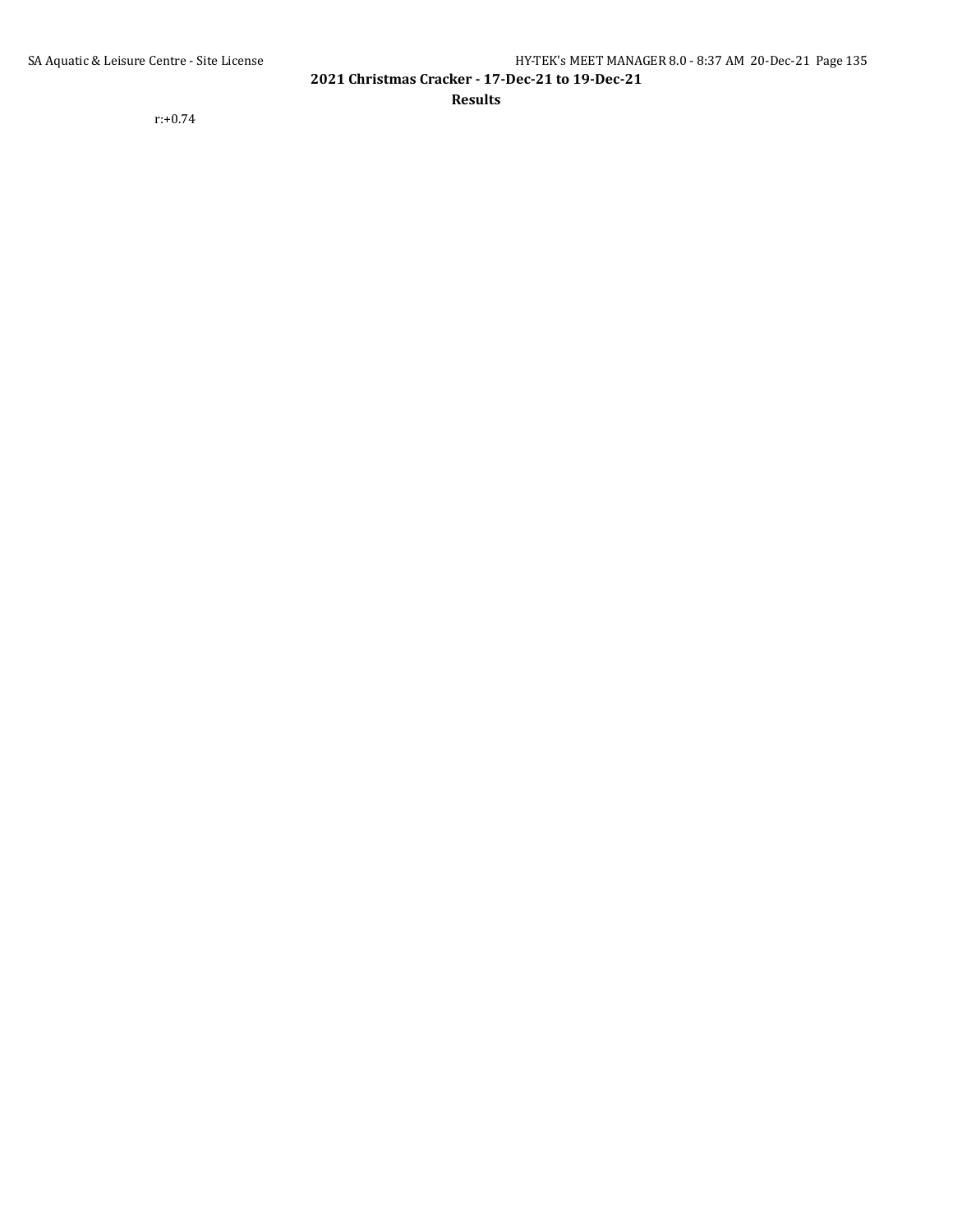**Results**

### **(Event 54 Female 13-14 50 LC Metre Freestyle)**

| <b>Name</b>                              | Age Team                          | <b>Finals Time</b> | <b>Points</b> |
|------------------------------------------|-----------------------------------|--------------------|---------------|
| 6 Tolladay, Emily<br>$r: +0.74$          | 13 Kent Town                      | 29.41              | 5             |
| 7 Burrows, Aleisha<br>$r: +0.68$         | 14 Kent Town                      | 29.50              | 4             |
| 8 Potter, Shyanne<br>$r: +0.70$          | 14 Immanuel                       | 29.73              | 3             |
| 9 Carr, Lucinda<br>$r: +0.69$            | 14 Marion                         | 29.75              | 2             |
| 10 Kelsh, Tahni<br>$r: +0.78$            | 13 West Coast (Sa)                | 29.82              | $\mathbf{1}$  |
| 11 Curthoys-Davies, Miella<br>$r: +0.69$ | 13 Barossa                        | 29.91              |               |
| 12 Borgmeyer, Claire<br>$r: +0.63$       | 13 Immanuel                       | 29.97              |               |
| 13 Beaumont, Lucy<br>$r: +0.73$          | 14 Henley & Grange                | 30.04              |               |
| 14 Munro, Holly<br>$r: +0.76$            | 14 Henley & Grange                | 30.21              |               |
| 15 Santos, Kennedy<br>$r: +0.74$         | 13 Norwood                        | 30.22              |               |
| 16 Shannon, Charlotte<br>$r: +0.76$      | 13 Barossa                        | 30.45              |               |
| *17 Ashmead, Sophie<br>$r: +0.78$        | 13 Barossa                        | 30.85              |               |
| *17 Morton, Grace<br>$r: +0.75$          | 13 Norwood                        | 30.85              |               |
| 19 Hawker, Imogen<br>$r: +0.80$          | 14 Clare                          | 30.89              |               |
| 20 Koerber, Zoe<br>$r: +0.92$            | 14 Norwood                        | 30.91              |               |
| 21 Axon, Mya<br>$r: +0.68$               | 14 Marion                         | 30.95              |               |
| 22 Wright, Gabriella<br>$r: +0.82$       | 13 Norwood                        | 30.96              |               |
| 23 Pearce, Lauren<br>$r: +0.81$          | 13 Norwood                        | 30.99              |               |
| 24 Carroll, Jasmine<br>$r: +0.75$        | 14 Barossa                        | 31.09              |               |
| 25 Laube (V), Skye<br>$r: +0.73$         | 14 Ballarat Gold Swimming Club In | 31.15              |               |
| 26 Charles, Tahli<br>$r: +0.73$          | 13 Marion                         | 31.21              |               |
| *27 Pronk, Maisy<br>$r: +0.75$           | 13 Immanuel                       | 31.22              |               |
| *27 Lim, Tracey<br>$r: +0.74$            | 14 Henley & Grange                | 31.22              |               |
| 29 Dowler, Isabella<br>$r: +0.73$        | 13 Starplex                       | 31.41              |               |
| 30 Sargeant, Rachel<br>$r: +0.71$        | 14 Onkaparinga                    | 31.45              |               |
| 31 McAvaney, Laura<br>$r: +0.79$         | 13 Immanuel                       | 31.47              |               |
| 32 McMahon, Delilah<br>$r: +0.74$        | 13 Henley & Grange                | 31.53              |               |
| 33 Laird-Britton, Charlize<br>$r: +0.72$ | 13 Marion                         | 31.55              |               |
| 34 Le Roux, Anichia                      | 14 Barossa                        | 31.60              |               |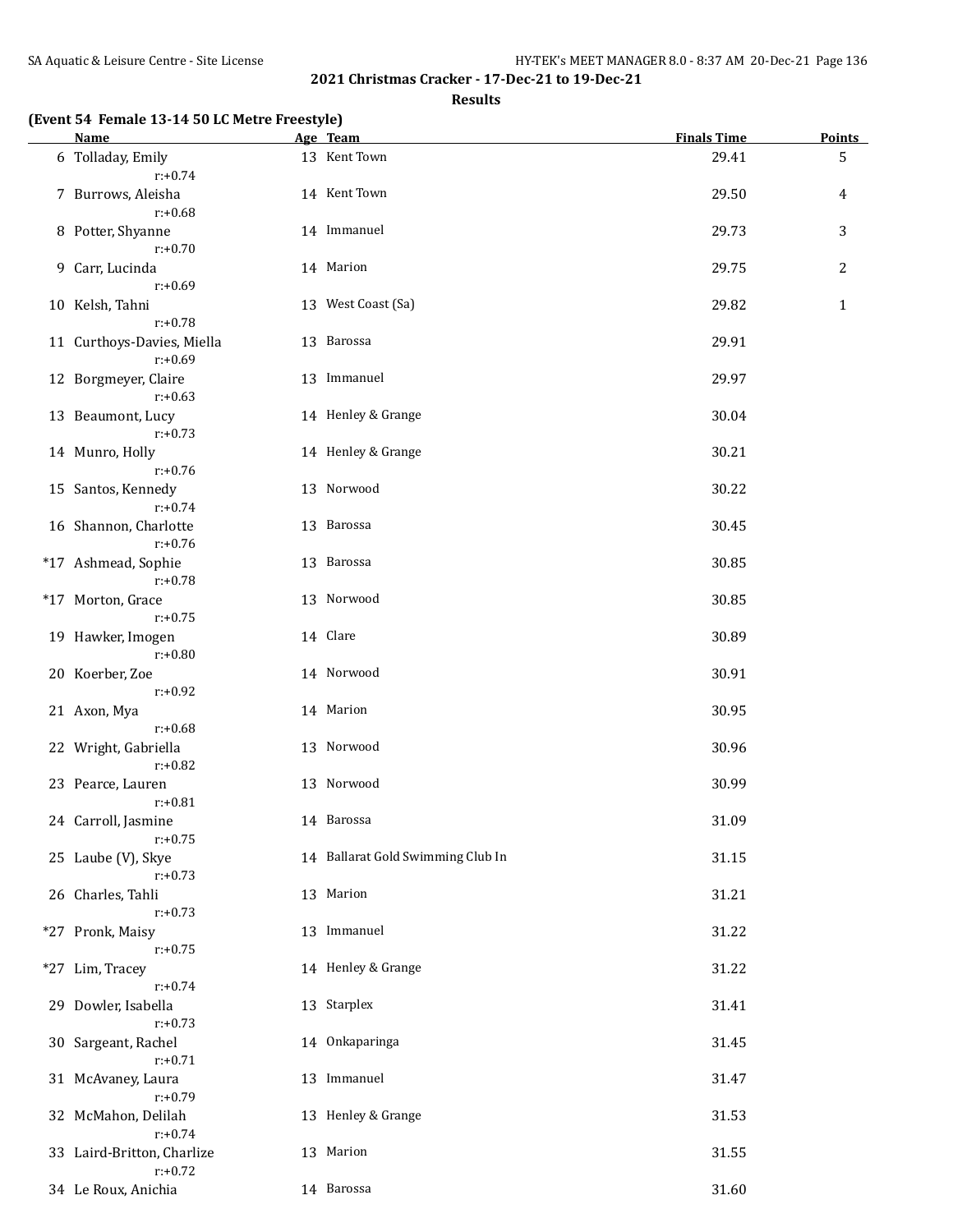**Results**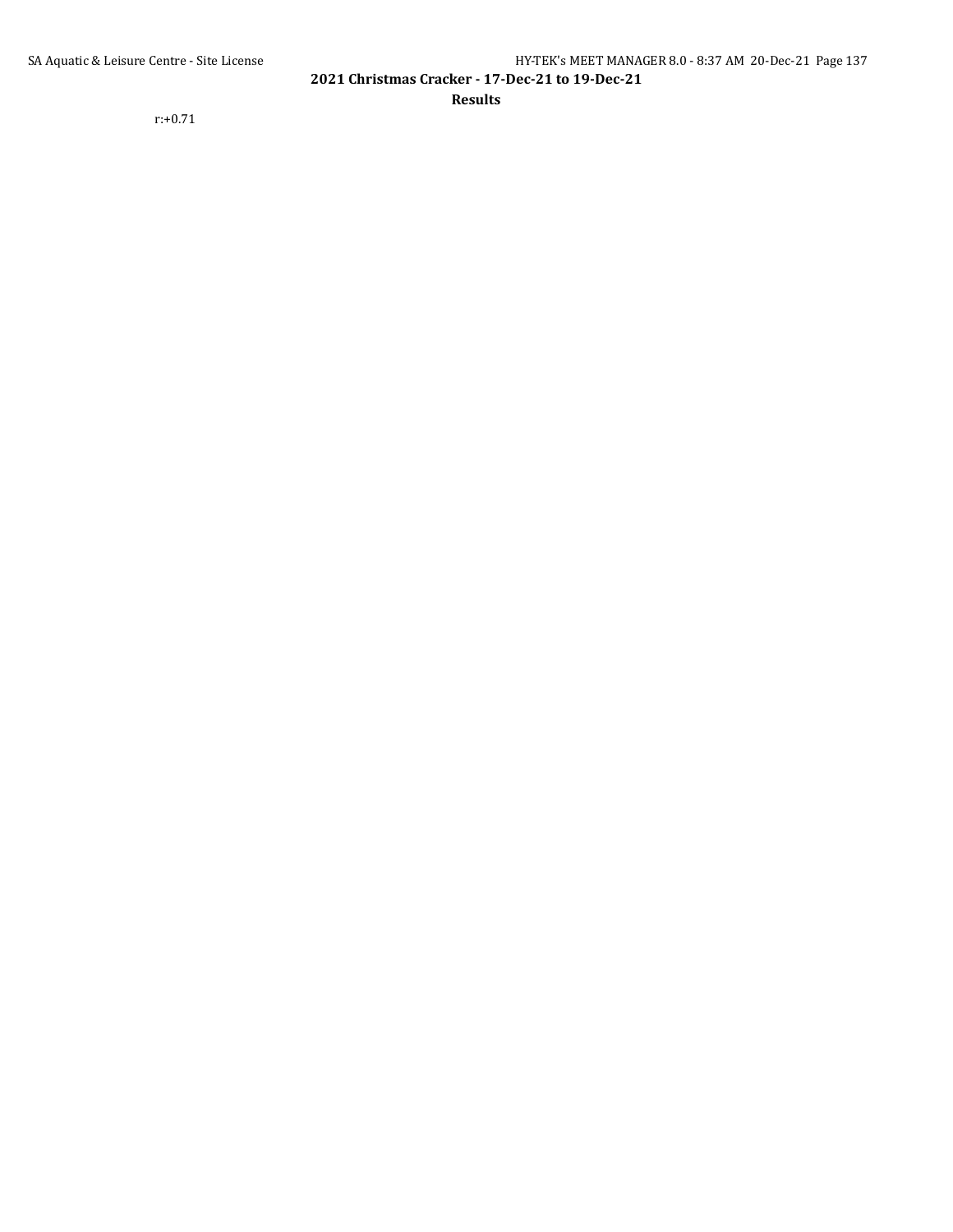**Results**

## **(Event 54 Female 13-14 50 LC Metre Freestyle)**

| <b>Name</b>                           | Age Team                         | <b>Finals Time</b> | <b>Points</b> |
|---------------------------------------|----------------------------------|--------------------|---------------|
| 35 Cox, Claire<br>$r: +0.77$          | 13 Marion                        | 31.76              |               |
| 36 Beech, Natalie<br>$r: +0.82$       | 14 Immanuel                      | 31.83              |               |
| 37 Langmead, India<br>$r: +0.74$      | 13 Henley & Grange               | 32.09              |               |
| 38 Schubert, Emma<br>$r: +0.83$       | 13 Barossa                       | 32.12              |               |
| 39 Tsiros, Jasmine<br>$r: +0.89$      | 13 Norwood                       | 32.62              |               |
| 40 Joy, Matilda<br>$r: +0.79$         | 14 Norwood                       | 32.86              |               |
| 41 Joubert, Amy<br>$r: +0.77$         | 14 Immanuel                      | 33.05              |               |
| 42 Pearson, Mikayla<br>$r: +0.86$     | 13 Blue Lake Y                   | 33.11              |               |
| 43 Mann, Kayla<br>$r: +0.81$          | 13 Mountain Pool                 | 33.25              |               |
| *44 Chan, Hermione<br>$r: +0.71$      | 13 Marion                        | 33.40              |               |
| *44 Willett, Isabel<br>$r: +0.88$     | 14 Onkaparinga                   | 33.40              |               |
| 46 Wright, Chloe<br>$r: +0.83$        | 14 Immanuel                      | 33.41              |               |
| 47 Smith, Keeley<br>$r: +0.90$        | 13 Murray Bridge                 | 33.46              |               |
| 48 Fanning, Holly<br>$r: +0.80$       | 13 Marion                        | 33.55              |               |
| 49 Guth, Sophia<br>$r: +0.76$         | 14 Kent Town                     | 33.56              |               |
| 50 Roberts, Isabella<br>$r: +0.82$    | 13 Murray Bridge                 | 33.70              |               |
| 51 Andrew-Thring, Tayla<br>$r: +0.80$ | 13 Henley & Grange               | 33.72              |               |
| 52 Heard, Matilda<br>$r: +0.84$       | 13 Kent Town                     | 33.79              |               |
| 53 Williams, Eve<br>$r: +0.77$        | 13 Norwood                       | 33.92              |               |
| 54 Wheeler, Lani<br>$r: +0.74$        | 14 Onkaparinga                   | 34.07              |               |
| 55 Cox, Kenzie<br>$r: +0.82$          | 13 Barossa                       | 34.19              |               |
| 56 Harnden (V), Angela<br>$r: +0.92$  | 13 St Leonard's College Swimming | 34.31              |               |
| 57 McMahon, Rhiannon<br>$r: +0.71$    | 13 Henley & Grange               | 34.49              |               |
| 58 Romanowski, Georgia<br>$r: +0.61$  | 13 Southern Performance          | 35.25              |               |
| 59 Kong, Wen Xiu<br>$r: +0.79$        | 13 Kent Town                     | 36.33              |               |
| 60 Schulz, Olivia<br>$r: +0.86$       | 14 Mountain Pool                 | 37.30              |               |
| 61 Lamming, Savannah<br>$r: +0.93$    | 13 Marion                        | 37.55              |               |
| 62 Willett, Emily<br>$r: +0.88$       | 14 Onkaparinga                   | 39.88              |               |
| 63 Powell, Tahlia                     | 13 Marion                        | 41.06              |               |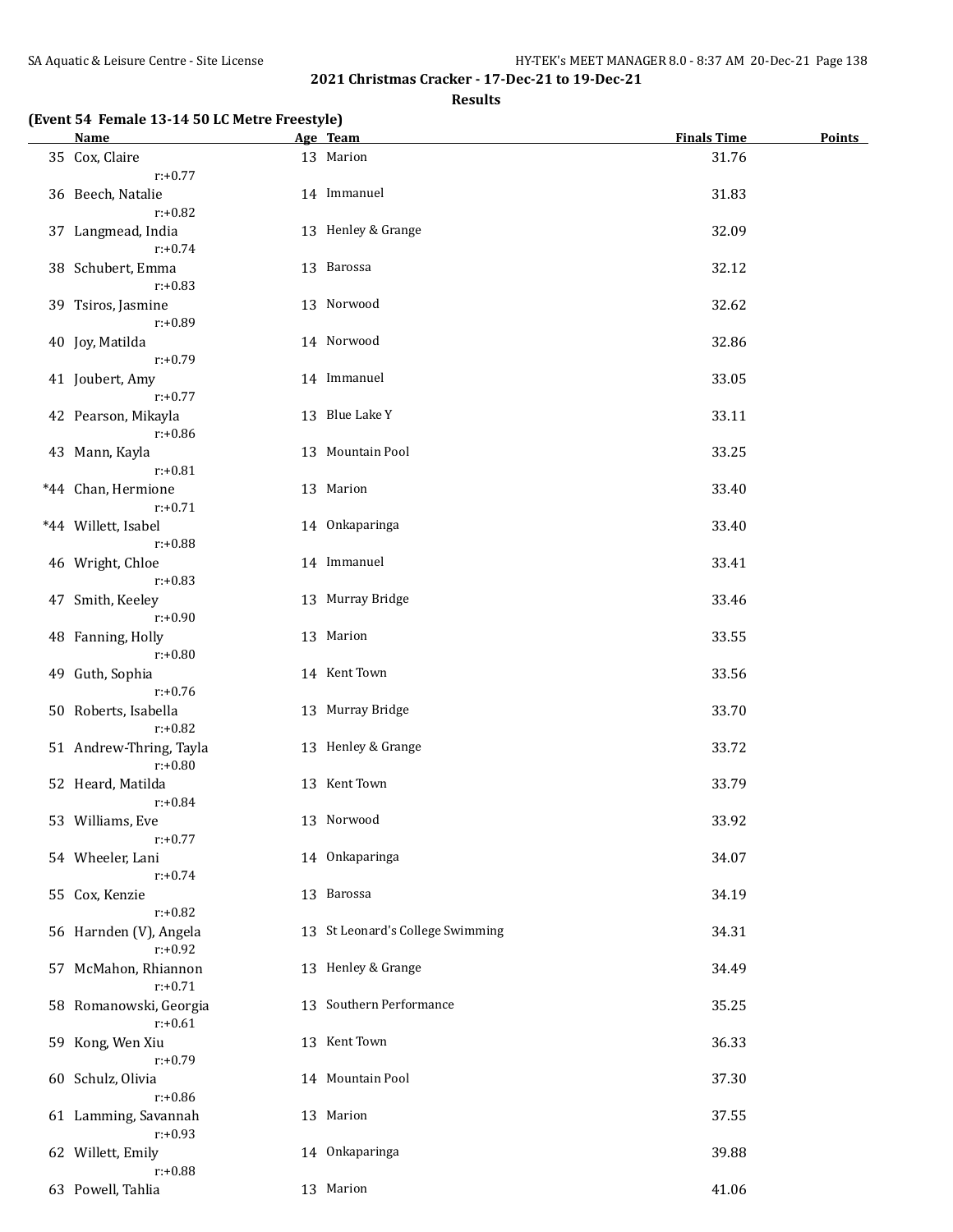**Results**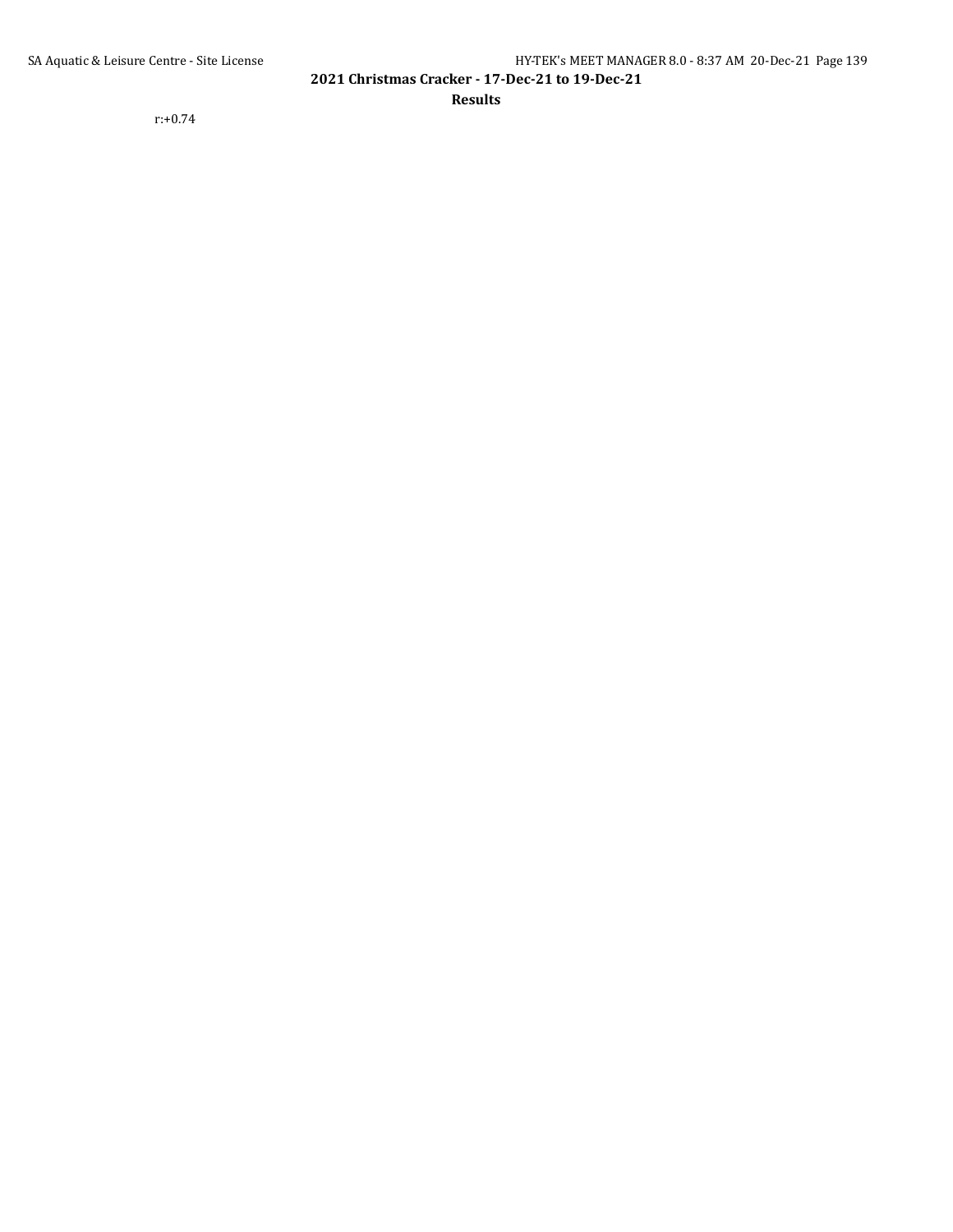#### **Results**

## **(Event 54 Female 13-14 50 LC Metre Freestyle)**

| Name                       |     | Age Team                  | <b>Finals Time</b> | <b>Points</b> |
|----------------------------|-----|---------------------------|--------------------|---------------|
| 64 Kwan, Ella              | 13  | Marion                    | 42.33              |               |
| $r: +0.74$                 |     |                           |                    |               |
| --- Mitcham (V), Genevieve |     | 13 Woden Valley Swim Club | NS                 |               |
| --- Pagliarulo, Lourdes    |     | 14 Kent Town              | NS                 |               |
| --- Conroy, Charlotte      | 13  | Marion                    | <b>NS</b>          |               |
| --- Scarr, Elysia          | 13. | Kent Town                 | <b>SCR</b>         |               |

### **Event 55 Female 15 & Over 50 LC Metre Freestyle**

| <b>Name</b>                           | Age Team                | <b>Finals Time</b> | <b>Points</b> |
|---------------------------------------|-------------------------|--------------------|---------------|
| 1 Oldsen, Ellysia<br>$r: +0.69$       | 26 Marion               | 26.31              | 10            |
| 2 Laird-Britton, Hunter<br>$r: +0.65$ | 15 Marion               | 27.69              | 9             |
| 3 Trumble, Madeleine<br>$r: +0.79$    | 15 Marion               | 27.86              | 8             |
| 4 Rawson, Madeline<br>$r: +0.69$      | 20 Immanuel             | 28.16              | 7             |
| 5 Livingston, Alicia<br>$r: +0.67$    | 15 Marion               | 28.23              | 6             |
| 6 Pearce, Kiana<br>$r: +0.70$         | 18 Marion               | 28.33              | 5             |
| 7 McAvaney, Georgia<br>$r: +0.78$     | 15 Immanuel             | 28.46              | 4             |
| 8 Shea, Emilia<br>$r: +0.75$          | 16 Marion               | 28.70              | 3             |
| 9 Eckert, Emma-Rose<br>$r: +0.67$     | 25 Western Aquatic (Sa) | 28.84              | 2             |
| 10 Rashleigh, Indyanna<br>$r: +0.76$  | 15 Norwood              | 28.93              | $\mathbf{1}$  |
| 11 Hamilton, Lillee<br>$r: +0.72$     | 16 Norwood              | 29.00              |               |
| 12 Reimann, Phoebe<br>$r: +0.76$      | 15 Starplex             | 29.22              |               |
| 13 Armani, Evie<br>$r: +0.75$         | 15 Immanuel             | 29.27              |               |
| 14 Wood, Meg<br>$r: +0.73$            | 16 Barossa              | 29.32              |               |
| 15 Jackson, Connie<br>$r: +0.72$      | 21 Tea Tree Gully       | 29.44              |               |
| 16 Ashmead, Charlotte<br>$r: +0.71$   | 15 Barossa              | 29.72              |               |
| 17 Jenzen, Georgie<br>$r: +0.77$      | 15 Immanuel             | 29.75              |               |
| 18 Breden, Alex<br>$r: +0.69$         | 15 Western Aquatic (Sa) | 29.88              |               |
| 19 Bailey, Courtney<br>$r: +0.81$     | 16 Immanuel             | 29.92              |               |
| 20 Hansen, Stephanie<br>$r: +0.69$    | 16 Clovercrest          | 29.94              |               |
| 21 Nicholl, Chelsea<br>$r: +0.73$     | 16 Immanuel             | 30.06              |               |
| 22 Nguyen, Leigha<br>$r: +0.73$       | 18 Starplex             | 30.12              |               |
| 23 Pearson, Hayley<br>$r: +0.74$      | 17 Blue Lake Y          | 30.66              |               |
| 24 Schubert, Nyah<br>$r: +0.77$       | 15 Barossa              | 30.67              |               |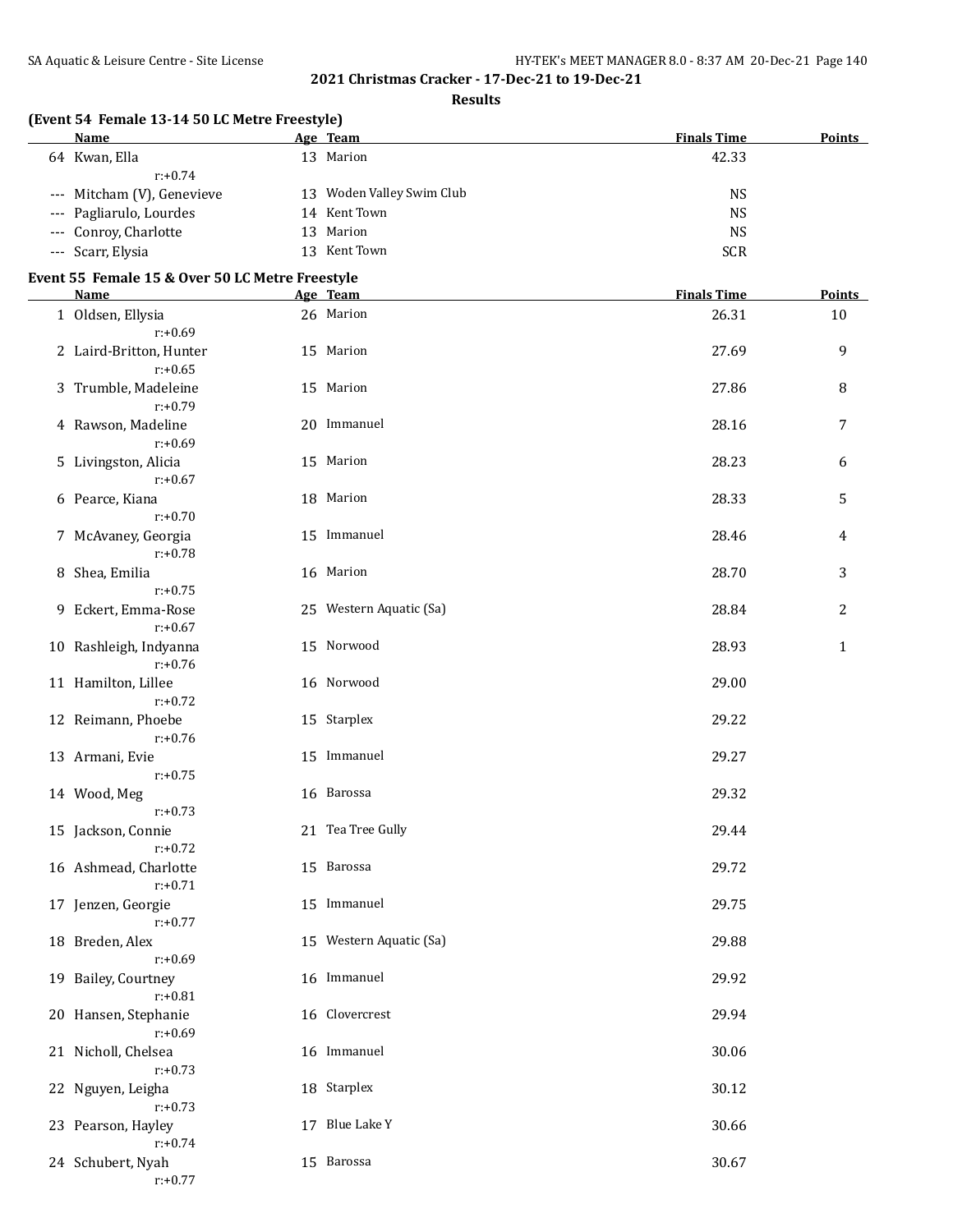**Results**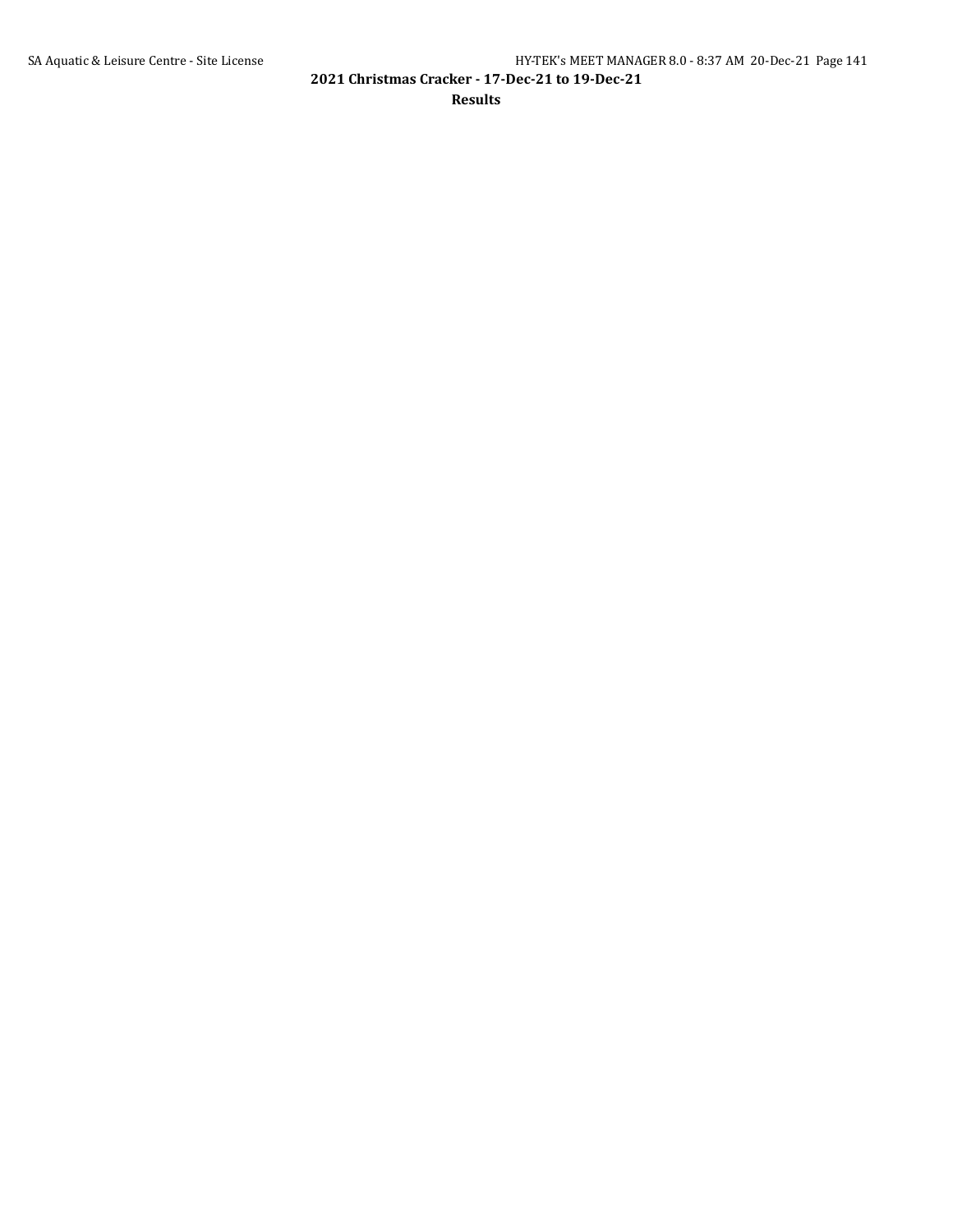**Results**

# **(Event 55 Female 15 & Over 50 LC Metre Freestyle)**

| <b>Name</b>                         | Age Team               | <b>Finals Time</b> | <b>Points</b> |
|-------------------------------------|------------------------|--------------------|---------------|
| 25 Beaumont, Louisa<br>$r: +0.71$   | 16 Unley               | 30.80              |               |
| 26 Pearson, Aleisha<br>$r: +0.73$   | 15 Blue Lake Y         | 30.88              |               |
| 27 Adams, Sasha<br>$r: +0.79$       | 15 Immanuel            | 30.96              |               |
| 28 Doyle, Lily<br>$r: +0.70$        | 15 Marion              | 31.17              |               |
| 29 McArthur, Briny<br>$r: +0.86$    | 32 Masters Swimming SA | 31.57              |               |
| 30 Lienert, Mackenzie<br>$r: +0.72$ | 16 Starplex            | 31.71              |               |
| 31 Hammond, Chloe<br>$r: +0.84$     | 15 Whyalla             | 31.96              |               |
| 32 Whittaker, Emily<br>$r: +0.77$   | 16 Clovercrest         | 32.22              |               |
| 33 Heard, Ellen<br>$r: +0.83$       | 15 Kent Town           | 32.47              |               |
| 34 Below, Jade<br>$r: +0.85$        | 15 Playford Aquatic    | 32.77              |               |
| 35 Lambert, Jenna<br>$r: +0.75$     | 16 Vitor Renmark       | 32.96              |               |
| 36 Moshi, Magdalena<br>$r: +0.89$   | 31 Clovercrest         | 34.63              |               |
| 37 Hawkins, D'Arby<br>$r: +0.64$    | 15 Payneham            | 35.48              |               |
| 38 Simpson, Brooke<br>$r: +0.83$    | 16 Norwood             | 36.06              |               |
| 39 Crabb, Jasmine<br>$r: +0.87$     | 15 Marion              | 36.30              |               |
| --- Heffernan, Maryanne             | 65 Masters Swimming SA | <b>NS</b>          |               |
| --- O'Leary, Kelly                  | 15 Immanuel            | <b>SCR</b>         |               |

### **Event 56 Male 9-11 200 LC Metre IM**

|               | <b>Name</b>         | Age Team    |                                     |                 | <b>Finals Time</b> | <b>Points</b> |
|---------------|---------------------|-------------|-------------------------------------|-----------------|--------------------|---------------|
| 1 Mika, Izyus |                     | 11 Immanuel |                                     |                 | 2:49.50            | 10            |
|               | $r: +0.63$ 33.26    |             | $1:18.77(45.51)$ $2:11.19(52.42)$   | 2:49.50 (38.31) |                    |               |
|               | 2 Tucker, Jordan    | 11 Marion   |                                     |                 | 3:00.88            | 9             |
|               | $r: +0.66$ 41.04    |             | $1:27.94(46.90)$ 2:20.81(52.87)     | 3:00.88 (40.07) |                    |               |
|               | 3 Allan, Isaac      |             | 11 Immanuel                         |                 | 3:09.33            | 8             |
|               | r:+0.58 38.69       |             | $1:28.02(49.33)$ $2:26.74(58.72)$   | 3:09.33 (42.59) |                    |               |
|               | 4 McAvaney, William |             | 11 Immanuel                         |                 | 3:11.75            | 7             |
|               | $r: +0.84$ 41.18    |             | $1:27.88(46.70)$ $2:29.71(1:01.83)$ | 3:11.75(42.04)  |                    |               |
|               | 5 Allan, Blake      |             | 10 Immanuel                         |                 | 3:11.86            | 6             |
|               | $r: +0.74$ 40.11    |             | $1:28.11(48.00)$ $2:28.95(1:00.84)$ | 3:11.86 (42.91) |                    |               |
|               | 6 Collings, Joshua  |             | 11 Marion                           |                 |                    | 5             |
|               | $r: +0.65$ 42.94    |             | $1:32.40(49.46)$ $2:31.85(59.45)$   | 3:14.61(42.76)  |                    |               |
|               | 7 Shi, Maxx         |             | 11 Playford Aquatic                 |                 |                    | 4             |
|               | $r: +0.74$ 45.29    |             | $1:40.01(54.72)$ $2:33.31(53.30)$   | 3:17.90(44.59)  |                    |               |
|               | 8 Mazur, Thomas     |             | 9 Norwood                           |                 | 3:27.95            | 3             |
|               | $r: +0.69$ 43.42    |             | $1:41.52(58.10)$ $2:42.64(1:01.12)$ | 3:27.95 (45.31) |                    |               |
|               | 9 Tucker, Jacob     |             | 9 Immanuel                          |                 | 3:28.83            | 2             |
|               | $r: +0.69$ 52.27    |             | $1:45.78(53.51)$ $2:46.62(1:00.84)$ | 3:28.83 (42.21) |                    |               |
|               | 10 Abdelaziz, Hazem |             | 9 Marion                            |                 | 3:31.95            |               |
|               | $r: +0.67$ 48.99    |             | $1:42.48(53.49)$ $2:50.09(1:07.61)$ | 3:31.95(41.86)  |                    |               |
|               | 11 Henke, Rylan     |             | 11 Onkaparinga                      |                 | 3:43.08            |               |
|               | $r: +0.87$ 48.19    |             | $1:46.44(58.25)$ $2:57.12(1:10.68)$ | 3:43.08 (45.96) |                    |               |
|               |                     |             |                                     |                 |                    |               |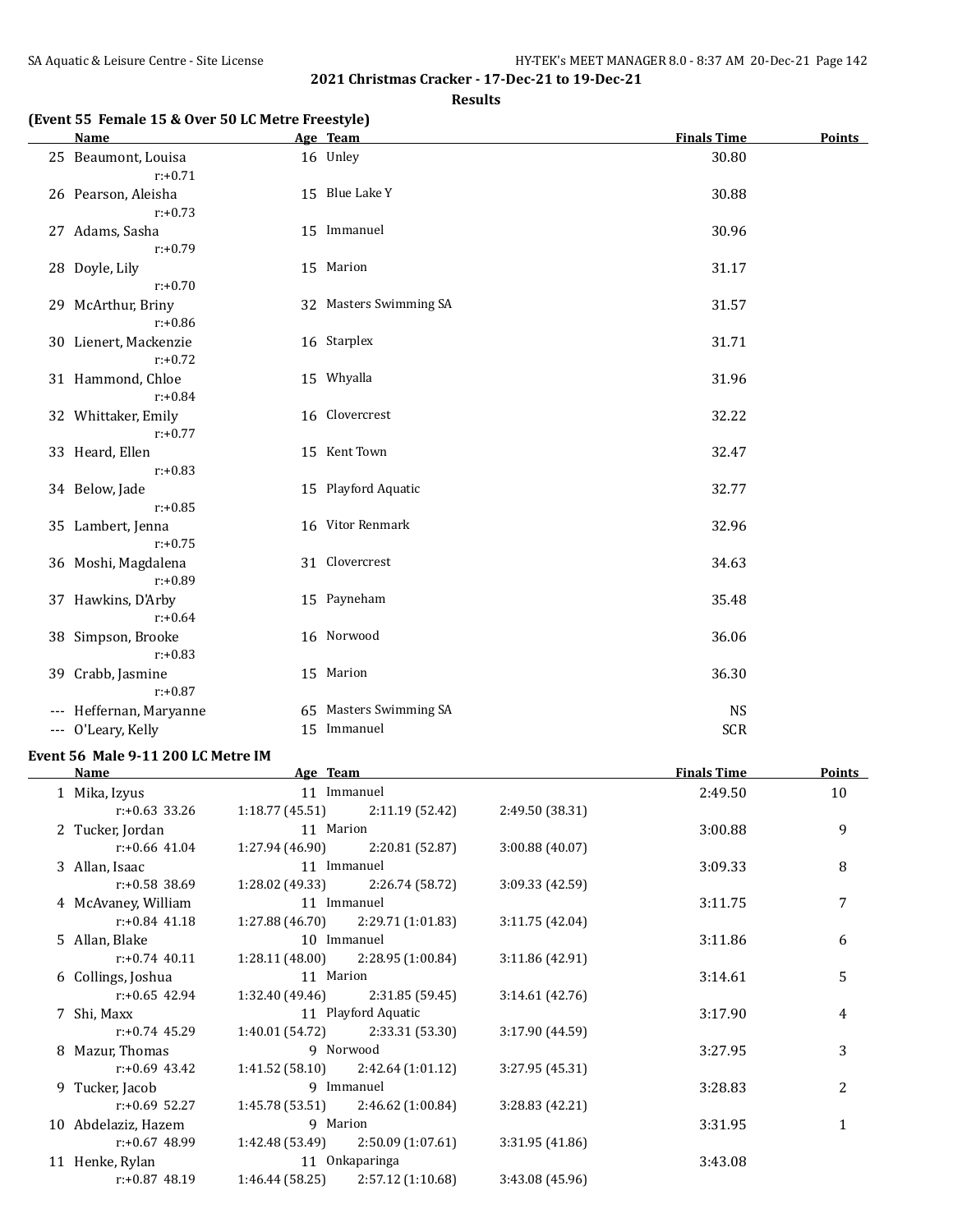**Results**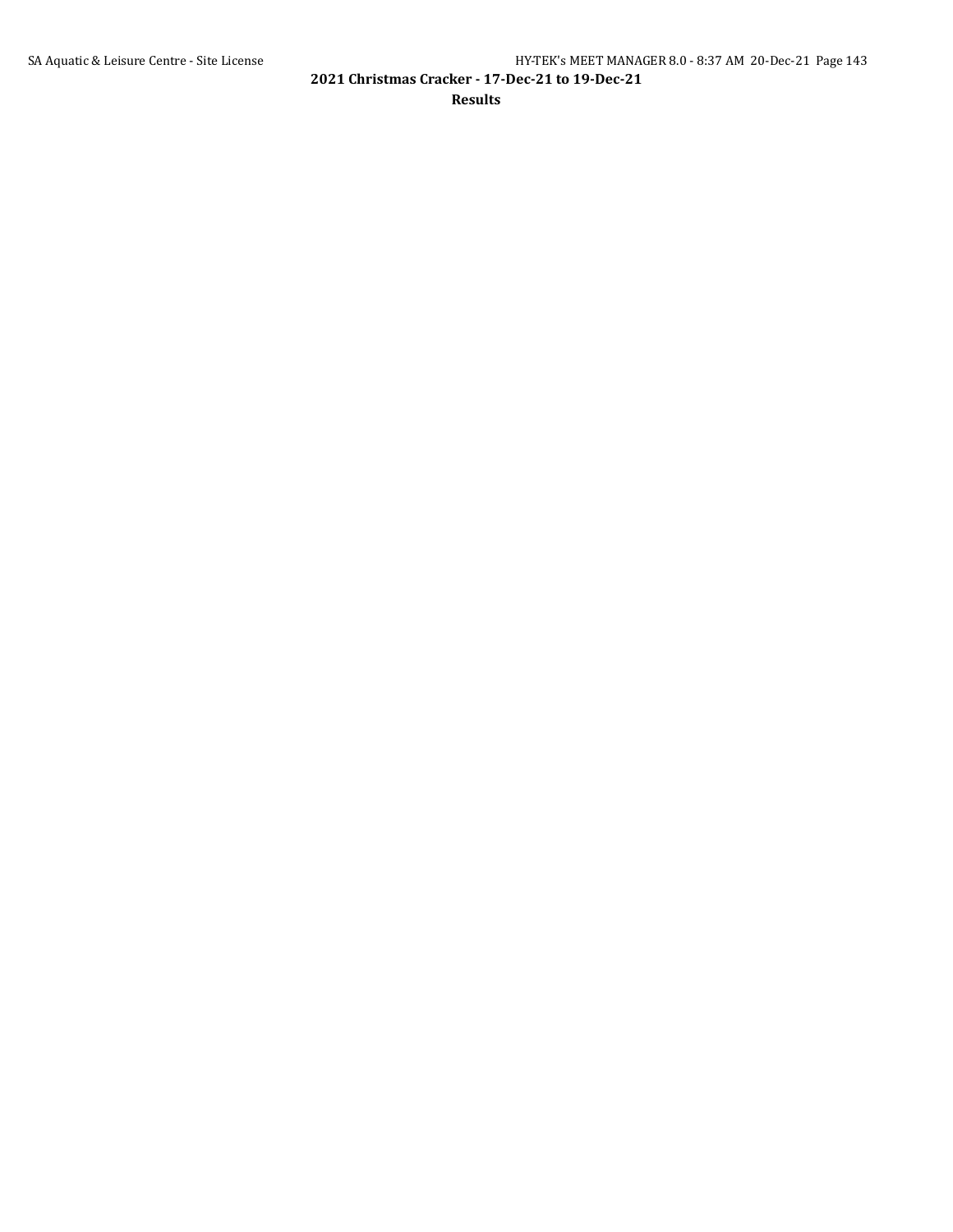**Results**

## **(Event 56 Male 9-11 200 LC Metre IM)**

| <b>Name</b>            | Age Team         |                   |                 | <b>Finals Time</b> | <b>Points</b> |
|------------------------|------------------|-------------------|-----------------|--------------------|---------------|
| 12 Huang, Jimmy        | 11               | Payneham          |                 | 3:47.75            |               |
| r:+0.71 47.38          | 1:53.25(1:05.87) | 2:54.07 (1:00.82) | 3:47.75 (53.68) |                    |               |
| --- Bartlett, Jacques  |                  | Marion            |                 | D <sub>0</sub>     |               |
| Alternating Kick - fly |                  |                   |                 |                    |               |
| $r: +0.76$ 47.44       | 1:43.14(55.70)   | 2:51.95 (1:08.81) | DQ (46.51)      |                    |               |

#### **Event 57 Male 12-14 200 LC Metre IM**

| <b>Name</b>                            | Age Team                      |                                     |                 | <b>Finals Time</b> | <b>Points</b>  |
|----------------------------------------|-------------------------------|-------------------------------------|-----------------|--------------------|----------------|
| 1 Plummer, Cody                        | 14 Starplex                   |                                     |                 | 2:23.22            | 10             |
| $r: +0.73$ 29.22                       |                               | $1:06.58(37.36)$ $1:51.96(45.38)$   | 2:23.22 (31.26) |                    |                |
| 2 Caton, Hugh                          | 14 Norwood                    |                                     |                 | 2:25.15            | $\overline{9}$ |
| $r: +0.72$ 31.71                       |                               | $1:09.44(37.73)$ $1:53.21(43.77)$   | 2:25.15 (31.94) |                    |                |
| 3 Clifford, Matthew                    | 14 Marion                     |                                     |                 | 2:25.39            | 8              |
| $r: +0.73$ 30.50                       |                               | 1:05.44 (34.94) 1:53.29 (47.85)     | 2:25.39 (32.10) |                    |                |
| 4 Braunack, Tom                        | 14 Norwood                    |                                     |                 | 2:26.66            | 7              |
| $r: +0.64$ 32.12                       |                               | $1:13.17(41.05)$ $1:54.51(41.34)$   | 2:26.66(32.15)  |                    |                |
| 5 Stephenson, Flynn                    | 14 Marion                     |                                     |                 | 2:27.38            | 6              |
| $r: +0.71$ 29.59                       | 1:10.14(40.55)                | 1:55.57 (45.43)                     | 2:27.38 (31.81) |                    |                |
| 6 Brown, Matthew                       | 14 Kent Town                  |                                     |                 | 2:28.32            | 5              |
| $r: +0.65$ 31.53                       |                               | $1:10.19$ (38.66) $1:54.40$ (44.21) | 2:28.32 (33.92) |                    |                |
| 7 Turra, Logan                         | 14 Marion                     |                                     |                 | 2:32.02            | 4              |
| $r: +0.79$ 30.59                       |                               | $1:11.26(40.67)$ $1:58.05(46.79)$   | 2:32.02 (33.97) |                    |                |
| 8 Travers, Jack                        |                               | 14 Western Aquatic (Sa)             |                 | 2:38.08            | 3              |
| $r: +0.79$ 35.45                       |                               | $1:15.22$ (39.77) $2:02.43$ (47.21) | 2:38.08 (35.65) |                    |                |
| 9 Hewitt, Max                          | 12 Payneham                   |                                     |                 | 2:38.47            | 2              |
| $r: +0.70$ 32.52                       |                               | $1:14.63(42.11)$ $2:03.34(48.71)$   | 2:38.47 (35.13) |                    |                |
| 10 Sandercock, Finnian                 |                               | 13 Western Aquatic (Sa)             |                 | 2:39.31            | $\mathbf{1}$   |
| $r: +0.76$ 33.18                       |                               | $1:16.44(43.26)$ $2:06.23(49.79)$   | 2:39.31 (33.08) |                    |                |
| 11 Cregan, Gabriel                     | 14 Barossa                    |                                     |                 | 2:40.11            |                |
| r:+0.79 32.78                          |                               | $1:15.43(42.65)$ $2:01.82(46.39)$   | 2:40.11 (38.29) |                    |                |
| 12 Cohen, Oscar                        | 14 Payneham                   |                                     |                 | 2:41.41            |                |
| $r: +0.84$ 32.09                       |                               | $1:13.27(41.18)$ $2:05.65(52.38)$   | 2:41.41 (35.76) |                    |                |
| 13 Stratford, Vaughn                   |                               | 14 Mount Gambier Swimming Club In   |                 | 2:42.08            |                |
| $r: +0.79$ 34.72                       |                               | $1:16.24(41.52)$ $2:03.83(47.59)$   | 2:42.08 (38.25) |                    |                |
| 14 Sloane, Angus                       | 13 Barossa                    |                                     |                 | 2:43.93            |                |
| r:+0.77 32.73                          |                               | $1:14.79(42.06)$ $2:04.62(49.83)$   | 2:43.93 (39.31) |                    |                |
| 15 Dossetter-Smith, Mason              | 13 Marion                     |                                     |                 | 2:45.22            |                |
| $r: +0.61$ 35.29                       |                               | $1:17.24(41.95)$ $2:05.47(48.23)$   | 2:45.22 (39.75) |                    |                |
| 16 Mosley, Levi                        | 13 Marion                     |                                     |                 | 2:45.92            |                |
| $r: +0.70$ 36.70                       |                               | $1:20.25(43.55)$ $2:06.38(46.13)$   | 2:45.92 (39.54) |                    |                |
| 17 Tucker, Zachary                     | 13 Marion                     |                                     |                 | 2:46.53            |                |
| $r: +0.67$ 35.24                       |                               | $1:17.73(42.49)$ $2:08.29(50.56)$   | 2:46.53 (38.24) |                    |                |
| 18 Renfrey, Kai                        |                               | 13 Western Aquatic (Sa)             |                 | 2:47.26            |                |
| $r: +0.80$ 35.19                       | 1:20.82 (45.63)               | 2:11.13(50.31)                      | 2:47.26 (36.13) |                    |                |
| 19 Tucker, Axel                        | 12 Marion                     |                                     |                 | 2:48.07            |                |
| r:+0.68 36.67                          | 1:22.79 (46.12)               | 2:10.02 (47.23)                     | 2:48.07 (38.05) |                    |                |
| 20 Ellul, Cameron                      | 12 Immanuel                   |                                     |                 | 2:49.83            |                |
| $r: +0.72$ 36.12                       | 1:22.87 (46.75)               | 2:14.53 (51.66)                     | 2:49.83 (35.30) |                    |                |
| 21 Gilbert, Connor                     |                               | 13 Clovercrest                      |                 | 2:50.62            |                |
| $r: +0.78$ 36.73                       | 1:21.37(44.64)                | 2:13.70 (52.33)                     | 2:50.62 (36.92) |                    |                |
| 22 Atkinson, Tyler                     |                               | 13 Southern Performance             |                 | 2:53.06            |                |
| r:+0.68 36.11                          |                               | 2:15.74 (57.01)                     |                 |                    |                |
| 23 Meaney, Anakin                      | 1:18.73 (42.62)<br>14 Norwood |                                     | 2:53.06 (37.32) | 2:53.41            |                |
| r:+0.67 38.51                          | 1:22.61(44.10)                | 2:14.82 (52.21)                     | 2:53.41 (38.59) |                    |                |
|                                        |                               | 12 West Coast (Sa)                  |                 | 2:53.45            |                |
| 24 Dingwall, Oscar<br>$r: +0.68$ 36.67 | 1:25.33(48.66)                | 2:13.23 (47.90)                     | 2:53.45 (40.22) |                    |                |
| 25 Yeo, Jungee                         | 13 Norwood                    |                                     |                 | 2:53.89            |                |
| r:+0.73 38.62                          | 1:23.86 (45.24)               | 2:14.67 (50.81)                     | 2:53.89 (39.22) |                    |                |
|                                        |                               |                                     |                 |                    |                |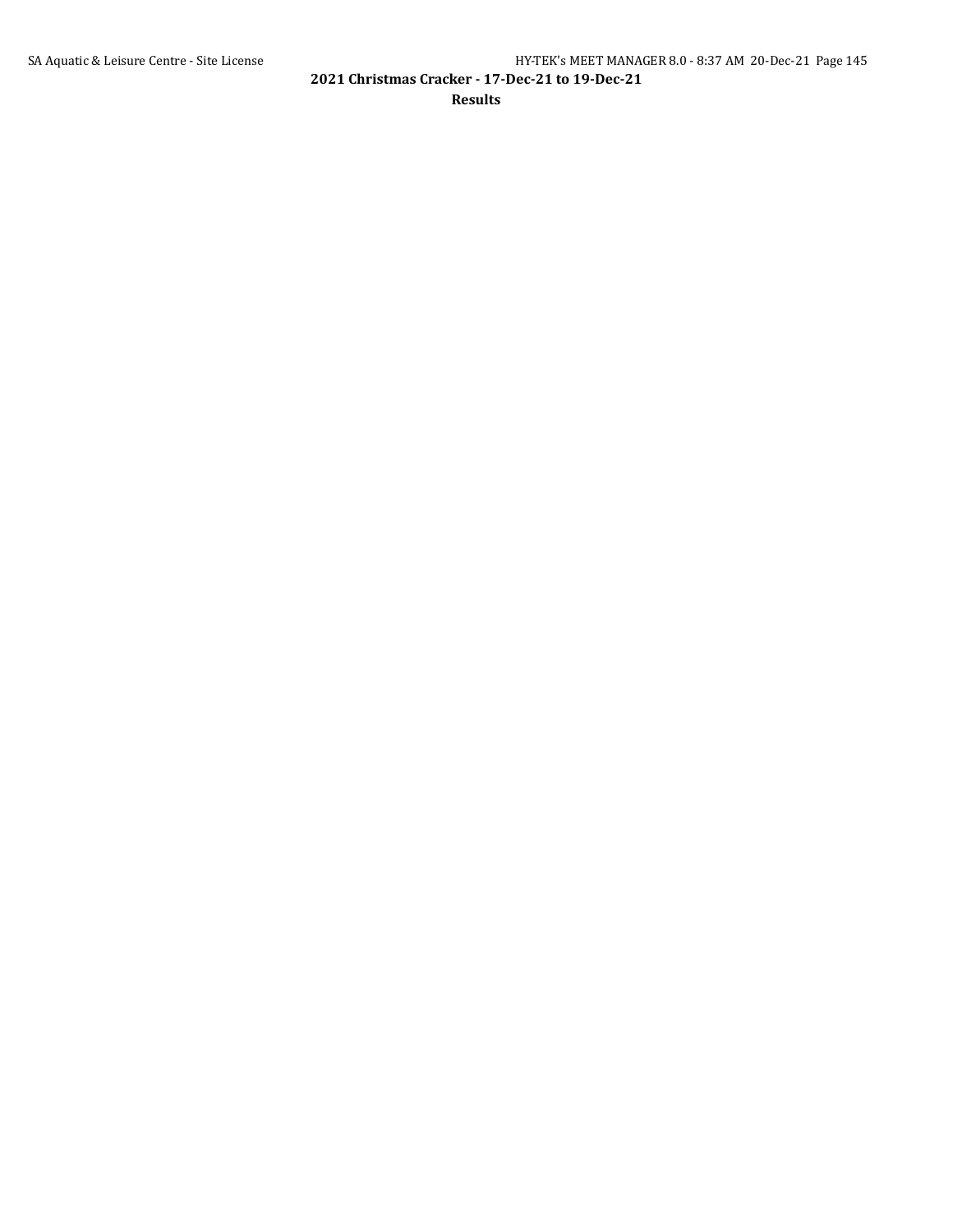#### **Results**

### **(Event 57 Male 12-14 200 LC Metre IM)**

| <u>Name</u>                  | Age Team        |                                   |                 | <b>Finals Time</b> | <b>Points</b> |
|------------------------------|-----------------|-----------------------------------|-----------------|--------------------|---------------|
| 26 Ryu, Clement              | 13 Norwood      |                                   |                 | 2:54.33            |               |
| $r: +0.73$ 36.23             | 1:20.37(44.14)  | 2:13.64 (53.27)                   | 2:54.33 (40.69) |                    |               |
| 27 Clinch, Marcus            |                 | 13 Immanuel                       |                 | 2:54.82            |               |
| $r: +0.77$ 38.61             | 1:24.95 (46.34) | 2:15.97 (51.02)                   | 2:54.82 (38.85) |                    |               |
| 28 Abdelaziz, Malek          | 13 Marion       |                                   |                 | 2:56.88            |               |
| $r: +0.64$ 40.12             | 1:26.06 (45.94) | 2:21.40 (55.34)                   | 2:56.88 (35.48) |                    |               |
| 29 Towers, Fabricio          | 13 Barossa      |                                   |                 | 2:57.68            |               |
| r:+0.72 36.39                | 1:22.11(45.72)  | 2:18.72(56.61)                    | 2:57.68 (38.96) |                    |               |
| 30 Sutherland (V), Marley    |                 | 13 Ballarat Gold Swimming Club In |                 | 2:58.97            |               |
| $r: +0.73$ 38.61             | 1:23.61(45.00)  | 2:21.56 (57.95)                   | 2:58.97 (37.41) |                    |               |
| 31 Charleson, Cody           | 12 Starplex     |                                   |                 | 2:59.01            |               |
| $r: +0.65$ 36.77             | 1:23.04 (46.27) | 2:17.93 (54.89)                   | 2:59.01 (41.08) |                    |               |
| 32 Umakaran, Sanjay          | 12 Marion       |                                   |                 | 3:04.01            |               |
| r:+0.79 41.39                | 1:30.57 (49.18) | 2:23.28 (52.71)                   | 3:04.01 (40.73) |                    |               |
| 33 Potter, Jake              |                 | 12 Immanuel                       |                 | 3:04.37            |               |
| $r: +0.67$ 38.10             | 1:26.31 (48.21) | 2:25.13 (58.82)                   | 3:04.37 (39.24) |                    |               |
| 34 Lindsay, Nicholas         |                 | 13 Playford Aquatic               |                 | 3:05.29            |               |
| $r: +0.63$ 38.78             | 1:25.11 (46.33) | 2:24.99 (59.88)                   | 3:05.29 (40.30) |                    |               |
| 35 Mosley, Leif              | 12 Marion       |                                   |                 | 3:06.54            |               |
| $r: +0.70$ 40.38             | 1:28.22 (47.84) | 2:24.90 (56.68)                   | 3:06.54(41.64)  |                    |               |
| 36 Cregan, Neil              | 12 Barossa      |                                   |                 | 3:08.53            |               |
| r:+0.76 38.93                | 1:30.44(51.51)  | 2:23.99 (53.55)                   | 3:08.53 (44.54) |                    |               |
| 37 Kim, Boseok               | 13 Norwood      |                                   |                 | 3:09.83            |               |
| $r: +0.74$ 38.08             | 1:27.53 (49.45) | 2:23.49 (55.96)                   | 3:09.83 (46.34) |                    |               |
| 38 McGinley, Gerard          |                 | 12 Immanuel                       |                 | 3:14.80            |               |
| $r: +0.66$ 41.19             | 1:30.60 (49.41) | 2:29.90 (59.30)                   | 3:14.80 (44.90) |                    |               |
| 39 Maynard, William          |                 | 12 Kent Town                      |                 | 3:16.26            |               |
| $r: +0.71$ 39.43             | 1:29.82 (50.39) | 2:32.69 (1:02.87)                 | 3:16.26 (43.57) |                    |               |
| 40 Schulz, Nathan            |                 | 12 Mountain Pool                  |                 | 3:18.59            |               |
| $r: +0.69$ 45.84             | 1:35.44(49.60)  | 2:36.44 (1:01.00)                 | 3:18.59(42.15)  |                    |               |
| 41 Martin, Jack              | 12 Marion       |                                   |                 | 3:22.48            |               |
| $r: +0.80$ 43.85             | 1:33.92 (50.07) | 2:38.06 (1:04.14)                 | 3:22.48 (44.42) |                    |               |
| 42 Murray, Alexander         |                 | 13 Immanuel                       |                 | 3:23.75            |               |
| $r: +0.69$ 43.60             | 1:34.50 (50.90) | 2:42.45 (1:07.95)                 | 3:23.75 (41.30) |                    |               |
| 43 Blaauw-Robinson, Blainson | 12 Marion       |                                   |                 | 3:38.30            |               |
| $r: +0.76$ 52.65             | 1:48.06 (55.41) | 2:51.08 (1:03.02)                 | 3:38.30 (47.22) |                    |               |
| --- von Doussa, Louis        | 13 Norwood      |                                   |                 | <b>NS</b>          |               |
| --- Brown, Jackson           |                 | 14 Immanuel                       |                 | <b>NS</b>          |               |
| --- Leaver, William          | 14 Marion       |                                   |                 | <b>NS</b>          |               |
| --- Webb, Jarrod             |                 | 14 Payneham                       |                 | <b>SCR</b>         |               |
| --- Martin, Elijah           |                 | 14 Henley & Grange                |                 | <b>SCR</b>         |               |

### **Event 58 Male 15 & Over 200 LC Metre IM**

| Name                  | Age Team        |                 |                 | <b>Finals Time</b> | <b>Points</b> |
|-----------------------|-----------------|-----------------|-----------------|--------------------|---------------|
| 1 Luscombe, Clancy    | 16 Marion       |                 |                 | 2:12.25            | 10            |
| $r: +0.70$ 28.63      | 1:01.04(32.41)  | 1:42.30(41.26)  | 2:12.25 (29.95) |                    |               |
| 2 Lightfoot, Thomas   | 19 Marion       |                 |                 | 2:12.40            | 9             |
| $r: +0.68$ 28.78      | 1:03.05 (34.27) | 1:41.95 (38.90) | 2:12.40 (30.45) |                    |               |
| 3 Macie, Patrick      | 17 Barossa      |                 |                 | 2:13.98            | 8             |
| $r: +0.75$ 28.76      | 1:02.71 (33.95) | 1:43.75 (41.04) | 2:13.98 (30.23) |                    |               |
| 4 Caton, Noah         | 17 Norwood      |                 |                 | 2:15.54            | 7             |
| $r: +0.70$ 28.06      | 1:04.49(36.43)  | 1:45.73 (41.24) | 2:15.54 (29.81) |                    |               |
| 5 Clifford, Ryan      | 16 Marion       |                 |                 | 2:20.23            | 6             |
| $r: +0.75$ 28.24      | 1:03.36(35.12)  | 1:48.60 (45.24) | 2:20.23 (31.63) |                    |               |
| 6 Manolopoulos, Harry | 16 Marion       |                 |                 | 2:20.50            | 5             |
| $r: +0.76$ 29.03      | 1:06.51 (37.48) | 1:48.96 (42.45) | 2:20.50 (31.54) |                    |               |
| 7 Yip, James          | 23 Norwood      |                 |                 | 2:22.64            | 4             |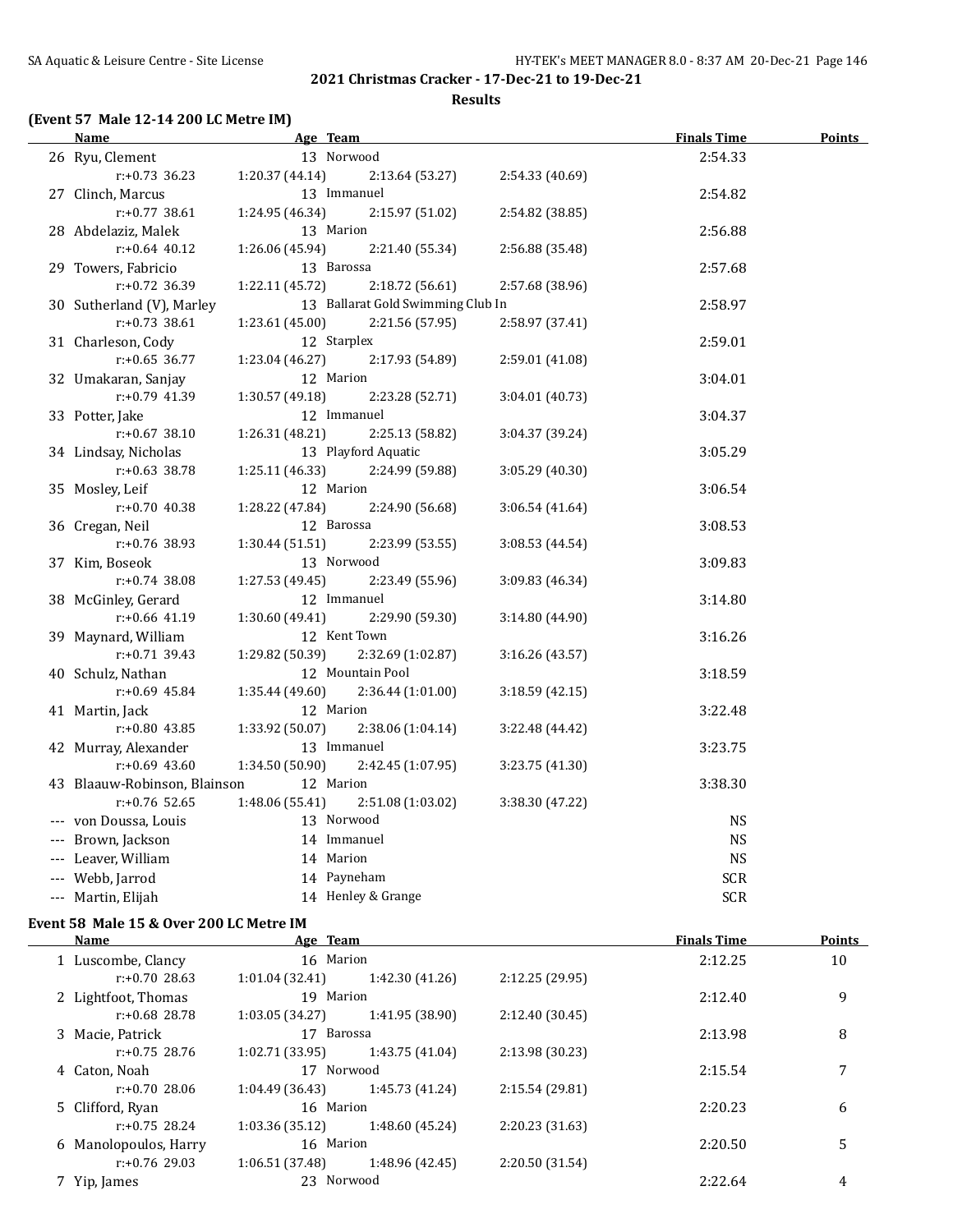**Results**

r:+0.77 31.92 1:09.84 (37.92) 1:51.47 (41.63) 2:22.64 (31.17)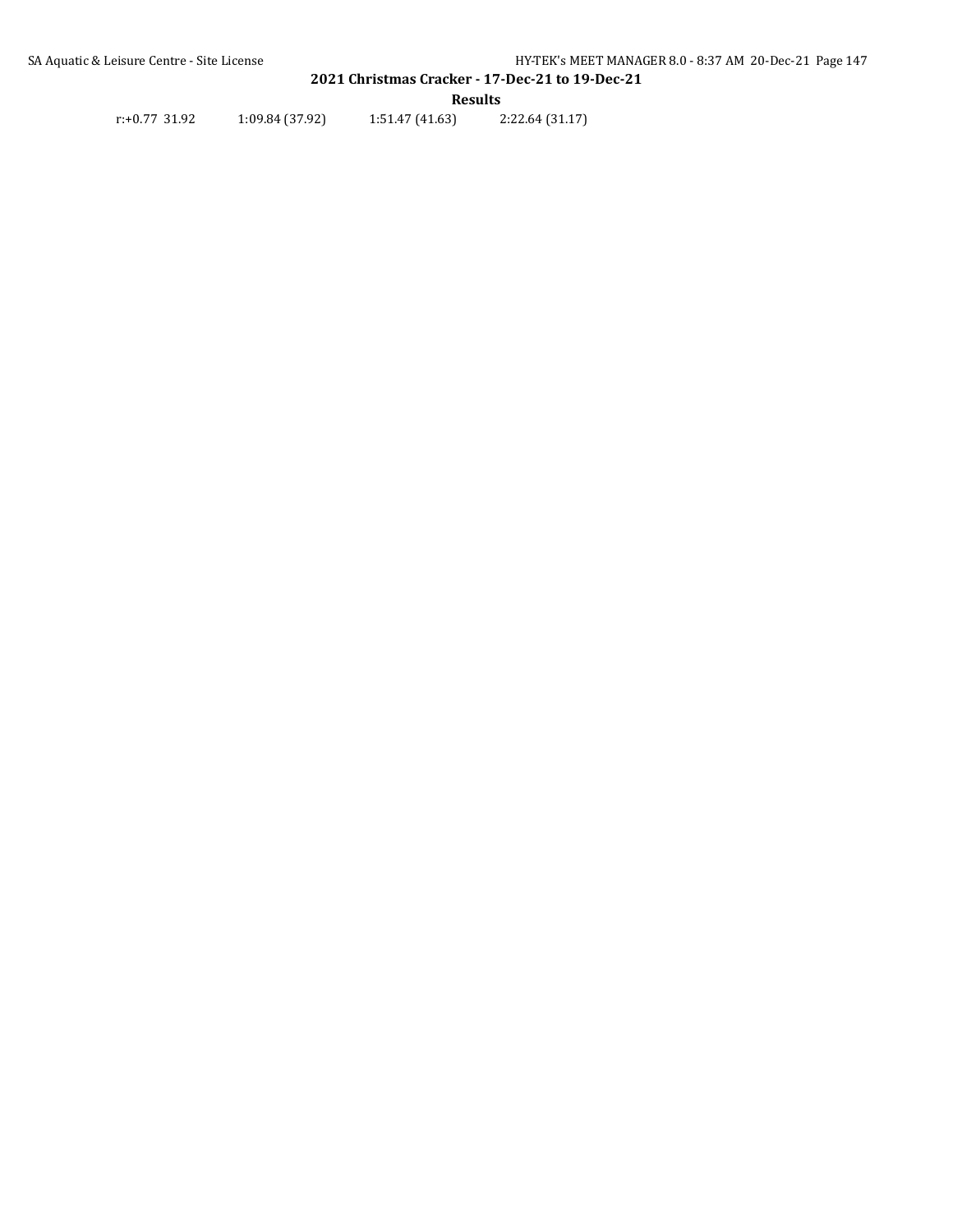#### **Results**

### **(Event 58 Male 15 & Over 200 LC Metre IM)**

| <b>Name</b>                   | Age Team        |                                   |                 | <b>Finals Time</b> | <b>Points</b>  |
|-------------------------------|-----------------|-----------------------------------|-----------------|--------------------|----------------|
| 8 Powell, Corben              | 15 Marion       |                                   |                 | 2:22.76            | 3              |
| r:+0.76 29.45                 | 1:07.34 (37.89) | 1:51.91 (44.57)                   | 2:22.76 (30.85) |                    |                |
| 9 Watkinson, Myles            |                 | 18 Western Aquatic (Sa)           |                 | 2:24.63            | $\overline{2}$ |
| $r: +0.72$ 30.48              | 1:06.18(35.70)  | 1:52.82 (46.64)                   | 2:24.63 (31.81) |                    |                |
| 10 Brink, Connor              | 15 Marion       |                                   |                 | 2:24.64            | $\mathbf{1}$   |
| $r: +0.74$ 31.03              | 1:08.14 (37.11) | 1:50.73 (42.59)                   | 2:24.64 (33.91) |                    |                |
| 11 Lindsay, Luc               | 16 Norwood      |                                   |                 | 2:24.92            |                |
| $r: +0.72$ 30.42              | 1:08.30 (37.88) | 1:52.87 (44.57)                   | 2:24.92 (32.05) |                    |                |
| 12 Pannell, Harry             |                 | 16 Playford Aquatic               |                 | 2:25.15            |                |
| $r: +0.81$ 30.79              | 1:08.99 (38.20) | 1:52.98 (43.99)                   | 2:25.15 (32.17) |                    |                |
| 13 Nelson, Regan              | 16 Kent Town    |                                   |                 | 2:25.54            |                |
|                               |                 |                                   |                 |                    |                |
| $r: +0.70$ 30.56              | 1:09.37 (38.81) | 1:50.62 (41.25)                   | 2:25.54 (34.92) |                    |                |
| 14 Broniecki, Andre           | 18 Marion       |                                   |                 | 2:25.55            |                |
| $r: +0.75$ 30.22              | 1:06.06 (35.84) | 1:49.83 (43.77)                   | 2:25.55 (35.72) |                    |                |
| 15 Phua, Zane                 | 15 Kent Town    |                                   |                 | 2:25.88            |                |
| $r: +0.61$ 28.74              | 1:05.92 (37.18) | 1:53.77 (47.85)                   | 2:25.88 (32.11) |                    |                |
| 16 Ward, Taj                  | 20 Marion       |                                   |                 | 2:25.89            |                |
| $r: +0.62$ 30.49              | 1:09.47 (38.98) | 1:53.25 (43.78)                   | 2:25.89 (32.64) |                    |                |
| 17 Washington, Lachlan        | 15 Immanuel     |                                   |                 | 2:26.44            |                |
| $r: +0.73$ 30.40              | 1:11.57 (41.17) | 1:55.83(44.26)                    | 2:26.44 (30.61) |                    |                |
| 18 Sutherland (V), Cooper     |                 | 15 Ballarat Gold Swimming Club In |                 | 2:26.46            |                |
| $r: +0.67$ 30.35              | 1:08.92 (38.57) | 1:51.96 (43.04)                   | 2:26.46 (34.50) |                    |                |
| 19 Tran, Liem                 |                 | 15 Henley & Grange                |                 | 2:29.55            |                |
| $r: +0.63$ 30.14              | 1:08.90 (38.76) | 1:54.94 (46.04)                   | 2:29.55 (34.61) |                    |                |
| 20 Au, Isaac                  | 16 Kent Town    |                                   |                 | 2:29.77            |                |
| $r: +0.69$ 30.64              |                 | $1:11.03(40.39)$ $1:54.91(43.88)$ | 2:29.77 (34.86) |                    |                |
| 21 Bignell, Thomas            |                 | 17 Blue Lake Y                    |                 | 2:29.81            |                |
| $r: +0.67$ 30.96              | 1:11.90 (40.94) | 1:55.38 (43.48)                   | 2:29.81 (34.43) |                    |                |
| 22 Lawson, Jack               | 15 Kent Town    |                                   |                 | 2:31.13            |                |
| $r: +0.68$ 30.96              |                 | $1:13.30(42.34)$ $1:56.42(43.12)$ |                 |                    |                |
|                               |                 |                                   | 2:31.13 (34.71) |                    |                |
| 23 Macdonald, Alexander       | 15 Kent Town    |                                   |                 | 2:31.36            |                |
| $r: +0.70$ 31.09              | 1:10.93 (39.84) | 1:57.80 (46.87)                   | 2:31.36 (33.56) |                    |                |
| 24 Charles, Jake              | 15 Marion       |                                   |                 | 2:32.67            |                |
| $r: +0.82$ 32.00              | 1:09.18 (37.18) | 1:56.09 (46.91)                   | 2:32.67 (36.58) |                    |                |
| 25 Bacon, Luca                | 15 Kent Town    |                                   |                 | 2:34.94            |                |
| $r: +0.71$ 32.35              |                 | $1:13.55(41.20)$ $1:59.94(46.39)$ | 2:34.94 (35.00) |                    |                |
| 26 Poole, Isaac               | 15 Starplex     |                                   |                 | 2:35.27            |                |
| $r: +0.73$ 32.65              | 1:14.61(41.96)  | 1:55.75 (41.14)                   | 2:35.27 (39.52) |                    |                |
| 27 Gilbert, Lachlan           |                 | 15 Clovercrest                    |                 | 2:35.88            |                |
| r:+0.72 32.46                 | 1:12.75 (40.29) | 2:01.92 (49.17)                   | 2:35.88 (33.96) |                    |                |
| 28 Kashani, Kiarash           | 16 Norwood      |                                   |                 | 2:36.39            |                |
| $r: +0.73$ 30.71              | 1:14.19 (43.48) | 2:00.12 (45.93)                   | 2:36.39 (36.27) |                    |                |
| 29 Webb-Vance, Henry          | 15 Marion       |                                   |                 | 2:40.85            |                |
| r:+0.69 34.81                 | 1:17.32(42.51)  | 2:04.28 (46.96)                   | 2:40.85 (36.57) |                    |                |
| 30 Hearl, Ethan               |                 | 15 Clovercrest                    |                 | 2:40.95            |                |
| r:+0.64 34.98                 | 1:17.49 (42.51) | 2:04.95 (47.46)                   | 2:40.95 (36.00) |                    |                |
|                               |                 | 15 Western Aquatic (Sa)           |                 |                    |                |
| 31 Ross, Angus                |                 |                                   |                 | 2:44.14            |                |
| $r: +0.80$ 31.75              | 1:16.98 (45.23) | 2:08.79 (51.81)                   | 2:44.14 (35.35) |                    |                |
| 32 McCloud, Jarrad            | 15 Payneham     |                                   |                 | 2:45.26            |                |
| $r: +0.75$ 33.15              | 1:15.48 (42.33) | 2:07.69 (52.21)                   | 2:45.26 (37.57) |                    |                |
| 33 Monteleone, Luca           |                 | 16 Clovercrest                    |                 | 2:55.34            |                |
| r:+0.90 35.66                 | 1:21.43 (45.77) | 2:18.67 (57.24)                   | 2:55.34 (36.67) |                    |                |
| 34 Bignell, Nicholas          |                 | 15 Blue Lake Y                    |                 | 2:58.83            |                |
| r:+0.86 38.78                 | 1:26.91 (48.13) | 2:18.94 (52.03)                   | 2:58.83 (39.89) |                    |                |
| --- Hamlyn, Lachlan           | 15 Norwood      |                                   |                 | <b>DQ</b>          |                |
| Did not finish on back - back |                 |                                   |                 |                    |                |
| r:+0.84 32.00                 | 1:15.45 (43.45) | 2:08.06 (52.61)                   | DQ (35.47)      |                    |                |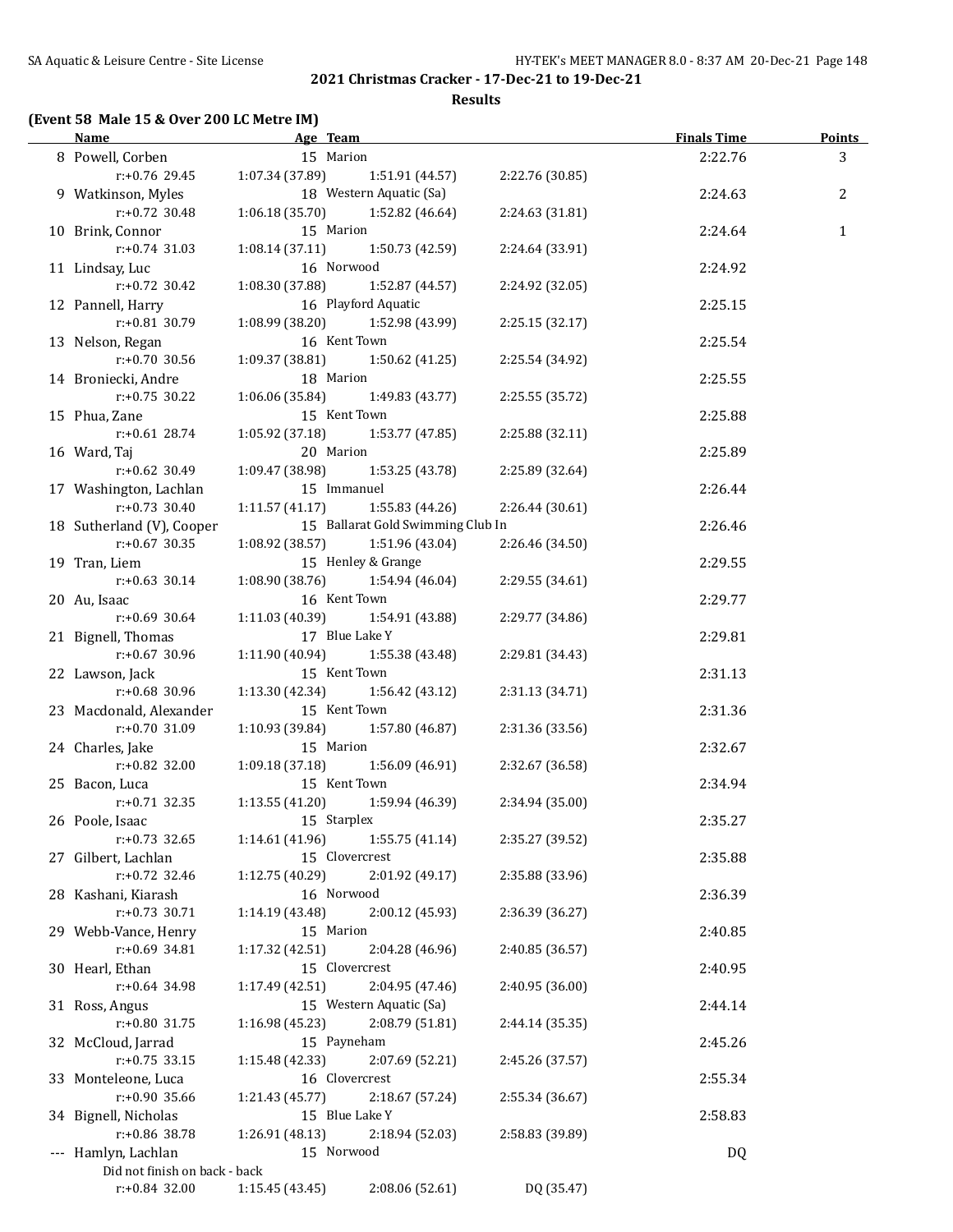**Results**

--- Chan, Aidan 16 Henley & Grange NS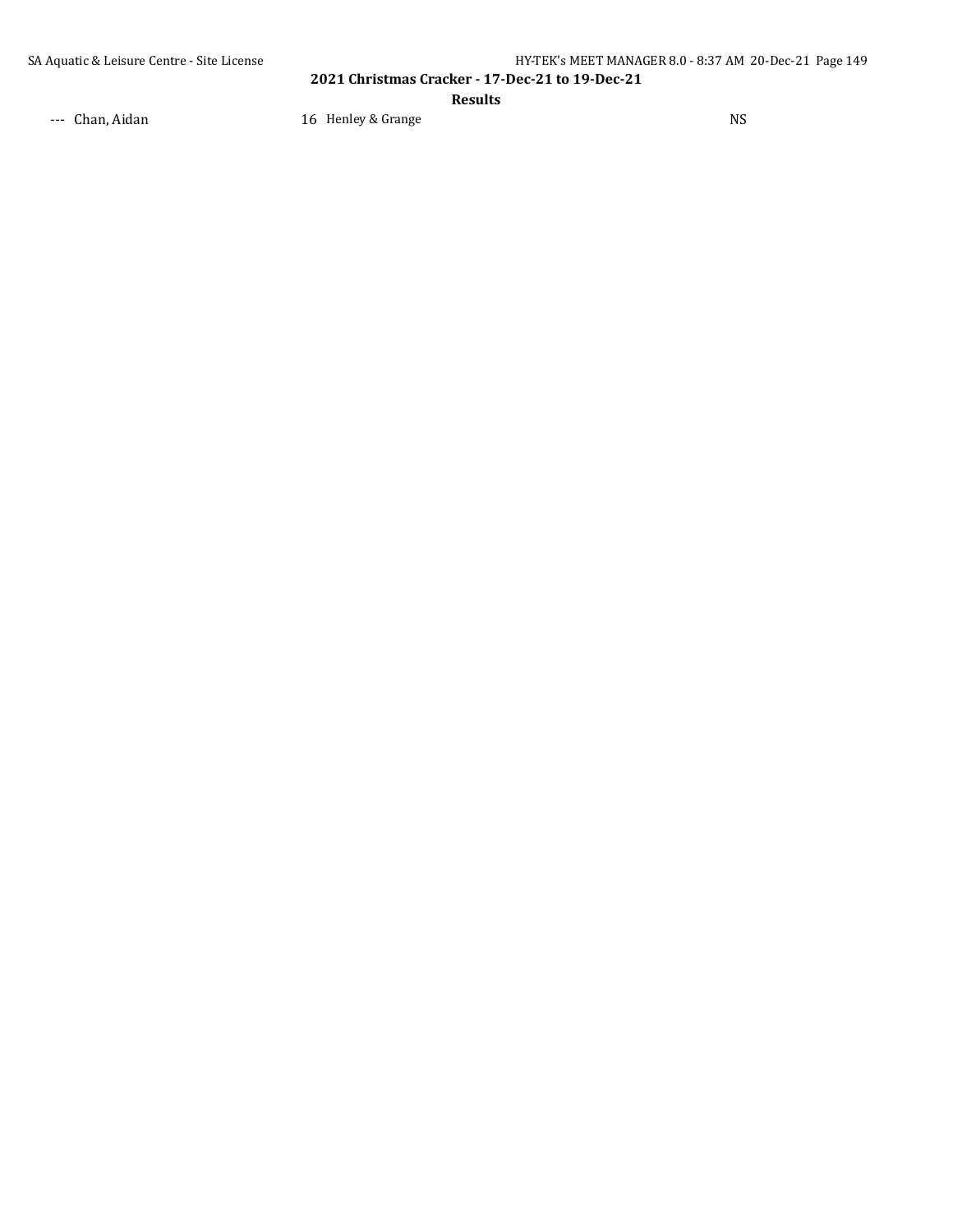| (Event 58 Male 15 & Over 200 LC Metre IM)<br>Name    |                 | Age Team                |                 | <b>Finals Time</b> | <b>Points</b> |
|------------------------------------------------------|-----------------|-------------------------|-----------------|--------------------|---------------|
| --- Pearce, Matthew                                  |                 | 17 Norwood              |                 | <b>NS</b>          |               |
| --- Curthoys-Davies, Keian                           |                 | 15 Barossa              |                 | <b>NS</b>          |               |
| --- Nicoll, Craig                                    |                 | 30 Southern Performance |                 | <b>NS</b>          |               |
|                                                      |                 |                         |                 |                    |               |
| Event 59 Female 12-14 400 LC Metre Freestyle<br>Name |                 | Age Team                |                 | <b>Finals Time</b> | <b>Points</b> |
| 1 Everitt, Emma                                      |                 | 13 Norwood              |                 | 4:38.33            | 10            |
| r:+0.74 32.17                                        | 1:07.03 (34.86) | 1:42.59 (35.56)         | 2:18.11 (35.52) |                    |               |
| 2:53.62 (35.51)                                      | 3:29.78 (36.16) | 4:04.60 (34.82)         | 4:38.33 (33.73) |                    |               |
| 2 Eskandari, Natasha                                 |                 | 14 Kent Town            |                 | 4:42.44            | 9             |
| r:+0.77 30.98                                        | 1:06.39 (35.41) | 1:41.94 (35.55)         | 2:17.98 (36.04) |                    |               |
| 2:54.17 (36.19)                                      | 3:31.02 (36.85) | 4:07.36 (36.34)         | 4:42.44 (35.08) |                    |               |
| 3 Dingwall, Alinta                                   |                 | 14 West Coast (Sa)      |                 | 4:46.34            | 8             |
| r:+0.66 31.40                                        | 1:06.72 (35.32) | 1:42.64 (35.92)         | 2:19.47 (36.83) |                    |               |
| 2:56.24 (36.77)                                      | 3:33.66 (37.42) | 4:10.78 (37.12)         | 4:46.34 (35.56) |                    |               |
| 4 Carrocci, Clara                                    |                 | 13 Norwood              |                 | 4:52.70            | 7             |
| $r: +0.77$ 33.56                                     | 1:10.41 (36.85) | 1:47.55 (37.14)         | 2:24.95 (37.40) |                    |               |
| 3:02.36 (37.41)                                      | 3:39.88 (37.52) | 4:16.56 (36.68)         | 4:52.70 (36.14) |                    |               |
|                                                      |                 | 14 Norwood              |                 |                    |               |
| 5 Mazur, Juliet                                      |                 |                         |                 | 4:56.83            | 6             |
| $r: +0.72$ 33.93                                     | 1:11.22 (37.29) | 1:48.85 (37.63)         | 2:27.51 (38.66) |                    |               |
| 3:05.66 (38.15)                                      | 3:43.68 (38.02) | 4:20.78 (37.10)         | 4:56.83 (36.05) |                    |               |
| 6 McAvaney, Laura                                    |                 | 13 Immanuel             |                 | 4:57.02            | 5             |
| $r: +0.77$ 32.78                                     | 1:09.46 (36.68) | 1:47.15 (37.69)         | 2:25.75 (38.60) |                    |               |
| 3:04.43 (38.68)                                      | 3:43.15 (38.72) | 4:20.62 (37.47)         | 4:57.02 (36.40) |                    |               |
| 7 Carroll, Jasmine                                   |                 | 14 Barossa              |                 | 4:57.26            | 4             |
| $r: +0.77$ 33.84                                     | 1:10.65 (36.81) | 1:48.23 (37.58)         | 2:26.55 (38.32) |                    |               |
| 3:04.86 (38.31)                                      | 3:43.54 (38.68) | 4:21.04 (37.50)         | 4:57.26 (36.22) |                    |               |
| 8 Beech, Natalie                                     |                 | 14 Immanuel             |                 | 4:58.19            | 3             |
| r:+0.81 33.66                                        | 1:10.79 (37.13) | 1:48.92 (38.13)         | 2:27.11 (38.19) |                    |               |
| 3:05.88 (38.77)                                      | 3:44.29 (38.41) | 4:22.07 (37.78)         | 4:58.19 (36.12) |                    |               |
| 9 Czechowicz, Katarina                               |                 | 13 Kent Town            |                 | 4:58.47            | 2             |
| r:+0.72 33.49                                        | 1:11.09 (37.60) | 1:49.58 (38.49)         | 2:27.95 (38.37) |                    |               |
| 3:06.53 (38.58)                                      | 3:45.26 (38.73) | 4:22.83 (37.57)         | 4:58.47 (35.64) |                    |               |
| 10 Curthoys-Davies, Miella                           |                 | 13 Barossa              |                 | 5:01.84            | 1             |
| $r: +0.71$ 33.20                                     | 1:10.39 (37.19) | 1:48.49 (38.10)         | 2:27.46 (38.97) |                    |               |
| 3:07.16 (39.70)                                      | 3:46.63 (39.47) | 4:25.49 (38.86)         | 5:01.84 (36.35) |                    |               |
| 11 Brown, Lily                                       | 12 Marion       |                         |                 | 5:03.18            |               |
| r:+0.81 32.86                                        | 1:10.30 (37.44) | 1:49.05 (38.75)         | 2:28.19 (39.14) |                    |               |
| 3:06.93 (38.74)                                      | 3:46.43 (39.50) | 4:25.55 (39.12)         | 5:03.18 (37.63) |                    |               |
| 12 Hendry, Nicole                                    |                 | 12 Marion               |                 | 5:05.52            |               |
| r:+0.81 34.98                                        | 1:14.61 (39.63) | 1:54.16 (39.55)         | 2:34.04 (39.88) |                    |               |
| 3:13.10 (39.06)                                      | 3:51.77 (38.67) | 4:28.97 (37.20)         | 5:05.52 (36.55) |                    |               |
| 13 Cameron, Piper                                    |                 | 12 Clovercrest          |                 | 5:06.78            |               |
| r:+0.74 35.22                                        | 1:14.33 (39.11) | 1:53.73 (39.40)         | 2:32.93 (39.20) |                    |               |
| 3:11.75 (38.82)                                      | 3:50.90 (39.15) | 4:29.47 (38.57)         | 5:06.78 (37.31) |                    |               |
| 14 Doyle, Poppy                                      |                 | 12 Marion               |                 | 5:07.25            |               |
| r:+0.61 33.69                                        | 1:11.60 (37.91) | 1:49.95 (38.35)         | 2:29.23 (39.28) |                    |               |
| 3:08.66 (39.43)                                      |                 | 4:28.59 (39.75)         | 5:07.25 (38.66) |                    |               |
|                                                      | 3:48.84 (40.18) |                         |                 |                    |               |
| 15 Gaganis, Maria                                    |                 | 13 Marion               |                 | 5:07.98            |               |
| r:+0.81 34.95                                        | 1:13.71 (38.76) | 1:53.53 (39.82)         | 2:33.50 (39.97) |                    |               |
| 3:12.87 (39.37)                                      | 3:52.57 (39.70) | 4:31.25 (38.68)         | 5:07.98 (36.73) |                    |               |
| 16 Fanning, Holly                                    |                 | 13 Marion               |                 | 5:10.55            |               |
| r:+0.80 34.80                                        | 1:12.93 (38.13) | 1:52.34 (39.41)         | 2:31.88 (39.54) |                    |               |
| 3:12.00 (40.12)                                      | 3:51.97 (39.97) | 4:32.10 (40.13)         | 5:10.55 (38.45) |                    |               |
| 17 Wright, Gabriella                                 |                 | 13 Norwood              |                 | 5:10.74            |               |
| r:+0.75 34.37                                        | 1:13.92 (39.55) | 1:54.09 (40.17)         | 2:34.69 (40.60) |                    |               |
| 3:14.71 (40.02)                                      | 3:54.97 (40.26) | 4:34.55 (39.58)         | 5:10.74 (36.19) |                    |               |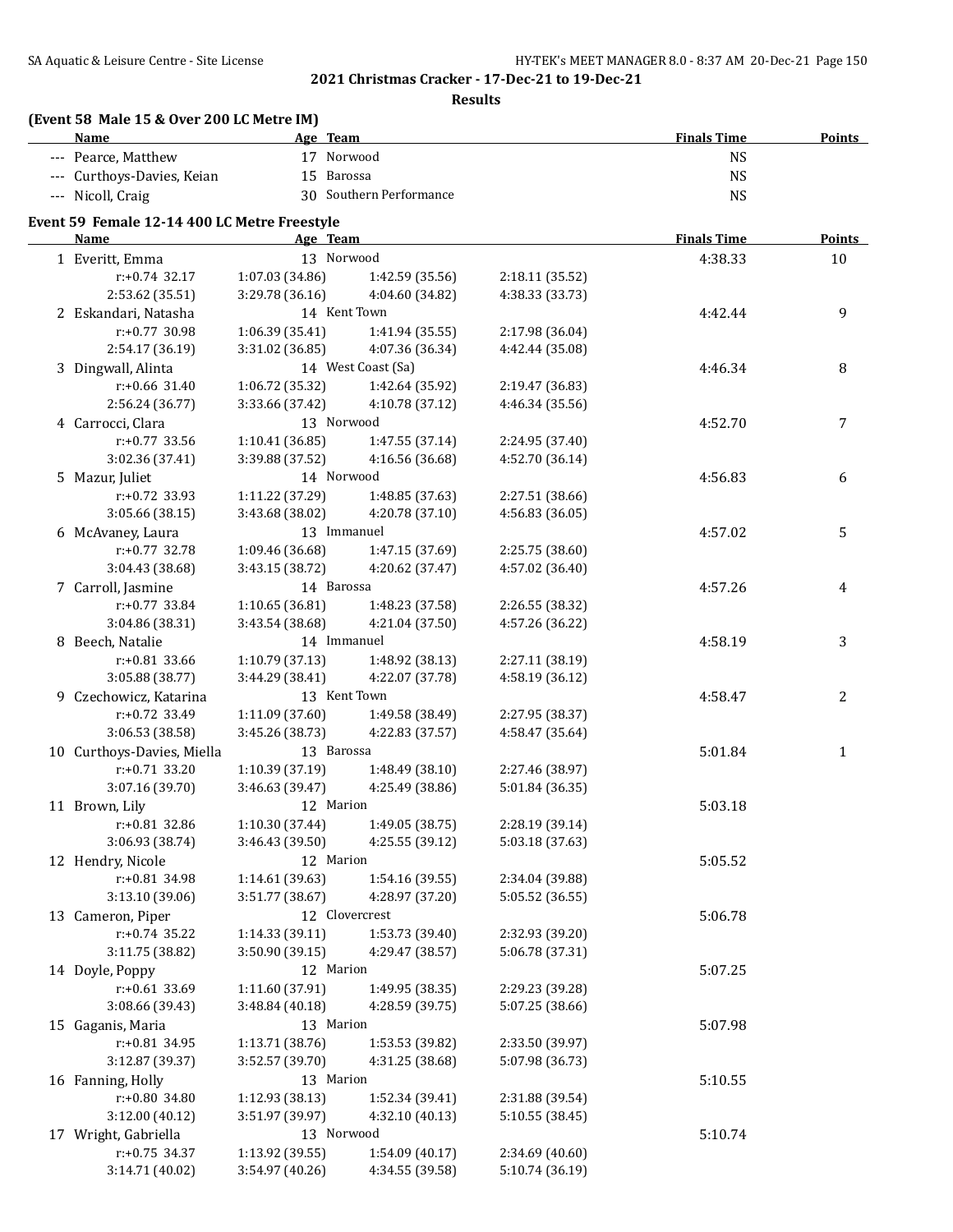**Results**

### **(Event 59 Female 12-14 400 LC Metre Freestyle)**

| <u>Name</u>           | Age Team        |                                   |                 | <b>Finals Time</b> | <b>Points</b> |
|-----------------------|-----------------|-----------------------------------|-----------------|--------------------|---------------|
| 18 Morton, Grace      | 13 Norwood      |                                   |                 | 5:10.81            |               |
| r:+0.78 34.16         | 1:12.81(38.65)  | 1:52.87 (40.06)                   | 2:33.83 (40.96) |                    |               |
| 3:14.54(40.71)        | 3:54.53 (39.99) | 4:34.90 (40.37)                   | 5:10.81 (35.91) |                    |               |
| 19 Davies, Rosie      | 13 Immanuel     |                                   |                 | 5:17.56            |               |
| r:+0.76 35.39         | 1:15.49(40.10)  | 1:56.28 (40.79)                   | 2:37.09 (40.81) |                    |               |
| 3:17.64(40.55)        | 3:58.51 (40.87) | 4:39.39 (40.88)                   | 5:17.56 (38.17) |                    |               |
| 20 Cox, Claire        | 13 Marion       |                                   |                 | 5:21.32            |               |
| $r: +0.77$ 35.93      | 1:16.65(40.72)  | 1:58.36 (41.71)                   | 2:39.51(41.15)  |                    |               |
| 3:20.01 (40.50)       | 4:00.94 (40.93) | 4:43.02 (42.08)                   | 5:21.32 (38.30) |                    |               |
| 21 Axon, Mya          | 14 Marion       |                                   |                 | 5:22.19            |               |
| $r: +0.59$ 35.23      | 1:15.26(40.03)  | 1:56.95 (41.69)                   | 2:38.66 (41.71) |                    |               |
| 3:20.61 (41.95)       | 4:02.06 (41.45) | 4:42.98 (40.92)                   | 5:22.19 (39.21) |                    |               |
| 22 Rezaei, Diana      | 12 Marion       |                                   |                 | 5:22.35            |               |
| $r: +0.73$ 34.63      | 1:15.51(40.88)  | 1:56.66(41.15)                    | 2:38.09 (41.43) |                    |               |
| 3:19.78 (41.69)       | 4:01.83(42.05)  | 4:42.78 (40.95)                   | 5:22.35 (39.57) |                    |               |
| 23 Bond, Jade         | 13 Norwood      |                                   |                 | 5:22.75            |               |
| r:+0.88 35.66         | 1:15.98(40.32)  | 1:57.52 (41.54)                   | 2:39.34 (41.82) |                    |               |
| 3:21.02 (41.68)       | 4:02.37 (41.35) | 4:42.57 (40.20)                   | 5:22.75 (40.18) |                    |               |
| 24 Thomas, Milla      | 12 Kent Town    |                                   |                 | 5:24.02            |               |
| r:+0.76 34.99         | 1:16.11(41.12)  | 1:58.20 (42.09)                   | 2:41.49 (43.29) |                    |               |
| 3:24.10(42.61)        | 4:06.53 (42.43) | 4:47.53 (41.00)                   | 5:24.02 (36.49) |                    |               |
| 25 Fuhrmann, Ella     |                 | 14 Southern Performance           |                 | 5:30.11            |               |
| r:+0.76 37.40         | 1:18.62 (41.22) | 1:59.61 (40.99)                   | 2:40.39 (40.78) |                    |               |
| 3:21.58 (41.19)       | 4:04.60 (43.02) | 4:47.25 (42.65)                   | 5:30.11 (42.86) |                    |               |
| 26 Lim, Tracey        |                 | 14 Henley & Grange                |                 | 5:31.79            |               |
| $r: +0.75$ 37.57      | 1:19.41 (41.84) | 2:02.20 (42.79)                   | 2:44.32 (42.12) |                    |               |
| 3:27.33 (43.01)       | 4:09.79 (42.46) | 4:52.47 (42.68)                   | 5:31.79 (39.32) |                    |               |
| 27 Sargeant, Rachel   |                 | 14 Onkaparinga                    |                 | 5:37.79            |               |
| $r: +0.73$ 36.00      | 1:17.65 (41.65) | 2:00.84 (43.19)                   | 2:44.88 (44.04) |                    |               |
| 3:28.40 (43.52)       | 4:12.95 (44.55) | 4:56.41 (43.46)                   | 5:37.79 (41.38) |                    |               |
| 28 Mann, Kayla        |                 | 13 Mountain Pool                  |                 | 5:41.74            |               |
| r:+0.80 36.73         |                 | $1:19.10(42.37)$ $2:03.85(44.75)$ | 2:48.29 (44.44) |                    |               |
| 3:33.51 (45.22)       | 4:18.48 (44.97) | 5:02.46 (43.98)                   | 5:41.74 (39.28) |                    |               |
| 29 Langmead, India    |                 | 13 Henley & Grange                |                 | 5:43.24            |               |
| $r: +0.74$ 37.07      | 1:19.45 (42.38) | 2:04.45(45.00)                    | 2:49.28 (44.83) |                    |               |
| 3:33.62 (44.34)       | 4:18.90 (45.28) | 5:03.13 (44.23)                   | 5:43.24 (40.11) |                    |               |
| 30 Smith, Keeley      |                 | 13 Murray Bridge                  |                 | 5:43.74            |               |
| r:+0.90 36.13         | 1:17.95 (41.82) | 2:02.11 (44.16)                   | 2:46.88 (44.77) |                    |               |
| 3:32.73 (45.85)       | 4:17.58 (44.85) | 5:02.66 (45.08)                   | 5:43.74 (41.08) |                    |               |
| 31 Sargeant, Maeve    |                 | 12 Onkaparinga                    |                 | 5:45.59            |               |
| r:+0.78 38.70         | 1:21.42 (42.72) | 2:06.50 (45.08)                   | 2:51.21 (44.71) |                    |               |
| 3:35.54 (44.33)       | 4:20.19 (44.65) | 5:02.81 (42.62)                   | 5:45.59 (42.78) |                    |               |
| 32 Hebart, Lily       | 12 Payneham     |                                   |                 | 5:46.79            |               |
| $r: +0.67$ 36.87      | 1:20.47 (43.60) | 2:04.88 (44.41)                   | 2:50.28 (45.40) |                    |               |
| 3:35.43 (45.15)       | 4:20.24 (44.81) | 5:03.85 (43.61)                   | 5:46.79 (42.94) |                    |               |
| 33 Forster, Ella      | 12 Clovercrest  |                                   |                 | 5:48.45            |               |
| r:+0.91 36.66         | 1:19.13 (42.47) | 2:04.50 (45.37)                   | 2:51.13 (46.63) |                    |               |
| 3:37.62 (46.49)       | 4:22.62 (45.00) | 5:08.08 (45.46)                   | 5:48.45 (40.37) |                    |               |
| 34 Joy, Sofia         | 12 Norwood      |                                   |                 | 5:52.56            |               |
| r:+0.84 38.49         | 1:23.03 (44.54) | 2:09.67 (46.64)                   | 2:55.45 (45.78) |                    |               |
| 3:39.87 (44.42)       | 4:25.90 (46.03) | 5:10.89 (44.99)                   | 5:52.56 (41.67) |                    |               |
| 35 Stenhouse, Skarlet | 14 Immanuel     |                                   |                 | 5:53.91            |               |
| r:+0.80 38.19         | 1:21.13 (42.94) | 2:06.91 (45.78)                   | 2:52.62 (45.71) |                    |               |
| 3:39.04 (46.42)       | 4:26.03 (46.99) | 5:12.20 (46.17)                   | 5:53.91 (41.71) |                    |               |
| 36 Roberts, Isabella  |                 | 13 Murray Bridge                  |                 | 6:07.83            |               |
| r:+0.84 38.74         | 1:24.18 (45.44) | 2:12.47 (48.29)                   | 3:00.37 (47.90) |                    |               |
| 3:49.08 (48.71)       | 4:37.56 (48.48) | 5:24.91 (47.35)                   | 6:07.83 (42.92) |                    |               |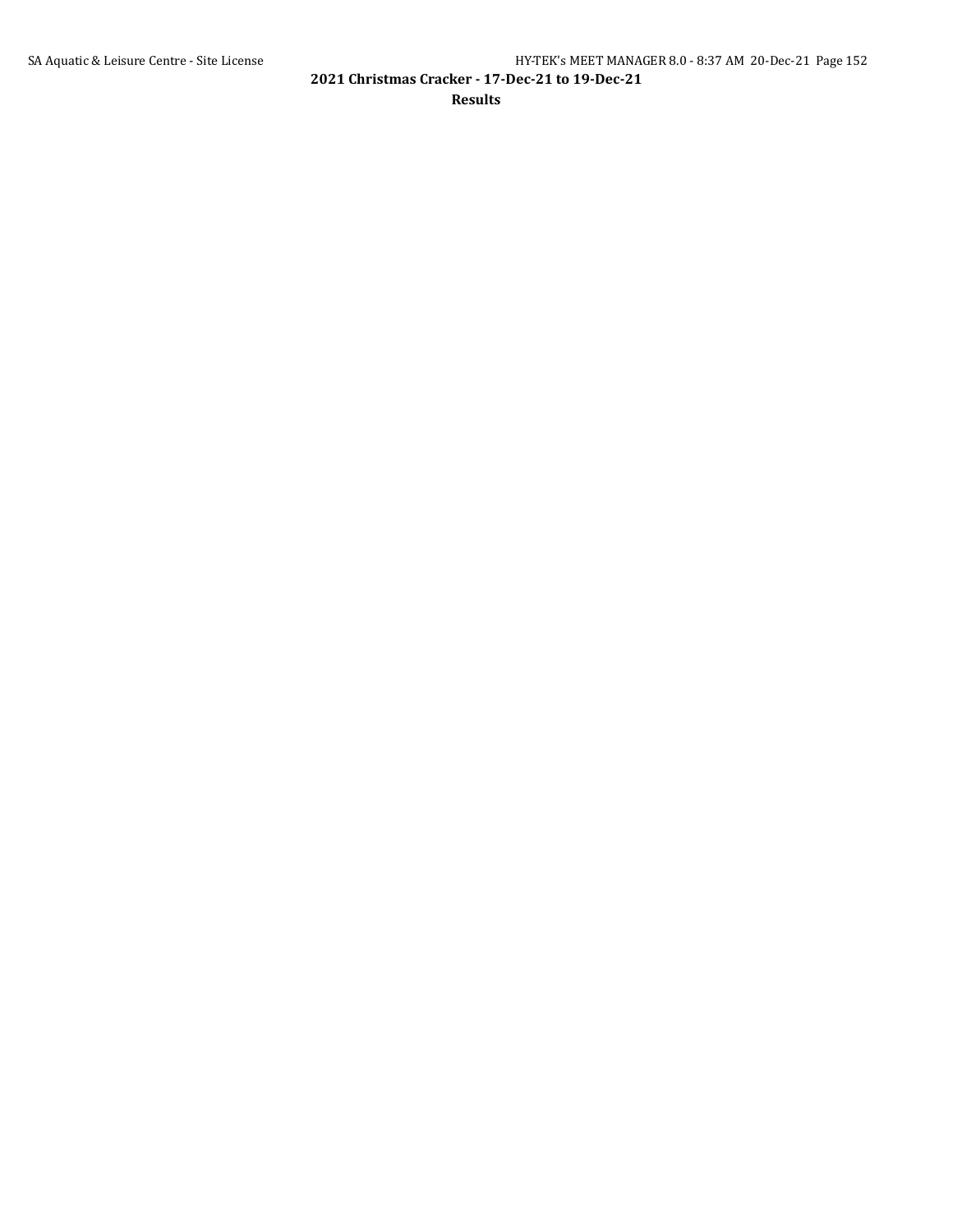| (Event 59 Female 12-14 400 LC Metre Freestyle)<br>Name | Age Team        |                         |                 | <b>Finals Time</b> | <b>Points</b> |
|--------------------------------------------------------|-----------------|-------------------------|-----------------|--------------------|---------------|
| 37 Liemar, Seanna                                      |                 | 12 Western Aquatic (Sa) |                 | 6:11.55            |               |
| $r: +0.82$ 38.21                                       | 1:23.71 (45.50) | 2:12.01 (48.30)         | 3:01.22 (49.21) |                    |               |
| 3:50.18(48.96)                                         | 4:39.95 (49.77) | 5:27.67 (47.72)         | 6:11.55 (43.88) |                    |               |
| --- Thomas, Arabella                                   | 12 Immanuel     |                         |                 | <b>NS</b>          |               |
| --- McMahon, Rhiannon                                  |                 | 13 Henley & Grange      |                 | NS                 |               |
| --- Basic, Emilia                                      |                 | 12 Tea Tree Gully       |                 | <b>SCR</b>         |               |
|                                                        |                 |                         |                 |                    |               |
| Event 60 Female 15 & Over 400 LC Metre Freestyle       |                 |                         |                 |                    |               |
| <b>Name</b>                                            | Age Team        |                         |                 | <b>Finals Time</b> | <b>Points</b> |
| 1 White, Emily                                         | 18 Norwood      |                         |                 | 4:19.32            | 10            |
| r:+0.66 30.97                                          | 1:03.91 (32.94) | 1:37.32 (33.41)         | 2:10.13 (32.81) |                    |               |
| 2:43.32 (33.19)                                        | 3:15.65(32.33)  | 3:48.09 (32.44)         | 4:19.32 (31.23) |                    |               |
| 2 Mclachlan, Isabel                                    | 19 Norwood      |                         |                 | 4:20.20            | 9             |
| r:+0.77 30.42                                          | 1:03.12(32.70)  | 1:36.25 (33.13)         | 2:09.32 (33.07) |                    |               |
| 2:42.51 (33.19)                                        | 3:15.61(33.10)  | 3:48.92 (33.31)         | 4:20.20 (31.28) |                    |               |
| 3 Natt, Katie                                          | 15 Marion       |                         |                 | 4:32.02            | 8             |
| $r: +0.66$ 30.77                                       | 1:04.84(34.07)  | 1:39.04 (34.20)         | 2:14.14(35.10)  |                    |               |
| 2:48.72 (34.58)                                        | 3:24.12(35.40)  | 3:58.23 (34.11)         | 4:32.02 (33.79) |                    |               |
| 4 Bahr, Arabella                                       | 15 Norwood      |                         |                 | 4:34.08            | 7             |
| $r: +0.67$ 32.44                                       | 1:07.69 (35.25) | 1:43.68 (35.99)         | 2:19.60 (35.92) |                    |               |
| 2:53.81 (34.21)                                        | 3:27.75 (33.94) | 4:01.15 (33.40)         | 4:34.08 (32.93) |                    |               |
| 5 Deacon, Hannah                                       | 17 Marion       |                         |                 | 4:36.90            | 6             |
| r:+0.73 30.36                                          | 1:04.28 (33.92) | 1:38.71 (34.43)         | 2:14.22 (35.51) |                    |               |
| 2:49.45 (35.23)                                        | 3:25.29 (35.84) | 4:00.92 (35.63)         | 4:36.90 (35.98) |                    |               |
| 6 Braithwaite, Alice                                   | 15 Kent Town    |                         |                 | 4:38.61            | 5             |
| $r: +0.71$ 31.11                                       | 1:05.84 (34.73) | 1:41.39 (35.55)         | 2:17.17 (35.78) |                    |               |
| 2:52.78 (35.61)                                        | 3:28.63 (35.85) | 4:04.12 (35.49)         | 4:38.61 (34.49) |                    |               |
| 7 Estcourt Hughes, Emily                               | 15 Kent Town    |                         |                 | 4:39.30            | 4             |
| r:+0.76 31.28                                          | 1:05.28(34.00)  | 1:40.61 (35.33)         | 2:16.75 (36.14) |                    |               |
| 2:52.72 (35.97)                                        | 3:28.94 (36.22) | 4:04.60 (35.66)         | 4:39.30 (34.70) |                    |               |
| 8 Bailey, Courtney                                     | 16 Immanuel     |                         |                 | 4:39.31            | 3             |
| r:+0.80 31.14                                          | 1:05.78 (34.64) | 1:41.37 (35.59)         | 2:17.38 (36.01) |                    |               |
| 2:53.11 (35.73)                                        | 3:28.98 (35.87) | 4:04.40 (35.42)         | 4:39.31 (34.91) |                    |               |
| 9 Slade, Mia                                           | 17 Norwood      |                         |                 | 4:40.83            | 2             |
| $r: +0.72$ 31.85                                       | 1:07.00(35.15)  | 1:42.57 (35.57)         | 2:18.78 (36.21) |                    |               |
| 2:54.89 (36.11)                                        | 3:31.01 (36.12) | 4:06.70 (35.69)         | 4:40.83 (34.13) |                    |               |
| 10 Pearce, Kiana                                       | 18 Marion       |                         |                 | 4:45.08            | 1             |
| $r: +0.74$ 31.47                                       | 1:06.61(35.14)  | 1:42.36 (35.75)         | 2:19.02 (36.66) |                    |               |
| 2:55.79 (36.77)                                        | 3:32.95 (37.16) | 4:09.52 (36.57)         | 4:45.08 (35.56) |                    |               |
|                                                        | 15 Norwood      |                         |                 |                    |               |
| 11 Bament, Summer                                      | 1:09.03(36.68)  |                         |                 | 4:48.75            |               |
| r:+0.72 32.35                                          |                 | 1:46.13 (37.10)         | 2:23.51 (37.38) |                    |               |
| 3:00.00 (36.49)                                        | 3:36.91 (36.91) | 4:13.44 (36.53)         | 4:48.75 (35.31) |                    |               |
| 12 Armani, Evie                                        | 15 Immanuel     |                         |                 | 4:56.31            |               |
| r:+0.79 32.02                                          | 1:07.52 (35.50) | 1:44.47 (36.95)         | 2:22.46 (37.99) |                    |               |
| 3:00.77 (38.31)                                        | 3:39.09 (38.32) | 4:18.20 (39.11)         | 4:56.31(38.11)  |                    |               |
| 13 Doyle, Lily                                         | 15 Marion       |                         |                 | 5:00.61            |               |
| r:+0.76 33.43                                          | 1:09.88 (36.45) | 1:48.40 (38.52)         | 2:26.28 (37.88) |                    |               |
| 3:05.01 (38.73)                                        | 3:43.64 (38.63) | 4:22.61 (38.97)         | 5:00.61 (38.00) |                    |               |
| 14 Adams, Sasha                                        | 15 Immanuel     |                         |                 | 5:02.72            |               |
| r:+0.82 33.24                                          | 1:10.73 (37.49) | 1:49.31 (38.58)         | 2:29.01 (39.70) |                    |               |
| 3:08.27 (39.26)                                        | 3:47.60 (39.33) | 4:26.23 (38.63)         | 5:02.72 (36.49) |                    |               |
| 15 Gorman, Gabrielle                                   | 16 Starplex     |                         |                 | 5:05.46            |               |
| r:+0.76 33.79                                          | 1:12.86 (39.07) | 1:52.34 (39.48)         | 2:32.20 (39.86) |                    |               |
| 3:11.14 (38.94)                                        | 3:50.22 (39.08) | 4:29.49 (39.27)         | 5:05.46 (35.97) |                    |               |
| 16 Reimann, Phoebe                                     | 15 Starplex     |                         |                 | 5:06.78            |               |
| r:+0.77 33.26                                          | 1:11.05 (37.79) | 1:50.74 (39.69)         | 2:30.58 (39.84) |                    |               |
| 3:10.93 (40.35)                                        | 3:50.60 (39.67) | 4:29.61 (39.01)         | 5:06.78 (37.17) |                    |               |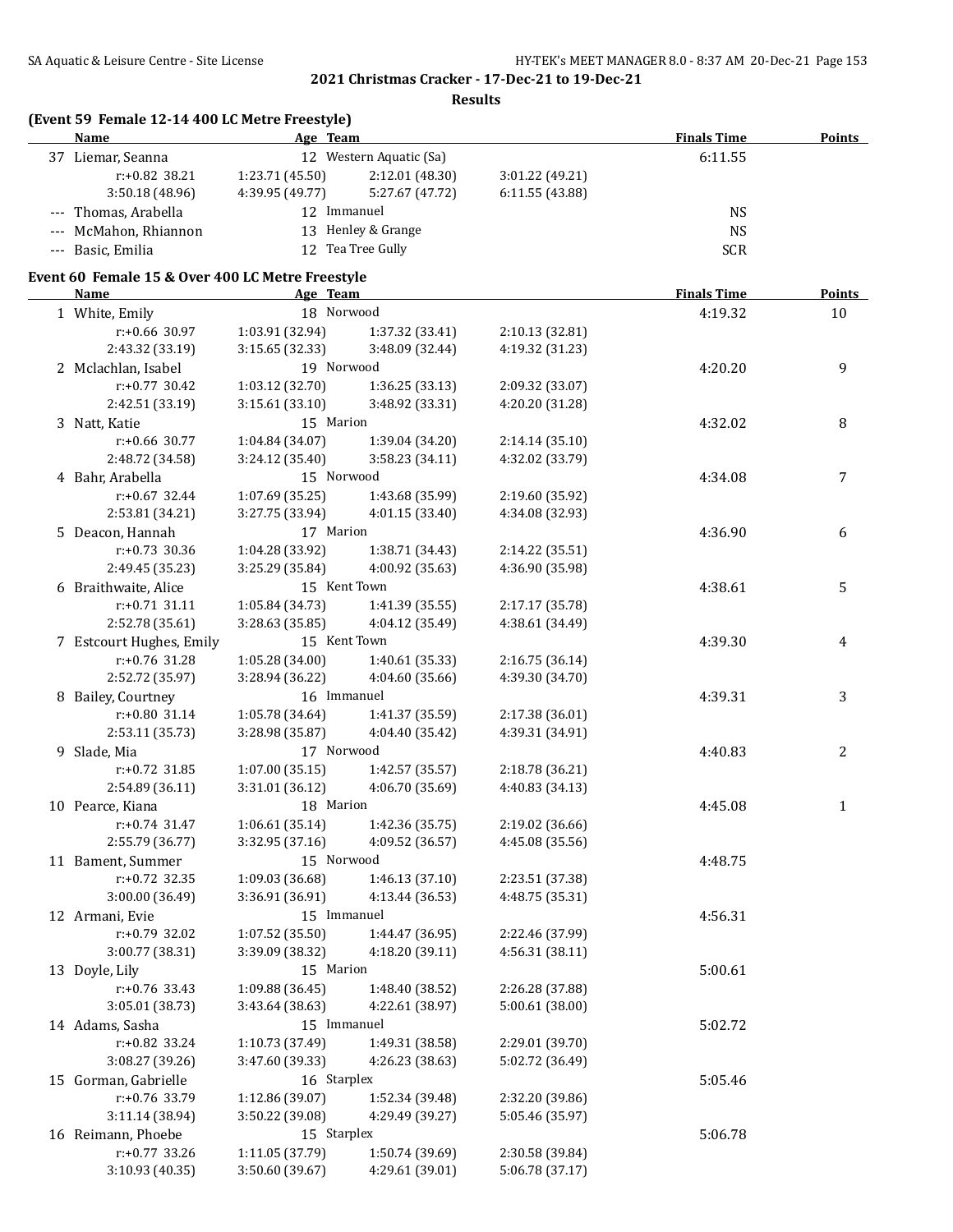**Results**

### **(Event 60 Female 15 & Over 400 LC Metre Freestyle)**

|       | Name                                                 | Age Team          |                 |                 | <b>Finals Time</b> | <b>Points</b> |
|-------|------------------------------------------------------|-------------------|-----------------|-----------------|--------------------|---------------|
|       | 17 Myers, Ella                                       | 15 Kent Town      |                 |                 | 5:06.93            |               |
|       | $r: +0.80$ 35.03                                     | 1:12.67(37.64)    | 1:50.99 (38.32) | 2:30.01 (39.02) |                    |               |
|       | 3:08.59 (38.58)                                      | 3:48.52 (39.93)   | 4:28.07 (39.55) | 5:06.93 (38.86) |                    |               |
|       | 18 Lienert, Mackenzie                                | 16 Starplex       |                 |                 | 5:13.59            |               |
|       | $r: +0.78$ 34.11                                     | 1:12.31 (38.20)   | 1:51.54 (39.23) | 2:31.23 (39.69) |                    |               |
|       | 3:11.70 (40.47)                                      | 3:52.69 (40.99)   | 4:33.56 (40.87) | 5:13.59 (40.03) |                    |               |
|       | 19 Martin, Taliah                                    | 17 Marion         |                 |                 | 5:24.41            |               |
|       | $r: +0.86$ 39.22                                     | 1:20.88(41.66)    | 2:02.88 (42.00) | 2:44.44 (41.56) |                    |               |
|       | 3:25.39 (40.95)                                      | 4:06.12 (40.73)   | 4:45.36 (39.24) | 5:24.41 (39.05) |                    |               |
|       | 20 Hammond, Chloe                                    | 15 Whyalla        |                 |                 | 5:25.16            |               |
|       | $r: +0.83$ 34.84                                     | 1:13.88(39.04)    | 1:54.98(41.10)  | 2:37.27 (42.29) |                    |               |
|       | 3:20.16 (42.89)                                      | 4:02.78 (42.62)   | 4:45.59 (42.81) | 5:25.16 (39.57) |                    |               |
|       | 21 Bleakley, Tyndelle                                | 15 Kent Town      |                 |                 | 5:41.39            |               |
|       | $r: +0.77$ 36.49                                     | 1:19.54(43.05)    | 2:05.17(45.63)  | 2:49.87 (44.70) |                    |               |
|       | 3:34.15 (44.28)                                      | 4:18.04 (43.89)   | 5:00.95 (42.91) | 5:41.39 (40.44) |                    |               |
|       | Beaumont, Louisa                                     | 16 Unley          |                 |                 | <b>NS</b>          |               |
| $---$ | Ekins, Caitlyn                                       | 15 Kent Town      |                 |                 | <b>NS</b>          |               |
| $---$ | Hawkins, D'Arby                                      | 15 Payneham       |                 |                 | <b>SCR</b>         |               |
|       | --- McAvaney, Georgia                                | 15 Immanuel       |                 |                 | <b>SCR</b>         |               |
|       |                                                      |                   |                 |                 |                    |               |
|       | Event 61 Male 9-10 100 LC Metre Breaststroke<br>Name | Age Team          |                 |                 | <b>Finals Time</b> | Points        |
|       |                                                      | 10 Marion         |                 |                 | 1:46.21            | 10            |
|       | 1 Umakaran, Santhosh<br>$r: +0.82$ 51.04             |                   |                 |                 |                    |               |
|       |                                                      | 1:46.21 (55.17)   |                 |                 |                    |               |
|       | 2 Bevan, Jobe                                        | 10 Marion         |                 |                 | 1:49.51            | 9             |
|       | $r: +0.70$ 52.12                                     | 1:49.51 (57.39)   |                 |                 |                    |               |
|       | 3 Tucker, Jacob                                      | 9 Immanuel        |                 |                 | 1:52.20            | 8             |
|       | $r: +0.68$ 52.30                                     | 1:52.20 (59.90)   |                 |                 |                    |               |
|       | 4 Carboni, Filippo                                   | 9 Barossa         |                 |                 | 1:59.21            | 7             |
|       | $r: +0.86$ 55.96                                     | 1:59.21 (1:03.25) |                 |                 |                    |               |
|       | 5 Keon, Jai                                          | 10 Starplex       |                 |                 | 2:02.55            | 6             |

| 6 Dingwall, Eddy   | West Coast (Sa)    | 2:39.47 |  |
|--------------------|--------------------|---------|--|
| $r: +0.70$ 1:16.96 | 2:39.47 (1:22.51)  |         |  |
| --- Zhang, Baron   | 10 Henley & Grange | DC      |  |
| False start        |                    |         |  |

r:+0.92 55.53 DQ (1:03.91)

r:+0.68 57.75 2:02.55 (1:04.80)

### **Event 61 Male 11-12 100 LC Metre Breaststroke**

| Name               | Age Team           | <b>Finals Time</b> | <b>Points</b> |
|--------------------|--------------------|--------------------|---------------|
| 1 Tucker, Axel     | 12 Marion          | 1:26.29            | 10            |
| $r: +0.65$ 40.05   | 1:26.29 (46.24)    |                    |               |
| 2 Dingwall, Oscar  | 12 West Coast (Sa) | 1:28.90            | 9             |
| $r: +0.71$ 41.91   | 1:28.90 (46.99)    |                    |               |
| 3 Mika, Izyus      | 11 Immanuel        | 1:29.82            | 8             |
| $r: +0.61$ 42.40   | 1:29.82 (47.42)    |                    |               |
| 4 Tucker, Jordan   | 11 Marion          | 1:35.44            | 7             |
| $r: +0.68$ 45.65   | 1:35.44 (49.79)    |                    |               |
| 5 Wright, Eamon    | 12 Immanuel        | 1:36.20            | 6             |
| $r: +0.75$ 45.83   | 1:36.20(50.37)     |                    |               |
| 6 Sutton, Hamish   | 12 Immanuel        | 1:36.49            | 5             |
| $r: +0.65$ 44.99   | 1:36.49(51.50)     |                    |               |
| 7 Skewes, Liam     | 12 Tea Tree Gully  | 1:37.00            | 4             |
| $r: +0.75$ 44.53   | 1:37.00 (52.47)    |                    |               |
| 8 Umakaran, Sanjay | 12 Marion          | 1:37.14            | 3             |
| $r: +0.81$ 45.99   | 1:37.14(51.15)     |                    |               |
| 9 Mazur, Joseph    | 12 Norwood         | 1:37.34            | 2             |
| $r: +0.70$ 46.34   | 1:37.34 (51.00)    |                    |               |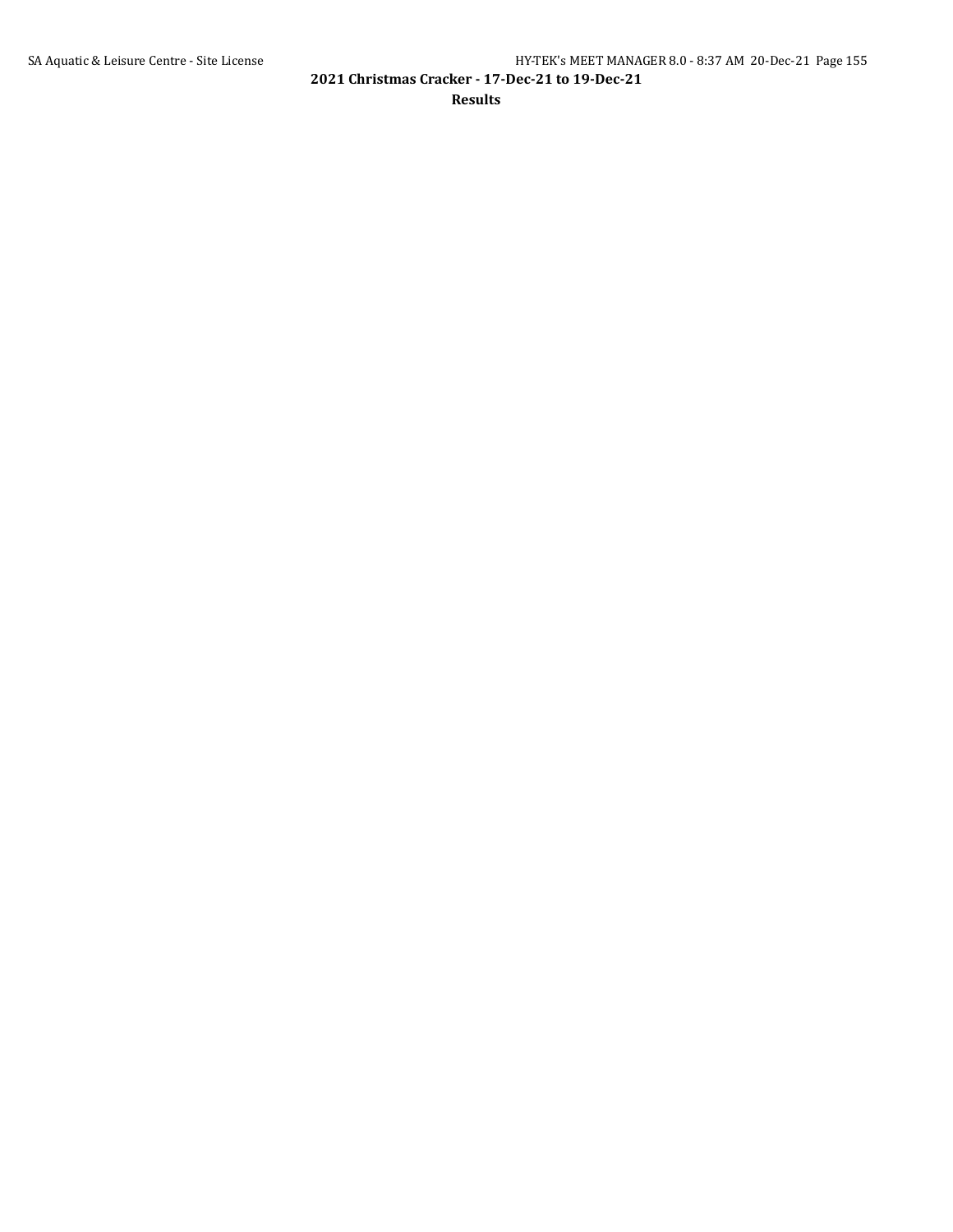**Results**

### **(Event 61 Male 11-12 100 LC Metre Breaststroke)**

| <b>Name</b>                      | Age Team            | <b>Finals Time</b> | <b>Points</b> |
|----------------------------------|---------------------|--------------------|---------------|
| 10 Schubert, Max                 | 11 Barossa          | 1:38.77            | $\mathbf{1}$  |
| $r: +0.8046.09$                  | 1:38.77 (52.68)     |                    |               |
| 11 Stanley, Will                 | 12 Marion           | 1:38.89            |               |
| r:+0.79 47.52                    | 1:38.89 (51.37)     |                    |               |
| 12 Shi, Maxx                     | 11 Playford Aquatic | 1:41.51            |               |
| r:+0.68 46.86                    | 1:41.51 (54.65)     |                    |               |
| 13 Walsh, Beau                   | 12 Mountain Pool    | 1:42.51            |               |
| $r: +0.62$ 47.93                 | 1:42.51 (54.58)     |                    |               |
| *14 El-Youssef, Jamal            | 12 Tea Tree Gully   | 1:42.67            |               |
| $r: +0.82$ 48.26                 | 1:42.67 (54.41)     |                    |               |
| *14 Cregan, Neil                 | 12 Barossa          | 1:42.67            |               |
| $r: +0.73$ 47.85                 | 1:42.67 (54.82)     |                    |               |
| 16 Hearl, Zachary                | 12 Clovercrest      | 1:44.32            |               |
| r:+0.67 49.29                    | 1:44.32 (55.03)     |                    |               |
| 17 Eriksson, Leif                | 12 Playford Aquatic | 1:46.12            |               |
| r:+0.82 49.95                    | 1:46.12(56.17)      |                    |               |
| 18 Bai, Evan                     | 11 Marion           | 1:46.69            |               |
| $r: +0.69$ 49.71                 | 1:46.69 (56.98)     |                    |               |
| 19 Lee, Aidan                    | 11 Norwood          | 1:47.08            |               |
| r:+0.78 51.31                    | 1:47.08 (55.77)     |                    |               |
| 20 Thach, Angelo                 | 11 Playford Aquatic | 1:47.73            |               |
| $r: +0.78$ 52.10                 | 1:47.73 (55.63)     |                    |               |
| 21 Draganic, Damian              | 11 Marion           | 1:50.03            |               |
| $r: +0.65$ 52.25                 | 1:50.03 (57.78)     |                    |               |
| 22 Mosley, Leif                  | 12 Marion           | 1:51.89            |               |
| $r: +0.57$ 52.29                 | 1:51.89 (59.60)     |                    |               |
| 23 Cunningham, Erik              | 11 Clovercrest      | 1:53.79            |               |
| $r: +0.91$ 55.36                 | 1:53.79 (58.43)     |                    |               |
| 24 Blaauw-Robinson, Blainson     | 12 Marion           | 1:53.81            |               |
| $r: +0.83$ 52.98                 | 1:53.81 (1:00.83)   |                    |               |
| 25 Huang, Jimmy                  | 11 Payneham         | 1:54.52            |               |
| $r: +0.67$ 55.15                 | 1:54.52 (59.37)     |                    |               |
| 26 Henke, Rylan                  | 11 Onkaparinga      | 2:17.88            |               |
| r:+0.88 1:03.39                  | 2:17.88 (1:14.49)   |                    |               |
| --- Schulz, Nathan               | 12 Mountain Pool    | DQ                 |               |
| Head under for 2 or more strokes |                     |                    |               |
| $r: +0.81$ 55.39                 | DQ (59.90)          |                    |               |
| --- Liu, Howard                  | 12 Kent Town        | <b>SCR</b>         |               |

# **Event 62 Male 13-14 100 LC Metre Breaststroke**

| Name                | Age Team                          | <b>Finals Time</b> | <b>Points</b> |
|---------------------|-----------------------------------|--------------------|---------------|
| 1 Tran, Khai        | 14 Henley & Grange                | 1:16.11            | 10            |
| $r: +0.66$ 35.83    | 1:16.11(40.28)                    |                    |               |
| 2 Cregan, Gabriel   | 14 Barossa                        | 1:16.75            | 9             |
| $r: +0.74$ 37.10    | 1:16.75(39.65)                    |                    |               |
| 3 Braunack, Tom     | 14 Norwood                        | 1:17.10            | 8             |
| $r: +0.68$ 36.37    | 1:17.10(40.73)                    |                    |               |
| 4 Collings, Kieran  | 14 Marion                         | 1:19.00            | 7             |
| $r: +0.70$ 37.50    | 1:19.00(41.50)                    |                    |               |
| 5 Brown, Matthew    | 14 Kent Town                      | 1:20.08            | 6             |
| $r: +0.66$ 37.93    | 1:20.08(42.15)                    |                    |               |
| 6 Nel, Zander       | 14 Immanuel                       | 1:21.09            | 5             |
| $r: +0.73$ 37.27    | 1:21.09 (43.82)                   |                    |               |
| 7 Whittaker, Daniel | 13 Clovercrest                    | 1:24.77            | 4             |
| $r: +0.74$ 40.18    | 1:24.77 (44.59)                   |                    |               |
| 8 Stratford, Vaughn | 14 Mount Gambier Swimming Club In | 1:24.94            | 3             |
| $r: +0.80$ 40.14    | 1:24.94 (44.80)                   |                    |               |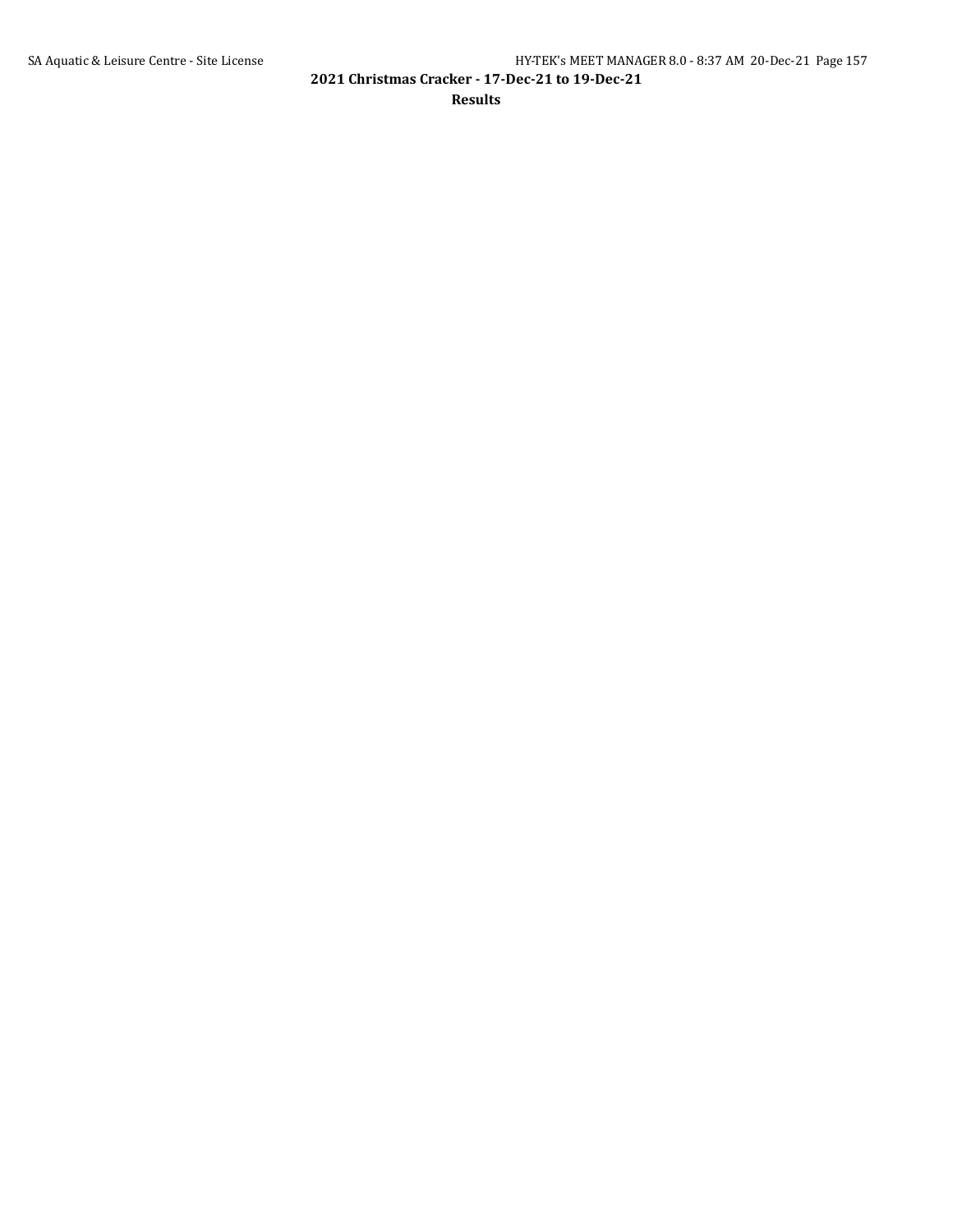**Results**

### **(Event 62 Male 13-14 100 LC Metre Breaststroke)**

|                     | <b>Name</b>               | Age Team                | <b>Finals Time</b> | <b>Points</b> |
|---------------------|---------------------------|-------------------------|--------------------|---------------|
|                     | 9 Sandercock, Finnian     | 13 Western Aquatic (Sa) | 1:26.67            | 2             |
|                     | $r: +0.67$ 41.84          | 1:26.67 (44.83)         |                    |               |
|                     | 10 Kim, Boseok            | 13 Norwood              | 1:27.57            | $\mathbf{1}$  |
|                     | $r: +0.72$ 39.78          | 1:27.57 (47.79)         |                    |               |
|                     | 11 Kouchinsky, Eugene     | 14 Norwood              | 1:27.96            |               |
|                     | $r: +0.65$ 41.15          | 1:27.96 (46.81)         |                    |               |
|                     | 12 Renfrey, Kai           | 13 Western Aquatic (Sa) | 1:28.64            |               |
|                     | $r: +0.78$ 41.92          | 1:28.64 (46.72)         |                    |               |
|                     | 13 Dossetter-Smith, Mason | 13 Marion               | 1:29.30            |               |
|                     | $r: +0.62$ 41.68          | 1:29.30 (47.62)         |                    |               |
|                     | 14 Yeo, Jungee            | 13 Norwood              | 1:30.59            |               |
|                     | $r: +0.75$ 42.95          | 1:30.59(47.64)          |                    |               |
|                     | 15 Eyers, Oliver          | 13 Unley                | 1:32.60            |               |
|                     | $r: +0.70$ 43.32          | 1:32.60 (49.28)         |                    |               |
|                     | 16 Ryu, Clement           | 13 Norwood              | 1:32.61            |               |
|                     | $r: +0.79$ 42.04          | 1:32.61 (50.57)         |                    |               |
|                     | 17 Clinch, Marcus         | 13 Immanuel             | 1:32.85            |               |
|                     | $r: +0.71$ 43.61          | 1:32.85 (49.24)         |                    |               |
|                     | 18 Smith, Jarrad          | 14 Starplex             | 1:33.06            |               |
|                     | $r: +0.73$ 42.71          | 1:33.06 (50.35)         |                    |               |
|                     | 19 Annetta, Louis         | 14 Clovercrest          | 1:36.49            |               |
|                     | $r: +0.83$ 45.09          | 1:36.49 (51.40)         |                    |               |
|                     | 20 Dimitri, Luka          | 13 Kent Town            | 1:39.77            |               |
|                     | $r: +0.71$ 44.24          | 1:39.77 (55.53)         |                    |               |
|                     | 21 Abbott, Riley          | 13 Kent Town            | 1:47.90            |               |
|                     | r:+0.79 49.96             | 1:47.90 (57.94)         |                    |               |
|                     | --- von Doussa, Louis     | 13 Norwood              | <b>NS</b>          |               |
| $\qquad \qquad - -$ | O'Neill, Joshua           | 13 Marion               | <b>SCR</b>         |               |
|                     | Martin, Elijah            | 14 Henley & Grange      | <b>SCR</b>         |               |
|                     | --- Webb, Jarrod          | 14 Payneham             | <b>SCR</b>         |               |

### **Event 63 Male 15 & Over 100 LC Metre Breaststroke**

| Name                 | Age Team            | <b>Finals Time</b> | <b>Points</b> |
|----------------------|---------------------|--------------------|---------------|
| 1 Biddell, Harrison  | 17 Norwood          | 1:04.99            | 10            |
| $r: +0.67$ 30.89     | 1:04.99 (34.10)     |                    |               |
| 2 Gaertner, William  | 19 Norwood          | 1:07.96            | 9             |
| $r: +0.68$ 31.46     | 1:07.96(36.50)      |                    |               |
| 3 Pearce, Matthew    | 17 Norwood          | 1:08.34            | 8             |
| $r: +0.67$ 32.03     | 1:08.34 (36.31)     |                    |               |
| 4 Luscombe, Fletcher | 19 Marion           | 1:08.71            | 7             |
| $r: +0.66$ 32.29     | 1:08.71 (36.42)     |                    |               |
| 5 Lightfoot, Thomas  | 19 Marion           | 1:11.36            | 6             |
| $r: +0.67$ 33.66     | 1:11.36(37.70)      |                    |               |
| 6 Bennetts, Blake    | 18 Norwood          | 1:11.48            | 5             |
| $r: +0.66$ 33.65     | 1:11.48 (37.83)     |                    |               |
| 7 Au, Isaac          | 16 Kent Town        | 1:12.20            | 4             |
| $r: +0.71$ 32.39     | 1:12.20 (39.81)     |                    |               |
| 8 Broniecki, Andre   | 18 Marion           | 1:13.03            | 3             |
| $r: +0.75$ 33.38     | 1:13.03(39.65)      |                    |               |
| 9 Yip, James         | 23 Norwood          | 1:13.14            | 2             |
| $r: +0.75$ 34.71     | 1:13.14(38.43)      |                    |               |
| 10 Chan, Aidan       | 16 Henley & Grange  | 1:14.28            | 1             |
| $r: +0.70$ 33.70     | 1:14.28 (40.58)     |                    |               |
| 11 Poole, Isaac      | 15 Starplex         | 1:15.08            |               |
| $r: +0.71$ 34.39     | 1:15.08(40.69)      |                    |               |
| 12 Ormerod, Jack     | 18 Playford Aquatic | 1:15.26            |               |
| $r: +0.72$ 34.28     | 1:15.26 (40.98)     |                    |               |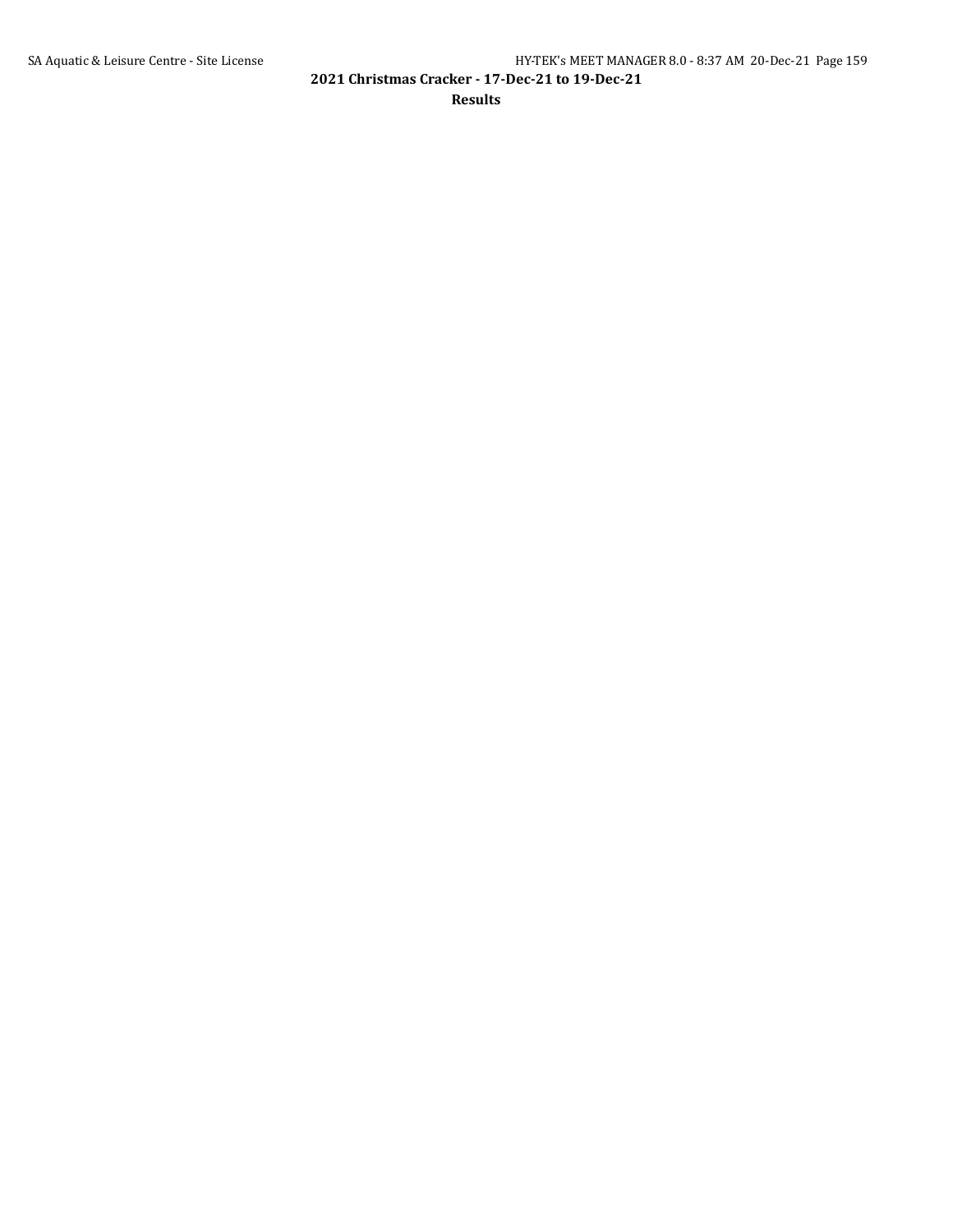**Results**

### **(Event 63 Male 15 & Over 100 LC Metre Breaststroke)**

|                     | Name and the contract of the contract of the contract of the contract of the contract of the contract of the contract of the contract of the contract of the contract of the contract of the contract of the contract of the c |                 | Age Team                          | <b>Finals Time</b> | <b>Points</b> |
|---------------------|--------------------------------------------------------------------------------------------------------------------------------------------------------------------------------------------------------------------------------|-----------------|-----------------------------------|--------------------|---------------|
|                     | 13 Tolladay, Harry                                                                                                                                                                                                             |                 | 16 Kent Town                      | 1:16.34            |               |
|                     | $r: +0.67$ 35.29                                                                                                                                                                                                               | 1:16.34(41.05)  |                                   |                    |               |
|                     | 14 Bignell, Thomas                                                                                                                                                                                                             |                 | 17 Blue Lake Y                    | 1:16.63            |               |
|                     | $r: +0.67$ 35.61                                                                                                                                                                                                               | 1:16.63(41.02)  |                                   |                    |               |
|                     | 15 Pannell, Harry                                                                                                                                                                                                              |                 | 16 Playford Aquatic               | 1:17.43            |               |
|                     | $r: +0.76$ 35.96                                                                                                                                                                                                               | 1:17.43 (41.47) |                                   |                    |               |
|                     | 16 Brink, Connor                                                                                                                                                                                                               |                 | 15 Marion                         | 1:17.77            |               |
|                     | $r: +0.71$ 36.46                                                                                                                                                                                                               | 1:17.77 (41.31) |                                   |                    |               |
|                     | 17 Semmens, Jacob                                                                                                                                                                                                              |                 | 19 Western Aquatic (Sa)           | 1:18.05            |               |
|                     | $r: +0.64$ 35.96                                                                                                                                                                                                               | 1:18.05 (42.09) |                                   |                    |               |
|                     | 18 Piercey, Zack                                                                                                                                                                                                               |                 | 15 Tea Tree Gully                 | 1:18.32            |               |
|                     | $r: +0.72$ 37.18                                                                                                                                                                                                               | 1:18.32 (41.14) |                                   |                    |               |
|                     | 19 Powell, Corben                                                                                                                                                                                                              |                 | 15 Marion                         | 1:18.61            |               |
|                     | r:+0.72 37.36                                                                                                                                                                                                                  | 1:18.61(41.25)  |                                   |                    |               |
|                     |                                                                                                                                                                                                                                |                 | 15 Ballarat Gold Swimming Club In |                    |               |
|                     | 20 Sutherland (V), Cooper                                                                                                                                                                                                      |                 |                                   | 1:18.68            |               |
|                     | r:+0.66 36.52                                                                                                                                                                                                                  | 1:18.68(42.16)  |                                   |                    |               |
|                     | 21 Lawson, Jack                                                                                                                                                                                                                |                 | 15 Kent Town                      | 1:20.12            |               |
|                     | $r: +0.69$ 37.48                                                                                                                                                                                                               | 1:20.12 (42.64) |                                   |                    |               |
|                     | 22 Bacon, Luca                                                                                                                                                                                                                 |                 | 15 Kent Town                      | 1:20.84            |               |
|                     | $r: +0.68$ 36.93                                                                                                                                                                                                               | 1:20.84 (43.91) |                                   |                    |               |
|                     | 23 Sologub, Gregory                                                                                                                                                                                                            |                 | 19 Norwood                        | 1:20.95            |               |
|                     | $r: +0.73$ 37.70                                                                                                                                                                                                               | 1:20.95 (43.25) |                                   |                    |               |
|                     | 24 Evans, Owen                                                                                                                                                                                                                 |                 | 15 Henley & Grange                | 1:22.78            |               |
|                     | $r: +0.67$ 38.11                                                                                                                                                                                                               | 1:22.78 (44.67) |                                   |                    |               |
|                     | 25 Hearl, Ethan                                                                                                                                                                                                                |                 | 15 Clovercrest                    | 1:23.06            |               |
|                     | $r: +0.65$ 39.03                                                                                                                                                                                                               | 1:23.06 (44.03) |                                   |                    |               |
|                     | 26 Dimitri, Theo                                                                                                                                                                                                               |                 | 16 Kent Town                      | 1:23.33            |               |
|                     | $r: +0.74$ 37.61                                                                                                                                                                                                               | 1:23.33 (45.72) |                                   |                    |               |
|                     | 27 Webb-Vance, Henry                                                                                                                                                                                                           |                 | 15 Marion                         | 1:23.43            |               |
|                     | $r: +0.67$ 38.64                                                                                                                                                                                                               | 1:23.43 (44.79) |                                   |                    |               |
|                     | 28 Pettrey, Liam                                                                                                                                                                                                               |                 | 15 Starplex                       | 1:24.13            |               |
|                     | $r: +0.82$ 38.44                                                                                                                                                                                                               | 1:24.13 (45.69) |                                   |                    |               |
|                     | 29 Charles, Jake                                                                                                                                                                                                               |                 | 15 Marion                         | 1:24.40            |               |
|                     | r:+0.73 39.58                                                                                                                                                                                                                  | 1:24.40 (44.82) |                                   |                    |               |
|                     | 30 Mcglashan, Declan                                                                                                                                                                                                           |                 | 17 Tea Tree Gully                 | 1:25.81            |               |
|                     | $r: +0.80$ 40.38                                                                                                                                                                                                               | 1:25.81 (45.43) |                                   |                    |               |
|                     | 31 Bignell, Nicholas                                                                                                                                                                                                           |                 | 15 Blue Lake Y                    | 1:27.18            |               |
|                     | $r: +0.78$ 41.46                                                                                                                                                                                                               | 1:27.18 (45.72) |                                   |                    |               |
|                     | 32 Li, Runjie                                                                                                                                                                                                                  |                 | 15 Unley                          | 1:27.85            |               |
|                     | r:+0.80 41.14                                                                                                                                                                                                                  | 1:27.85 (46.71) |                                   |                    |               |
|                     | 33 Stratford, Elijah                                                                                                                                                                                                           |                 | 15 Mount Gambier Swimming Club In | 1:27.88            |               |
|                     | $r: +0.75$ 41.37                                                                                                                                                                                                               | 1:27.88 (46.51) |                                   |                    |               |
|                     | 34 Collins, Harper                                                                                                                                                                                                             |                 | 16 Barossa                        | 1:33.60            |               |
|                     | $r: +0.85$ 43.41                                                                                                                                                                                                               | 1:33.60 (50.19) |                                   |                    |               |
|                     | 35 Freak, Malcolm                                                                                                                                                                                                              |                 | 17 Immanuel                       | 1:38.78            |               |
|                     | $r: +0.81$ 46.35                                                                                                                                                                                                               | 1:38.78 (52.43) |                                   |                    |               |
|                     | 36 Smith, Michael                                                                                                                                                                                                              |                 | 15 Playford Aquatic               | 1:39.90            |               |
|                     | $r: +0.73$ 44.53                                                                                                                                                                                                               | 1:39.90 (55.37) |                                   |                    |               |
|                     | Vien, Brian                                                                                                                                                                                                                    |                 | 15 Henley & Grange                | <b>NS</b>          |               |
|                     | McCloud, Jarrad                                                                                                                                                                                                                |                 | 15 Payneham                       | <b>NS</b>          |               |
|                     | Nicoll, Craig                                                                                                                                                                                                                  |                 | 30 Southern Performance           | <b>NS</b>          |               |
|                     |                                                                                                                                                                                                                                |                 | 15 Immanuel                       |                    |               |
| $---$               | Bell, Lachlan                                                                                                                                                                                                                  |                 |                                   | <b>SCR</b>         |               |
|                     | Lehmann, Reuben                                                                                                                                                                                                                |                 | 16 Immanuel                       | SCR                |               |
| $\qquad \qquad - -$ | Harrold, Jake                                                                                                                                                                                                                  |                 | 16 Clare                          | <b>SCR</b>         |               |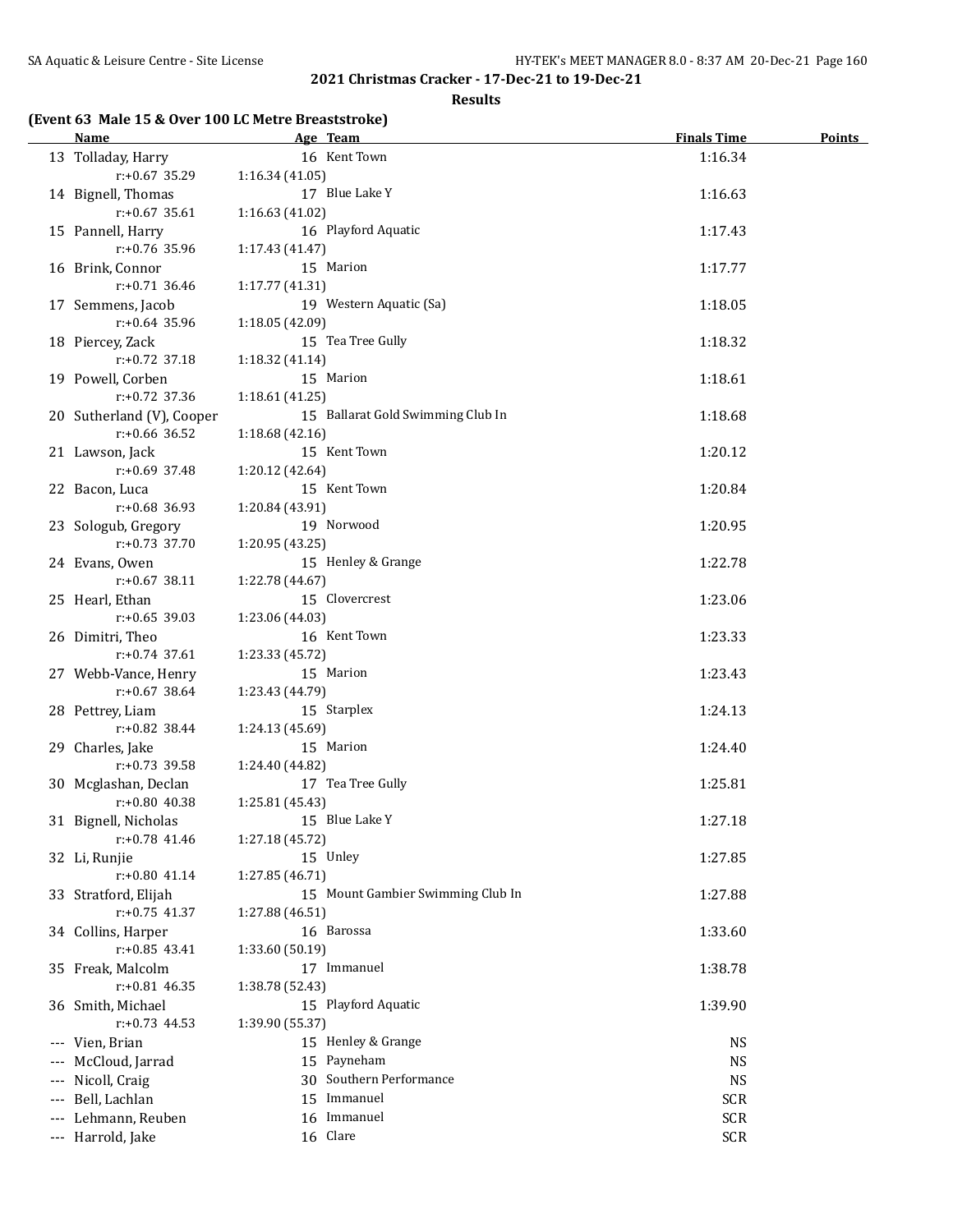**Results**

### **Event 64 Female 9-10 100 LC Metre Breaststroke**

| <b>Name</b>                  | Age Team                | <b>Finals Time</b> | <b>Points</b> |
|------------------------------|-------------------------|--------------------|---------------|
| 1 Weston, Mia Jayne          | 10 Marion               | 1:41.79            | 10            |
| $r: +0.54$ 47.74             | 1:41.79 (54.05)         |                    |               |
| 2 Venables, Kiana            | 10 Unley                | 1:41.88            | 9             |
| $r: +0.70$ 47.31             | 1:41.88 (54.57)         |                    |               |
| 3 Coorey, Veniece            | 10 Silver City          | 1:44.67            | 8             |
| r:+0.58 48.81                | 1:44.67 (55.86)         |                    |               |
| 4 Liemar, Milli              | 10 Western Aquatic (Sa) | 1:46.44            | 7             |
| $r: +0.80$ 50.25             | 1:46.44 (56.19)         |                    |               |
| 5 Toh, Charlotte             | 10 Kent Town            | 1:49.64            | 6             |
| $r: +0.68$ 51.99             | 1:49.64 (57.65)         |                    |               |
| 6 Sutton, Matilda            | 9 Immanuel              | 1:50.09            | 5             |
| $r: +0.85$ 51.97             | 1:50.09 (58.12)         |                    |               |
| 7 Hanniffy, Saoirse          | 10 Western Aquatic (Sa) | 1:51.36            | 4             |
| $r: +0.75$ 52.25             | 1:51.36 (59.11)         |                    |               |
| 8 Hodder, Hazel              | 10 Western Aquatic (Sa) | 1:54.38            | 3             |
| r:+0.78 52.97                | 1:54.38 (1:01.41)       |                    |               |
| 9 Spagnoletti, Sofia         | 10 Kent Town            | 1:55.03            | 2             |
| $r: +0.71$ 55.05             | 1:55.03 (59.98)         |                    |               |
| 10 Dissanayake, Thisali      | 9 Tea Tree Gully        | 1:55.59            | $\mathbf{1}$  |
| $r: +0.84$ 54.70             | 1:55.59 (1:00.89)       |                    |               |
| 11 Atkinson, Maya            | 9 Southern Performance  | 2:05.32            |               |
| 59.08                        | 2:05.32 (1:06.24)       |                    |               |
| 12 Sargeant, Elsie           | 9 Onkaparinga           | 2:05.75            |               |
| r:+0.83 57.78                | 2:05.75 (1:07.97)       |                    |               |
| 13 Romanowski, April         | 10 Southern Performance | 2:08.45            |               |
| $r: +0.69$ 1:00.52           | 2:08.45 (1:07.93)       |                    |               |
| 14 Gilbert, Tayliah          | 10 Clovercrest          | 2:09.18            |               |
| $r: +0.89$ 1:00.62           | 2:09.18 (1:08.56)       |                    |               |
| 15 Smith, Grace              | 10 Great Southern (Sa)  | 2:09.98            |               |
| r:+0.88 1:01.58              | 2:09.98 (1:08.40)       |                    |               |
| 16 Coorey, Amani             | 9 Silver City           | 2:10.24            |               |
| $r: +0.57$ 1:01.90           | 2:10.24 (1:08.34)       |                    |               |
| 17 Blaauw-Robinson, Quinykki | 9 Marion                | 2:10.31            |               |
| r:+0.78 1:01.79              | 2:10.31 (1:08.52)       |                    |               |
| 18 Jacobs, Kerryann          | 10 Whyalla              | 2:13.88            |               |
| $r: +0.95$ 1:01.80           | 2:13.88 (1:12.08)       |                    |               |
| --- Sanchez, Isabella        | 10 Starplex             | NS                 |               |
| --- Detmold Cox, Poppy       | 10 Norwood              | <b>NS</b>          |               |

## **Event 64 Female 11-12 100 LC Metre Breaststroke**

 $\overline{\phantom{a}}$ 

| Name                 |                 | Age Team           | <b>Finals Time</b> | <b>Points</b> |
|----------------------|-----------------|--------------------|--------------------|---------------|
| 1 Harris, Lauren     |                 | 12 Payneham        | 1:19.90            | 10            |
| $r: +0.69$ 38.05     | 1:19.90(41.85)  |                    |                    |               |
| 2 Mickan, Asta       |                 | 12 Barossa         | 1:22.03            | 9             |
| $r: +0.73$ 39.18     | 1:22.03 (42.85) |                    |                    |               |
| 3 Rezaei, Diana      |                 | 12 Marion          | 1:22.41            | 8             |
| $r: +0.81$ 38.47     | 1:22.41 (43.94) |                    |                    |               |
| 4 Beaumont, Isabella |                 | 12 Henley & Grange | 1:28.35            | 7             |
| $r: +0.68$ 41.22     | 1:28.35 (47.13) |                    |                    |               |
| 5 Le, Amy            |                 | 11 Henley & Grange | 1:31.02            | 6             |
| $r: +0.67$ 42.94     | 1:31.02 (48.08) |                    |                    |               |
| 6 Lugg, Lucinda      |                 | 12 Henley & Grange | 1:31.39            | 5             |
| $r: +0.74$ 42.94     | 1:31.39(48.45)  |                    |                    |               |
| 7 Daunt, Emily       |                 | 11 Marion          | 1:31.52            | 4             |
| $r: +0.57$ 42.82     | 1:31.52 (48.70) |                    |                    |               |
| 8 Sanchez, Madison   |                 | 12 Starplex        | 1:33.77            | 3             |
| $r: +0.78$ 43.82     | 1:33.77 (49.95) |                    |                    |               |
|                      |                 |                    |                    |               |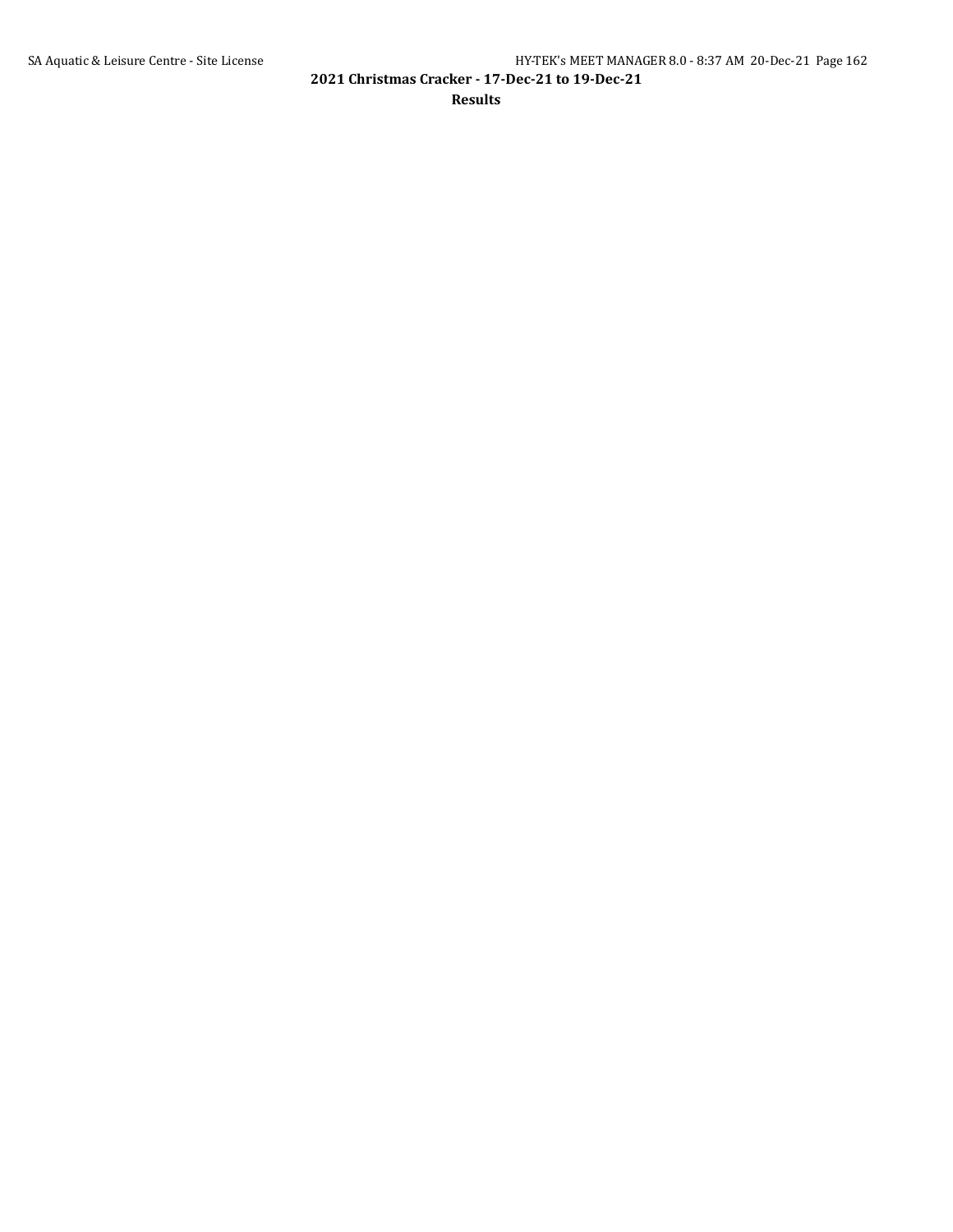**Results**

### **(Event 64 Female 11-12 100 LC Metre Breaststroke)**

| <b>Name</b>                                  |                   | Age Team                          | <b>Finals Time</b> | <b>Points</b> |
|----------------------------------------------|-------------------|-----------------------------------|--------------------|---------------|
| 9 Cox, Emmy<br>$r: +0.81$ 44.25              | 1:34.59 (50.34)   | 12 Barossa                        | 1:34.59            | $\mathbf{2}$  |
| 10 Ellis, Piper<br>r:+0.78 44.80             | 1:34.64 (49.84)   | 12 Playford Aquatic               | 1:34.64            | $\mathbf{1}$  |
| 11 Pearce, Ella<br>r:+0.78 44.29             | 1:34.90 (50.61)   | 12 Norwood                        | 1:34.90            |               |
| 12 McLeod, Elsa<br>$r: +0.98$ 45.17          | 1:35.33 (50.16)   | 12 Norwood                        | 1:35.33            |               |
| 13 Ewer, Sophie<br>$r: +0.57$ 45.32          | 1:36.70 (51.38)   | 12 Kent Town                      | 1:36.70            |               |
| 14 Stratford, Indee<br>$r: +0.74$ 45.77      | 1:37.11 (51.34)   | 11 Mount Gambier Swimming Club In | 1:37.11            |               |
| 15 Needham, Ava<br>$r: +0.73$ 44.83          | 1:37.27 (52.44)   | 12 Marion                         | 1:37.27            |               |
| 16 Hallam, Sophia<br>$r: +0.79$ 46.14        | 1:37.28 (51.14)   | 11 Marion                         | 1:37.28            |               |
| 17 Geister, Leni<br>$r: +0.71$ 47.25         | 1:38.54 (51.29)   | 11 Barossa                        | 1:38.54            |               |
| 18 Sargeant, Maeve<br>$r: +0.77$ 46.71       | 1:40.45 (53.74)   | 12 Onkaparinga                    | 1:40.45            |               |
| 19 Liemar, Seanna<br>$r: +0.90$ 48.46        | 1:42.27 (53.81)   | 12 Western Aquatic (Sa)           | 1:42.27            |               |
| 20 Kornmeier, Lily<br>$r: +0.85$ 48.99       | 1:42.92 (53.93)   | 12 Marion                         | 1:42.92            |               |
| 21 Bevan, Jasmine<br>$r: +0.74$ 48.96        | 1:42.97 (54.01)   | 12 Marion                         | 1:42.97            |               |
| 22 Heggie, Ashleigh<br>$r: +0.77$ 49.89      | 1:43.49 (53.60)   | 11 Starplex                       | 1:43.49            |               |
| 23 Santos, Zoe<br>$r: +0.60$ 50.00           | 1:44.17 (54.17)   | 11 Norwood                        | 1:44.17            |               |
| 24 Bell, Olivia<br>$r: +0.81$ 49.32          | 1:44.25 (54.93)   | 11 Immanuel                       | 1:44.25            |               |
| 25 Ryan, Isabelle<br>$r: +0.75$ 48.82        | 1:45.40 (56.58)   | 11 Norwood                        | 1:45.40            |               |
| 26 Joy, Sofia<br>$r: +0.81$ 49.92            | 1:45.52 (55.60)   | 12 Norwood                        | 1:45.52            |               |
| 27 Kennewell, Addison<br>$r: +0.79$ 50.47    | 1:45.67 (55.20)   | 12 Starplex                       | 1:45.67            |               |
| 28 Detmold Cox, Zali<br>$r: +0.65$ 48.99     | 1:46.59 (57.60)   | 12 Norwood                        | 1:46.59            |               |
| 29 Fisher, Isabella<br>$r: +0.85$ 49.68      | 1:47.01 (57.33)   | 12 Marion                         | 1:47.01            |               |
| 30 Waller, Arabella<br>$r: +0.73$ 51.44      | 1:47.21 (55.77)   | 11 Marion                         | 1:47.21            |               |
| 31 Nesci, Ocea<br>r:+0.70 49.88              | 1:48.55 (58.67)   | 11 Starplex                       | 1:48.55            |               |
| 32 Perry, Madeline<br>r:+0.89 51.07          | 1:48.91 (57.84)   | 11 Payneham                       | 1:48.91            |               |
| 33 Sebestyen, Laura<br>$r: +0.84$ 51.52      | 1:49.22 (57.70)   | 11 Marion                         | 1:49.22            |               |
| 34 McKellar-Stewart, Harper<br>r:+0.78 54.15 | 1:53.54 (59.39)   | 11 Marion                         | 1:53.54            |               |
| 35 van Trigt, Leena<br>r:+0.91 53.88         | 1:55.40 (1:01.52) | 11 Unley                          | 1:55.40            |               |
| 36 Fourie, Emma<br>r:+0.80 55.80             | 1:58.90 (1:03.10) | 12 Mountain Pool                  | 1:58.90            |               |
| 37 Towers, Emily                             |                   | 11 Barossa                        | 2:00.43            |               |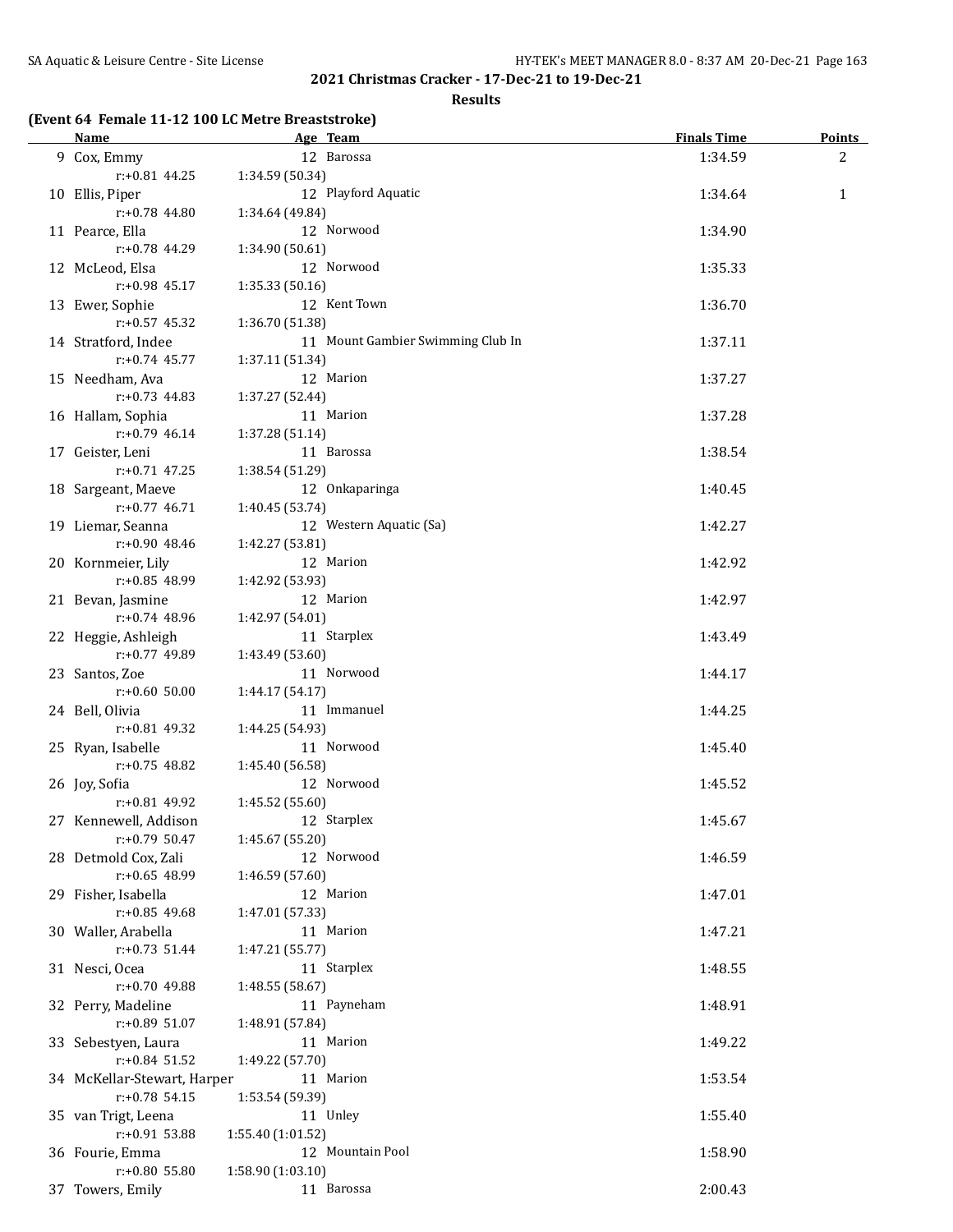**Results**

r:+0.86 55.48 2:00.43 (1:04.95)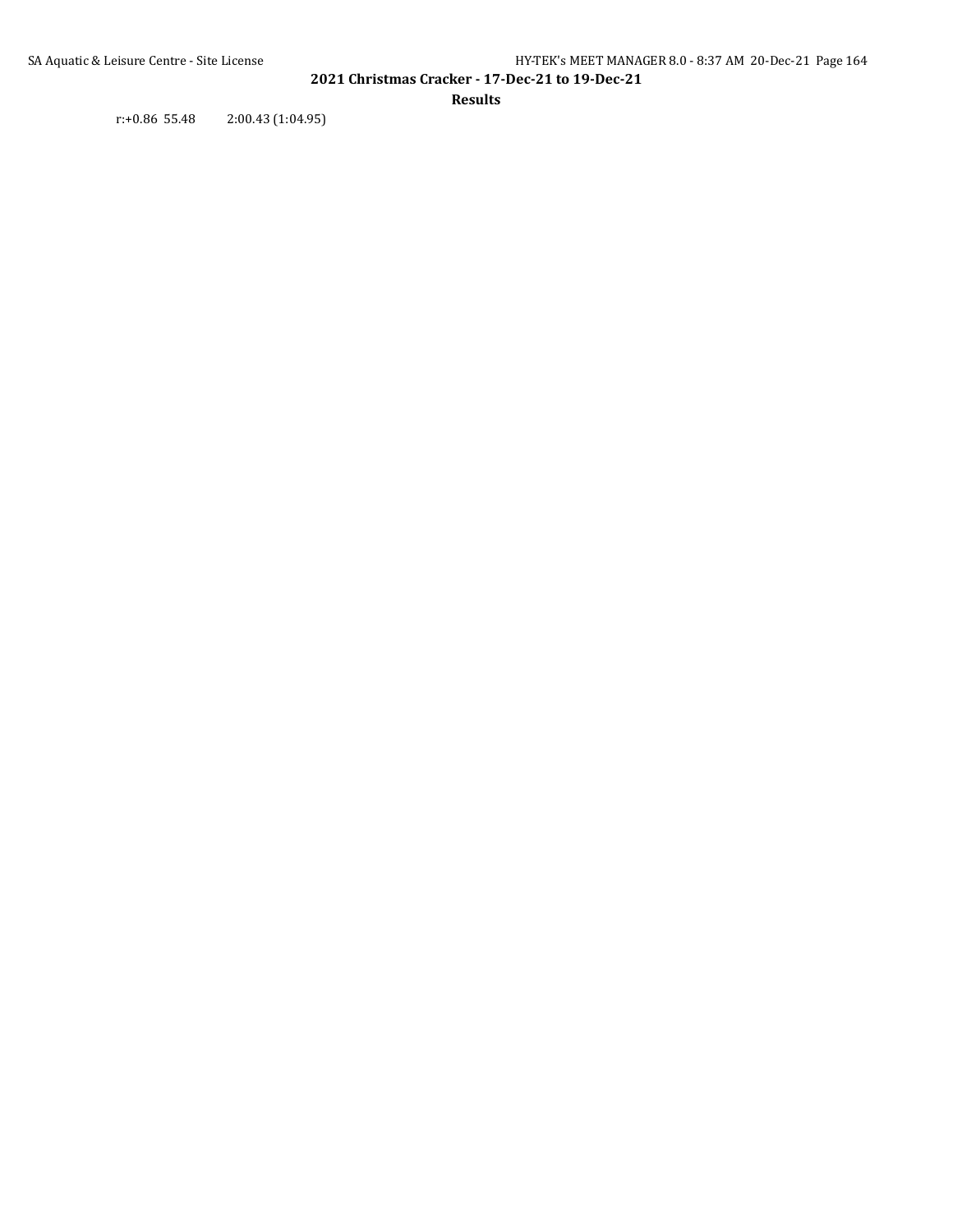### **Results**

|  |  |  |  |  | (Event 64 Female 11-12 100 LC Metre Breaststroke) |  |
|--|--|--|--|--|---------------------------------------------------|--|
|--|--|--|--|--|---------------------------------------------------|--|

|       | Name                       |                   | Age Team            | <b>Finals Time</b> | <b>Points</b> |
|-------|----------------------------|-------------------|---------------------|--------------------|---------------|
|       | 38 Blaauw-Robinson, Tauwri | 11                | Marion              | 2:24.72            |               |
|       | $r+0.77$ 1:08.43           | 2:24.72 (1:16.29) |                     |                    |               |
|       | --- Atkins, Peyton         | 11                | Marion              | DQ                 |               |
|       | $r: +0.82$ 54.83           | DQ (1:03.29)      |                     |                    |               |
|       | --- Grant, Gemma           |                   | 12 Playford Aquatic | <b>DNF</b>         |               |
|       | Did not finish             |                   |                     |                    |               |
|       | $r: +0.79$                 |                   |                     |                    |               |
|       | --- Barton, Jeanie         |                   | 12 Kent Town        | <b>NS</b>          |               |
| $---$ | Green, Charlise            |                   | Immanuel            | NS                 |               |

### **Event 65 Female 13-14 100 LC Metre Breaststroke**

| Name                      | Age Team           |                                   | <b>Finals Time</b> | <b>Points</b> |
|---------------------------|--------------------|-----------------------------------|--------------------|---------------|
| 1 Tran, Alyssa            | 13 Norwood         |                                   | 1:17.94            | 10            |
| $r: +0.70$ 36.97          | 1:17.94 (40.97)    |                                   |                    |               |
| 2 Simpson, Katie          | 14 Norwood         |                                   | 1:18.21            | 9             |
| $r: +0.71$ 37.37          | 1:18.21 (40.84)    |                                   |                    |               |
| 3 Charles, Tahli          | 13 Marion          |                                   | 1:19.83            | 8             |
| $r: +0.76$ 38.06          | 1:19.83 (41.77)    |                                   |                    |               |
| 4 Eskandari, Natasha      | 14 Kent Town       |                                   | 1:19.86            | 7             |
| $r: +0.77$ 37.65          | 1:19.86 (42.21)    |                                   |                    |               |
| 5 Beaumont, Lucy          | 14 Henley & Grange |                                   | 1:20.72            | 6             |
| $r: +0.73$ 37.91          | 1:20.72 (42.81)    |                                   |                    |               |
| 6 Conroy, Charlotte       | 13 Marion          |                                   | 1:21.26            | 5             |
| $r: +0.69$ 38.39          | 1:21.26 (42.87)    |                                   |                    |               |
| 7 Dingwall, Alinta        | 14 West Coast (Sa) |                                   | 1:24.54            | 4             |
| $r: +0.68$ 39.23          | 1:24.54 (45.31)    |                                   |                    |               |
| 8 Laird-Britton, Charlize | 13 Marion          |                                   | 1:25.10            | 3             |
| $r: +0.65$ 39.94          | 1:25.10 (45.16)    |                                   |                    |               |
| 9 Tolladay, Emily         | 13 Kent Town       |                                   | 1:25.13            | 2             |
| $r: +0.76$ 39.09          | 1:25.13 (46.04)    |                                   |                    |               |
| 10 Carroll, Jasmine       | 14 Barossa         |                                   | 1:26.88            | $\mathbf{1}$  |
| $r: +0.75$ 41.58          | 1:26.88 (45.30)    |                                   |                    |               |
| 11 Hawker, Imogen         | 14 Clare           |                                   | 1:27.02            |               |
| $r: +0.71$ 40.61          | 1:27.02 (46.41)    |                                   |                    |               |
| 12 Dowler, Isabella       | 13 Starplex        |                                   | 1:28.09            |               |
| $r: +0.74$ 41.59          | 1:28.09 (46.50)    |                                   |                    |               |
| 13 Ashmead, Sophie        | 13 Barossa         |                                   | 1:28.80            |               |
| r:+0.78 41.39             | 1:28.80 (47.41)    |                                   |                    |               |
| 14 Gaganis, Maria         | 13 Marion          |                                   | 1:32.40            |               |
| $r: +0.77$ 43.76          | 1:32.40 (48.64)    |                                   |                    |               |
| 15 Chan, Hermione         | 13 Marion          |                                   | 1:33.10            |               |
| r:+0.68 42.99             | 1:33.10 (50.11)    |                                   |                    |               |
| 16 Laube (V), Skye        |                    | 14 Ballarat Gold Swimming Club In | 1:33.13            |               |
| $r: +0.73$ 43.66          | 1:33.13 (49.47)    |                                   |                    |               |
| 17 Munro, Holly           | 14 Henley & Grange |                                   | 1:33.25            |               |
| $r: +0.75$ 43.45          | 1:33.25 (49.80)    |                                   |                    |               |
| 18 Shannon, Charlotte     | 13 Barossa         |                                   | 1:33.41            |               |
| $r: +0.77$ 43.73          | 1:33.41 (49.68)    |                                   |                    |               |
| 19 Cox, Claire            | 13 Marion          |                                   | 1:33.78            |               |
| r:+0.76 43.84             | 1:33.78 (49.94)    |                                   |                    |               |
| 20 Morton, Grace          | 13 Norwood         |                                   | 1:35.13            |               |
| $r: +0.74$ 44.66          | 1:35.13(50.47)     |                                   |                    |               |
| 21 Joy, Matilda           | 14 Norwood         |                                   | 1:35.15            |               |
| $r: +0.78$ 42.68          | 1:35.15 (52.47)    |                                   |                    |               |
| 22 Schulz, Olivia         | 14 Mountain Pool   |                                   | 1:35.91            |               |
| $r: +0.87$ 45.41          | 1:35.91 (50.50)    |                                   |                    |               |
| 23 Wright, Chloe          | 14 Immanuel        |                                   | 1:37.99            |               |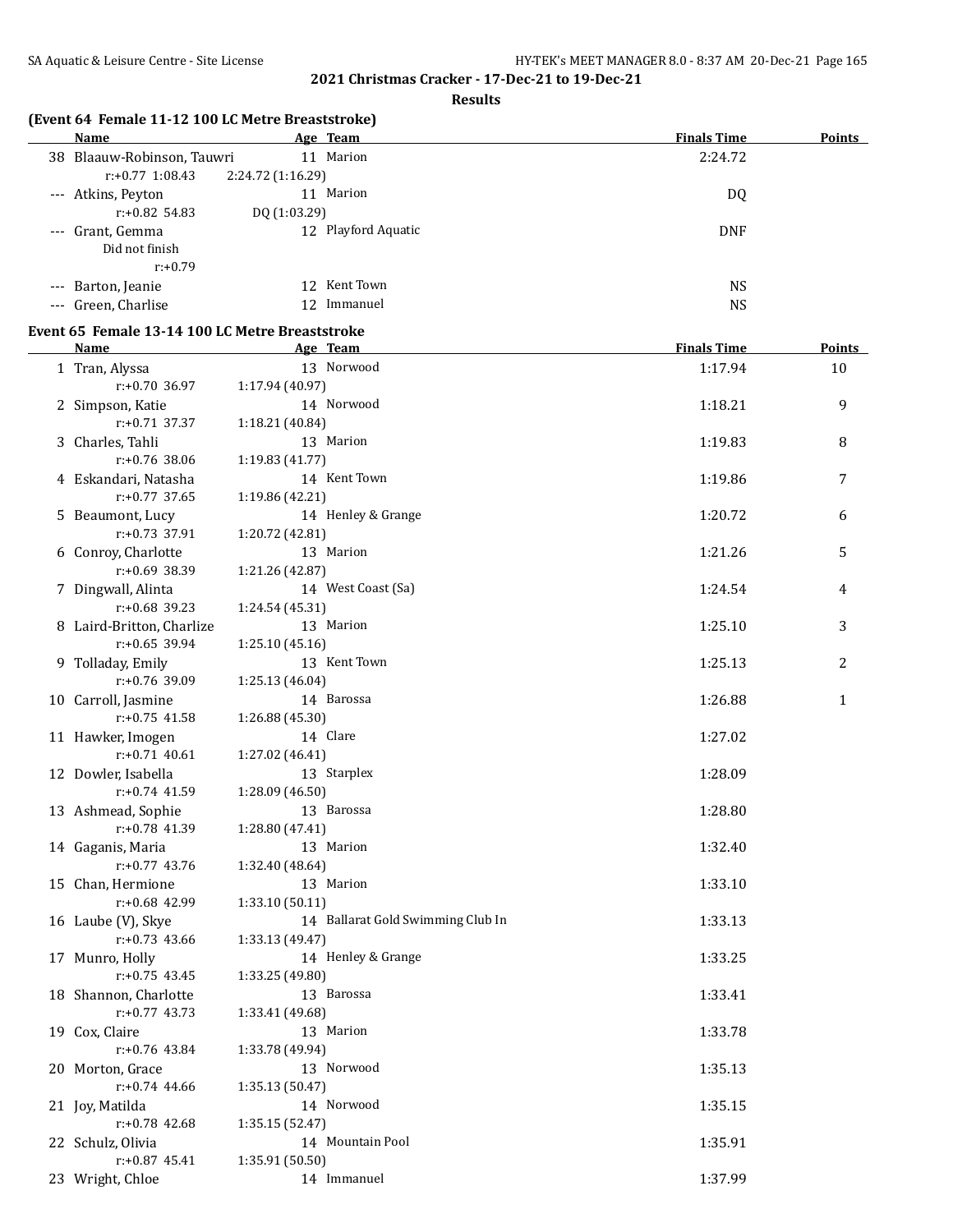**Results**

r:+0.76 45.39 1:37.99 (52.60)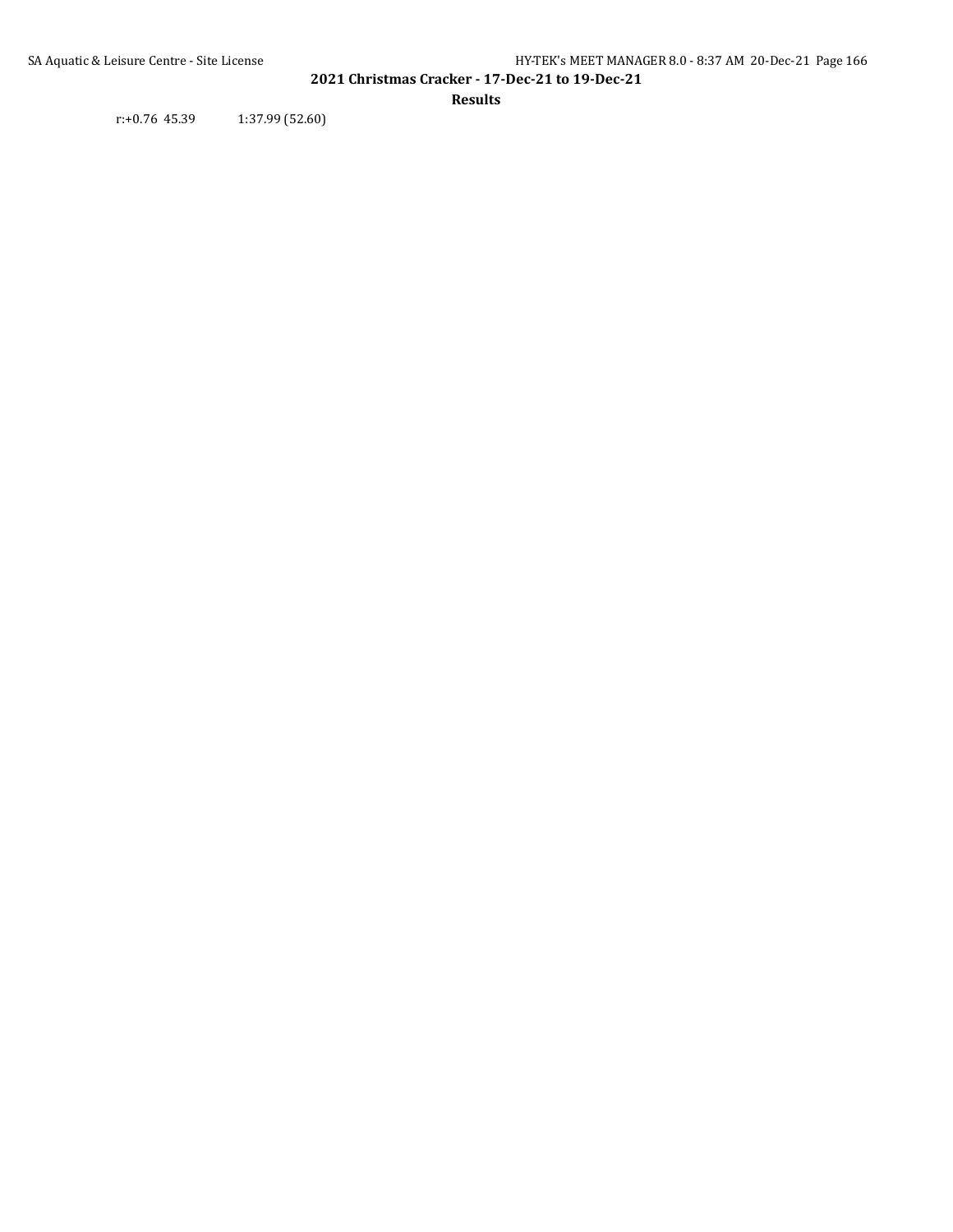**Results**

## **(Event 65 Female 13-14 100 LC Metre Breaststroke)**

| <b>Name</b>            |                  | Age Team                         | <b>Finals Time</b> | Points |
|------------------------|------------------|----------------------------------|--------------------|--------|
| 24 Joubert, Amy        |                  | 14 Immanuel                      | 1:38.41            |        |
| $r: +0.79$ 47.14       | 1:38.41(51.27)   |                                  |                    |        |
| 25 Fuhrmann, Ella      |                  | 14 Southern Performance          | 1:38.57            |        |
| $r: +0.73$ 47.03       | 1:38.57(51.54)   |                                  |                    |        |
| 26 Williams, Eve       |                  | 13 Norwood                       | 1:38.74            |        |
| $r: +0.65$ 45.32       | 1:38.74 (53.42)  |                                  |                    |        |
| 27 Harnden (V), Angela |                  | 13 St Leonard's College Swimming | 1:39.10            |        |
| $r: +0.80$ 46.24       | 1:39.10 (52.86)  |                                  |                    |        |
| 28 Sargeant, Rachel    |                  | 14 Onkaparinga                   | 1:39.21            |        |
| $r: +0.69$ 46.46       | 1:39.21(52.75)   |                                  |                    |        |
| 29 Roberts, Isabella   |                  | 13 Murray Bridge                 | 1:40.41            |        |
| $r: +0.85$ 47.05       | 1:40.41 (53.36)  |                                  |                    |        |
| 30 Romanowski, Georgia |                  | 13 Southern Performance          | 1:41.26            |        |
| $r: +0.59$ 47.40       | 1:41.26 (53.86)  |                                  |                    |        |
| *31 Willett, Isabel    |                  | 14 Onkaparinga                   | 1:41.49            |        |
| $r: +0.86$ 47.01       | 1:41.49 (54.48)  |                                  |                    |        |
| *31 Pearson, Mikayla   |                  | 13 Blue Lake Y                   | 1:41.49            |        |
| $r: +0.84$ 46.27       | 1:41.49 (55.22)  |                                  |                    |        |
| 33 Cox, Kenzie         |                  | 13 Barossa                       | 1:41.73            |        |
| $r: +0.84$ 47.98       | 1:41.73(53.75)   |                                  |                    |        |
| 34 Shrestha, Pranita   |                  | 13 Marion                        | 1:42.17            |        |
| $r: +0.74$ 46.21       | 1:42.17 (55.96)  |                                  |                    |        |
| 35 Kong, Wen Xiu       |                  | 13 Kent Town                     | 1:51.10            |        |
| $r: +0.75$ 50.49       | 1:51.10(1:00.61) |                                  |                    |        |
| Carr, Lucinda          |                  | 14 Marion                        | <b>NS</b>          |        |
| Santos, Kennedy        |                  | 13 Norwood                       | <b>NS</b>          |        |
| --- Borgmeyer, Claire  |                  | 13 Immanuel                      | <b>SCR</b>         |        |

### **Event 66 Female 15 & Over 100 LC Metre Breaststroke**

| <b>Name</b>           | Age Team                | <b>Finals Time</b> | <b>Points</b> |
|-----------------------|-------------------------|--------------------|---------------|
| 1 Williams, Alana     | 18 Norwood              | 1:15.91            | 10            |
| $r: +0.68$ 35.76      | 1:15.91(40.15)          |                    |               |
| 2 Rawson, Madeline    | 20 Immanuel             | 1:17.45            | 9             |
| $r: +0.70$ 35.10      | 1:17.45(42.35)          |                    |               |
| 3 Healy, Sophie       | 17 Norwood              | 1:17.58            | 8             |
| $r: +0.74$ 36.69      | 1:17.58 (40.89)         |                    |               |
| 4 Bament, Summer      | 15 Norwood              | 1:18.40            | 7             |
| $r: +0.71$ 37.02      | 1:18.40 (41.38)         |                    |               |
| 5 Trumble, Madeleine  | 15 Marion               | 1:19.11            | 6             |
| $r: +0.80$ 36.25      | 1:19.11 (42.86)         |                    |               |
| 6 Marshall, Poppy     | 16 Norwood              | 1:19.20            | 5             |
| $r: +0.74$ 37.16      | 1:19.20 (42.04)         |                    |               |
| 7 Hansen, Stephanie   | 16 Clovercrest          | 1:20.50            | 4             |
| $r: +0.71$ 37.48      | 1:20.50 (43.02)         |                    |               |
| 8 Nguyen, Leigha      | 18 Starplex             | 1:21.25            | 3             |
| $r: +0.71$ 37.08      | 1:21.25(44.17)          |                    |               |
| 9 Eckert. Emma-Rose   | 25 Western Aquatic (Sa) | 1:22.48            | 2             |
| $r: +0.70$ 38.59      | 1:22.48 (43.89)         |                    |               |
| 10 Ashmead, Charlotte | 15 Barossa              | 1:23.25            | 1             |
| $r: +0.73$ 38.59      | 1:23.25(44.66)          |                    |               |
| 11 Whittaker, Emily   | 16 Clovercrest          | 1:24.96            |               |
| $r: +0.78$ 40.48      | 1:24.96 (44.48)         |                    |               |
| 12 Nicholl, Chelsea   | 16 Immanuel             | 1:28.82            |               |
| $r: +0.76$ 41.18      | 1:28.82 (47.64)         |                    |               |
| 13 Below, Jade        | 15 Playford Aquatic     | 1:29.71            |               |
| $r: +0.84$ 42.06      | 1:29.71 (47.65)         |                    |               |
| 14 Pearson, Hayley    | 17 Blue Lake Y          | 1:30.54            |               |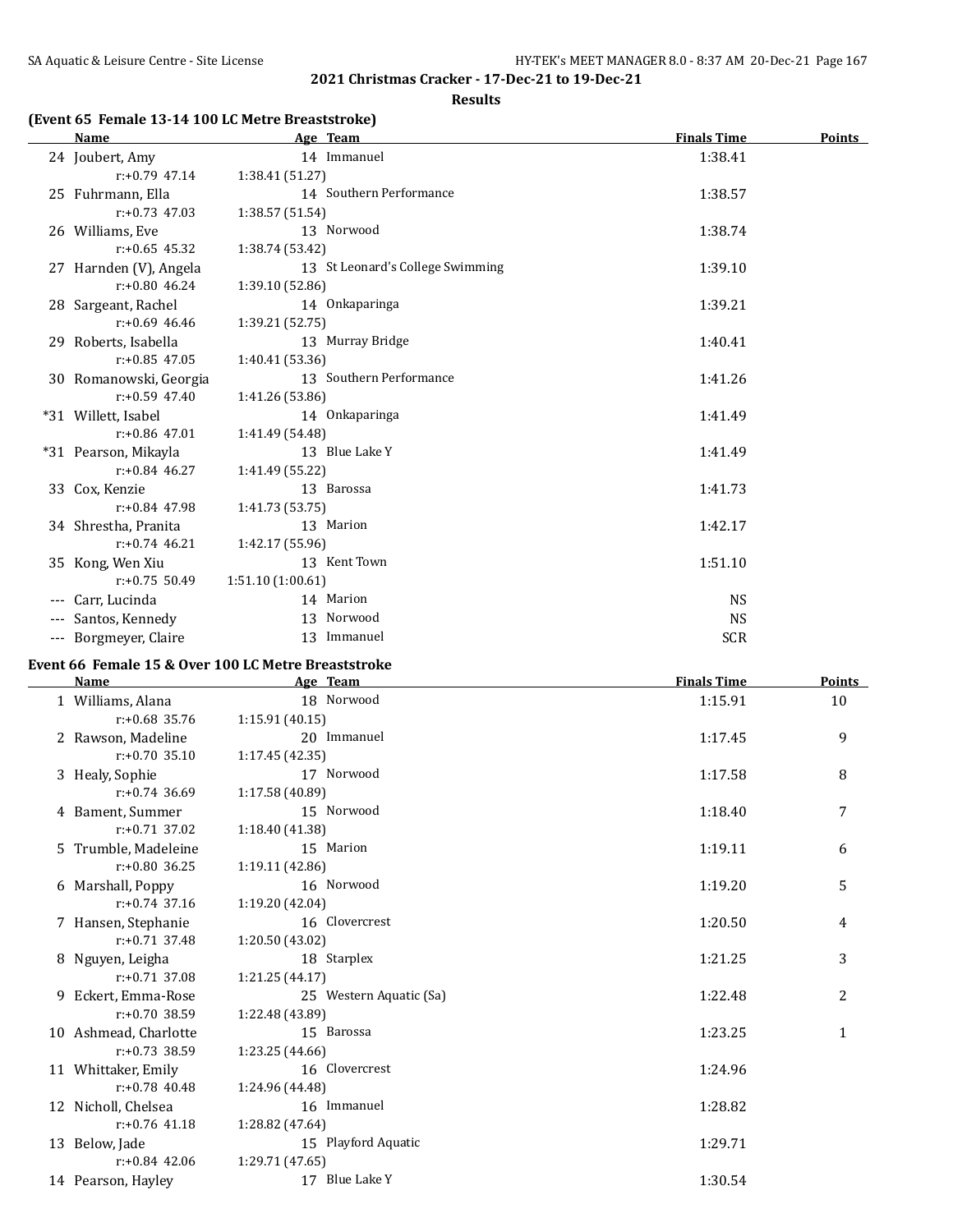**Results**

r:+0.71 42.43 1:30.54 (48.11)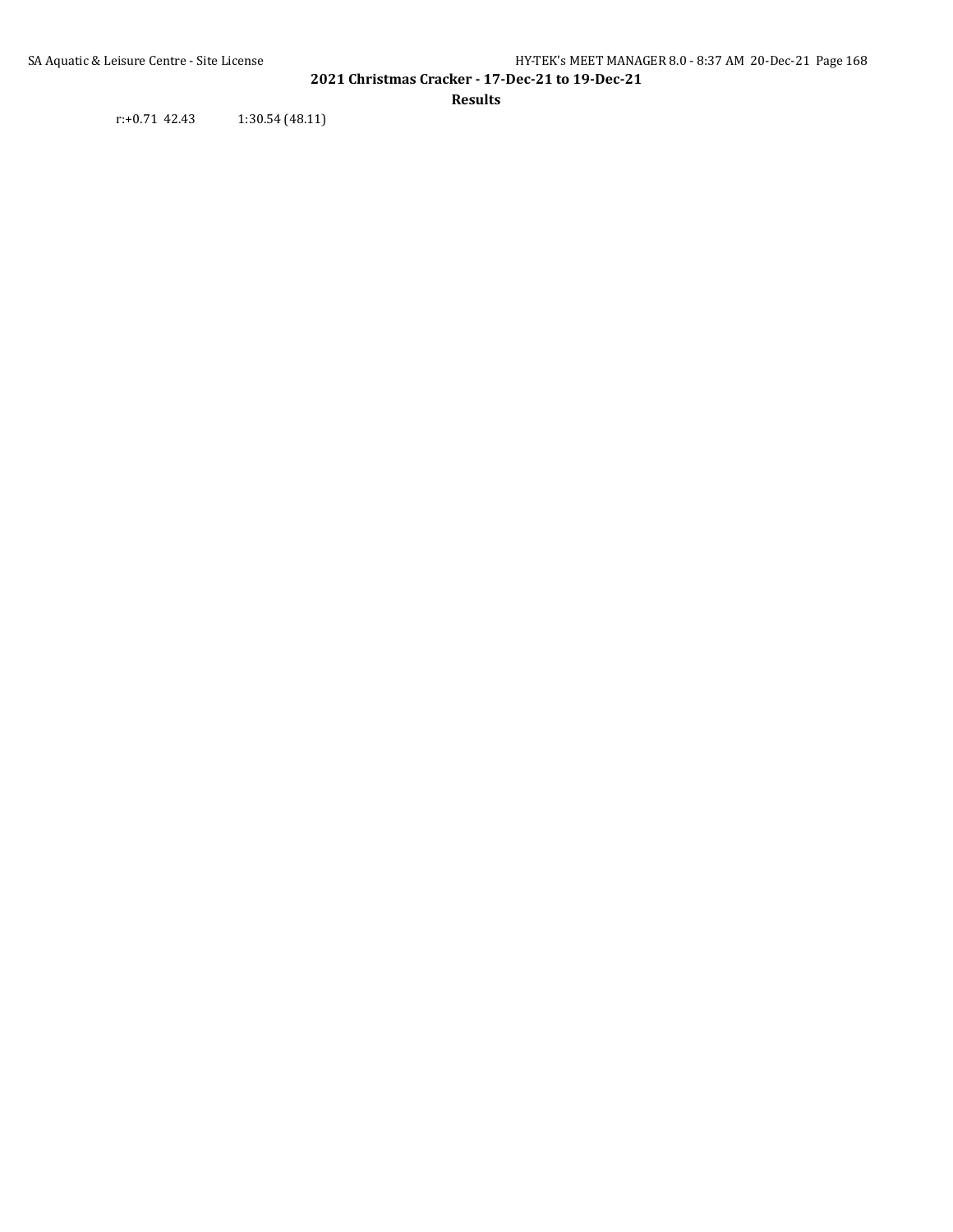#### **Results**

### **(Event 66 Female 15 & Over 100 LC Metre Breaststroke)**

|                     | Name                 | Age Team         | <b>Finals Time</b> | <b>Points</b> |
|---------------------|----------------------|------------------|--------------------|---------------|
|                     | 15 Wood, Meg         | 16 Barossa       | 1:30.62            |               |
|                     | $r: +0.76$ 41.54     | 1:30.62 (49.08)  |                    |               |
|                     | 16 Schubert, Nyah    | 15 Barossa       | 1:33.52            |               |
|                     | $r: +0.79$ 42.97     | 1:33.52(50.55)   |                    |               |
| 17                  | Bleakley, Tyndelle   | 15 Kent Town     | 1:34.52            |               |
|                     | $r: +0.74$ 42.38     | 1:34.52 (52.14)  |                    |               |
|                     | 18 Pearson, Aleisha  | 15 Blue Lake Y   | 1:38.82            |               |
|                     | $r: +0.73$ 45.52     | 1:38.82(53.30)   |                    |               |
| 19.                 | Hammond, Chloe       | 15 Whyalla       | 1:41.17            |               |
|                     | $r: +0.84$ 45.63     | 1:41.17 (55.54)  |                    |               |
|                     | 20 Hawkins, D'Arby   | 15 Payneham      | 1:44.84            |               |
|                     | $r: +0.72$ 48.49     | 1:44.84 (56.35)  |                    |               |
|                     | 21 Charles, Isabella | 15 Marion        | 2:05.74            |               |
|                     | $r: +0.93$ 55.15     | 2:05.74(1:10.59) |                    |               |
| $\qquad \qquad - -$ | 0'Leary, Kelly       | Immanuel<br>15   | <b>SCR</b>         |               |
|                     |                      |                  |                    |               |

### **Event 67 Male 12-14 200 LC Metre Butterfly**

| <b>Name</b>            | Age Team        |                                   |                 | <b>Finals Time</b> | <b>Points</b> |
|------------------------|-----------------|-----------------------------------|-----------------|--------------------|---------------|
| 1 Plummer, Cody        | 14 Starplex     |                                   |                 | 2:15.83            | 10            |
| $r: +0.73$ 30.32       |                 | $1:05.27(34.95)$ $1:40.99(35.72)$ | 2:15.83 (34.84) |                    |               |
| 2 Clifford, Matthew    | 14 Marion       |                                   |                 | 2:20.73            | 9             |
| $r: +0.72$ 31.09       | 1:07.14(36.05)  | 1:43.88 (36.74)                   | 2:20.73 (36.85) |                    |               |
| 3 Smith, Connor        | 14 Marion       |                                   |                 | 2:26.07            | 8             |
| $r: +0.77$ 31.96       | 1:08.78 (36.82) | 1:47.39 (38.61)                   | 2:26.07 (38.68) |                    |               |
| 4 Bastiaans, Jacob     | 14 Marion       |                                   |                 | 2:32.47            | 7             |
| $r: +0.77$ 32.38       | 1:11.41 (39.03) | 1:52.14 (40.73)                   | 2:32.47 (40.33) |                    |               |
| 5 Turra, Logan         | 14 Marion       |                                   |                 | 2:39.02            | 6             |
| $r: +0.79$ 33.10       | 1:14.40 (41.30) | 1:56.97 (42.57)                   | 2:39.02 (42.05) |                    |               |
| 6 Sandercock, Finnian  |                 | 13 Western Aquatic (Sa)           |                 | 2:40.17            | 5             |
| $r: +0.76$ 34.30       | 1:14.58 (40.28) | 1:57.55 (42.97)                   | 2:40.17 (42.62) |                    |               |
| 7 Mazur, Joseph        | 12 Norwood      |                                   |                 | 3:09.92            | 4             |
| $r: +0.70$ 38.04       | 1:24.52 (46.48) | 2:16.37(51.85)                    | 3:09.92(53.55)  |                    |               |
| 8 Mosley, Levi         | 13 Marion       |                                   |                 | 3:12.85            | 3             |
| $r: +0.78$ 39.21       |                 | $1:28.70(49.49)$ $2:21.75(53.05)$ | 3:12.85(51.10)  |                    |               |
| --- Barresi, Antony    | 13 Norwood      |                                   |                 | DQ                 |               |
| Non-simultaneous touch |                 |                                   |                 |                    |               |
| $r: +0.73$ 37.45       | 1:22.75 (45.30) | 2:14.21 (51.46)                   | DQ (55.69)      |                    |               |
| --- Mosley, Leif       | 12 Marion       |                                   |                 | DQ                 |               |
| Alternating Kick       |                 |                                   |                 |                    |               |
| 42.97                  | 1:37.25 (54.28) | 2:33.64 (56.39)                   | DQ (55.47)      |                    |               |
| --- Martin, Elijah     |                 | 14 Henley & Grange                |                 | <b>SCR</b>         |               |
| --- Brown, Matthew     | 14 Kent Town    |                                   |                 | <b>SCR</b>         |               |

### **Event 68 Male 15 & Over 200 LC Metre Butterfly**

 $\overline{a}$ 

|   | <b>Name</b>           | Age Team        |                 |                 | <b>Finals Time</b> | <b>Points</b> |
|---|-----------------------|-----------------|-----------------|-----------------|--------------------|---------------|
|   | 1 Clifford, Ryan      | 16 Marion       |                 |                 | 2:06.62            | 10            |
|   | $r: +0.76$ 28.59      | 1:00.95(32.36)  | 1:33.50(32.55)  | 2:06.62 (33.12) |                    |               |
|   | 2 Luscombe, Clancy    | 16 Marion       |                 |                 | 2:08.89            | 9             |
|   | $r: +0.71$ 29.13      | 1:02.02(32.89)  | 1:36.04 (34.02) | 2:08.89 (32.85) |                    |               |
|   | 3 Mclachlan, Fergus   | 17              | Norwood         |                 | 2:08.94            | 8             |
|   | $r: +0.71$ 28.47      | 1:01.90(33.43)  | 1:35.10(33.20)  | 2:08.94 (33.84) |                    |               |
|   | 4 Powell, Corben      | 15 Marion       |                 |                 | 2:10.68            | 7             |
|   | $r: +0.72$ 29.63      | 1:03.29 (33.66) | 1:37.02 (33.73) | 2:10.68 (33.66) |                    |               |
|   | 5 Manolopoulos, Harry | 16 Marion       |                 |                 | 2:12.99            | 6             |
|   | $r: +0.76$ 29.15      | 1:02.72 (33.57) | 1:36.97 (34.25) | 2:12.99 (36.02) |                    |               |
| 6 | Atherton, Oliver      | 16 Kent Town    |                 |                 | 2:15.39            | 5             |
|   | $r: +0.72$ 28.73      | 1:01.87 (33.14) | 1:37.27 (35.40) | 2:15.39 (38.12) |                    |               |
|   |                       |                 |                 |                 |                    |               |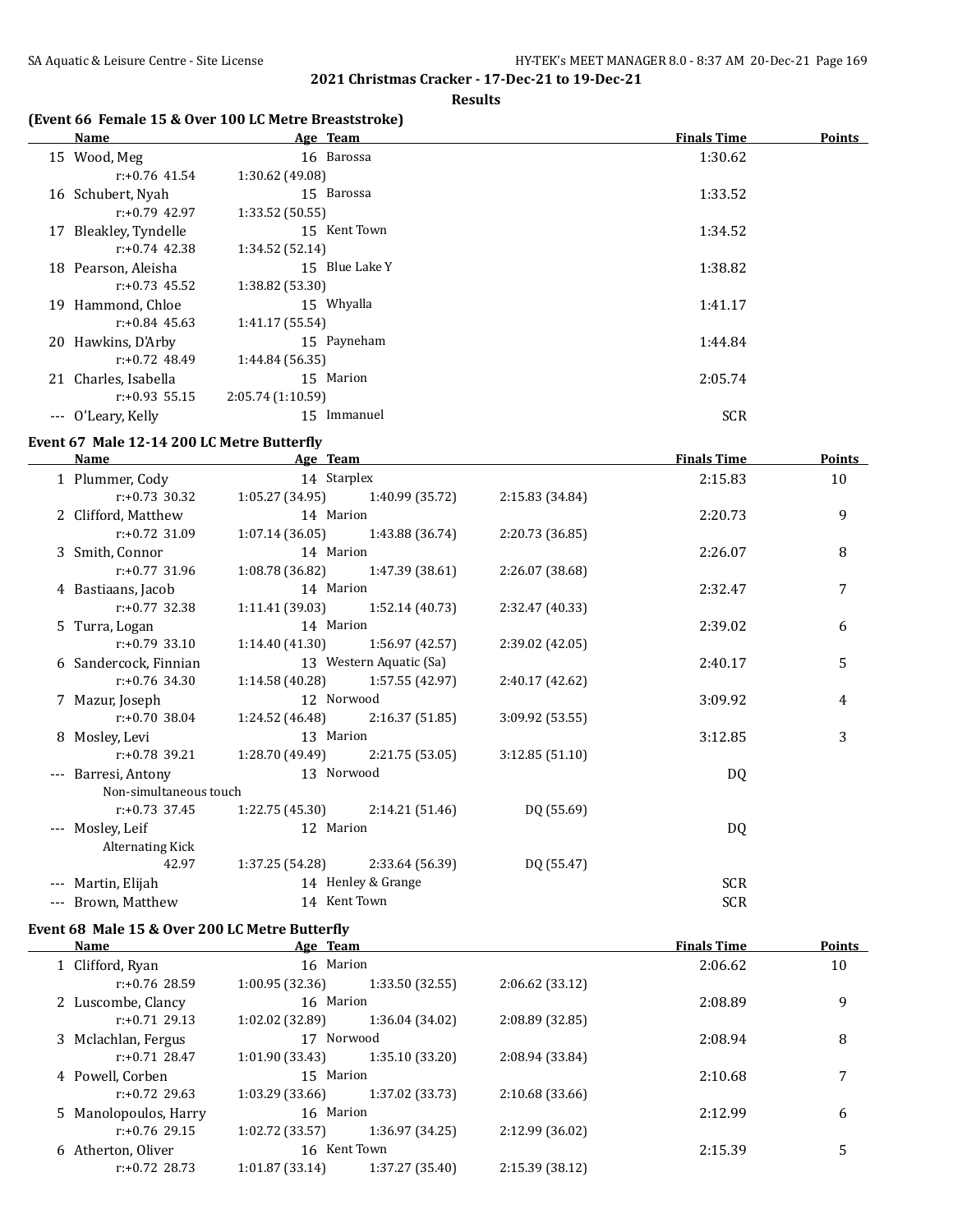**Results**

### **(Event 68 Male 15 & Over 200 LC Metre Butterfly)**

| Name                     | Age Team     |                                   |                 | <b>Finals Time</b> | <b>Points</b> |
|--------------------------|--------------|-----------------------------------|-----------------|--------------------|---------------|
| 7 Stenhouse, Euan        | 18 Immanuel  |                                   |                 | 2:17.31            | 4             |
| $r: +0.75$ 29.89         |              | 1:04.11 (34.22) 1:40.31 (36.20)   | 2:17.31 (37.00) |                    |               |
| 8 Watkinson, Myles       |              | 18 Western Aquatic (Sa)           |                 | 2:17.86            | 3             |
| $r: +0.70$ 30.33         |              | $1:04.37(34.04)$ $1:40.68(36.31)$ | 2:17.86(37.18)  |                    |               |
| 9 Washington, Lachlan    | 15 Immanuel  |                                   |                 | 2:17.92            | 2             |
| r:+0.72 30.86            |              | $1:05.93(35.07)$ $1:42.10(36.17)$ | 2:17.92 (35.82) |                    |               |
| 10 Sooaemalelagi, Sitivi | 21 Norwood   |                                   |                 | 2:19.81            | 1             |
| $r: +0.63$ 30.14         |              | $1:05.41(35.27)$ $1:42.27(36.86)$ | 2:19.81 (37.54) |                    |               |
| 11 Tsamaidis, Darcy      | 18 Norwood   |                                   |                 | 2:20.43            |               |
| r:+0.63 31.47            |              | $1:06.47(35.00)$ $1:43.09(36.62)$ | 2:20.43 (37.34) |                    |               |
| 12 Brown, Myles          | 18 Barossa   |                                   |                 | 2:22.14            |               |
| $r: +0.74$ 31.02         |              | $1:05.82(34.80)$ $1:43.39(37.57)$ | 2:22.14 (38.75) |                    |               |
| 13 Percevault, Kyan      | 17 Marion    |                                   |                 | 2:24.10            |               |
| $r: +0.67$ 31.50         |              | $1:08.25(36.75)$ $1:45.85(37.60)$ | 2:24.10(38.25)  |                    |               |
| 14 Lindsay, Luc          | 16 Norwood   |                                   |                 | 2:24.49            |               |
| $r: +0.75$ 31.45         |              | $1:08.54(37.09)$ $1:46.59(38.05)$ | 2:24.49 (37.90) |                    |               |
| 15 Langman, Hamish       | 15 Norwood   |                                   |                 | 2:30.26            |               |
| $r: +0.74$ 31.35         |              | $1:08.31(36.96)$ $1:49.01(40.70)$ | 2:30.26 (41.25) |                    |               |
| Nelson, Regan            | 16 Kent Town |                                   |                 | <b>NS</b>          |               |
| --- Nicoll, Craig        |              | 30 Southern Performance           |                 | <b>NS</b>          |               |
| --- Kashani, Kiarash     | 16 Norwood   |                                   |                 | <b>SCR</b>         |               |

### **Event 69 Female 9-11 200 LC Metre Freestyle**

| Name                 | Age Team        |                                     |                 | <b>Finals Time</b> | <b>Points</b> |
|----------------------|-----------------|-------------------------------------|-----------------|--------------------|---------------|
| 1 Osborn, Jessica    | 11 Marion       |                                     |                 | 2:32.38            | 10            |
| r:+0.62 33.80        |                 | $1:13.72$ (39.92) $1:53.75$ (40.03) | 2:32.38 (38.63) |                    |               |
| 2 Daunt, Emily       | 11 Marion       |                                     |                 | 2:36.37            | 9             |
| $r: +0.60$ 35.76     |                 | $1:16.52$ (40.76) $1:58.33$ (41.81) | 2:36.37 (38.04) |                    |               |
| 3 Heggie, Ashleigh   | 11 Starplex     |                                     |                 | 2:39.60            | 8             |
| $r: +0.62$ 35.23     |                 | $1:17.91(42.68)$ $2:00.98(43.07)$   | 2:39.60 (38.62) |                    |               |
| 4 Liemar, Milli      |                 | 10 Western Aquatic (Sa)             |                 | 2:39.76            | 7             |
| $r: +0.85$ 36.25     |                 | $1:17.24(40.99)$ $1:59.45(42.21)$   | 2:39.76 (40.31) |                    |               |
| 5 Findlay, Emily     | 10 Unley        |                                     |                 | 2:43.01            | 6             |
| $r: +0.65$ 36.26     | 1:17.85(41.59)  | 2:01.53 (43.68)                     | 2:43.01 (41.48) |                    |               |
| 6 Le, Amy            |                 | 11 Henley & Grange                  |                 | 2:45.14            | 5             |
| $r: +0.67$ 37.09     | 1:19.83(42.74)  | 2:03.20 (43.37)                     | 2:45.14(41.94)  |                    |               |
| 7 Nesci, Ocea        | 11 Starplex     |                                     |                 | 2:47.39            | 4             |
| $r: +0.64$ 38.41     |                 | $1:21.17(42.76)$ $2:04.86(43.69)$   | 2:47.39 (42.53) |                    |               |
| 8 Miller, Sutton     | 11 Unley        |                                     |                 | 2:47.50            | 3             |
| $r: +0.70$ 37.57     |                 | $1:19.70(42.13)$ $2:04.05(44.35)$   | 2:47.50 (43.45) |                    |               |
| 9 Shannon, Isabella  | 11 Barossa      |                                     |                 | 2:47.67            | 2             |
| r:+0.98 37.87        |                 | $1:22.49(44.62)$ $2:05.87(43.38)$   | 2:47.67 (41.80) |                    |               |
| 10 Stratford, Indee  |                 | 11 Mount Gambier Swimming Club In   |                 | 2:50.59            | $\mathbf{1}$  |
| r:+0.78 37.85        | 1:24.48 (46.63) | 2:10.53(46.05)                      | 2:50.59(40.06)  |                    |               |
| 11 Williams, Amelia  | 11 Norwood      |                                     |                 | 2:51.35            |               |
| $r: +0.87$ 37.92     |                 | $1:22.59(44.67)$ $2:09.46(46.87)$   | 2:51.35 (41.89) |                    |               |
| 12 Dening, Lucy      |                 | 11 Mount Gambier Swimming Club In   |                 | 2:52.32            |               |
| $r: +0.74$ 38.24     |                 | $1:22.61(44.37)$ $2:08.61(46.00)$   | 2:52.32 (43.71) |                    |               |
| 13 Coorey, Veniece   | 10 Silver City  |                                     |                 | 2:53.41            |               |
| $r: +0.66$ 39.18     |                 | $1:24.96(45.78)$ $2:10.53(45.57)$   | 2:53.41 (42.88) |                    |               |
| 14 Sebestyen, Laura  | 11 Marion       |                                     |                 | 2:53.75            |               |
| $r: +0.81$ 36.49     | 1:21.89 (45.40) | 2:09.02 (47.13)                     | 2:53.75 (44.73) |                    |               |
| 15 Giro, Aleksandra  | 10 Payneham     |                                     |                 | 2:54.48            |               |
| $r: +0.77$ 38.83     | 1:24.36 (45.53) | 2:10.77 (46.41)                     | 2:54.48 (43.71) |                    |               |
| 16 Venables, Kiana   | 10 Unley        |                                     |                 | 2:56.46            |               |
| $r: +0.75$ 38.58     | 1:24.12 (45.54) | 2:11.75 (47.63)                     | 2:56.46 (44.71) |                    |               |
| 17 Leaver, Georgiana | 11 Marion       |                                     |                 | 2:58.14            |               |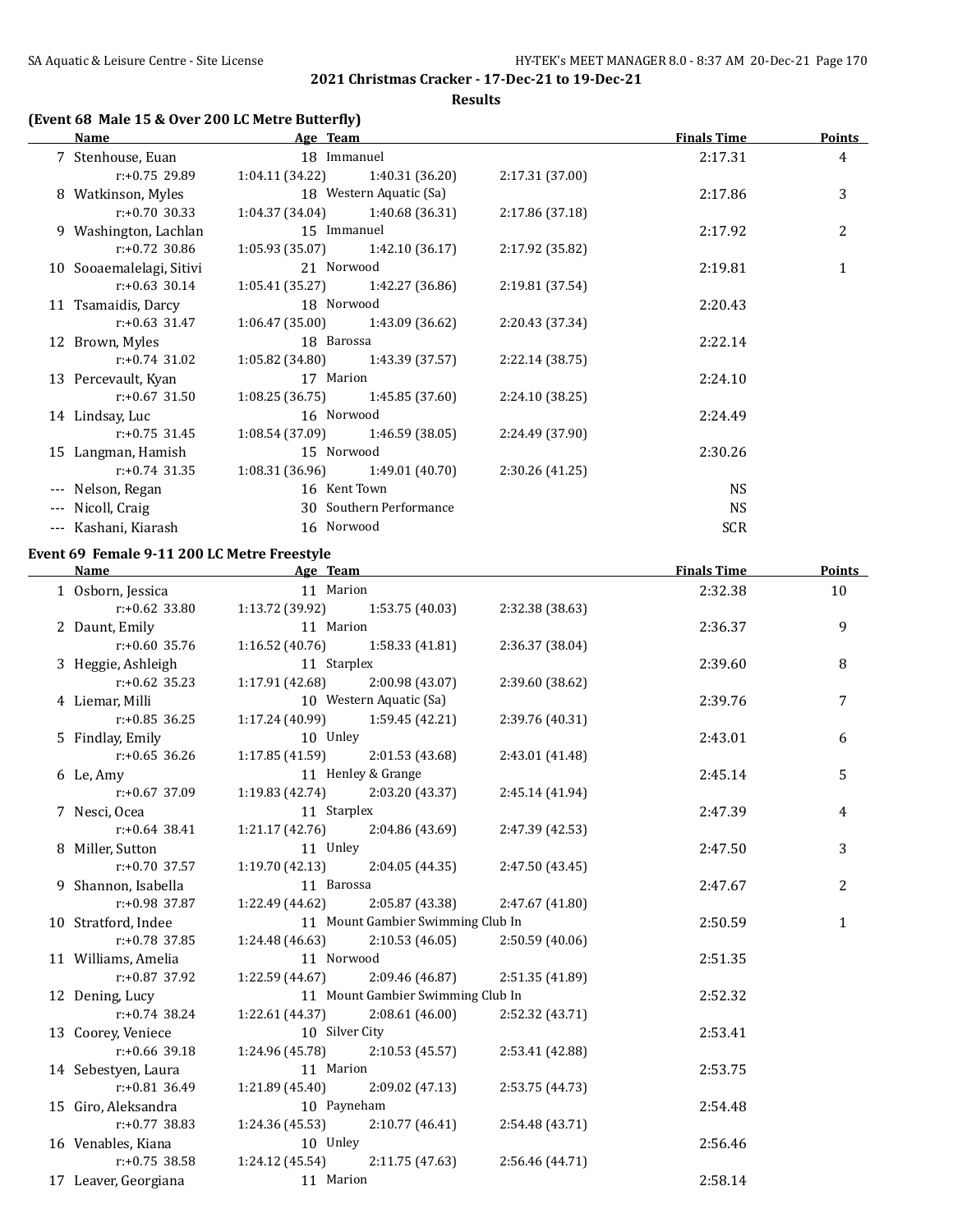**Results**

r:+0.80 39.59 1:26.54 (46.95) 2:14.50 (47.96) 2:58.14 (43.64)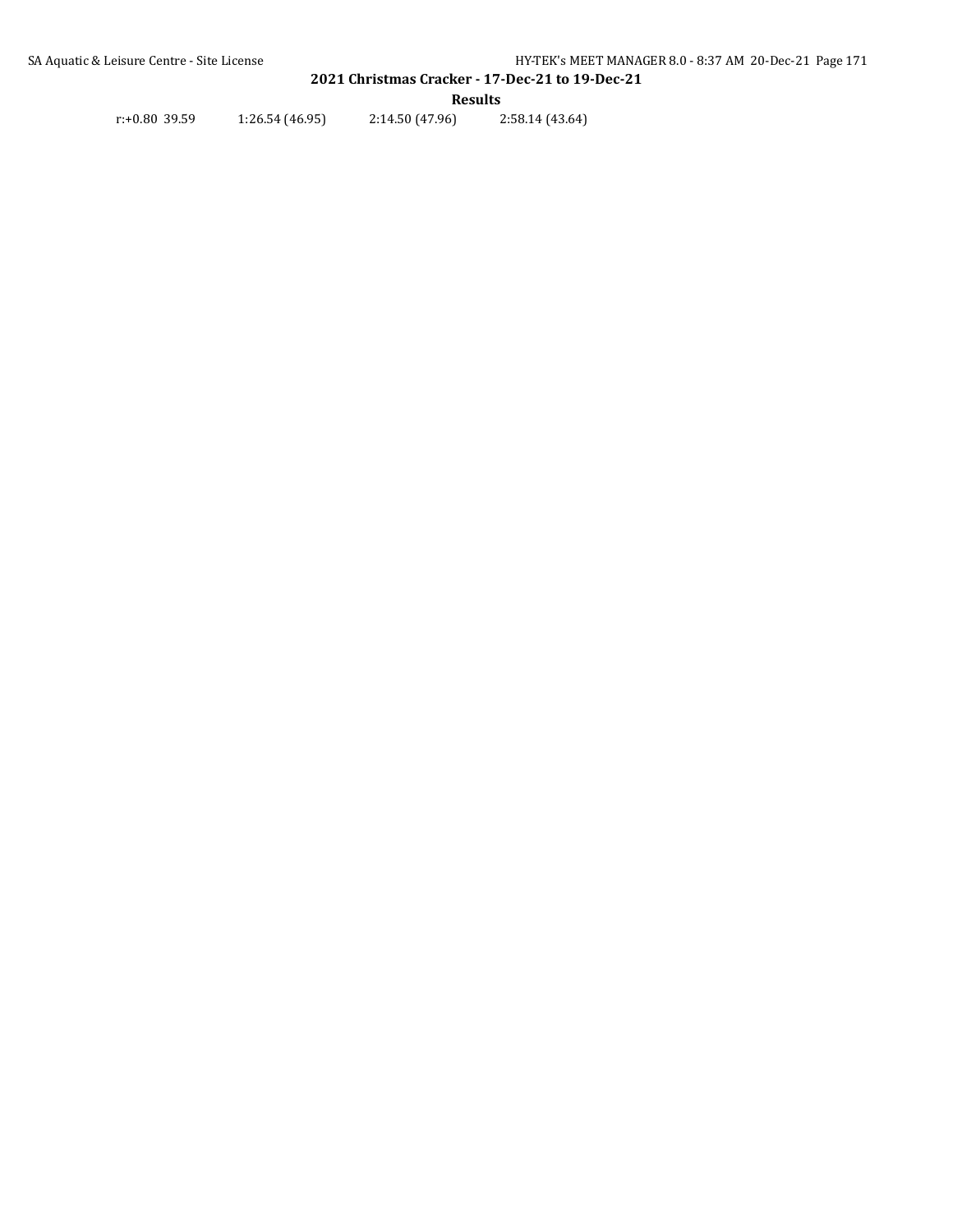**Results**

### **(Event 69 Female 9-11 200 LC Metre Freestyle)**

| <b>Name</b>              | Age Team        |                         |                 | <b>Finals Time</b> | Points |
|--------------------------|-----------------|-------------------------|-----------------|--------------------|--------|
| 18 Henty-Charles, Keeley | 11 Marion       |                         |                 | 3:05.90            |        |
| $r: +0.82$ 42.14         | 1:31.04 (48.90) | 2:20.94 (49.90)         | 3:05.90 (44.96) |                    |        |
| 19 Smith, Grace          |                 | 10 Great Southern (Sa)  |                 | 3:07.08            |        |
| $r: +0.87$ 42.43         | 1:31.88 (49.45) | 2:22.78 (50.90)         | 3:07.08 (44.30) |                    |        |
| 20 Spagnoletti, Sofia    | 10 Kent Town    |                         |                 | 3:07.67            |        |
| $r: +0.73$ 42.50         | 1:31.77 (49.27) | 2:22.36 (50.59)         | 3:07.67 (45.31) |                    |        |
| 21 Waller, Arabella      | 11 Marion       |                         |                 | 3:07.69            |        |
| $r: +0.85$ 43.94         | 1:33.28 (49.34) | 2:23.54(50.26)          | 3:07.69(44.15)  |                    |        |
| 22 Warriner, Phoebe      | 11 Marion       |                         |                 | 3:07.73            |        |
| $r: +0.71$ 41.54         | 1:31.55(50.01)  | 2:21.22 (49.67)         | 3:07.73 (46.51) |                    |        |
| 23 Bastiaans, Laura      | 11 Marion       |                         |                 | 3:09.99            |        |
| $r: +0.81$ 42.53         | 1:31.79(49.26)  | 2:22.49 (50.70)         | 3:09.99 (47.50) |                    |        |
| 24 Beaumont, Eleanor     | 10 Unley        |                         |                 | 3:10.46            |        |
| $r: +0.82$ 43.25         | 1:32.70(49.45)  | 2:22.17 (49.47)         | 3:10.46 (48.29) |                    |        |
| 25 Gibbens, Zoe          |                 | 10 Western Aquatic (Sa) |                 | 3:15.63            |        |
| 41.44                    | 1:29.42 (47.98) | 2:21.05(51.63)          | 3:15.63(54.58)  |                    |        |
| 26 Sun, Sophie           |                 | 10 Henley & Grange      |                 | 3:22.42            |        |
| $r: +0.70$ 42.48         | 1:38.43 (55.95) | 2:35.18(56.75)          | 3:22.42 (47.24) |                    |        |
| 27 Walsh, Emily          |                 | 11 Mountain Pool        |                 | 3:24.96            |        |
| r:+0.80 39.96            | 1:34.58 (54.62) | 2:29.40 (54.82)         | 3:24.96 (55.56) |                    |        |
| 28 Hamlyn, Lily          | 10 Norwood      |                         |                 | 3:27.03            |        |
| 45.48                    | 1:41.70 (56.22) | 2:37.14 (55.44)         | 3:27.03 (49.89) |                    |        |
| 29 Button, Milana        | 11 Barossa      |                         |                 | 3:27.11            |        |
| $r: +0.72$ 43.85         | 1:38.51(54.66)  | 2:33.68 (55.17)         | 3:27.11 (53.43) |                    |        |
| 30 Sutton, Matilda       |                 | 9 Immanuel              |                 | 3:30.11            |        |
| $r: +0.83$ 46.74         | 1:42.91(56.17)  | 2:38.28 (55.37)         | 3:30.11 (51.83) |                    |        |
| 31 Murray, Ella          | 11 Immanuel     |                         |                 | 3:30.20            |        |
| $r: +0.78$ 45.12         | 1:42.65 (57.53) | 2:40.17 (57.52)         | 3:30.20 (50.03) |                    |        |
| 32 Heywood, Alexa        | 10 Unley        |                         |                 | 3:31.83            |        |
| $r: +0.75$ 47.29         | 1:42.94 (55.65) | 2:39.16 (56.22)         | 3:31.83 (52.67) |                    |        |
| 33 Coorey, Amani         |                 | 9 Silver City           |                 | 3:38.60            |        |
| $r: +0.58$ 48.83         | 1:44.85 (56.02) | 2:43.33 (58.48)         | 3:38.60 (55.27) |                    |        |
| --- Geister, Leni        | 11 Barossa      |                         |                 | <b>NS</b>          |        |
| --- Hallam, Sophia       | 11 Marion       |                         |                 | <b>NS</b>          |        |
| --- Burrows, Poppy       | 11 Marion       |                         |                 | <b>NS</b>          |        |
| --- Harrison, Savannah   |                 | 11 Clovercrest          |                 | <b>SCR</b>         |        |

### **Event 70 Female 12-14 200 LC Metre Freestyle**

| Name                      | Age Team       |                                     |                 | <b>Finals Time</b> | Points |
|---------------------------|----------------|-------------------------------------|-----------------|--------------------|--------|
| 1 Everitt, Emma           | 13 Norwood     |                                     |                 | 2:12.59            | 10     |
| $r: +0.74$ 31.28          |                | $1:05.21(33.93)$ $1:39.38(34.17)$   | 2:12.59(33.21)  |                    |        |
| 2 Newham, Leni            | 14 Barossa     |                                     |                 | 2:12.62            | 9      |
| $r: +0.76$ 30.80          |                | $1:04.98(34.18)$ $1:38.90(33.92)$   | 2:12.62 (33.72) |                    |        |
| 3 Eskandari, Natasha      | 14 Kent Town   |                                     |                 | 2:13.29            | 8      |
| $r+0.80$ 30.90            |                | $1:04.82$ (33.92) $1:39.22$ (34.40) | 2:13.29 (34.07) |                    |        |
| 4 Dingwall, Alinta        |                | 14 West Coast (Sa)                  |                 | 2:13.90            |        |
| $r: +0.68$ 30.64          |                | $1:04.51(33.87)$ $1:39.31(34.80)$   | 2:13.90 (34.59) |                    |        |
| 5 Carrocci, Clara         | 13 Norwood     |                                     |                 | 2:15.85            | 6      |
| $r: +0.73$ 31.75          |                | $1:06.96(35.21)$ $1:42.24(35.28)$   | 2:15.85(33.61)  |                    |        |
| 6 Simpson, Katie          |                | 14 Norwood                          |                 | 2:16.70            | 5      |
| $r: +0.69$ 32.47          |                | $1:07.71(35.24)$ $1:42.70(34.99)$   | 2:16.70(34.00)  |                    |        |
| 7 Tran, Alyssa            |                | 13 Norwood                          |                 | 2:17.71            | 4      |
| $r: +0.69$ 31.55          |                | $1:06.50(34.95)$ $1:42.51(36.01)$   | 2:17.71 (35.20) |                    |        |
| 8 Mazur, Juliet           | 14 Norwood     |                                     |                 | 2:19.84            | 3      |
| $r: +0.74$ 32.38          |                | $1:07.89(35.51)$ $1:44.49(36.60)$   | 2:19.84 (35.35) |                    |        |
| 9 Curthoys-Davies, Miella | 13 Barossa     |                                     |                 | 2:20.73            | 2      |
| $r: +0.69$ 32.16          | 1:07.71(35.55) | 1:44.06 (36.35)                     | 2:20.73 (36.67) |                    |        |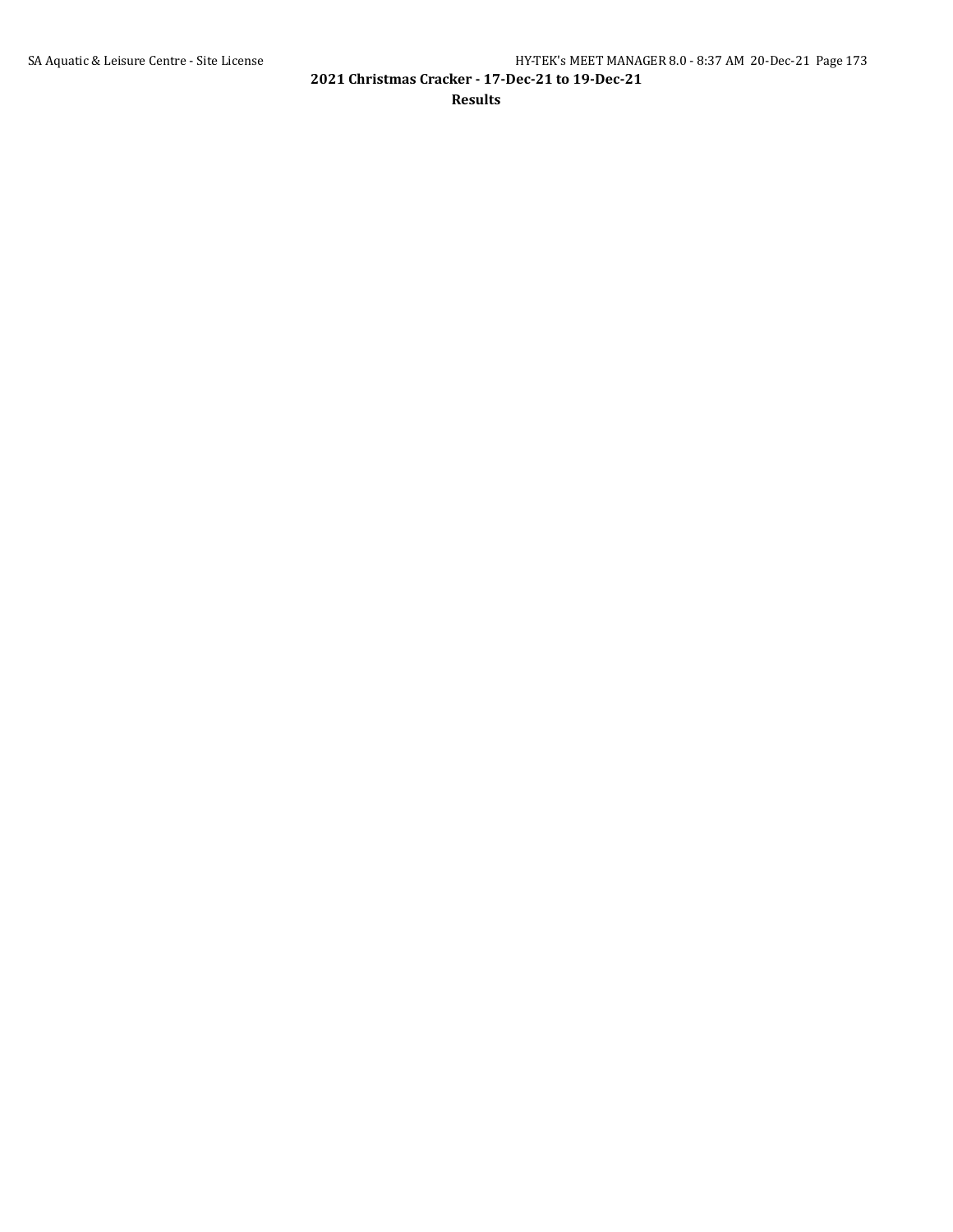**Results**

### **(Event 70 Female 12-14 200 LC Metre Freestyle)**

| <b>Name</b>          | Age Team                                                                                                                                                                                                                                                                                                                                                                                                                                                                                                                                                                                                                                       |                                                                                                                                                                                                                                                                                                                                                                                                                                                                                                                                                                                                                                                                                                                                                                                                                                                     | <b>Finals Time</b>                                                                                                                                                                                                                                                                                                                                 | <b>Points</b>                                                                                                                                                                                                            |
|----------------------|------------------------------------------------------------------------------------------------------------------------------------------------------------------------------------------------------------------------------------------------------------------------------------------------------------------------------------------------------------------------------------------------------------------------------------------------------------------------------------------------------------------------------------------------------------------------------------------------------------------------------------------------|-----------------------------------------------------------------------------------------------------------------------------------------------------------------------------------------------------------------------------------------------------------------------------------------------------------------------------------------------------------------------------------------------------------------------------------------------------------------------------------------------------------------------------------------------------------------------------------------------------------------------------------------------------------------------------------------------------------------------------------------------------------------------------------------------------------------------------------------------------|----------------------------------------------------------------------------------------------------------------------------------------------------------------------------------------------------------------------------------------------------------------------------------------------------------------------------------------------------|--------------------------------------------------------------------------------------------------------------------------------------------------------------------------------------------------------------------------|
| 10 Carroll, Jasmine  | 14 Barossa                                                                                                                                                                                                                                                                                                                                                                                                                                                                                                                                                                                                                                     |                                                                                                                                                                                                                                                                                                                                                                                                                                                                                                                                                                                                                                                                                                                                                                                                                                                     | 2:24.11                                                                                                                                                                                                                                                                                                                                            | $\mathbf{1}$                                                                                                                                                                                                             |
|                      | 1:09.07(36.16)                                                                                                                                                                                                                                                                                                                                                                                                                                                                                                                                                                                                                                 | 2:24.11 (37.55)                                                                                                                                                                                                                                                                                                                                                                                                                                                                                                                                                                                                                                                                                                                                                                                                                                     |                                                                                                                                                                                                                                                                                                                                                    |                                                                                                                                                                                                                          |
|                      | 12 Marion                                                                                                                                                                                                                                                                                                                                                                                                                                                                                                                                                                                                                                      |                                                                                                                                                                                                                                                                                                                                                                                                                                                                                                                                                                                                                                                                                                                                                                                                                                                     | 2:24.65                                                                                                                                                                                                                                                                                                                                            |                                                                                                                                                                                                                          |
| $r: +0.66$ 33.21     | 1:10.19(36.98)<br>1:47.70 (37.51)                                                                                                                                                                                                                                                                                                                                                                                                                                                                                                                                                                                                              | 2:24.65 (36.95)                                                                                                                                                                                                                                                                                                                                                                                                                                                                                                                                                                                                                                                                                                                                                                                                                                     |                                                                                                                                                                                                                                                                                                                                                    |                                                                                                                                                                                                                          |
| 12 Hendry, Nicole    | 12 Marion                                                                                                                                                                                                                                                                                                                                                                                                                                                                                                                                                                                                                                      |                                                                                                                                                                                                                                                                                                                                                                                                                                                                                                                                                                                                                                                                                                                                                                                                                                                     | 2:24.78                                                                                                                                                                                                                                                                                                                                            |                                                                                                                                                                                                                          |
| $r: +0.77$ 33.64     | 1:11.22 (37.58)<br>1:49.16 (37.94)                                                                                                                                                                                                                                                                                                                                                                                                                                                                                                                                                                                                             | 2:24.78 (35.62)                                                                                                                                                                                                                                                                                                                                                                                                                                                                                                                                                                                                                                                                                                                                                                                                                                     |                                                                                                                                                                                                                                                                                                                                                    |                                                                                                                                                                                                                          |
| 13 Beech, Natalie    | 14 Immanuel                                                                                                                                                                                                                                                                                                                                                                                                                                                                                                                                                                                                                                    |                                                                                                                                                                                                                                                                                                                                                                                                                                                                                                                                                                                                                                                                                                                                                                                                                                                     | 2:25.45                                                                                                                                                                                                                                                                                                                                            |                                                                                                                                                                                                                          |
| r:+0.79 32.98        | 1:10.50 (37.52)<br>1:48.53 (38.03)                                                                                                                                                                                                                                                                                                                                                                                                                                                                                                                                                                                                             | 2:25.45 (36.92)                                                                                                                                                                                                                                                                                                                                                                                                                                                                                                                                                                                                                                                                                                                                                                                                                                     |                                                                                                                                                                                                                                                                                                                                                    |                                                                                                                                                                                                                          |
| 14 Borgmeyer, Claire | 13 Immanuel                                                                                                                                                                                                                                                                                                                                                                                                                                                                                                                                                                                                                                    |                                                                                                                                                                                                                                                                                                                                                                                                                                                                                                                                                                                                                                                                                                                                                                                                                                                     | 2:25.52                                                                                                                                                                                                                                                                                                                                            |                                                                                                                                                                                                                          |
| $r: +0.72$ 32.96     | $1:10.59(37.63)$ $1:48.68(38.09)$                                                                                                                                                                                                                                                                                                                                                                                                                                                                                                                                                                                                              | 2:25.52 (36.84)                                                                                                                                                                                                                                                                                                                                                                                                                                                                                                                                                                                                                                                                                                                                                                                                                                     |                                                                                                                                                                                                                                                                                                                                                    |                                                                                                                                                                                                                          |
| 15 McAvaney, Laura   | 13 Immanuel                                                                                                                                                                                                                                                                                                                                                                                                                                                                                                                                                                                                                                    |                                                                                                                                                                                                                                                                                                                                                                                                                                                                                                                                                                                                                                                                                                                                                                                                                                                     | 2:25.57                                                                                                                                                                                                                                                                                                                                            |                                                                                                                                                                                                                          |
| $r: +0.79$ 33.62     | $1:10.17(36.55)$ $1:48.71(38.54)$                                                                                                                                                                                                                                                                                                                                                                                                                                                                                                                                                                                                              | 2:25.57 (36.86)                                                                                                                                                                                                                                                                                                                                                                                                                                                                                                                                                                                                                                                                                                                                                                                                                                     |                                                                                                                                                                                                                                                                                                                                                    |                                                                                                                                                                                                                          |
|                      | 13 Norwood                                                                                                                                                                                                                                                                                                                                                                                                                                                                                                                                                                                                                                     |                                                                                                                                                                                                                                                                                                                                                                                                                                                                                                                                                                                                                                                                                                                                                                                                                                                     |                                                                                                                                                                                                                                                                                                                                                    |                                                                                                                                                                                                                          |
| r:+0.79 32.87        | $1:10.92$ (38.05) $1:49.50$ (38.58)                                                                                                                                                                                                                                                                                                                                                                                                                                                                                                                                                                                                            | 2:26.78 (37.28)                                                                                                                                                                                                                                                                                                                                                                                                                                                                                                                                                                                                                                                                                                                                                                                                                                     |                                                                                                                                                                                                                                                                                                                                                    |                                                                                                                                                                                                                          |
| 17 Brown, Lily       | 12 Marion                                                                                                                                                                                                                                                                                                                                                                                                                                                                                                                                                                                                                                      |                                                                                                                                                                                                                                                                                                                                                                                                                                                                                                                                                                                                                                                                                                                                                                                                                                                     | 2:27.65                                                                                                                                                                                                                                                                                                                                            |                                                                                                                                                                                                                          |
| $r: +0.61$ 32.78     | $1:10.74$ (37.96) $1:49.74$ (39.00)                                                                                                                                                                                                                                                                                                                                                                                                                                                                                                                                                                                                            | 2:27.65 (37.91)                                                                                                                                                                                                                                                                                                                                                                                                                                                                                                                                                                                                                                                                                                                                                                                                                                     |                                                                                                                                                                                                                                                                                                                                                    |                                                                                                                                                                                                                          |
|                      | 13 Marion                                                                                                                                                                                                                                                                                                                                                                                                                                                                                                                                                                                                                                      |                                                                                                                                                                                                                                                                                                                                                                                                                                                                                                                                                                                                                                                                                                                                                                                                                                                     | 2:28.10                                                                                                                                                                                                                                                                                                                                            |                                                                                                                                                                                                                          |
| $r: +0.75$ 34.30     | 1:12.19 (37.89)<br>1:50.78 (38.59)                                                                                                                                                                                                                                                                                                                                                                                                                                                                                                                                                                                                             | 2:28.10 (37.32)                                                                                                                                                                                                                                                                                                                                                                                                                                                                                                                                                                                                                                                                                                                                                                                                                                     |                                                                                                                                                                                                                                                                                                                                                    |                                                                                                                                                                                                                          |
| 19 Greatrex, Abby    | 12 Western Aquatic (Sa)                                                                                                                                                                                                                                                                                                                                                                                                                                                                                                                                                                                                                        |                                                                                                                                                                                                                                                                                                                                                                                                                                                                                                                                                                                                                                                                                                                                                                                                                                                     |                                                                                                                                                                                                                                                                                                                                                    |                                                                                                                                                                                                                          |
| $r: +0.82$ 33.51     | $1:11.17(37.66)$ $1:51.02(39.85)$                                                                                                                                                                                                                                                                                                                                                                                                                                                                                                                                                                                                              | 2:28.84 (37.82)                                                                                                                                                                                                                                                                                                                                                                                                                                                                                                                                                                                                                                                                                                                                                                                                                                     |                                                                                                                                                                                                                                                                                                                                                    |                                                                                                                                                                                                                          |
|                      | 12 Tea Tree Gully                                                                                                                                                                                                                                                                                                                                                                                                                                                                                                                                                                                                                              |                                                                                                                                                                                                                                                                                                                                                                                                                                                                                                                                                                                                                                                                                                                                                                                                                                                     |                                                                                                                                                                                                                                                                                                                                                    |                                                                                                                                                                                                                          |
|                      |                                                                                                                                                                                                                                                                                                                                                                                                                                                                                                                                                                                                                                                |                                                                                                                                                                                                                                                                                                                                                                                                                                                                                                                                                                                                                                                                                                                                                                                                                                                     |                                                                                                                                                                                                                                                                                                                                                    |                                                                                                                                                                                                                          |
|                      | 12 Clovercrest                                                                                                                                                                                                                                                                                                                                                                                                                                                                                                                                                                                                                                 |                                                                                                                                                                                                                                                                                                                                                                                                                                                                                                                                                                                                                                                                                                                                                                                                                                                     |                                                                                                                                                                                                                                                                                                                                                    |                                                                                                                                                                                                                          |
|                      |                                                                                                                                                                                                                                                                                                                                                                                                                                                                                                                                                                                                                                                |                                                                                                                                                                                                                                                                                                                                                                                                                                                                                                                                                                                                                                                                                                                                                                                                                                                     |                                                                                                                                                                                                                                                                                                                                                    |                                                                                                                                                                                                                          |
|                      |                                                                                                                                                                                                                                                                                                                                                                                                                                                                                                                                                                                                                                                |                                                                                                                                                                                                                                                                                                                                                                                                                                                                                                                                                                                                                                                                                                                                                                                                                                                     |                                                                                                                                                                                                                                                                                                                                                    |                                                                                                                                                                                                                          |
|                      |                                                                                                                                                                                                                                                                                                                                                                                                                                                                                                                                                                                                                                                |                                                                                                                                                                                                                                                                                                                                                                                                                                                                                                                                                                                                                                                                                                                                                                                                                                                     |                                                                                                                                                                                                                                                                                                                                                    |                                                                                                                                                                                                                          |
|                      |                                                                                                                                                                                                                                                                                                                                                                                                                                                                                                                                                                                                                                                |                                                                                                                                                                                                                                                                                                                                                                                                                                                                                                                                                                                                                                                                                                                                                                                                                                                     |                                                                                                                                                                                                                                                                                                                                                    |                                                                                                                                                                                                                          |
|                      |                                                                                                                                                                                                                                                                                                                                                                                                                                                                                                                                                                                                                                                |                                                                                                                                                                                                                                                                                                                                                                                                                                                                                                                                                                                                                                                                                                                                                                                                                                                     |                                                                                                                                                                                                                                                                                                                                                    |                                                                                                                                                                                                                          |
|                      |                                                                                                                                                                                                                                                                                                                                                                                                                                                                                                                                                                                                                                                |                                                                                                                                                                                                                                                                                                                                                                                                                                                                                                                                                                                                                                                                                                                                                                                                                                                     |                                                                                                                                                                                                                                                                                                                                                    |                                                                                                                                                                                                                          |
|                      |                                                                                                                                                                                                                                                                                                                                                                                                                                                                                                                                                                                                                                                |                                                                                                                                                                                                                                                                                                                                                                                                                                                                                                                                                                                                                                                                                                                                                                                                                                                     |                                                                                                                                                                                                                                                                                                                                                    |                                                                                                                                                                                                                          |
|                      |                                                                                                                                                                                                                                                                                                                                                                                                                                                                                                                                                                                                                                                |                                                                                                                                                                                                                                                                                                                                                                                                                                                                                                                                                                                                                                                                                                                                                                                                                                                     |                                                                                                                                                                                                                                                                                                                                                    |                                                                                                                                                                                                                          |
|                      |                                                                                                                                                                                                                                                                                                                                                                                                                                                                                                                                                                                                                                                |                                                                                                                                                                                                                                                                                                                                                                                                                                                                                                                                                                                                                                                                                                                                                                                                                                                     |                                                                                                                                                                                                                                                                                                                                                    |                                                                                                                                                                                                                          |
|                      | 13 Barossa                                                                                                                                                                                                                                                                                                                                                                                                                                                                                                                                                                                                                                     |                                                                                                                                                                                                                                                                                                                                                                                                                                                                                                                                                                                                                                                                                                                                                                                                                                                     |                                                                                                                                                                                                                                                                                                                                                    |                                                                                                                                                                                                                          |
|                      |                                                                                                                                                                                                                                                                                                                                                                                                                                                                                                                                                                                                                                                |                                                                                                                                                                                                                                                                                                                                                                                                                                                                                                                                                                                                                                                                                                                                                                                                                                                     |                                                                                                                                                                                                                                                                                                                                                    |                                                                                                                                                                                                                          |
|                      |                                                                                                                                                                                                                                                                                                                                                                                                                                                                                                                                                                                                                                                |                                                                                                                                                                                                                                                                                                                                                                                                                                                                                                                                                                                                                                                                                                                                                                                                                                                     |                                                                                                                                                                                                                                                                                                                                                    |                                                                                                                                                                                                                          |
| r:+0.76 33.92        |                                                                                                                                                                                                                                                                                                                                                                                                                                                                                                                                                                                                                                                |                                                                                                                                                                                                                                                                                                                                                                                                                                                                                                                                                                                                                                                                                                                                                                                                                                                     |                                                                                                                                                                                                                                                                                                                                                    |                                                                                                                                                                                                                          |
|                      |                                                                                                                                                                                                                                                                                                                                                                                                                                                                                                                                                                                                                                                |                                                                                                                                                                                                                                                                                                                                                                                                                                                                                                                                                                                                                                                                                                                                                                                                                                                     |                                                                                                                                                                                                                                                                                                                                                    |                                                                                                                                                                                                                          |
|                      |                                                                                                                                                                                                                                                                                                                                                                                                                                                                                                                                                                                                                                                |                                                                                                                                                                                                                                                                                                                                                                                                                                                                                                                                                                                                                                                                                                                                                                                                                                                     |                                                                                                                                                                                                                                                                                                                                                    |                                                                                                                                                                                                                          |
|                      | 13 Marion                                                                                                                                                                                                                                                                                                                                                                                                                                                                                                                                                                                                                                      |                                                                                                                                                                                                                                                                                                                                                                                                                                                                                                                                                                                                                                                                                                                                                                                                                                                     |                                                                                                                                                                                                                                                                                                                                                    |                                                                                                                                                                                                                          |
| r:+0.75 34.71        |                                                                                                                                                                                                                                                                                                                                                                                                                                                                                                                                                                                                                                                |                                                                                                                                                                                                                                                                                                                                                                                                                                                                                                                                                                                                                                                                                                                                                                                                                                                     |                                                                                                                                                                                                                                                                                                                                                    |                                                                                                                                                                                                                          |
| 30 Le Roux, Anichia  |                                                                                                                                                                                                                                                                                                                                                                                                                                                                                                                                                                                                                                                |                                                                                                                                                                                                                                                                                                                                                                                                                                                                                                                                                                                                                                                                                                                                                                                                                                                     |                                                                                                                                                                                                                                                                                                                                                    |                                                                                                                                                                                                                          |
| r:+0.76 33.48        | 1:53.90 (41.54)                                                                                                                                                                                                                                                                                                                                                                                                                                                                                                                                                                                                                                |                                                                                                                                                                                                                                                                                                                                                                                                                                                                                                                                                                                                                                                                                                                                                                                                                                                     |                                                                                                                                                                                                                                                                                                                                                    |                                                                                                                                                                                                                          |
|                      | 14 Immanuel                                                                                                                                                                                                                                                                                                                                                                                                                                                                                                                                                                                                                                    |                                                                                                                                                                                                                                                                                                                                                                                                                                                                                                                                                                                                                                                                                                                                                                                                                                                     |                                                                                                                                                                                                                                                                                                                                                    |                                                                                                                                                                                                                          |
|                      |                                                                                                                                                                                                                                                                                                                                                                                                                                                                                                                                                                                                                                                |                                                                                                                                                                                                                                                                                                                                                                                                                                                                                                                                                                                                                                                                                                                                                                                                                                                     |                                                                                                                                                                                                                                                                                                                                                    |                                                                                                                                                                                                                          |
|                      | 13 Norwood                                                                                                                                                                                                                                                                                                                                                                                                                                                                                                                                                                                                                                     |                                                                                                                                                                                                                                                                                                                                                                                                                                                                                                                                                                                                                                                                                                                                                                                                                                                     |                                                                                                                                                                                                                                                                                                                                                    |                                                                                                                                                                                                                          |
| $r: +0.82$ 35.70     |                                                                                                                                                                                                                                                                                                                                                                                                                                                                                                                                                                                                                                                |                                                                                                                                                                                                                                                                                                                                                                                                                                                                                                                                                                                                                                                                                                                                                                                                                                                     |                                                                                                                                                                                                                                                                                                                                                    |                                                                                                                                                                                                                          |
|                      |                                                                                                                                                                                                                                                                                                                                                                                                                                                                                                                                                                                                                                                |                                                                                                                                                                                                                                                                                                                                                                                                                                                                                                                                                                                                                                                                                                                                                                                                                                                     |                                                                                                                                                                                                                                                                                                                                                    |                                                                                                                                                                                                                          |
|                      |                                                                                                                                                                                                                                                                                                                                                                                                                                                                                                                                                                                                                                                |                                                                                                                                                                                                                                                                                                                                                                                                                                                                                                                                                                                                                                                                                                                                                                                                                                                     |                                                                                                                                                                                                                                                                                                                                                    |                                                                                                                                                                                                                          |
|                      |                                                                                                                                                                                                                                                                                                                                                                                                                                                                                                                                                                                                                                                |                                                                                                                                                                                                                                                                                                                                                                                                                                                                                                                                                                                                                                                                                                                                                                                                                                                     |                                                                                                                                                                                                                                                                                                                                                    |                                                                                                                                                                                                                          |
|                      |                                                                                                                                                                                                                                                                                                                                                                                                                                                                                                                                                                                                                                                |                                                                                                                                                                                                                                                                                                                                                                                                                                                                                                                                                                                                                                                                                                                                                                                                                                                     |                                                                                                                                                                                                                                                                                                                                                    |                                                                                                                                                                                                                          |
|                      |                                                                                                                                                                                                                                                                                                                                                                                                                                                                                                                                                                                                                                                |                                                                                                                                                                                                                                                                                                                                                                                                                                                                                                                                                                                                                                                                                                                                                                                                                                                     |                                                                                                                                                                                                                                                                                                                                                    |                                                                                                                                                                                                                          |
| r:+0.80 36.29        |                                                                                                                                                                                                                                                                                                                                                                                                                                                                                                                                                                                                                                                |                                                                                                                                                                                                                                                                                                                                                                                                                                                                                                                                                                                                                                                                                                                                                                                                                                                     |                                                                                                                                                                                                                                                                                                                                                    |                                                                                                                                                                                                                          |
|                      | 13 Clovercrest                                                                                                                                                                                                                                                                                                                                                                                                                                                                                                                                                                                                                                 |                                                                                                                                                                                                                                                                                                                                                                                                                                                                                                                                                                                                                                                                                                                                                                                                                                                     |                                                                                                                                                                                                                                                                                                                                                    |                                                                                                                                                                                                                          |
| r:+0.82 35.90        |                                                                                                                                                                                                                                                                                                                                                                                                                                                                                                                                                                                                                                                |                                                                                                                                                                                                                                                                                                                                                                                                                                                                                                                                                                                                                                                                                                                                                                                                                                                     |                                                                                                                                                                                                                                                                                                                                                    |                                                                                                                                                                                                                          |
|                      | 12 Kent Town                                                                                                                                                                                                                                                                                                                                                                                                                                                                                                                                                                                                                                   |                                                                                                                                                                                                                                                                                                                                                                                                                                                                                                                                                                                                                                                                                                                                                                                                                                                     |                                                                                                                                                                                                                                                                                                                                                    |                                                                                                                                                                                                                          |
| $r: +0.65$ 35.07     | 1:15.45 (40.38)<br>1:57.63 (42.18)                                                                                                                                                                                                                                                                                                                                                                                                                                                                                                                                                                                                             | 2:40.42 (42.79)                                                                                                                                                                                                                                                                                                                                                                                                                                                                                                                                                                                                                                                                                                                                                                                                                                     |                                                                                                                                                                                                                                                                                                                                                    |                                                                                                                                                                                                                          |
| 38 Mason, Layla      | 12 Southern Performance                                                                                                                                                                                                                                                                                                                                                                                                                                                                                                                                                                                                                        |                                                                                                                                                                                                                                                                                                                                                                                                                                                                                                                                                                                                                                                                                                                                                                                                                                                     | 2:40.94                                                                                                                                                                                                                                                                                                                                            |                                                                                                                                                                                                                          |
|                      | 11 Doyle, Poppy<br>16 Wright, Gabriella<br>18 Fanning, Holly<br>20 Basic, Emilia<br>$r: +0.83$ 34.71<br>21 Cameron, Piper<br>$r+0.66$ 35.07<br>22 Scarr, Elysia<br>$r: +0.70$ 33.61<br>23 Harris, Lauren<br>$r: +0.82$ 34.14<br>24 Ellis, Piper<br>$r: +0.77$ 35.25<br>25 Thomas, Arabella<br>$r: +0.71$ 33.76<br>26 Shannon, Charlotte<br>$r: +0.66$ 34.58<br>27 Lim, Tracey<br>28 McMahon, Delilah<br>r:+0.74 34.72<br>29 Cox, Claire<br>31 Potter, Shyanne<br>r:+0.75 34.90<br>32 Bond, Jade<br>33 Sloane, Georgiana<br>$r: +0.84$ 36.67<br>34 Romanowski, Georgia<br>r:+0.60 36.49<br>35 Cox, Emmy<br>36 Pentland, Ruby<br>37 Ewer, Sophie | r:+0.72 32.91<br>$1:13.03$ (38.32) $1:52.15$ (39.12)<br>$1:13.61(38.54)$ $1:52.00(38.39)$<br>13 Kent Town<br>$1:11.74(38.13)$ $1:50.95(39.21)$<br>12 Payneham<br>$1:12.03(37.89)$ $1:52.59(40.56)$<br>12 Playford Aquatic<br>$1:14.00(38.75)$ $1:54.40(40.40)$<br>12 Immanuel<br>$1:12.18(38.42)$ $1:52.66(40.48)$<br>$1:14.27(39.69)$ $1:53.97(39.70)$<br>14 Henley & Grange<br>$1:12.19$ $(38.27)$ $1:53.30$ $(41.11)$<br>13 Henley & Grange<br>1:14.07 (39.35)<br>1:54.55 (40.48)<br>1:14.67 (39.96)<br>1:55.40 (40.73)<br>14 Barossa<br>1:12.36 (38.88)<br>1:15.89 (40.99)<br>1:55.66 (39.77)<br>1:15.38 (39.68)<br>1:56.33 (40.95)<br>12 Barossa<br>1:17.26 (40.59)<br>1:58.30 (41.04)<br>13 Southern Performance<br>1:16.54(40.05)<br>1:57.63 (41.09)<br>12 Barossa<br>1:58.02 (41.18)<br>1:16.84(40.55)<br>1:16.77(40.87)<br>1:58.76 (41.99) | 1:46.56 (37.49)<br>2:29.14 (36.99)<br>2:29.16 (37.16)<br>2:29.82 (38.87)<br>2:31.39 (38.80)<br>2:31.41 (37.01)<br>2:31.66 (39.00)<br>2:32.89 (38.92)<br>2:34.19 (40.89)<br>2:34.32 (39.77)<br>2:34.39 (38.99)<br>2:34.90 (41.00)<br>2:34.95 (39.29)<br>2:35.98 (39.65)<br>2:37.06 (38.76)<br>2:37.27 (39.64)<br>2:37.58 (39.56)<br>2:38.78 (40.02) | 2:26.78<br>2:28.84<br>2:29.14<br>2:29.16<br>2:29.82<br>2:31.39<br>2:31.41<br>2:31.66<br>2:32.89<br>2:34.19<br>2:34.32<br>2:34.39<br>2:34.90<br>2:34.95<br>2:35.98<br>2:37.06<br>2:37.27<br>2:37.58<br>2:38.78<br>2:40.42 |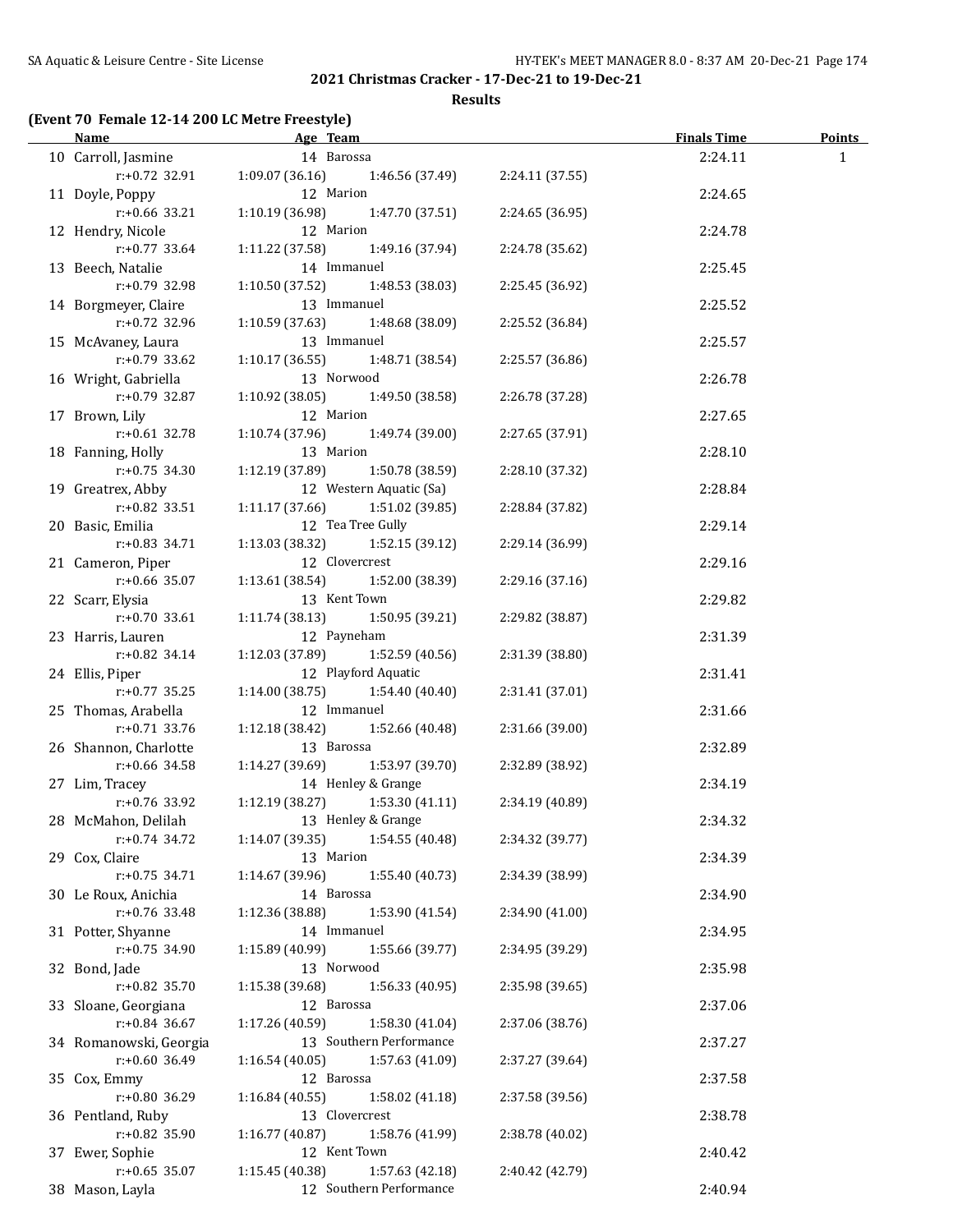**Results**<br>(1) 2:40.94 (40.25) r:+0.70 36.76 1:17.78 (41.02) 2:00.69 (42.91)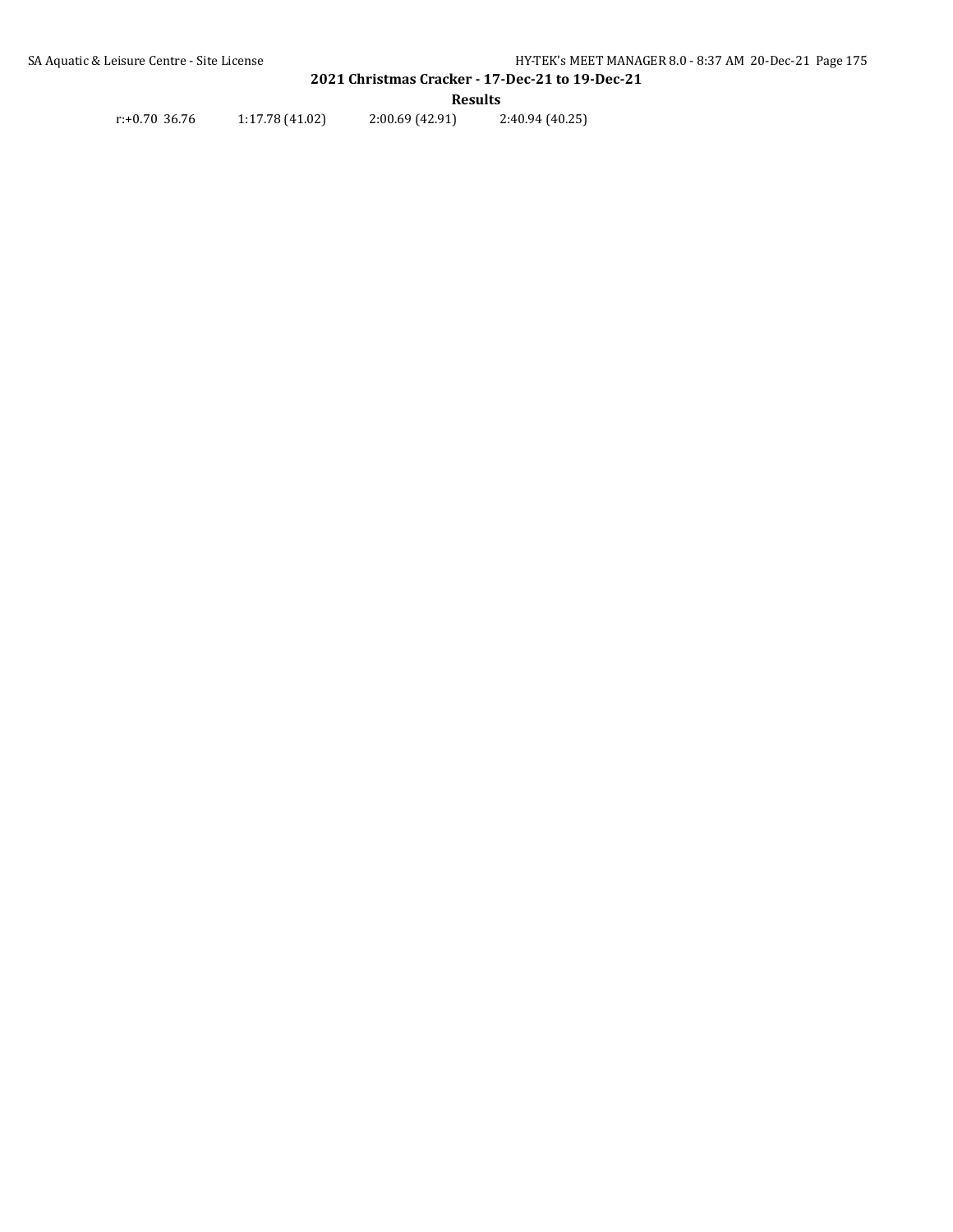#### **Results**

### **(Event 70 Female 12-14 200 LC Metre Freestyle)**

|                     | Age Team<br><b>Name</b> |                                     | <b>Finals Time</b>      | <b>Points</b>   |            |  |
|---------------------|-------------------------|-------------------------------------|-------------------------|-----------------|------------|--|
|                     | 39 Joubert, Amy         | 14 Immanuel                         |                         |                 | 2:41.19    |  |
|                     | r:+0.80 36.20           | $1:16.88(40.68)$ $1:59.60(42.72)$   |                         | 2:41.19 (41.59) |            |  |
|                     | 40 Andrew-Thring, Tayla |                                     | 13 Henley & Grange      |                 | 2:41.64    |  |
|                     | $r: +0.81$ 37.23        | $1:18.37(41.14)$ $2:01.10(42.73)$   |                         | 2:41.64 (40.54) |            |  |
|                     | 41 Mann, Kayla          |                                     | 13 Mountain Pool        |                 | 2:41.74    |  |
|                     | $r: +0.81$ 36.68        | $1:18.34(41.66)$ $2:00.90(42.56)$   |                         | 2:41.74 (40.84) |            |  |
|                     | 42 Willett, Isabel      | 14 Onkaparinga                      |                         |                 | 2:43.31    |  |
|                     | $r: +0.90$ 36.40        | $1:17.96(41.56)$ $2:01.07(43.11)$   |                         | 2:43.31 (42.24) |            |  |
|                     | 43 Stenhouse, Skarlet   | 14 Immanuel                         |                         |                 | 2:43.65    |  |
|                     | $r: +0.90$ 36.74        | $1:19.26(42.52)$ $2:03.48(44.22)$   |                         | 2:43.65 (40.17) |            |  |
|                     | 44 Langmead, India      |                                     | 13 Henley & Grange      |                 | 2:43.98    |  |
|                     | $r: +0.76$ 36.61        | $1:19.27(42.66)$ $2:02.09(42.82)$   |                         | 2:43.98 (41.89) |            |  |
|                     | 45 Joy, Matilda         | 14 Norwood                          |                         |                 | 2:44.05    |  |
|                     | $r: +0.72$ 36.33        | $1:18.89(42.56)$ $2:02.37(43.48)$   |                         | 2:44.05 (41.68) |            |  |
|                     | 46 Le Roux, Mikayla     | 12 Barossa                          |                         |                 | 2:46.34    |  |
|                     | $r: +0.85$ 39.25        | $1:22.69(43.44)$ $2:05.50(42.81)$   |                         | 2:46.34 (40.84) |            |  |
|                     | 47 Lugg, Lucinda        |                                     | 12 Henley & Grange      |                 | 2:47.58    |  |
|                     | $r: +0.56$ 37.31        | $1:19.76(42.45)$ $2:04.75(44.99)$   |                         | 2:47.58 (42.83) |            |  |
|                     | 48 Cox, Kenzie          | 13 Barossa                          |                         |                 | 2:48.94    |  |
|                     | $r: +0.84$ 39.22        | $1:23.76(44.54)$ $2:07.62(43.86)$   |                         | 2:48.94 (41.32) |            |  |
|                     | 49 Pearson, Mikayla     | 13 Blue Lake Y                      |                         |                 | 2:49.64    |  |
|                     | $r: +0.77$ 37.34        | $1:21.39(44.05)$ $2:07.39(46.00)$   |                         | 2:49.64 (42.25) |            |  |
|                     | 50 Kennewell, Addison   | 12 Starplex                         |                         |                 | 2:49.75    |  |
|                     | $r: +0.77$ 38.66        | $1:22.90(44.24)$ $2:07.16(44.26)$   |                         | 2:49.75 (42.59) |            |  |
|                     | 51 Joy, Sofia           | 12 Norwood                          |                         |                 | 2:50.09    |  |
|                     | $r: +0.91$ 39.30        | $1:23.81(44.51)$ $2:08.98(45.17)$   |                         | 2:50.09(41.11)  |            |  |
|                     | 52 Smith, Isabelle      |                                     | 12 Great Southern (Sa)  |                 | 2:51.12    |  |
|                     | $r: +0.82$ 38.45        | $1:22.64(44.19)$ $2:08.78(46.14)$   |                         | 2:51.12 (42.34) |            |  |
|                     | 53 Liemar, Seanna       |                                     | 12 Western Aquatic (Sa) |                 | 2:51.39    |  |
|                     | $r: +0.74$ 37.42        | $1:21.82$ (44.40) $2:06.79$ (44.97) |                         | 2:51.39 (44.60) |            |  |
|                     | 54 Hogarth, Sophie      | 14 Norwood                          |                         |                 | 2:52.61    |  |
|                     | $r: +0.84$ 38.14        | $1:21.25(43.11)$ $2:07.30(46.05)$   |                         | 2:52.61 (45.31) |            |  |
|                     | 55 Schulz, Olivia       |                                     | 14 Mountain Pool        |                 | 2:55.12    |  |
|                     | r:+0.86 39.96           | $1:25.74(45.78)$ $2:12.00(46.26)$   |                         | 2:55.12 (43.12) |            |  |
|                     | 56 Grant, Gemma         |                                     | 12 Playford Aquatic     |                 | 2:58.43    |  |
|                     | $r: +0.65$ 39.53        | $1:25.89(46.36)$ $2:13.63(47.74)$   |                         | 2:58.43 (44.80) |            |  |
|                     | 57 Meys, Sophie         | 13 Unley                            |                         |                 | 3:00.04    |  |
|                     | r:+0.73 38.92           | 1:24.72 (45.80)                     | 2:13.16 (48.44)         | 3:00.04 (46.88) |            |  |
| $\qquad \qquad - -$ | Roberts, Isabella       | 13 Murray Bridge                    |                         |                 | <b>NS</b>  |  |
|                     | Sanchez, Madison        | 12 Starplex                         |                         |                 | <b>NS</b>  |  |
|                     | Hawker, Imogen          | 14 Clare                            |                         |                 | <b>NS</b>  |  |
|                     | Pagliarulo, Lourdes     | 14                                  | Kent Town               |                 | <b>NS</b>  |  |
|                     | Fletcher, Mallika       | Barossa<br>12                       |                         |                 | <b>NS</b>  |  |
| $---$               | Timms, Leisel           | Barossa<br>12                       |                         |                 | <b>NS</b>  |  |
| $---$               | Morton, Grace           | Norwood<br>13                       |                         |                 | <b>NS</b>  |  |
| $---$               | Smith, Keeley           | 13                                  | Murray Bridge           |                 | <b>SCR</b> |  |
| ---                 | Green, Charlise         | 12 Immanuel                         |                         |                 | <b>SCR</b> |  |

## **Event 71 Female 15 & Over 200 LC Metre Freestyle**

| Name                | Age Team       |                 |                 | <b>Finals Time</b> | <b>Points</b> |
|---------------------|----------------|-----------------|-----------------|--------------------|---------------|
| 1 Mclachlan, Isabel | 19 Norwood     |                 |                 | 2:04.19            | 10            |
| $r: +0.78$ 29.18    | 1:00.53(31.35) | 1:32.61 (32.08) | 2:04.19 (31.58) |                    |               |
| 2 White, Emily      | 18 Norwood     |                 |                 | 2:04.24            | q             |
| r:+0.69 29.76       | 1:01.65(31.89) | 1:33.54 (31.89) | 2:04.24(30.70)  |                    |               |
| 3 Healy, Sophie     | Norwood<br>17  |                 |                 | 2:07.52            | 8             |
| $r: +0.75$ 29.86    | 1:02.42(32.56) | 1:35.22 (32.80) | 2:07.52 (32.30) |                    |               |
| 4 Natt, Katie       | 15 Marion      |                 |                 | 2:08.04            | -             |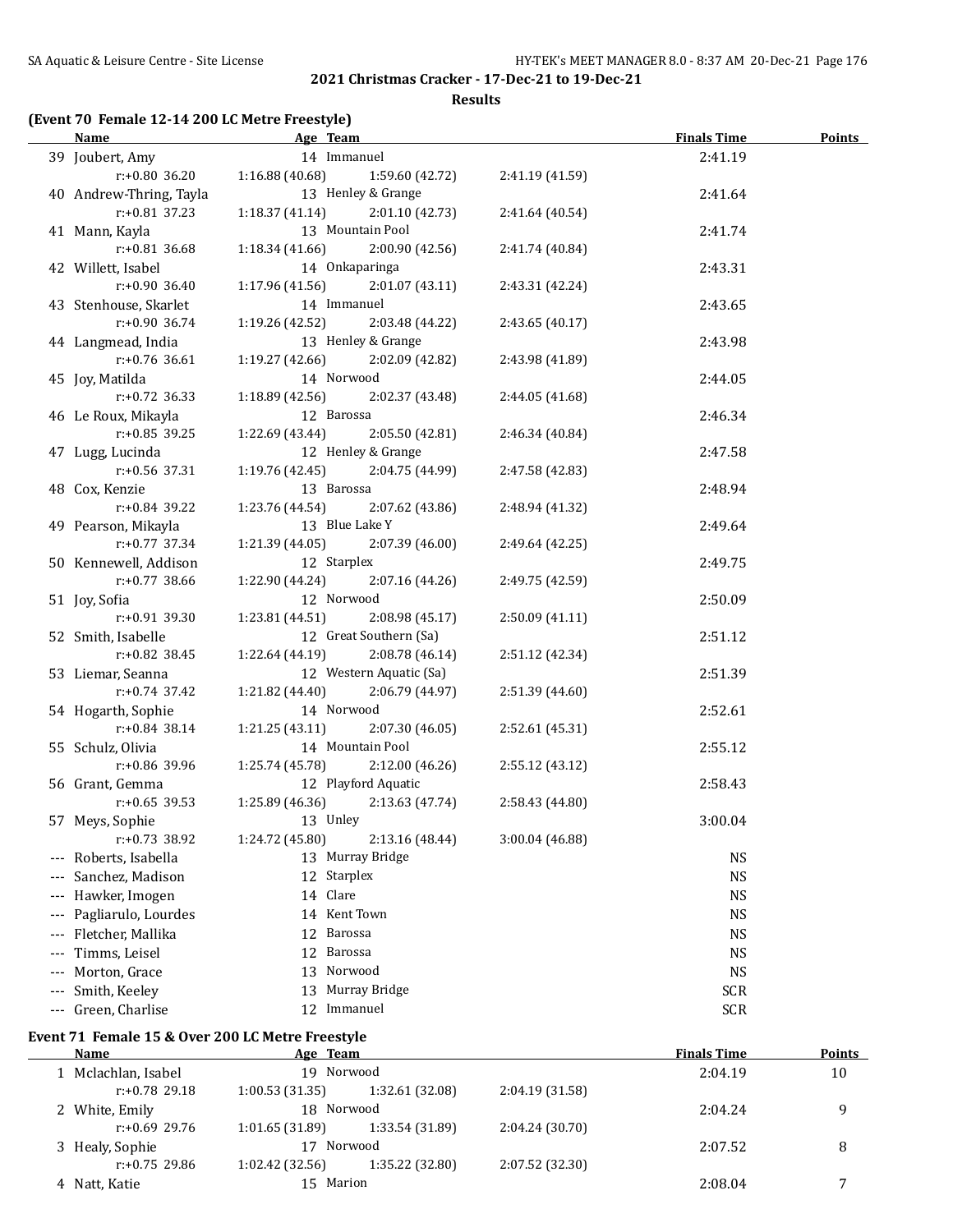**Results**<br>(1) 2:08.04 (32.62) r:+0.68 30.01 1:02.31 (32.30) 1:35.42 (33.11)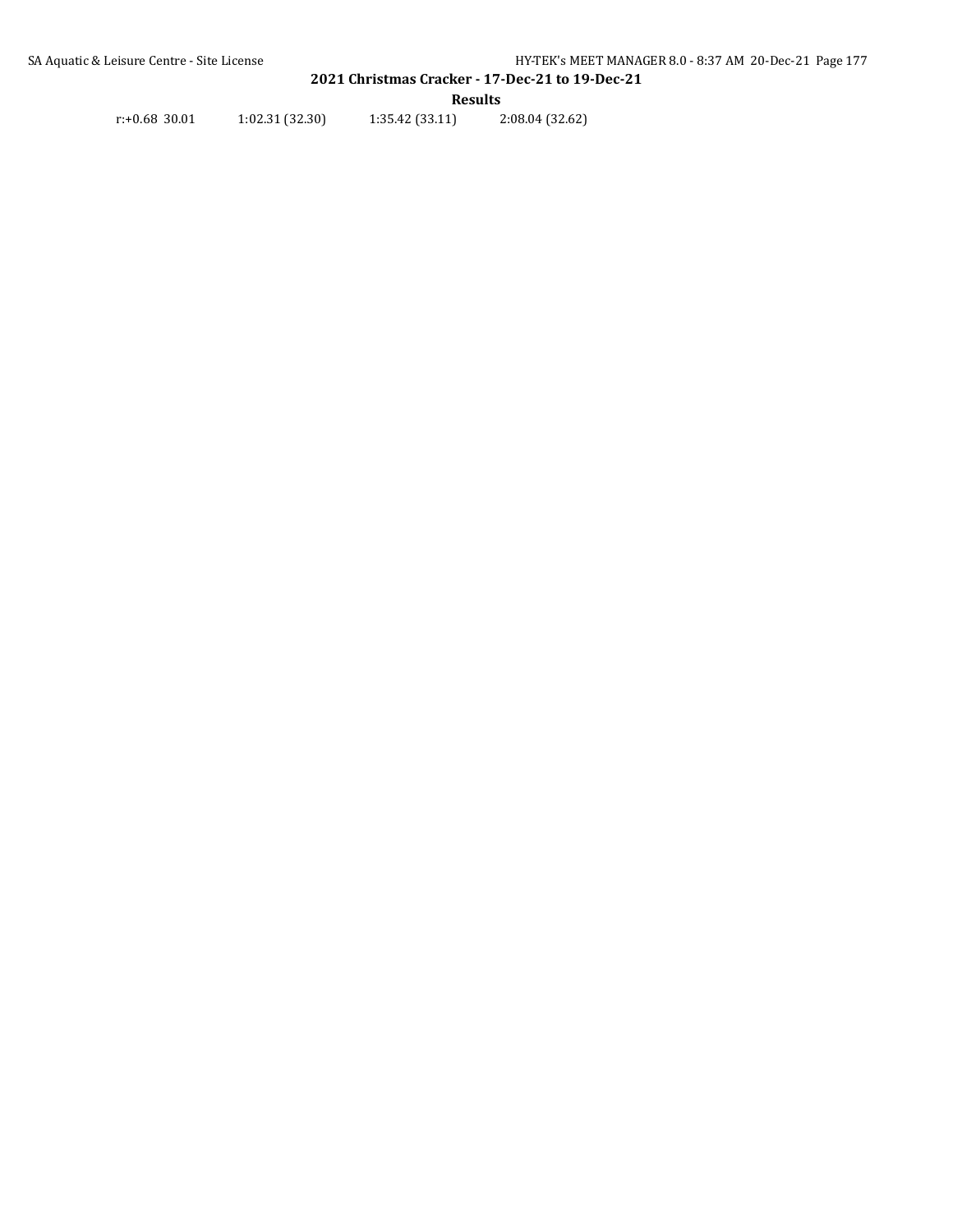**Results**

### **(Event 71 Female 15 & Over 200 LC Metre Freestyle)**

|     | Name                          | Age Team                                |                             |                 | <b>Finals Time</b> | <b>Points</b>  |
|-----|-------------------------------|-----------------------------------------|-----------------------------|-----------------|--------------------|----------------|
|     | 5 Williams, Alana             | 18 Norwood                              |                             |                 | 2:08.15            | 6              |
|     | $r: +0.69$ 30.50              | 1:04.05(33.55)                          | 1:36.57 (32.52)             | 2:08.15 (31.58) |                    |                |
|     | 6 Deacon, Hannah              | 17 Marion                               |                             |                 | 2:10.10            | 5              |
|     | r:+0.73 29.68                 | 1:02.46 (32.78)                         | 1:36.18 (33.72)             | 2:10.10 (33.92) |                    |                |
|     | 7 Shea, Emilia                | 16 Marion                               |                             |                 | 2:10.92            | 4              |
|     | r:+0.76 30.51                 | 1:03.75(33.24)                          | 1:37.30 (33.55)             | 2:10.92 (33.62) |                    |                |
|     | 8 Bahr, Arabella              | 15 Norwood                              |                             |                 | 2:11.11            | 3              |
|     | $r: +0.69$ 31.63              | 1:05.72 (34.09)                         | 1:38.89 (33.17)             | 2:11.11 (32.22) |                    |                |
|     | 9 Slade, Mia                  | 17 Norwood                              |                             |                 | 2:12.55            | $\overline{2}$ |
|     | $r: +0.77$ 30.91              | 1:05.14 (34.23)                         | 1:38.72 (33.58)             | 2:12.55 (33.83) |                    |                |
|     | 10 Trumble, Madeleine         | 15 Marion                               |                             |                 | 2:12.99            | $\mathbf{1}$   |
|     | r:+0.82 29.82                 | 1:03.88 (34.06)                         | 1:38.71 (34.83)             | 2:12.99 (34.28) |                    |                |
|     | 11 Pearce, Kiana              | 18 Marion                               |                             |                 | 2:15.04            |                |
|     | r:+0.69 29.85                 | $1:05.05(35.20)$ $1:40.13(35.08)$       |                             | 2:15.04 (34.91) |                    |                |
|     | 12 Thomas, Kenya              | 16 Marion                               |                             |                 | 2:15.15            |                |
|     | $r: +0.76$ 31.43              | $1:06.29$ $(34.86)$ $1:41.12$ $(34.83)$ |                             | 2:15.15 (34.03) |                    |                |
|     | 13 Hamilton, Lillee           | 16 Norwood                              |                             |                 | 2:15.84            |                |
|     | r:+0.77 30.96                 | 1:05.66 (34.70)                         | 1:40.87 (35.21)             | 2:15.84 (34.97) |                    |                |
|     | 14 Laird-Britton, Hunter      | 15 Marion                               |                             |                 | 2:15.86            |                |
|     | $r: +0.67$ 30.72              | $1:05.49(34.77)$ $1:41.32(35.83)$       |                             | 2:15.86 (34.54) |                    |                |
|     | 15 Bailey, Courtney           | 16 Immanuel                             |                             |                 | 2:17.45            |                |
|     | $r: +0.82$ 31.20              | 1:06.02 (34.82) 1:42.02 (36.00)         |                             | 2:17.45 (35.43) |                    |                |
|     | 16 Sampson, Grace             | 19 Tea Tree Gully                       |                             |                 | 2:17.66            |                |
|     | r:+0.77 31.68                 | 1:06.15 (34.47) 1:42.07 (35.92)         |                             | 2:17.66 (35.59) |                    |                |
|     | 17 Ekins, Caitlyn             | 15 Kent Town                            |                             |                 | 2:18.13            |                |
|     | r:+0.79 31.36                 | $1:06.45(35.09)$ $1:42.77(36.32)$       |                             | 2:18.13 (35.36) |                    |                |
|     | 18 Armani, Evie               | 15 Immanuel                             |                             |                 | 2:18.37            |                |
|     | $r: +0.77$ 31.78              | $1:07.37(35.59)$ $1:42.75(35.38)$       |                             | 2:18.37 (35.62) |                    |                |
|     | 19 Doyle, Lily                | 15 Marion                               |                             |                 | 2:22.91            |                |
|     | $r: +0.69$ 32.69              | $1:08.91(36.22)$ $1:46.48(37.57)$       |                             | 2:22.91 (36.43) |                    |                |
|     | 20 Adams, Sasha               | 15 Immanuel                             |                             |                 | 2:23.12            |                |
|     | $r: +0.83$ 32.25              | $1:08.90(36.65)$ $1:46.70(37.80)$       |                             | 2:23.12 (36.42) |                    |                |
|     | 21 Hudson, Chloe              |                                         | 15 Playford Aquatic         |                 | 2:25.52            |                |
|     | $r: +0.86$ 32.33              | $1:09.57(37.24)$ $1:47.96(38.39)$       |                             | 2:25.52 (37.56) |                    |                |
|     | 22 Breden, Alex               |                                         | 15 Western Aquatic (Sa)     |                 | 2:25.84            |                |
|     | $r: +0.70$ 32.52              | $1:09.91(37.39)$ $1:48.34(38.43)$       |                             | 2:25.84 (37.50) |                    |                |
|     | 23 Gorman, Gabrielle          | 16 Starplex                             |                             |                 | 2:27.50            |                |
|     | $r: +0.74$ 33.04              | 1:11.44(38.40)                          | 1:49.94 (38.50)             | 2:27.50 (37.56) |                    |                |
|     | 24 Myers, Ella                | 15 Kent Town                            |                             |                 | 2:28.26            |                |
|     | r:+0.81 34.97                 | 1:12.32 (37.35)                         | 1:50.88 (38.56)             | 2:28.26 (37.38) |                    |                |
|     | 25 Pearson, Hayley            | 17 Blue Lake Y                          |                             |                 | 2:31.70            |                |
|     | r:+0.72 33.39                 | 1:12.19 (38.80)                         | 1:52.42 (40.23)             | 2:31.70 (39.28) |                    |                |
|     | 26 Hammond, Chloe             | 15 Whyalla                              |                             |                 | 2:31.93            |                |
|     | r:+0.86 33.15                 | 1:11.45(38.30)                          | 1:51.76 (40.31)             | 2:31.93 (40.17) |                    |                |
|     | 27 Fullgrabe, Jasmin          | 16 Clovercrest                          |                             |                 | 2:34.34            |                |
|     | r:+0.79 34.18                 | 1:13.16 (38.98)                         | 1:55.18 (42.02)             | 2:34.34 (39.16) |                    |                |
|     | 28 Pearson, Aleisha           | 15 Blue Lake Y                          |                             |                 | 2:38.71            |                |
|     | r:+0.76 34.50                 | 1:15.12 (40.62)                         | 1:57.20 (42.08)             | 2:38.71 (41.51) |                    |                |
|     | 29 Blaskett, Ayla             | 15 Norwood                              |                             |                 | 2:41.72            |                |
|     | r:+0.72 36.17                 | 1:17.93 (41.76)                         | 2:00.88 (42.95)             | 2:41.72 (40.84) |                    |                |
|     | 30 Hawkins, D'Arby            | 15 Payneham                             |                             |                 | 2:51.56            |                |
|     | r:+0.70 37.85                 | 1:23.81 (45.96)                         | 2:09.89 (46.08)             | 2:51.56 (41.67) |                    |                |
|     | --- Reimann, Phoebe           | 15 Starplex                             |                             |                 | <b>NS</b>          |                |
| --- | Nguyen, Leigha                | 18 Starplex                             |                             |                 | <b>NS</b>          |                |
|     | <b>Estcourt Hughes, Emily</b> | 15 Kent Town                            |                             |                 | <b>NS</b>          |                |
|     | Below, Jade                   |                                         | 15 Playford Aquatic         |                 | <b>NS</b>          |                |
|     | --- Field (V), Amy            |                                         | 15 Albury Amateur Swim Club |                 | <b>NS</b>          |                |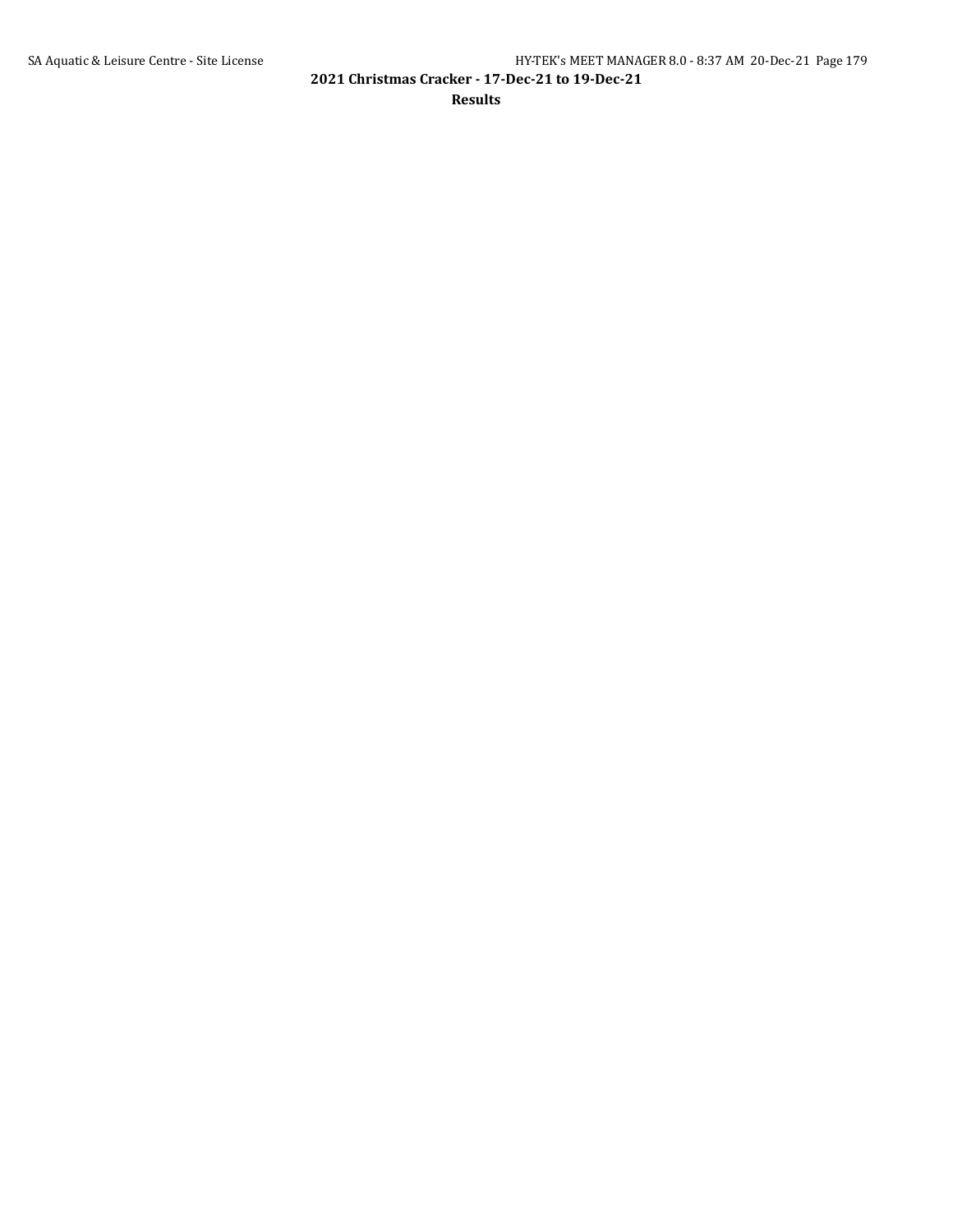r:+0.64

**2021 Christmas Cracker - 17-Dec-21 to 19-Dec-21**

**Results**

| (Event 71 Female 15 & Over 200 LC Metre Freestyle)<br><b>Name</b> | Age Team               | <b>Finals Time</b> | <b>Points</b> |
|-------------------------------------------------------------------|------------------------|--------------------|---------------|
| --- O'Leary, Kelly                                                | 15 Immanuel            | <b>SCR</b>         |               |
| --- McAvaney, Georgia                                             | 15 Immanuel            | <b>SCR</b>         |               |
| --- Beaumont, Louisa                                              | 16 Unley               | <b>SCR</b>         |               |
| Event 72 Male 9-10 50 LC Metre Backstroke                         |                        |                    |               |
| Name                                                              | Age Team               | <b>Finals Time</b> | <b>Points</b> |
| 1 Allan, Blake                                                    | 10 Immanuel            | 41.57              | 10            |
| $r: +0.69$<br>2 Abdelaziz, Hazem<br>$r: +0.69$                    | 9 Marion               | 41.96              | 9             |
| 3 Small, Mitchell<br>$r: +0.72$                                   | 10 Immanuel            | 42.47              | 8             |
| 4 Bevan, Jobe<br>$r: +0.69$                                       | 10 Marion              | 44.08              | 7             |
| 5 Sutton, Hugh<br>$r: +0.60$                                      | 9 Marion               | 44.75              | 6             |
| 6 Zhang, Baron<br>$r: +0.77$                                      | 10 Henley & Grange     | 47.39              | 5             |
| 7 Pentland, Jack<br>$r: +0.71$                                    | 9 Clovercrest          | 48.23              | 4             |
| 8 Carboni, Filippo<br>$r: +0.67$                                  | 9 Barossa              | 48.47              | 3             |
| 9 Clinch, Harry<br>$r: +0.70$                                     | 10 Immanuel            | 48.93              | 2             |
| 10 Fanning, Jack<br>$r: +0.63$                                    | 9 Marion               | 49.30              | $\mathbf{1}$  |
| 11 Mosley, Liam<br>$r: +0.63$                                     | 9 Marion               | 50.54              |               |
| 12 Norman, Oscar<br>$r: +0.81$                                    | 10 Marion              | 53.96              |               |
| 13 Nesci, Zavier<br>$r: +0.88$                                    | 9 Starplex             | 54.26              |               |
| 14 Gollan, Cooper<br>$r: +0.72$                                   | 9 Kent Town            | 56.14              |               |
| 15 Davey, Callum<br>$r: +0.76$                                    | 9 Western Aquatic (Sa) | 56.77              |               |
| 16 Dingwall, Eddy<br>$r: +0.77$                                   | 9 West Coast (Sa)      | 1:00.96            |               |
| --- Barton, William                                               | 9 Kent Town            | $_{\rm NS}$        |               |
| --- Knipp Langley, Alexander                                      | 10 Kent Town           | <b>NS</b>          |               |
| Event 72 Male 11-12 50 LC Metre Backstroke<br><b>Name</b>         | Age Team               | <b>Finals Time</b> | <b>Points</b> |
| 1 Au, Alden                                                       | 12 Payneham            | 35.60              | $10\,$        |
| $r: +0.61$                                                        |                        |                    |               |
| 2 Schubert, Max<br>$r: +0.76$                                     | 11 Barossa             | 36.52              | 9             |
| 3 Mika, Izyus<br>$r: +0.63$                                       | 11 Immanuel            | 37.09              | 8             |
| 4 Hudson, Cameron<br>$r: +0.71$                                   | 11 Playford Aquatic    | 37.25              | 7             |
| 5 Ellul, Cameron<br>$r: +0.75$                                    | 12 Immanuel            | 37.48              | 6             |
| 6 Allan, Isaac<br>$r: +0.70$                                      | 11 Immanuel            | 38.46              | 5             |

7 Skewes, Liam 12 Tea Tree Gully 38.82 4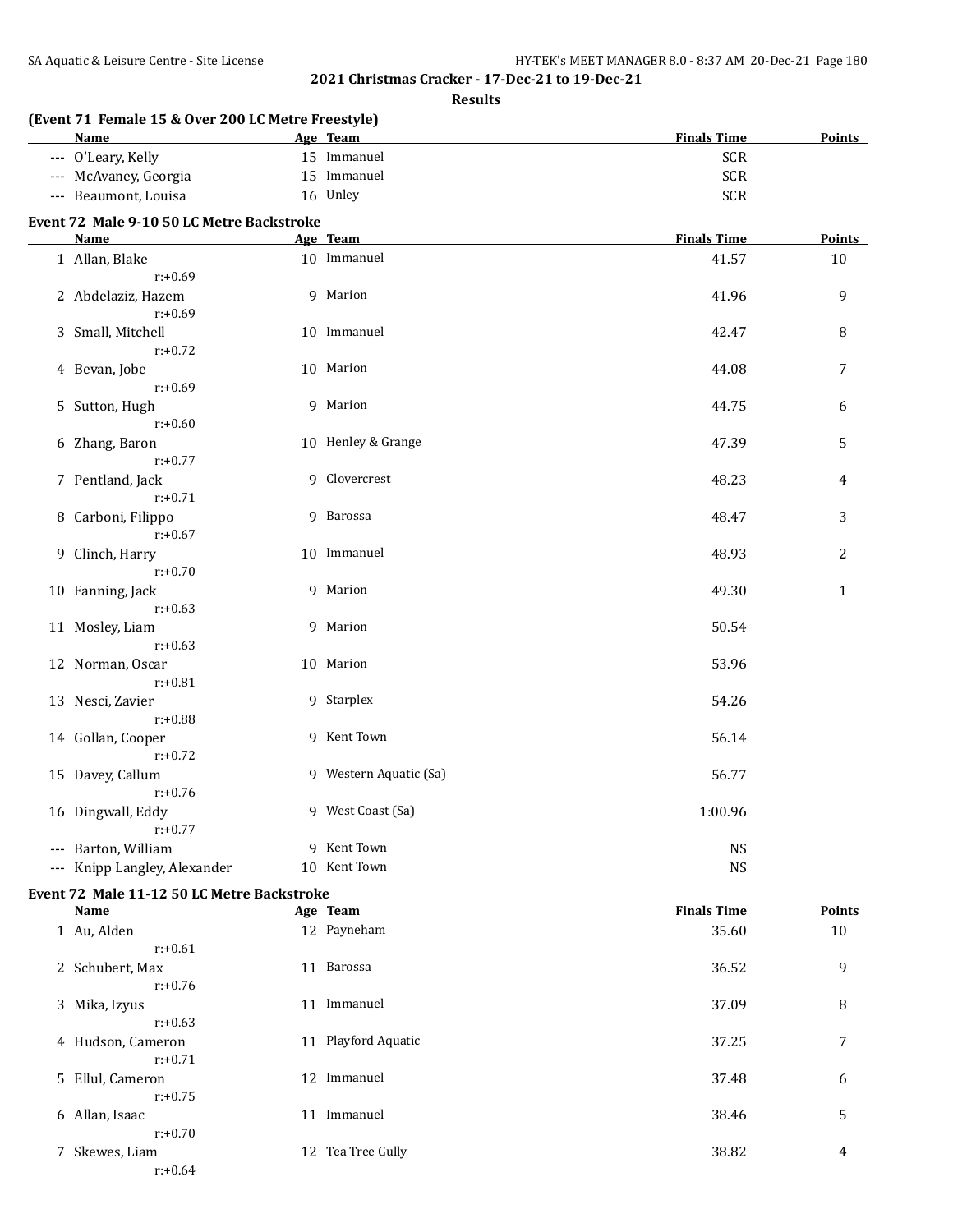**Results**

## **(Event 72 Male 11-12 50 LC Metre Backstroke)**

| <b>Name</b>                                 | Age Team           | <b>Finals Time</b> | <b>Points</b>  |
|---------------------------------------------|--------------------|--------------------|----------------|
| 8 Tucker, Jordan<br>$r: +0.64$              | 11 Marion          | 39.31              | 3              |
| 9 Walsh, Beau                               | 12 Mountain Pool   | 39.61              | $\overline{2}$ |
| $r: +0.72$<br>10 Liu, Howard                | 12 Kent Town       | 39.80              | $\mathbf{1}$   |
| $r: +0.86$<br>11 Bai, Evan                  | 11 Marion          | 39.95              |                |
| $r: +0.65$<br>12 Dingwall, Oscar            | 12 West Coast (Sa) | 40.17              |                |
| $r: +0.60$<br>13 McGinley, Gerard           | 12 Immanuel        | 40.22              |                |
| $r: +0.47$                                  |                    |                    |                |
| 14 Hearl, Zachary<br>$r: +0.62$             | 12 Clovercrest     | 40.24              |                |
| 15 Cregan, Neil<br>$r: +0.62$               | 12 Barossa         | 40.25              |                |
| 16 Spark, Thomas<br>$r: +0.71$              | 12 Kent Town       | 40.28              |                |
| 17 Fettke, Lachlan<br>$r: +0.67$            | 12 Marion          | 40.39              |                |
| 18 Martin, Jack                             | 12 Marion          | 40.43              |                |
| $r: +0.67$<br>19 Potter, Jake               | 12 Immanuel        | 40.46              |                |
| $r: +0.70$<br>20 Wright, Eamon              | 12 Immanuel        | 40.69              |                |
| $r: +0.74$<br>21 McAvaney, William          | 11 Immanuel        | 41.00              |                |
| $r: +0.79$<br>22 El-Youssef, Jamal          | 12 Tea Tree Gully  | 41.28              |                |
| $r: +0.84$                                  | 12 Henley & Grange |                    |                |
| 23 Kostic, Jakoz<br>$r: +0.62$              |                    | 41.82              |                |
| 24 Fillmore, Noah<br>$r: +0.73$             | 12 Onkaparinga     | 42.17              |                |
| 25 Schulz, Nathan<br>$r: +0.82$             | 12 Mountain Pool   | 42.69              |                |
| 26 Draganic, Damian<br>$r: +0.65$           | 11 Marion          | 45.51              |                |
| 27 Fillmore, Harry<br>$r: +0.79$            | 11 Onkaparinga     | 46.36              |                |
| 28 Bartlett, Jacques<br>$r: +0.69$          | 11 Marion          | 47.76              |                |
| 29 Frenzel, Evan                            | 11 Barossa         | 48.02              |                |
| $r: +0.98$<br>30 Henke, Rylan<br>$r: +0.96$ | 11 Onkaparinga     | 51.21              |                |
|                                             |                    |                    |                |

## **Event 73 Male 13-14 50 LC Metre Backstroke**

| Name                  | Age Team    | <b>Finals Time</b> | <b>Points</b> |
|-----------------------|-------------|--------------------|---------------|
| *1 Livingston, Hugo   | 14 Marion   | 30.59              | 9.50          |
| $r: +0.53$            |             |                    |               |
| *1 Clifford, Matthew  | 14 Marion   | 30.59              | 9.50          |
| $r: +0.66$            |             |                    |               |
| 3 Stephenson, Flynn   | 14 Marion   | 31.42              | 8             |
| $r: +0.72$            |             |                    |               |
| 4 Stubbings, Harrison | 14 Starplex | 31.81              |               |
| $r: +0.64$            |             |                    |               |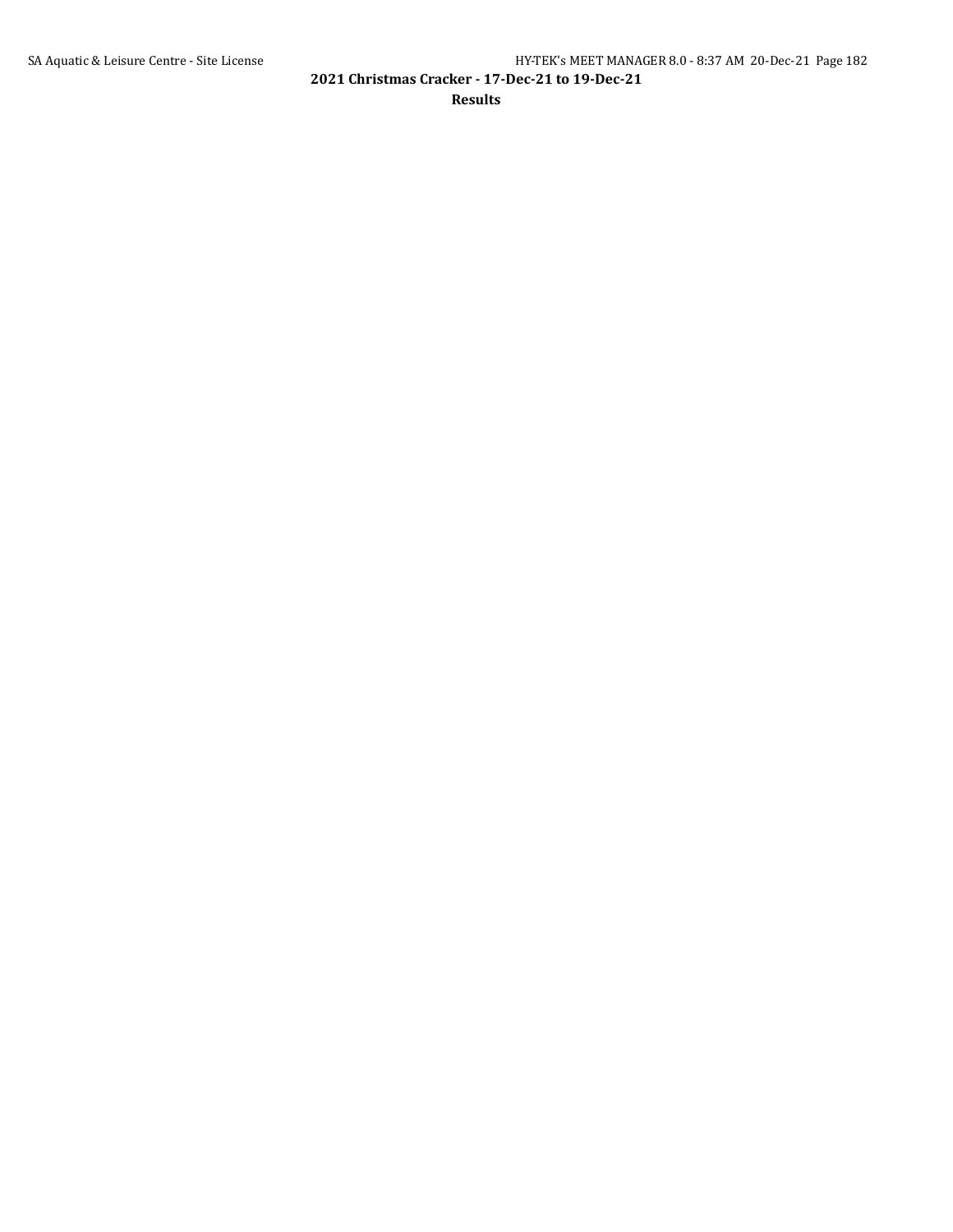**Results**

### **(Event 73 Male 13-14 50 LC Metre Backstroke)**

|     | <b>Name</b>                             |    | Age Team                          | <b>Finals Time</b> | <b>Points</b> |
|-----|-----------------------------------------|----|-----------------------------------|--------------------|---------------|
|     | 5 Montes, Luke<br>$r: +0.68$            |    | 14 Kent Town                      | 32.68              | 6             |
|     | 6 Zhang, Bowen<br>$r: +0.60$            |    | 14 Henley & Grange                | 33.05              | 5             |
|     | 7 Sloane, Angus<br>$r: +0.71$           |    | 13 Barossa                        | 33.14              | 4             |
|     | 8 Leaver, William<br>$r: +0.75$         |    | 14 Marion                         | 33.25              | 3             |
|     | 9 Atkinson, Tyler<br>$r: +0.58$         |    | 13 Southern Performance           | 34.51              | 2             |
|     | 10 Stratford, Vaughn<br>$r: +0.67$      |    | 14 Mount Gambier Swimming Club In | 34.90              | $\mathbf{1}$  |
|     | 11 Travers, Jack<br>$r: +0.74$          |    | 14 Western Aquatic (Sa)           | 35.19              |               |
|     | 12 Dossetter-Smith, Mason<br>$r: +0.61$ |    | 13 Marion                         | 35.48              |               |
|     | 13 Biddell, Blake<br>$r: +0.59$         |    | 14 Norwood                        | 35.97              |               |
|     | 14 Mackinnon, Oliver<br>$r: +0.61$      |    | 13 Marion                         | 36.54              |               |
|     | 15 Eyers, Oliver<br>$r: +0.77$          |    | 13 Unley                          | 36.74              |               |
|     | 16 Collins, Charlie<br>$r: +0.65$       |    | 14 Barossa                        | 37.03              |               |
|     | 17 Tucker, Zachary<br>$r: +0.62$        |    | 13 Marion                         | 37.04              |               |
|     | *18 Towers, Fabricio<br>$r: +0.73$      |    | 13 Barossa                        | 37.18              |               |
|     | *18 Oldfield, Harrison<br>$r: +0.67$    |    | 14 Norwood                        | 37.18              |               |
|     | 20 Gilbert, Connor<br>$r: +0.77$        |    | 13 Clovercrest                    | 37.50              |               |
|     | 21 O'Neill, Joshua<br>$r: +0.75$        |    | 13 Marion                         | 37.68              |               |
|     | 22 Eyers, Archie<br>$r: +0.80$          |    | 13 Unley                          | 37.81              |               |
|     | 23 Yeo, Jungee<br>$r: +0.86$            |    | 13 Norwood                        | 38.33              |               |
|     | 24 Braithwaite, Archie<br>$r: +0.62$    |    | 13 Kent Town                      | 38.46              |               |
|     | 25 Smith, Jarrad<br>$r: +0.68$          |    | 14 Starplex                       | 38.94              |               |
|     | 26 Lindsay, Nicholas<br>$r: +0.77$      |    | 13 Playford Aquatic               | 39.05              |               |
|     | 27 Czechowicz, Gustaw<br>$r: +0.67$     | 13 | Kent Town                         | 39.30              |               |
|     | 28 Sutherland (V), Marley<br>$r: +0.74$ |    | 13 Ballarat Gold Swimming Club In | 39.56              |               |
|     | 29 Murray, Alexander<br>$r: +0.69$      |    | 13 Immanuel                       | 42.48              |               |
|     | --- Martin, Elijah                      |    | 14 Henley & Grange                | <b>SCR</b>         |               |
| --- | Brown, Jackson                          |    | 14 Immanuel                       | <b>SCR</b>         |               |
|     | Bell, Jack                              |    | 14 Immanuel                       | <b>SCR</b>         |               |
|     | von Doussa, Louis                       |    | 13 Norwood                        | <b>SCR</b>         |               |
| --- | Clinch, Marcus                          |    | 13 Immanuel                       | <b>SCR</b>         |               |
|     | --- Webb, Jarrod                        |    | 14 Payneham                       | <b>SCR</b>         |               |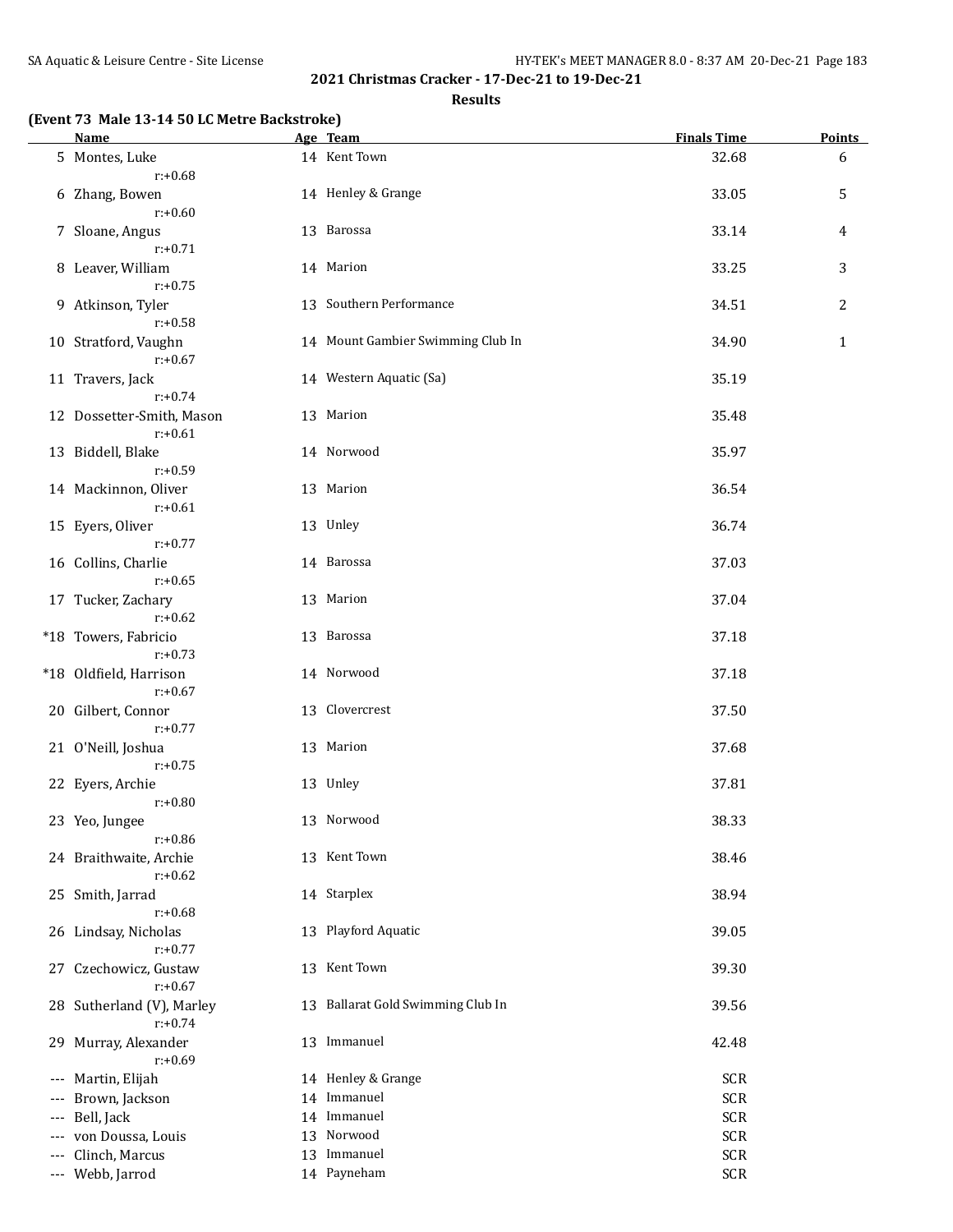**Results**

## **Event 74 Male 15 & Over 50 LC Metre Backstroke**

| <b>Name</b>                            |    | Age Team                  | <b>Finals Time</b> | Points       |
|----------------------------------------|----|---------------------------|--------------------|--------------|
| 1 Mclachlan, Fergus<br>$r: +0.61$      |    | 17 Norwood                | 27.04              | 10           |
| 2 Macie, Patrick<br>$r: +0.68$         |    | 17 Barossa                | 27.71              | 9            |
| 3 Kioussis, Connor<br>$r: +0.58$       |    | 21 Norwood                | 28.49              | 8            |
| 4 Gillard-Martin, Declan<br>$r: +0.46$ |    | 20 Marion                 | 28.54              | 7            |
| 5 Atherton, Oliver<br>$r: +0.72$       |    | 16 Kent Town              | 29.03              | 6            |
| 6 Curthoys-Davies, Keian<br>$r: +0.61$ |    | 15 Barossa                | 29.71              | 5            |
| 7 Luscombe, Harvey<br>$r: +0.60$       |    | 17 Marion                 | 29.82              | 4            |
| 8 Hope, Brandon<br>$r: +0.58$          |    | 23 Immanuel               | 30.27              | 3            |
| 9 Watkinson, Myles<br>$r: +0.64$       |    | 18 Western Aquatic (Sa)   | 30.29              | 2            |
| 10 Broniecki, Andre<br>$r: +0.61$      |    | 18 Marion                 | 30.38              | $\mathbf{1}$ |
| 11 Tran, Liem<br>$r: +0.57$            |    | 15 Henley & Grange        | 30.45              |              |
| 12 Phua, Zane<br>$r: +0.53$            |    | 15 Kent Town              | 30.53              |              |
| 13 Bignell, Thomas<br>$r: +0.56$       |    | 17 Blue Lake Y            | 30.61              |              |
| 14 Brown, Myles<br>$r: +0.81$          |    | 18 Barossa                | 31.47              |              |
| 15 Bacon, Luca<br>$r: +0.66$           |    | 15 Kent Town              | 31.66              |              |
| 16 Langman, Aidan<br>$r: +0.63$        |    | 16 Norwood                | 31.84              |              |
| 17 Pannell, Harry<br>$r: +0.78$        |    | 16 Playford Aquatic       | 31.94              |              |
| 18 Vien, Brian<br>$r: +0.66$           |    | 15 Henley & Grange        | 32.07              |              |
| 19 Ward, Taj<br>$r: +0.63$             |    | 20 Marion                 | 32.46              |              |
| 20 Charles, Jake<br>$r: +0.72$         |    | 15 Marion                 | 32.55              |              |
| 21 Pettrey, Liam<br>$r: +0.63$         |    | 15 Starplex               | 32.88              |              |
| 22 Guth, Zac<br>$r: +0.68$             |    | 16 Kent Town              | 33.26              |              |
| 23 Mitcham (V), James<br>$r: +0.83$    |    | 15 Woden Valley Swim Club | 34.23              |              |
| 24 Chan, Aidan<br>$r: +0.74$           |    | 16 Henley & Grange        | 34.54              |              |
| 25 Gilbert, Lachlan<br>$r: +0.79$      |    | 15 Clovercrest            | 35.02              |              |
| 26 Fillmore, Jack<br>$r: +0.75$        | 15 | Onkaparinga               | 35.58              |              |
| 27 Mcglashan, Declan<br>$r: +0.71$     |    | 17 Tea Tree Gully         | 35.87              |              |
| 28 Monteleone, Luca<br>$r: +0.80$      |    | 16 Clovercrest            | 36.76              |              |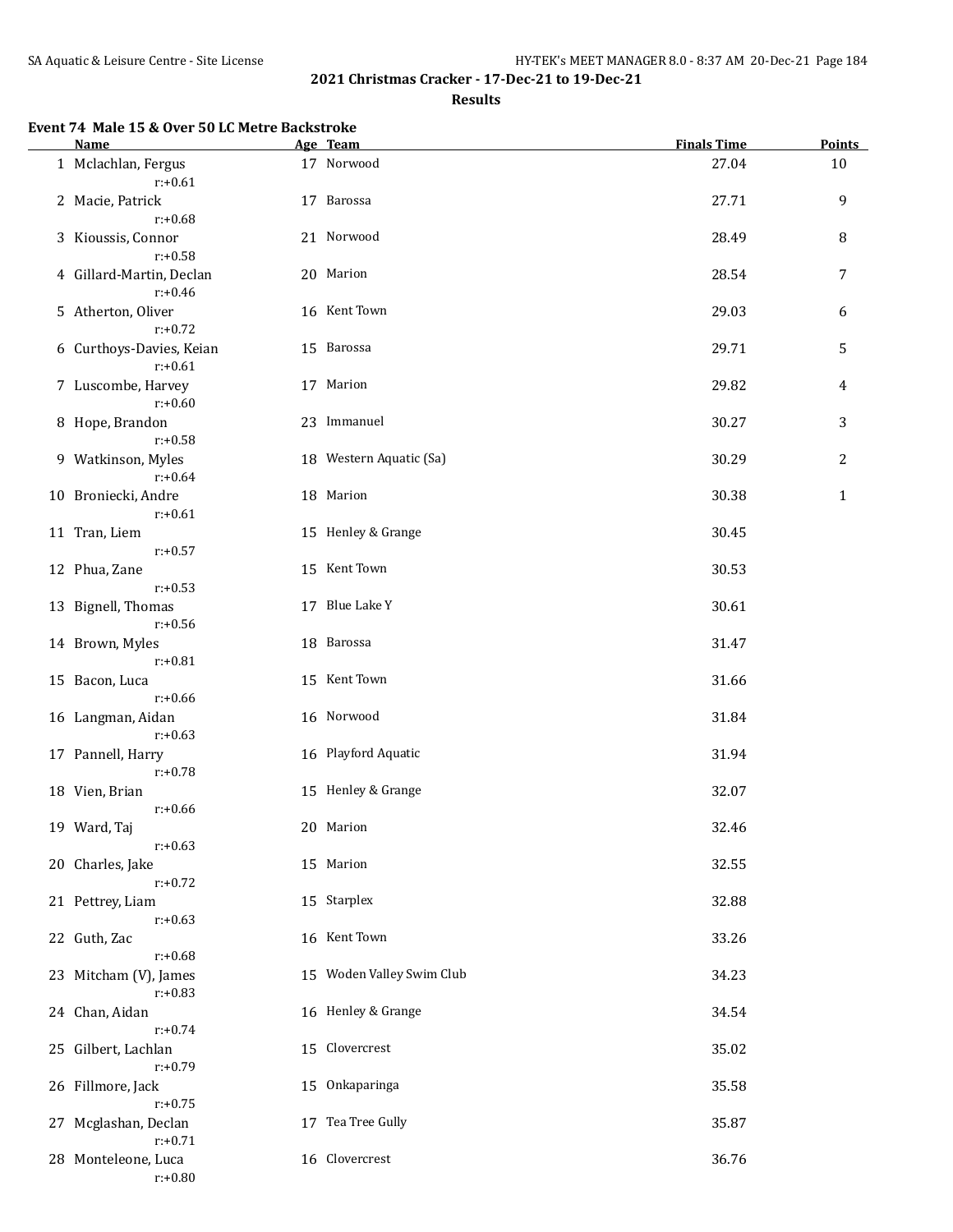| (Event 74 Male 15 & Over 50 LC Metre Backstroke)<br><b>Name</b> | Age Team                | <b>Finals Time</b> | <b>Points</b> |
|-----------------------------------------------------------------|-------------------------|--------------------|---------------|
| 29 Bignell, Nicholas                                            | 15 Blue Lake Y          | 36.99              |               |
| $r: +0.63$                                                      |                         |                    |               |
| --- Lewis, Hayden                                               | 26 Silver City          | <b>NS</b>          |               |
| --- Pearce, Matthew                                             | 17 Norwood              | <b>NS</b>          |               |
| Event 75 Female 9-10 50 LC Metre Backstroke<br>Name             | Age Team                | <b>Finals Time</b> | <b>Points</b> |
|                                                                 |                         |                    |               |
| 1 Weston, Mia Jayne<br>$r: +0.71$                               | 10 Marion               | 41.13              | 10            |
| 2 Giro, Aleksandra<br>$r: +0.84$                                | 10 Payneham             | 42.53              | 9             |
| 3 Jia, Adella<br>$r: +0.66$                                     | 9 Norwood               | 42.91              | 8             |
| 4 Spagnoletti, Sofia<br>$r: +0.73$                              | 10 Kent Town            | 43.67              | 7             |
| 5 Hanniffy, Saoirse                                             | 10 Western Aquatic (Sa) | 43.84              | 6             |
| $r: +0.83$<br>6 Coorey, Veniece                                 | 10 Silver City          | 44.01              | 5             |
| $r: +0.69$                                                      |                         |                    |               |
| 7 Dewar, Claire<br>$r: +0.83$                                   | 10 Marion               | 44.46              | 4             |
| 8 Eyers, Harriet<br>$r: +0.76$                                  | 10 Unley                | 45.43              | 3             |
| 9 Gibbens, Zoe<br>$r: +0.83$                                    | 10 Western Aquatic (Sa) | 45.50              | 2             |
| 10 Milera, Latoya                                               | 9 Marion                | 46.40              | 1             |
| $r: +0.80$<br>11 Sun, Sophie                                    | 10 Henley & Grange      | 46.44              |               |
| $r: +0.82$<br>12 Smith, Grace                                   | 10 Great Southern (Sa)  | 46.85              |               |
| $r: +0.85$                                                      |                         |                    |               |
| 13 Toh, Charlotte<br>$r: +0.62$                                 | 10 Kent Town            | 47.42              |               |
| 14 Lim, Natania<br>$r: +0.73$                                   | 9 Henley & Grange       | 47.53              |               |
| 15 Denford, Emilia<br>$r: +0.84$                                | 10 Henley & Grange      | 47.69              |               |
| 16 Furnival, Billie                                             | 10 Marion               | 49.15              |               |
| $r: +0.67$<br>17 Vick, Amelia                                   | 10 Marion               | 50.03              |               |
| $r: +0.75$<br>18 Beaumont, Eleanor                              | 10 Unley                | 50.93              |               |
| $r: +0.73$<br>19 Li, Jessie                                     | 10 Henley & Grange      | 51.40              |               |
| $r: +0.63$                                                      |                         |                    |               |
| 20 Osborn, Anabelle<br>$r: +0.72$                               | 9 Marion                | 52.09              |               |
| 21 Hamlyn, Lily<br>$r: +0.96$                                   | 10 Norwood              | 52.55              |               |
| 22 Coorey, Amani                                                | 9 Silver City           | 54.76              |               |
| $r: +0.67$<br>23 Romanowski, April<br>$r: +0.76$                | 10 Southern Performance | 56.69              |               |
| --- Sanchez, Isabella                                           | 10 Starplex             | <b>NS</b>          |               |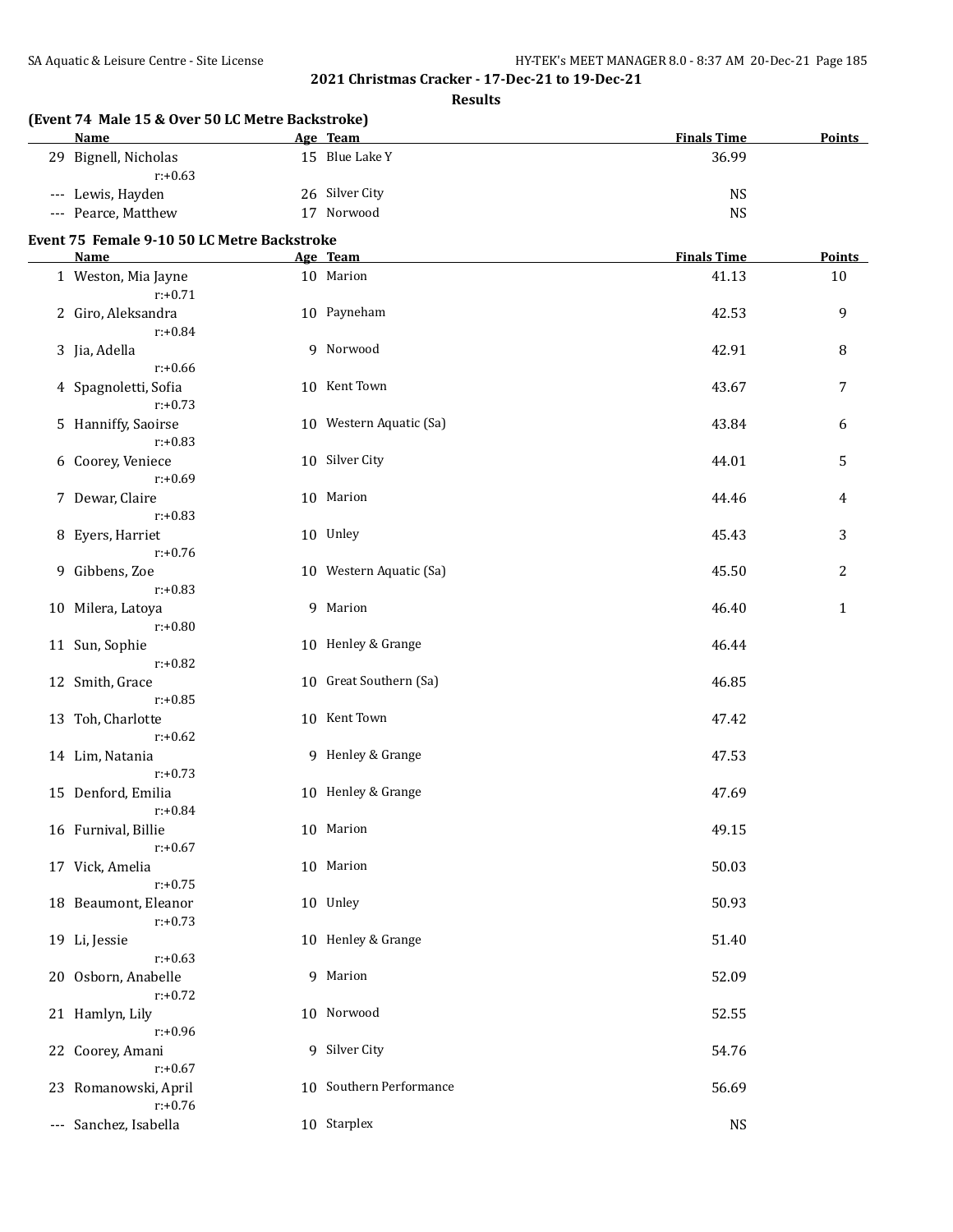#### **Results**

## **Event 75 Female 11-12 50 LC Metre Backstroke**

| <b>Name</b>                         | Age Team                          | <b>Finals Time</b> | <b>Points</b> |
|-------------------------------------|-----------------------------------|--------------------|---------------|
| 1 Beaumont, Isabella<br>$r: +0.67$  | 12 Henley & Grange                | 34.56              | 10            |
| 2 Basic, Emilia<br>$r: +0.69$       | 12 Tea Tree Gully                 | 35.33              | 9             |
| 3 Finch, Tayah<br>$r: +0.75$        | 12 Barossa                        | 35.85              | 8             |
| 4 Doyle, Poppy<br>$r: +0.80$        | 12 Marion                         | 35.92              | 7             |
| 5 Kishinets, Isabella<br>$r: +0.86$ | 12 Immanuel                       | 36.03              | 6             |
| 6 Brown, Lily<br>$r: +0.69$         | 12 Marion                         | 36.53              | 5             |
| 7 Green, Charlise<br>$r: +0.62$     | 12 Immanuel                       | 36.68              | 4             |
| 8 Mickan, Asta<br>$r: +0.67$        | 12 Barossa                        | 37.17              | 3             |
| 9 Dening, Lucy<br>$r: +0.68$        | 11 Mount Gambier Swimming Club In | 37.22              | 2             |
| 10 Daunt, Emily<br>$r: +0.73$       | 11 Marion                         | 37.45              | $\mathbf{1}$  |
| 11 Geister, Leni<br>$r: +0.69$      | 11 Barossa                        | 38.02              |               |
| 12 Shannon, Isabella<br>$r: +0.74$  | 11 Barossa                        | 38.03              |               |
| 13 Osborn, Jessica<br>$r: +0.60$    | 11 Marion                         | 39.00              |               |
| 14 Nesci, Ava<br>$r: +0.71$         | 12 Starplex                       | 39.03              |               |
| 15 Lugg, Lucinda<br>$r: +0.67$      | 12 Henley & Grange                | 39.17              |               |
| 16 Stratford, Indee<br>$r: +0.66$   | 11 Mount Gambier Swimming Club In | 39.79              |               |
| 17 Cameron, Piper<br>$r: +0.75$     | 12 Clovercrest                    | 40.05              |               |
| 18 Williams, Amelia<br>$r: +0.71$   | 11 Norwood                        | 40.47              |               |
| $*19$ Le, Amy<br>$r: +0.78$         | 11 Henley & Grange                | 40.92              |               |
| *19 Heggie, Ashleigh<br>$r: +0.72$  | 11 Starplex                       | 40.92              |               |
| 21 Bevan, Jasmine<br>$r: +0.67$     | 12 Marion                         | 40.96              |               |
| 22 Watts, Matilda<br>$r: +0.64$     | 12 Western Aquatic (Sa)           | 41.06              |               |
| 23 Greatrex, Kate<br>$r: +0.83$     | 11 Western Aquatic (Sa)           | 41.47              |               |
| 24 Sebestyen, Laura<br>$r: +0.80$   | 11 Marion                         | 41.53              |               |
| 25 Smith, Isabelle<br>$r: +0.65$    | 12 Great Southern (Sa)            | 41.71              |               |
| 26 Leaver, Georgiana<br>$r: +0.74$  | 11 Marion                         | 41.85              |               |
| 27 Kennewell, Addison<br>$r: +0.75$ | 12 Starplex                       | 42.12              |               |
| 28 Mason, Layla<br>$r: +0.70$       | 12 Southern Performance           | 42.30              |               |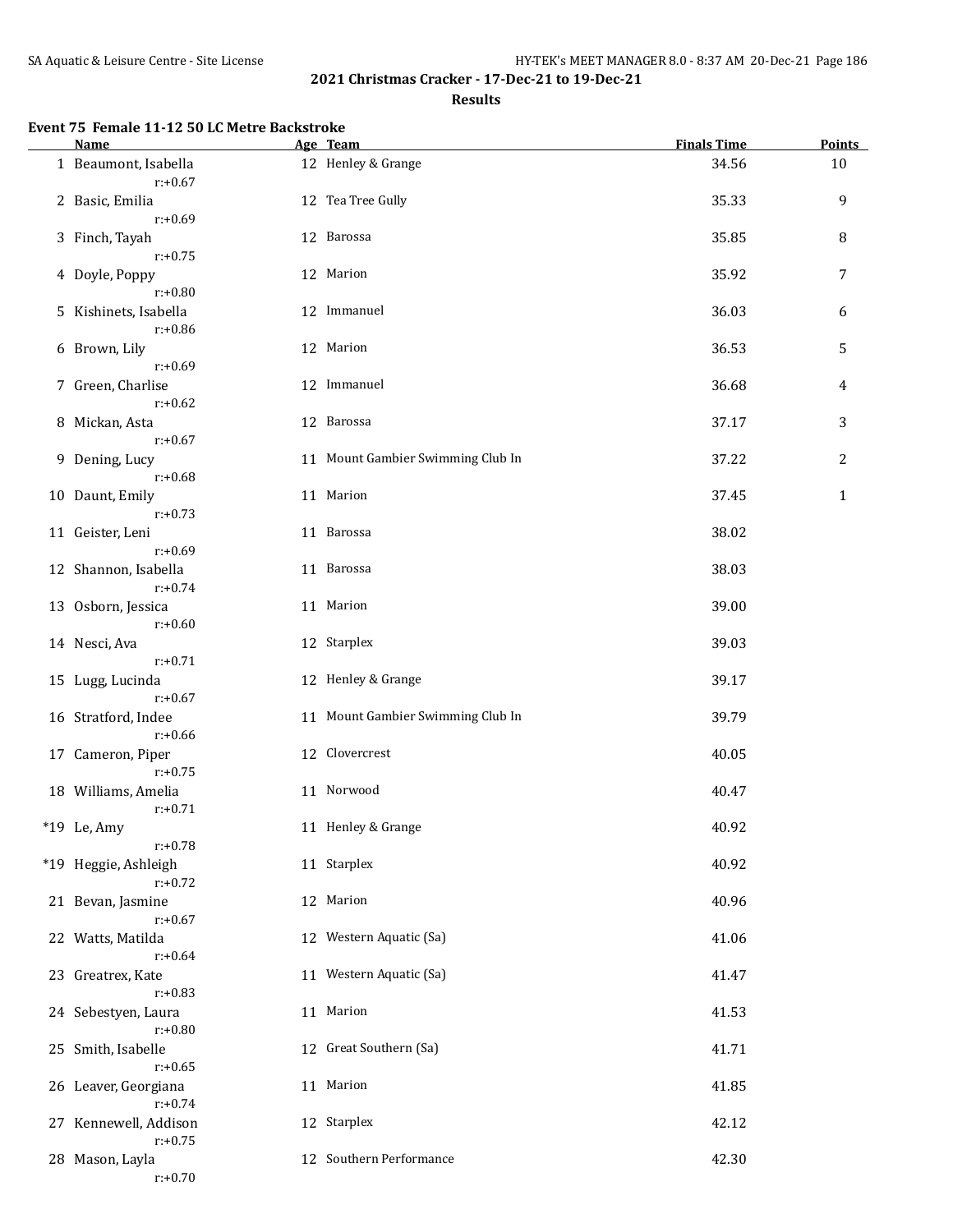**Results**

# **(Event 75 Female 11-12 50 LC Metre Backstroke)**

|                     | <b>Name</b>                              |    | Age Team            | <b>Finals Time</b> | <b>Points</b> |
|---------------------|------------------------------------------|----|---------------------|--------------------|---------------|
|                     | 29 Ewer, Sophie                          |    | 12 Kent Town        | 42.38              |               |
|                     | $r: +0.71$                               |    |                     |                    |               |
|                     | 30 Grant, Gemma                          |    | 12 Playford Aquatic | 42.52              |               |
|                     | $r: +0.79$                               |    |                     |                    |               |
|                     | 31 Le Roux, Mikayla                      |    | 12 Barossa          | 42.57              |               |
|                     | $r: +0.70$                               |    |                     |                    |               |
|                     | 32 Sargeant, Maeve                       |    | 12 Onkaparinga      | 43.03              |               |
|                     | $r: +0.77$                               |    |                     |                    |               |
|                     | 33 Bastiaans, Laura                      |    | 11 Marion           | 43.82              |               |
|                     | $r: +0.76$                               |    |                     |                    |               |
|                     | 34 Franze, Rose                          |    | 12 Henley & Grange  | 43.85              |               |
|                     | $r: +0.68$                               |    |                     |                    |               |
|                     | 35 Miller, Sutton                        |    | 11 Unley            | 43.89              |               |
|                     | $r: +0.69$                               |    |                     |                    |               |
|                     | 36 Detmold Cox, Zali<br>$r: +0.72$       |    | 12 Norwood          | 44.25              |               |
|                     |                                          |    | 11 Mountain Pool    |                    |               |
|                     | *37 Walsh, Emily<br>$r: +0.77$           |    |                     | 44.63              |               |
|                     | *37 Waller, Arabella                     |    | 11 Marion           | 44.63              |               |
|                     | $r: +0.79$                               |    |                     |                    |               |
|                     | 39 Towers, Emily                         |    | 11 Barossa          | 44.90              |               |
|                     | $r: +0.69$                               |    |                     |                    |               |
|                     | 40 van Trigt, Leena                      |    | 11 Unley            | 45.08              |               |
|                     | $r: +0.76$                               |    |                     |                    |               |
|                     | 41 Henty-Charles, Keeley                 |    | 11 Marion           | 45.33              |               |
|                     | $r: +0.71$                               |    |                     |                    |               |
|                     | 42 Atkins, Peyton                        |    | 11 Marion           | 45.93              |               |
|                     | $r: +0.77$                               |    |                     |                    |               |
|                     | 43 Perry, Madeline                       |    | 11 Payneham         | 46.27              |               |
|                     | $r: +0.81$                               |    |                     |                    |               |
|                     | 44 Murray, Ella                          |    | 11 Immanuel         | 46.71              |               |
|                     | $r: +0.84$                               |    |                     |                    |               |
|                     | 45 Button, Milana                        |    | 11 Barossa          | 47.95              |               |
|                     | $r: +0.59$                               |    |                     |                    |               |
|                     | 46 Shrestha, Ipsha                       |    | 11 Marion           | 51.63              |               |
|                     | $r: +0.66$                               |    | 12 Marion           |                    |               |
|                     | 47 Taylor-Ziersch, Bethany<br>$r: +0.75$ |    |                     | 52.81              |               |
|                     | --- Roberts, Chelsy                      |    | 12 Kent Town        | <b>NS</b>          |               |
| $\qquad \qquad - -$ | Burrows, Poppy                           | 11 | Marion              | <b>NS</b>          |               |
| $---$               | Sloane, Georgiana                        | 12 | Barossa             | <b>NS</b>          |               |
| $---$               | Thomas, Arabella                         | 12 | Immanuel            | <b>NS</b>          |               |
| $---$               | Hallam, Sophia                           | 11 | Marion              | <b>NS</b>          |               |
|                     | --- Harrison, Savannah                   | 11 | Clovercrest         | <b>SCR</b>         |               |
|                     | --- Bell, Olivia                         |    | 11 Immanuel         | <b>SCR</b>         |               |
|                     |                                          |    |                     |                    |               |

### **Event 76 Female 13-14 50 LC Metre Backstroke**

| <b>Name</b>                      |    | Age Team           | <b>Finals Time</b> | <b>Points</b> |
|----------------------------------|----|--------------------|--------------------|---------------|
| 1 Dingwall, Alinta<br>$r: +0.68$ |    | 14 West Coast (Sa) | 32.60              | 10            |
| 2 Carrocci, Clara<br>$r: +0.64$  |    | 13 Norwood         | 33.04              | 9             |
| 3 Pronk, Maisy<br>$r: +0.70$     | 13 | Immanuel           | 33.90              | 8             |
| 4 Morton, Grace<br>$r: +0.74$    |    | 13 Norwood         | 34.06              | 7             |
| 5 Axon, Mya                      |    | 14 Marion          | 34.18              | 6             |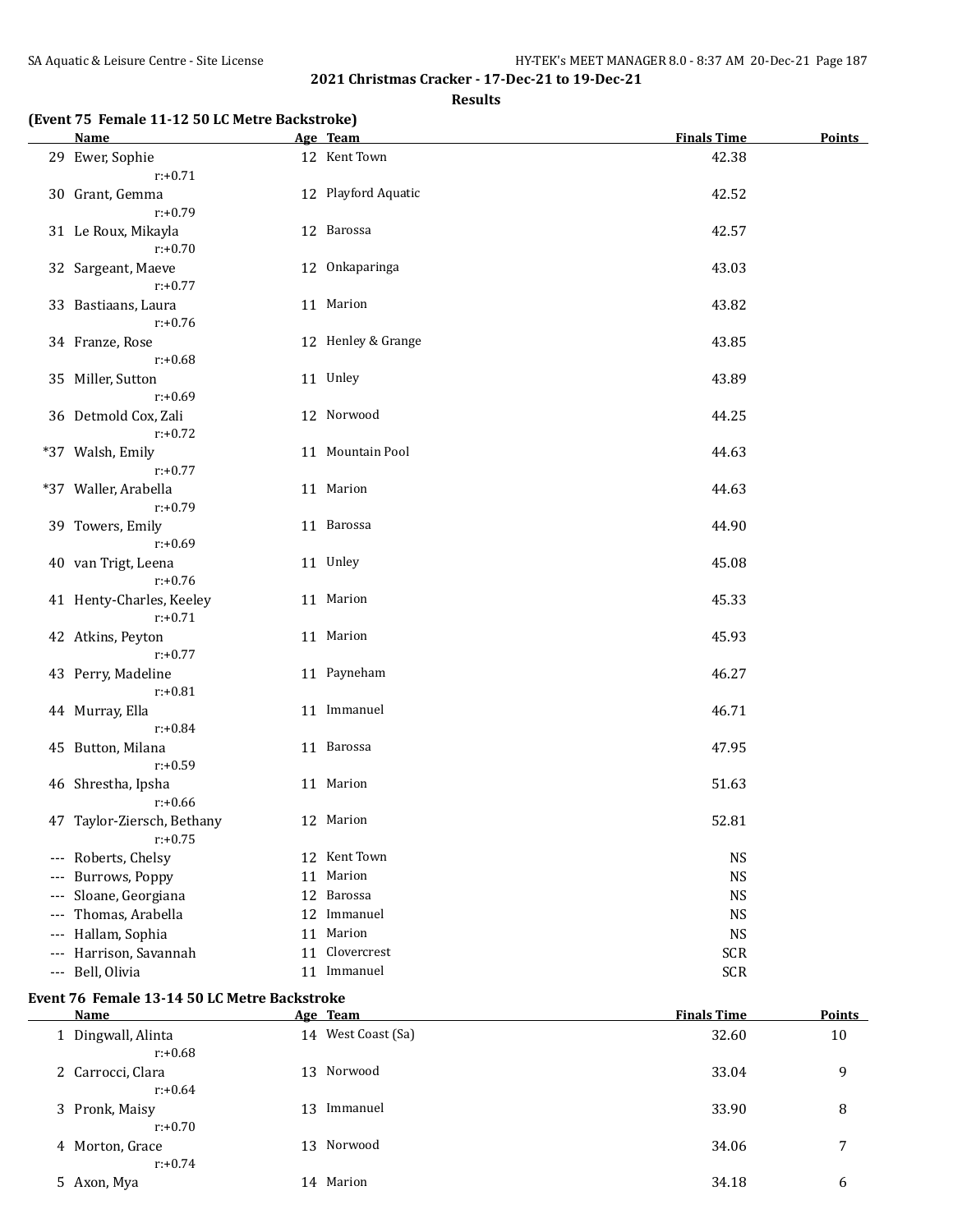**Results**

r:+0.59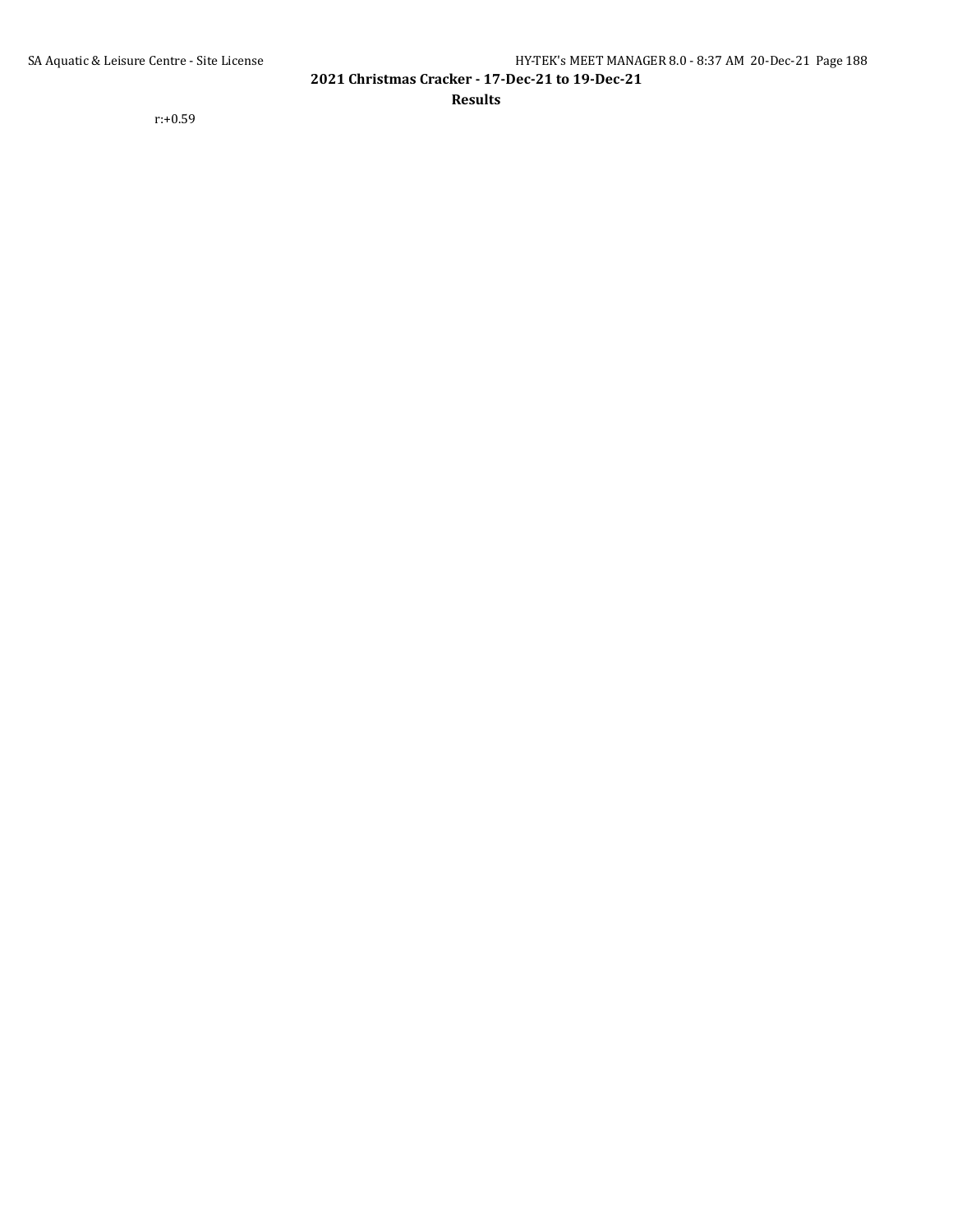**Results**

### **(Event 76 Female 13-14 50 LC Metre Backstroke)**

| <b>Name</b>                              | Age Team                         | <b>Finals Time</b> | <b>Points</b>  |
|------------------------------------------|----------------------------------|--------------------|----------------|
| *6 Potter, Shyanne<br>$r: +0.63$         | 14 Immanuel                      | 34.82              | 4.50           |
| *6 Scarr, Elysia<br>$r: +0.70$           | 13 Kent Town                     | 34.82              | 4.50           |
| 8 Curthoys-Davies, Miella<br>$r: +0.63$  | 13 Barossa                       | 34.84              | 3              |
| 9 Everitt, Emma<br>$r: +0.80$            | 13 Norwood                       | 35.04              | $\overline{c}$ |
| 10 Shannon, Charlotte<br>$r: +0.69$      | 13 Barossa                       | 35.34              | $\mathbf{1}$   |
| 11 Beaumont, Lucy<br>$r: +0.65$          | 14 Henley & Grange               | 35.47              |                |
| 12 Schubert, Emma<br>$r: +0.79$          | 13 Barossa                       | 35.77              |                |
| 13 Laird-Britton, Charlize<br>$r: +0.71$ | 13 Marion                        | 36.31              |                |
| 14 Pearce, Lauren<br>$r: +0.76$          | 13 Norwood                       | 36.33              |                |
| 15 Wright, Gabriella<br>$r: +0.71$       | 13 Norwood                       | 36.69              |                |
| 16 Charles, Tahli<br>$r: +0.75$          | 13 Marion                        | 36.83              |                |
| 17 Borgmeyer, Claire<br>$r: +0.80$       | 13 Immanuel                      | 36.96              |                |
| 18 Beech, Natalie<br>$r: +0.69$          | 14 Immanuel                      | 37.11              |                |
| 19 Guth, Sophia<br>$r: +0.65$            | 14 Kent Town                     | 37.70              |                |
| 20 McAvaney, Laura<br>$r: +0.75$         | 13 Immanuel                      | 37.71              |                |
| 21 Cox, Claire<br>$r: +0.79$             | 13 Marion                        | 37.78              |                |
| 22 Pearson, Mikayla<br>$r: +0.73$        | 13 Blue Lake Y                   | 38.00              |                |
| 23 Pentland, Ruby<br>$r: +0.71$          | 13 Clovercrest                   | 38.34              |                |
| 24 Langmead, India<br>$r: +0.74$         | 13 Henley & Grange               | 38.47              |                |
| 25 Sargeant, Rachel<br>$r: +0.70$        | 14 Onkaparinga                   | 38.56              |                |
| 26 McMahon, Delilah<br>$r: +0.66$        | 13 Henley & Grange               | 38.59              |                |
| 27 Fuhrmann, Ella<br>$r: +0.83$          | 14 Southern Performance          | 39.08              |                |
| 28 Williams, Eve<br>$r: +0.75$           | 13 Norwood                       | 39.69              |                |
| 29 Wright, Chloe<br>$r: +0.79$           | 14 Immanuel                      | 40.62              |                |
| 30 Mann, Kayla<br>$r: +0.82$             | 13 Mountain Pool                 | 40.74              |                |
| 31 Joubert, Amy<br>$r: +0.72$            | 14 Immanuel                      | 41.06              |                |
| 32 Stenhouse, Skarlet<br>$r: +0.75$      | 14 Immanuel                      | 41.66              |                |
| 33 Harnden (V), Angela<br>$r: +0.74$     | 13 St Leonard's College Swimming | 42.55              |                |
| 34 Willett, Isabel                       | 14 Onkaparinga                   | 43.27              |                |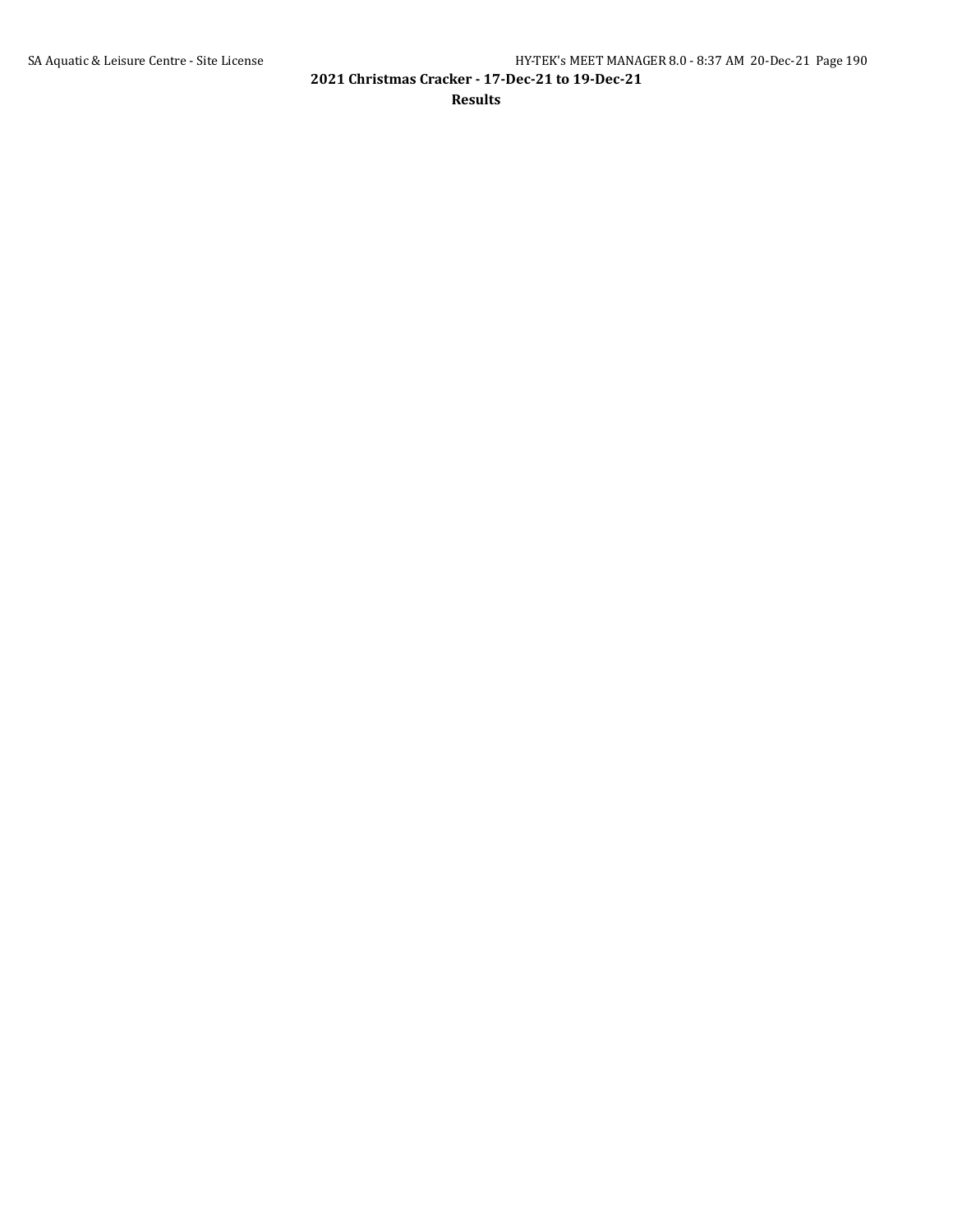### **Results**

# **(Event 76 Female 13-14 50 LC Metre Backstroke)**

|                                          | Name                                  |    | Age Team                          | <b>Finals Time</b> | <b>Points</b> |
|------------------------------------------|---------------------------------------|----|-----------------------------------|--------------------|---------------|
|                                          | 35 Andrew-Thring, Tayla<br>$r: +0.95$ |    | 13 Henley & Grange                | 43.42              |               |
|                                          | 36 Schulz, Olivia<br>$r: +0.80$       |    | 14 Mountain Pool                  | 44.25              |               |
| 37                                       | Meys, Sophie<br>$r: +0.79$            |    | 13 Unley                          | 45.49              |               |
|                                          | 38 Lamming, Savannah<br>$r: +0.76$    |    | 13 Marion                         | 46.43              |               |
|                                          | 39 Kwan, Ella<br>$r: +0.78$           |    | 13 Marion                         | 48.37              |               |
| $---$                                    | Laube (V), Skye                       |    | 14 Ballarat Gold Swimming Club In | <b>NS</b>          |               |
| $\cdots$                                 | Burrows, Aleisha                      |    | 14 Kent Town                      | <b>NS</b>          |               |
| $\hspace{0.05cm} \ldots \hspace{0.05cm}$ | Le Roux, Anichia                      |    | 14 Barossa                        | NS                 |               |
| $- - -$                                  | Roberts, Isabella                     | 13 | Murray Bridge                     | <b>NS</b>          |               |
| $---$                                    | Mitcham (V), Genevieve                | 13 | Woden Valley Swim Club            | <b>NS</b>          |               |
| $---$                                    | Smith, Keeley                         | 13 | Murray Bridge                     | <b>SCR</b>         |               |

#### **Event 77 Female 15 & Over 50 LC Metre Backstroke**

| <b>Name</b>                        | Age Team                | <b>Finals Time</b> | <b>Points</b> |
|------------------------------------|-------------------------|--------------------|---------------|
| 1 Oldsen, Ellysia<br>$r: +0.62$    | 26 Marion               | 29.46              | $10\,$        |
| 2 Mclachlan, Isabel<br>$r: +0.68$  | 19 Norwood              | 29.95              | 9             |
| 3 Healy, Sophie<br>$r: +0.60$      | 17 Norwood              | 30.43              | 8             |
| 4 Livingston, Alicia<br>$r: +0.57$ | 15 Marion               | 31.43              | 7             |
| 5 Reimann, Phoebe<br>$r: +0.66$    | 15 Starplex             | 31.78              | 6             |
| 6 Tran, Isabelle<br>$r: +0.60$     | 15 Norwood              | 31.85              | 5             |
| 7 Slade, Mia<br>$r: +0.63$         | 17 Norwood              | 32.29              | 4             |
| 8 Braithwaite, Alice<br>$r: +0.63$ | 15 Kent Town            | 32.68              | 3             |
| 9 Breden, Alex<br>$r: +0.66$       | 15 Western Aquatic (Sa) | 32.77              | 2             |
| 10 Schubert, Nyah<br>$r: +0.73$    | 15 Barossa              | 33.07              | $\mathbf{1}$  |
| 11 McAvaney, Georgia<br>$r: +0.65$ | 15 Immanuel             | 33.13              |               |
| 12 Pearce, Kiana<br>$r: +0.60$     | 18 Marion               | 33.17              |               |
| 13 Wood, Meg<br>$r: +0.78$         | 16 Barossa              | 34.25              |               |
| 14 Jenzen, Georgie<br>$r: +0.72$   | 15 Immanuel             | 34.93              |               |
| 15 Pearson, Aleisha<br>$r: +0.63$  | 15 Blue Lake Y          | 35.19              |               |
| 16 Doyle, Lily<br>$r: +0.62$       | 15 Marion               | 35.91              |               |
| 17 Hudson, Chloe<br>$r: +0.75$     | 15 Playford Aquatic     | 36.13              |               |
| 18 Nicholl, Chelsea<br>$r: +0.79$  | 16 Immanuel             | 36.15              |               |
| 19 Pearson, Hayley<br>$r: +0.70$   | 17 Blue Lake Y          | 36.27              |               |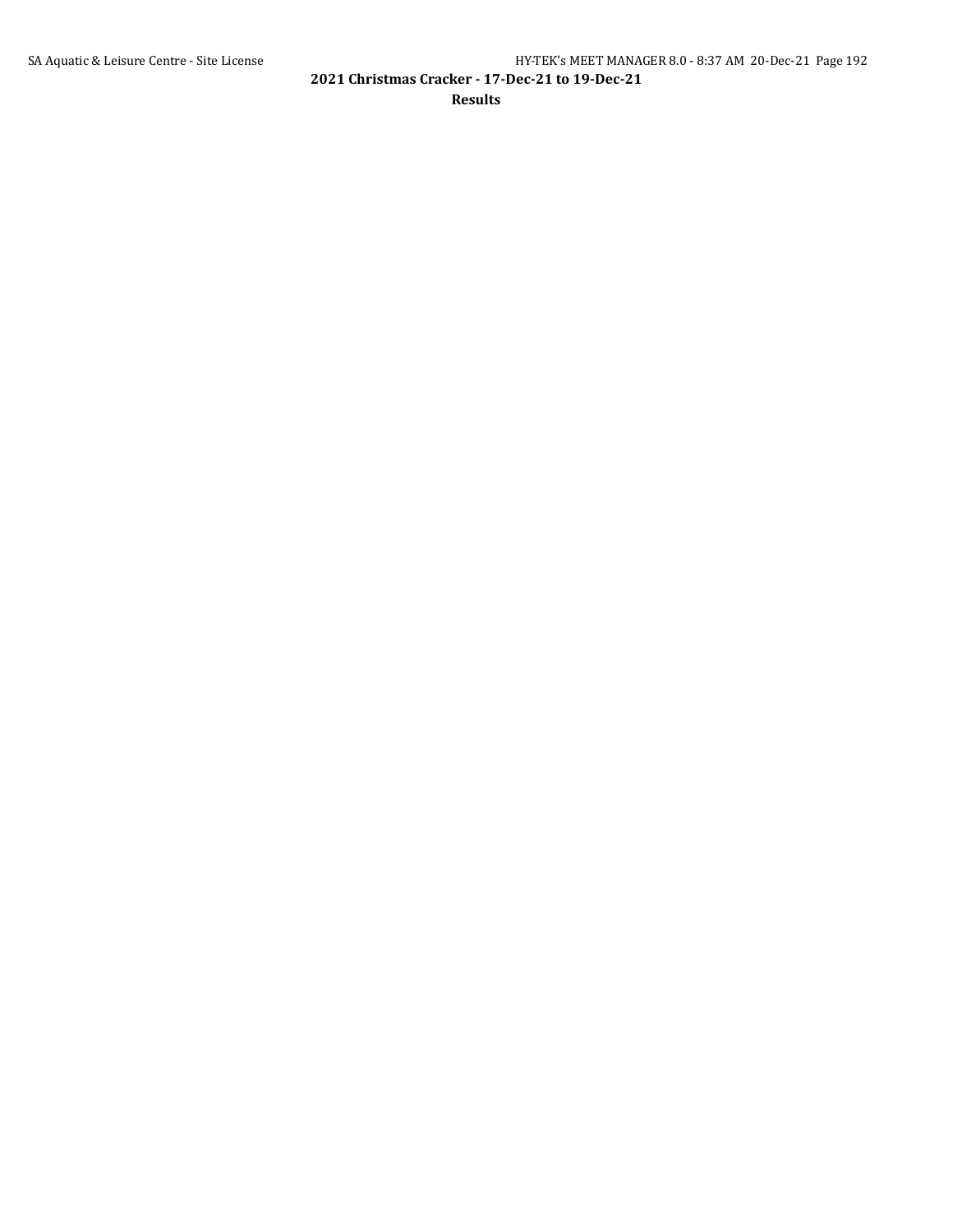### **Results**

# **(Event 77 Female 15 & Over 50 LC Metre Backstroke)**

|                      | Name                   |    | Age Team         | <b>Finals Time</b> | <b>Points</b> |
|----------------------|------------------------|----|------------------|--------------------|---------------|
|                      | 20 Adams, Sasha        |    | 15 Immanuel      | 36.78              |               |
|                      | $r: +0.62$             |    |                  |                    |               |
|                      | 21 Fullgrabe, Jasmin   |    | 16 Clovercrest   | 37.78              |               |
|                      | $r: +0.78$             |    |                  |                    |               |
|                      | 22 Beaumont, Louisa    |    | 16 Unley         | 38.52              |               |
|                      | $r: +0.84$             |    |                  |                    |               |
|                      | 23 Lambert, Jenna      |    | 16 Vitor Renmark | 39.16              |               |
|                      | $r: +0.62$             |    |                  |                    |               |
|                      | 24 Blaskett, Ayla      |    | 15 Norwood       | 39.48              |               |
|                      | $r: +0.68$             |    |                  |                    |               |
|                      | 25 Hammond, Chloe      |    | 15 Whyalla       | 40.01              |               |
|                      | $r: +0.64$             |    |                  |                    |               |
|                      | 26 Martin, Taliah      |    | 17 Marion        | 41.13              |               |
|                      | $r: +0.74$             |    |                  |                    |               |
|                      | 27 Simpson, Brooke     |    | 16 Norwood       | 43.95              |               |
|                      | $r: +0.65$             |    |                  |                    |               |
|                      | 28 Crabb, Jasmine      |    | 15 Marion        | 44.30              |               |
|                      | $r: +0.64$             |    |                  |                    |               |
|                      | 29 Charles, Isabella   |    | 15 Marion        | 49.97              |               |
|                      | $r: +0.80$             |    |                  |                    |               |
| $\scriptstyle\cdots$ | Estcourt Hughes, Emily | 15 | Kent Town        | <b>NS</b>          |               |
| $\qquad \qquad -$    | Moshi, Magdalena       |    | 31 Clovercrest   | <b>NS</b>          |               |
| $\qquad \qquad -$    | Gorman, Gabrielle      |    | 16 Starplex      | <b>NS</b>          |               |
|                      | --- O'Leary, Kelly     |    | 15 Immanuel      | <b>SCR</b>         |               |

### **Event 78 Male 9-10 100 LC Metre Freestyle**

 $\overline{a}$ 

| <b>Name</b>                  |                 | Age Team               | <b>Finals Time</b> | Points       |
|------------------------------|-----------------|------------------------|--------------------|--------------|
| 1 Allan, Blake               |                 | 10 Immanuel            | 1:15.77            | 10           |
| $r: +0.71$ 35.10             | 1:15.77 (40.67) |                        |                    |              |
| 2 Tran, Khang                |                 | 10 Henley & Grange     | 1:16.72            | 9            |
| $r: +0.73$ 35.84             | 1:16.72 (40.88) |                        |                    |              |
| 3 Small, Mitchell            |                 | 10 Immanuel            | 1:18.25            | 8            |
| $r: +0.84$ 37.38             | 1:18.25 (40.87) |                        |                    |              |
| 4 Bevan, Jobe                |                 | 10 Marion              | 1:19.71            | 7            |
| $r: +0.69$ 38.81             | 1:19.71 (40.90) |                        |                    |              |
| 5 Abdelaziz, Hazem           |                 | 9 Marion               | 1:19.86            | 6            |
| $r: +0.63$ 39.00             | 1:19.86 (40.86) |                        |                    |              |
| 6 Umakaran, Santhosh         |                 | 10 Marion              | 1:21.47            | 5            |
| $r: +0.65$ 39.89             | 1:21.47 (41.58) |                        |                    |              |
| 7 Mazur, Thomas              |                 | 9 Norwood              | 1:23.77            | 4            |
| $r: +0.70$ 40.11             | 1:23.77 (43.66) |                        |                    |              |
| 8 Zhang, Baron               |                 | 10 Henley & Grange     | 1:30.99            | 3            |
| $r: +0.75$ 43.41             | 1:30.99 (47.58) |                        |                    |              |
| 9 Clinch, Harry              |                 | 10 Immanuel            | 1:31.70            | 2            |
| $r: +0.64$ 43.00             | 1:31.70 (48.70) |                        |                    |              |
| 10 Pentland, Jack            |                 | 9 Clovercrest          | 1:35.66            | $\mathbf{1}$ |
| $r: +0.69$ 44.02             | 1:35.66 (51.64) |                        |                    |              |
| 11 Nesci, Zavier             |                 | 9 Starplex             | 1:36.57            |              |
| $r: +0.73$ 44.15             | 1:36.57 (52.42) |                        |                    |              |
| 12 Fanning, Jack             |                 | 9 Marion               | 1:36.81            |              |
| $r: +0.47$ 46.10             | 1:36.81 (50.71) |                        |                    |              |
| 13 Davey, Callum             |                 | 9 Western Aquatic (Sa) | 1:46.10            |              |
| $r: +0.81$ 48.14             | 1:46.10 (57.96) |                        |                    |              |
| 14 Dingwall, Eddy            |                 | 9 West Coast (Sa)      | 1:55.44            |              |
| $r: +0.67$                   |                 |                        |                    |              |
| --- Barton, William          |                 | 9 Kent Town            | <b>NS</b>          |              |
| --- Knipp Langley, Alexander |                 | 10 Kent Town           | <b>NS</b>          |              |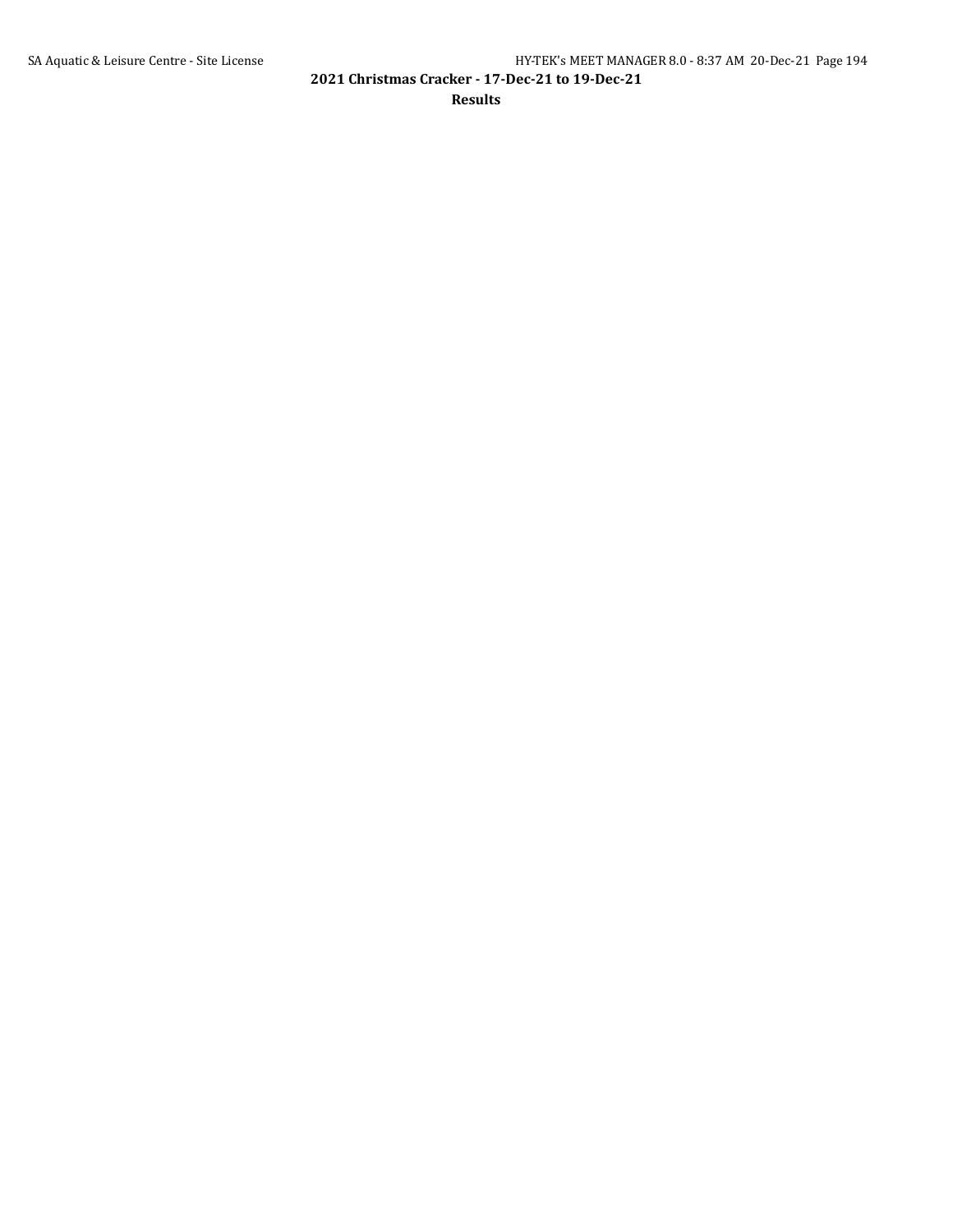**Results**

## **Event 78 Male 11-12 100 LC Metre Freestyle**

|    | Name                                  | Age Team                          | <b>Finals Time</b> | <b>Points</b> |
|----|---------------------------------------|-----------------------------------|--------------------|---------------|
|    | 1 Hewitt, Max                         | 12 Payneham                       | 1:01.11            | 10            |
|    | $r: +0.62$ 29.61                      | 1:01.11 (31.50)                   |                    |               |
|    | 2 Ellul, Cameron                      | 12 Immanuel                       | 1:03.78            | 9             |
|    | $r: +0.70$ 30.67                      | 1:03.78 (33.11)                   |                    |               |
|    | 3 Mika, Izyus                         | 11 Immanuel                       | 1:06.60            | 8             |
|    | r:+0.64 31.39                         | 1:06.60 (35.21)                   |                    |               |
|    | 4 Hudson, Cameron                     | 11 Playford Aquatic               | 1:07.14            | 7             |
|    | $r: +0.78$ 32.57                      | 1:07.14 (34.57)                   |                    |               |
|    | 5 Skewes, Liam                        | 12 Tea Tree Gully                 | 1:08.28            | 6             |
|    | $r: +0.85$ 32.11                      | 1:08.28 (36.17)                   |                    |               |
|    | 6 Mazur, Joseph                       | 12 Norwood                        | 1:09.80            | 5             |
|    | r:+0.71 33.71                         | 1:09.80 (36.09)                   |                    |               |
|    | 7 Tucker, Axel                        | 12 Marion                         | 1:09.84            | 4             |
|    | r:+0.69 33.07                         | 1:09.84 (36.77)                   |                    |               |
|    | 8 Spark, Thomas                       | 12 Kent Town                      | 1:11.00            | 3             |
|    | $r: +0.89$ 33.35                      | 1:11.00(37.65)<br>11 Barossa      |                    |               |
|    | 9 Schubert, Max                       |                                   | 1:11.16            | 2             |
|    | $r: +0.77$ 33.63                      | 1:11.16 (37.53)<br>12 Immanuel    | 1:11.64            | $\mathbf{1}$  |
|    | 10 Potter, Jake<br>$r: +0.67$ 33.45   | 1:11.64 (38.19)                   |                    |               |
|    | 11 Fettke, Lachlan                    | 12 Marion                         | 1:12.09            |               |
|    | $r: +0.55$ 35.04                      | 1:12.09 (37.05)                   |                    |               |
|    | 12 Tucker, Jordan                     | 11 Marion                         | 1:12.14            |               |
|    | r:+0.67 34.19                         | 1:12.14 (37.95)                   |                    |               |
|    | 13 Dingwall, Oscar                    | 12 West Coast (Sa)                | 1:12.29            |               |
|    | r:+0.69 34.62                         | 1:12.29 (37.67)                   |                    |               |
|    | 14 Liu, Howard                        | 12 Kent Town                      | 1:12.35            |               |
|    | r:+0.80 34.34                         | 1:12.35 (38.01)                   |                    |               |
|    | 15 El-Youssef, Jamal                  | 12 Tea Tree Gully                 | 1:12.49            |               |
|    | r:+0.82 34.67                         | 1:12.49 (37.82)                   |                    |               |
|    | 16 Wright, Eamon                      | 12 Immanuel                       | 1:12.53            |               |
|    | r:+0.79 34.72                         | 1:12.53 (37.81)                   |                    |               |
|    | 17 Allan, Isaac                       | 11 Immanuel                       | 1:12.85            |               |
|    | $r: +0.55$ 34.37                      | 1:12.85 (38.48)                   |                    |               |
|    | 18 Walsh, Beau                        | 12 Mountain Pool                  | 1:13.51            |               |
|    | $r: +0.56$ 35.76                      | 1:13.51 (37.75)                   |                    |               |
|    | 19 McGinley, Gerard                   | 12 Immanuel                       | 1:13.86            |               |
|    | $r: +0.65$ 34.50                      | 1:13.86 (39.36)                   |                    |               |
|    | 20 Hearl, Zachary                     | 12 Clovercrest                    | 1:13.88            |               |
|    | $r: +0.66$ 35.16                      | 1:13.88 (38.72)                   |                    |               |
|    | 21 Stanley, Will                      | 12 Marion                         | 1:14.24            |               |
|    | r:+0.76 34.92                         | 1:14.24 (39.32)                   |                    |               |
| 22 | Thach, Angelo                         | 11 Playford Aquatic               | 1:14.30            |               |
|    | r:+0.75 37.19                         | 1:14.30 (37.11)<br>12 Onkaparinga |                    |               |
|    | 23 Fillmore, Noah<br>$r: +0.71$ 35.55 | 1:14.66 (39.11)                   | 1:14.66            |               |
|    |                                       | 12 Marion                         |                    |               |
|    | 24 Mosley, Leif<br>$r: +0.72$ 36.10   | 1:15.06 (38.96)                   | 1:15.06            |               |
|    | 25 Collings, Joshua                   | 11 Marion                         | 1:17.45            |               |
|    | $r: +0.53$ 36.75                      | 1:17.45 (40.70)                   |                    |               |
|    | 26 Schulz, Nathan                     | 12 Mountain Pool                  | 1:17.64            |               |
|    | r:+0.79 37.36                         | 1:17.64 (40.28)                   |                    |               |
|    | 27 Bai, Evan                          | 11 Marion                         | 1:18.18            |               |
|    | $r: +0.68$ 37.52                      | 1:18.18 (40.66)                   |                    |               |
|    | 28 McAvaney, William                  | 11 Immanuel                       | 1:18.75            |               |
|    | r:+0.81 37.63                         | 1:18.75 (41.12)                   |                    |               |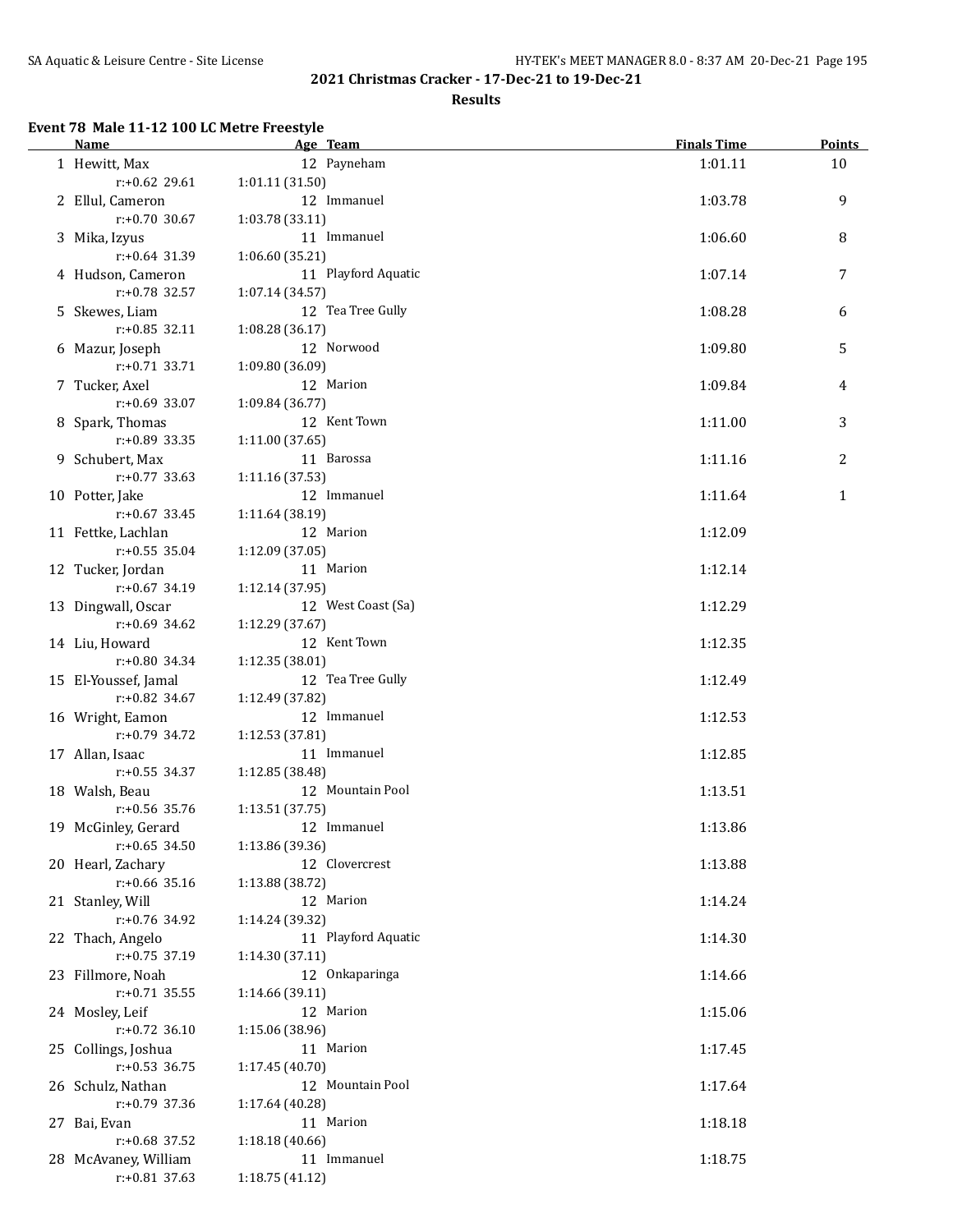#### **Results**

## **(Event 78 Male 11-12 100 LC Metre Freestyle)**

|                     | Name                 | Age Team        | <b>Finals Time</b> | Points |
|---------------------|----------------------|-----------------|--------------------|--------|
|                     | 29 Cregan, Neil      | 12 Barossa      | 1:19.02            |        |
|                     | $r: +0.76$ 37.02     | 1:19.02(42.00)  |                    |        |
|                     | 30 Carr, Mitchell    | 12 Unley        | 1:19.73            |        |
|                     | $r: +0.65$ 38.37     | 1:19.73(41.36)  |                    |        |
|                     | 31 Martin, Jack      | 12 Marion       | 1:20.74            |        |
|                     | $r: +0.78$ 37.58     | 1:20.74(43.16)  |                    |        |
|                     | 32 Henke, Rylan      | 11 Onkaparinga  | 1:21.10            |        |
|                     | $r: +0.81$ 38.55     | 1:21.10(42.55)  |                    |        |
|                     | 33 Fillmore, Harry   | 11 Onkaparinga  | 1:21.58            |        |
|                     | $r: +0.56$ 39.66     | 1:21.58 (41.92) |                    |        |
|                     | 34 Lee, Aidan        | 11 Norwood      | 1:23.47            |        |
|                     | $r: +0.78$ 41.19     | 1:23.47 (42.28) |                    |        |
|                     | 35 Bartlett, Jacques | 11 Marion       | 1:23.48            |        |
|                     | $r: +0.67$ 39.19     | 1:23.48 (44.29) |                    |        |
| $\qquad \qquad - -$ | Fletcher, Jackson    | 11 Barossa      | <b>NS</b>          |        |
| $- - -$             | Sutton, Hamish       | 12 Immanuel     | <b>NS</b>          |        |

#### **Event 79 Male 13-14 100 LC Metre Freestyle**

 $\overline{\phantom{a}}$ 

| Name                   |                 | Age Team                | <b>Finals Time</b> | <b>Points</b> |
|------------------------|-----------------|-------------------------|--------------------|---------------|
| 1 Caton, Hugh          |                 | 14 Norwood              | 56.36              | 10            |
| $r: +0.74$ 27.27       | 56.36 (29.09)   |                         |                    |               |
| 2 Stephenson, Flynn    |                 | 14 Marion               | 57.00              | 9             |
| r:+0.72 27.10          | 57.00 (29.90)   |                         |                    |               |
| 3 Altiok, Ali          |                 | 13 Marion               | 58.57              | 8             |
| $r: +0.70$ 28.71       | 58.57 (29.86)   |                         |                    |               |
| 4 Tran, Khai           |                 | 14 Henley & Grange      | 58.73              | 7             |
| $r: +0.62$ 28.14       | 58.73 (30.59)   |                         |                    |               |
| 5 Brown, Matthew       |                 | 14 Kent Town            | 58.93              | 6             |
| $r: +0.61$ 28.26       | 58.93 (30.67)   |                         |                    |               |
| 6 Turra, Logan         |                 | 14 Marion               | 59.47              | 5             |
| r:+0.75 28.72          | 59.47 (30.75)   |                         |                    |               |
| 7 Smith, Connor        |                 | 14 Marion               | 59.77              | 4             |
| r:+0.72 29.09          | 59.77 (30.68)   |                         |                    |               |
| 8 Bastiaans, Jacob     |                 | 14 Marion               | 59.82              | 3             |
| $r: +0.71$ 28.63       | 59.82 (31.19)   |                         |                    |               |
| 9 Atkins, Jaylen       |                 | 14 Marion               | 1:00.03            | 2             |
| $r: +0.75$ 29.23       | 1:00.03 (30.80) |                         |                    |               |
| 10 Sandercock, Finnian |                 | 13 Western Aquatic (Sa) | 1:00.88            | $\mathbf{1}$  |
| $r: +0.70$ 29.22       | 1:00.88 (31.66) |                         |                    |               |
| 11 Hall, Aidan         |                 | 14 Western Aquatic (Sa) | 1:01.49            |               |
| r:+0.72 29.83          | 1:01.49 (31.66) |                         |                    |               |
| 12 Travers, Jack       |                 | 14 Western Aquatic (Sa) | 1:02.02            |               |
| $r: +0.75$ 29.61       | 1:02.02 (32.41) |                         |                    |               |
| 13 Stubbings, Harrison |                 | 14 Starplex             | 1:02.04            |               |
| r:+0.77 29.26          | 1:02.04 (32.78) |                         |                    |               |
| 14 Leaver, William     |                 | 14 Marion               | 1:02.48            |               |
| $r: +0.71$ 29.70       | 1:02.48 (32.78) |                         |                    |               |
| 15 Cregan, Gabriel     |                 | 14 Barossa              | 1:03.53            |               |
| $r: +0.73$ 30.33       | 1:03.53 (33.20) |                         |                    |               |
| 16 Atkinson, Tyler     |                 | 13 Southern Performance | 1:04.04            |               |
| $r: +0.71$ 31.03       | 1:04.04(33.01)  |                         |                    |               |
| 17 Brown, Jackson      |                 | 14 Immanuel             | 1:04.23            |               |
| $r: +0.72$ 30.74       | 1:04.23 (33.49) |                         |                    |               |
| 18 Greig, Fraser       |                 | 14 Unley                | 1:05.04            |               |
| $r: +0.66$ 31.16       | 1:05.04 (33.88) |                         |                    |               |
| 19 Renfrey, Kai        |                 | 13 Western Aquatic (Sa) | 1:05.43            |               |
| r:+0.80 31.68          | 1:05.43(33.75)  |                         |                    |               |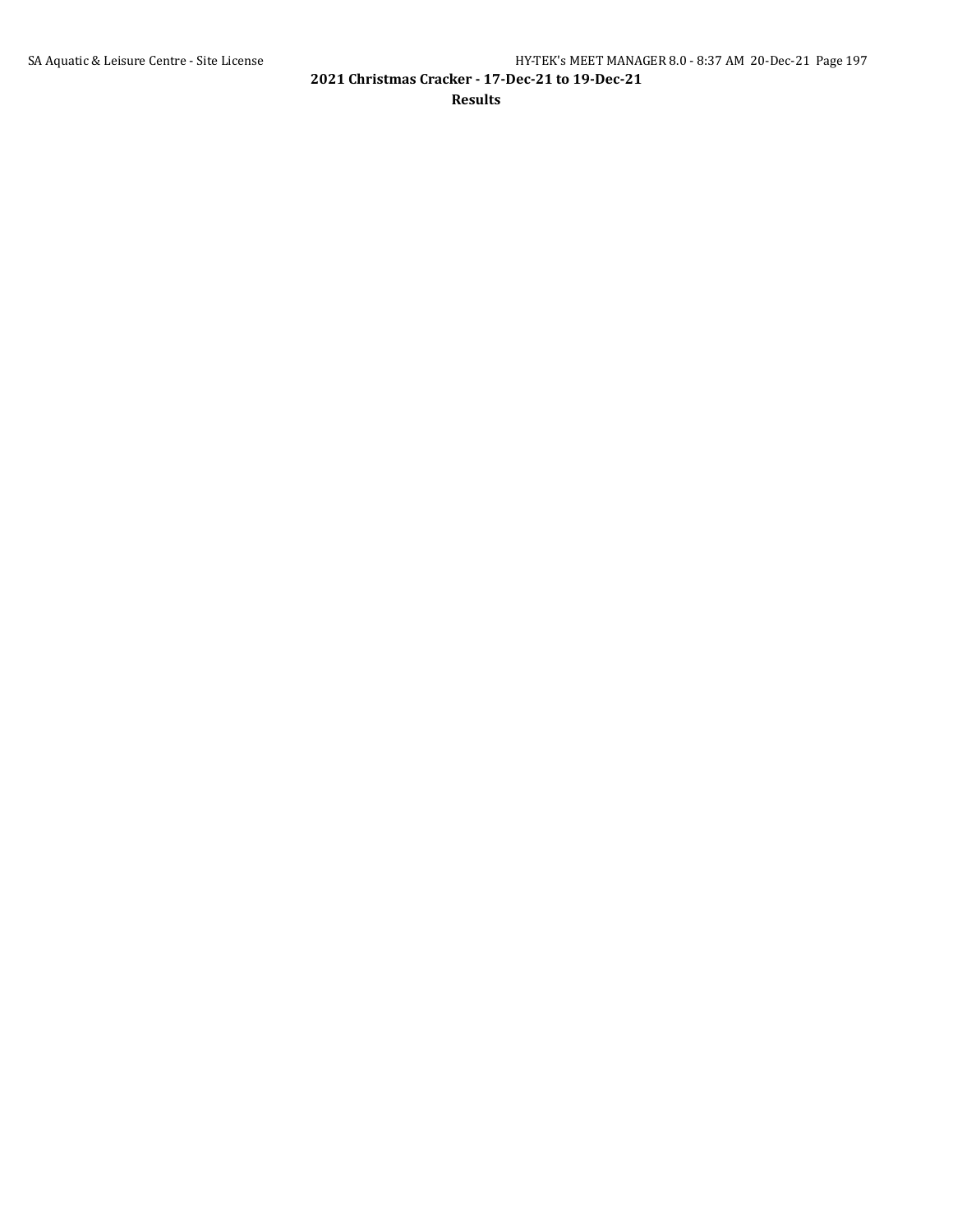**Results**

### **(Event 79 Male 13-14 100 LC Metre Freestyle)**

|                     | <b>Name</b>                             | Age Team                          | <b>Finals Time</b> | <b>Points</b> |
|---------------------|-----------------------------------------|-----------------------------------|--------------------|---------------|
|                     | 20 Abdelaziz, Malek                     | 13 Marion                         | 1:05.57            |               |
|                     | r:+0.66 31.76                           | 1:05.57 (33.81)                   |                    |               |
|                     | 21 Sloane, Angus                        | 13 Barossa                        | 1:05.73            |               |
|                     | $r: +0.75$ 31.07                        | 1:05.73 (34.66)                   |                    |               |
|                     | 22 Mathee, Rhys                         | 13 Marion                         | 1:05.81            |               |
|                     | $r: +0.67$ 32.12                        | 1:05.81 (33.69)                   |                    |               |
|                     | 23 Collings, Kieran                     | 14 Marion                         | 1:05.82            |               |
|                     | $r: +0.66$ 31.71                        | 1:05.82 (34.11)                   |                    |               |
|                     | 24 Meaney, Anakin                       | 14 Norwood                        | 1:06.11            |               |
|                     | $r: +0.67$ 31.31                        | 1:06.11 (34.80)                   |                    |               |
|                     | 25 Gilbert, Connor                      | 13 Clovercrest                    | 1:07.10            |               |
|                     | $r: +0.75$ 32.09                        | 1:07.10(35.01)                    |                    |               |
|                     | 26 Whittaker, Daniel                    | 13 Clovercrest                    | 1:07.39            |               |
|                     | $r: +0.76$ 32.19                        | 1:07.39 (35.20)                   |                    |               |
|                     | 27 Clinch, Marcus                       | 13 Immanuel                       | 1:07.90            |               |
|                     | r:+0.78 32.82                           | 1:07.90 (35.08)                   |                    |               |
|                     | 28 Dossetter-Smith, Mason               | 13 Marion                         | 1:08.35            |               |
|                     | $r: +0.63$ 32.24                        | 1:08.35(36.11)                    |                    |               |
|                     | 29 Tucker, Zachary                      | 13 Marion                         | 1:08.45            |               |
|                     | $r: +0.70$ 32.48                        | 1:08.45 (35.97)                   |                    |               |
|                     | 30 Mosley, Levi                         | 13 Marion                         | 1:08.55            |               |
|                     | r:+0.72 32.08                           | 1:08.55(36.47)                    |                    |               |
|                     | 31 Oldfield, Harrison                   | 14 Norwood                        | 1:09.66            |               |
|                     | $r: +0.83$ 33.82                        | 1:09.66 (35.84)                   |                    |               |
|                     | 32 Annetta, Louis                       | 14 Clovercrest                    | 1:10.37            |               |
|                     | $r: +0.89$ 34.57                        | 1:10.37 (35.80)                   |                    |               |
|                     |                                         | 13 Norwood                        |                    |               |
|                     | 33 Barresi, Antony<br>$r: +0.79$ 33.64  |                                   | 1:11.07            |               |
|                     |                                         | 1:11.07 (37.43)                   |                    |               |
|                     | 34 Towers, Fabricio<br>$r: +0.86$ 33.80 | 13 Barossa                        | 1:11.24            |               |
|                     |                                         | 1:11.24 (37.44)                   |                    |               |
|                     | 35 Collins, Charlie                     | 14 Barossa                        | 1:11.85            |               |
|                     | $r: +0.77$ 34.24                        | 1:11.85 (37.61)                   |                    |               |
|                     | 36 Williams, Michael                    | 13 Henley & Grange                | 1:11.99            |               |
|                     | $r: +0.67$ 33.93                        | 1:11.99 (38.06)                   |                    |               |
|                     | 37 Sutherland (V), Marley               | 13 Ballarat Gold Swimming Club In | 1:12.84            |               |
|                     | $r: +0.73$ 34.78                        | 1:12.84 (38.06)                   |                    |               |
|                     | 38 Eyers, Archie                        | 13 Unley                          | 1:12.99            |               |
|                     | r:+0.72 34.23                           | 1:12.99 (38.76)                   |                    |               |
|                     | 39 O'Neill, Joshua                      | 13 Marion                         | 1:14.47            |               |
|                     | r:+0.76 35.34                           | 1:14.47 (39.13)                   |                    |               |
|                     | 40 Czechowicz, Gustaw                   | 13 Kent Town                      | 1:15.62            |               |
|                     | r:+0.72 35.90                           | 1:15.62 (39.72)                   |                    |               |
|                     | 41 Murray, Alexander                    | 13 Immanuel                       | 1:17.02            |               |
|                     | $r: +0.64$ 37.40                        | 1:17.02 (39.62)                   |                    |               |
|                     | 42 Lindsay, Nicholas                    | 13 Playford Aquatic               | 1:17.23            |               |
|                     | r:+0.87 36.56                           | 1:17.23(40.67)                    |                    |               |
| $\qquad \qquad - -$ | Saito, Kazuya                           | 14 Norwood                        | NS                 |               |
|                     | Zhang, Bowen                            | 14 Henley & Grange                | <b>NS</b>          |               |
| ---                 | von Doussa, Louis                       | 13 Norwood                        | <b>SCR</b>         |               |
|                     |                                         |                                   |                    |               |

### **Event 80 Male 15 & Over 100 LC Metre Freestyle**

 $\sim$ 

| Name                | Age Team      | <b>Finals Time</b> | <b>Points</b> |
|---------------------|---------------|--------------------|---------------|
| 1 Caton, Noah       | Norwood<br>17 | 53.61              | 10            |
| $r: +0.71$ 26.10    | 53.61 (27.51) |                    |               |
| 2 Crook, Ethan      | 19 Starplex   | 53.85              | a             |
| $r: +0.64$ 25.68    | 53.85 (28.17) |                    |               |
| 3 Mclachlan, Fergus | Norwood       | 54.08              |               |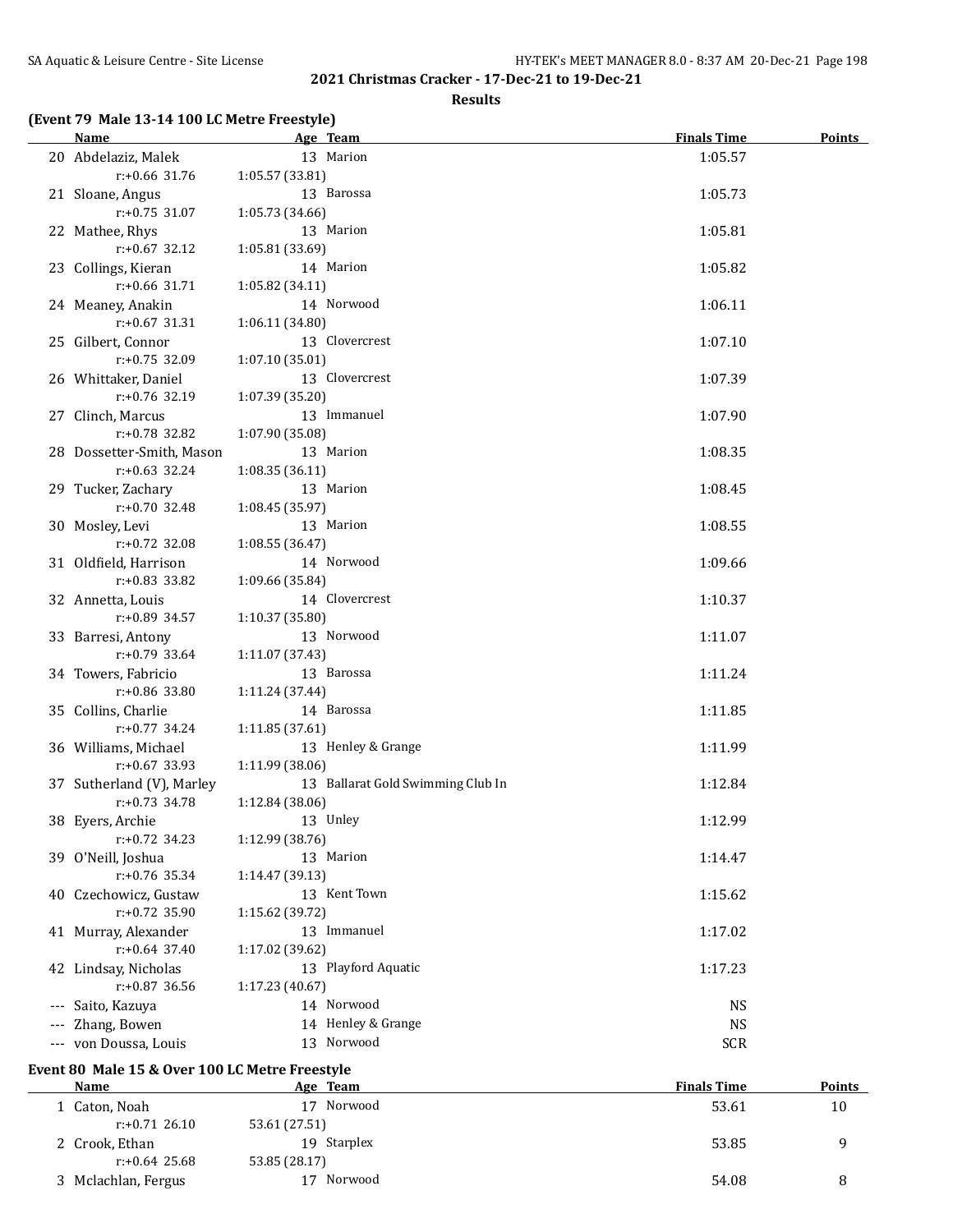**Results**

r:+0.68 25.92 54.08 (28.16)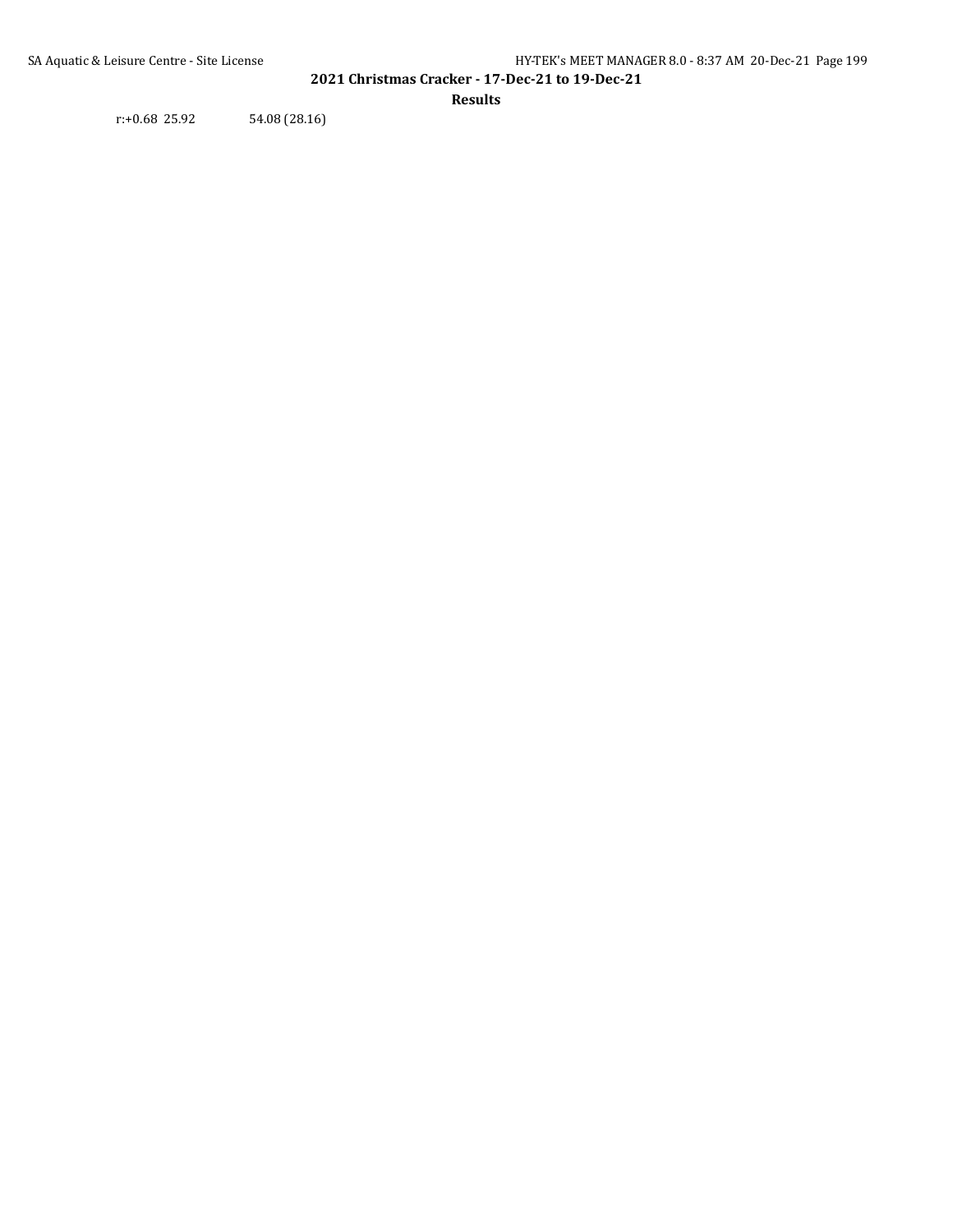**Results**

## **(Event 80 Male 15 & Over 100 LC Metre Freestyle)**

| <b>Name</b>                           | Age Team                            | <b>Finals Time</b> | <b>Points</b> |
|---------------------------------------|-------------------------------------|--------------------|---------------|
| 4 Gohl, Jacob                         | 18 Marion                           | 54.61              | 7             |
| $r: +0.71$ 26.26                      | 54.61 (28.35)                       |                    |               |
| 5 Macie, Patrick                      | 17 Barossa                          | 54.85              | 6             |
| $r: +0.74$ 26.75                      | 54.85 (28.10)                       |                    |               |
| 6 Gillard-Martin, Declan              | 20 Marion                           | 54.98              | 5             |
| $r: +0.62$ 26.69                      | 54.98 (28.29)                       |                    |               |
| 7 Muller, Grant                       | 25 Immanuel                         | 55.15              | 4             |
| r:+0.75 25.87                         | 55.15 (29.28)                       |                    |               |
| 8 Palmer, Joshua                      | 30 Starplex                         | 55.27              | 3             |
| r:+0.66 26.45                         | 55.27 (28.82)                       |                    |               |
| 9 Phua, Zane                          | 15 Kent Town                        | 55.79              | 2             |
| $r: +0.59$ 26.25                      | 55.79 (29.54)                       |                    |               |
| 10 Kioussis, Connor                   | 21 Norwood                          | 55.92              | $\mathbf{1}$  |
| $r: +0.68$ 27.18                      | 55.92 (28.74)                       |                    |               |
| 11 Sutherland (V), Cooper             | 15 Ballarat Gold Swimming Club In   | 56.20              |               |
| $r: +0.65$ 26.85                      | 56.20 (29.35)                       |                    |               |
| 12 Washington, Lachlan                | 15 Immanuel                         | 56.24              |               |
| r:+0.70 27.40                         | 56.24 (28.84)                       |                    |               |
| 13 Luscombe, Harvey                   | 17 Marion                           | 56.33              |               |
| $r: +0.64$ 26.95                      | 56.33 (29.38)                       |                    |               |
| 14 Edwards, Oliver                    | 20 Marion                           | 56.52              |               |
| $r: +0.72$ 26.92                      | 56.52 (29.60)                       |                    |               |
| 15 Gaertner, William                  | 19 Norwood                          | 56.53              |               |
| r:+0.69 27.20                         | 56.53 (29.33)<br>16 Norwood         |                    |               |
| 16 Langman, Aidan<br>$r: +0.65$ 27.55 |                                     | 56.54              |               |
|                                       | 56.54 (28.99)<br>15 Henley & Grange | 57.12              |               |
| 17 Tran, Liem<br>r:+0.61 26.99        | 57.12 (30.13)                       |                    |               |
| 18 Brown, Myles                       | 18 Barossa                          | 58.22              |               |
| r:+0.82 27.98                         | 58.22 (30.24)                       |                    |               |
| 19 Downie, Finn                       | 17 Immanuel                         | 58.27              |               |
| $r: +0.73$ 27.64                      | 58.27 (30.63)                       |                    |               |
| *20 Nitschke, Clinton                 | 19 Tea Tree Gully                   | 58.29              |               |
| $r: +0.71$ 27.82                      | 58.29 (30.47)                       |                    |               |
| *20 Broniecki, Andre                  | 18 Marion                           | 58.29              |               |
| $r: +0.71$ 27.63                      | 58.29 (30.66)                       |                    |               |
| 22 Langman, Hamish                    | 15 Norwood                          | 58.49              |               |
| r:+0.70 28.26                         | 58.49 (30.23)                       |                    |               |
| 23 Myers, Jack                        | 20 Kent Town                        | 58.53              |               |
| $r: +0.67$ 28.42                      | 58.53 (30.11)                       |                    |               |
| 24 Luscombe, Fletcher                 | 19 Marion                           | 58.57              |               |
| r:+0.66 28.35                         | 58.57 (30.22)                       |                    |               |
| *25 Tsamaidis, Darcy                  | 18 Norwood                          | 58.75              |               |
| $r: +0.61$ 27.54                      | 58.75 (31.21)                       |                    |               |
| *25 Curthoys-Davies, Keian            | 15 Barossa                          | 58.75              |               |
| r:+0.75 28.31                         | 58.75 (30.44)                       |                    |               |
| 27 Watkinson, Myles                   | 18 Western Aquatic (Sa)             | 58.93              |               |
| r:+0.69 27.61                         | 58.93 (31.32)                       |                    |               |
| 28 Macdonald, Alexander               | 15 Kent Town                        | 59.11              |               |
| r:+0.72 28.98                         | 59.11 (30.13)                       |                    |               |
| 29 Pannell, Harry                     | 16 Playford Aquatic                 | 59.31              |               |
| r:+0.75 28.38                         | 59.31 (30.93)                       |                    |               |
| 30 Bignell, Thomas                    | 17 Blue Lake Y                      | 59.73              |               |
| r:+0.60 28.84                         | 59.73 (30.89)                       |                    |               |
| 31 Kashani, Kiarash                   | 16 Norwood                          | 1:00.12            |               |
| r:+0.73 29.13                         | 1:00.12 (30.99)                     |                    |               |
| 32 Gilbert, Lachlan                   | 15 Clovercrest                      | 1:00.70            |               |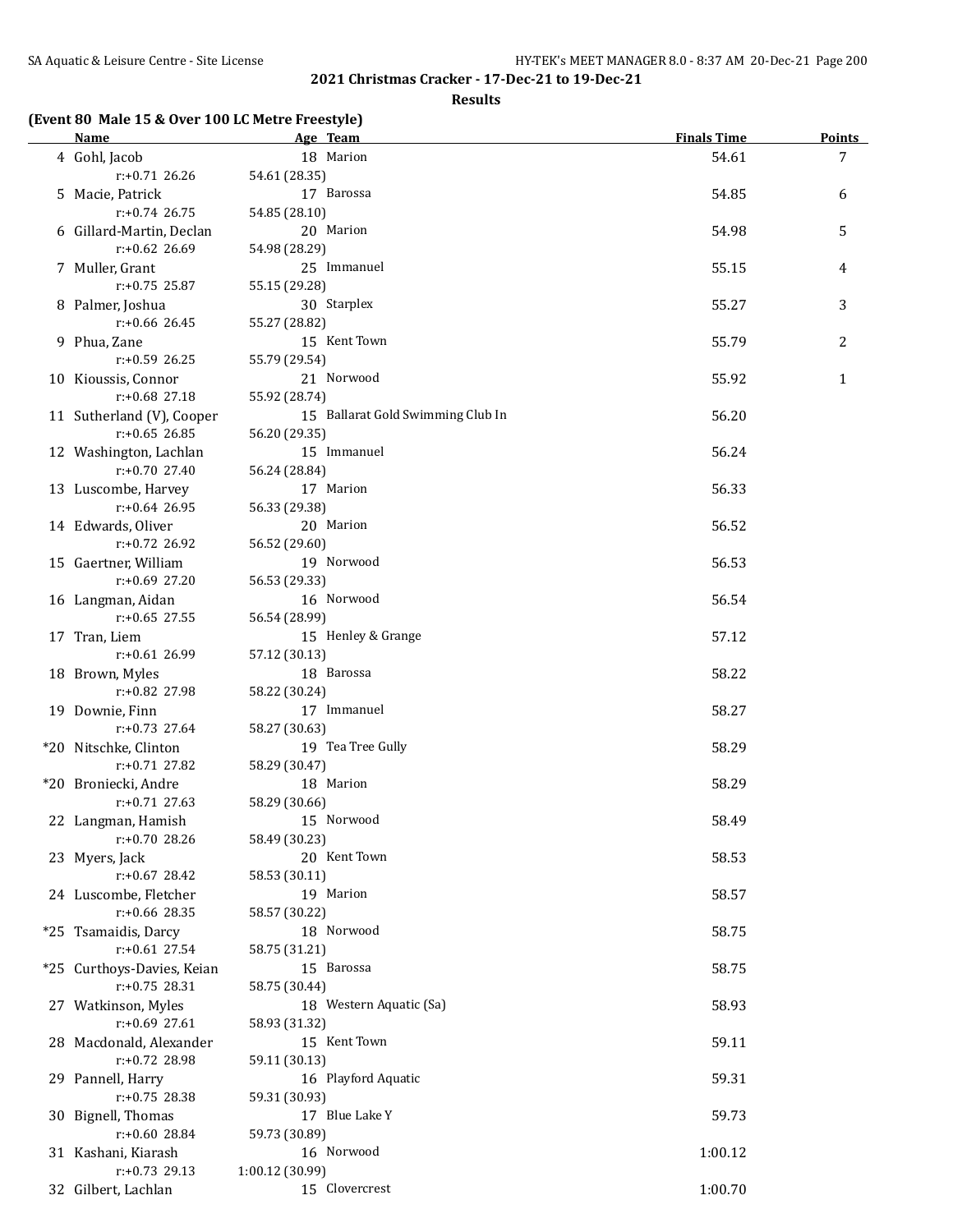**Results**

r:+0.75 29.30 1:00.70 (31.40)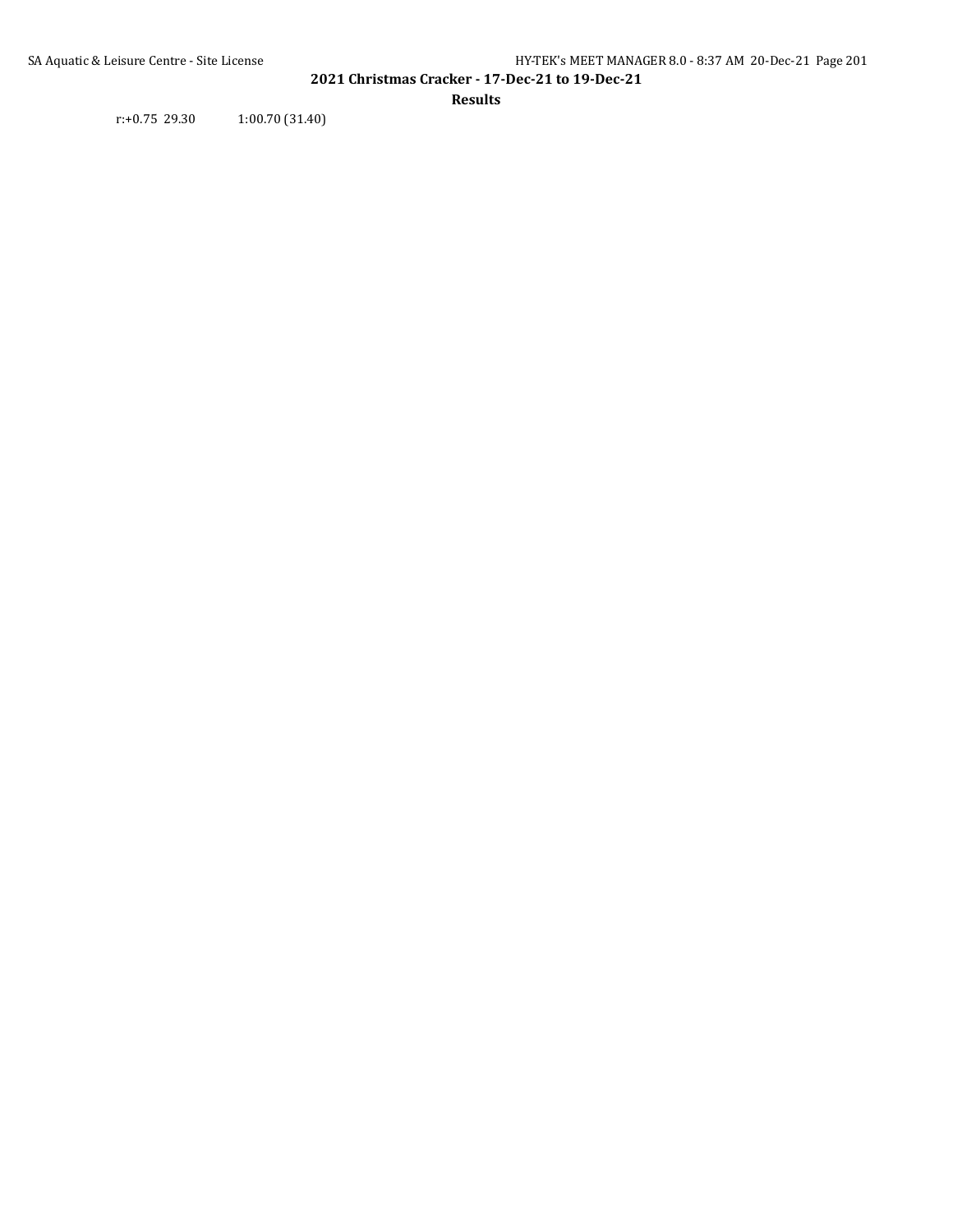**Results**

### **(Event 80 Male 15 & Over 100 LC Metre Freestyle)**

| Name                  | Age Team                          | <b>Finals Time</b> | Points |
|-----------------------|-----------------------------------|--------------------|--------|
| 33 Guth, Zac          | 16 Kent Town                      | 1:00.92            |        |
| $r: +0.67$ 28.47      | 1:00.92(32.45)                    |                    |        |
| 34 Bacon, Luca        | 15 Kent Town                      | 1:01.01            |        |
| r:+0.69 29.02         | 1:01.01 (31.99)                   |                    |        |
| 35 Ward, Taj          | 20 Marion                         | 1:01.06            |        |
| r:+0.65 28.80         | 1:01.06 (32.26)                   |                    |        |
| 36 Chan, Aidan        | 16 Henley & Grange                | 1:01.61            |        |
| $r: +0.68$ 29.18      | 1:01.61 (32.43)                   |                    |        |
| 37 Darley, Peter      | 22 Marion                         | 1:01.81            |        |
| $r: +0.70$ 29.26      | 1:01.81(32.55)                    |                    |        |
| 38 Mcglashan, Declan  | 17 Tea Tree Gully                 | 1:01.99            |        |
| $r: +0.75$ 29.95      | 1:01.99 (32.04)                   |                    |        |
| 39 Webb-Vance, Henry  | 15 Marion                         | 1:02.32            |        |
| $r: +0.66$ 29.15      | 1:02.32 (33.17)                   |                    |        |
| 40 Poole, Isaac       | 15 Starplex                       | 1:02.92            |        |
| $r: +0.63$ 30.94      | 1:02.92 (31.98)                   |                    |        |
| 41 Stratford, Elijah  | 15 Mount Gambier Swimming Club In | 1:03.03            |        |
| $r: +0.79$ 30.22      | 1:03.03 (32.81)                   |                    |        |
| 42 Pettrey, Liam      | 15 Starplex                       | 1:03.20            |        |
| r:+0.78 29.70         | 1:03.20 (33.50)                   |                    |        |
| 43 Vien, Brian        | 15 Henley & Grange                | 1:03.62            |        |
| $r: +0.60$ 29.35      | 1:03.62 (34.27)                   |                    |        |
| 44 Hearl, Ethan       | 15 Clovercrest                    | 1:05.00            |        |
| $r: +0.66$ 30.71      | 1:05.00 (34.29)                   |                    |        |
| 45 Monteleone, Luca   | 16 Clovercrest                    | 1:05.15            |        |
| $r: +0.91$ 32.11      | 1:05.15(33.04)                    |                    |        |
| 46 Li, Runjie         | 15 Unley                          | 1:05.20            |        |
| $r: +0.80$ 31.03      | 1:05.20(34.17)                    |                    |        |
| 47 Mitcham (V), James | 15 Woden Valley Swim Club         | 1:05.76            |        |
| r:+0.77 30.98         | 1:05.76 (34.78)                   |                    |        |
| 48 Mooi, Joshua       | 16 Marion                         | 1:09.23            |        |
| $r: +0.81$ 32.64      | 1:09.23 (36.59)                   |                    |        |
| 49 Bignell, Nicholas  | 15 Blue Lake Y                    | 1:11.49            |        |
| $r: +0.89$ 33.61      | 1:11.49 (37.88)                   |                    |        |
| 50 Collins, Harper    | 16 Barossa                        | 1:12.12            |        |
| r:+0.88 34.09         | 1:12.12 (38.03)                   |                    |        |
| 51 Smith, Michael     | 15 Playford Aquatic               | 1:23.52            |        |
| $r: +0.77$ 37.88      | 1:23.52 (45.64)                   |                    |        |
| --- Forby, Henry      | 16 Kent Town                      | NS                 |        |
| --- Nicoll, Craig     | 30 Southern Performance           | NS                 |        |
| --- Martyn, Jakob     | 18 Norwood                        | <b>NS</b>          |        |
| --- Lehmann, Reuben   | 16 Immanuel                       | <b>SCR</b>         |        |

## **Event 81 Female 12-14 200 LC Metre Breaststroke**

 $\overline{\phantom{0}}$ 

| <b>Name</b>          | Age Team        |                |                 | <b>Finals Time</b> | <b>Points</b> |
|----------------------|-----------------|----------------|-----------------|--------------------|---------------|
| 1 Simpson, Katie     | 14 Norwood      |                |                 | 2:49.26            | 10            |
| $r: +0.72$ 38.92     | 1:21.63(42.71)  | 2:05.49(43.86) | 2:49.26 (43.77) |                    |               |
| 2 Conroy, Charlotte  | 13 Marion       |                |                 | 2:49.62            | 9             |
| $r: +0.66$ 38.85     | 1:22.48 (43.63) | 2:06.93(44.45) | 2:49.62 (42.69) |                    |               |
| 3 Eskandari, Natasha | 14 Kent Town    |                |                 | 2:51.19            | 8             |
| $r: +0.78$ 38.31     | 1:22.39 (44.08) | 2:06.95(44.56) | 2:51.19 (44.24) |                    |               |
| 4 Harris, Lauren     | 12 Payneham     |                |                 | 2:53.12            | 7             |
| $r: +0.76$ 39.57     | 1:24.72 (45.15) | 2:10.05(45.33) | 2:53.12 (43.07) |                    |               |
| 5 Mickan, Asta       | 12 Barossa      |                |                 | 2:56.05            | 6             |
| $r: +0.64$ 40.04     | 1:25.28 (45.24) | 2:10.49(45.21) | 2:56.05(45.56)  |                    |               |
| 6 Charles, Tahli     | 13 Marion       |                |                 | 2:56.27            | 5             |
| $r: +0.76$ 40.27     | 1:25.34 (45.07) | 2:11.57(46.23) | 2:56.27 (44.70) |                    |               |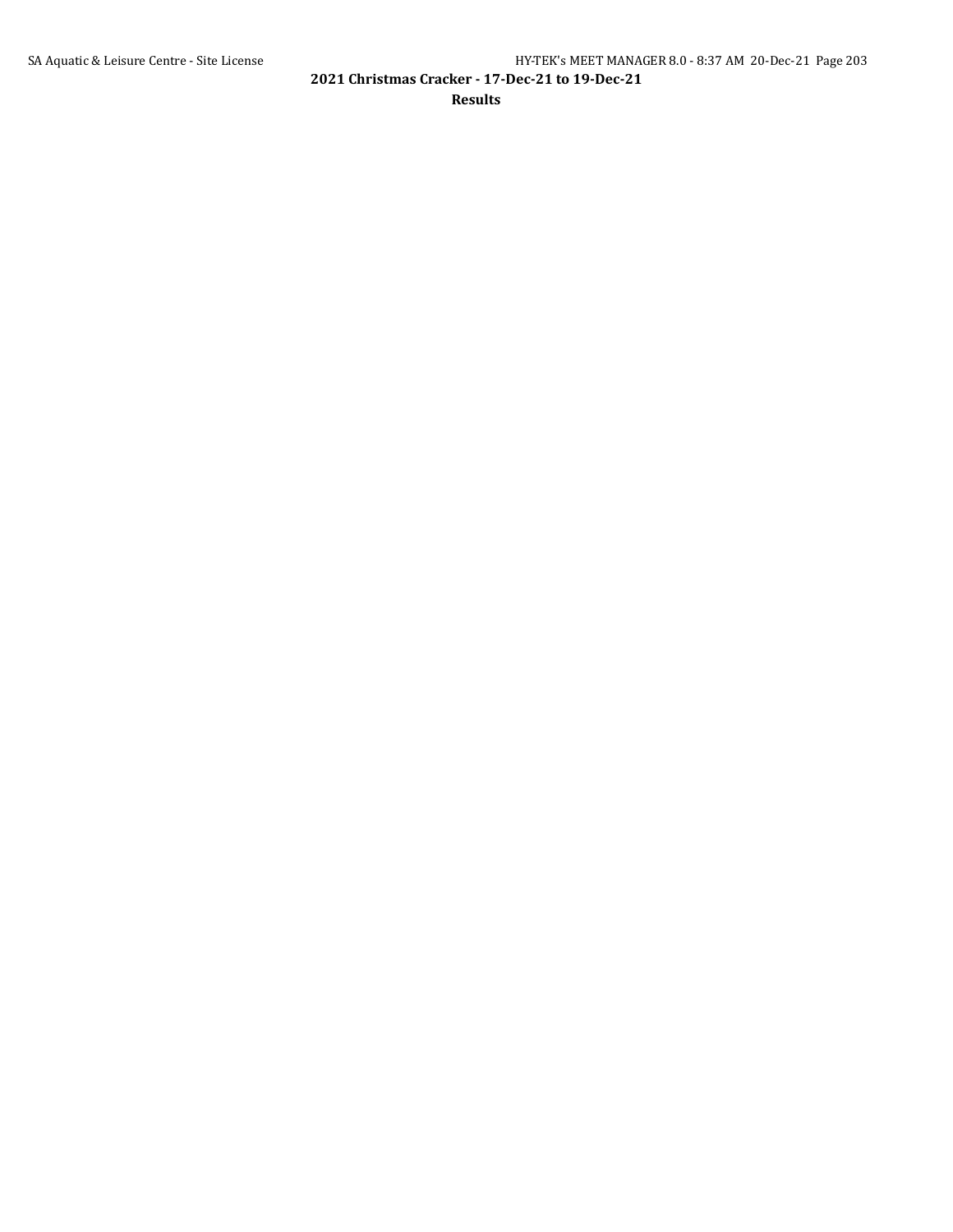**Results**

### **(Event 81 Female 12-14 200 LC Metre Breaststroke)**

|       | Name                      | Age Team                               |                   | <b>Finals Time</b> | <b>Points</b>  |
|-------|---------------------------|----------------------------------------|-------------------|--------------------|----------------|
|       | 7 Dowler, Isabella        | 13 Starplex                            |                   | 3:05.67            | $\overline{4}$ |
|       | r:+0.70 41.93             | $1:29.48(47.55)$ $2:17.83(48.35)$      | 3:05.67 (47.84)   |                    |                |
|       | 8 Carroll, Jasmine        | 14 Barossa                             |                   | 3:06.06            | 3              |
|       | r:+0.76 42.99             | $1:30.51(47.52)$ $2:18.51(48.00)$      | 3:06.06 (47.55)   |                    |                |
|       | 9 Laird-Britton, Charlize | 13 Marion                              |                   | 3:06.12            | $\overline{2}$ |
|       | r:+0.68 42.26             | 1:31.04 (48.78) 2:19.72 (48.68)        | 3:06.12 (46.40)   |                    |                |
|       | 10 Beaumont, Isabella     | 12 Henley & Grange                     |                   | 3:08.06            | $\mathbf{1}$   |
|       | $r: +0.62$ 42.83          | $1:32.10(49.27)$ $2:19.55(47.45)$      | 3:08.06 (48.51)   |                    |                |
|       | 11 Ashmead, Sophie        | 13 Barossa                             |                   | 3:08.64            |                |
|       | $r: +0.79$ 42.57          | $1:32.10(49.53)$ $2:21.19(49.09)$      | 3:08.64 (47.45)   |                    |                |
|       | 12 Czechowicz, Katarina   | 13 Kent Town                           |                   | 3:11.76            |                |
|       | $r: +0.77$ 42.83          | $1:31.82$ (48.99) $2:22.11$ (50.29)    | 3:11.76 (49.65)   |                    |                |
|       | 13 McMahon, Delilah       | 13 Henley & Grange                     |                   | 3:14.80            |                |
|       | $r: +0.75$ 43.05          | 1:32.82 (49.77) 2:23.56 (50.74)        | 3:14.80 (51.24)   |                    |                |
|       | 14 Joy, Matilda           | 14 Norwood                             |                   | 3:18.70            |                |
|       | $r: +0.78$ 43.09          | $1:34.30(51.21)$ $2:26.87(52.57)$      | 3:18.70 (51.83)   |                    |                |
|       | 15 Sanchez, Madison       | 12 Starplex                            |                   | 3:20.60            |                |
|       | $r: +0.82$ 45.11          | 1:36.59 (51.48)<br>2:30.53(53.94)      | 3:20.60 (50.07)   |                    |                |
|       | 16 Hendry, Nicole         | 12 Marion                              |                   | 3:20.88            |                |
|       | $r: +0.65$ 47.77          | $1:38.91(51.14)$ $2:30.22(51.31)$      | 3:20.88 (50.66)   |                    |                |
|       | 17 Ewer, Sophie           | 12 Kent Town                           |                   | 3:27.02            |                |
|       | $r: +0.81$ 47.97          | 1:41.99 (54.02) 2:33.96 (51.97)        | 3:27.02 (53.06)   |                    |                |
|       | 18 Wright, Chloe          | 14 Immanuel                            |                   | 3:27.54            |                |
|       | $r: +0.79$ 47.38          | $1:40.43(53.05)$ $2:34.75(54.32)$      | 3:27.54 (52.79)   |                    |                |
|       | 19 Schulz, Olivia         | 14 Mountain Pool                       |                   | 3:27.80            |                |
|       | $r: +0.84$ 46.96          | $1:40.69(53.73)$ $2:34.64(53.95)$      | 3:27.80 (53.16)   |                    |                |
|       | 20 Bond, Jade             | 13 Norwood                             |                   | 3:29.10            |                |
|       | $r: +0.85$ 47.05          | $1:40.01(52.96)$ $2:34.75(54.74)$      | 3:29.10 (54.35)   |                    |                |
|       | 21 Cox, Emmy              | 12 Barossa                             |                   | 3:29.95            |                |
|       | $r: +0.80$ 47.76          | 1:42.28 (54.52) 2:36.20 (53.92)        | 3:29.95 (53.75)   |                    |                |
|       | 22 Sargeant, Rachel       | 14 Onkaparinga                         |                   | 3:31.01            |                |
|       | $r: +0.72$ 47.78          | 1:42.15 (54.37) 2:36.77 (54.62)        | 3:31.01 (54.24)   |                    |                |
|       | 23 Ellis, Piper           | 12 Playford Aquatic                    |                   | 3:32.15            |                |
|       | $r: +0.74$ 48.18          | $1:44.40(56.22)$ $2:40.00(55.60)$      | 3:32.15(52.15)    |                    |                |
|       | 24 Williams, Eve          | 13 Norwood                             |                   | 3:32.45            |                |
|       | $r: +0.74$ 47.98          | $1:43.10(55.12)$ $2:38.26(55.16)$      | 3:32.45 (54.19)   |                    |                |
|       | 25 Sargeant, Maeve        | 12 Onkaparinga                         |                   | 3:39.36            |                |
|       | $r: +0.65$ 49.81          | 2:42.52 (56.64)<br>1:45.88 (56.07)     | 3:39.36 (56.84)   |                    |                |
|       | 26 Liemar, Seanna         | 12 Western Aquatic (Sa)                |                   | 3:40.80            |                |
|       | r:+0.92 49.43             | 2:44.13 (56.45)<br>1:47.68 (58.25)     | 3:40.80 (56.67)   |                    |                |
|       | 27 Detmold Cox, Zali      | 12 Norwood                             |                   | 3:41.02            |                |
|       | $r: +0.79$ 49.43          | 1:48.08 (58.65)<br>2:45.82 (57.74)     | 3:41.02 (55.20)   |                    |                |
|       | 28 Romanowski, Georgia    | 13 Southern Performance                |                   | 3:43.72            |                |
|       | $r: +0.58$ 49.78          | 2:46.52 (59.16)<br>1:47.36 (57.58)     | 3:43.72 (57.20)   |                    |                |
|       | 29 Cox, Kenzie            | 13 Barossa                             |                   | 3:43.80            |                |
|       | r:+0.86 50.98             | 1:49.40 (58.42)<br>2:48.44 (59.04)     | 3:43.80 (55.36)   |                    |                |
|       | 30 Joy, Sofia             | 12 Norwood                             |                   | 3:46.21            |                |
|       | r:+0.94 51.62             | 1:50.87 (59.25)<br>2:50.45 (59.58)     | 3:46.21 (55.76)   |                    |                |
|       | 31 Meys, Sophie           | 13 Unley                               |                   | 4:00.75            |                |
|       | r:+0.79 52.76             | 1:54.53 (1:01.77)<br>2:57.65 (1:03.12) | 4:00.75 (1:03.10) |                    |                |
|       | --- Hawker, Imogen        | 14 Clare                               |                   | <b>NS</b>          |                |
| $---$ | Roberts, Isabella         | 13 Murray Bridge                       |                   | <b>NS</b>          |                |
|       | Beaumont, Lucy            | 14 Henley & Grange                     |                   | <b>SCR</b>         |                |
| $---$ | Morton, Grace             | 13 Norwood                             |                   | <b>SCR</b>         |                |
|       | Green, Charlise           | 12 Immanuel                            |                   | <b>SCR</b>         |                |
| ---   | Borgmeyer, Claire         | 13 Immanuel                            |                   | <b>SCR</b>         |                |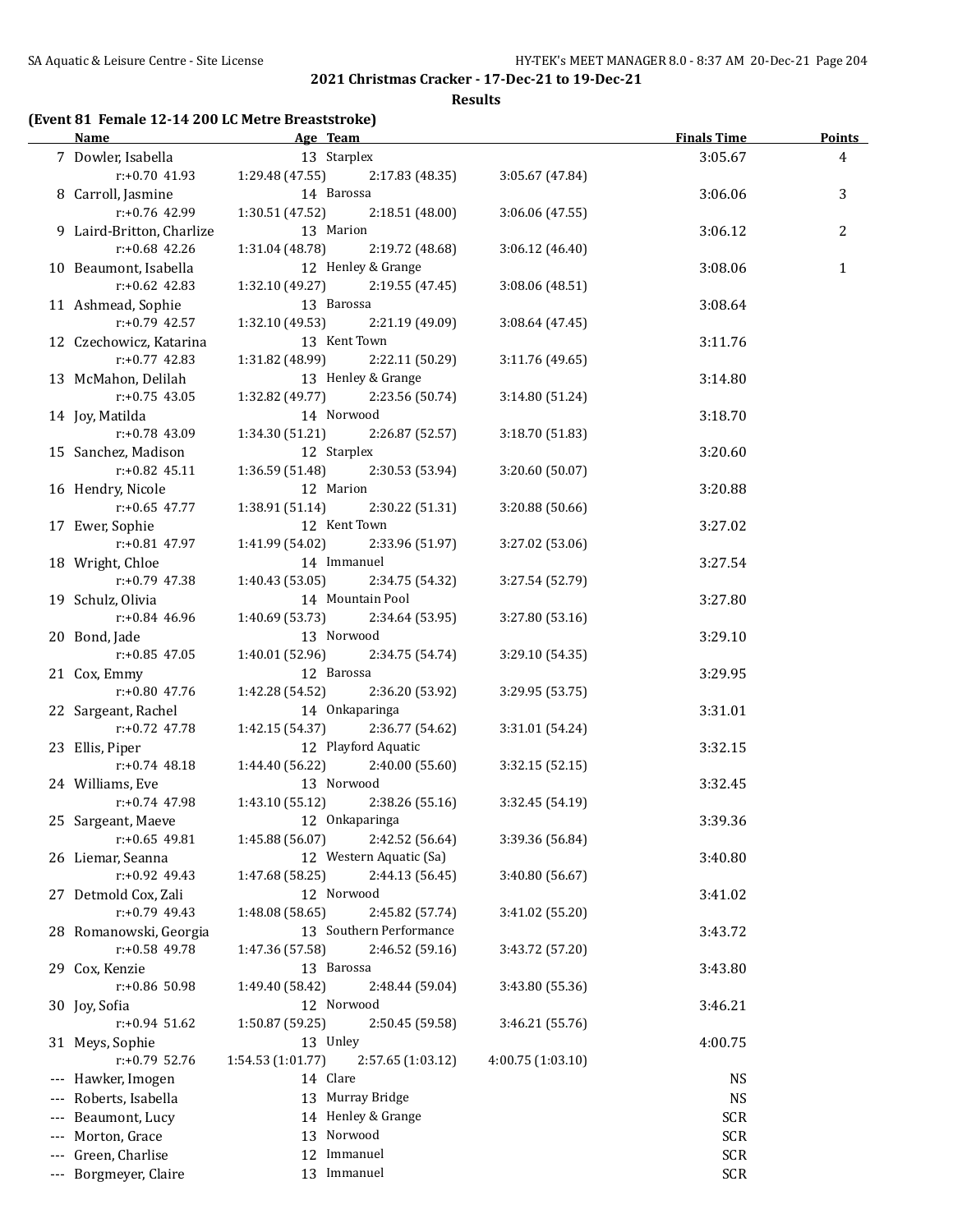**Results**

## **Event 82 Female 15 & Over 200 LC Metre Breaststroke**

| <b>Name</b>           | Age Team        |                                     |                 | <b>Finals Time</b> | <b>Points</b> |
|-----------------------|-----------------|-------------------------------------|-----------------|--------------------|---------------|
| 1 Williams, Alana     | 18 Norwood      |                                     |                 | 2:45.95            | 10            |
| $r: +0.71$ 38.51      |                 | $1:21.22$ (42.71) $2:03.78$ (42.56) | 2:45.95 (42.17) |                    |               |
| 2 Marshall, Poppy     | 16 Norwood      |                                     |                 | 2:46.82            | 9             |
| $r: +0.75$ 37.48      |                 | $1:20.38(42.90)$ $2:03.70(43.32)$   | 2:46.82 (43.12) |                    |               |
| 3 Trumble, Madeleine  | 15 Marion       |                                     |                 | 2:51.61            | 8             |
| r:+0.81 39.71         | 1:22.90 (43.19) | 2:06.94 (44.04)                     | 2:51.61 (44.67) |                    |               |
| 4 Rawson, Madeline    | 20 Immanuel     |                                     |                 | 2:54.43            | 7             |
| $r: +0.72$ 39.41      | 1:23.93 (44.52) | 2:08.75 (44.82)                     | 2:54.43 (45.68) |                    |               |
| 5 Livingston, Alicia  | 15 Marion       |                                     |                 | 2:54.51            | 6             |
| $r: +0.66$ 39.56      |                 | $1:24.39(44.83)$ $2:10.01(45.62)$   | 2:54.51 (44.50) |                    |               |
| 6 Eckert, Emma-Rose   |                 | 25 Western Aquatic (Sa)             |                 | 2:58.49            | 5             |
| $r: +0.64$ 40.44      |                 | $1:26.27(45.83)$ $2:11.65(45.38)$   | 2:58.49 (46.84) |                    |               |
| 7 Whittaker, Emily    | 16 Clovercrest  |                                     |                 | 3:00.33            | 4             |
| $r: +0.75$ 40.65      |                 | $1:26.90(46.25)$ $2:13.77(46.87)$   | 3:00.33(46.56)  |                    |               |
| 8 Ashmead, Charlotte  | 15 Barossa      |                                     |                 | 3:01.95            | 3             |
| $r: +0.72$ 40.40      |                 | $1:26.81(46.41)$ $2:14.34(47.53)$   | 3:01.95(47.61)  |                    |               |
| 9 Below, Jade         |                 | 15 Playford Aquatic                 |                 | 3:13.68            | 2             |
| $r: +0.84$ 42.25      |                 | $1:31.62$ (49.37) $2:22.01$ (50.39) | 3:13.68(51.67)  |                    |               |
| 10 Bleakley, Tyndelle | 15 Kent Town    |                                     |                 | 3:21.66            | $\mathbf{1}$  |
| $r: +0.72$ 43.43      |                 | $1:35.08(51.65)$ $2:28.08(53.00)$   | 3:21.66 (53.58) |                    |               |
| 11 Martin, Taliah     | 17 Marion       |                                     |                 | 3:26.39            |               |
| $r: +0.89$ 48.62      |                 | $1:41.67(53.05)$ $2:34.23(52.56)$   | 3:26.39(52.16)  |                    |               |
| 12 Hawkins, D'Arby    | 15 Payneham     |                                     |                 | 3:37.65            |               |
| $r: +0.69$ 49.40      |                 | $1:45.74(56.34)$ 2:41.85(56.11)     | 3:37.65 (55.80) |                    |               |
| --- Adams, Sasha      | 15 Immanuel     |                                     |                 | <b>NS</b>          |               |
| --- Nicholl, Chelsea  | 16 Immanuel     |                                     |                 | <b>SCR</b>         |               |

## **Event 83 Male 12-14 200 LC Metre Breaststroke**

| Name                     | Age Team           |                                   |                 | <b>Finals Time</b> | <b>Points</b>  |
|--------------------------|--------------------|-----------------------------------|-----------------|--------------------|----------------|
| 1 Cregan, Gabriel        | 14 Barossa         |                                   |                 | 2:52.08            | 10             |
| r:+0.74 38.20            |                    | $1:21.93(43.73)$ $2:06.69(44.76)$ | 2:52.08 (45.39) |                    |                |
| 2 Livingston, Hugo       | 14 Marion          |                                   |                 | 2:53.59            | 9              |
| $r: +0.73$ 36.38         |                    | $1:21.19(44.81)$ $2:08.45(47.26)$ | 2:53.59(45.14)  |                    |                |
| 3 Collings, Kieran       | 14 Marion          |                                   |                 | 2:55.76            | 8              |
| $r: +0.67$ 38.60         |                    | $1:24.20(45.60)$ $2:11.09(46.89)$ | 2:55.76 (44.67) |                    |                |
| 4 Nel, Zander            | 14 Immanuel        |                                   |                 | 2:59.18            | 7              |
| r:+0.74 38.71            |                    | $1:24.53(45.82)$ $2:12.26(47.73)$ | 2:59.18 (46.92) |                    |                |
| 5 Au, Alden              | 12 Payneham        |                                   |                 | 2:59.59            | 6              |
| $r: +0.73$ 40.04         |                    | $1:26.47(46.43)$ $2:14.16(47.69)$ | 2:59.59 (45.43) |                    |                |
| 6 Dossetter-Smith, Mason | 13 Marion          |                                   |                 | 3:06.45            | 5              |
| $r: +0.64$ 42.36         |                    | $1:31.30(48.94)$ $2:20.58(49.28)$ | 3:06.45(45.87)  |                    |                |
| 7 Mosley, Levi           | 13 Marion          |                                   |                 | 3:07.40            | 4              |
| r:+0.70 41.25            |                    | $1:29.51(48.26)$ $2:18.35(48.84)$ | 3:07.40(49.05)  |                    |                |
| 8 Tucker, Axel           | 12 Marion          |                                   |                 | 3:08.92            | 3              |
| r:+0.66 42.44            |                    | $1:32.01(49.57)$ $2:21.06(49.05)$ | 3:08.92(47.86)  |                    |                |
| 9 Renfrey, Kai           |                    | 13 Western Aquatic (Sa)           |                 | 3:11.17            | $\overline{2}$ |
| r:+0.81 43.34            |                    | $1:32.50(49.16)$ $2:22.55(50.05)$ | 3:11.17(48.62)  |                    |                |
| 10 Dingwall, Oscar       | 12 West Coast (Sa) |                                   |                 | 3:11.66            | 1              |
| $r: +0.71$ 43.05         |                    | $1:32.57(49.52)$ $2:22.62(50.05)$ | 3:11.66(49.04)  |                    |                |
| 11 Smith, Jarrad         | 14 Starplex        |                                   |                 | 3:17.11            |                |
| r:+0.73 43.35            |                    | $1:34.13(50.78)$ $2:25.92(51.79)$ | 3:17.11(51.19)  |                    |                |
| 12 Annetta, Louis        | 14 Clovercrest     |                                   |                 | 3:25.27            |                |
| r:+0.78 46.37            |                    | $1:39.03(52.66)$ $2:32.04(53.01)$ | 3:25.27(53.23)  |                    |                |
| 13 Stanley, Will         | 12 Marion          |                                   |                 | 3:25.31            |                |
| r:+0.75 47.84            |                    | $1:40.02(52.18)$ $2:32.32(52.30)$ | 3:25.31 (52.99) |                    |                |
| 14 Liu, Howard           | 12 Kent Town       |                                   |                 | 3:39.29            |                |
| r:+0.80 47.26            |                    | 1:43.50 (56.24) 2:41.37 (57.87)   | 3:39.29 (57.92) |                    |                |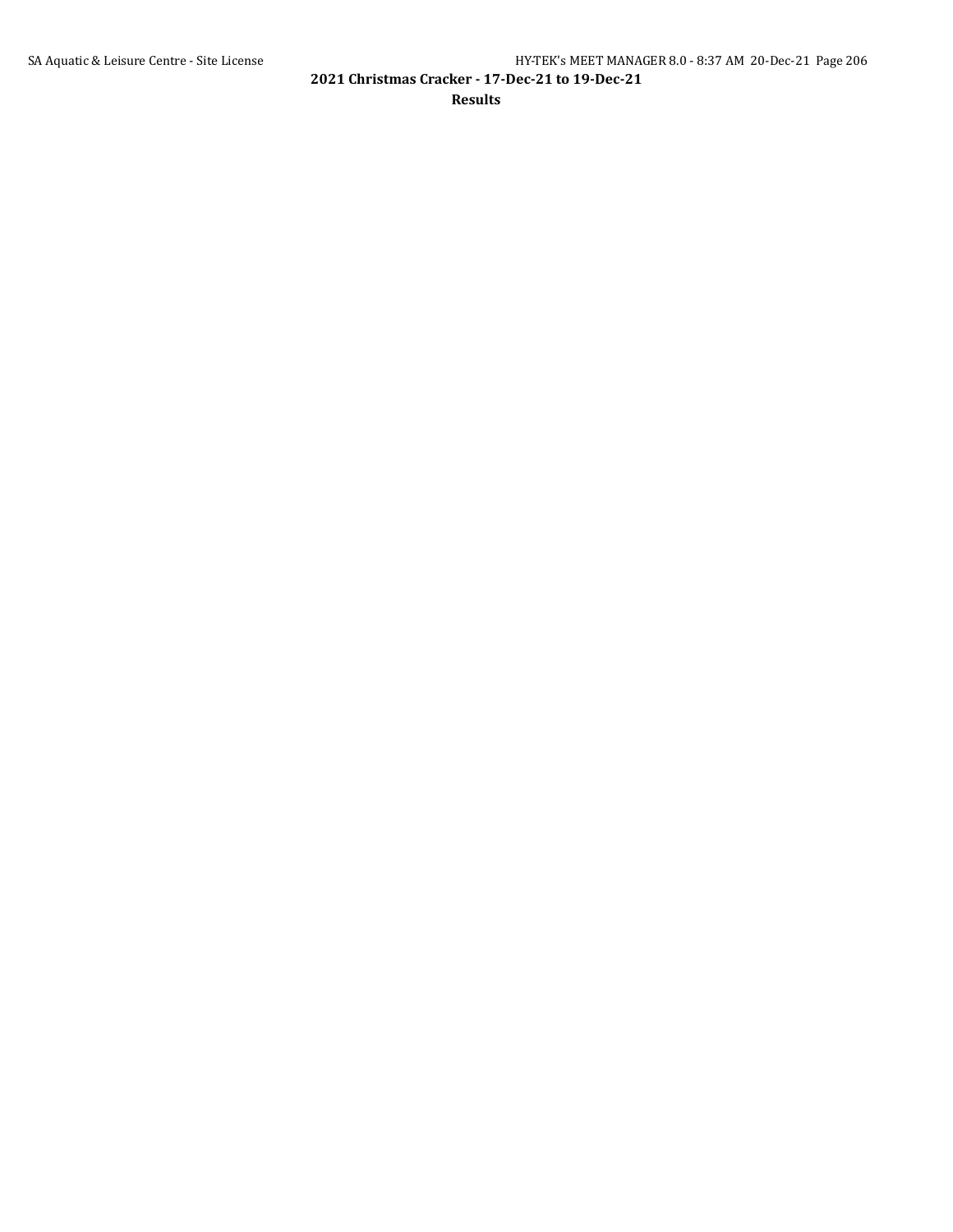|  | (Event 83 Male 12-14 200 LC Metre Breaststroke)<br><b>Name</b> | Age Team                                              |                                   |                 | <b>Finals Time</b> | <b>Points</b> |  |
|--|----------------------------------------------------------------|-------------------------------------------------------|-----------------------------------|-----------------|--------------------|---------------|--|
|  | 15 Mosley, Leif                                                | 12 Marion                                             | 3:54.08                           |                 |                    |               |  |
|  |                                                                | $r: +0.49$ 52.80 1:53.38 (1:00.58)                    | 2:54.36 (1:00.98)                 |                 |                    |               |  |
|  | --- Stratford, Vaughn                                          |                                                       | 14 Mount Gambier Swimming Club In | DQ              |                    |               |  |
|  | Arms not in same horizontal plane                              |                                                       |                                   |                 |                    |               |  |
|  | $r: +0.78$ 40.97                                               |                                                       | $1:27.39(46.42)$ $2:14.77(47.38)$ | DQ (46.69)      |                    |               |  |
|  | --- Yeo, Jungee                                                | 13 Norwood                                            |                                   |                 | DQ                 |               |  |
|  | False start                                                    |                                                       |                                   |                 |                    |               |  |
|  | $r: +0.71$ 44.72                                               |                                                       | $1:34.68(49.96)$ $2:25.47(50.79)$ | DQ (50.60)      |                    |               |  |
|  | --- Tran, Khai                                                 |                                                       | 14 Henley & Grange                |                 | NS                 |               |  |
|  | --- von Doussa, Louis                                          | 13 Norwood                                            |                                   |                 | <b>SCR</b>         |               |  |
|  | --- Martin, Elijah                                             |                                                       |                                   |                 | <b>SCR</b>         |               |  |
|  | --- Webb, Jarrod                                               |                                                       | 14 Henley & Grange<br>14 Payneham |                 | <b>SCR</b>         |               |  |
|  |                                                                |                                                       |                                   |                 |                    |               |  |
|  | Event 84 Male 15 & Over 200 LC Metre Breaststroke              |                                                       |                                   |                 |                    |               |  |
|  | Name                                                           | <b>Example 2018</b> Age Team                          |                                   |                 | <b>Finals Time</b> | Points        |  |
|  | 1 Biddell, Harrison                                            | 17 Norwood                                            |                                   |                 | 2:22.28            | 10            |  |
|  | $r: +0.67$ 31.75                                               | 1:08.03 (36.28)                                       | 1:45.26 (37.23)                   | 2:22.28 (37.02) |                    |               |  |
|  | 2 Pearce, Matthew                                              | 17 Norwood                                            |                                   |                 | 2:26.22            | 9             |  |
|  | $r: +0.66$ 33.04                                               | 1:11.57 (38.53)                                       | 1:49.38 (37.81)                   | 2:26.22 (36.84) |                    |               |  |
|  | 3 Lightfoot, Thomas                                            | 19 Marion                                             |                                   |                 | 2:28.38<br>8       |               |  |
|  | $r: +0.65$ 33.81                                               | 1:11.94(38.13)                                        | 1:50.22 (38.28)                   | 2:28.38 (38.16) |                    |               |  |
|  | 4 Yip, James                                                   | 23 Norwood                                            |                                   |                 | 2:33.59            | 7             |  |
|  | $r: +0.77$ 34.98                                               | 1:14.11 (39.13)                                       | 1:54.36 (40.25)                   | 2:33.59 (39.23) |                    |               |  |
|  | 5 Luscombe, Fletcher                                           | 19 Marion                                             |                                   |                 | 2:34.07            | 6             |  |
|  | $r: +0.70$ 33.95                                               | 1:13.04 (39.09)                                       | 1:52.95 (39.91)                   | 2:34.07 (41.12) |                    |               |  |
|  | 6 Nelson, Regan                                                |                                                       | 16 Kent Town                      | 2:36.92         | 5                  |               |  |
|  | $r: +0.68$ 33.20                                               | 1:14.68(41.48)                                        | 1:54.93 (40.25)                   |                 |                    |               |  |
|  | 7 Au, Isaac                                                    |                                                       | 16 Kent Town                      | 2:36.92 (41.99) | 2:41.99            | 4             |  |
|  | $r: +0.68$ 35.57                                               | 1:17.68(42.11)                                        | 1:59.69 (42.01)                   | 2:41.99 (42.30) |                    |               |  |
|  | 8 Brink, Connor                                                | 15 Marion                                             |                                   | 2:42.39         | 3                  |               |  |
|  | $r: +0.70$ 36.33                                               | 1:17.92 (41.59)                                       | 2:00.09(42.17)                    | 2:42.39 (42.30) |                    |               |  |
|  | 9 Kupsch, Diezel                                               | 15 Marion                                             |                                   |                 | 2:43.93            | 2             |  |
|  | $r: +0.74$ 34.35                                               | 1:16.48(42.13)<br>2:00.31 (43.83)<br>2:43.93 (43.62)  |                                   |                 |                    |               |  |
|  | 10 Sutherland (V), Cooper                                      |                                                       | 15 Ballarat Gold Swimming Club In |                 | 2:46.23            | $\mathbf{1}$  |  |
|  | $r: +0.64$ 37.04                                               | 1:19.77 (42.73)                                       | 2:03.15 (43.38)                   | 2:46.23 (43.08) |                    |               |  |
|  | 11 Piercey, Zack                                               | 15 Tea Tree Gully                                     |                                   |                 | 2:48.80            |               |  |
|  | r:+0.72 38.21                                                  | 1:21.79 (43.58)                                       | 2:05.26 (43.47)                   |                 |                    |               |  |
|  | 12 Tolladay, Harry                                             |                                                       | 16 Kent Town                      | 2:48.80 (43.54) | 2:49.27            |               |  |
|  | $r: +0.67$ 37.70                                               | 1:20.56 (42.86)<br>2:04.98 (44.42)<br>2:49.27 (44.29) |                                   |                 |                    |               |  |
|  | 13 Bignell, Thomas                                             |                                                       | 17 Blue Lake Y                    | 2:50.79         |                    |               |  |
|  | $r: +0.67$ 39.08                                               | 1:24.90 (45.82)                                       | 2:10.21 (45.31)                   | 2:50.79 (40.58) |                    |               |  |
|  | 14 Sologub, Gregory                                            | 19 Norwood                                            |                                   |                 | 2:51.97            |               |  |
|  | $r: +0.71$ 38.44                                               | 1:22.12(43.68)                                        | 2:06.76 (44.64)                   | 2:51.97 (45.21) |                    |               |  |
|  | 15 Semmens, Jacob                                              |                                                       | 19 Western Aquatic (Sa)           |                 | 2:54.81            |               |  |
|  | $r: +0.67$ 38.35                                               | 1:22.69 (44.34)                                       | 2:09.06 (46.37)                   | 2:54.81 (45.75) |                    |               |  |
|  | 16 Fillmore, Jack                                              | 15 Onkaparinga                                        |                                   |                 |                    |               |  |
|  |                                                                |                                                       |                                   |                 | 2:56.06            |               |  |
|  | r:+0.72 39.32                                                  | 1:24.57 (45.25)                                       | 2:11.41 (46.84)                   | 2:56.06 (44.65) |                    |               |  |
|  | 17 Charles, Jake                                               | 15 Marion                                             |                                   | 2:57.04         |                    |               |  |
|  | $r: +0.73$ 38.66                                               | 1:23.10 (44.44)                                       | 2:09.40 (46.30)                   | 2:57.04 (47.64) |                    |               |  |
|  | 18 Hearl, Ethan                                                |                                                       | 15 Clovercrest                    |                 | 2:58.73            |               |  |
|  | $r: +0.63$ 39.62                                               | 1:25.48 (45.86)<br>2:12.65(47.17)<br>2:58.73 (46.08)  |                                   |                 |                    |               |  |
|  | 19 Webb-Vance, Henry                                           | 15 Marion                                             |                                   |                 | 3:01.15            |               |  |
|  | $r: +0.64$ 40.59                                               | 1:27.15(46.56)                                        | 2:15.11 (47.96)                   | 3:01.15 (46.04) |                    |               |  |
|  | 20 Evans, Owen                                                 | 15 Henley & Grange                                    |                                   |                 | 3:01.73            |               |  |
|  | $r: +0.70$ 40.68                                               | 1:28.08(47.40)                                        | 2:16.38 (48.30)                   | 3:01.73 (45.35) |                    |               |  |
|  | 21 Mcglashan, Declan                                           |                                                       | 17 Tea Tree Gully                 |                 | 3:05.49            |               |  |
|  | $r: +0.81$ 41.72                                               |                                                       | 1:28.81 (47.09) 2:17.13 (48.32)   | 3:05.49 (48.36) |                    |               |  |